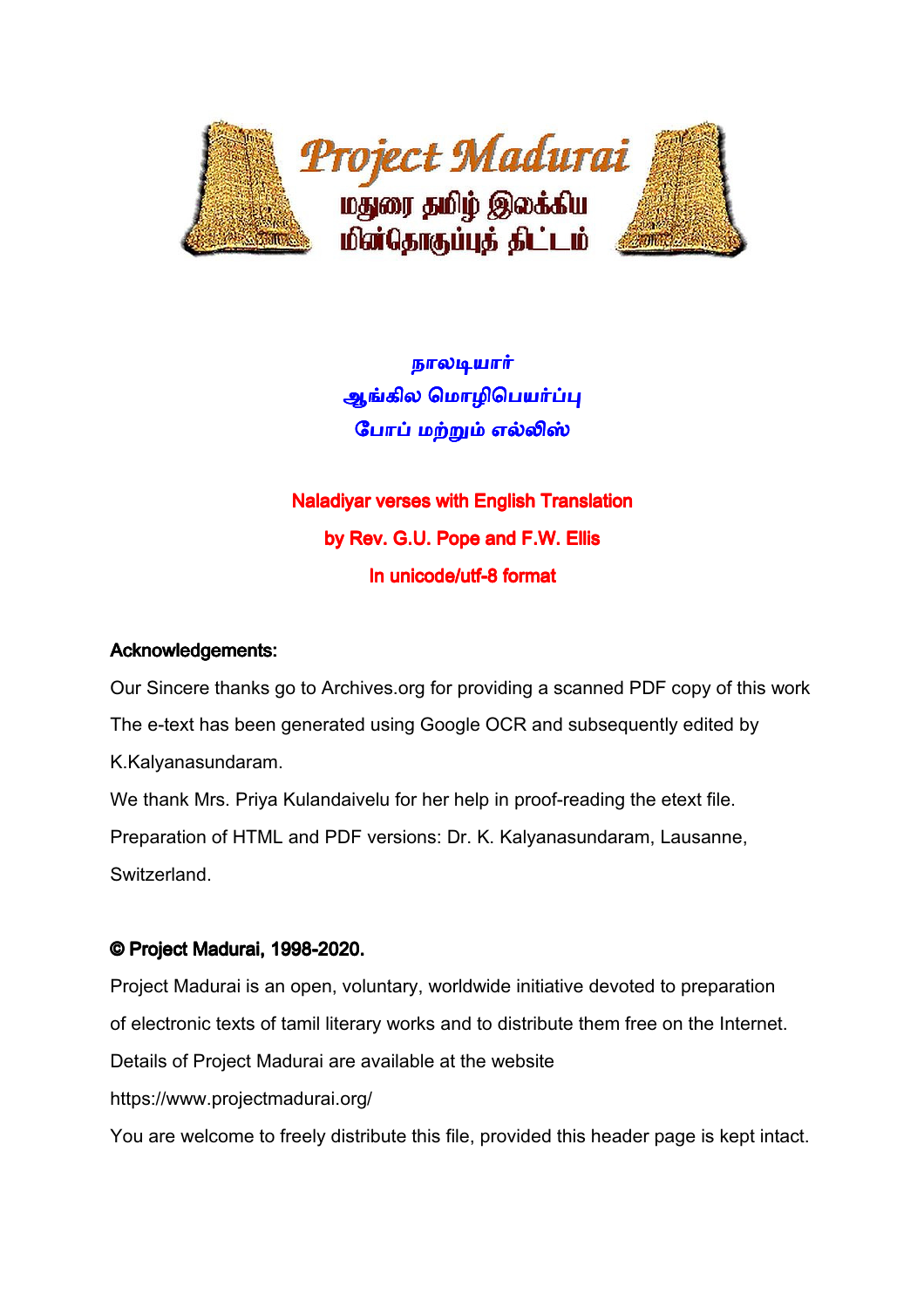# நாலயா ஆங்கில மொழிபெயர்ப்பு - போப் மற்றும் எல்லிஸ் Naladiyar verses with English Translation by Rev. G.U. Pope and F.W. Ellis

## Source:

Naladiyar with Translations in English by Rev. Dr. G.U. Pope and Mr. F.W. Ellis Forward by Dr. M. Varadarajanar The South Indai Saiva Siddhantha Works Publishing Society Tinnevelly, Madras- 1 © 1963 (first edition March 1958) Publication No: 927 Appar Achakam, Madras-1.

# **CONTENTS**

--------------

Forward **Introduction** Index to Chapters Text and Translation F.W. Ellis' Translation of some Quatrains Index to Quatrains

--------

#### **FOREWORD**

Of the great ancient works of Tamilnad known for their moral profundity and weighty comments on life and thought, Tirukkural and Naladiyar stand foremost. The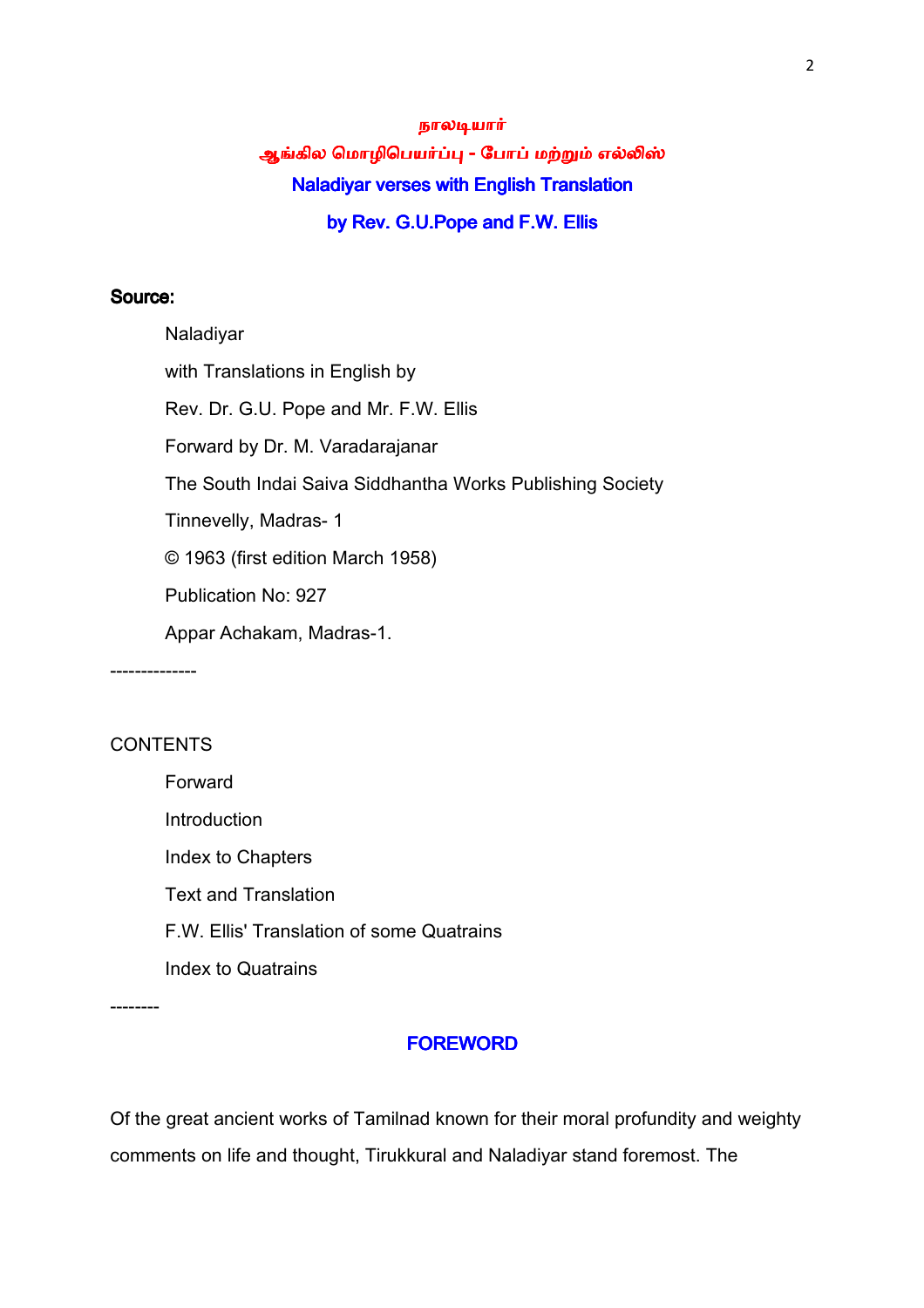proverbial saying "நாலும்இரண்டும்சொல்லுக்குஉறுதி" (the couplets of Tirukkural and the quatrains of Naladiyar are the best of ethical sayings) glorifies their value in a single sentence. Great ethical and philosophical utterances have been rendered in poetic form in Naladiyar. The poetic value of the stanzas cannot be underestimated although it is true that their moral value pre-eminently appeals to the readers. W. H. Hudson observes: "there is no reason why poetry should not be the outcome of philosophy and the vehicle of philosophic truth without sacrificing anything of its essential poetic qualities and graces." Naladiyar belongs to that category of poetry which celebrates philosophic truth without sacrificing itsessential poetic charm. The writers of these stanzas were poets who also wished to be great teachers and moralists.

The authorship of this work is ascribed to a group of Jain ascetics who lived in the third or fourth century A.D. Its compilation has a tale to tell. In a critical situation of famine in the Pandiya Country, a group of eight thousand Jain ascetics left their place each leaving a stanza behind him. Of them four hundred are said to have been selected and compiled. The stanzas themselves testify to the fact that this is not the work of a single author, but of many belonging to the same school and age. That is why we find repetition of ideas as in stanzas 207 and 210 and similarity of expression as in stanzas 230 and 238. That this work is later than Tirukkural is evident from the classification and arrangement of chapters on the model of the latter, the whole work consisting of three parts and each chapter containing ten stanzas. But this classification is not so apt and so complete as in Tirukkural, as may be seen from the loose connection of the following stanzas to the chapters in which they are placed :-

| Stanza No.         | Chapter No. |
|--------------------|-------------|
| 33, 34, 35, 39, 40 | 4           |
| 58                 | 6           |
| 78 to 80           | 8           |
| 102                | 11          |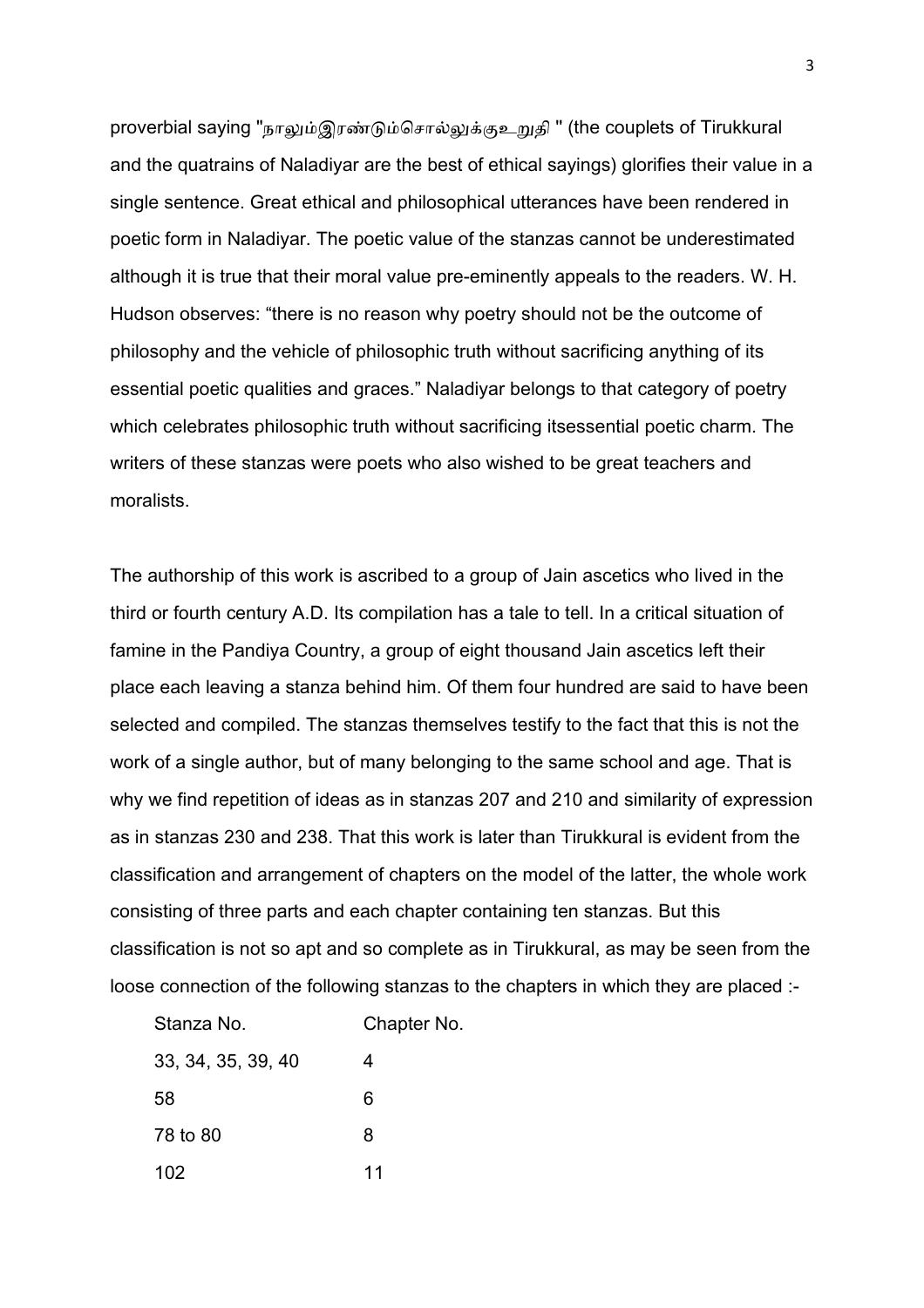| 111 to 120      | 12. |
|-----------------|-----|
| 124 to 126, 128 | 13  |
| 181 to 183      | 19  |

The words and ideas expressed in stanza No.305 are not different from those of the Tirukkural couplets Nos. 1061 and 1069.

This is a Jain work laying great stress on renunciation. The ascetic note is struck in almost all the chapters except those on High birth (15), The Support of kindred (21), Scrutiny in forming friendships (22), Bearing and forbearing in friendship (23), Unreal friend ship (24) and Chaste matronhood (247). Yet, like Tirukkural, it appeals to the learned of all religions and sects by virtue of the eternal truths it explains and the moral philosophy it expounds. There is also a special effectiveness in elucidating certain ideas in four lines with appropriate emotional fervour as in stanzas 36, 40 and 83, which is not so easily possible in the couplets of Tirukkural.

The whole struggle of the human race from barbarism to civilisation is one continuous effort to maintain and extend its moral dignity. The learned among the ancient Tamils had perceived this clearly and laid due emphasis in their teachings on the moral and ethical aspects of human life. The Tamils are fortunate enough in having preserved these noble teachings in their ancient language and, as Dr. G. U. Pope has remarked, "Tirukkural and Naladiyar throw a flood of light upon the whole ethical and social philosophy of the Tamil people." Dr. Pope's characteristic enthusiasm, sincerity and passionate search for truth enabled him to realise the value of these works and introduce them to the Westerners through his translations. He carried out his project very successfully. The grammatical notes, the metrical introduction and the lexicon and concordance appended to his translation are scholarly and instructive. His translation has an inspiring quality and is nowhere a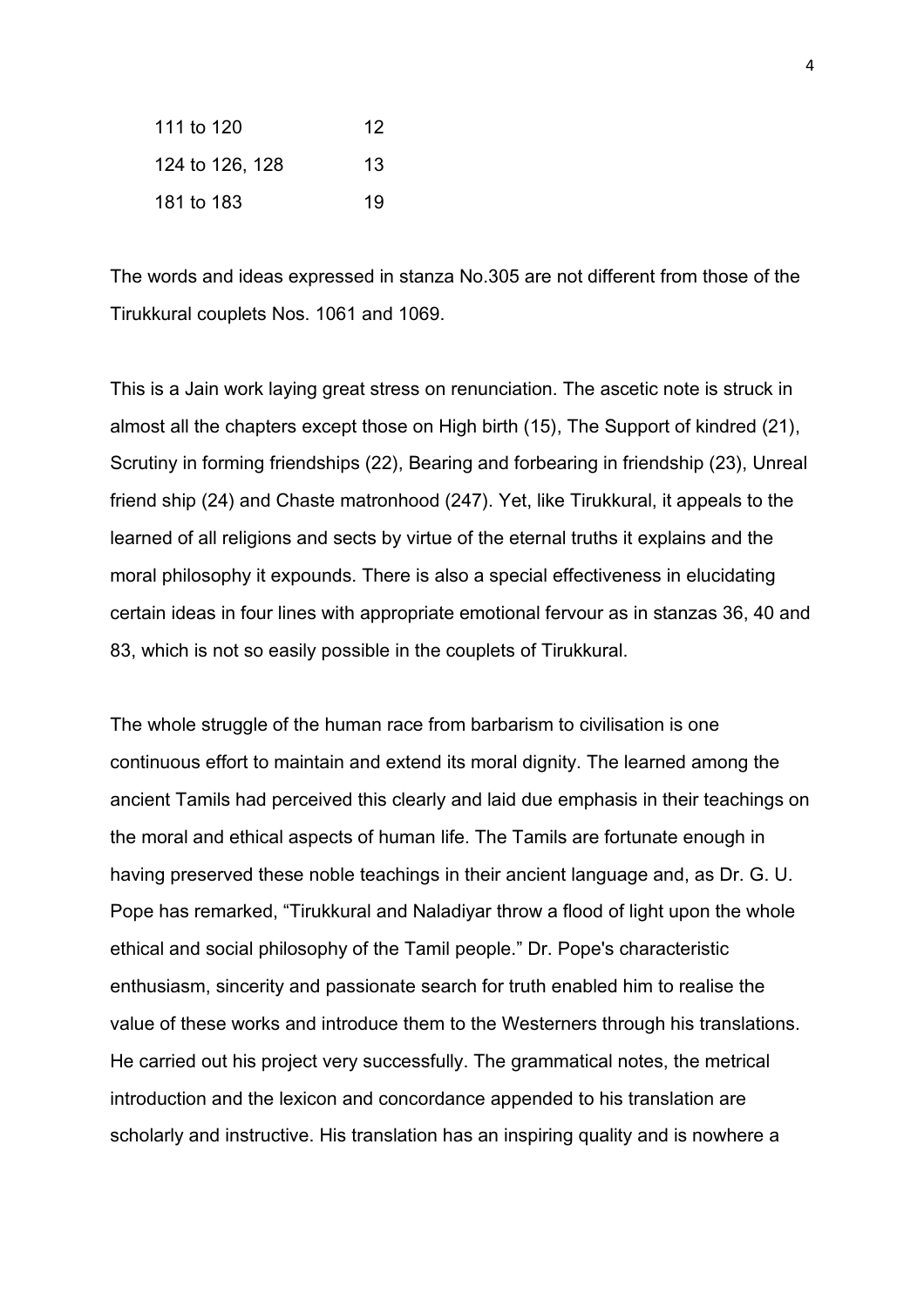travesty of the original. We are greatly indebted to him for his valuable services to the advancement of Tamil language and literature.

The South India Saiva Siddhanta Works Publishing Society deserves our congratulations and thanks for having published this useful translation of Naladiyarby a renowned scholar and ardent lover of Tamil. F. W. Ellis' translation of some of the stanzas given at the end of the book adds to the value of this publication.

Madras-30, 17-2-1958. M. Varadarajan

----------

# **INTRODUCTION**

THIS edition of a popular Tamil Classic was undertaken mainly with the view of assisting Europeans to acquire some acquaintance with classical Tamil. It is intended to be taken up after the study of the Second Catechism of Tamil Grammar; and is a companion volume to the Kurral: these two great works serving as mutual commentaries, and together throwing a flood of light upon the whole ethical and social philosophy of the Tamil people.

I am not without a hope and belief that such editions of their great classics may find favour with some at least of the great multitude of young Tamil men who pursue with enthusiasm and fair success their English studies, but are, I apprehend, in some danger, alas ! of neglecting their own wonderful language.

To avoid repetition, the student is referred to the introduction to the Kurral for information on many matters connected with Tamil, and important to those who would thoroughly master the Naladi.

This work is recommended to the student of Tamil for several weighty reasons.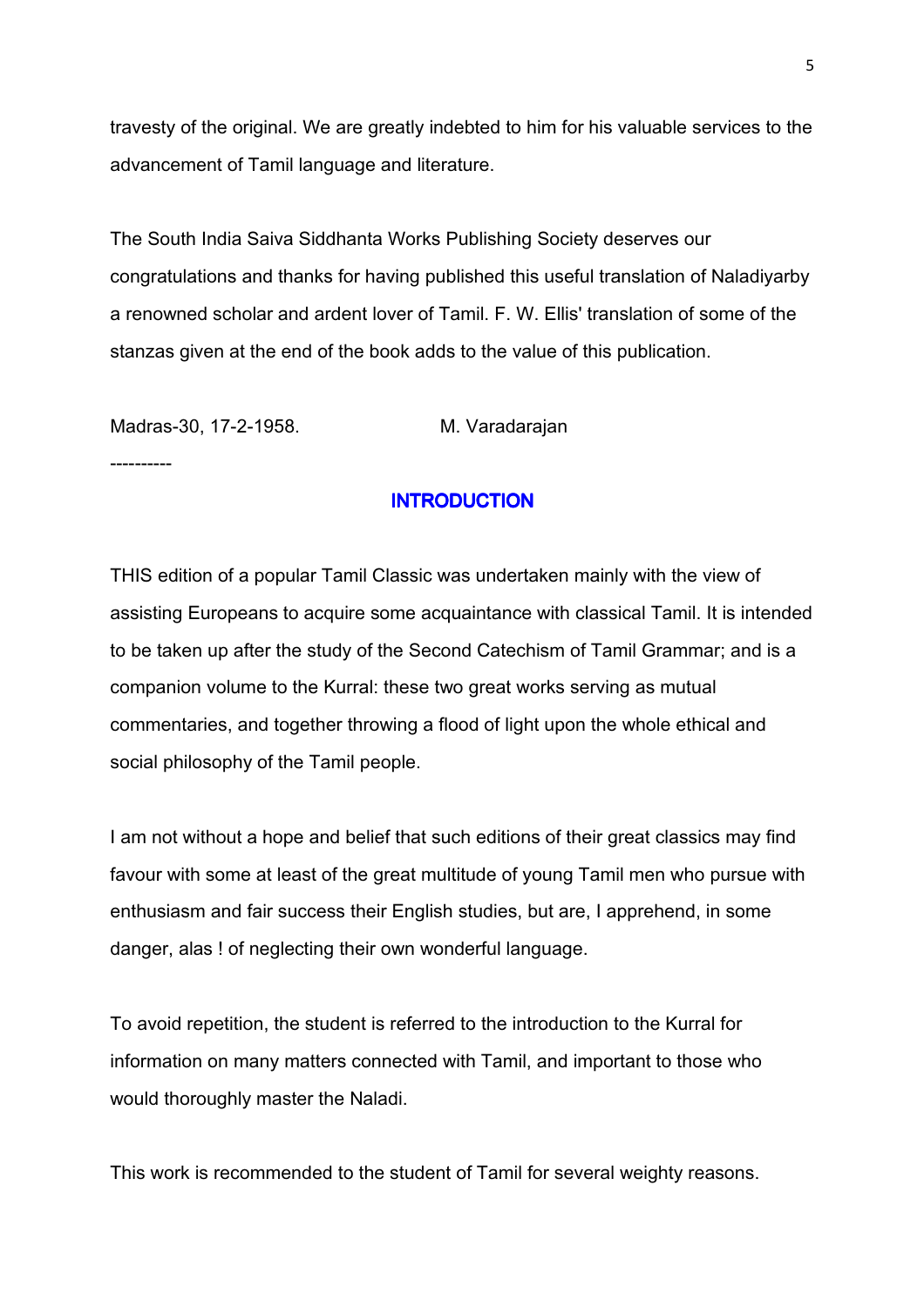These are not so much the originality of its teaching, as the peculiar terseness and vigour of its style ; and the fidelity with which it reflects the thoughts and ideas of the great mass of the Tamil people, and indeed of the yeomanry of India ; for, though composed most probably by Jains, it contains scarcely any traces of their peculiar tenets. For these the student must read the Jivaga Chintamani, and this is no easytask, though made easier by the publication of an admirable edition of it by Mr. Ve. Caminathaiyar.

The Naladi-nannurru, or 'Four Hundred Quatrains,' is often called the Vellalar-Vetham, the 'Bible of the Cultivators of the soil.'

Not only is it one of the text-books prescribed for the Oriental Honour School of this University, but it is moreover a chief subject of examination in the Madras University; and is taught, in some shape, in every vernacular school in the Tamil country.

I have therefore in my official capacity prepared under some disadvantages, this edition, in the hope of bringing at least a few European minds into closer contact with those of our Tamil fellow-subjects; and of inducing young Tamil students to bring the freer and more invigorating, though more laborious methods of European study to bear upon their own great classics.

A recent Tamil editor of the Naladi begins his preface with these words, "The Naladiyar is one of the moral text-books emanating from the (Madura) Academy, ( $\sigma$ ங்கம்) and, therefore, came into existence 4000 years ago!'

He also gives, with slight variations, the current tradition regarding the 400 quatrains. It is briefly this : 'Once on a time, 8000 Jain ascetics, driven by famine, came to a Pandiyan king and were supported by him. When the famine was over they prepared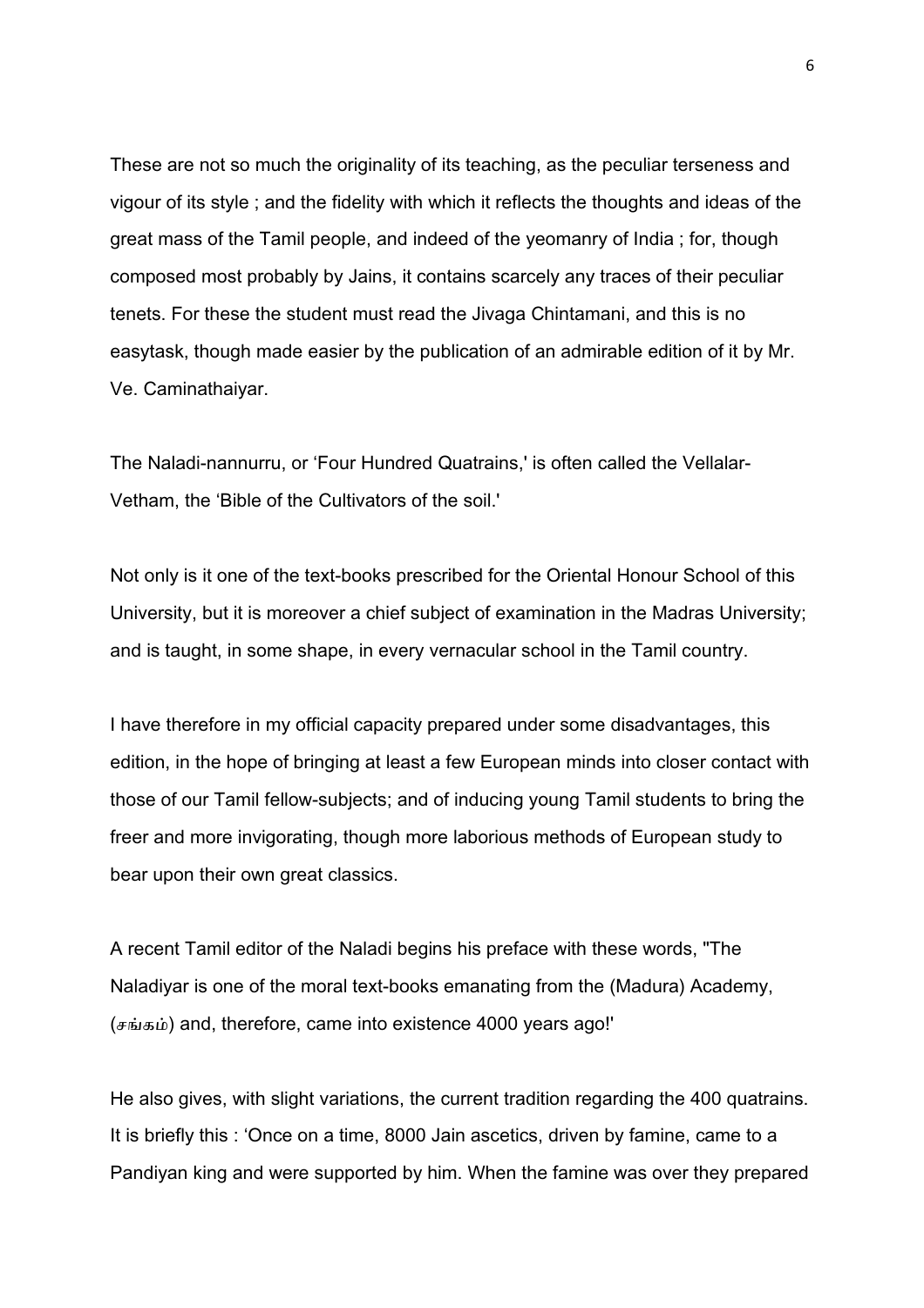to return to their own country, though the king wished to retain the learned strangers who added lustre to his court. At last the poets were driven to depart secretly by night. In the morning it was found that each bard had left on his seat a quatrain. These were examined and found to differ widely from one another. The king then ordered them all to be thrown into the river Vaigai, when it was found that the palmleaf scrolls containing these 400 quatrains ascended the river against the current, and came to the bank. To these the king gave the name of Naladiyar (the quatrainists).' Some other verses reached the banks at various spots, and are found in two collections, called 'Old sayings' (பழமொழி) and 'The Essence of the way of virtue' (அறநெறிச்சாரம்). These atter works have never obtained the popularity enjoyed by the Naladiyar; and I should regard them as mainly imitations due to a later period, though some of the verses are certainly more or less ancient.

These traditions point to a collection of popular verses made after the impalement of the Samanar (or Amanar - Jains, lit, 'naked ones'), perhaps in the time of Sundara Pandiyan (or Kun-Pandiyan), who probably lived in the twelfth centuryA.D.

These verses, mainly but not, I think, exclusively of Jain origin, were doubtless expurgated by the Caivas, under whose chief guardianship Tamil literature has since remained.

They were re-edited, interpreted, arranged, and forced into a kind of parallelism to the Kurral by Pathumanar ('a lotus'), of whom nothing is really known. I have printed an elegant invocation ascribed to him. No other editor has done much for the quatrains.

The fact that to them exclusively the title of Naladi (or quatrain) was given seems to render it probable that they constitute some of the earliest specimens of this elegant metre, the Alcaic of Tamil.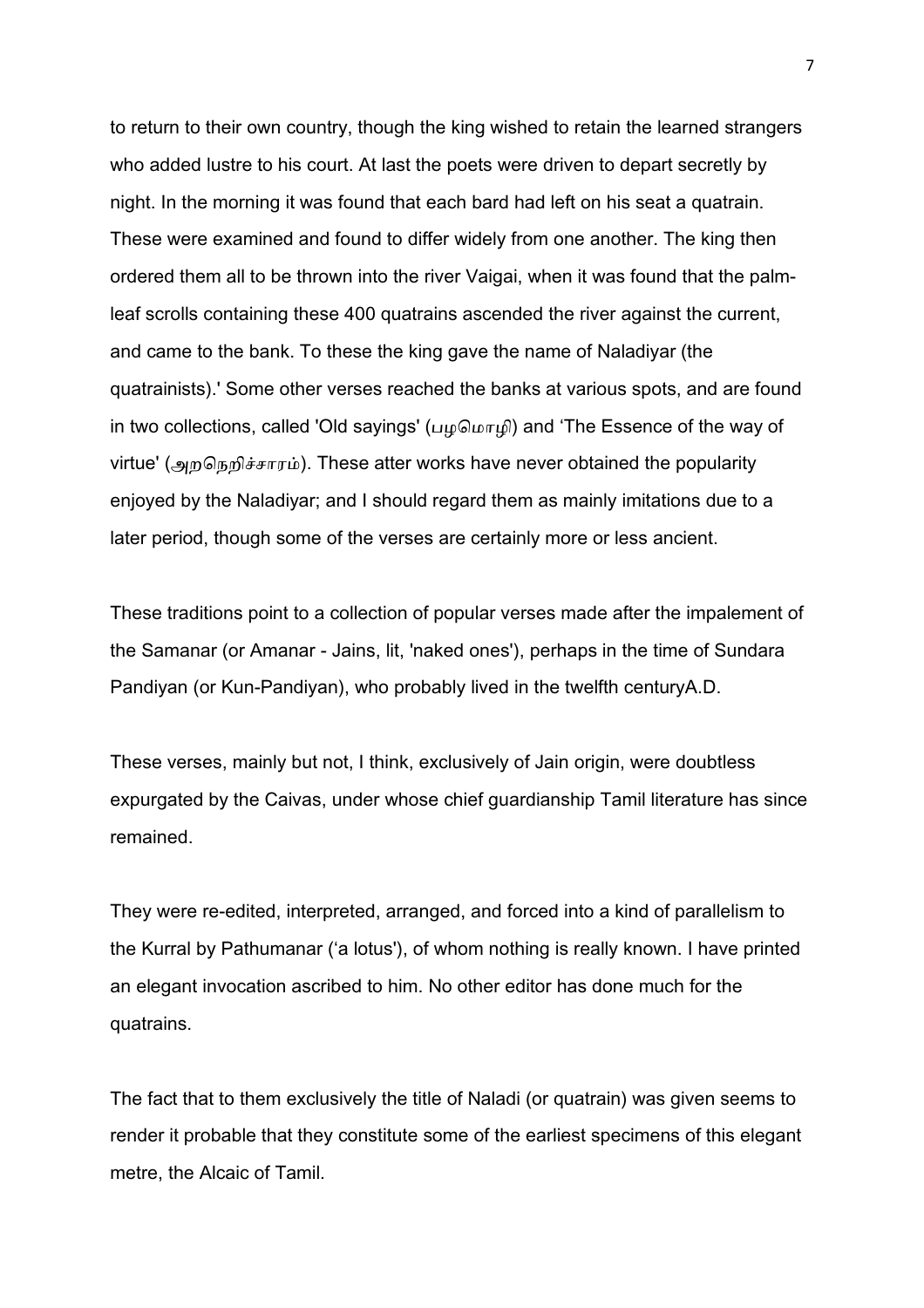As might be expected from their history, no consistent and developed system of philosophy, religion, or morals can be deduced from them; and it may be said with truth that these utterances have too little sequence and connexion to admit of any scientific criticism. Yet it is a kind of merit to put a happy point upon it commonplace; and these epigrams, drawn sometimes from Sanskrit sources and oftener forming the ground of ornate Sanskrit verses, written in imitation or rivalry, have become household words through all South India.

I am unwilling to enter here on any discussion of the date of this and other Tamil classics, since there are scarcely any ascertained facts or ancient inscriptions from which to reason. The discussion of these matters requires aptitude, leisure, and opportunity for archaeological research (and these I do not possess), in addition to a critical acquaintance with Tamil literature. The want of this last essential has rendered many otherwise profound researches almost valueless. A very careful consideration of many masterpieces of Tamil literature leads me to think that between A. D. 800 and 1200 the greatest of these works were composed. Internal evidence, as far as I see, is all we have to rely on.

Hiouen-Thsang, the Buddhist pilgrim who visited the continent of India in 640 A. D., says that in Malakuta the people were not much addicted to the cultivation of literature, and only valued the pursuit of wealth; and mentions Jains as the most prominent sect. Now, this Malukuta, must be Malakotta, Malainadu, Malaya, Malayalam, and seems to have included the whole Southern part of the Madras Presidency (Hultzsch, South-Indian Inscriptions, vol, ii part i, p. 2 note) : the Pandya and Cera Kingdoms.

The Jains were great students and copyists of books (Burnell, S. I. Palaeography, p. 88). We may feel quite sure that the seventh century A. D., at the latest, saw the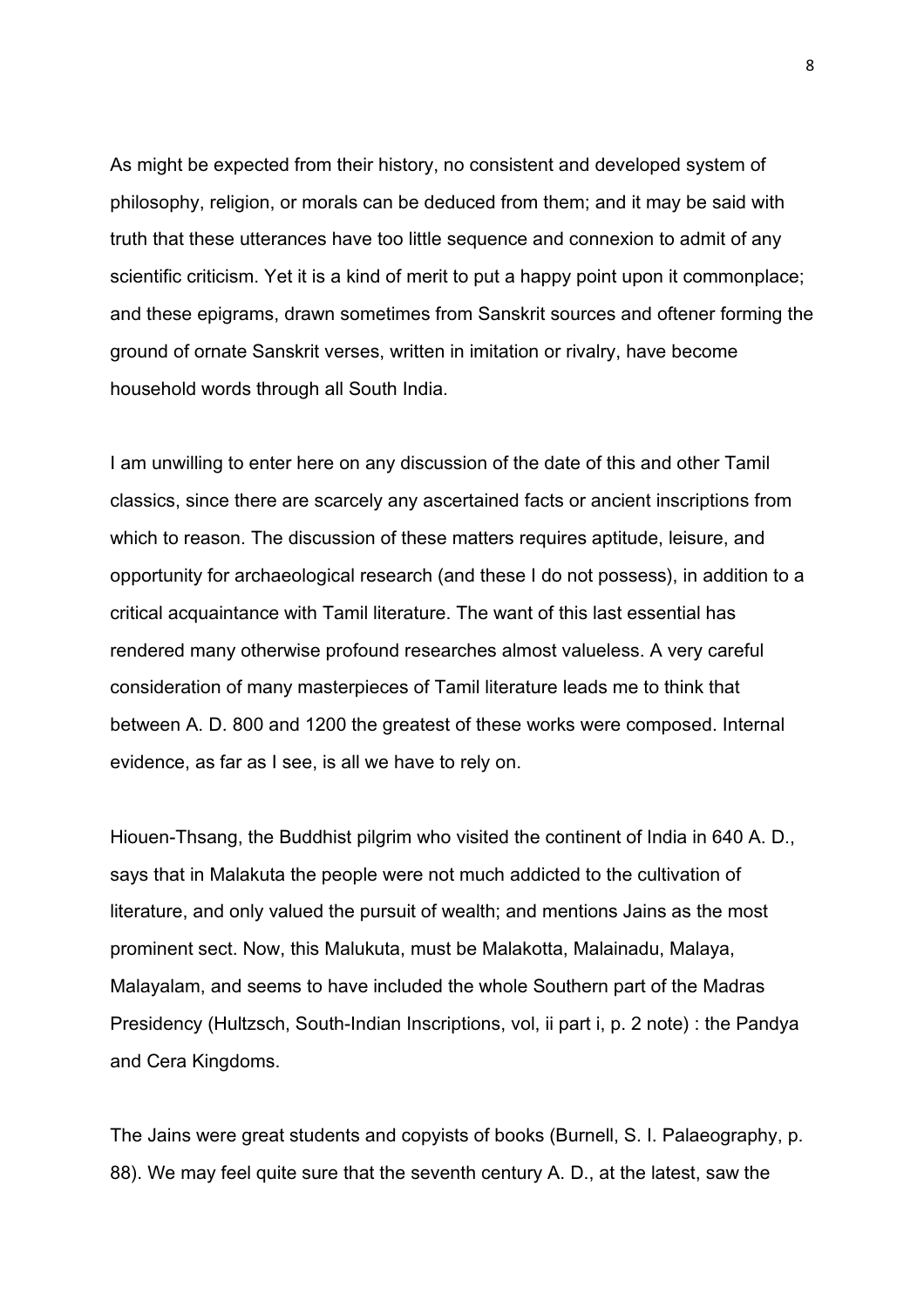beginning of Tamil literature under Jain auspices. Perhaps the Jains fostered the vernaculars partly out of opposition to the Brahmans. Reformers and missionaries, who generally address themselves to the intelligent middle classes, have often been the most assiduous students and promoters of the vulgar tongues. Quatrain 243 of the Naladishows the feeling of hostility that existed between North and South : between Hindus and Jains. The great antiquity of Tamil, which is the one worthy rival of Sanskrit, is abundantly plain.

The ancient grammatical works existing in Tamil, and its wonderful metrical system, prove its assiduous cultivation for long ages. An elaborate, scientific series of metres, such as Tamil glories in, adapted to every style and theme of composition, is the growth of centuries. Classical Tamil bears every mark of slow and natural evolution; but the subject is complicated by the number of works in circulation falsely attributed to old writers. The many really ridiculous forgeries of this kind bring discredit on all Tamil literature. Tamil scholars should banish, among other things, such spurious works as many of those attributed to Agastya, Avvai, Pattanattu-pillai, and others.

There is no mention of God in the Naladi (save in the quite modern invocation) and no trace of religion. In this respect the quatrains differ from the Kurral. There are indeed a few poetical references to certain deities, and allusions to popular beliefs and rites, but the bards evidently were not orthodox Hindus.

The misery of embodiment (பிறவி) in successive and infinitely varied forms, and the bliss of release ( $(\mu \dot{\rho} \dot{\rho})$ ) from all of these, are often expressed and illustrated with every kind of figure. It is assumed that always, to all, conscious existence on earth, as well as in any heavens or hells, is an absolute evil. Here, of course, we find ourselves in antagonism.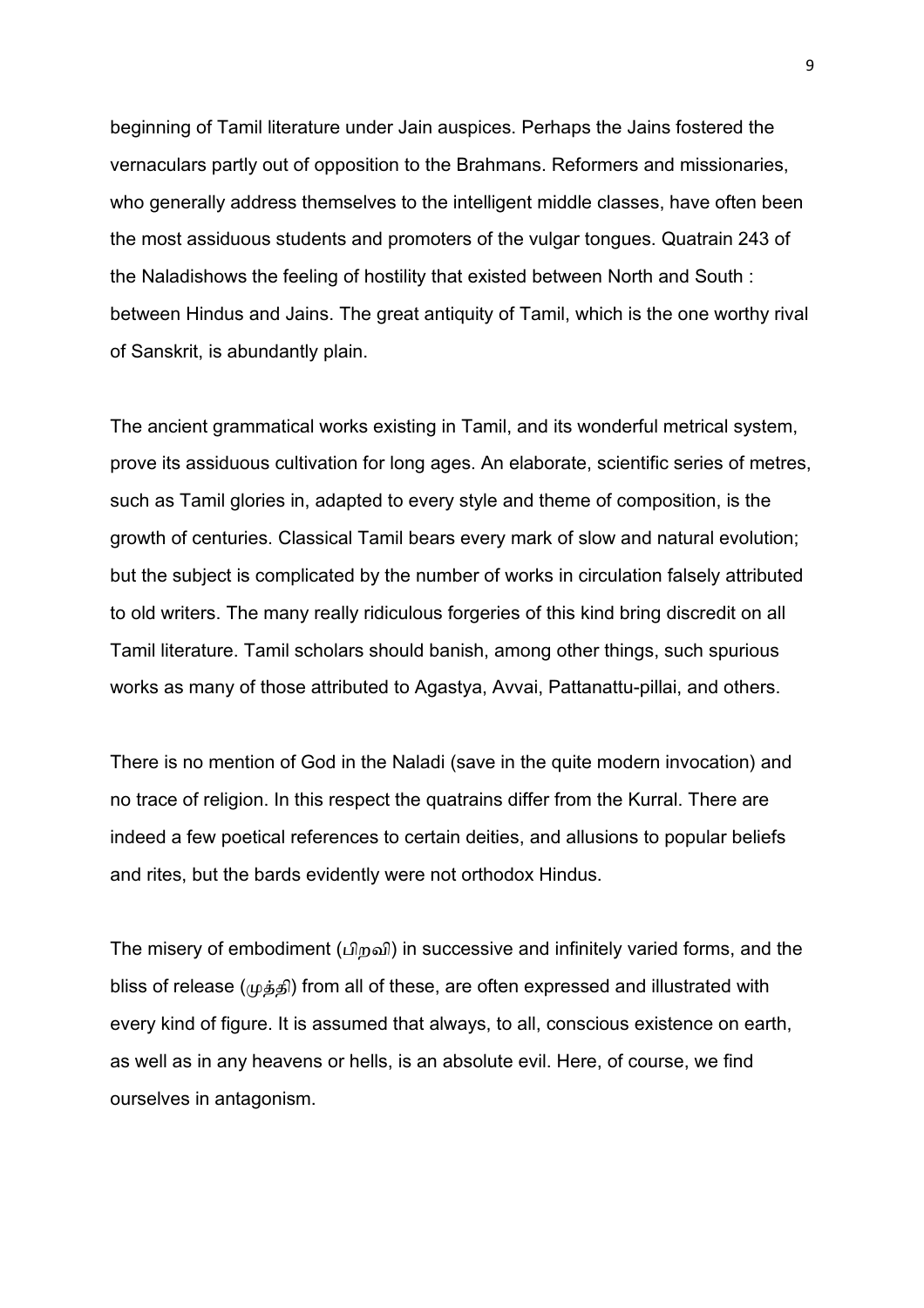Yet pervading these verses there seems to me to be a strong sense of moral obligation, an earnest aspiration after righteousness, a fervent and unselfish charity, and generally a loftiness of aim that are very impressive. I have felt sometimes as if there must be a blessing in store for a people that delight so utterly in compositions thus remarkably expressive of a hunger and thirst after righteousness. They are the foremost among the peoples of India, and the Kurral and Naladi have helped to make them so.

It is in vain to discuss elaborately the origin and possible sources of the work. The majority of the verses were almost certainly sung by Jain ascetics, yet there are a few that seem to be from the Maha bharata, and undoubtedly many of the quartrains are fragments of the old ethical teaching which goes under the name of Niti-Castra. The history of south India permits us to expect to trace not only Buddhist, or Jain, but also Greek, Chiristian, and even Muhammadan influences in the early Tamil classics, as much almost as those inspired by Sanskrit writings. When we examine each quatrain as an artistic whole kind of cameo--we find that there are several distinct and clearly marked types. Some of these may be conveniently arranged in classes.

#### 1. There are the simply didactic.

Here the student must first master the third and fourth lines, in which is enunciated the truth, precept, or principle, of which the former part of the quatrain gives the proof or illustration. This is a prevailing type also in the Kurral. A Venba verse, like a sonnet, should have a very effective and striking finish.

This is seen in the first quatrain, where the aphorism is, 'worldly prosperity is a thing of no account'.

This axiom is illustrated by a matter of daily experience. The connective is  $\pi \in \mathfrak{m}$  = 'if this is an undeniable fact, then.......,' Compare also 293.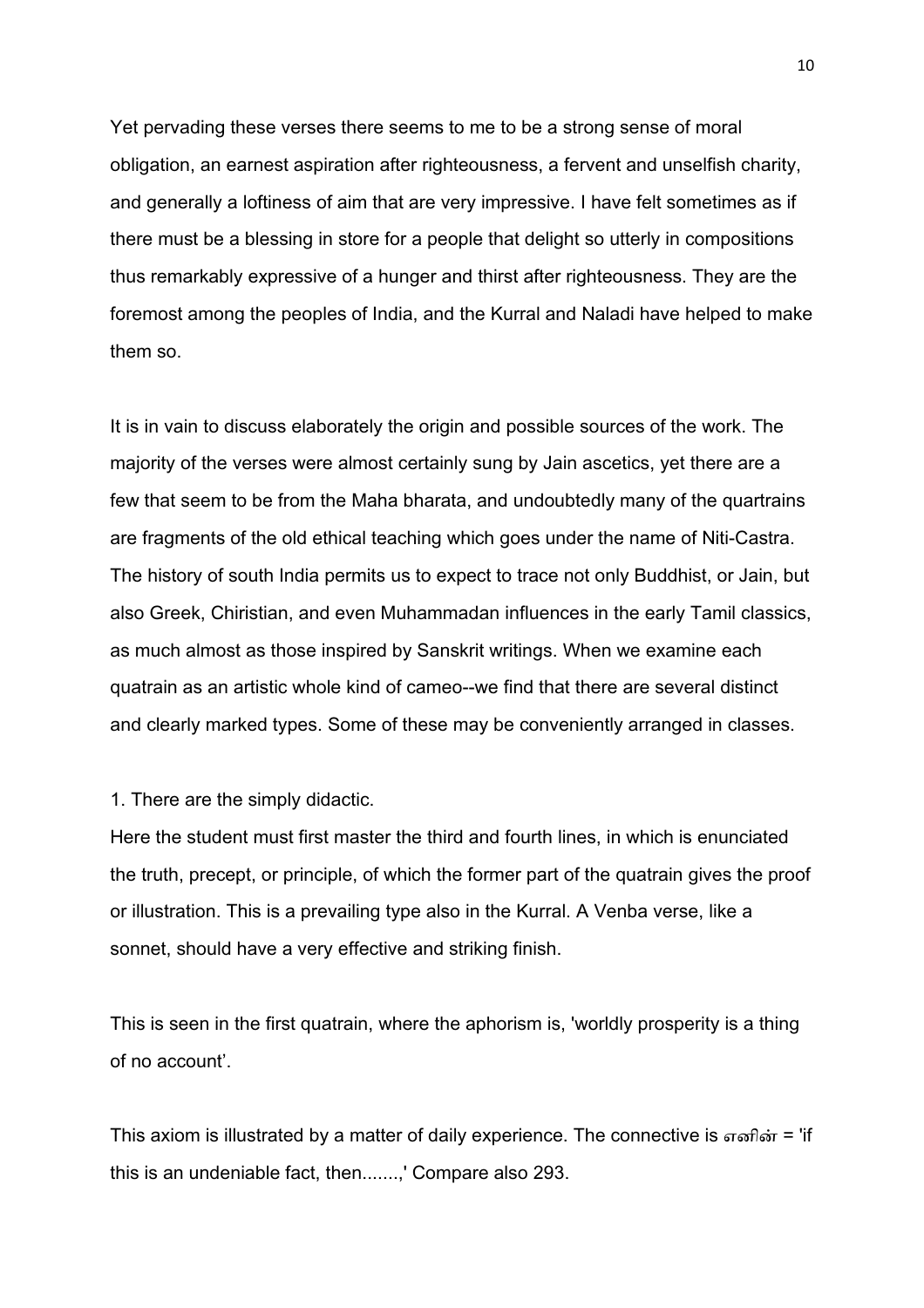2. One class of the didactic quatrain depends for its effectiveness chiefly on some apt and ingenious simile, illustration, or analogy. To us some of these seem forced and fanciful conceits, but we really are not always in a position to judge or rightly estimate them.

In 290 the aptness of the figure, the beauty of the expression, the wonderful terseness of the conclusion, together with the perfection of the form and rhythm, leave nothing to be desired.

3. In some of these the simile is simply thrown in, while the most prominent thing is the clear enunciation of a truth. Here the whole runs on like rhetorical prose. Examples of this are 8, 49, 87.

4. Some are cumulative, with or without a climax.

Thus in 65 we find three statements, with a thread of connexion : 'It is the difficulty of the achievement that makes it meritorious.' In 80 we have three precepts. In 100 there is a climax. See 4, 55, 88.

5. Others are enumerative, where the various parts and accessories of some idea are summed up. See 74, 81, 83, 34, 119.

6. A few are antithetic, suggesting a contrast with or without a simile; as, 48, 51, 52, 89.

7. A very few contain puns. So 39, 56.

If I am not deceived there is in many of these verses something far beyond mere technical skill. At times by a few happy touches an idea is expressed in such apt language, and illuminated by such a picturesque use and adaptation of familiar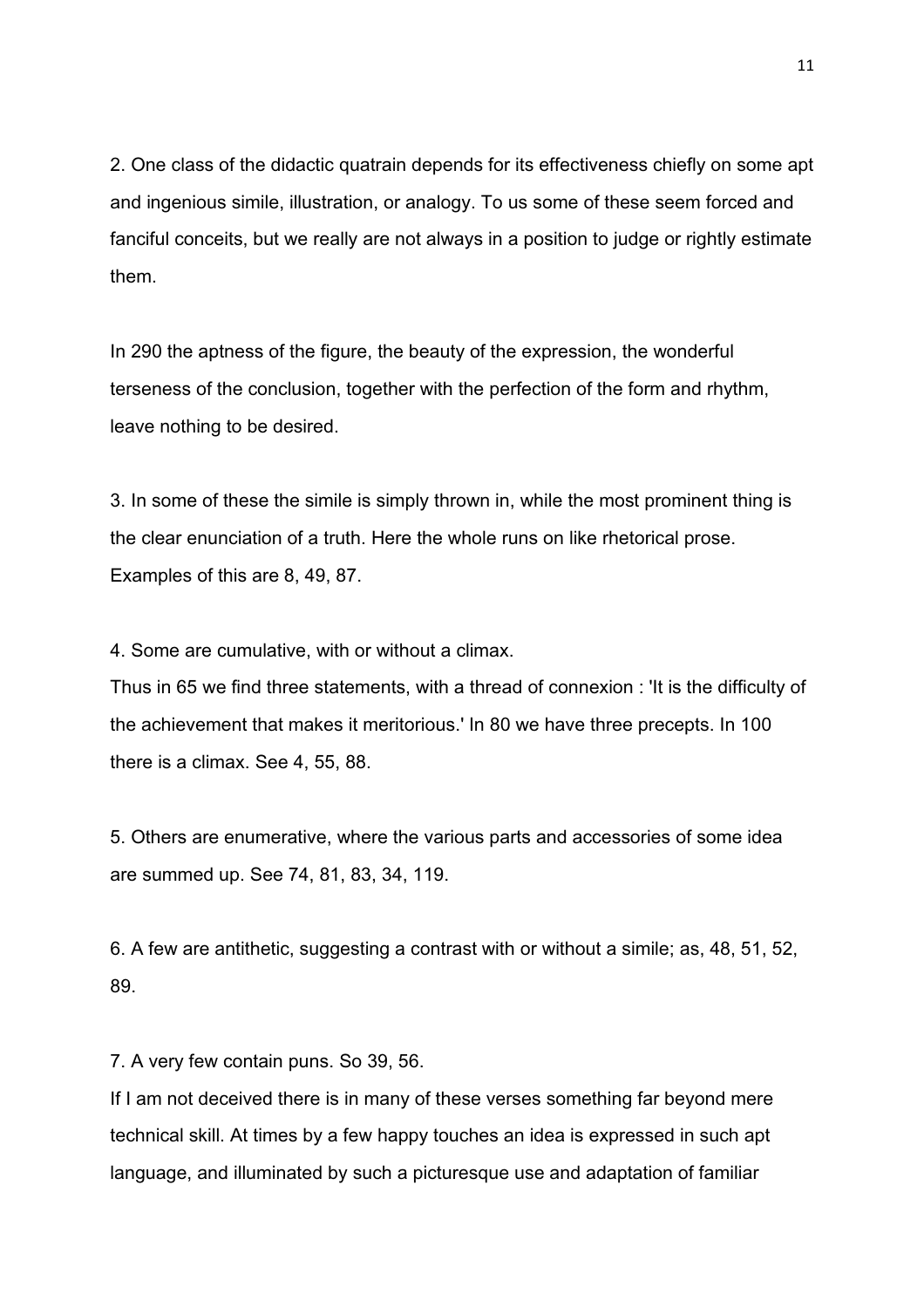words, each chosen with truest and most accurate discrimination, that the quatrain becomes a group of life-like pictures, on which the mind is fain to linger long, and to which it recurs often. In this matchless verse (135) —

கல்வி கரையில கற்பவர் நாள் சில மெல்ல நினைக்கிற் பிணிபல — தெள்ளிதின் ஆராய்ந் தமைவுடைய கற்பவே நீரொழியப் பாலுண் குருகிற் றெரிந்து. -

not a syllable could be spared; while almost every word is common and easy, yet is the very fittest and is used in its exact meaning. It is somewhat archaic ;— has a fascinating air of mystery;—pleasantly exercises and amply rewards the student's ingenuity ;— seems dark at first, but once lit up, sparkles for ever.

Thus கைர = shore suggests a metaphor: 'learning is the shoreless—infinite—ocean.'

Then comes the simple antithesis, 'the learners days are few'. In Tamil the use of the same root twice (in கல்வி and கற்பவர்) and again in the third line (கற்பவே) imparts an added charm.

Into these perfectly (to Tamil ears) harmonious lines is compressed a whole chapter:

'The subjects of study (கவி with a plural verb) are infinitely numerous ; but the learners' days are few : and if it be calmly thought out, men are liable to many diseases. [பிணி = natural infirmities or "bonds," that enfeeble and restrict.] Youthful enthusiasm may lead men to anticipate great and varied triumphs ; calm reflection teaches them their natural weakness. So, men. should learn with discrimination (தெள்ளிது), examining closely (ஆராய்) things befitting (அமை, "suit, satisfy, gladden') them, with intelligence (தெரிந்து) like that of the bird (the semi-divine Hansa), that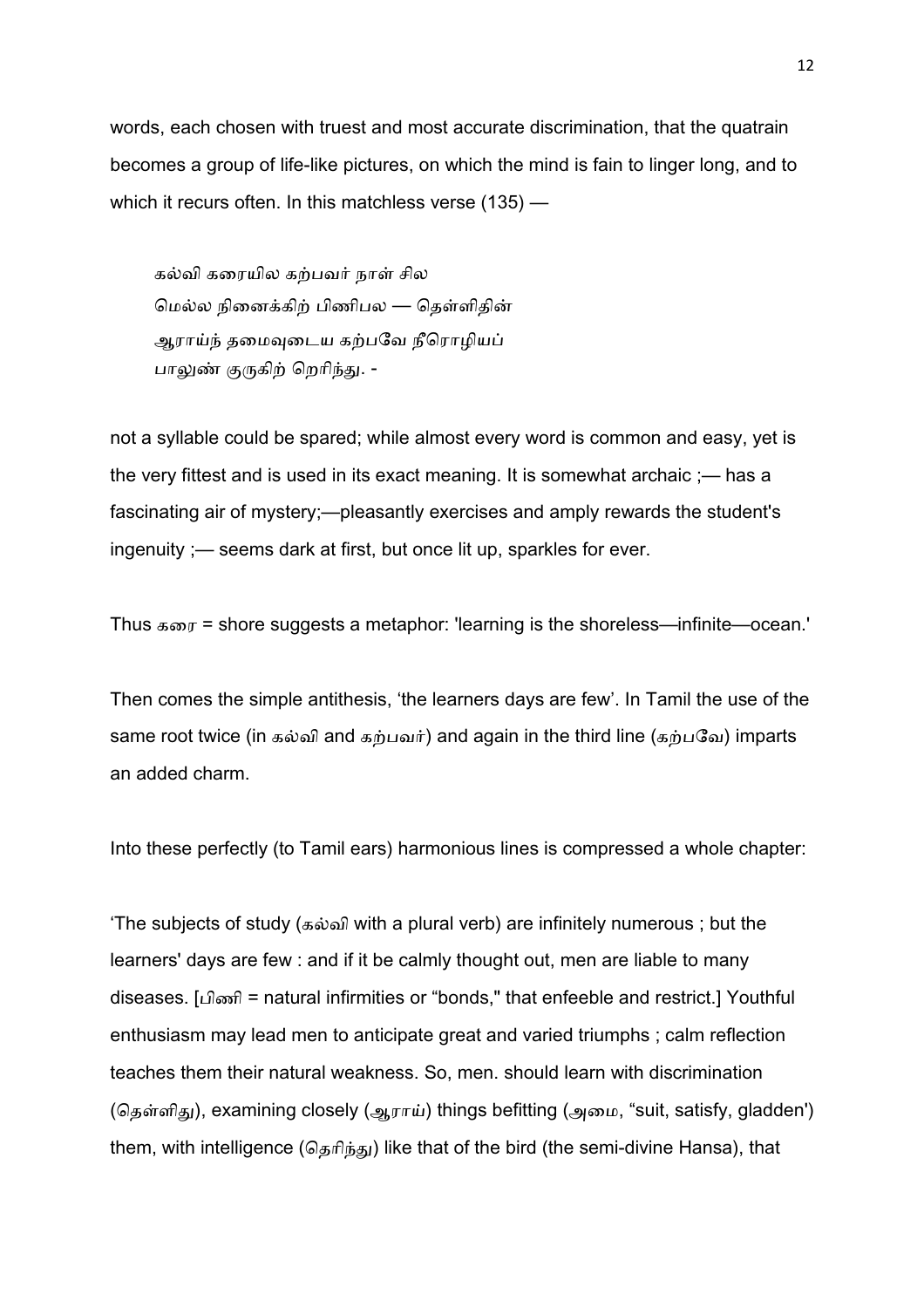drinks only the milk and leaves the water, when these mingled are presented to it. Of course this last is received as a fact!

I have gratefully to acknowledge the liberal assistance of the Secretary of State for India in Council as formerly in the case of the Kurral. The Delegates of the Clarendon Press procured type especially for the book, and made the arrangements by which this Tamil classic is issued with a typograpical accuracy hardly ever attained in a similar work. To them my most grateful thanks are due.

His Highness the Maharaja of Travancore has also subscribed liberally to the work.

To the skill, patience, and unwearied zeal of Mr. Pembrey, Oriental reader at the Clarendon Press, it is mainly due that no table of errata is needed to a work so complicated and difficult.

It will be seen that the editor and translator has sought carefully and patiently to interpret his authors, and has avoided all controversy. His aim in this work has been simply to introduce Tamil thoughts to English students. We need to understand one another and love one another, if we are to be of any mutual benefit. He who knows and loves 'sweet' Tamil may come to know and love those to whom it is so dear, and thus to be known and loved by them.

Indian Institute, Oxford, February, 1893. G. U. Pope.

-------------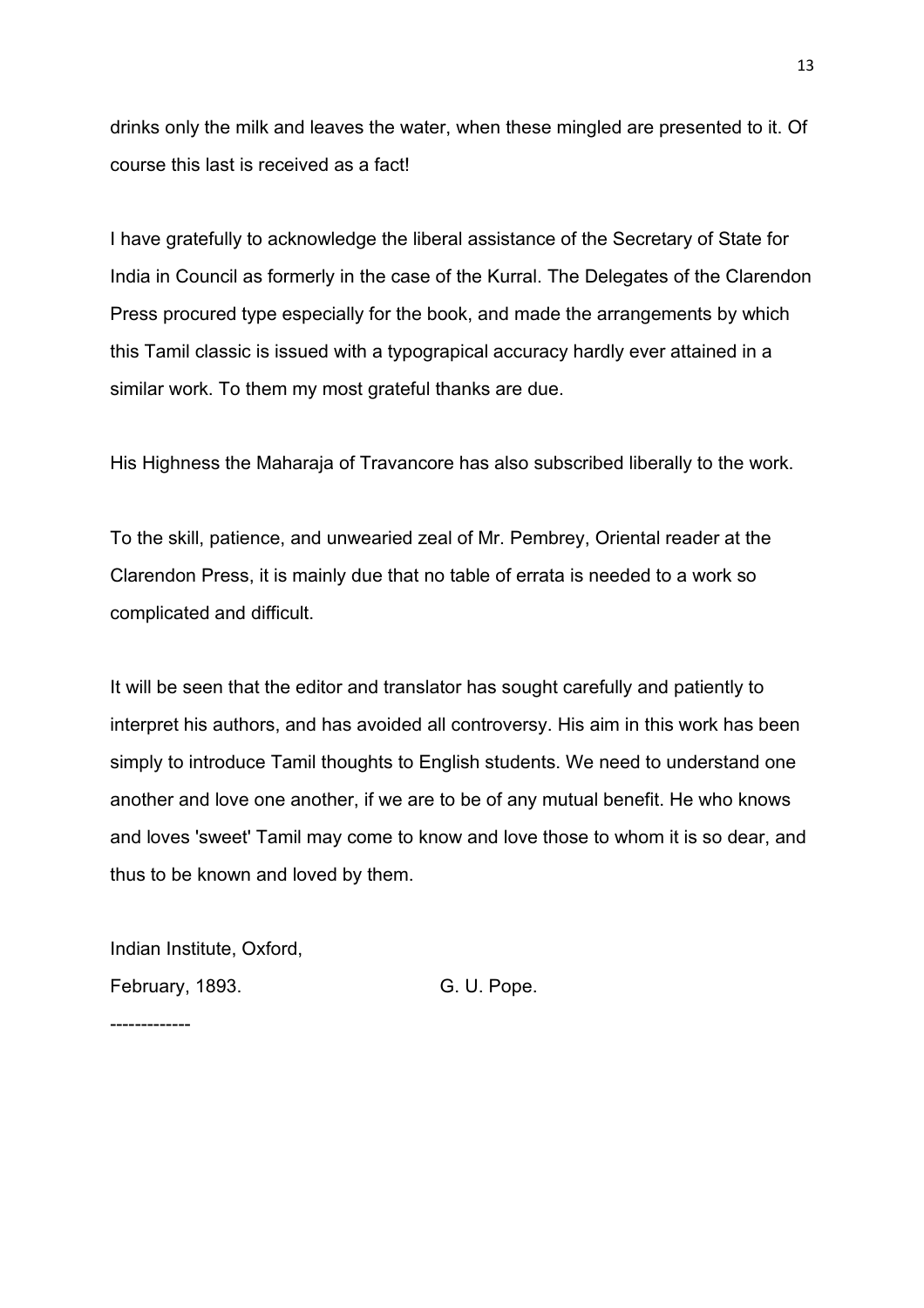#### உள்ளுறை - **INDEX**

அதிகார

கடவுள் வாழ்த்து : Invocation

## பகுதி 1 - Part I அறத்துப்பால் - On Virtue

- 1. செல்வநிலையாமை: The Instability of Prosperity
- 2. இளைம நிைலயாைம : Youth Abides Not
- 3. யாக்கை நிலையாமை: The Bodily Frame Endures Not
- 4. அறன் வலியுறுத்தல் : The Might of Virtue
- 5. தூய்தன்மை : Impurity
- 6. துறவு : Renunciation
- 7. சினமின்மை: The Absence of Anger: Meekness
- 8. பொறையுடைமை : Patience
- 9. பிறர் மனை நயவாமை : The Not Desiring Other Men's Wives
- 10. ஈகை: Liberality
- 11. பழவினை : Old Deeds
- 12. மெய்ம்மை: Truth : Reality
- 13. தீவினையச்சம்: Dread of Evil Deeds

#### பகுதி 2 - Part II பொருட்பால் - On Wealth

- 14. கவி : Learning
- 15. குடிப்பிறப்பு : High birth
- 16. மேன்மக்கள் : Great Men
- 17. பெரியாரைப் பிழையாமை : Avoidance of Offence to the Great
- 18. நல்லினஞ்சேர்தல்: Association with the Good
- 19. பெருமை: (Moral) Greatness
- 20. தாளாண்மை: Preserving Energy
- 21. சுற்றந் தழால்: The Support of Kindred
- 22. நட்பாராய்தல்: Scrutiny in Forming Friendship
- 23. நட்பிற் பிழை பொறுத்தல்: Bearing and Forbearing in Friendship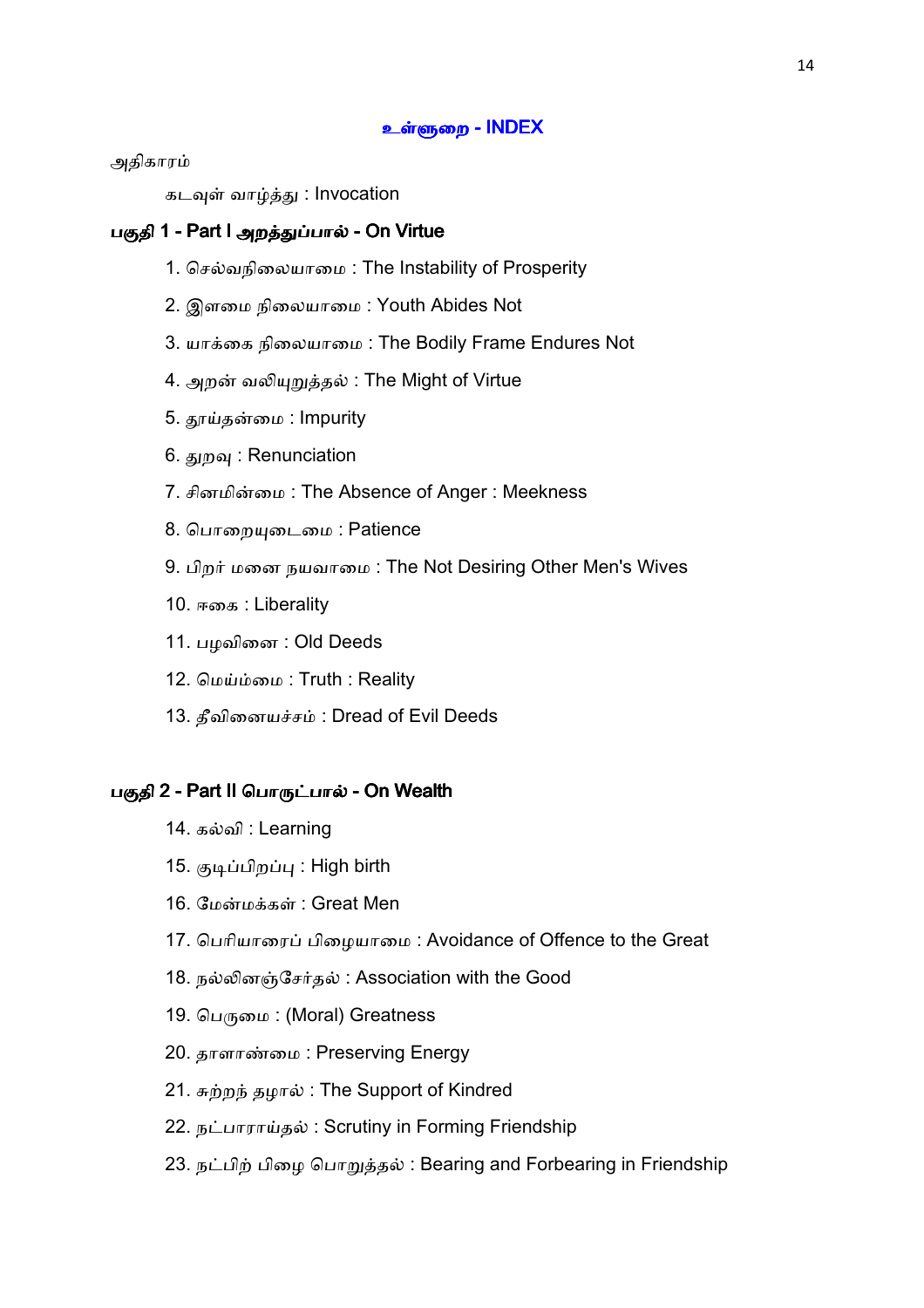- 24. கூடா நட்பு: Unreal Friendship
- 25. அறிவுடைமை: The Possession of Practical Wisdom
- 26. அறிவின்மை: The Lack of Practical Wisdom
- 27. நன்றியில் செல்வம்: Wealth that profits not
- 28. ஈயாமை: Absence of Charity; or, the Miser
- 29. இன்மை : Poverty
- 30. மானம்: Honour (Self respect)
- 31. இரவச்சம்: The Dread of Mendicancy
- 32. அவையறிதல் The Knowledge of the Assembly
- 33. புல்லறிவாண்மை: Insufficient Knowledge
- 34. பேதைமை : Utter Folly
- 35. கீழ்மை : Lowness
- 36. கயமை : Baseness
- 37. பன்னெறி: Miscellaneous Topics
- 38. பொதுமகளிர் : Wantons
- 39. கற்புடை மகளிர் : Chaste Matronhood

#### பகுதி 3 - Part III காமத்துப்பால் - On Love (or Pleasure)

40. காமநுதலியல்: The Characteristics of Love

F. W. Ellis' Translation of Some Quatrains பாட்டு முதற்குறிப்பு அகரவரிசை **Glossary** 

-------------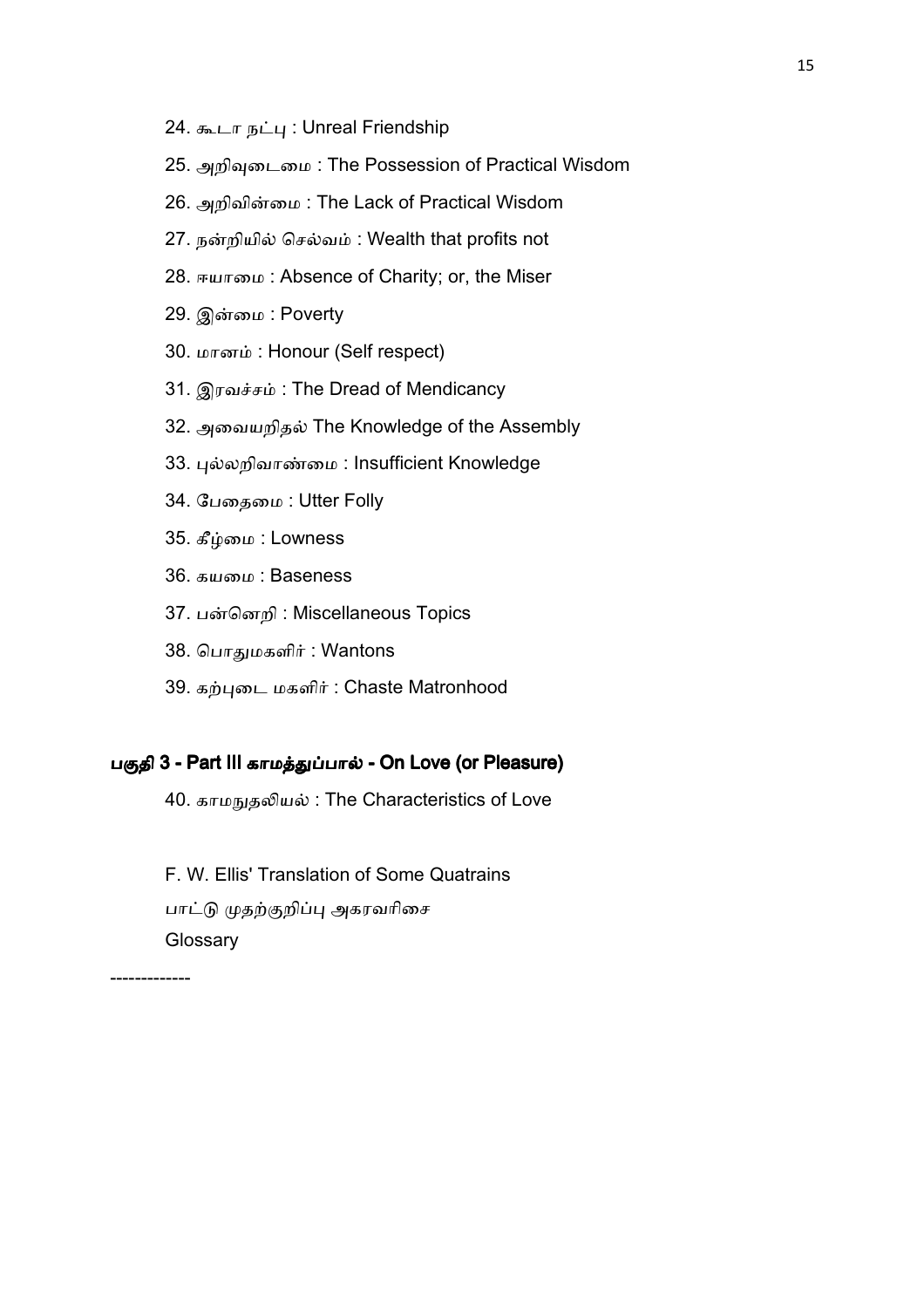# நாலடியார் - ஆங்கில மொழிபெயர்ப்பு - போப் மற்றும் எல்லிஸ் NALADIYAR --English Translation by Rev. Pope and Mr. Ellis

## கடவுள் வாழ்த்து

(நேரிசை வெண்பா)

வான்ஒடு வில்லின் வரவறியா வாய்மையால் கால்நிலம் தோயாக் கடவுளை - யாம்நிலம் சென்னி யுறவணங்கிச் சேர் தும்எம் உள்ளத்து முன்னி யவைமுடிக என்று.

#### INVOCATION

Knowing, like bow displayed in heav'n, man's advent here, To earth my head I bow, to God in truth draw near, Touch of whose foot earth never knew; thus what my mind Conceives, I pray may happy consummation find.

This invocation is said to be by the Commentator Pathumanar.

--------------

## பகுதி 1. அறத்துப்பால் /PART I. ON VIRTUE

அதிகாரம் 1. செல்வ நிலையாமை / Ch. 1. The Instability of Prosperity

1. இன்று செல்வராயிருப்பவர் நாளைப் பிச்சையெடுப்பவர் ஆவர் அறுசுவை உண்டி அமர்ந்தில்லாள் ஊட்ட மறுசிகை நீக்கிஉண் டாரும் — வறிஞராய்ச் சென்றிரப்பர் ஓரிடத்துக் கூழ்எனின் செல்வம்ஒன் றுண்டாக வைக்கற்பாற் றன்று. Who today dine luxuriously tomorrow beg

Those who ate erewhile, course after course, food of six flavours, supplied by their complaisant spouse, now roam as paupers and beg a mess of pottage here and there; if so, let wealth be counted as a thing of nought!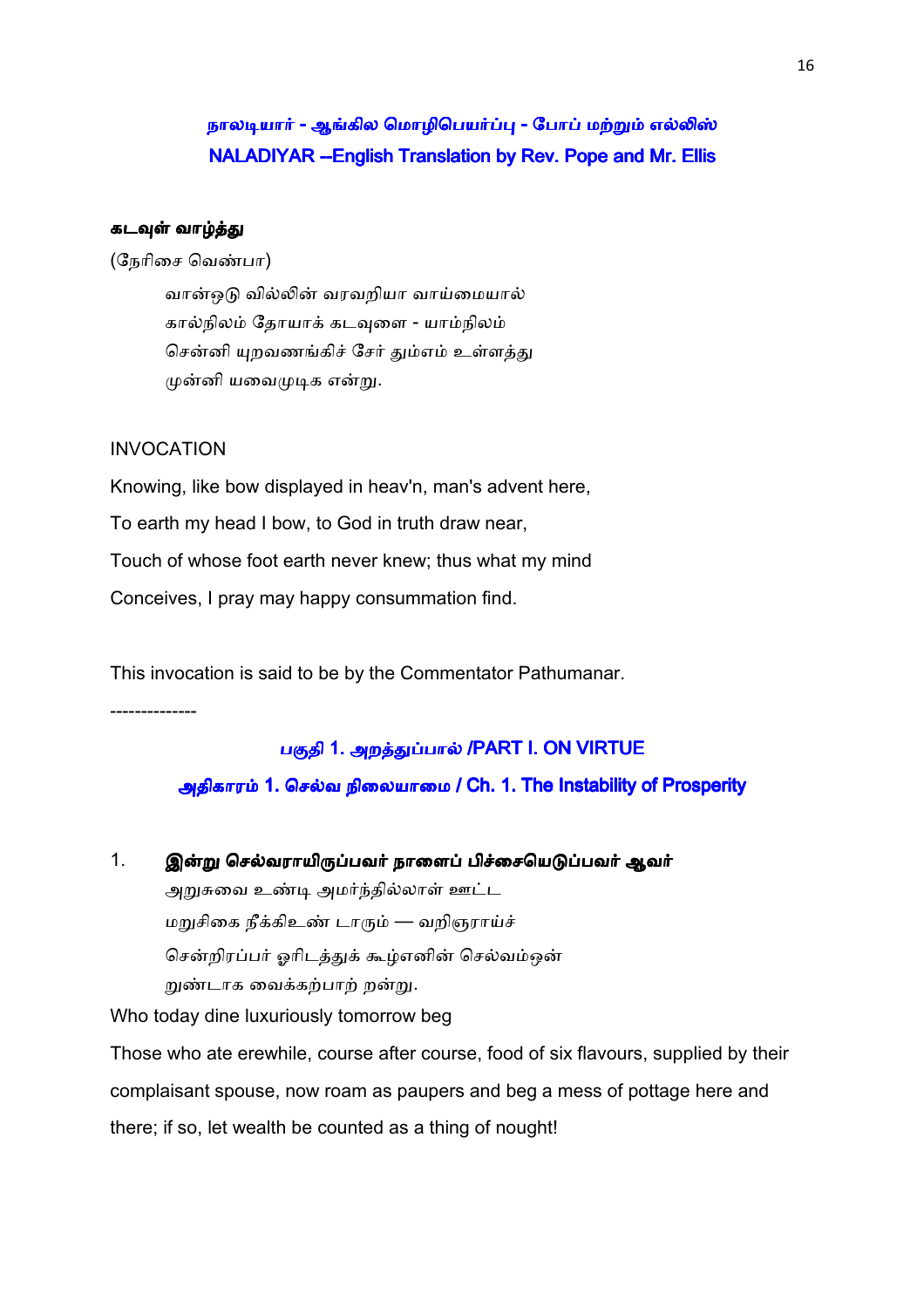#### 2. செல்வம் நிலையாது. பகுத்துண்டு வாழ்க.

துகள்தீர் பெருஞ்செல்வம் தோன்றியக்கால் தொட்டுப் பகடு நடந்தகூம் பல்லாரோ டுண்க அகடுற யார்மாட்டும் நில்லாது செல்வம் சகடக்கால் போல வரும்.

Wealth abides not, share it and enjoy

When you own ample wealth acquired by blameless means, with many sharing eat the grain that steers have trodden out! In centre poised prosperity stands with no man, but revolves like the waggon's wheel.

#### 3. மன்னரும் தன் நிலை குலைந்து மாய்வர்.

யானை யெருத்தம் பொலியக் குடைநிழற்கீழ்ச் சேனைத் தலைவராய்ச் சென்றோரும் — ஏனை வினைஉலப்ப வேறாகி வீழ்வர்தாம் கொண்ட மனையாளை மாற்றார் கொள.

Mighty warriors fall.

Those who rode resplendent forth on the neck of an elephant, beneath the state umbrella's shade, as the leaders of the host, when 'other deeds' destroy, shallchange and fall, while foes lead away their wives as captives.

# 4. பொருள்கள் தொலைகின்றன. சாவு வருகின்றது.

நின்றன நில்லா எனஉணர்ந் தொன்றின ஒன்றின வல்லே செயின்செய்க சென்றன சென்றன வாழ்நாள் செறுத்துடன் வந்தது வந்தது கூற்று.

Do your duty, knowing the instability of all things.Time flies! Death comes! The things of which you said, 'they stand, they stand,' stand not; mark this, and perform what befits, yea! what befits, with all your power! Your days are gone, are gone! and death close pressing on is come, is come!

### 5. முன்னே அறஞ்செய்க. பின்னே சாவு வருகின்றது.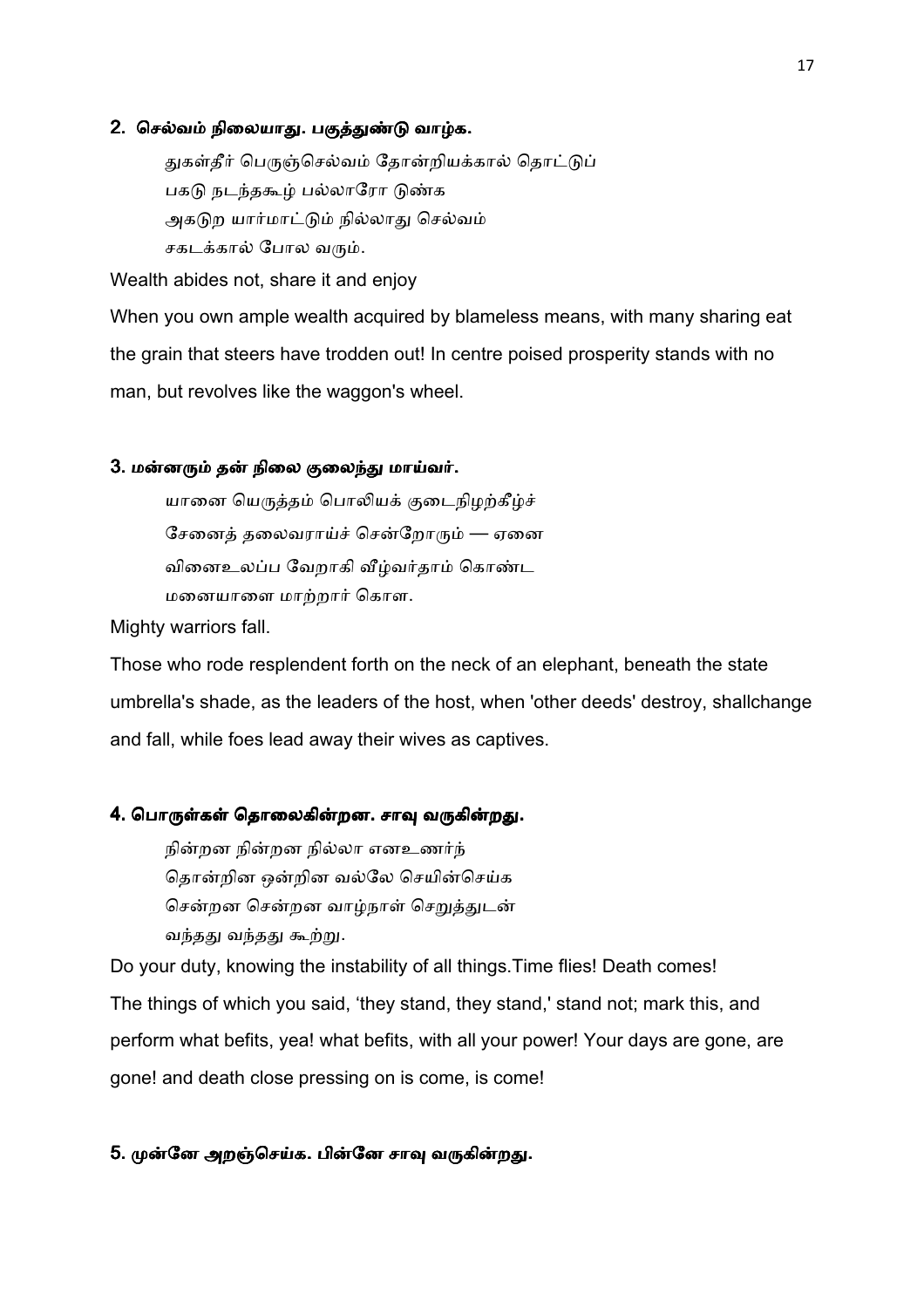என்னானும் ஒன்றுதம் கையுறப் பெற்றக்காற் பின்னாவ தென்று பிடித்திரா — முன்னே கொடுத்தார் உயப்போவர் கோடில்தீக் கூற்றம் தொடுத்தாறு செல்லும் சுரம்.

Give before death comes.

When you have gained and hold in hand any single thing, retain it not with the thought, 'This will serve some other day!' Those who have given betimes shall escape the desert road along which death, an unyielding foe, drags his captives away.

# 6. இறத்தல் திண்ணம். அறத்தைப் புரிக.

இழைத்தநாள் எல்லை இகவா பிழைத்தொரீஇக் கூற்றம் குதித்துவந்தார் ஈங்கில்லை — ஆற்றப் பெரும்பொருள் வைத்தீர் வழங்குமின் நாளைத் தழீஇம்தழீஇம் தண்ணம் படும்.

Death inevitable. Hoard not !

Man's days pass not their assigned bound. None here on earth have ever escaped death's power, made off and got free. O hoarder of ample wealth, dispense it! On the morn the funeral drum will sound.

#### 7. மாய்வதை நீக்க மக்களால் முடியாது.

தோற்றம்சால் ஞாயிறு நாழியா வைகலும் கூற்றம் அளந்துநும் நாளுண்ணும் — ஆற்ற அறஞ்செய் தருளுடையீர் ஆகுமின் யாரும் பிறந்தும் பிறவாதா ரில்.

Death inevitable.

Death every day takes that fount of light the sun as a measure, metes out your days, and so devours.Do deeds of virtue full of kindly grace. Though all are born, none are exempt from death.

## 8. செல்வம் மேகத்து மின்னலைப் போன்றது.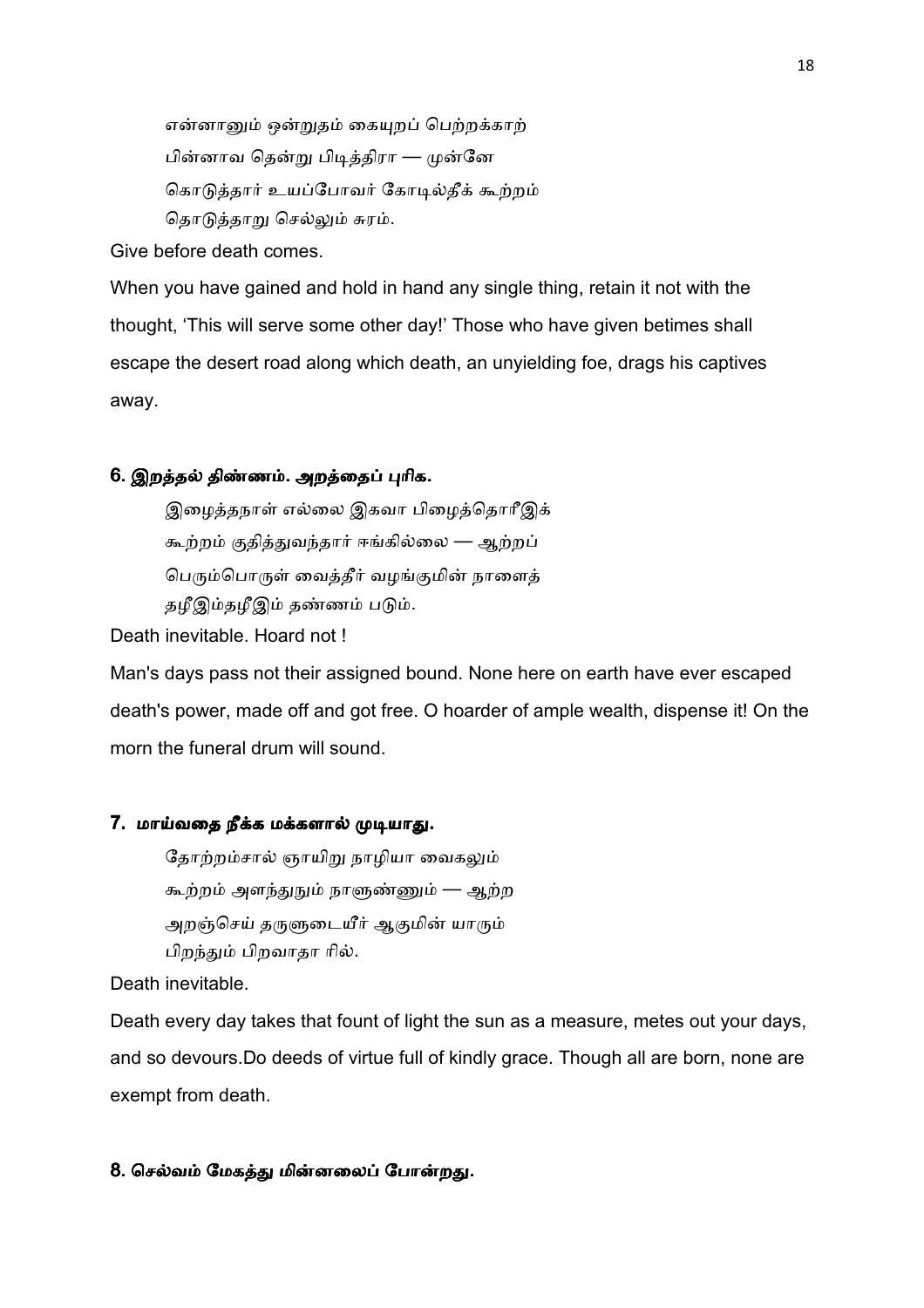செல்வர்யாம் என்று தாம் செல்வுழி எண்ணாத புல்லறி வாளர் பெருஞ்செல்வம் — எல்லிற் கருங்கொண்மூ வாய்திறந்த மின்னுப்போல் தோன்றி மருங்கறக் கெட்டு விடும்.

The wealth of the foolish like the lightning's flash.

The ample wealth of men of mean understanding, who say, ' We're rich,' yet ponder not their path and end, appears, and perishes, and leaves no trace; like the flash, when the black thunder-cloud by night opens its mouth.

## 9. ஈயாதவன் பொருள் எல்லாம் இழப்பான்

உண்ணான் ஒளிநிறான் ஓங்குபுகழ் செய்யான் துன்னரும் கேளிர் துயர்களையான் — கொன்னே வழங்கான் பொருள்காத் திருப்பானேல் அஆ இழந்தான்என் றெண்ணப் படும்.

The miser loses all.

He eats not, sheds no light of splendour around, performs no deeds that merit lofty praise, soothes no sorrow that choice friends feel, spends nought, but hoards his wealth in vain : "Aha! he's lost it all,' shall men pronounce.

#### 10. ஒன்றும் ஈயாதவன் தேனீயை யொப்பான்.

உடாஅதும் உண்ணாதும் தம்உடம்பு செற்றும் கெடாஅத நல்லறமும் செய்யார் — கொடாஅது வைத்தீட்டினார்இழப்பர் வான்தோய் மலைநாட உய்த்தீட்டும் தேனீக் கரி.

The miser like the honey-bee.

Those who stint in clothes and food, and mortify their bodies, yet do not deeds of deathless virtue, and bestow nothing, hoarding shall suffer loss:— Lord of the cloudcapped hills !--this the hoarding honey-bee attests.

---------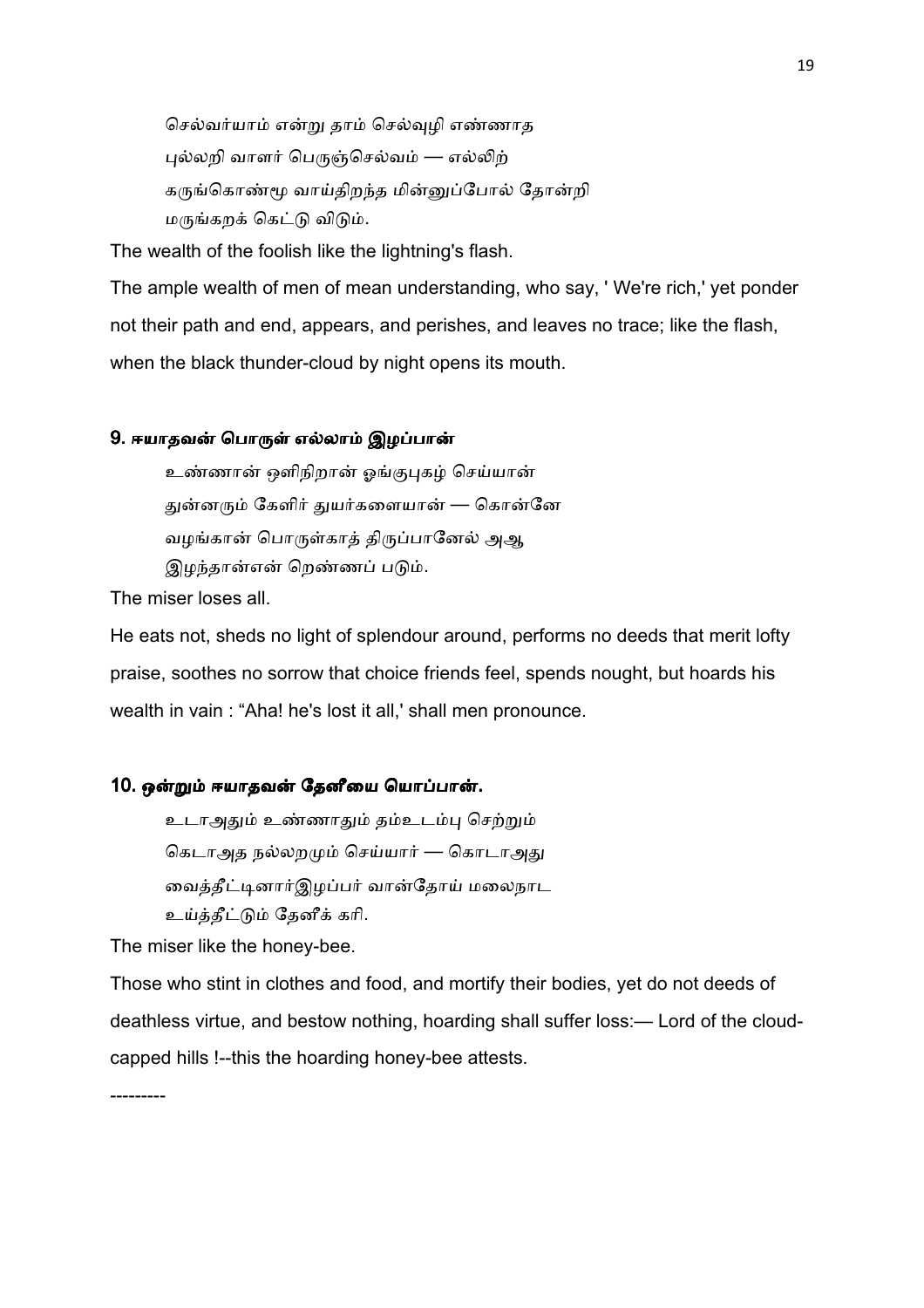## 2. இளமை நிலையாமை / Ch. 2. Youth Abides Not

### 11. இளமையில் ஒழுக்கமுடன் வாழ்க. முதுமை வருவது உறுதி.

நரைவரும் என்றெண்ணி நல்லறி வாளர் குழவி யிடத்தே துறந்தார் - புரைதீரா மன்னா இளமை மகிழ்ந்தாரே கோல்ஊன்றி இன்னாங் கெழுந்திருப் பார்.

Age will come. Be wise early

"Grey eld will come,'—the wise remembering this renounce the world even in tender age; but they who joy in youth, unstable, never free from fault, shall erewhile painfully rise up leaning on a staff.

### 12. எல்லாம் நிலையில்லாதன.

நட்புநார் அற்றன நல்லாரும் அஃகினார் அற்புத் தளையும் அவிழ்ந்தன — உட்காணாய் வாழ்தலின் ஊதியம் என்னுண்டாம் வந்ததே ஆழ்கலத் தன்ன கலி.

All is vanity.

Served are the ties of friendship; minished are the pleasant ones; love's bonds are loosened too; then look within and say, what profit is there in this joyous life of thine ? The cry comes up as from a sinking ship!

#### 13. மனிதர்க்கு மூப்புப்பருவம் அழகைக் கெடுக்கும்.

சொல்தளர்ந்து கோல்ஊன்றிச் சோர்ந்த நடையினராய்ப் பல்கழன்று பண்டம் பழிகாறும் - இல்செறிந்து காம நெறிபடரும் கண்ணினார்க் கில்லையே ஏம நெறிபடரு மாறு.

Men are loath to give up bodily pleasures.

Speech falters, they lean on a staff, and walk tottering, their teeth fall out; yet, till the vessel (the body) is scorned by all, they linger in the house, still indulging fond desires; to these no way of safety opens out.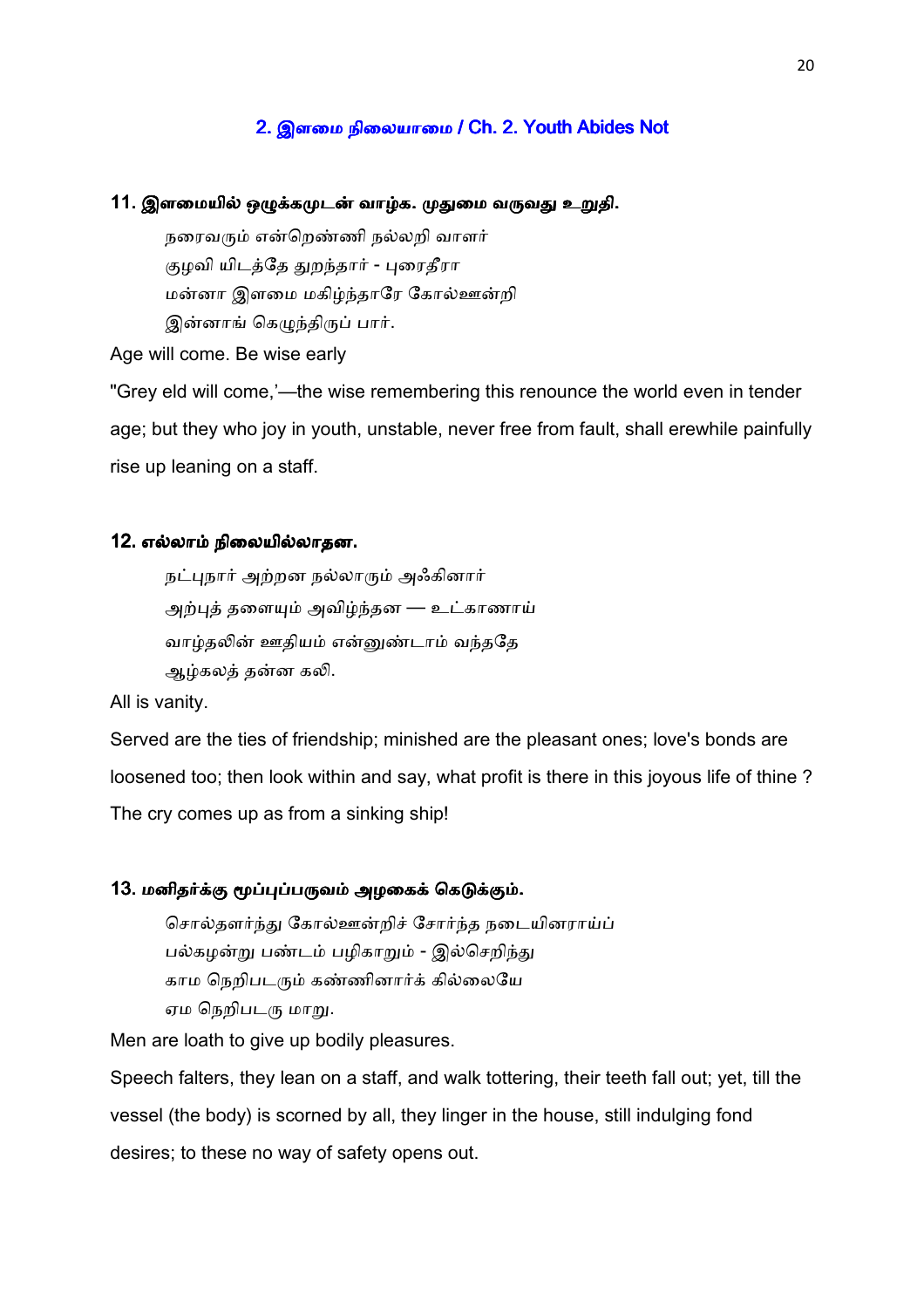#### 14. இளமையில் நும் மனையாள் எழில் பாராட்டினீர்.

தாழாத் தளராத் தலைநடுங்காத் தண்டுன்றா வீழா இறக்கும் இவள்மாட்டும் — காழிலா மம்மர்கொள் மாந்தர்க் கணங்காகுந் தன்கைக்கோல் அம்மனைக்கோ லாகிய ஞான்று.

The cherished wife of your youth.

To men that cherish weak desire for her that's doomed to droop and fail, supporting her palsied limbs with a staff, and then to fall and pass away, what anguish comes, when she grasps in her hands the staff her mother held!

## 15. தலைமுறை தலைமுறையாக இறப்பும் பிறப்பும் தொடர்ந்து வருகின்றன.

எனக்குத்தாயாகியாள் என்னைஈங் கிட்டுத் தனக்குத்தாய் நாடியே சென்றாள் — தனக்குத்தாய் ஆகி யவளும் அதுவானால் தாய்த்தாய்க்கொண் டேகும் அளித்திவ் வுலகு.

Endless series of successive generations.

My mother bare me, left me here, and went to seek her mother, who in the selfsame manner has gone in search; and thus in ceaseless round goes on the mother-quest. Such is the grace this world affords !

#### 16. பலியிடும் ஆடு இலையுண்டு மகிழ்வது போன்றது வாழ்வு.

வெறிஅயர் வெங்களத்து வேல்மகன் பாணி முறியார் நறுங்கண்ணி முன்னர்த் தயங்க மறிகுளகு உண்டன்ன மன்னா மகிழ்ச்சி அறிவுடை யாளர்கண் இல்.

The lamb before the sacrificer.

The lamb in the ruddy slaughter-house will crop the fragrant shoots that dangle from the garland in the slayer's hand; such transient gladness of the thoughtless, youthful hour is never found amid the wise.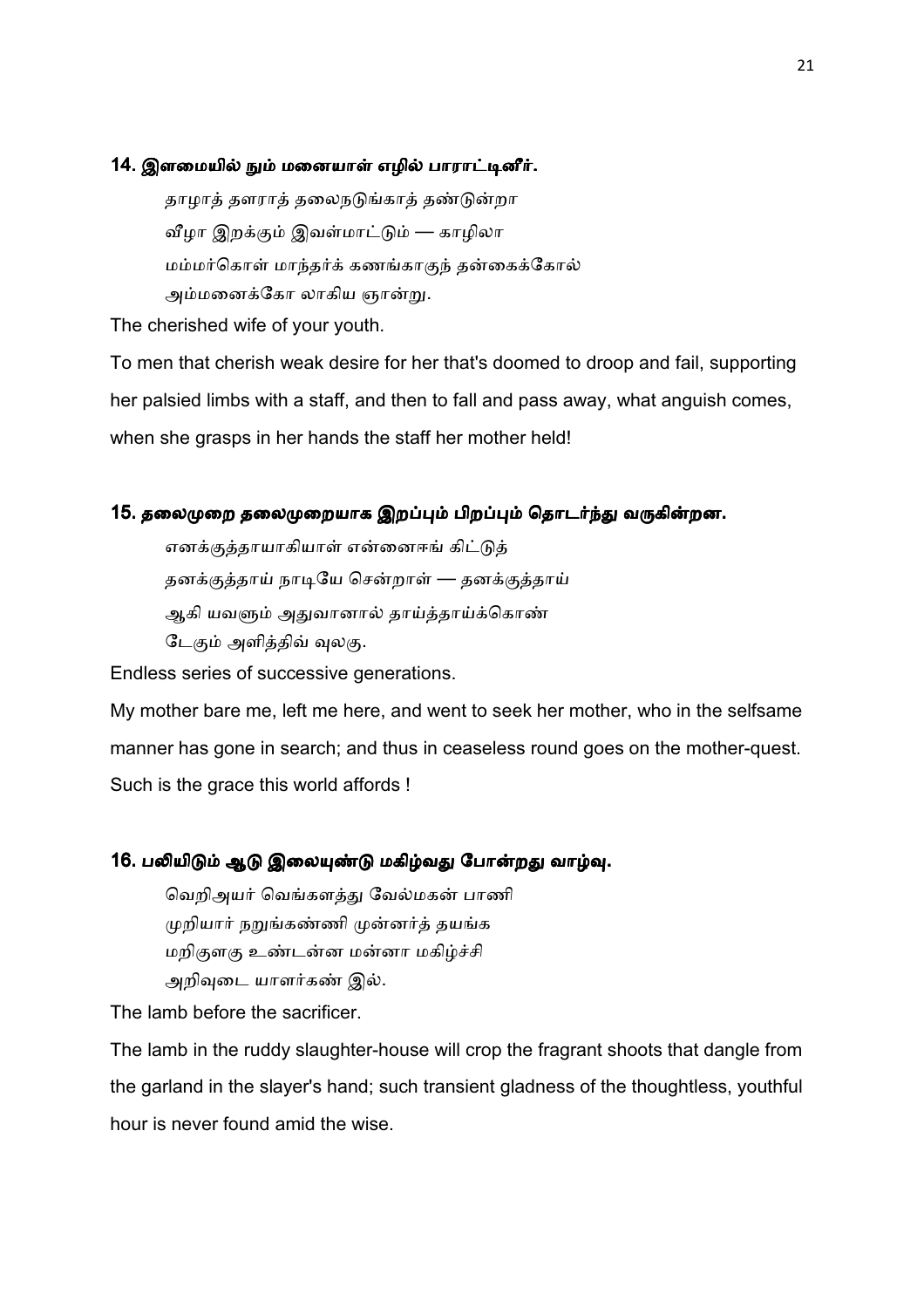### 17. பழுத்த பழம் மட்டும் உதிராது. இளமையிலும் மனிதர் இறப்பர்.

பனிபடு சோலைப் பயன்மர மெல்லாம் கனிஉதிர்ந்து வீழ்ந்தற் றிளமை — நனிபெரிதும் வேற்கண்ணள் என்றிவளை வெஃகன்மின் மற்றிவளும் கோற்கண்ண ளாகும் குனிந்து.

Fruit only ripens to fall. Youth leads to decay.

The sweet fruit from every tree that bears in the dewy grove must fall to earth. Thus youth decays. Desire not her whose eyes gleam bright as darts. Full soon she too will walk bent down, with a staff to aid her dim sight.

#### 18. என் உடல் நலம் மேலும் மேலும் மாறிவரும். ஒரு நிலையில்லாதது.

பருவம் எனைத்துள பல்லின்பால் ஏனை இருசிகையும் உண்டீரோ என்று—வரிசையால் உள்நாட்டம் கொள்ளப் படுதலால் யாக்கைக்கோள் எண்ணார் அறிவுடை யார்.

Constant anxieties about health.

'How old are you ?' 'How last your teeth ?' and, 'Do you eat two courses yet?' men ask with kindly courtesy. By such close questions urged, the wise will learn to judge the body as a thing of nought.

#### 19. நாளைக் கடத்தாது நல்வினை செய்

மற்றறிவாம் நல்வினை யாம்இளையம் என்னாது கைத்துண்டாம் போழ்தே கரவா தறஞ்செய்ம்மின் முற்றி யிருந்த கனியொழியத் தீவளியால் நற்காய் உதிர்தலும் உண்டு.

Against Procrastination.

Say not, 'in after time we'll learn virtue, we're young;' but while wealth is yours conceal it not; do virtuous deeds. When evil tempests rage, not the ripe fruit alone, but the unripe fruit's fair promise also falls.

#### 20. தாய் அலறப் பிள்ளையைக் கூற்றுவன் கொல்கிறான்.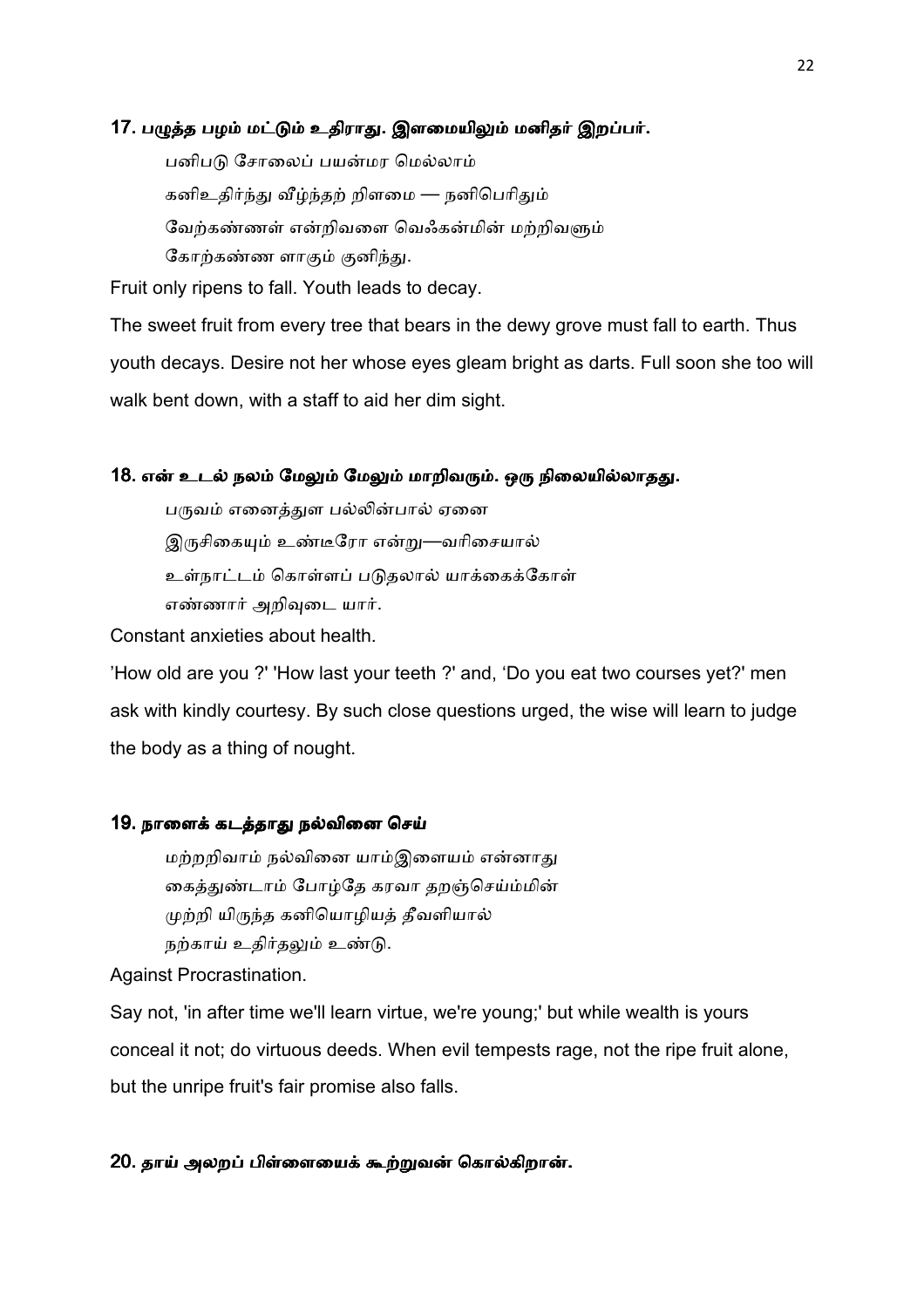ஆள்பார்த் துழலும் அருளில்கூற் றுண்மையால் தோள்கோப்புக் காலத்தால் கொண்டுய்ம்மின் —பீள்பிதுக்கிப் பிள்ளையைக் காய்அலறக் கோடலால் மற்றதன் கள்ளம் கடைப்பிடித்தல் நன்று.

The infant slain by death.

Relentless death is roaming round, and eyes his man! 'Tis true. Take up your wallet, scape betimes. He bears away the new-born babe, while the mother sorely laments. It is good to bear in mind his guile.

--------

# 3. யாக்கை நிலையாமை / Ch. 3. The Bodily Frame Endures Not

#### 21. வலிமையுடைய மன்னரும் மண்மேல் மடிவார்.

மலைமிசைத் தோன்றும் மதியம் போல் யானைத் தலைமிசைக் கொண்ட குடையர் — நிலமிசைத் துஞ்சினார் என்றெடுத்துத் தூற்றப்பட் டாரல்லால் எஞ்சினார் இவ்வுலகத் தில்.

Mighty kings die.

Even kings that rode on elephants beneath the state umbrella's shade, like the moon appearing over some bill, have had their names proclaimed on earth as dead ;— not any in this world have escaped.

#### 22. வாழ் நாள் பறந்தோடுகின்றது. மக்கட்பிறப்பிற்குரிய பயனை நாடுக.

வாழ்நாட் கலகா வயங்கொளி மண்டிலம் வீழ்நாள் படாஅ தெழுதலால் — வாழ்நாள் உலவாமுன் ஒப்புர வாற்றுமின் யாரும் நிலவார் நிலமிசை மேல்.

Time is fleeting,—use it

As the measure of your days the shining orb each day unfailing rises; so before your joyous days have passed away, perform ye 'fitting deeds of grace'; for none abide on earth.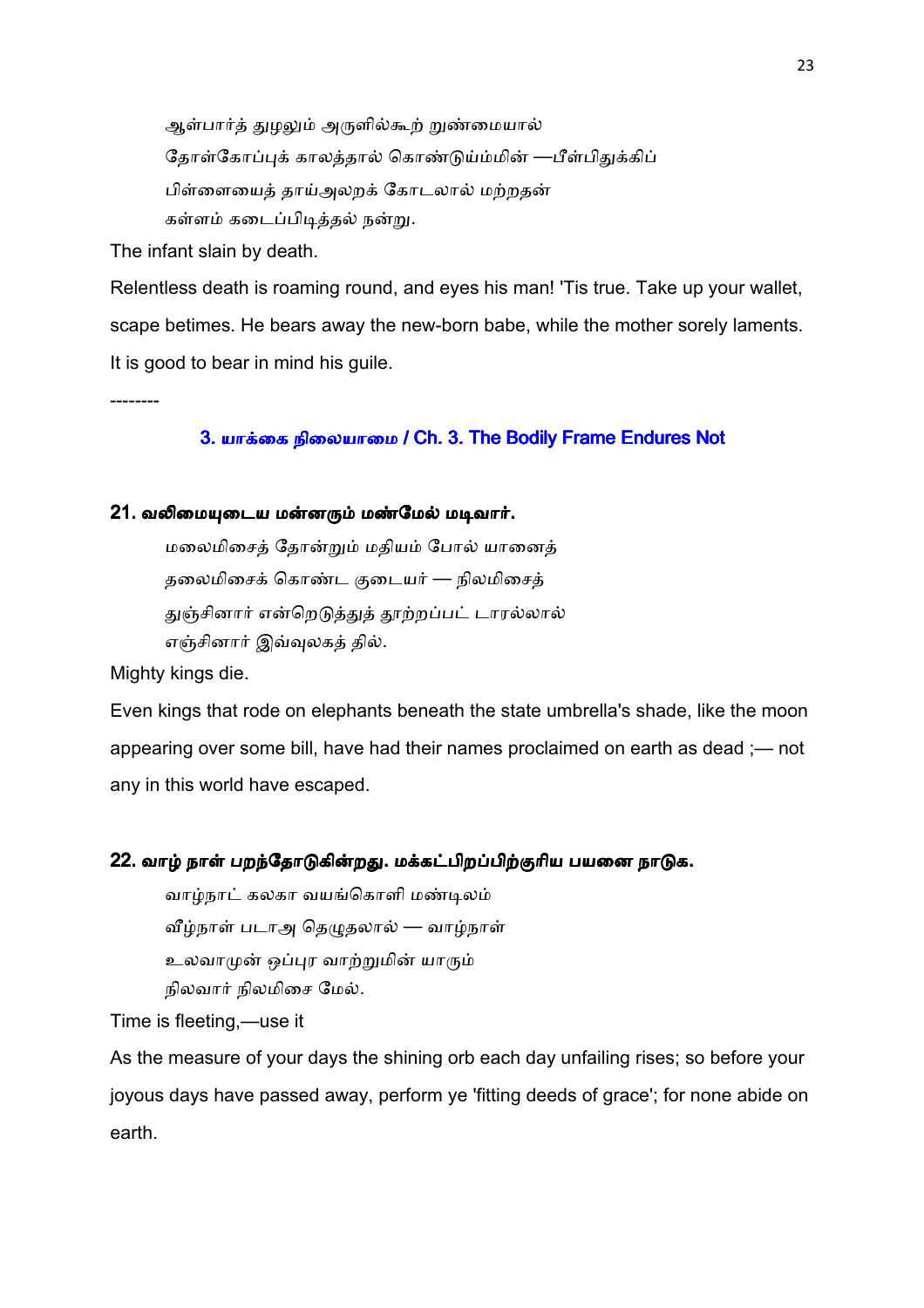#### 23. உலகில் துன்பமும் இன்பமும் மாறி மாறி வரும்.

மன்றம் கறங்க மணப்பறை யாயின அன்றவர்க் காங்கே பிணப்பறையாய்ப் — பின்றை ஒலித்தலும் உண்டாம்என் றுய்ந்துபோம் ஆறே வலிக்குமாம் மாண்டார் மனம்.

Mutability of earthly joys.

The marriage drums that sounded out in the festive hall, there and that very day have served for him as funeral drums! Men of lofty minds will note that thus it haps, and will strive to gain the way to escape.

## 24. இறந்தபின் பறை கொட்டும் இயல்பு.

சென்றே எறிப ஒருகால் சிறுவரை நின்றே எறிப பறையினை — நன்றேகாண் முக்காலைக் கொட்டினுள் மூடித்தீக் கொண்டெழுவர் செத்தாரைச் சாவார் சுமந்து.

The funeral.

They march and then strike once! A little while they wait, then strike the drum a second time. Behold, how fine! The third stroke sounds. They veil it, take the fire, and go forth :—the dying bear the deed!

#### 25. மக்கள் வாழ்வில் இன்பம் இல்லையென்று சாப்பறை சாற்றுகின்றது.

கணம் கொண்டு சுற்றத்தார் கல்லென் றலறப் (டீண் பிணம்கொண்டு காட்டுய்ப்பார்க் கண்டும் - மணங்கொண் டுண்டுண் டென்னும் உணர்வினாற் சாற்றுமே டொண்டொடை டென்னும் பறை.

Death pours contempt on human joys.

To him, who, although he sees them bear the corpse to the burning ground, while friends in troops loudly lament, boldly asserts that wedded life is bliss on earth, the funeral drum speaks out, and mocks his vain utterance.

## 26. உயிர் பிரிந்தபின் உடம்பைப் போற்றுவது அறியாமை.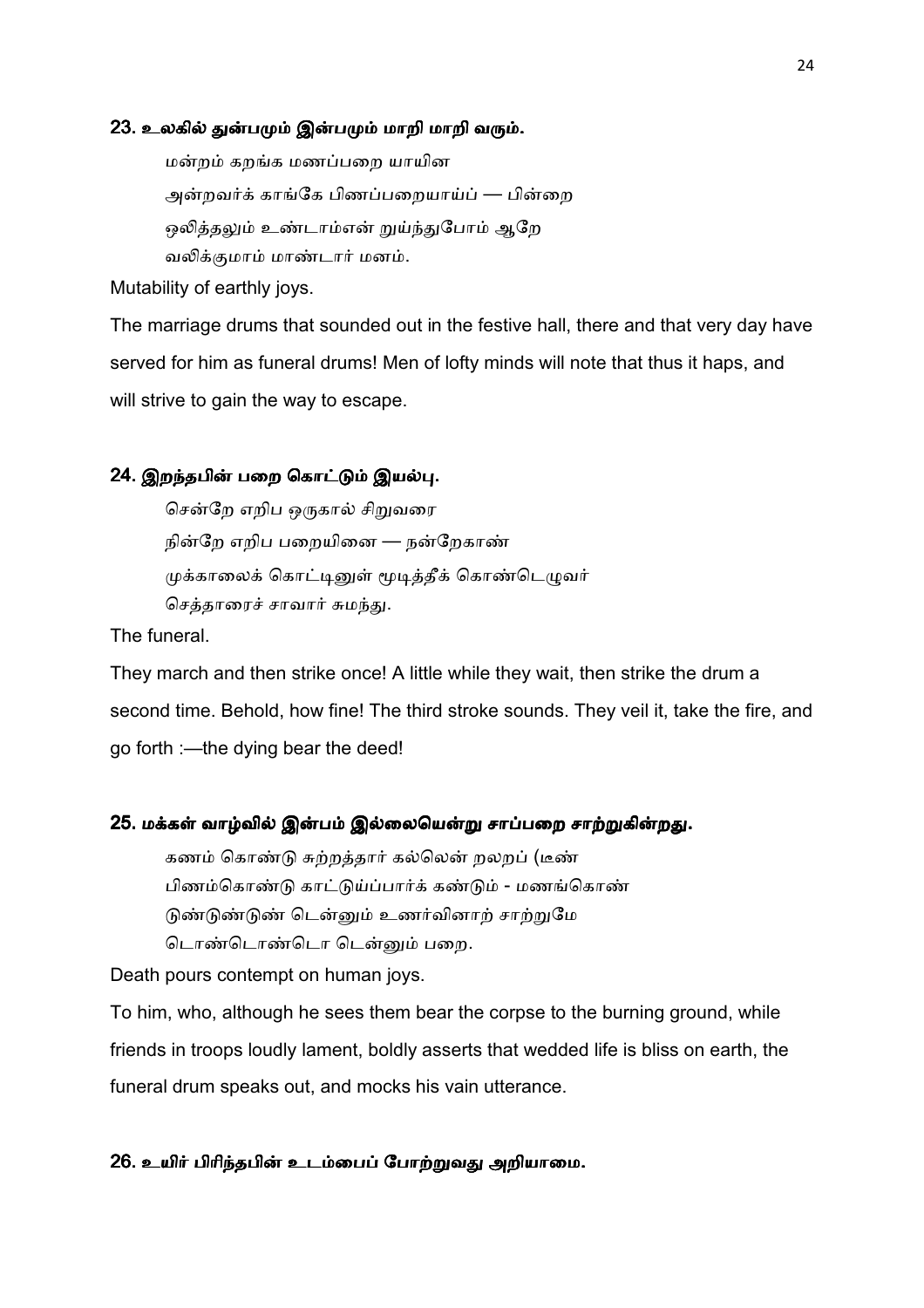நார்த்தொடுத் தீர்க்கிலென் நன்றாய்ந் தடக்கிலென் பார்த்துமிப் பெய்யிலென் பல்லோர் பழிக்கிலென் தோற்பையுள் நின்று தொழிலறச் செய்தூட்டும் கூத்தன் புறப்பட்டக் கால்.

The dead body

When the 'soul', that, taking its stand in this skin clad frame, has fully wrought its works, and partaken of life's experiences, has gone forth, what matters it whether you attach ropes to the body and drag it away, or carefully bury it, or throw it aside in any place you light upon, or if many revile the departed ?

# 27. நீர்க்குமிழிபோல நில்லாது உடல்.

படுமழை மொக்குளில் பல்காலும் தோன்றிக் கெடுமிதோர் யாக்கையென் றெண்ணித் - தடுமாற்றம் தீர்ப்பேம்யாம் என்றுணரும் திண்ணறி வாளரை நேர்ப்பார்யார் நீள்நிலத்தின் மேல்.

The body a bubble

'Like a bubble, that in pelting rain appears full oft, and disappears, is this our frame.' So sages have judged, steadfast in wisdom, and have decided to end this dubious strife. On this wide earth who equal these?

## 28. மலையிற் படரும் மஞ்சுபோல் மறையும் உடல்.

யாக்கையை யாப்புடைத்தாப் பெற்றவர் தாம்பெற்ற யாக்கையா லாய பயன்கொள்க — யாக்கை மலையாடு மஞ்சுபோல் தோன்றிமற் றாங்கே நிலையாது நீத்து விடும்.

The body like a cloud on the hillside.

Those who've gained and held fast by this well-knit frame (a human body) should take the gain the body they have gained is intended to yield. Like a cloud that wanders over the hills, the body here appears, and abiding not, departs leaving no trace behind.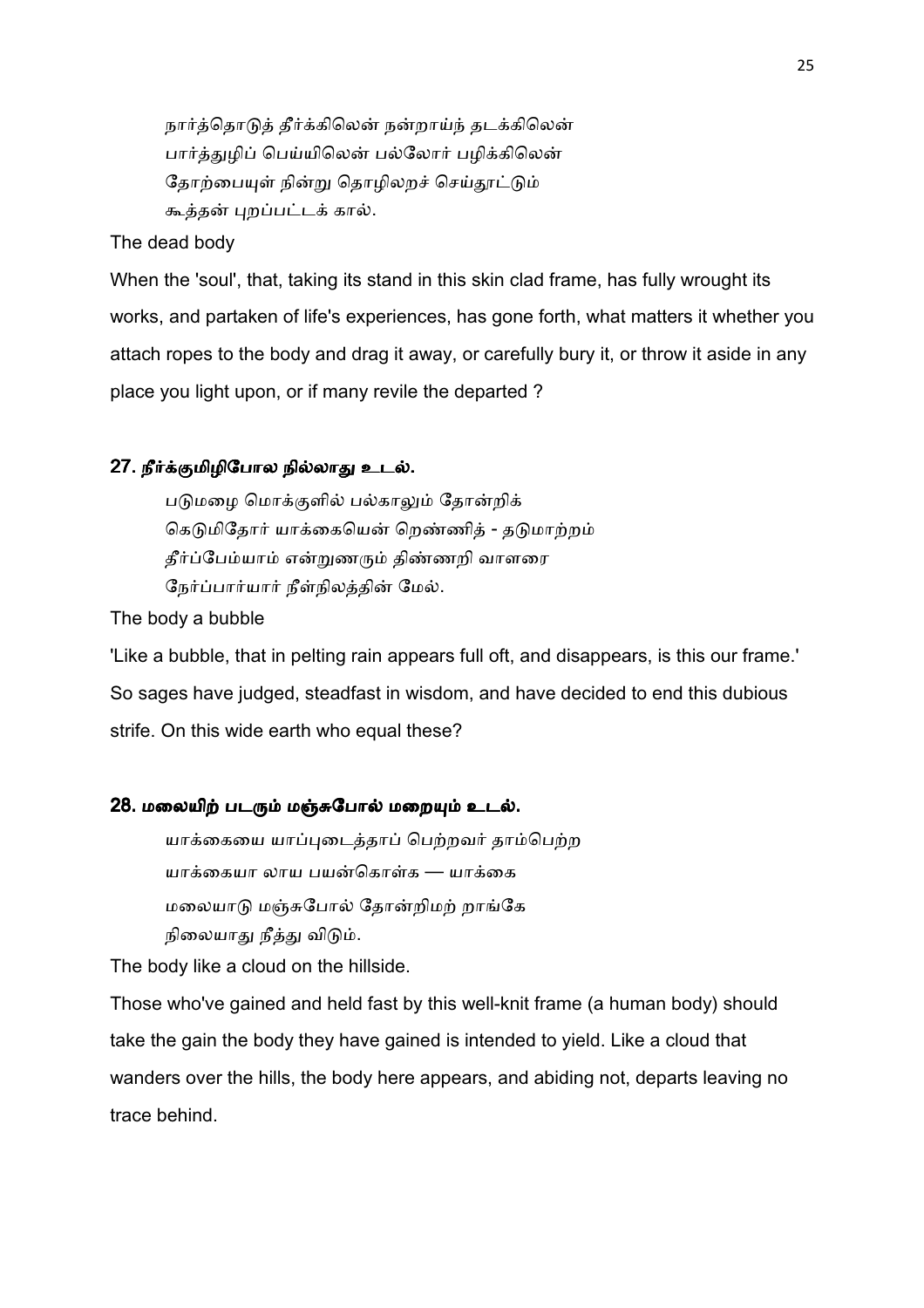#### 29. புல்நுனிப் பனிபோல் உடல் விழும்

புல்நுனிமேல் நீர்போல் நிலையாமை என்றெண்ணி இன்னினியே செய்க அறவினை — இன்னினியே நின்றான் இருந்தான் கிடந்தான்தன் கேள்அலறச் சென்றான் எனப்படுத லால்.

The body like dew on the tip of a blade of grass.

Considering that all things are transient as the dew-drop on the tip of a blade of grass, now, now at once, do virtuous deeds! "Even now he stood, he sat, he fell while his kindred cried aloud he died :' such is man's history!

#### 30. சுற்றத்தார் சூழ்ந்த தொடர்பு நிலையன்று.

கேளாதே வந்து கிளைகளாய் இல்தோன்றி வாளாதே போவரால் மாந்தர்கள் — வாளாதே சேக்கை மரன்ஒழியச் சேண்நீங்கு புள்போல யாக்கை தமர்க்கொழிய நீத்து.

All human relationships merely temporary.

Unasked men come, appear in the home as kinsmen, and then silently go. As the bird silently deserts the tree where its nest yet remains, and goes far off, so these leave but their body to their friends.

-----------

#### 4. அறன்வலி யுறுத்தல் / Ch. 4. The Might of Virtue

#### 31. பிச்சைக்காரர் பிறர்வாசல் நிற்பார்

அகத்தாரே வாழ்வார்என் றண்ணாந்து நோக்கிப் புகத்தாம் பெறாஅர் புறங்கடை பற்றி மிகத்தாம் வருந்தி இருப்பாரே மேலைத் தவத்தால் தவஞ்செய்யா தார்.

The door closed. Too late.

'Yet those within are blest,' so saying, they look up, but obtain no entrance: their place is at the outer gate. There will they suffer much, who thro' lack of former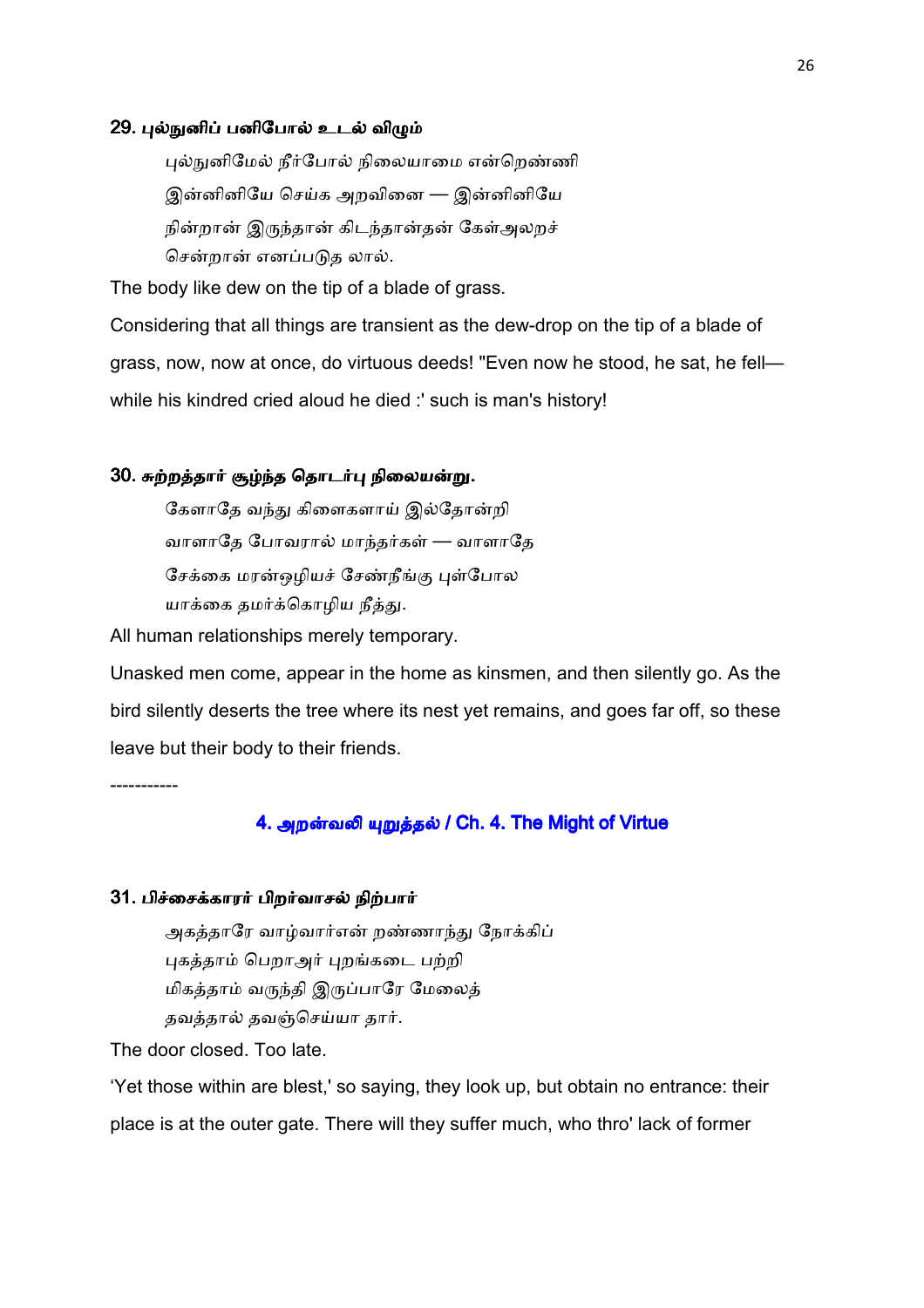penitence do no penance now. [In a former state penance won for them a human shape. As men they have now failed.]

## 32. வாழ்நாள் கழியும். வருந்தி அறம் செய்.

ஆவாநாம் ஆக்கம் நசைஇ அறம்மறந்து போவா நாம் என்னாப் புலைநெஞ்சே — ஓவாது நின்றுஞற்றி வாழ்தி எனினும்நின் வாழ்நாள்கள் சென்றன செய்வ துரை.

What wilt thou do in the end thereof?

Say not, O silly soul, we will live desiring wealth and die forgetting virtue! We'll say that ceaselessly toiling thou shalt live long; but tell me, what wilt thou do when all thy happy days are over?

## 33. வினைப்பயன் துன்பமாய் விளைவது என்றறிக.

வினைப்பயன் வந்தக்கால் வெய்ய உயிரா மனத்தின் அழியுமாம் பேதை - நினைத்ததனைத் தொல்லைய தென்றுணர் வாரே தடுமாற்றத் தெல்லை இகந்தொருவு வார்.

The wise accept the sorrows of life as retributive.

When the 'fruit of deeds' is come, the fool sighs heavily, and all his soul dies out; but those who reflect and say, ,'Tis old desert,' will pass beyond the bound of life's perplexity, and escape (by devoting themselves to virtue).

# 34. பிறப்பின் பயன் அறத்தைப் புரிவதே.

அரும்பெறல் யாக்கையைப் பெற்ற பயத்தால் பெரும்பயனும் ஆற்றவே கொள்க — கரும்பூர்ந்த சாறுபோல் சாலவும் பின்உதவி மற்றதன் கோதுபோல் போகும் உடம்பு.

Virtue is the gain. The body mere refuse.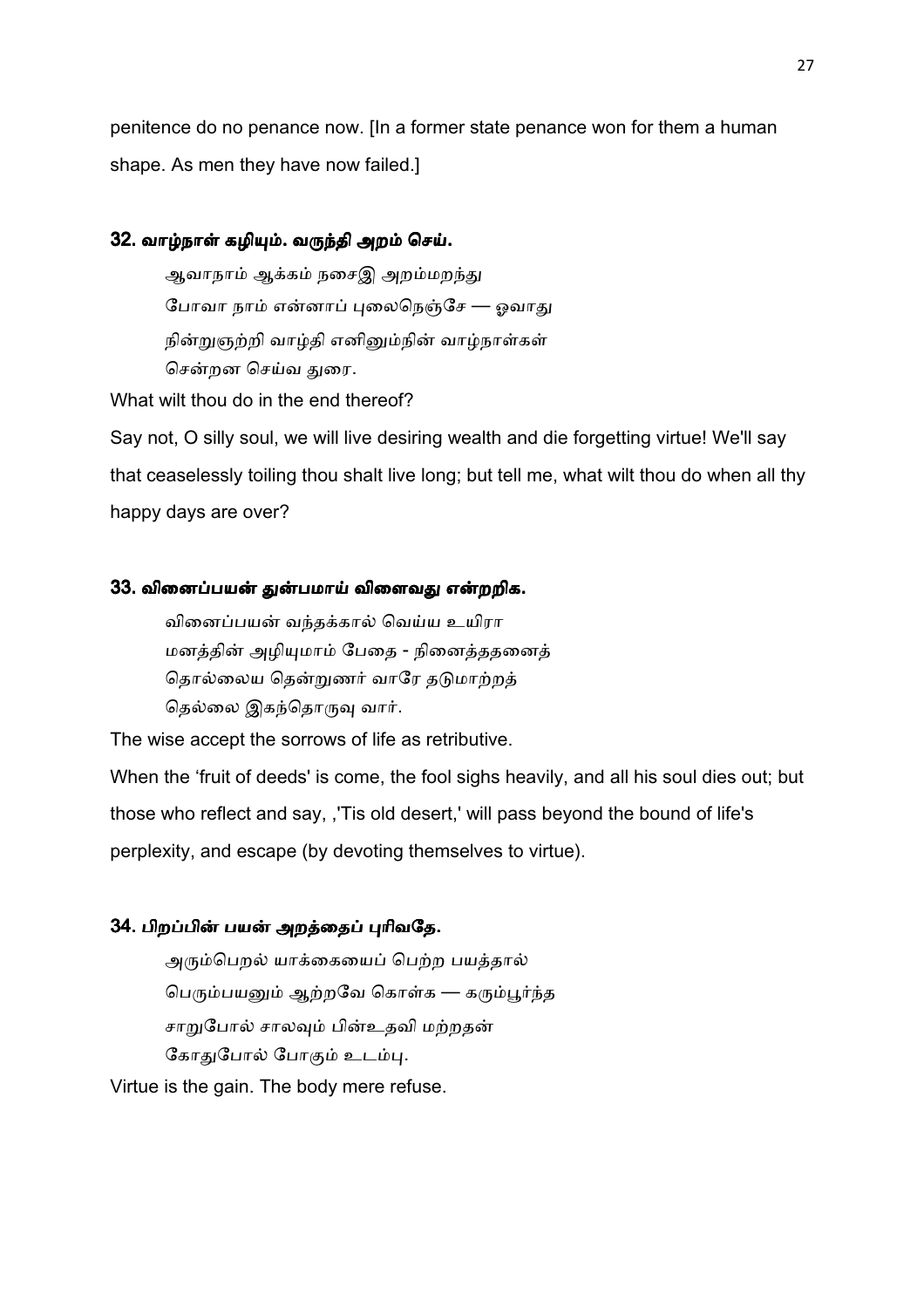As the gain from the mortal frame now reached —and which is so hard to reach with all thy might lay hold of virtue's lasting good. As the juice expressed from the sugar-cane 'twill afterwards be thine aid, when the body goes like refuse flung away.

## 35. அறப்பயன் அடைந்தோர் இறப்பதற்கு அஞ்சார்.

கரும்பாட்டிக் கட்டி சிறுகாலைக் கொண்டார் துரும்பெழுந்து வேம்கால் துயராண் டுழவார் வருந்தி உடம்பின் பயன்கொண்டார் கூற்றம் வருங்கால் பரிவ திலர்.

The same. The body only sapless stalks.

Those who have pressed the sugar-cane, and early taken the juice, when the refuse heaped up burns, will suffer no grief: those who have toiled and gained the fruit won from embodied existence will feel no pangs when death shall come.

# 36. சாவு நெருங்கியது தர்மம் புரிக.

இன்றுகொல் அன்றுகொல் என்றுகொல் என்னாது பின்றையே நின்றது கூற்றமென் றெண்ணி ஒருவுமின் தீயவை ஒல்லும் வகையால் மருவுமின் மாண்டார் அறம்.

Death stands waiting behind you. Delay not!

'This day ?' That day? What day? O question not the time! Bethink you death stands behind you ever waiting! Put from you every evil thing; and with all your powers embrace the virtue which sages teach.

#### 37. உயிர்கட்குறுதி நல்வினை ஒன்றே.

மக்களா லாய பெரும்பயனும் ஆயுங்கால் எத்துணையும் ஆற்றப் பலவானால் — தொக்க உடம்பிற்கே ஒப்புரவு செய்தொழுகா தும்பர்க் கிடந்துண்ணப் பண்ணப் படும்.

Use the body to gain the world to come.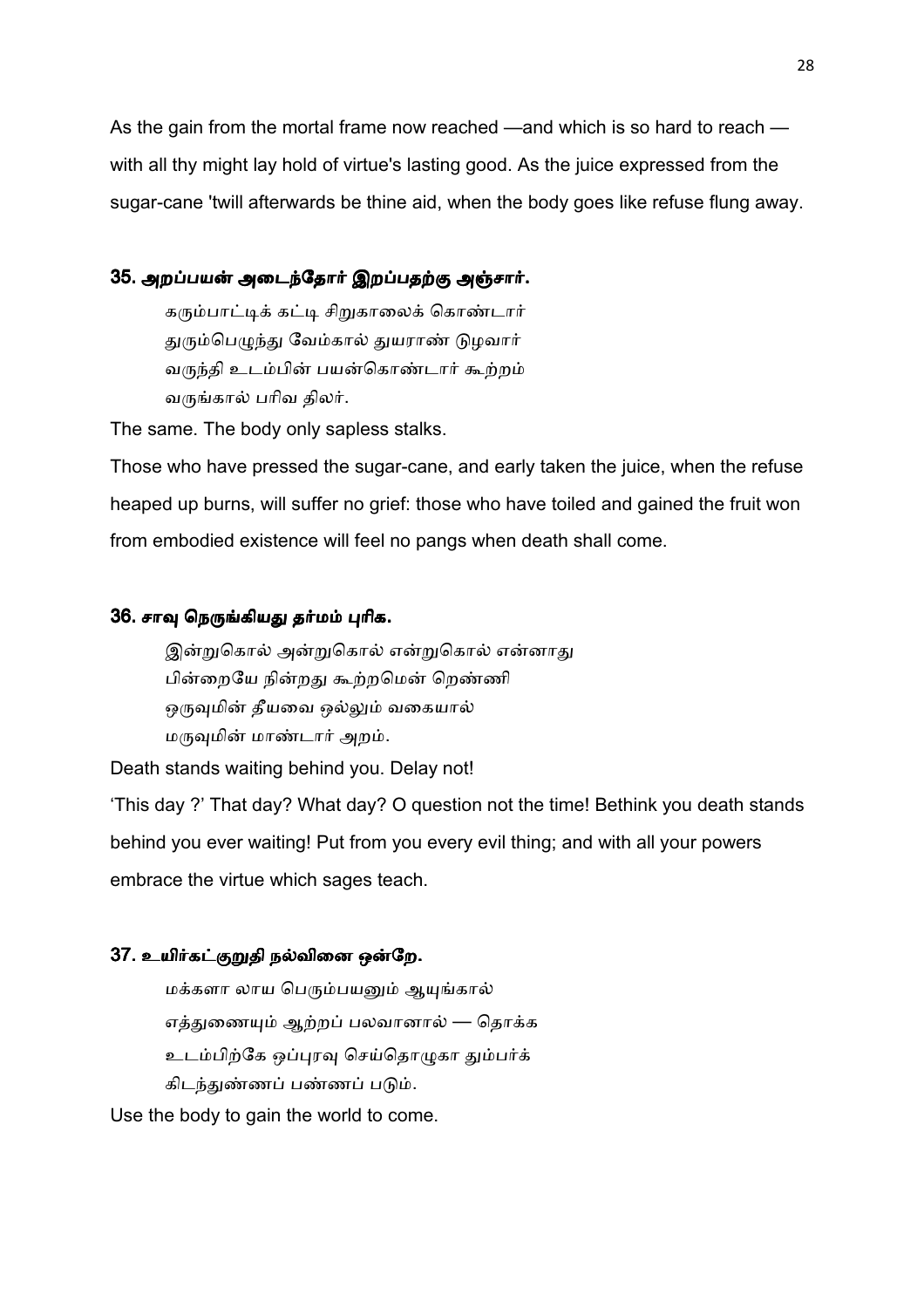When you examine closely the mighty gains to be acquired by birth in a human shape, if they seem manifold, perform not deeds which suit the body's frame alone, but deeds whose fruit is joy in the world to come!

# 38. தக்கார்க்கு உதவுவது மிக்க பயன் விளைக்கும்.

உறக்கும் துணையதோர் ஆலம்வித் தீண்டி இறப்ப நிழல்பயந் தாஅங்கு — அறப்பயனும் தான் சிறிதாயினும் தக்கார்கைப் பட்டக்கால் வான்சிறிதாப் போர்த்து விடும்.

A benefit conferred by the worthy on the worthy.

The banyan seed, though it be minute as one might see in dreams, grows to a mighty tree of amplest shade; so gifts from a virtuous hand, received by a worthy hand, though small, will hide the diminish'd heavens.

## 39. வாழ்நாள் கழிவது கண்டு வருந்துக.

வைகலும் வைகல் வரக்கண்டும் அஃகுணரார் வைகலும் வைகலை வைகுமென் றின்புறுவர் வைகலும் வைகல்தம் வாழ்நாள்மேல் வைத்தல் வைகலை வைத்துணரா தார்.

#### Days pass.

Daily they see the passing day added to the sum of the days gone by, as a day that is spent from out the store of their days, yet daily, as they see day dawn, they say joyously, 'This day will abide with us till the close of day?'

# 40. இரந்துயிர் வாழ்வதை இழிவுஎன விடுக.

மான அருங்கலம் நீக்கி இரவென்னும் ஈன இளிவினால் வாம்வேன்மன் — ஈனத்தால் ஊட்டியக் கண்ணும் உறுதிசேர்ந் திவ்வுடம்பு நீட்டித்து நிற்கும் எனின்.

Why should man maintain the perishable body by dishonourable begging ?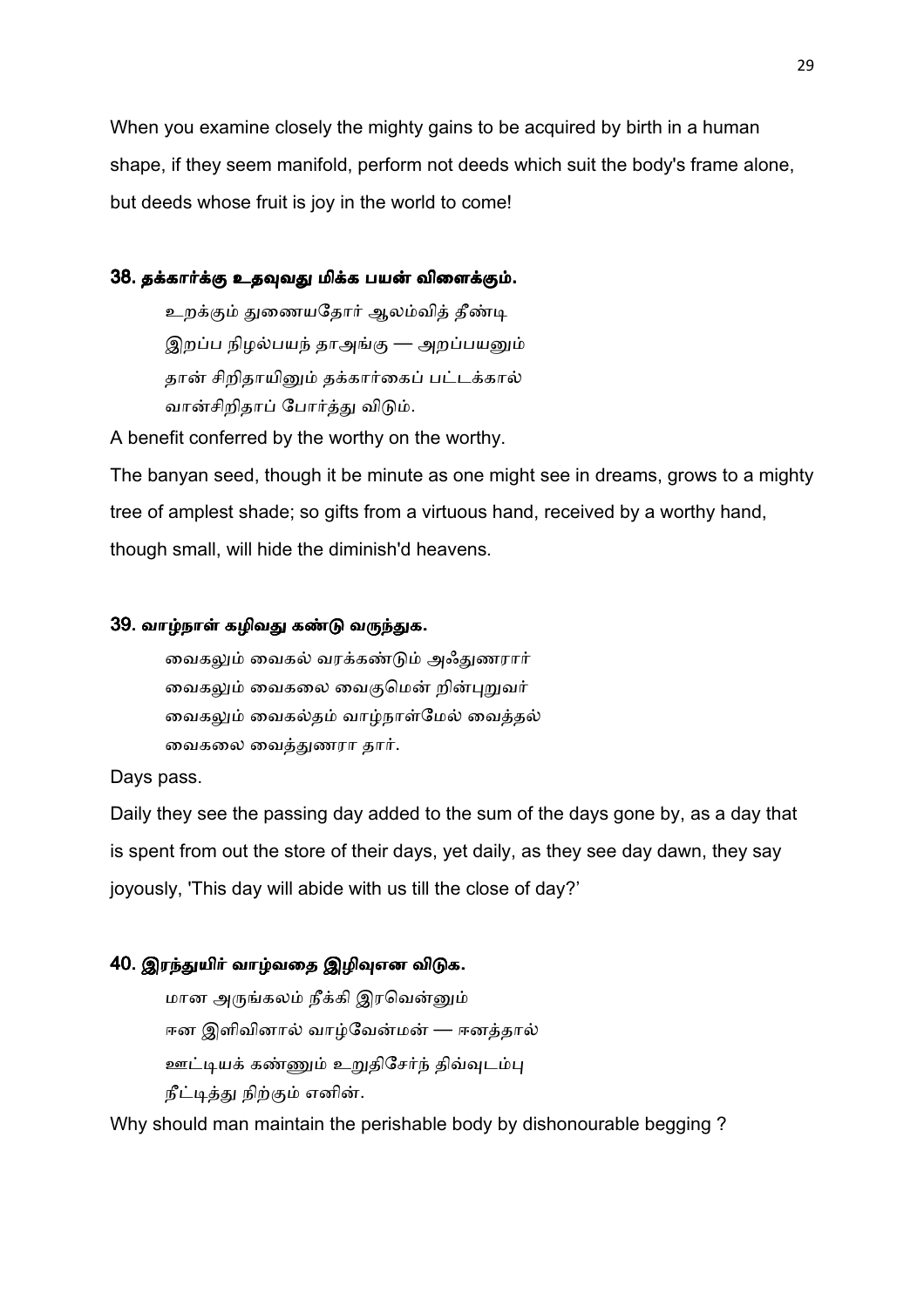Parting with honour's jewel I might still consent to live a suppliant's life of shame, if when maintained by such disgrace, this body could abide in strength and last for length of days.

--------------

# 5. தூய்தன்மை / Ch. 5. Impurity

# 41. மேற்றோல் நீங்கினால் நாற்றமாம் உடம்பு.

மாக்கேழ் மடநல்லாய் என்றரற்றும் சான்றவர் நோக்கார்கொல் நொய்யதோர் புக்கிலை[#]— யாக்கைக்கோர் ஈச்சிற கன்னதோர் தோல்அறினும் வேண்டுமே காக்கை கடிவதோர் கோல்.

Any slight wound may fester, and reduce the fairest form to a loathsome state. 'O gentle maiden, fair and good !' These paragons that thus rave, know they not 'the heavenly home invisible?' Let a bit of skin be broken slight as an insect's wing, and you need the stick that drives a way the crows !

[#] (பாடம்) துச்சிலை.

# 42. மாதர் உடல் கண்டு மயங்கல் ஆகாது.

தோற்போர்வை மேலும் தொளைபலவாய்ப் பொய்ம்மறைக்கு மீப்போர்வை மாட்சித் துடம்பானால் — மீப்போர்வை பொய்ம்மறையாக் காமம் புகலாது மற்றதனைப் பைம்மறியாப் பார்க்கப் படும்.

The body's beauty only skin - deep.

If the body which, with a covering of skin above, possesses many apertures, owes its beauty only to that outward cloak that veils the false (the inner foulness), then is it fitting to say no word of lustful desire which hides the false from itself by the covering veil, but to regard that body as an undeveloped embryo.

# 43. ஒப்பனையால் உடல் அழுக்கு நீங்காது.

தக்கோலம் தின்று தலை நிறையப் பூச்சூடிப்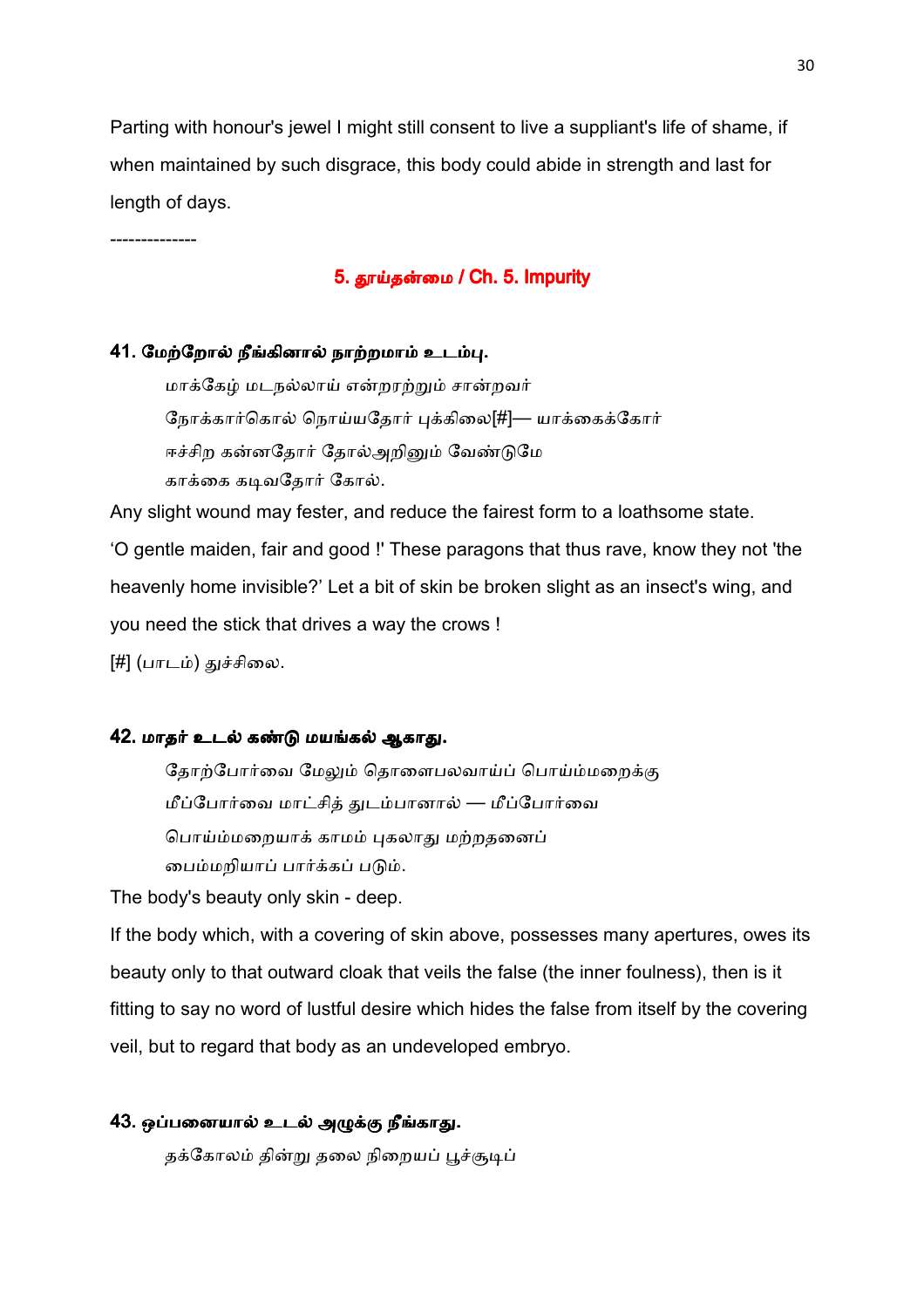பொய்க்கோலம் செய்ய ஒழியுமே — எக்காலும் உண்டி வினையுள் உறைக்கும் எனப்பெரியோர் கண்டுகை விட்ட மயல்.

Outward adornment is not inward purification.

Will impurity ever cease from the worthless body which the great have abandoned, knowing it to be reeking with odours from processes connected with nutrition, though aromatics be chewed, the head covered with garlands, and the body adornedwith false splendour?

#### 44. கற்றோர் பெண்களின் கண்கண்டு மயங்கார்

தெண்ணீர்க் குவளை பொருகயல் வேல்என்று கண்ணில்புன் மாக்கள் கவற்ற விடுவேனோ உண்ணீர் களைந்தக்கால் நுங்குசூன் றிட்டன்ன கண்ணீர்மை கண்டொழுகு வேன்.

Female eyes shall not bewilder me !

Shall I abandon (my ascetic purpose) because blind, low men worry me, saying (that woman's eye is like) the water-lily in the clear stream, or the warring carp, or a javelin? I will pursue my virtuous way as having seen (that) the eye's real nature (is), like (that of) the palm-tree fruit (which is) scooped out, after the water has been drained off!

#### 45. மங்கையர் பல்லெழிலில் மயங்குவர் அறிவிலார்.

முல்லை முகைமுறுவல் முத்தென் றிவைபிதற்றும் கல்லாப்புன் மாக்கள் கவற்ற விடுவேனோ எல்லாருங் காணப் புறங்காட் டுதிர்ந்துக்க பல்லென்பு கண்டொழுகு வேன்.

The beauty of women's teeth shall not bewilder me.

Though worthless men untaught should fret my soul and rave of teeth like jasmine buds and pearls, shall I forego my fixed resolve, who have seen in the burning ground those bones—the fallen teeth —strewn round for all to see ?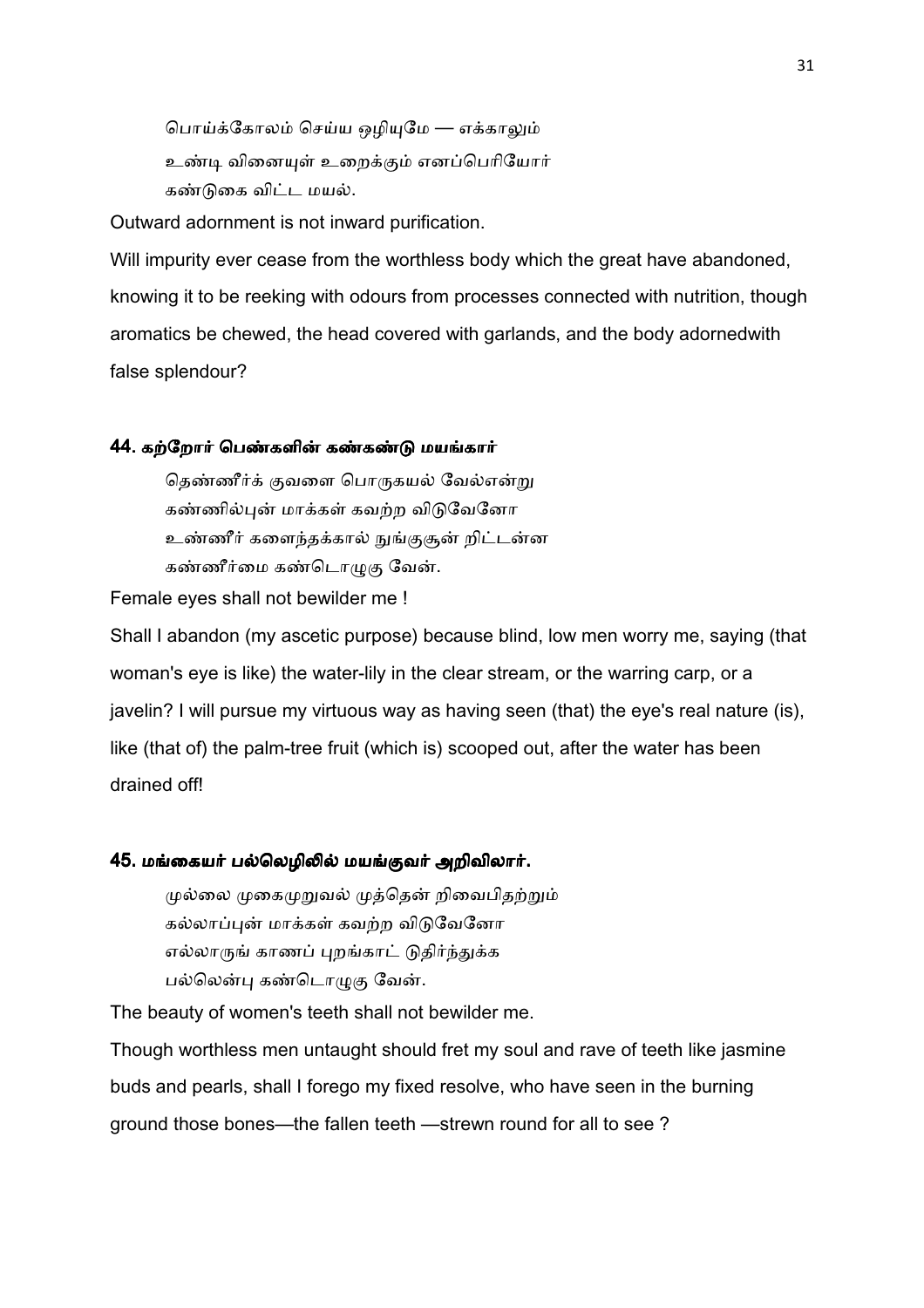#### 46. குடர்முதல் உறுப்புக்கள் கூடியது உடம்பு.

குடரும் கொழுவும் குருதியும் என்புந் தொடரும் நரம்பொடு தோலும் — இடையிடையே வைத்த தடியும் வலம்புமாம் மற்றிவற்றுள் எத்திறத்தாள் ஈர்ங்கோதை யாள்.

'This vile body.'

(The body) is entrails, and marrow, and blood, and bone, and connecting tendons, and skin, and here and there flesh interposed, and fat. In the midst of these, what sort of a being is she who wears the fresh garlands?

#### 47. மங்கையர் மேல் அழகு மையலை விளைக்கும்.

ஊறி உவர்த்தக்க ஒன்பது வாய்ப்புலனும் கோதிக் குழம்பலைக்கும் கும்பத்தைப் —பேதை பெருந்தோளி பெய்வளாய் என்னுமீப் போர்க்க கருந்தோலால் கண்விளக்கப் பட்டு.

The body disgusting.

The fool will address the earthen pot (the body), from which defilement oozes, which from nine disgusting outlets scatters pollution, and in which slimy liquids move to and fro—and say, 'O thou of the rounded arms,' 'O thou with armlets decked, '—because it is made bright to his eyes by a covering of black skin.

#### 48. சந்தனம் பூஉடல் சார்த்தினும் பயனிலை.

பண்டம் அறியார் படுசாந்தும் கோதையும் [#]கொண்டுபாராட்டுவார் கண்டிலர்கொல் - மண்டிப் பெடைச்சேவல் வன்கழுகு பேர்த்திட்டுக் குத்தும்[§] முடைச்சாகா டச்சிற் றுழி .

The body a prey to corruption.

They know not what the body is; with sandal paste and flowers they make it fine. Have they not seen, I pray, the vultures and their mates in flocks with busy beaks devour the body foul when the chariot-axle is snapt?

[#] (பாடம்) கண்டு. [§]குத்தன்.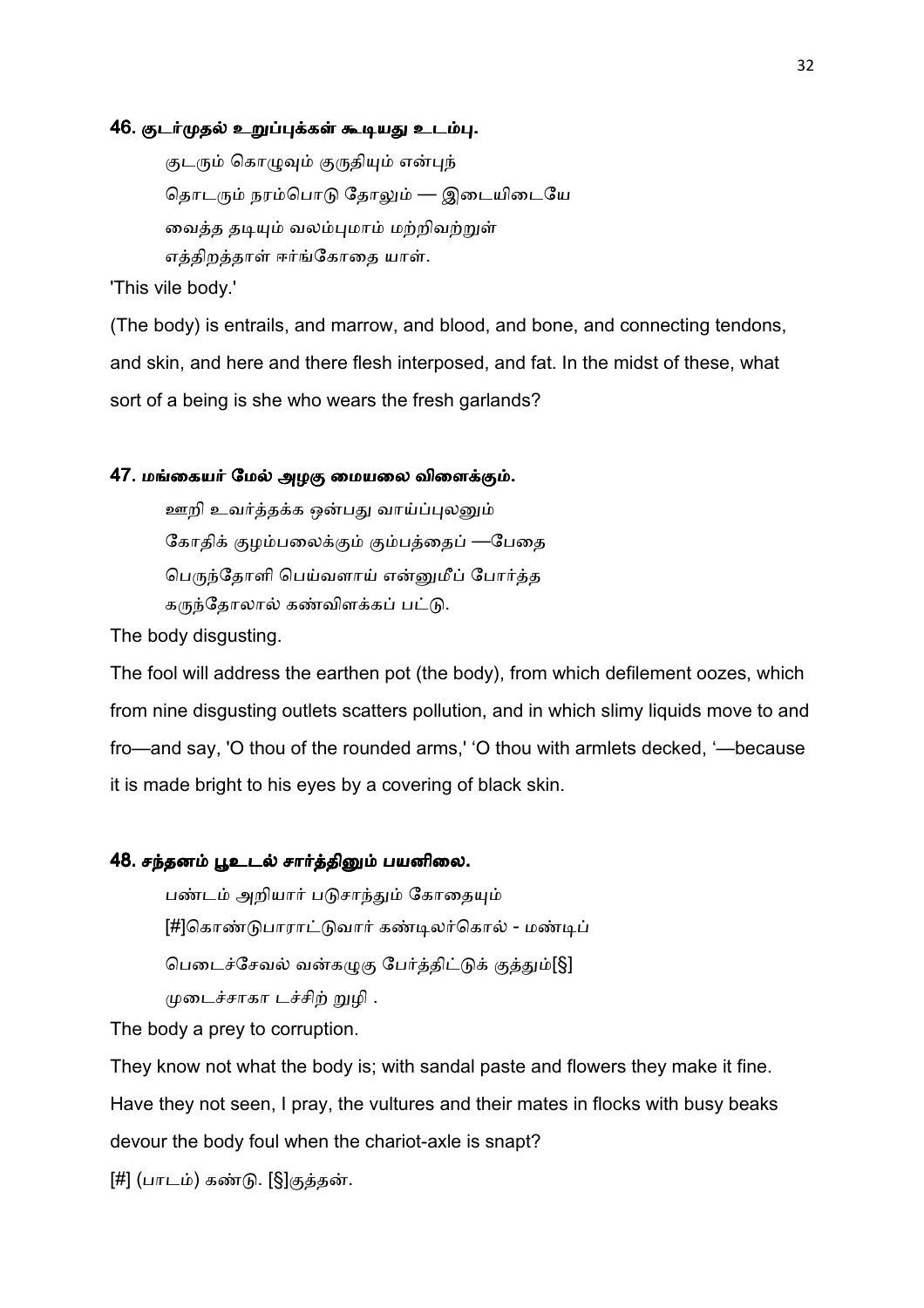#### 49. வாழ்வின் இழிவை மண்டையோடு காட்டும்.

கழிந்தார் இடுதலை கண்டார்நெஞ் சுட்கக் குழிந்தாழ்ந்த கண்ணவாய்த் தோன்றி — ஒழிந்தாரைப் போற்றி நெறிநின்மின் இற்றிதன் பண்பென்று சாற்றுங்கொல் சாலச் சிரித்து.

The eyeless skulls teach.

The skulls of the dead, at the sight of which the gazer fears, with deep cavernous eyes appear, and grinning say to those who still survive, 'Guard well! In virtue's path stand fast. This is the body's grace and worth.''

### 50. இடுகாட்டு வெண்டலை நம் இறுமாப்பு நீக்கும்

உயிர்போயார் வெண்டலை உட்கச் சிரித்துச் செயிர்தீர்க்கும் செம்மாப் பவரைச் — செயிர்தீர்ந்தார் கண்டிற் றிதன்வண்ணம் என்பதனால் தம்மையோர் பண்டத்துள் வைப்பதிலர்.

The sight of the skulls cures pride.

The skulls of the dead, grinning so as to excite disgust, cure the vain lovers of life of their folly. Those who are cured of this folly, seeing (the skulls in the burning ground), say "such is this body,' and so value themselves as nothing.

--------------

# 6. துறவு / Ch. 6. Renunciation

#### 51. தவத்தின்முன் பாவம் நில்லாது.

விளக்குப் புகஇருள் மாய்ந்தாங் கொருவன் தவத்தின்முன் நில்லாதாம் பாவம் — விளக்கு நெய் தேய்விடத்துச் சென்றிருள் பாய்ந்தாங்கு நல்வினை தீர்விடத்து நிற்குமாம் தீது. Penitence puts sin to flight.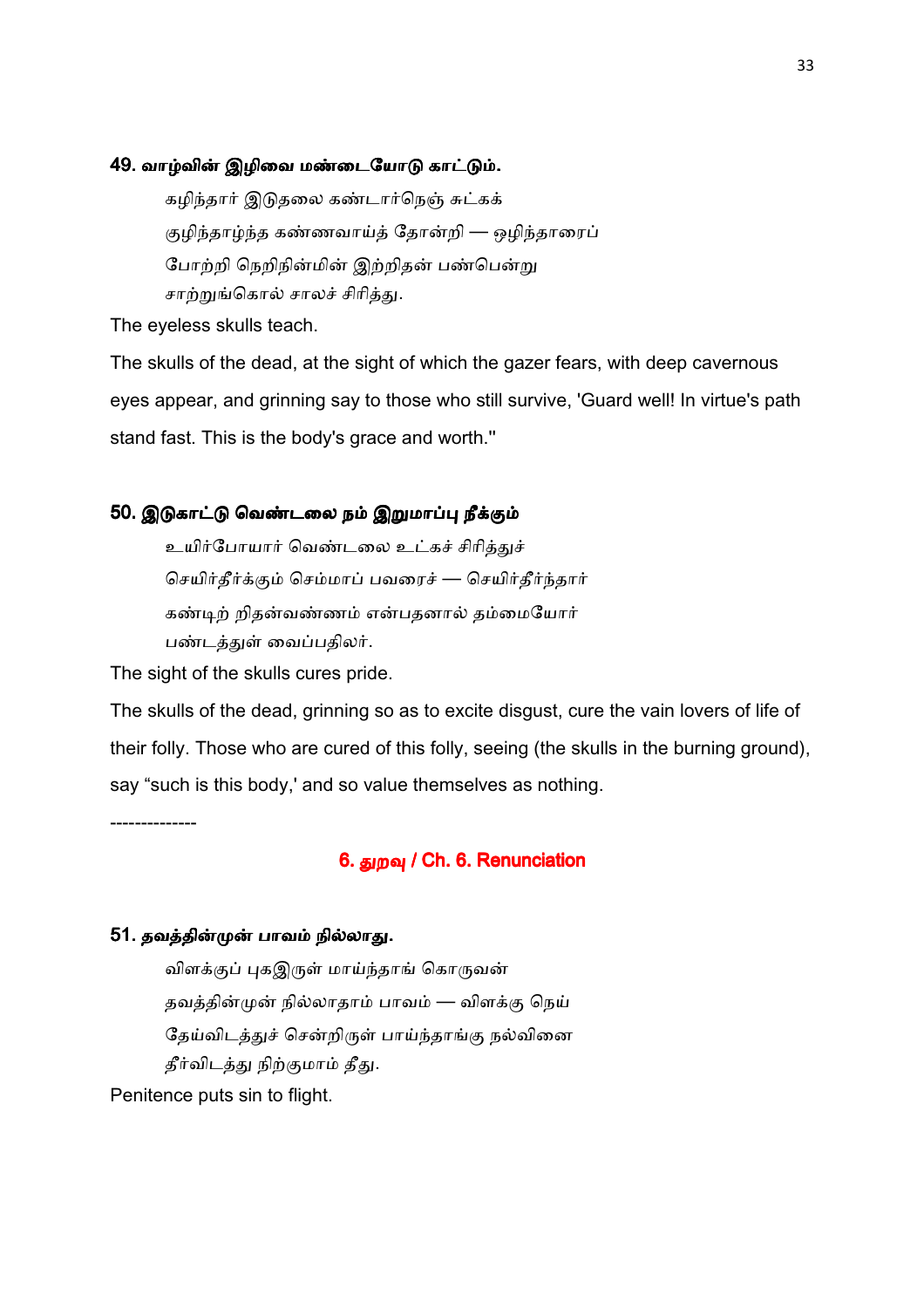As when a lamp enters darkness dies, so sin stands not before man's penitence. As, when in a lamp the oil wastes, darkness rushes in, so evil takes its stand where deeds of virtue cease.

# 52. கணிதம் இலக்கணம் கற்பதிற் பயனில்லை. கடமை செய்க.

நிலையாமை நோய்மூப்புச் சாக்காடென் றெண்ணித் தலையாயார் தங்கருமஞ் செய்வார் — தொலைவில்லாச் சத்தமும் சோதிடமும் என்றாங் கிவைபிதற்றும் பித்தரின் பேதையார் இல்.

Put away useless studies.

The chief of men reflect on change, disease, old age, and death, and do their needful work. Those who raving teach the endless round of sevenfold science, and the lore of stars, are maddest of the foolish throng.

# 53. எல்லாப் பொருள்களும் நில்லா வுலகில்.

இல்லம் இளமை எழில்வனப்பு மீக்கூற்றம் செல்வம் வலிஎன் றிவையெல்லாம் — மெல்ல நிலையாமை கண்டு நெடியார் துறப்பர் தலையாயார் தாம்உய்யக் கொண்டு.

Renunciation at once.

The chief of men in quite thought discern how house, and youth, and beauty's grace, and high estate, and wealth, and strength, all pass away; and thus, to save themselves, prolonging not the time, renounce all these.

# 54. துன்பவாழ்வு இதுவென்று துறப்பர் மேலோர்.

துன்பம் பலநாள் உழந்தும் ஒருநாளை இன்பமே காமுறுவர் ஏழையார் — இன்பம் இடைதெரிந் தின்னாமை நோக்கி மனையா றடைவொழிந்தார் ஆன்றமைந் தார்.

Pleasure and pain.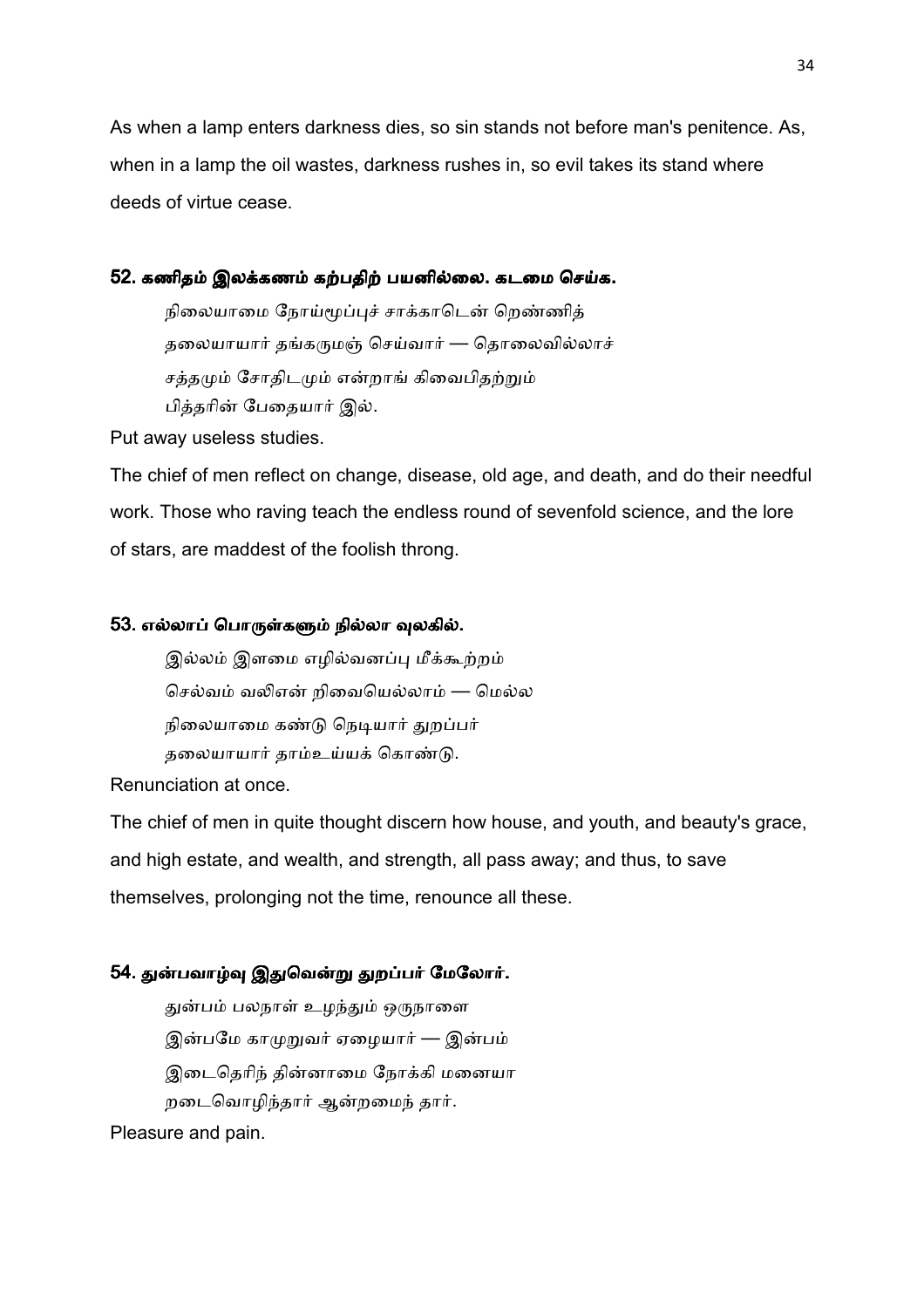Though wretched men suffer afflictions many a day, yet one day's delight they eagerly desire. The men of calm and full wisdom, in pleasure's core see pain, and quit the pleasant household paths.

# 55. மூப்புநோய் வருவதன் முன்துறவு பேணுக.

கொன்னே கழிந்தன் றிளமையும் இன்னே பிணியொடு மூப்பும் வருமால் — துணிவொன்றி என்னொடு சூழா தெழுநெஞ்சே போதியோ நன்னெறி சேர நமக்கு.

Unreflecting soul, why not seek the way of peace?

In vain is my youth spent. Even now disease and old age will come. O soul ! be bold; wrangle no more with me, but rise! Wilt thou not go where both thou and I may gain virtue's path?

# 56. வறுமை குறித்தேனும் துறவு கொள்க .

மாண்ட குணத்தோடு மக்கட்பேறில்லெனினும் பூண்டான் கழித்தற் கருமையால் — பூண்ட மிடிஎன்னும் காரணத்தின் மேன்முறைக் கண்ணே கடிஎன்றார் கற்றறிந் தார்.

Marriage to be dreaded.

Though your wife possess no excellence and bear no child, it is hard to get rid of the marriage bond. For this cause since he who weds puts sorrow on, in olden days the learned made marriage a synonym of dread.

# 57. துன்பம் பொறுத்துத் துறவு மேற்கொள்க.

ஊக்கித்தாம் கொண்ட விரதங்கள் உள்ளுடையத் தாக்கருந் துன்பங்கள் தாம்தலை வந்தக்கால் நீக்கி நிறூஉம் உரவோரே நல்லொழுக்கம் காக்கும் திருவத் தவர்.

Patience and perseverance.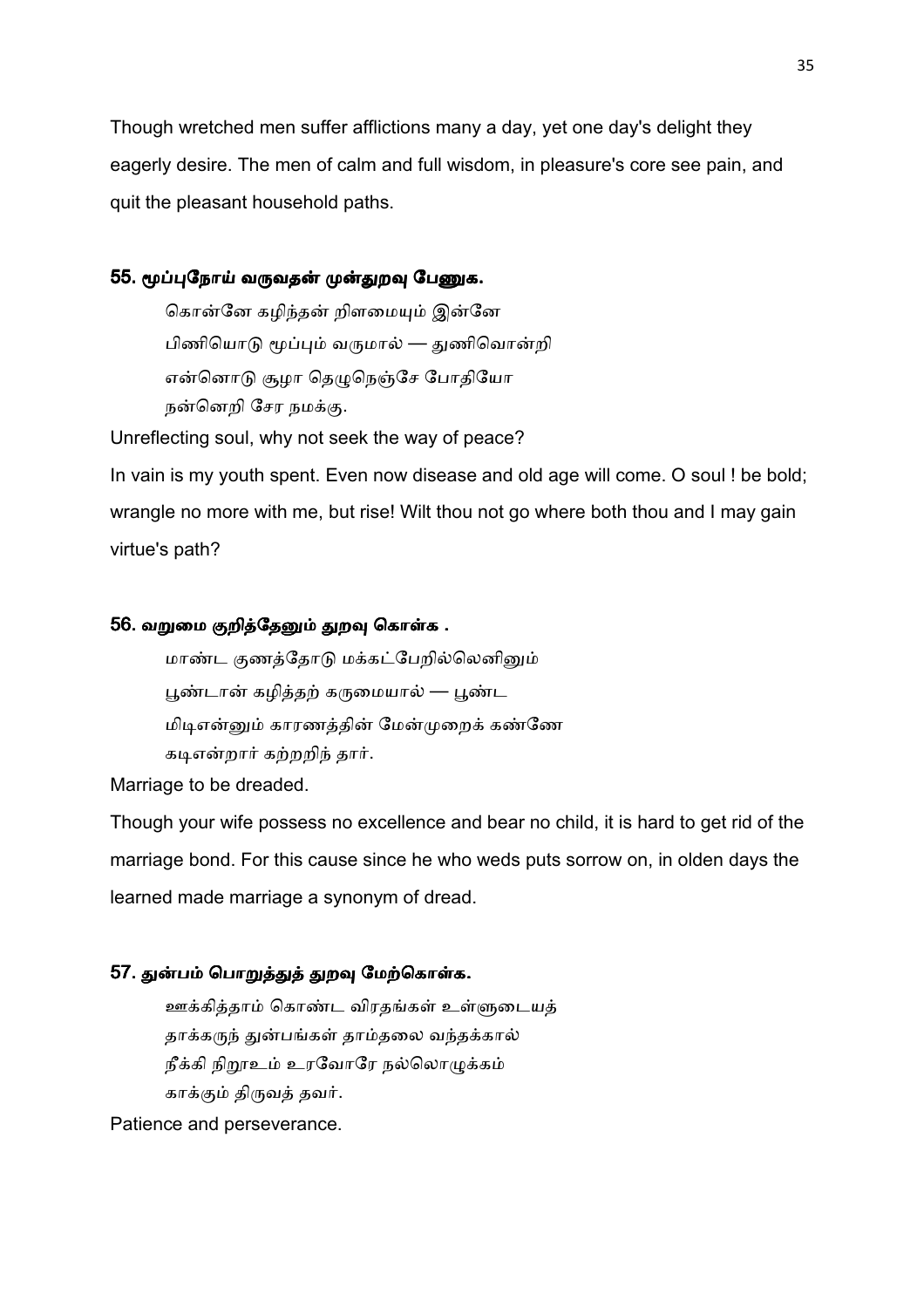When troubles arise, hard to resist, to cause them to break the vows which their lofty spirits have pledged, the men of power set griefs aside and firmly fix their souls in right. These are the blessed, guarding decorum's rule.

# 58. தம்மை இகழ்ந்தாலும் பொறுப்பதுதான் தவம்.

தம்மை இகழ்ந்தமை தாம்போறுப்ப தன்றிமற் றெம்மை இகழ்ந்த வினைப்பயத்தால் — உம்மை எரிவாய் நிரயத்து வீழ்வர்கொல் என்று பரிவதாஉம் சான்றோர் கடன்.

Forbearance and pity for evil-doers.

To bear with those that speak contemptuous words; yea, more, to say, 'Ah, will these sink in the other world to hell, the place of fire, as fruit of their contemptuous words;' and to grieve, is duty of the perfect man.

## 59. ஐம்புலன் அடக்கினோர் முத்தியை யடைவார்.

மெய்வாய்கண் மூக்குச் செவியெனப் பேர்பெற்ற <u>ஜ</u>வாய வேட்கை அவாவினைக் — கைவாய் கலங்காமற் காத்துய்க்கும் ஆற்றலுடையான் விலங்காது வீடு பெறும்.

Repression of sensuous emotions.

He who undisturbed, in the ordered way of right, has power to guard and guide the desires and lusts that find entrance by the five sense-gates, called 'body, mouth, eye, nose, and ear' - unfailing shall gain 'release.'

# 60. துன்பங் கண்டு துறப்பார் மேலோர்.

துன்பமே மீதூரக் கண்டும் துறவுள்ளார் இன்பமே காமுறுவர் ஏழையார் — இன்மம் இசைதொறும் மற்றதன் இன்னாமை நோக்கிப் பசைதல் பரியாதாம் மேல்.

The bitter pleasures of life.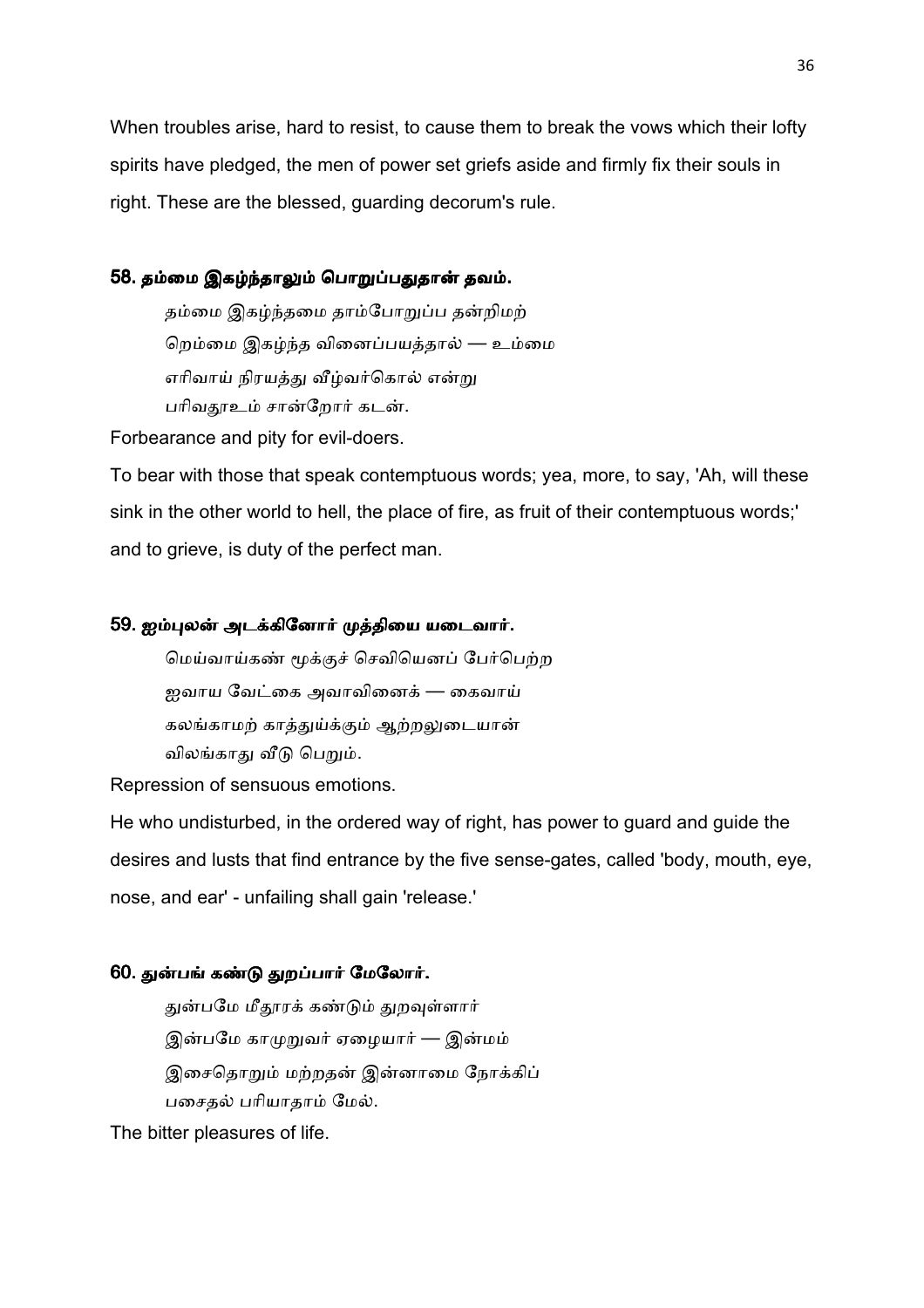Though wretched men behold afflictions urge and press, renunciation is not in their thoughts; delight they eagerly desire. The great in every joy behold its pain, and seek it not.

7. சினமின்மை / Ch. 7. The Absence of Anger : Meekness

## 61. மதித்தாலும் இகழ்ந்தாலும் மனங்கொள்ளார் மேலோர்.

மதித்திறப் பாரும் இறக்க மதியா மிதித்திறப் பாரும் இறக்க - மிதித்தேறி ஈயும் தலைமேல் இருத்தலால் அஃதறிவார் காயும் கதமின்மை நன்று.

Disregard of the esteem or disesteem of men.

-----

Who pass esteeming us, let them pass on! And those who contemn and trample on us as they pass, let them too pass on! If even a fly (especially unclean) should climb, trampling on their head, it is well that the wise who know its worth, should feel no wrath.

## 62. கோபம் வரினும் பொறுமை கொள்க.

தண்டாச் சிறப்பின்தம் இன்னுயிரைத் தாங்காது கண்டுழி யெல்லாம் துறப்பவோ — மண்டி அடிபெயரா தாற்ற இளிவந்த போழ்தின் முடிகிற்கும் உள்ளத் தவர்.

Resolute men bear meekly the evils of life.

Although disgraces throng thickly, and may not be repulsed, will those whose minds are set upon finishing the work begun, renounce sweet life's unfailing worth in their impatience, whenever they see (evils)?

## 63. பழித்துரைப்போரையும் பழியார் அறிஞர்.

காவா தொருவன்தன் வாய்திறந்து சொல்லும்சொல் ஓவாதே தன்னைச் சுடுதலால் –- ஓவாதே ஆய்ந்தமைந்த கேள்வி அறிவுடையார் எஞ்ஞான்றும்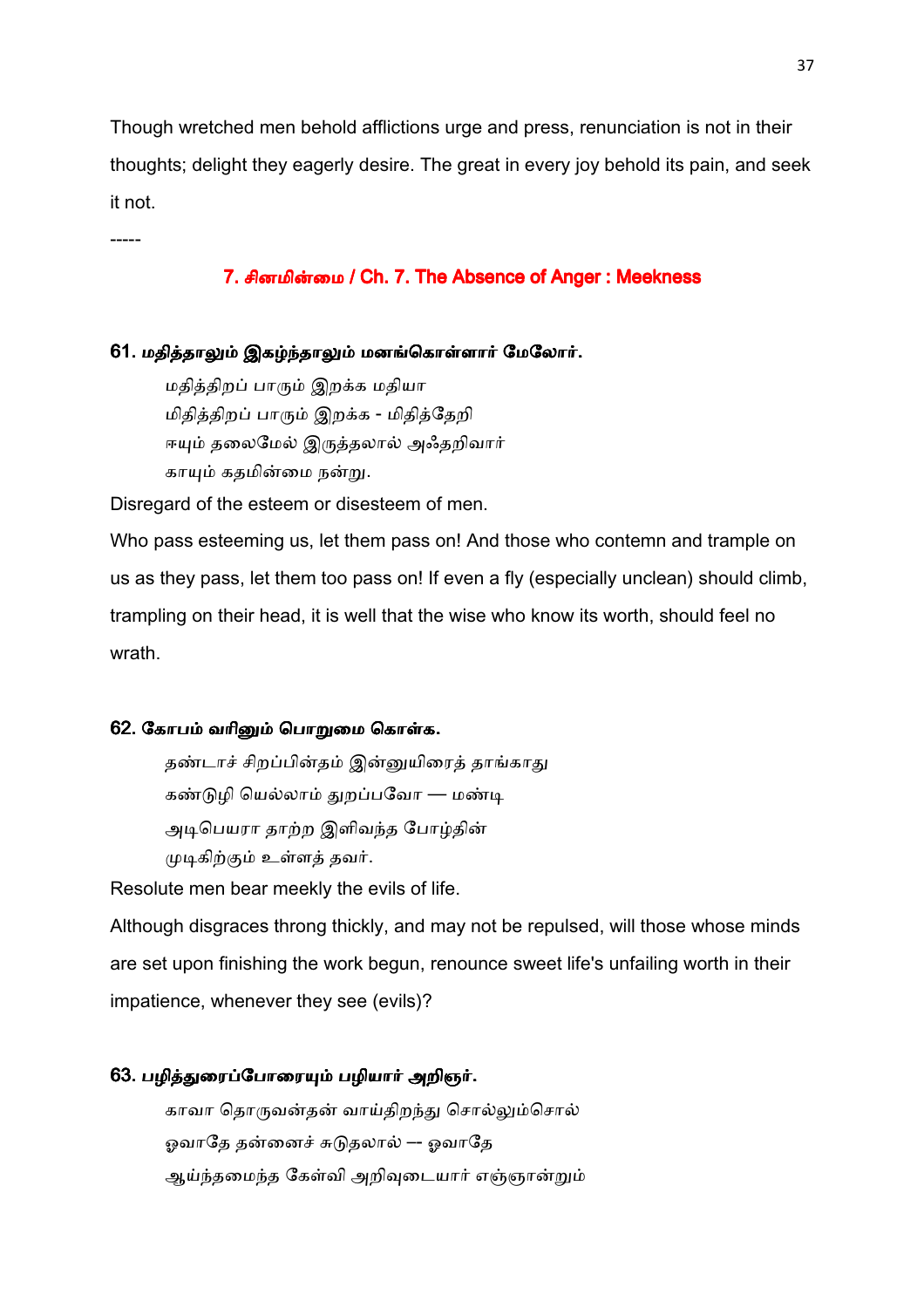காய்ந்தமைந்த சொல்லார் கறுத்து.

Rashness in speech hurts one's self.

If a man open his mouth and speak unguarded words, his words will ceaselessly burn his soul. The wise who ceaselessly hear, and ponder well and calmly, even in their wrath, will never give utterance to words of fire.

#### 64. கீழ்மக்கள் கோபம் மேன்மேற் கிளர்ந்து எழும்.

நேர்த்து நிகரல்லார் நீரல்ல சொல்லியக்கால் வேர்த்து வெகுளார் விமுமியோர் - ஓர்த்ததனை உள்ளத்தான் உள்ளி உரைத்துராய் ஊர்கேட்பத் துள்ளித்தூண் முட்டுமாம் கீழ்.

The good man's meekness. The low man's ungoverned fury.

When men who are beneath them confront them, and speak unseemly words, the excellent wax not hot with anger. The base man will brood over it, chafe and rave for all the town to hear, and leap, and dash his head against a post.

# 65. இளையான் அடக்கம், இல்லான் கொடை, வலியவன் பொறுமை மூன்றும் சிறந்தன.

இளையான் அடக்கம் அடக்கம் கிளைபொருள் இல்லான் கொடையே கொடைப்பயன் — எல்லாம் ஒறுக்கும் மதுகை உரனுடை யாளன் பொறுக்கும் பொறையே பொறை.

Self-restraint in youth, gifts from the poor, and forbearance in the mighty are excellent.

The young man's self-restraint is self-restraint. The gift of him who owns no stores of wealth is gift indeed. When wan has means and might to punish every fault, if he forbear, call him the patient man.

#### 66. கீழ்மக்கள் பழிப்பினும் மேன்மக்கள் பொறுப்பர்

கல்எறிந் தன்ன கயவர்வாய் இன்னாச்சொல் எல்லாருங் காணப் பொறுத்துய்ப்பர் — ஒல்லை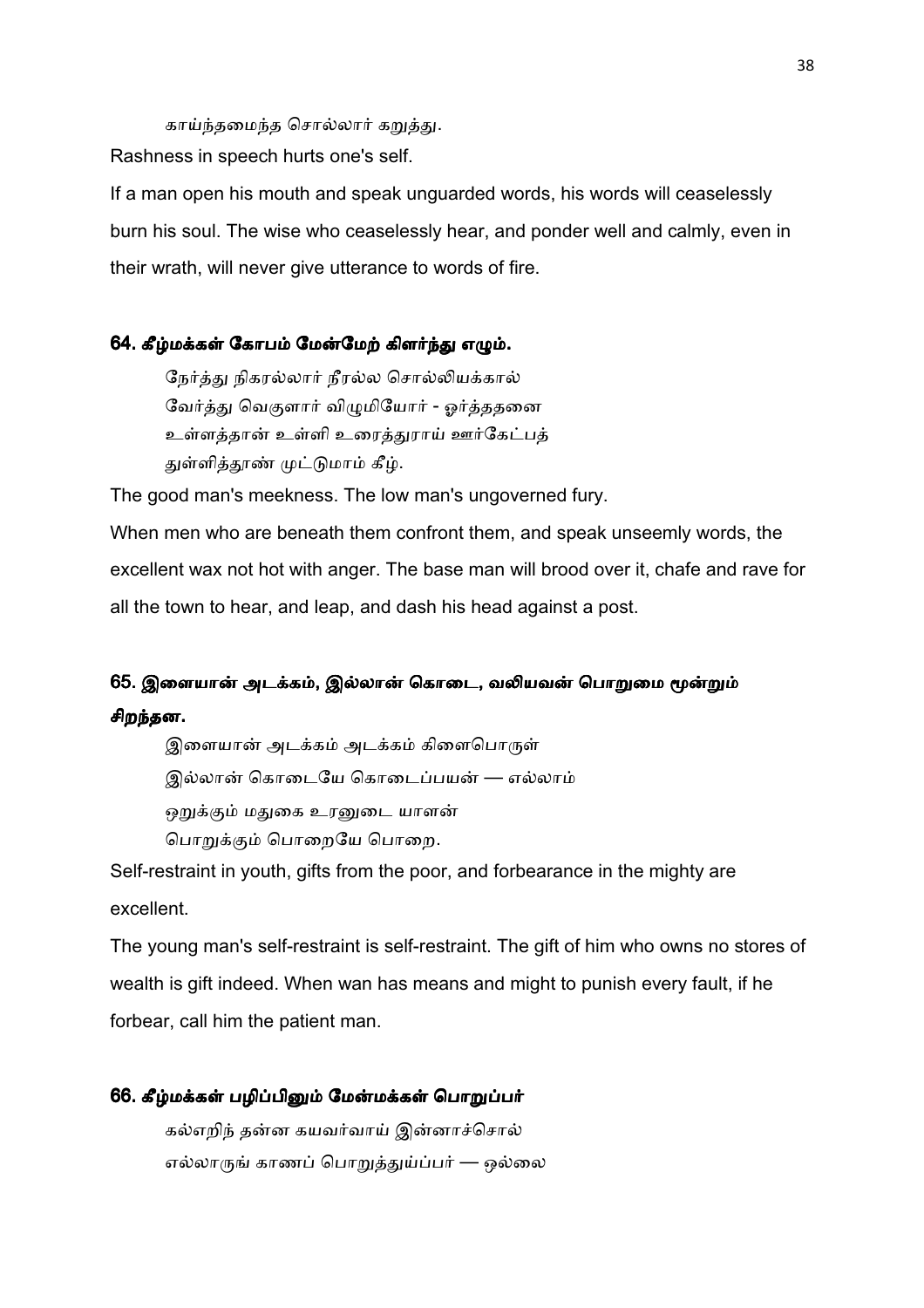இடுநீற்றால் பைஅவிந்த நாகம்போல் தத்தம் குடிமையான் வாகிக்கப் பட்டு.

Noble instinct restrains.

As stones the base shower down their bitter words: the noble bear, in sight of all, and let them pass, by sense of noble worth constrained : like serpent's crest at once by touch of sacred ash subdued.

## 67. பிறர்க்குத் துன்பம் புரியார் பெரியார்.

மாற்றாராய் நின்றுதம் மாறேற்பார்க் கேலாமை ஆற்றாமை என்னார் அறிவுடையார் — ஆற்றாமை நேர்த்தின்னா மற்றவர் செய்தக்கால் தாம்அவரைப் பேர்த்தின்னா செய்யாமை நன்று.

Return not evil for evil.

When men stand forth as our enemies, and would begin the conflict, to decline the strife is not, in the language of the wise, lack of power. Even when men have confronted and done us intolerable evils, it is good not to do them evil in return.

## 68. சான்றோர் கோபம் தானே தணியும்.

நெடுங்காலம் ஓடினும் நீசர் வெகுளி கெடுங்காலம் இன்றிப் பாக்கும் — அடுங்காலை நீர்கொண்ட வெப்பம்போல் தானே தணியுமே சீர்கொன்ட சான்றோர் சினம்.

The wrath of the base never expends itself. That of the good of itself dies out. Long time though base men's wrath run on, it spreads abroad, and knows no time when heat is spent; as the heat of water, when boiled at cooking time, itself grow's cool, the ire of perfect men of worth abates.

## 69. நற்குடிப் பிறந்தோர் நன்மையே செய்வார்.

உபகாரம் செய்கதனை ஓராகே கங்கண் அபகாரம் ஆற்றர் செயினும் — உபகாரம் தாஞ்செய்வ தல்லால் தவற்றினால் தீங்கூக்கல்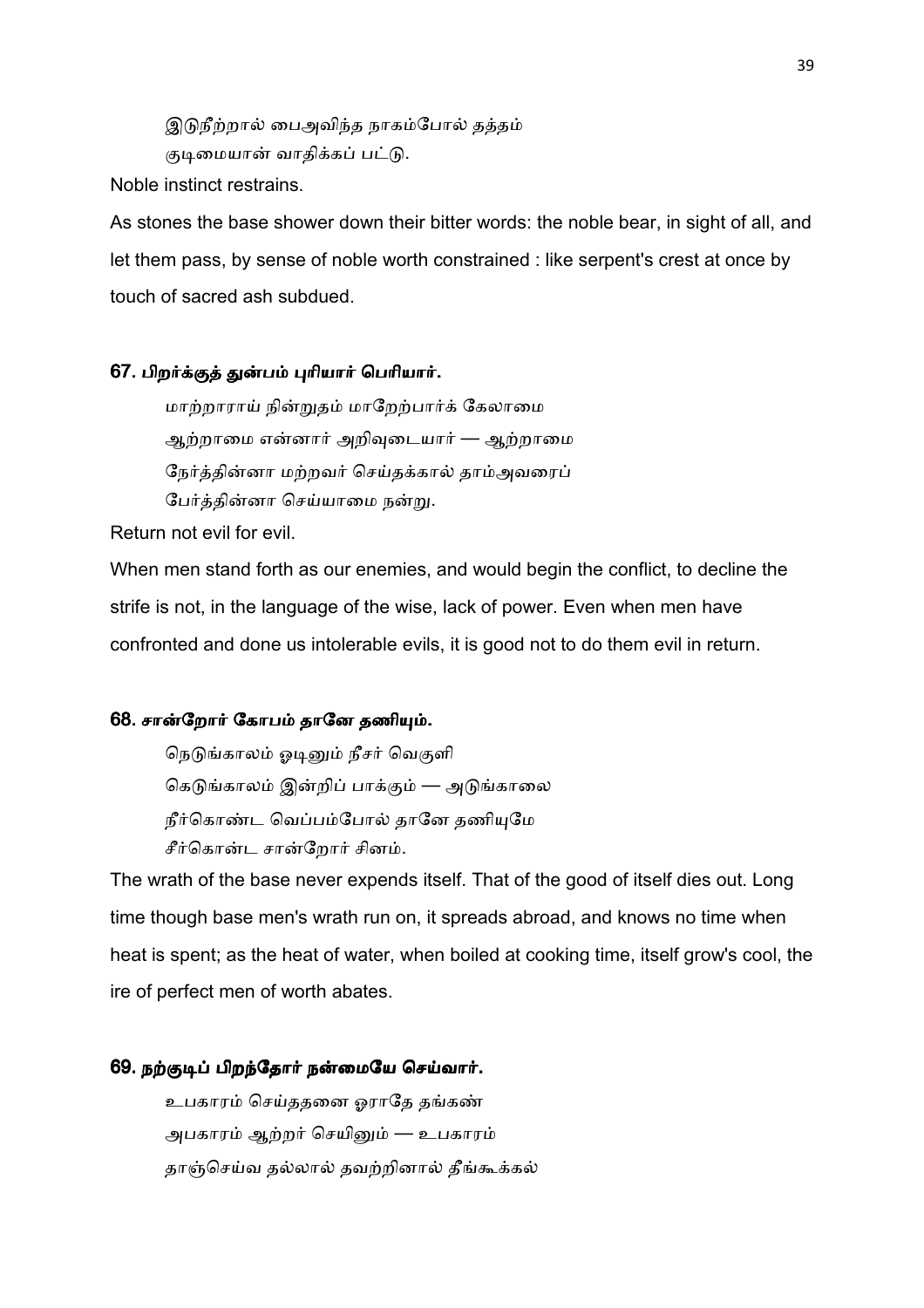#### வான்தோய் குடிப்பிறந்தார்க் கில்.

It is not the way of the noble to do evil to those who injure them. Though men think not of good received, and do much ill to men of family whose fame has touched the sky, these still do good; nor are they wont provoked by faults, to render evil to the thankless ones.

#### 70. மேன்மக்கள் வாயில் தாழ்ந்தசொல் வெளிப்படா.

கூர்த்துநாய் கௌவிக் கொளக்கண்டும் தம்வாயால் பேர்த்துநாய் கௌவினார் ஈங்கில்லை — நீர்த்தன்றிக் கீழ்மக்கள் கீழாய் சொல்லியக்கால் சொல்பவோ மேன்மக்கள் தமவாயால் மீட்டு.

Return not railing for railing.

Though a dog, in range, should lay hold of them, there are none in the world who, in return, would lay hold of it with their mouth; and thus, when low men speak, not what is fitting, but low words, will high-minded men, in reply, utter such words with their mouth.

----------

#### 8. பொறையுடைமை / Ch. 8. Patience

#### 71. அறிவிலாரோடு உரையாடுதல் தீது.

கோதை யருவிக் குளிர்வரை நன்னாட! பேதையோ டியாதும் உரையற்க — பேதை உரைப்பிற் சிதைந்துரைக்கும் ஒல்லும் வகையான் வழுக்கிக் கழிதலே நன்று.

Don't argue with the foolish.

Lord of the pleasant land, where down the cool mountains the streams fall as garlands!— With a fool hold no converse. If you speak with him, in replying he will pervert your words. To slip away from him as best you can is well.

#### 72. பொல்லாருரையையும் பொறுப்பதே பெருமை.

நேரல்லார் நீரல்ல சொல்லியக்கால் மற்றது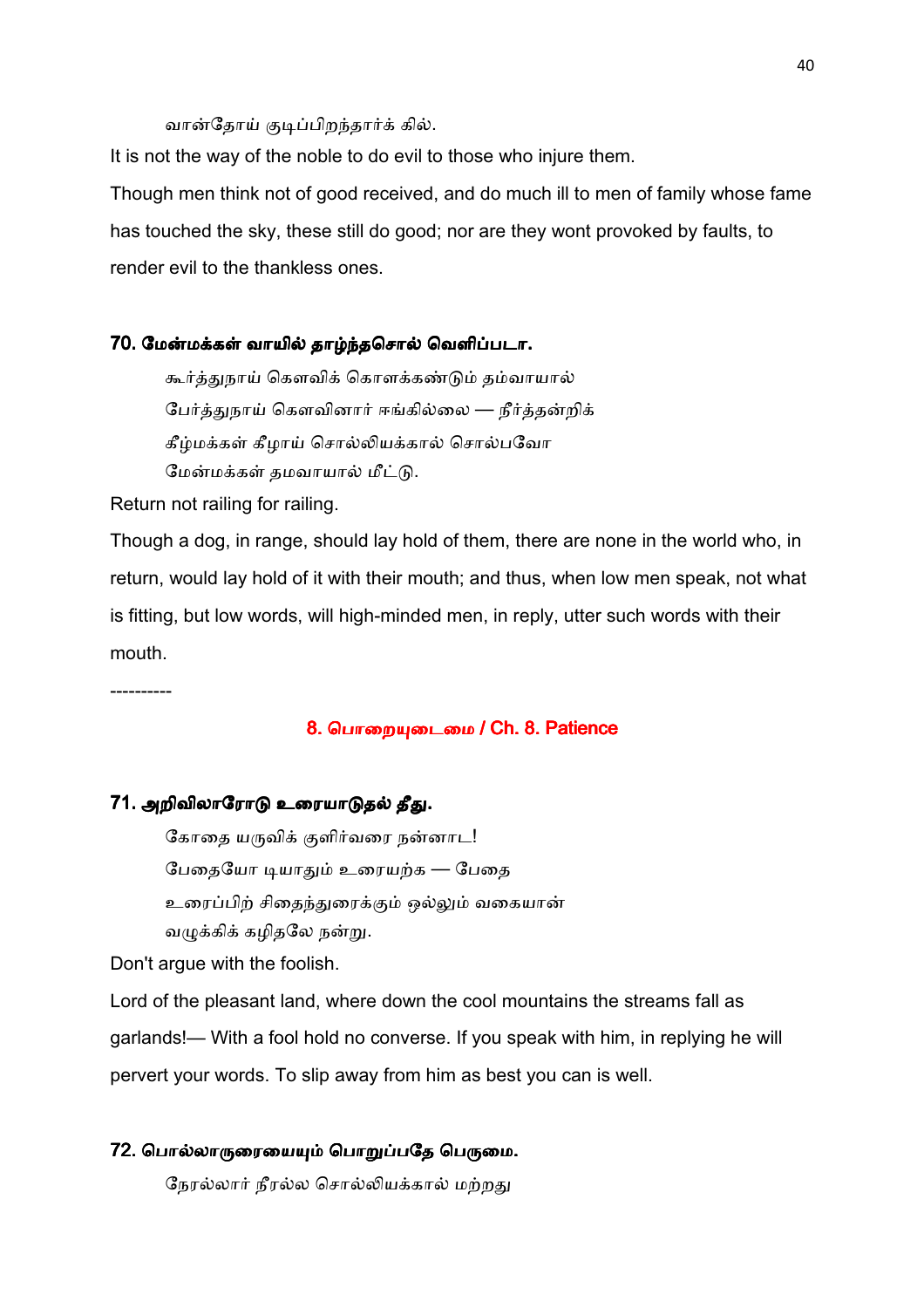தாரித்திருத்தல் தகுதிமற் —றோரும் புகழ்மையாக் கொள்ளாது பொங்குநீர் ஞாலம் சமம்மையாக் கொண்டு விடும்.

Insults from inferiors.

When persons not our equals say unfitting things, to bear and to be still is worthy conduct. The world girt by foaming waters regards not a contrary course as praiseworthy, but as discreditable.

#### 73. அன்பர் கடுஞ்சொல்லும் நன்மை பயக்கும்

காதலார் சொல்லுங் கடுஞ்சொல் உவந்துரைக்கும் ஏதிலார் இன்சொலின் தீதாமோ — போதெலாம் மாதர்வண் டார்க்கும் மலிகடல் தண்சேர்ப்ப! ஆவ தறிவார்ப் பெறின்.

Harsh words of those who love are better than complaisant words of foes. Lord of the swelling sea's cool shore, where bright insects hum around every flower!—Are severe words from loving lips harder to bear, if men can only rightly estimate their result, than pleasant words that strangers courteously speak?

#### 74. நன்மை செய்வோன் எந்நாளும் மகிழ்வான்.

அறிவ தறிந்தடங்கி அஞ்சுவ தஞ்சி உறுவ துலகுவப்பச் செய்து — பெறுவதனால் இன்புற்று வாழும் இயல்பினார் எஞ்ஞான்றுந் துன்புற்று வாழ்தல் அரிது.

The thoroughly disciplined and contented man is happy.

Those who know what should be known and rule themselves thereby; who fear what should be feared ; who use all their faculties to bless the world; and whose nature rejoices in all good gained: are for ever free from woes.

#### 75. வேற்றுமை நட்பைத் தூற்றாது விடுக.

வேற்றுமை யின்றிக் கலந்திருவர் நட்டக்கால் தேற்றா வொழுக்கம் ஒருவன்கண் உண்டாயின்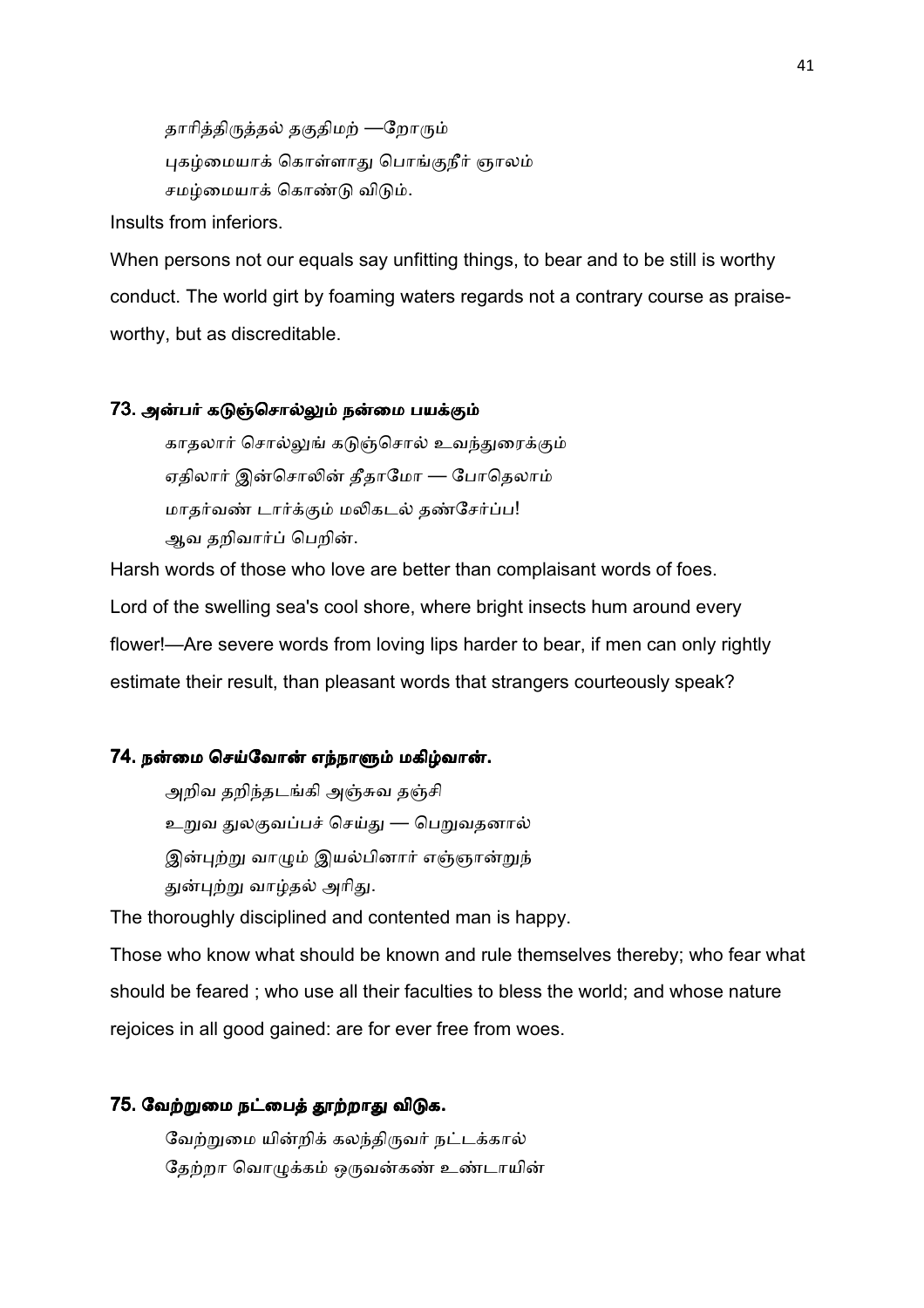ஆற்றுந் துணையும் பொறுக்க ; பொறானாயின் தூற்றாதே தூர விடல்.

If a friend act doubtfully, forgive or quietly withdraw.

When two with strict accord unite in friendship's bond, if one betray the other's confidence by unkind act, this latter should endure as best he may. And if he can't endure, he should not divulge it, but withdraw himself.

## 76. துன்பம் செய்யினும் நண்பனை விடாதே.

இன்னா செயினும் இனிய ஒழிகென்று தன்னையே தான்நோவின் அல்லது — துன்னிக் கலந்தாரைக் கைவிடுதல், கானக நாட! விலங்கிற்கும் விள்ளல் அரிது.

If a friend do evil to you, think it good, refrain from anger and blame yourself ; but never forsake him.

Lord of the woodlands! Separation is hard even to beasts; therefore if friends do things that are unpleasant, think them pleasant. bid yourself cease (from wrath), and blame yourself alone; but forsake not those that have been joined to you in the intimacy of friendship.

## 77. பெரியோர் நட்பிற் பிழை பொறுப்பவரே.

பெரியார் பெருநட்புக் கோடல்தாம் செய்த அரிய பொறுப்பஎன் றன்றோ — அரியரோ ஒல்என் அருவி உயர்வரை நன்னாட! நல்லசெய் வார்க்குத் தமர்.

Forbearance cements friendship.

Is not the reason why the close friendship of the great is sought, that they will bear even with faults hard to endure? Lord of the good land of high mountains, with resounding waterfalls! — to good people are intimate friends rare?

# 78. குறை நீக்குவோரிடம் குறைபாடு கூறுக.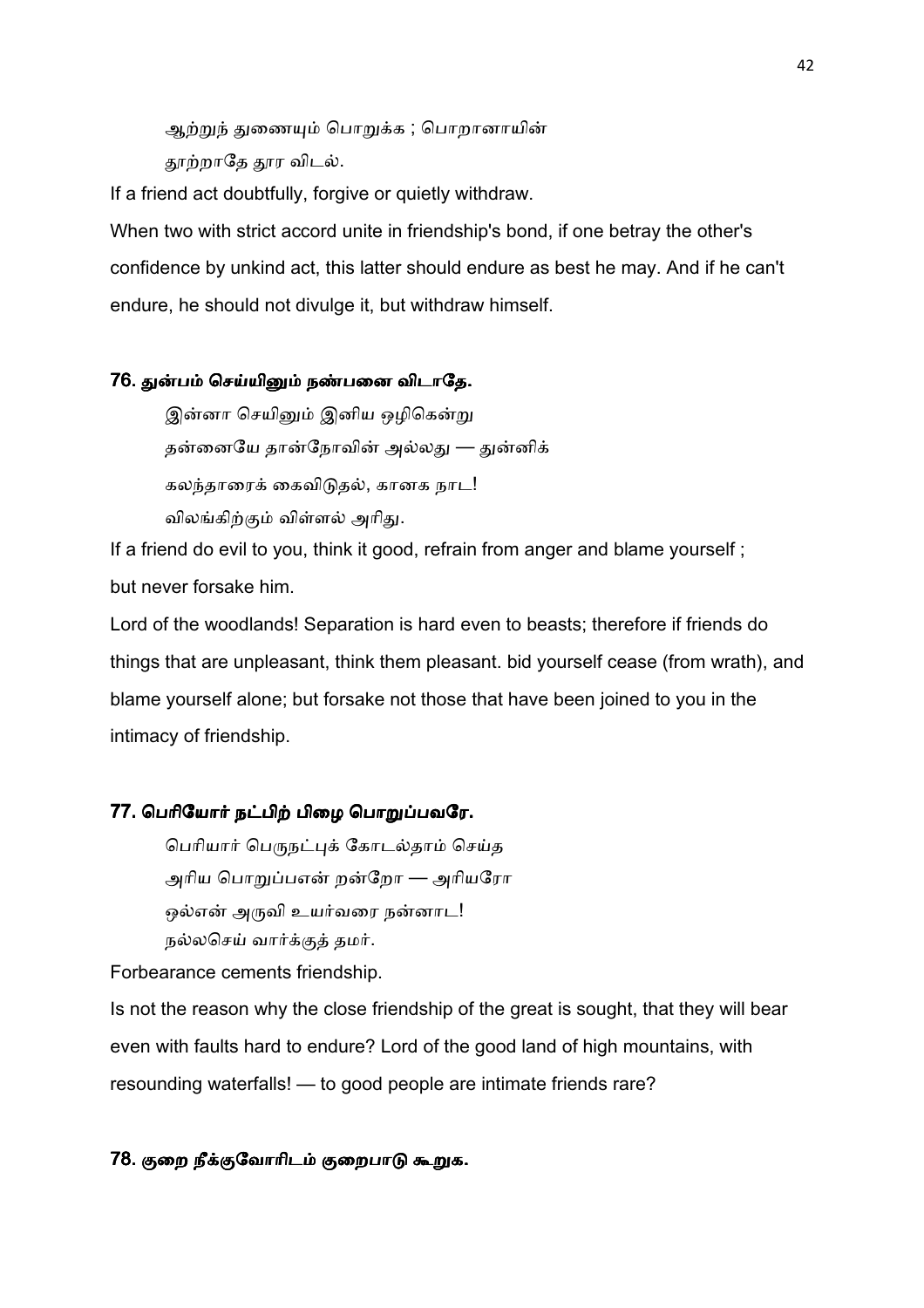வற்றிமற் றாற்றப் பசிப்பினும் பண்பிலார்க் கற்றம் அறிய உரையற்க - அற்றம் மறைக்குந் துணையார்க் குரைப்பவே தம்மைத் துறக்குந் துணிவிலா தார்.

#### Bear want

Though sore wasted with hunger, let not men tell out their destitution to ungracious churls. Those indeed who lack resolution to deny themselves may tell their wants to those who are able and willing to save them from destitution.

### 79. இன்பமே வரினும் இழிசெயல் ஒழிக்க.

இன்பம் பயந்தாங் கிழிவு தலைவரினும் இன்பத்தின் பக்கம் இருந்தைக்கு —இன்பம் ஒழியாமை கண்டாலும் ஓங்கருவி நாட! பழியாகா ஆேற தைல.

Forsake pleasure that brings disgrace. To avoid guilt is the chief matter.

Although shameful things may present themselves. as things that yield pleasure, flee from that pleasure's side! Though thou couldst see pleasures that cease not soon, — Lord of the land of fountains high! — the guiltless way is best.

# 80. பொய்யுரை, பிறர்க்குக் கேடு செய்தல், தகவிலார் இடத்து உண்ணல் செய்யத் தகாதன.

தான்கெடினும் தக்கார்கே டெண்ணற்க தன்உடம்பின் ஊன்கெடினும் உண்ணார்கைத் துண்ணற்க — வான்கவிந்த வையகம் எல்லாம் பெறினும் உரையற்க பொய்யோ டிடைமிடைந்த சொல்.

Never desire evil, nor eat with improper persons, nor lie.

Though ruin seize you plan not ruin to the just! Though body's flesh should waste, eat not from hands unfit! Though the whole earth o'er-arched by heaven accrue as gain, never speak word with falsehood mixed !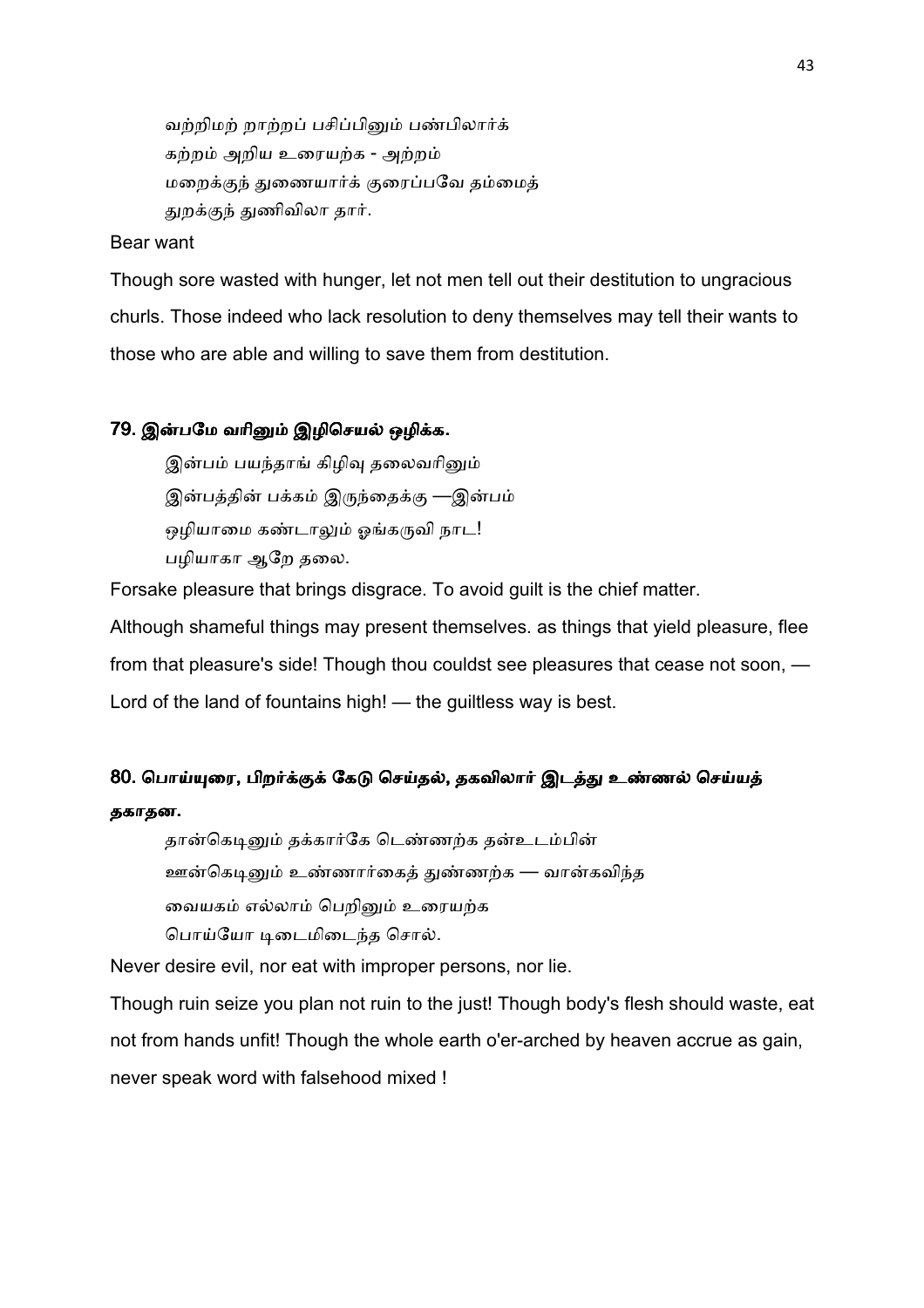#### 9. பிறர்மனை நயவாமை / Ch. 9. The Not Desiring Other Men's Wives

#### 81. அயலார் மனைவியை அறிஞர் விரும்பார்.

அச்சம் பெரிதால், அதற்கின்பம் சிற்றளவால் நிச்சம் நினையுங்காற் கோக்கொலையால், —நிச்சலும் கும்பிக்கே கூர்த்த வினையால் பிறன்தாரம் நம்பற்க நாணுடை யார்.

Against adultery.

The fear it brings is great ; its pleasure is brief ; each day if it is divulged death threatens by the king's decree; and ever it is a deed that tends to the pains of hell; O shamefast men, desire not your neighbour's wife.

### 82. அயல் மனை விரும்பினால் அச்சம் பகை பழி பாவம் சேரும்.

அறம்புகழ் கேண்மை பெருமைஇந் நான்கும் பிறன் தாரம் நச்சுவார்ச் சேரா — பிறன்தாரம் நச்சுவார்ச் சேரும் பகைபமி பாவம்என் றச்சத்தோ டிந்நாற் பொருள்.

The sinner forfeits much, and incurs much.

Virtue, praise, friendship, greatness, all these four draw not anigh the men who covet their neighbour's wife. Hatred, disgrace and guilt, with fear, these four possessions abide with men who covet their neighbour's wife.

#### 83. அயல்மனை விருப்பம் எப்போதும் அச்சம் ஆம்.

புக்க விடத்தச்சம் போதரும் போதச்சம் துய்க்கு மிடத்தச்சம் தோன்றாமற் காப்பச்சம் எக்காலும் அச்சம் தருமால் எவன்கொலோ உட்கான் பிறன்இல் புகல்.

Fear on every side.

In entering in there's fear; in home returning fear; during enjoyment is fear; in guarding the secret is fear; it evermore brings fear: why shuns he not with dread the entrance of neighbour's house?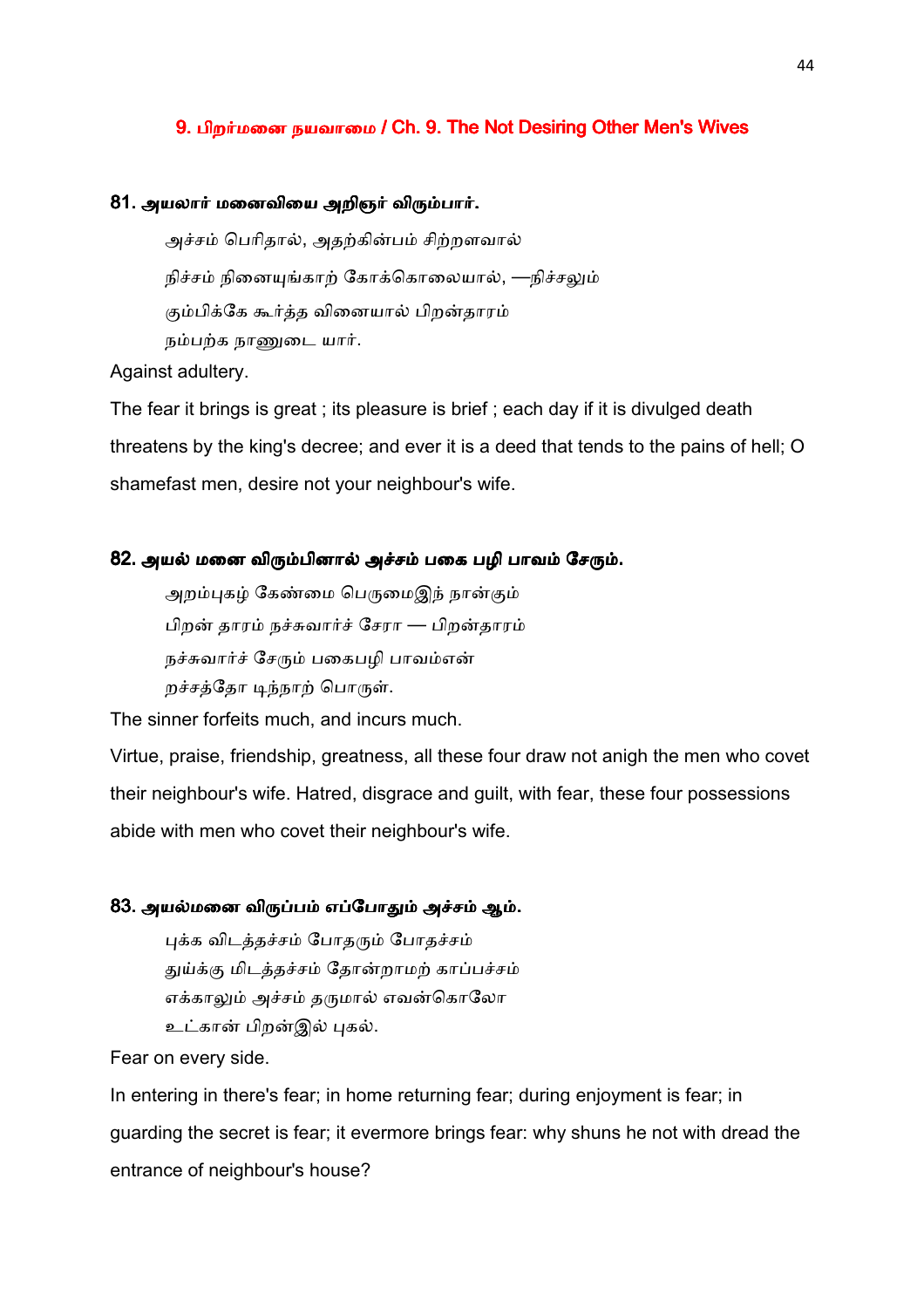#### 84. பிறர்மனை விரும்பினால் பெருந்துன்பம் விளையும்.

காணின் குடிப்பழியாம் கையுறின் கால்குறையும் ஆணின்மை செய்யுங்கால் அச்சமாம் — நீள்நிரயத் துன்பம் பயக்குமால்; துச்சாரி! நீ கண்ட இன்பம் எனக்கெனைத்தால் கூறு.

The way of transgressors is hard.

If any one see, disgrace lights on the house; if any hand should seize, leg's maimed; in the doing of the shameful deed is dread; it yields as fruit vast hell's affliction : tell me, O profligate, what measure of delight is thine ?

### 85. பிறர்மனை விழைந்தோர் பேடியாய்ப் பிறப்பர்.

செம்மையொன் றின்றிச் சிறியா ரினத்தராய்க் கொம்மை வரிமுலையாள் தோள்மரீஇ - உம்மை வலியாற் பிறர்மனைமேற் சென்றாரே இம்மை அலியாகி ஆடிஉண் பார்.

Punishment of ravishers.

Those who, in a former state, without any regard to right, becoming associates of the mean, enjoyed the embraces of beautiful women, and by violence approached their neighbour's wife, in this state will become eunuchs, and dancing shall earn their bread.

#### 86. அயல்மனை விரும்புவது நல்லறம் ஆரோ?

பல்லார் அறியப் பறையறைந்து நாள்கேட்டுக் கல்யாணம் செய்து கடிப்புக்க— மெல்லியல் காதல் மனையாளும் இல்லாளா என்ஒருவன் ஏதில் மனையாளை நோக்கு.

Why should a man who has his own wife look at his neighbour's ? While his loving wife dwells in his home, the tender one whom he espoused, seeking (out an auspicious) day, and sounding the drum, for many folks to know, and 'whom he guards as his own, what means a man's glance at another's wife?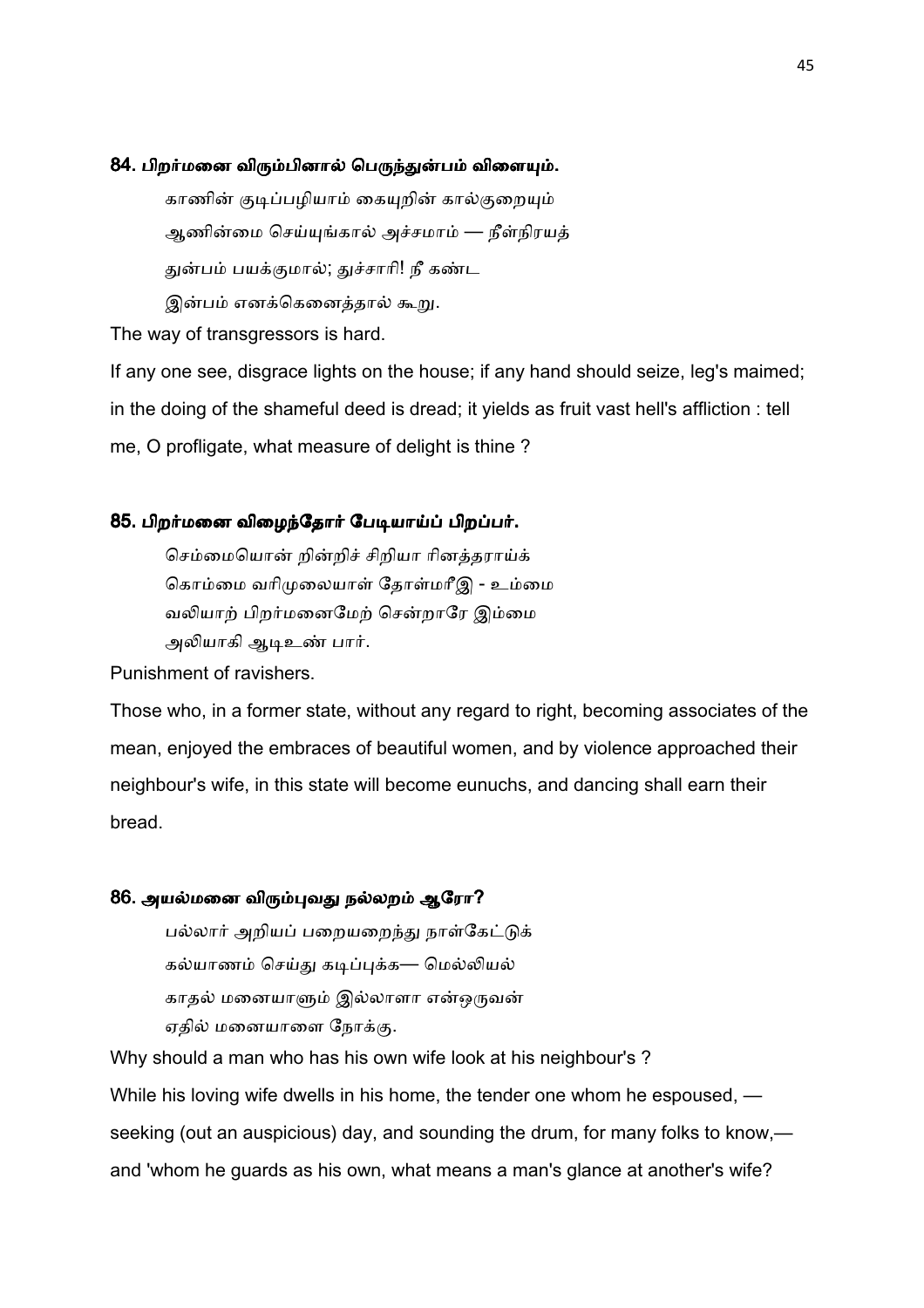#### 87. பிறர்மனை விரும்புதல் பேதையின் செயலே.

அம்பல் அயல்எடுப்ப அஞ்சித் தமர்பரீஇ வம்பலன் பெண்மரீஇமைந்துற்று — நம்பும் நிலைமைஇல் நெஞ்சத்தான் துப்புரவு பாம்பின் தலைநக்கி யன்ன துடைத்து.

Pleasure dearly purchased.

The enjoyment of the man of unstable heart, who under the influence of infatuation approaches his neighbour's wife and sets his affections upon her, while neighbours spread abroad his guilt, and kinsmen dread and mourn, is like (that of the person who takes pleasure in) licking a serpent's head.

### 88. அறிஞர் காமம் அகத்துள் அடங்கும்.

பரவா வெளிப்படா பல்லோர்கண் தங்கா உரவோர்கண் காமநோய் ஓஓ கொடிதே! விரவாருள் நாணுப் படல்அஞ்சி யாதும் உரையாதுள் ஆறி விடும்.

The passions of virtuous men are under control.

The disease of lust in men mighty (in wisdom) gains not ascendancy, is not revealed, does not remain fixed on many objects.

O! it is a cruel conflict; but fearing to incur shame in the midst of their foes, they say nothing about it, and it is extinguished within them.

## 89. அகம் சுடும் காமம் அதனாற் கொடியது.

அம்பும் அமலும் அவிர்கதிர் ஞாயிறும் வெம்பிச் சுடினும் புறம்சுடும் — வெம்பிக் கவற்றி மனத்தைச் சுடுதலாற் காமம் அவற்றினும் அஞ்சப் படும்.

Lust the most deadly enemy.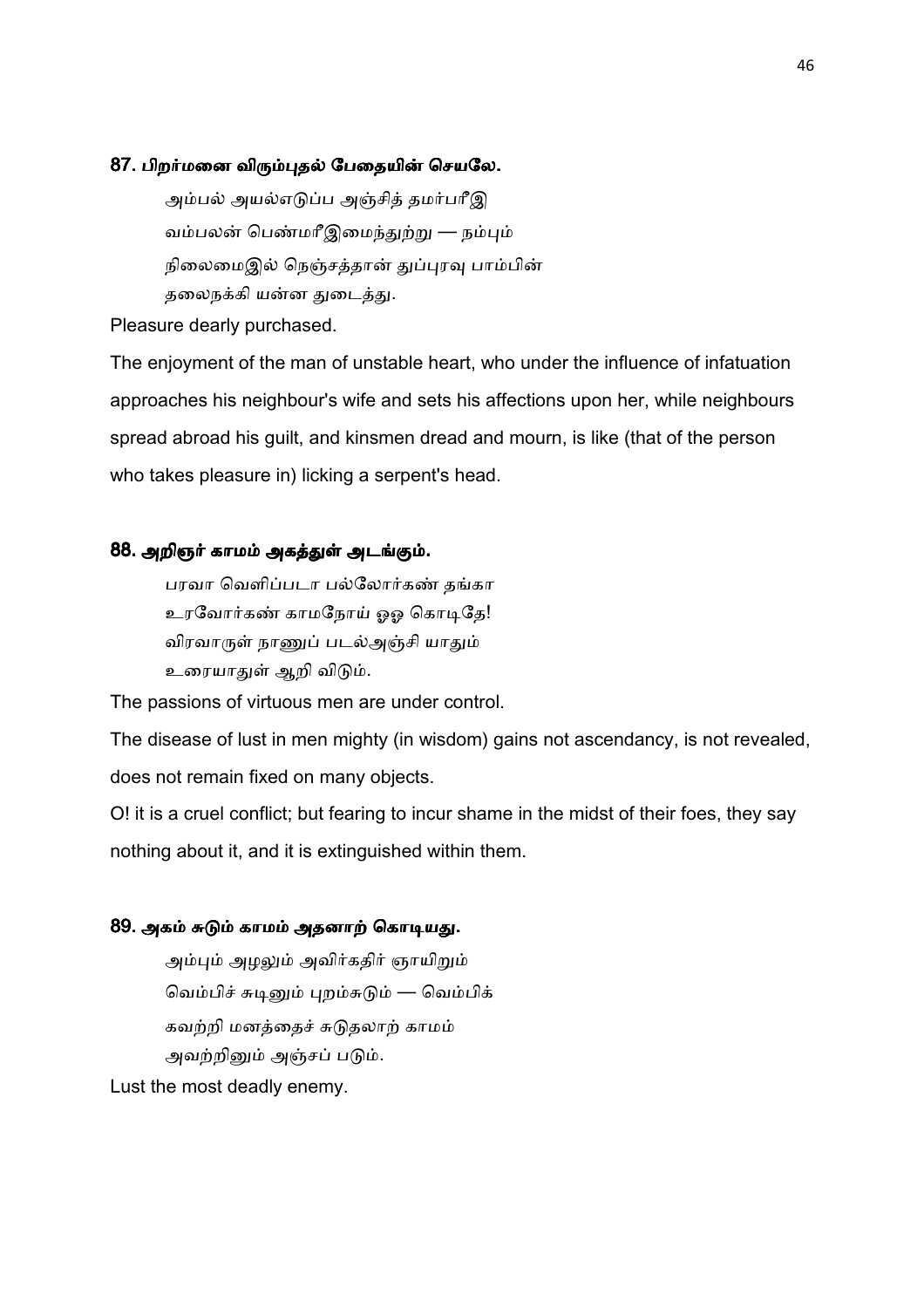Arrow and fire and sun with glistening rays may rage and burn; but these burn the outer man alone. Lust rages and distracts and burns the mind, and is more to be feared than they.

#### 90. தீயினும் கொடியது காமம் என்று எண்ணுக.

ஊருள் எழுந்த உருகெழு செந்தீக்கு நீருள் குளித்தும் உயலாகும் — நீருள் குளிப்பினும் காமம் சுடுமேகுன்றேறி ஒளிப்பினும் காமம் சுடும்.

Fire and lust.

From the ruddy fire that fiercely rises in the village you may scape by bathing in water. — Although you bathe in water, lust will burn; and though you climb the hill and hide you there, still lust will burn!

-----------

## 10. ஈகை / Ch. 10. Liberality

#### 91. கொடை மேலுலகில் இன்பமும் கொடுக்கும்.

இல்லா இடத்தும் இயைந்த அளவினால் உள்ள இடம்போல் பெரிதுவந்து — மெல்லக் கொடையொடு பட்ட குணனுடை மாந்தர்க் கடையாவாம் ஆண்டைக் கதவு.

Unchilled by adversity the good do good : heaven's gate is open to them. Even in their adverse hour, up to the measure of their means, as in the prosperous times, with large rejoicing heart to give is their nature still. To such good men heaven's gate is never closed.

## 92. மூப்புப் பிணிவருமுன் பகுத்துண்ணுக.

முன்னரே சாநாள் முனிதக்க மூப்புள பின்னரும் பீடழிக்கும் நோயுள $-$  கொன்னே பரவன்மின் பற்றன்மின் பாத்துண்மின் யாதுங் கரவன்மின் கைத்துண்டாம் போழ்து.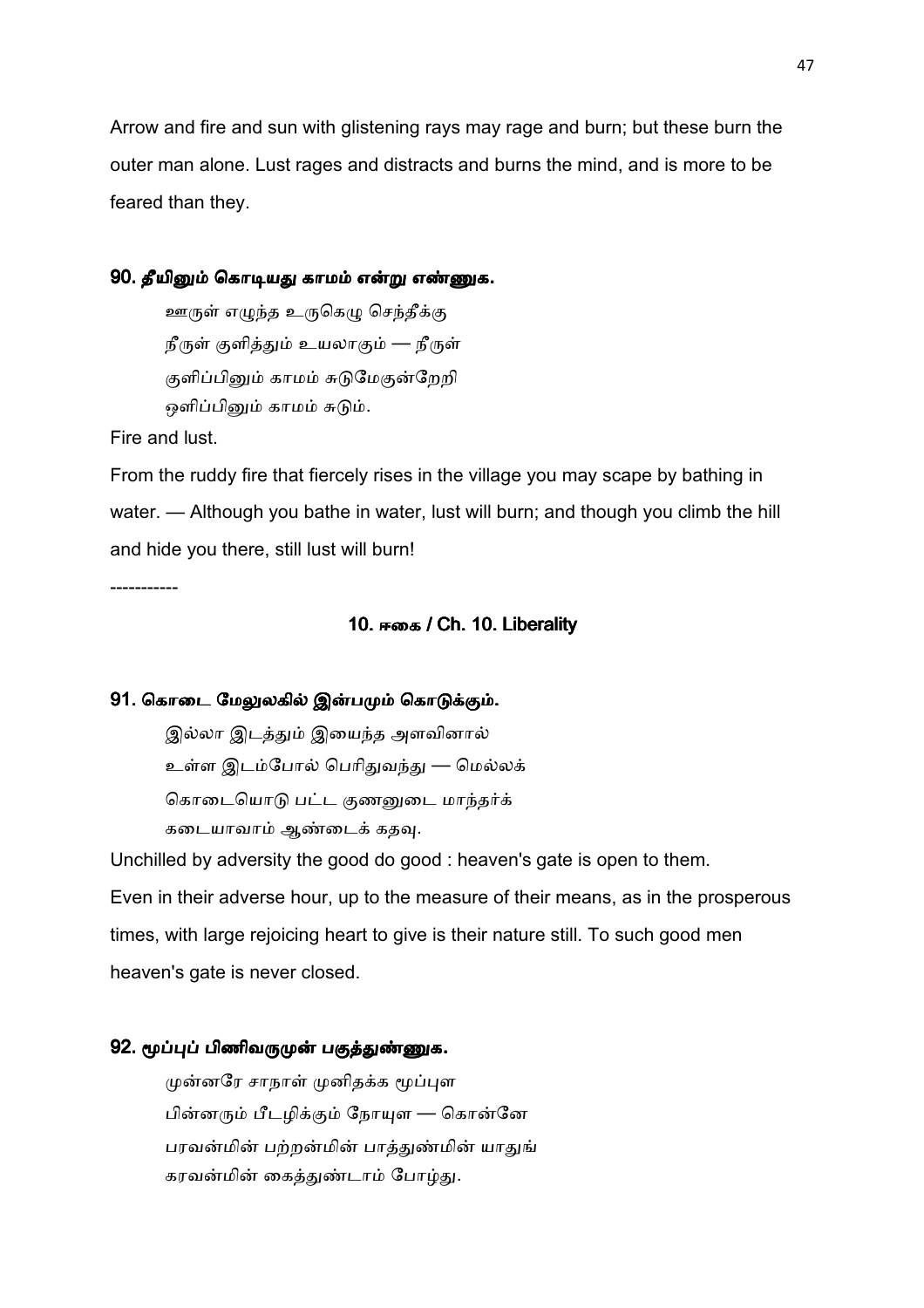Death, old age, disease stand round. Give!

Before (you) are death's day and age detestable ; behind is disease that humbles pride. Discursive thoughts indulge not. Cling not to earth. Eat, sharing food; hide not your powers while wealth is in your hand.

## 93. செல்வத்தைத் துய்த்தலும் கொடுத்தலும் சிறப்பாம்.

நடுக்குற்றுத் தற்சேர்ந்தார் துன்பந்துடையார் கொடுத்துத்தான் துய்ப்பினும் ஈண்டுங்கால் ஈண்டும் இடுக்குற்றுப் பற்றினும் நில்லாது செல்வம் விடுக்கும் வினையுலந்தக் கால்.

It is useless saving: fate gives and takes away.

Though dread of want they do not relieve the woes of men who as suppliants draw near! Yet although men enjoy and give, wealth grows in growing time: cling to it, and yet it flies when former deeds that brought wealth have lost their power.

## 94. இயல்வது கொடுத்தலே ஏற்றவாழ் வாகும்.

இம்மி அரிசித் துணையானும் வைகலும் நும்மில் இயைவ கொடுத்துண்மின் — உம்மைக் கொடாஅ தவரென்பர் குண்டுநீர் வையத் தடாஅ அடுப்பி னவர்.

Give according to your power.

Daily having given somewhat, though but the fraction of a grain of rice, according to your ability, eat ye (your own food).

Those who gave not in that world, men say on this earth girt by deep waters are those on whose hearth nothing is cooked.

#### 95. இரவாமை கொடையினும் இருமடங்கு நல்லது.

மறுமையும் இம்மையும் நோக்கி ஒருவர்க் குறுமா றியைவ கொடுத்தல் — வறுமையால் ஈதல் இசையா கெனினும் இரவாமை ஈதல் இரட்டி யுறும்.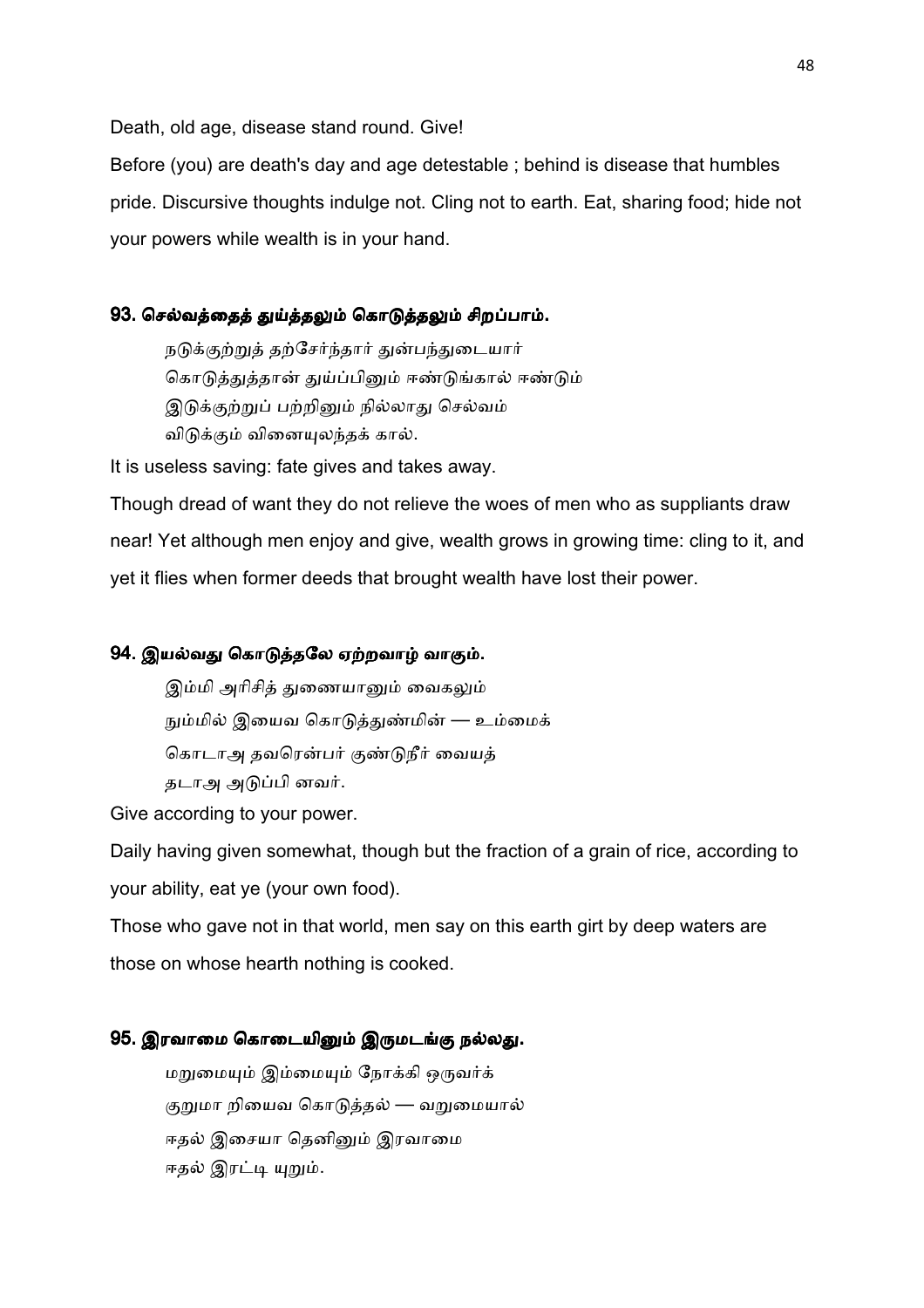Do charity for the sake of this world and the future ; and beg not. Regarding the other world and this world, give to any suppliant, in fitting way, according to your ability. And if on account of poverty giving is not possible, yet refraining from begging is twice as meritorious as giving.

## 96. பகுத்துண்டு வாழ்வதே பயனுடைய வாழ்வு.

நடுவூருள் வேதிகை சுற்றுக்கோட் புக்க படுபனை அன்னர் பலர்நச்ச வாழ்வார் குடிகொழுத்தக்கக் கண்ணுங் கொடுத்துண்ணாமாக்கள் இடுகாட்டுள் ஏற்றைப் பனை.

The fertile and sterile palms.

Those who live desired of many are as a fertile palm entered in the altar's enclosure in midmost of the town. Those who, even when their house grows great, give not before they eat, are like the sterile palm in the burning ground.

#### 97. உயர்ந்தோர் உதவியால் உலகம் நிலைபெறும்.

பெயற்பால் மழைபெய்யாக் கண்ணும் உலகம் செயற்பால செய்யா விடினும் — கயற்புலால் புன்னை கடியும் பொருகடல் தண்சேர்ப்ப என்னை உலகுய்யும் ஆறு.

In troublous time charity must not be omitted.

Even when the rain rains not in due season, if all the world should fail in virtuous actions that ought to be done, —Lord of the warring sea's cool shore, where acrid fume of fish in Punnai's perfume dies! - how scapes the world?

#### 98. எதிர் உதவி வேண்டி யீதல் கொடையன்று.

ஏற்றகை மாற்றாமை என்னானும் தாம்வரையார் ஆற்றாதார்க் கீவதாம் ஆண்கடன் — ஆற்றின் மலிகடல் தண்சேர்ப்ப மாறிவார்க் கீதல் பொலிகடன் என்னும் பெயர்த்து.

Give to him who cannot recompense thee.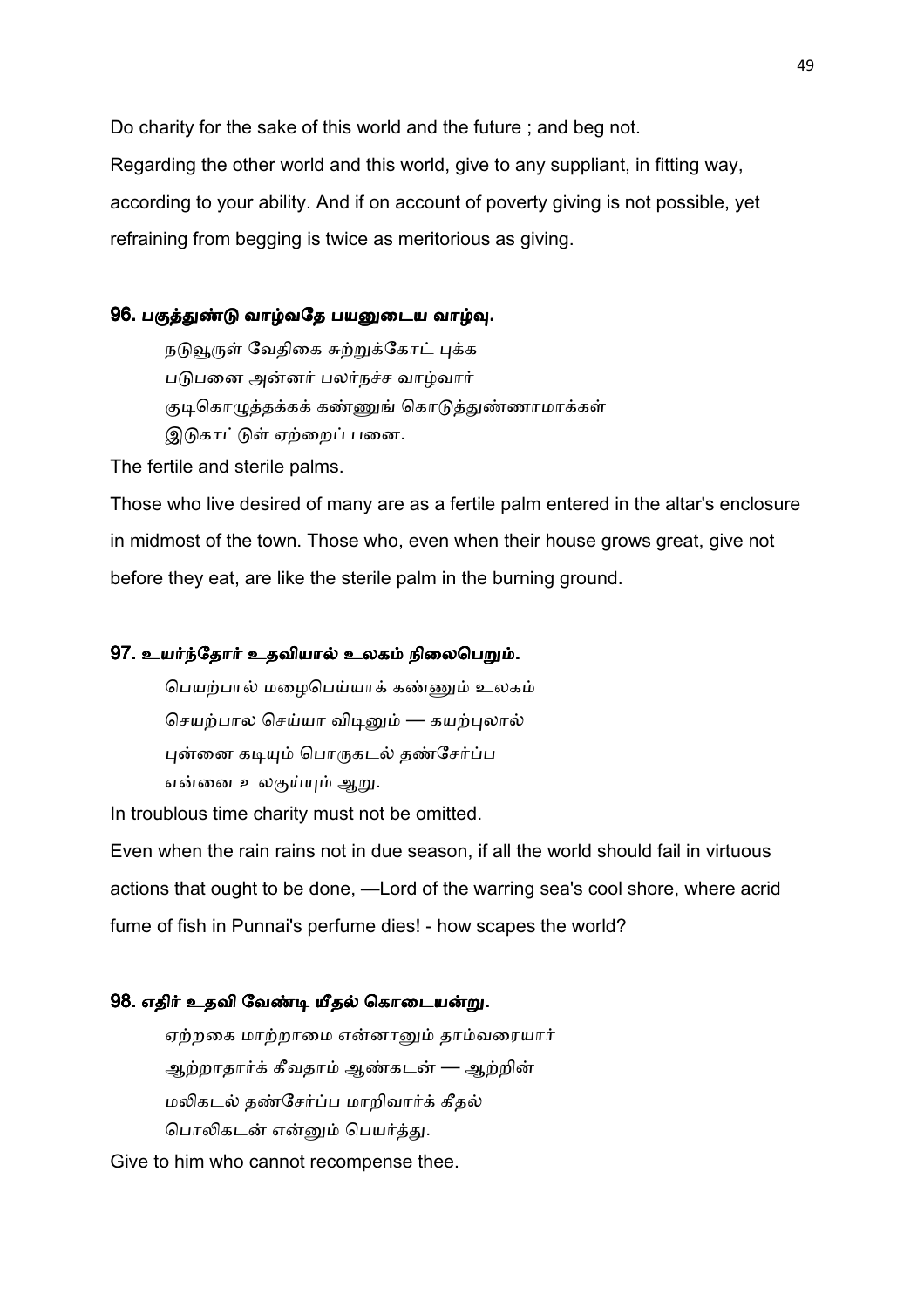Denying to no out-stretched hand, to give to needy men as he hath power, is duty of a man.—Lord of the swelling sea's cool shore !—A gift to those that can return the gift is usury !

## 99. இல்லை யென்னாமற் சிறிதேனும் ஈக.

இறப்பச் சிறிதென்னா தில்லென்னா தென்றும் அறப்பயன் யார்மாட்டுஞ் செய்க — முறைப்புதவின் ஐயம் புகூஉந் தவசி கடிஞைபோற் பைய நிறைத்து விடும்.

Give though you have but little. The beggar's dish is filled in time.

Say not ' 'tis passing little,' nor ' ' tis nought I give;' on all confer thy boon of virtuous charity, Like the dish the mendicant presents from door to door, by frequent doles 'twill be filled full.

#### 100. வையக முழுவதும் வள்ளல்சீர் பரவும்.

கடிப்பிடு கண்முரசம் காதத்தோர் கேட்பர் இடித்து முழங்கியதோர் யோசனையோர் கேட்பர் அடுக்கிய மூவுலகும் கேட்குமே சான்றோர் கொடுத்தா ரெனப்படும் சொல்.

The fame of charitable deeds.

The sound of beaten drum a katham off they'll hear; the thunder's voice through a whole yojanai will reach men's ears; the three successive worlds will hear the word that says, 'Men excellent their gifts have given.'

------------

#### 11. பழவினை / Ch. 11. Old Deeds

#### 101. முன்செய்த வினை செய்தவனையே தேடிவரும்.

பல்லாவுள் உய்த்து விடினும் குழக்கன்று வல்லதாம் தாய்நாடிக் கோடலைத் — தொல்லைப் பழவினையும் அன்ன தகைத்தேதற் செய்த கிழவனை நாடிக் கொளற்கு.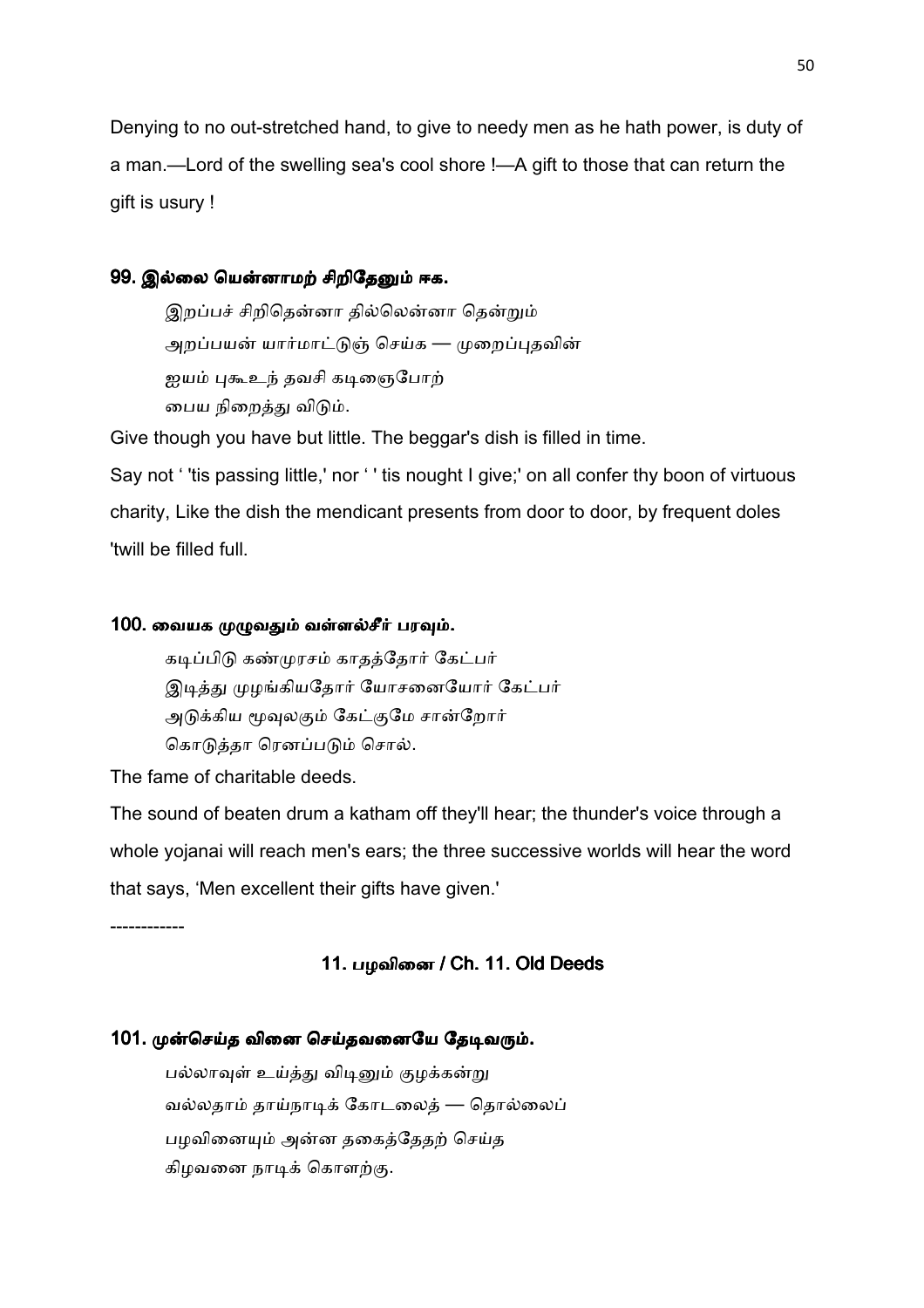Deeds come home to the doer.

Although you send forth the tender calf amid many cows, it has unerring skill to seek out its own mother. Deeds of old days have even so the power to search him out to whom their fruit pertains.

### 102. நல்வினை செய்யாதவன் வாழ்வு பயன் அற்றது.

உருவும் இளமையும் ஒண்பொருளும் உட்கும் ஒருவழி நில்லாமை கண்டும் — ஒருவழி ஒன்றேயும் இல்லாதான் வாழ்க்கை உடம்பிட்டு நின்றுவீழ்ந் தக்க துடைத்து.

A merely animal life.

Beauty and youth, and glittering wealth and reverence abide not in one stay. To him who, though he sees this, does no single virtuous act in this one stage of being, life's joy stands with the body and falls with it.

#### 103. செல்வத்தை யாவரும் விரும்புவர்.

வளம்பட வேண்டாதார் யார்யாரு மில்லை ;

அளந்தன போகம் அவரவர் ஆற்றால்;

விளங்காய் திரட்டினார் இல்லை; களங்கனியைக்

கார்எனச் செய்தாரும் இல்.

Wishes are inoperative.

Who would not see Prosperity? All seek her gifts; but as men's ways are, so each man's enjoyments are meted out. Who made the Vilam's apple round? Or who gave its dusky hue to the Kalam fruit ?

## 104. அவரவர்க்கு வரும் இன்பதுன்பங்கள் அகற்றமுடியா.

உறற்பால நீக்கல் உறுவர்க்கும் ஆகா பெறற்பா லனையவும் அன்னவாம்; மாரி வறப்பின் தருவாரும் இல்லை; அதனைச் சிறப்பின் தணிப்பாரும் இல்.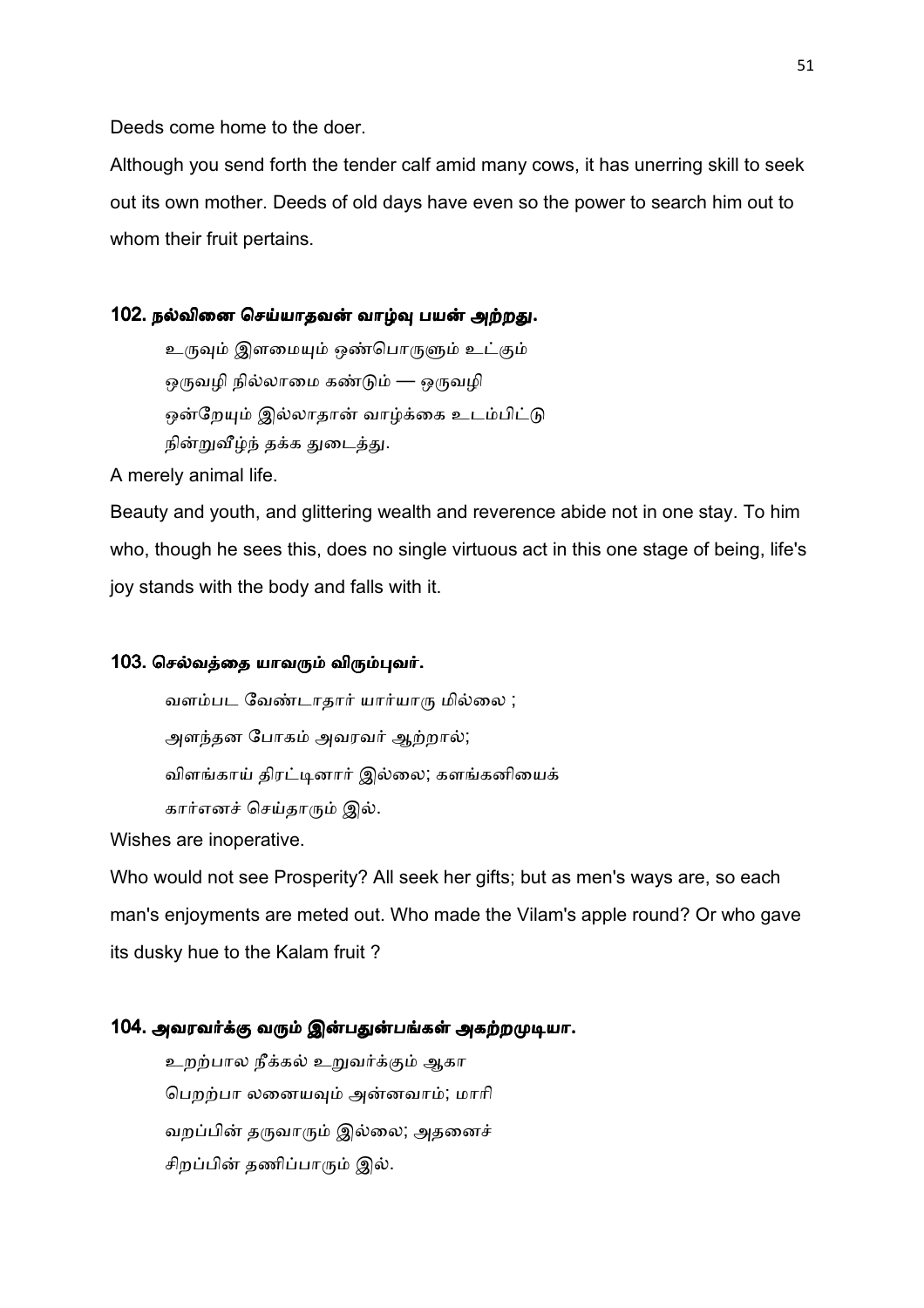What must be, must be.

Not even saints can drive away predestined ills; and all the fated gain must needs accrue. In time of drought who can bestow the rain ? Or who can check its rich abundance when it falls?

#### 105. பழவினைப் பயனாற் பெரியோரும் பெருமைகெட்டு வாழ்வர்.

தினைத்துணைய ராகித்தம் தேசுஉள் அடக்கிப் பனைத்துணையார் வைகலும் பாடழிந்து வாழ்வர் நினைப்பக் கிடந்த தெவனுண்டாம் மேலை வினைப்பய னல்லாற் பிற.

Vicissitudes of life are fate.

Those who lose like stately palms, when their greatness is gone, become small asthe millet seed, hiding their glory within, —and so they pass their days. This is the fruit of deeds of former days: when you think of it, what other cause can there be?

#### 106. இளமையில் அறிஞர் இறப்பதும் வினைப்பயன்.

பல்லான்ற கேள்விப் பயனுணர்வார் வீயவும் கல்லாதார் வாழ்வ தறிதிரேல் — கல்லாதார் சேதன மென்னுமச் சேற்கத் தின்மையால் கோதென்று கொள்ளாதாம் கூற்று.

Why ignorant men live, while the wise die.

Those that know the fruit of varied and profound learning die off, while the unlearned joyously live on. Would you know the cause ? — The unlearned posses within no 'sap of sapience'; — so death deems then refuse stalks, and takes them not!

#### 107. பிச்சையெடுப்பதும் முற்பிறப்பிற் செய்த வினைப்பயன்தான்.

இடும்பைகூர் நெஞ்சத்தார் எல்லாருங் காண நெடுங்கடை நின்றுழல்வ தெல்லாம் — அடம்பம்பூ அன்னம் கிமிக்கும் அலைகடல் தண்சேர்ப்ப! முன்னை வினையாய் விடும்.

Why some beg from door to door.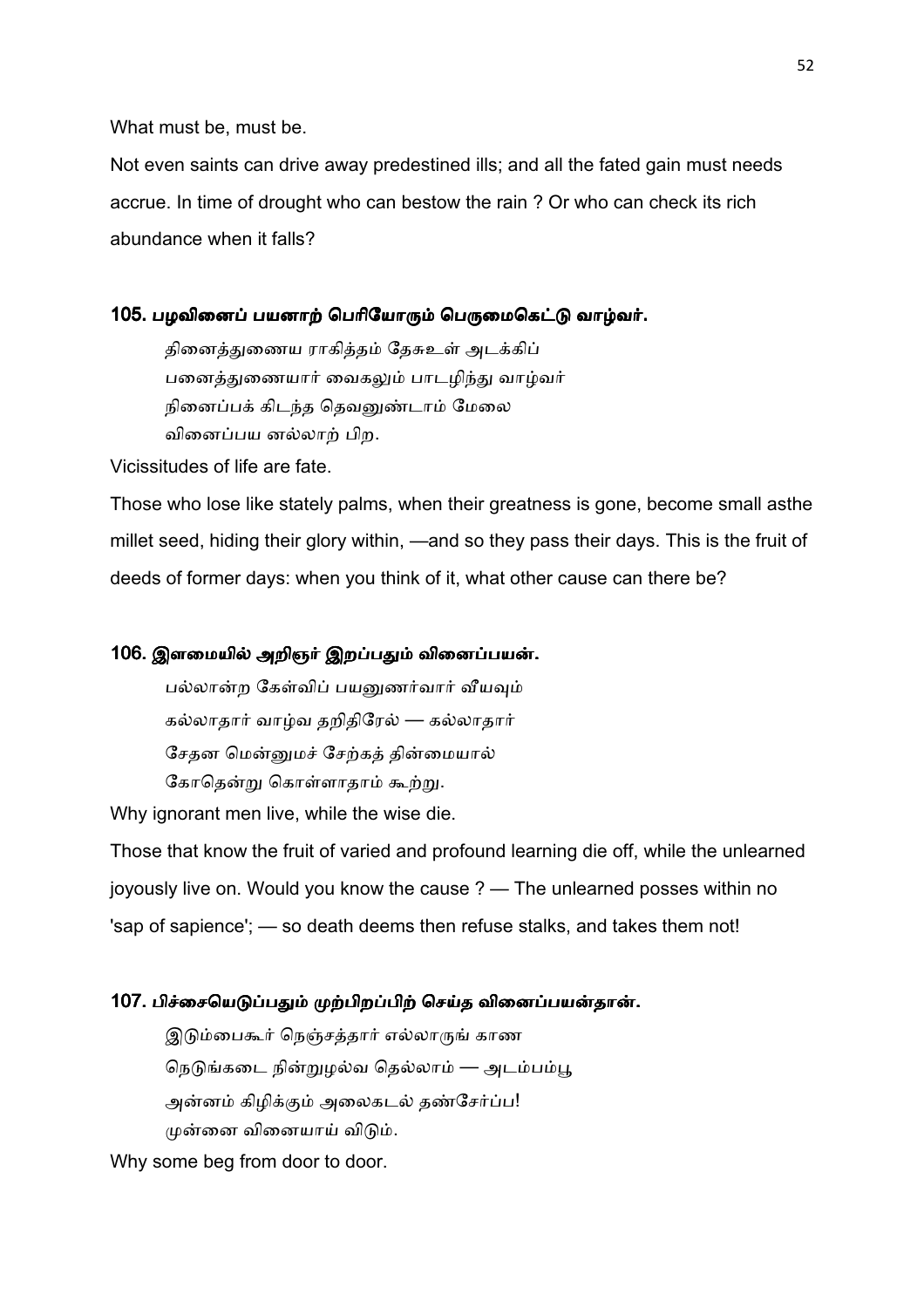Lord of the sea's cool shore, where amid the wave swans sport, tearing to shreds the Adambu flowers ! When those whose hearts are sore with urgent need standbegging, and wander through the long street, in sight of all, this is the fruit of former deeds.

## 108. செய்த வினையால் அறிஞரும் தீவினை புரிவர்.

அறியாரும் அல்லர் அறிவ தறிந்தும் பழியோடு பட்டவை செய்தல் — வளியோடி நெய்தல் நறவுயிர்க்கும் நீள்கடல் தண்சேர்ப்ப! செய்த வினையான் வரும்.

Why even wise men sin.

They are not ignorant; but, though what man should know they know, yet they do deeds that bring guilt to their souls. — Lord of the wide sea's pleasant shore, where breezes breathe the lily's fragrance round ! — This comes from former deeds.

## 109. வருவன வந்துசேரும் ஒருவனுக்கு.

ஈண்டுநீர் வையத்துள் எல்லாரும் எத்துணையும் வேண்டார்மன் தீய ; விழைபயன் நல்லவை வேண்டினும் வேண்டாவிடினும் உறற்பால தீண்டா விடுதல் அரிது.

Desires are unavailing.

On the earth begirt by gathering waters no men desire in anywise evil things, but choice fruit of good things. Yet whether they desire, or abhor, it is hard to shun the touch of what fate assigns.

# 110. ஆவன ஆகும்; போவன போகும்: வருந்துவது பயனின்று.

சிறுகா பெருகா முறைபிறழ்ந்து வாரா உறுகாலத் தூற்றாகா ஆமிடத்தே ஆகும் சிறுகாலைப் பட்ட பொறியும் அதனால் இறுகாலத் தென்னை பரிவு.

Fate is unalterable. Why grieve?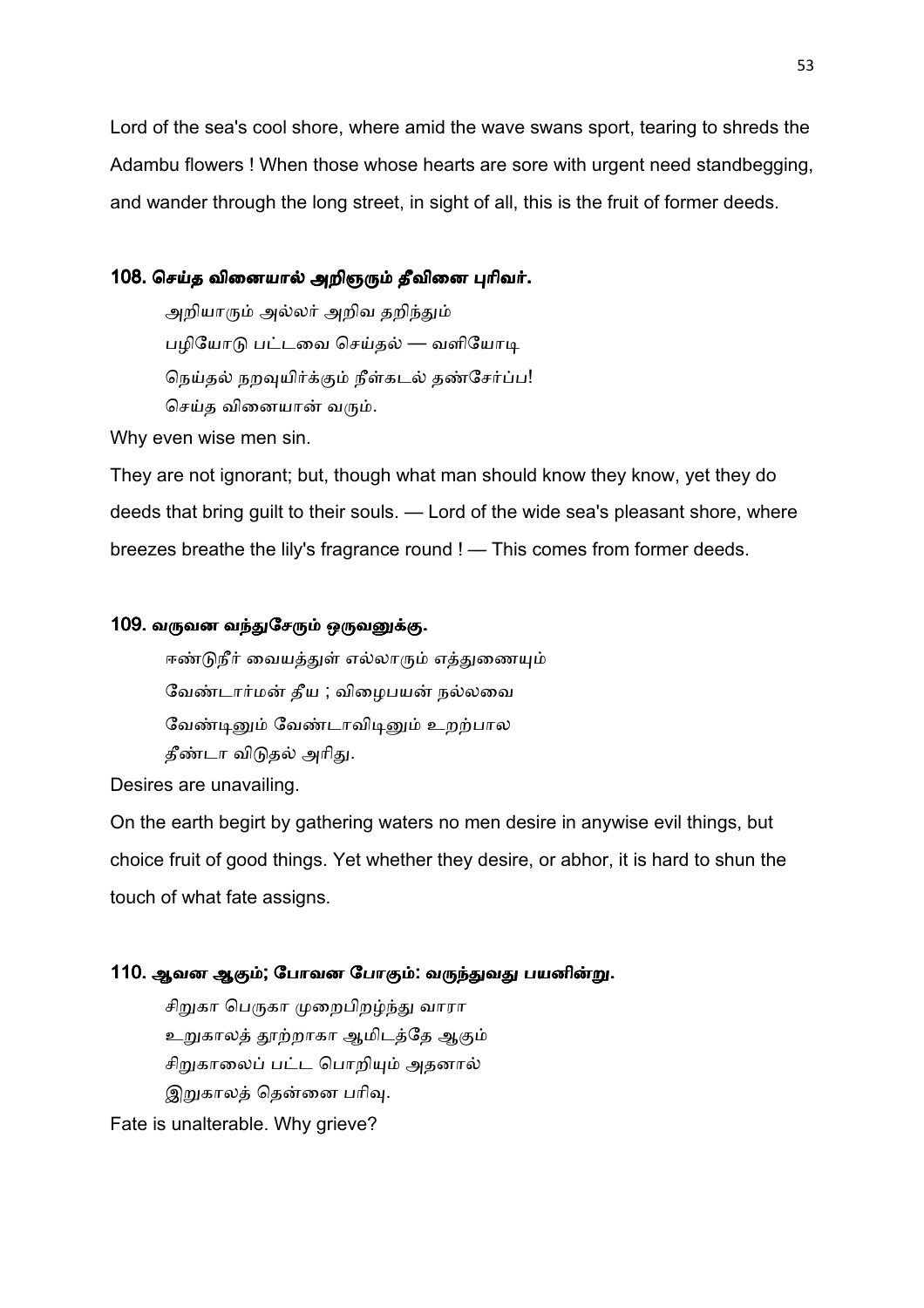The early fates diminish not, nor do they increase, they come not in order changedhelp in troublous times is none; what haps will happen, there and then; and so, when all things fail, why grieve?

## 12. மெய்ம்மை / Ch. 12. Truth: Reality

## 111. இயன்றதை வழங்காதிருப்பது குற்றம்.

இசையா ஒருபொருள் இல்என்றால் யார்க்கும் வசையன்று வையத் தியற்கை — நசைஅழுங்க நின்றோடிப் பொய்த்தல் நிரைதொடீஇ! செய்ந்நன்றி கொன்றாரின் குற்ற முடைத்து.

Broken promises.

-----------

O maid with many armlets graced! To answer 'no' disgraces no man, when the boon asked exceeds his means. It is the world's course. But to delay and cheat the soul faint with desire is a sin like his who 'slays' a benefit conferred.

## 112. எவரும் தத்தம் இயற்கையின் நிற்பர்.

தக்காரும் தக்கவர் அல்லாரும் தம்நீர்மை எக்காலும் குன்றல் இலராவர் —அக்காரம் யாவரே தின்னினும் கையாதாம் கைக்குமாம் தேவரே தின்னினும் வேம்பு.

Natures change not.

Men of worth, and men unworthy too, retain their natures ever unchanged. Whoever they be that eat it, sugar can never grow bitter; and margosa is bitter even when eaten by gods.

### 113. செல்வம் வந்தபோது எல்லாரும் சேர்வர்.

காலாடு போழ்தில் கழிகிளைஞர் வானத்து மேலாடு மீனின் பலராவர் — எலா இடர்ஒருவர் உற்றக்கால் ஈர்ங்குன்ற நாட! தொடர்புடையேம் என்பார் சிலர்.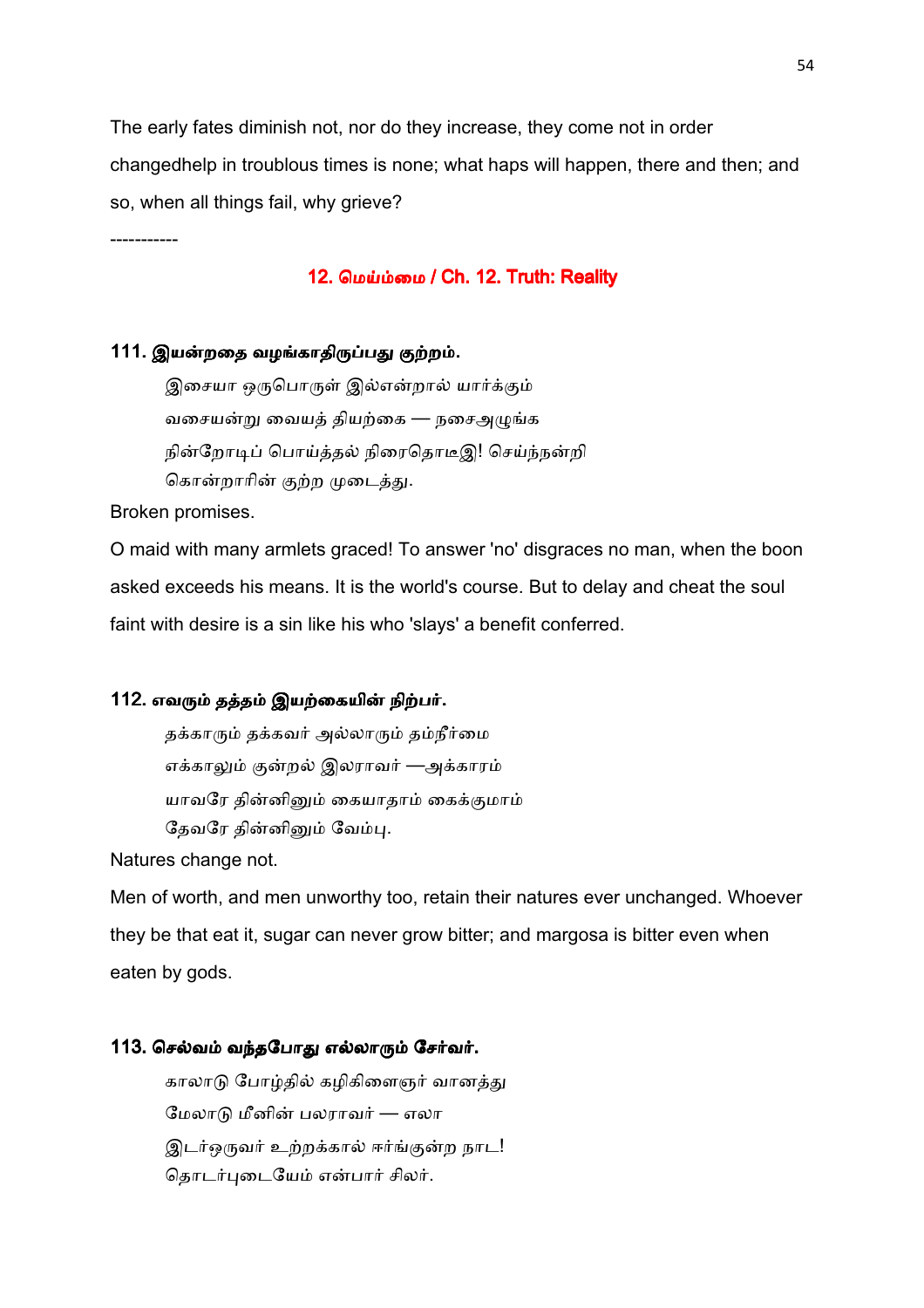Friends in adverse and prosperous time.

When a man moves prosperonsly on, devoted kinsfolk are countless as shining stars that move in the upper heaven. But when grievous affliction haps,—Lord of the dripping hills !—few claim close alliance with him.

## 114. செல்வத்தால் இன்பமும் தருமமும் எய்தலாம்.

வடுவிலா வையத்து மன்னிய மூன்றில் நடுவண தெய்த இருதலையும் எய்தும்! நடுவண தெய்தாதான் எய்தும் உலைப்பெய் தடுவது போலும் துயர்.

Wealth the essential things. Virtue, wealth, and pleasure.

Of the three things that endure upon this faultless earth, he who gains the midmost gains the two extremes also. He who gains not the midmost gains the cruel smart that the turtle feels when put into the pot to boil.

## 115. செல்வர் வாய்ச்சொல்லே செல்லும் எங்கும்.

நல்ஆவின் கன்றாயின் நாகும் விலைபெறூஉம் கல்லாரே ஆயினும் செல்வர்வாய்ச்சொல் செல்லும் புல்ஈரப் போழ்தின் உழவேபோல் மீதாடிச் செல்லாவாம் நல்கூர்ந்தார் சொல்.

The words of the rich and of the poor.

A young heifer fetches a good price when it is the calf of a good cow; so the words of rich men though unlearned, pass current. Poor men's words, like the plough when moisture is scanty, merely graze the surface and are of no avail.

## 116. அறிவிலார் நூல்கற்றாலும் அடங்கார்.

இடம்பட மெய்ஞ்ஞானம் கற்பினும் என்றும் அடங்காதார் என்றும் அடங்கார் — தடங்கண்ணாய் உப்பொடு நெய்பால் தயிர்காயம் பெய்தடினும் கைப்பறா பேய்ச்சுரையின் காய்.

Wisdom cannot benefit the undisciplined.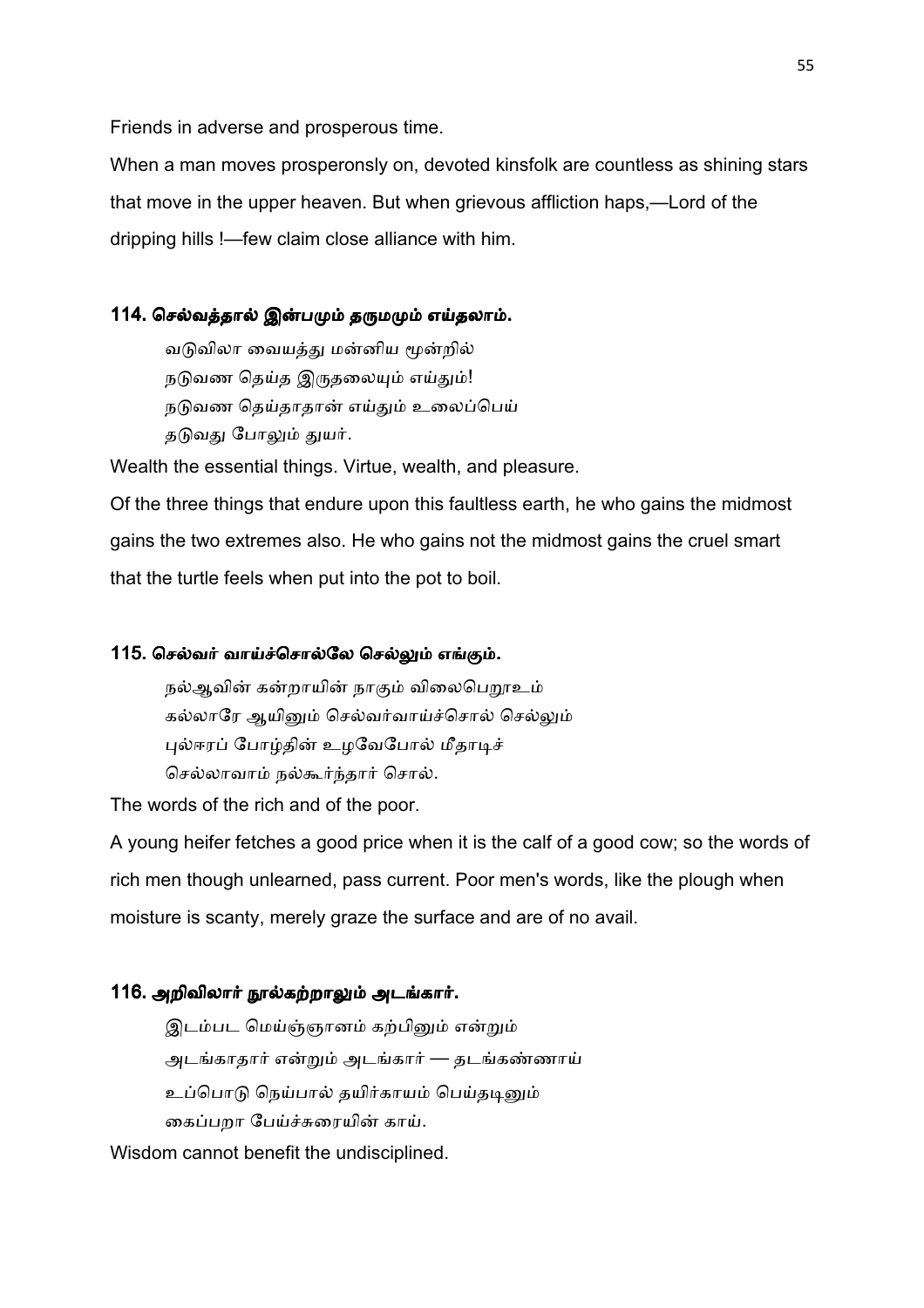O wide-eyed one! though you cook the wild gourd pouring in salt, ghee, milk, curds, and spices, it never loses its bitterness. So those who never discipline themselves, though they may learn extensive works of true wisdom, never become disciplined.

## 117. மதியாதவரைத் தாமும் மதியாது விடுதலே மாண்பு

தம்மை இகழ்வாரைத் தாம்அவரின் முன்இகழ்க என்னை அவரொடு பட்டது? —புன்னை விறல்பூங் கமழ்கானல் வீங்குநீர்ச் சேர்ப்ப! உறற்பால யார்க்கும் உறும்.

Scorn the scorners.

When men scorn you, before their faces scorn them too ! what has a man to do with them? — Lord of shore where beauteous Punnai-flowers perfume the glades that surround the swelling tide, — what fated comes to all!

### 118. அறங்கள் யாவும் ஒருதன்மை யுடையன.

ஆவே றுருவின ஆயினும் ஆபயந்த பால்வே றுருவின அல்லவாம் — பால் போல் ஒருதன்மைத் தாகும் அறநெறி ஆபோல் உருவு பலகொளல் ஈங்கு.

Cows of many colours, milk always white. Virtue one-many sects.

Though cows in form are diverse, the milk they yield is not diverse. The way of virtue, like that milk, is one in nature, though the schools that teach it here are like those cows, of many forms.

## 119. எல்லாரும் துன்பமும் இன்பமும் அடைவர்.

யாஅர் உலகத்தோர் சொல் இல்லார் தேருங்கால் யாஅர் உபாயத்தின் வாழாதார் — யாஅர் இடையாக இன்னாத தெய்தாதார் யாஅர் கடைபோகச் செல்வம் உய்த் தார்

Four questions. The common lot.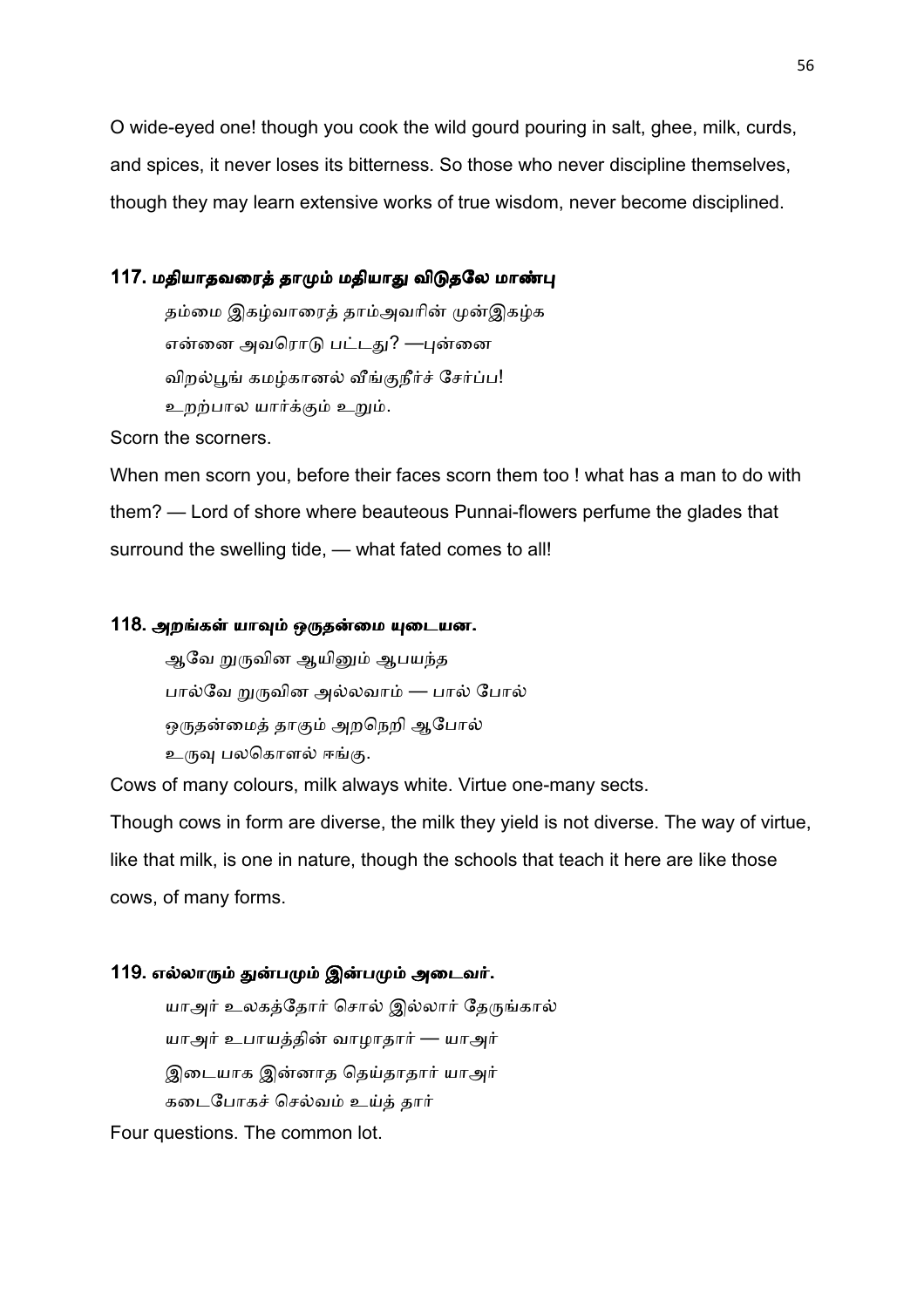Look well! of whom hath not the world found word to say ? And who have not by prudence prospered in life's way? Ah! who in life's mid course no bitter grief have known ? Ah! who to end of life have kept their wealth their own?

## 120. உயிருடன் செல்வது செய்வினை யொன்றே.

தாம் செய்வினையல்லால் தம்மொடு செல்வதுமற்(று) யாங்கணும் தேரின் பிறிதில்லை — ஆங்குத்தாம் போற்றிப் புனைந்த உடம்பும் பயம்இன்றே கூற்றம்கொண் டோடும் பொழுது.

Nothing accompanies in death but deeds.

Save a man's deed: nought goes with him, search where you will. The body which men cherish so, and adorn, is itself profitless indeed when death shall seize and hurry off with it.

------

## 13. தீவினையச்சம் / Ch. 13. Dread of Evil Deeds

#### 121. பிறவுயிர்களைக் கொன்று புலாலுண்ணல் பெரும்பாவம்.

துக்கத்துள் தூங்கித் துறவின்கண் சேர்கலா மக்கட் பிணத்த சுடுகாடு — தொக்க விலங்கிற்கும் புள்ளிற்கும் காடே புலன்கெட்ட புல்லறி வாளர் வயிறு.

Men lead lives of self-indulgence.

The burning ground is filled with the corpses of men that will not give themselves up to a self renouncing life, but oscillate amid sorrows; and the maws of perverted foolish men are a mere burning-ground for beasts and birds.

## 122. பறவைகளைக் கூட்டில் அடைப்பது பாவம்.

இரும்பார்க்குங் காலராய் ஏதிலார்க் காளாய்க் கரும்பார் கழனியுட் சேர்வர் — சுரும்பார்க்கும் காட்டுளாய் வாழும் சிவலும் குறும்பூழும் கூட்டுளாய்க் கொண்டுவைப் பார்.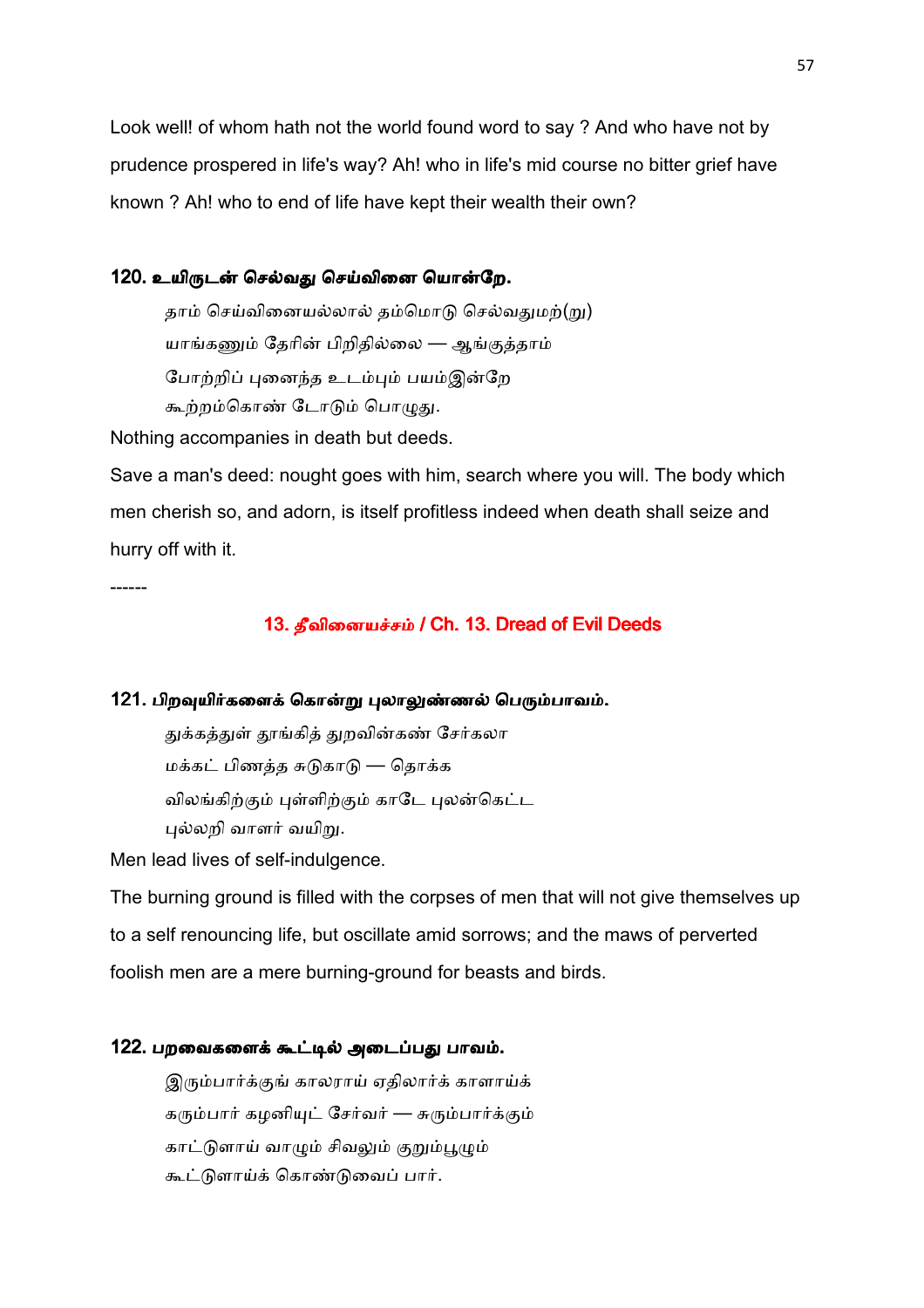Penalty for imprisoning birds.

Their legs in iron bound, as slaves to alien lords they will till the black and barren soil, who snared and kept in cages partridges and quails, that dwell in wilds where beetles hum amid the flowers.

## 123. பழவினையால் நான் தொழுநோயும் வரும்

அக்கேபோல் அங்கை ஒழிய, விரலமுகித் துக்கத் தொழுநோய் எழுபவே — அக்கால் அலவனைக் காதலித்துக் கால்முறித்துத் தின்ற பழவினை வந்தடைந்தக் கால்.

The penalty incurred by crab-eaters.

Like fire their palms shall glow, their fingers rotaway, who loved in other times on crabs to feed, and broke their joints, what time the guilt of 'olden deeds' comes home, and leprosy's fierce pangs assail.

#### 124. தீயவரோடு கூடின் நல்ல வரும் தீயவராவர்

நெருப்பழல் சேர்ந்தக்கால் நெய்போல் வதூஉம் எரிப்பச்சட் டெவ்வநோய் ஆக்கும் — பரப்பக் கொடுவினைய ராகுவர் கோடாரும் கோடிக் கடுவினையர் ஆகியார்ச் சார்ந்து.

Bad companions.

Even things (soft and soothing) like ghee, when joined with the fierce heat of fire, will blaze and burn, and cause bitter anguish : so even upright men are perverted and give themselves up to deeds of utter evil, when they attach themselves to those whose deeds are evil.

#### 125. பெரியவர் நட்புப் பிறைபோல் வளரும்

பெரியவர் கேண்மை பிறைபோல நாளும் வரிசை வரிசையா நந்தும் — வரிசையால் வானூர் மதியம் போல் வைகலும் தேயுமே தானே சிறியார் தொடர்பு.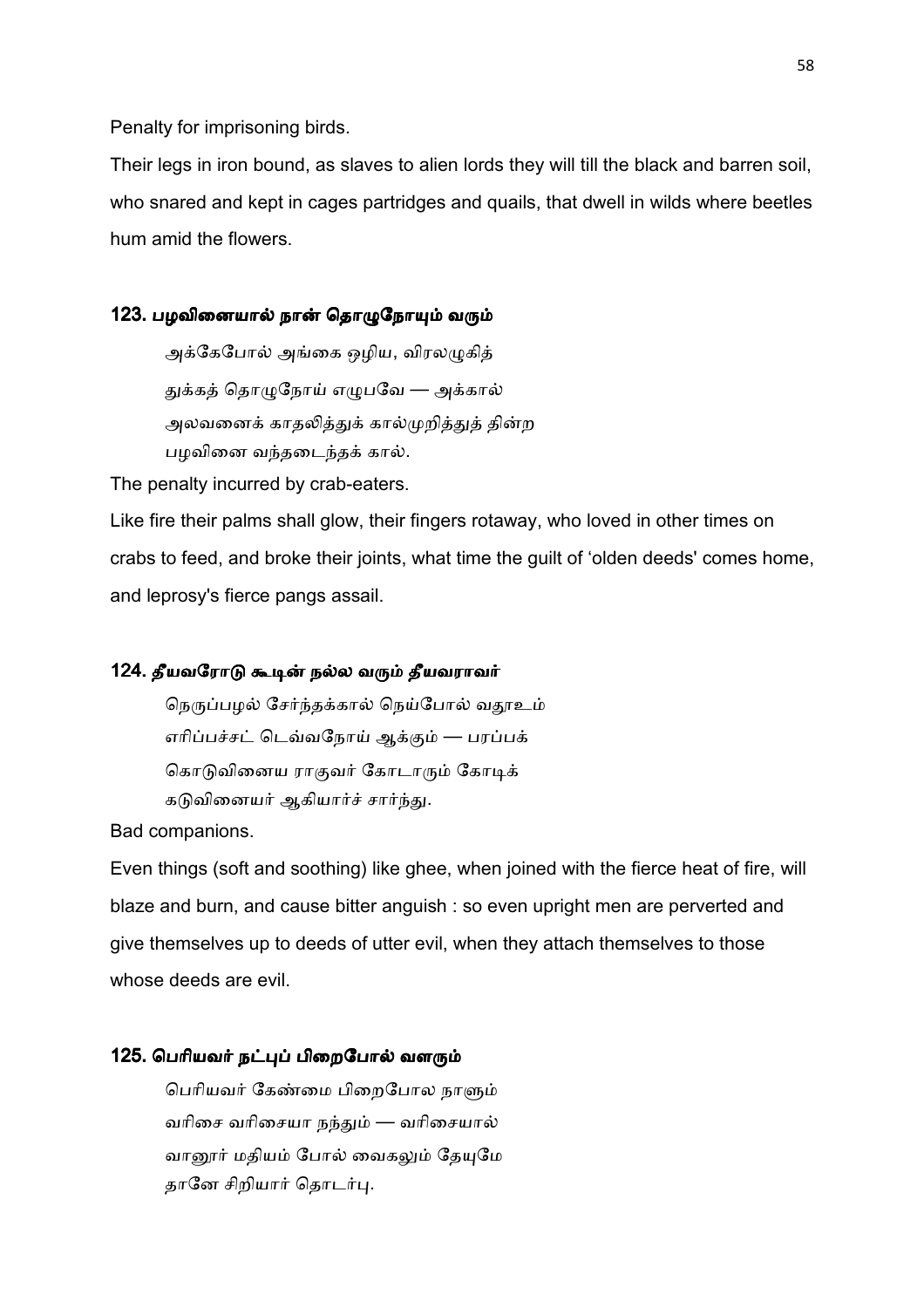Friendships with great and mean.

Great men's intimate regard will daily grow in order due like the crescent moon. Mean men's alliance like the full moon that rides the sky daily by degrees dwindles away of itself.

## 126. நன்றாக ஆய்ந்து நட்புக்கொள்ள வேண்டும்.

சான்றோர்என மதித்துச் சார்ந்தாய்மன் சார்ந்தாய்க்குச் சான்றாண்மை சார்ந்தார்கண் இல்லாயின் சார்ந்தோய்கேள் சாந்தகத் துண்டென்று செப்புத் திறந்தொருவன் பாம்பகத்துக் கண்ட துடைத்து.

Disappointment and danger from foolish attachments.

Thou didst attach thyself (to unworthy persons), saying, they are men of absolute integrity! If to thee who hast thus attached thyself, integrity in those thine intimates does not appear; hear, O thou who hast so attached thyself, it is as if one opened a casket, thinking it contained an odorous unguent, and saw a snake within.

## 127. மக்கள் மனமும் செயலும் மாறுபட்டிருப்பர்

யாஅர் ஒருவர் ஒருவர்தம் உள்ளத்தைத் தேரும் துணைமை உடையவர் — சாரல் கனமணி நின்றிமைக்கும் நாட!கேள்; மக்கள் மனம் வேறு செய்கையும் வேறு.

Man cannot fathom other men's minds.

What single man has power to search and clearly know the inmost self of other men? Lord of the land where weighty gems glisten on mountain slope, O hear ! — Men's minds are otherwise, and otherwise their deeds.

## 128. கன்ளநட்புக் கருத்திற்கு வருத்தம் தரும்

உள்ளத்தான் நள்ளா துறுதித் தொழிலராய்க் கள்ளத்தான் நட்டார் கழிகேண்மை — தெள்ளிப் புனற்செதும்பு நின்றலைக்கும் பூங்குன்ற நாட! மனத்துக்கண் மாசாய் விடும்.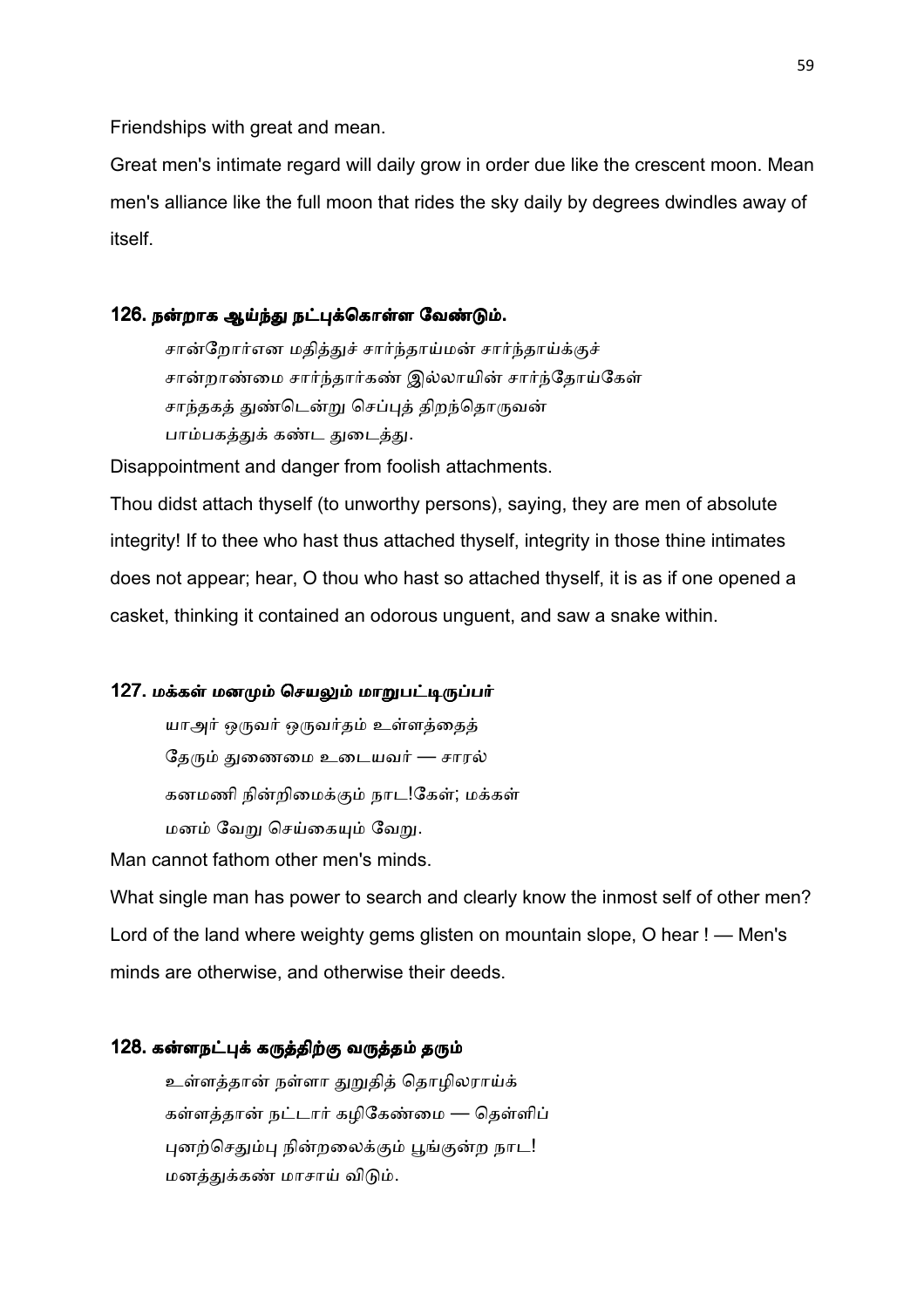Friends from self-interest

Lord of the flowery hilly land where streams wash out and carry hither and thither (precious things) from the marshy land ! — The effusive friendship of those who do not attach themselves (to us) in heart, but perform certain friendly acts merely to strengthen their own position, and who form friendships guilefully, will issue in disappointment to the minds (of those who are intimate with them).

#### 129. அறிவில்லார் நட்பினை அஞ்சிவிடுத்தல் நல்லது

ஒக்கிய ஒள்வாள்தன் ஒன்னார்கைப்பட்டக்கால் ஊக்கம் அழிப்பதூஉம் மெய்யாகும் — ஆக்கம் இருமையும் சென்று சுடுதலால் நல்ல கருமமே கல்லார்கண் தீர்வு.

Ruin from unfitting intimacies.

If the glittering swords a man brandishes (be allowed to) fall into the hands of his foes, it will assuredly come about that he will thus destroy also his own power of action. So wealth (bestowed on the foolish) will go and burn up (merit accruing in) both worlds, and therefore the really good thing is to keep clear of the foolish.

## 130. நல்வினையே உயிரோடு தொடர்ந்து சென்று நன்மை பயக்கும்

மனைப்பாசம் கைவிடாய் மக்கட்கென் றேங்கி எனைத்தூழி வாழ்தியோ நெஞ்சே — எனைத்தும் சிறுவரையே ஆயினும் செய்தநன் றல்லால் உறுபயனோ இல்லை உயிர்க்கு.

To do good is life's gain.

-----------

O mind! thou leavest not the bonds of home. How many cycles, pray, with thou live yearning still for children? Save the good he has done, however small its measure may be, there is no true result to any living soul.

அறத்துப்பால் முற்றும். End of Part I.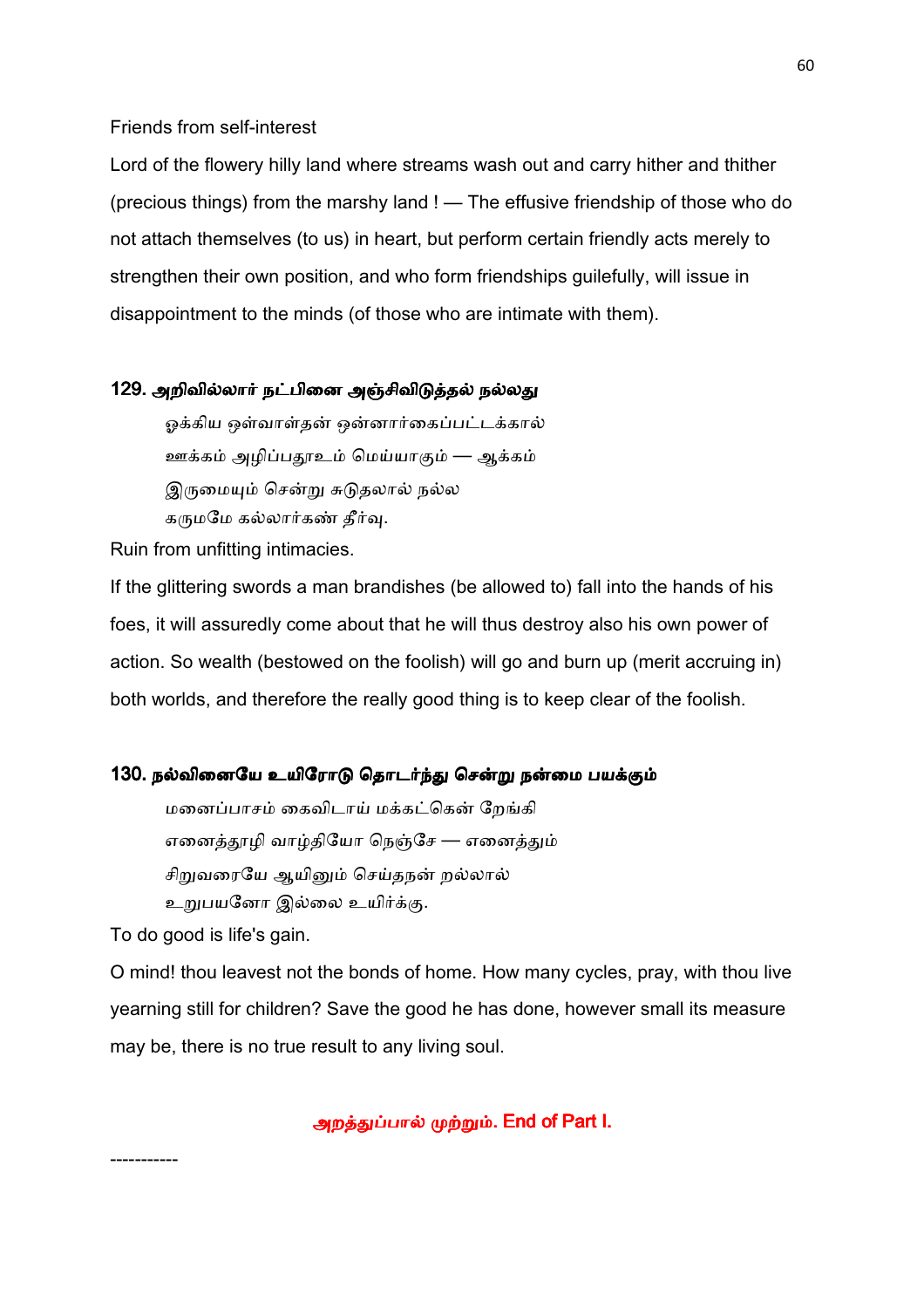# பகுதி 2. பொருட்பால் / PART II. ON WEALTH 14. கல்வி /Ch. 14. Learning

## 131. கல்வி யழகே சிறந்த அழகு.

குஞ்சி யழகும் கொடுந்தானைக் கோட்டழகும் மஞ்சள் அழகும் அழகல்ல - நெஞ்சத்து நல்லம்யாம் என்னும் நடுவு நிலைமையால் கல்வி யழகே யழகு.

Learning, the only beauty.

Beauty of locks, beauty of circling garments' folds, beauty of saffron tint: these are not beauty true. Integrity of soul that brings the conscience peace is learning's gift: that only is beauty true!

#### 132. அறியாமை நோயை யகற்றும் மருந்து கல்வி

இம்மை பயக்குமால் ஈயக் குறைவின்றால் தம்மை விளக்குமால் தாமுளராக் கேடின்றால் எம்மை யுலகத்தும் யாம்காணேம் கல்விபோல் மம்மர் அறுக்கும் மருந்து

The remedy for bewilderment

Since in this world it yields fruit; since given it grows not less ; since it makes men illustrious; since it perishes not as long as (its possessors) themselves exist; in any world we see not any medicine that, like learning, removes the delusions of sense.

#### 133. கலைபல கற்றவர் தலைவர் ஆவார்.

களர்நிலத் துப்பிறந்த உப்பினைச் சான்றோர் விளைநிலத்து நெல்லின் விழுமிதாக் கொள்வர்; கடைநிலத்தோ ராயினும் கற்றறிந் தோரைத் தலைநிலத்து வைக்கப் படும்.

The learned, though low-born, are first.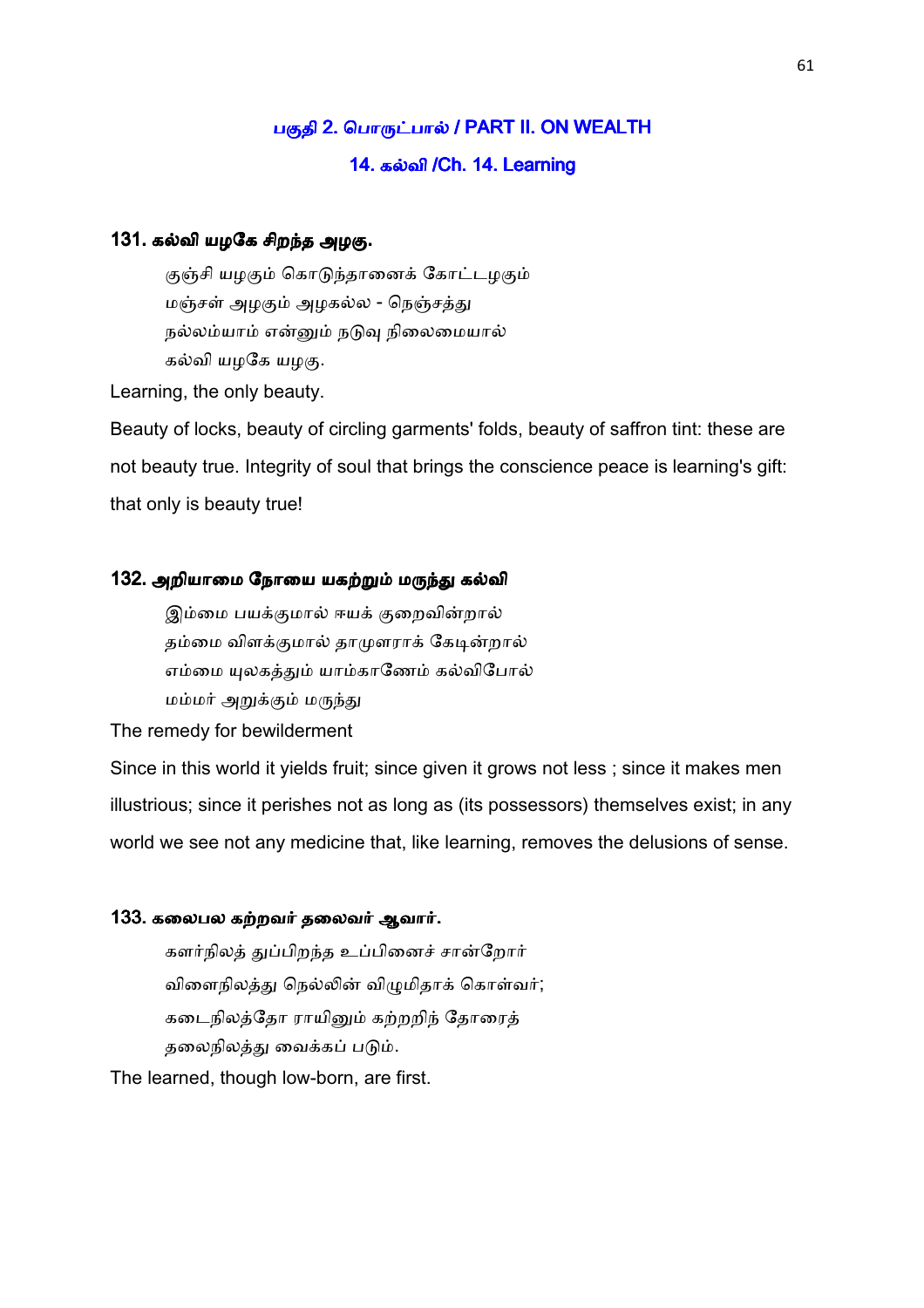The excellent regard the salt produced in brackish ground as choicer than the Nel from fertile soil. It is fitting to place in the first rank the learned wise, though (sprung) from the lowest origin.

## 134. மக்கட்குக் கல்வியே நிலை பெற்ற செல்வம்.

வைப்புழிக் கோட்பாடா வாய்த்தீயிற் கேடில்லை மிக்க சிறப்பின் அரசர் செறின்வவ்வார் எச்சம் எனஒருவன் மக்கட்குச் செய்வன விச்சைமற் றல்ல பிற.

Learning, the best legacy.

It cannot be taken from its place of deposit; it does not perish anywhere by fire; if kings of surpassing grandeur are angry they cannot take it away; (and therefore) what any man should provide for his children as a legacy is learning. Other things are not (real wealth).

## 135. உண்மை நூல்களையே யுணர்ந்து கற்கவேண்டும்.

கல்வி கரையில கற்பவர் நாள்சில மெல்ல நினைக்கின் பிணிபல — தெள்ளிதின் ஆராய்ந் தமைவுடைய கற்பவே நீரொழியப் பாலுண் குருகின் தெரிந்து.

Discriminating study.

Learning hath no bounds, the learners' days are few. If you think calmly diseases many wait around! With clear discrimination learn what is meet for you, like the swan that leaving the water drinks the milk.

# 136. தாழ்குலம் உயர்குலம் பாராது கற்றவனை மதிக்கவேண்டும்.

தோணி இயக்குவான் தொல்லை வருணத்துக் காணின் கடைப்பட்டான் என்றிகழார் — காணாய் அவன்துணையா ஆறுபோய் அற்றோநால் கற்ற மகன் துணையா நல்ல கொளல்.

Never mind the boatman's caste if he take you over!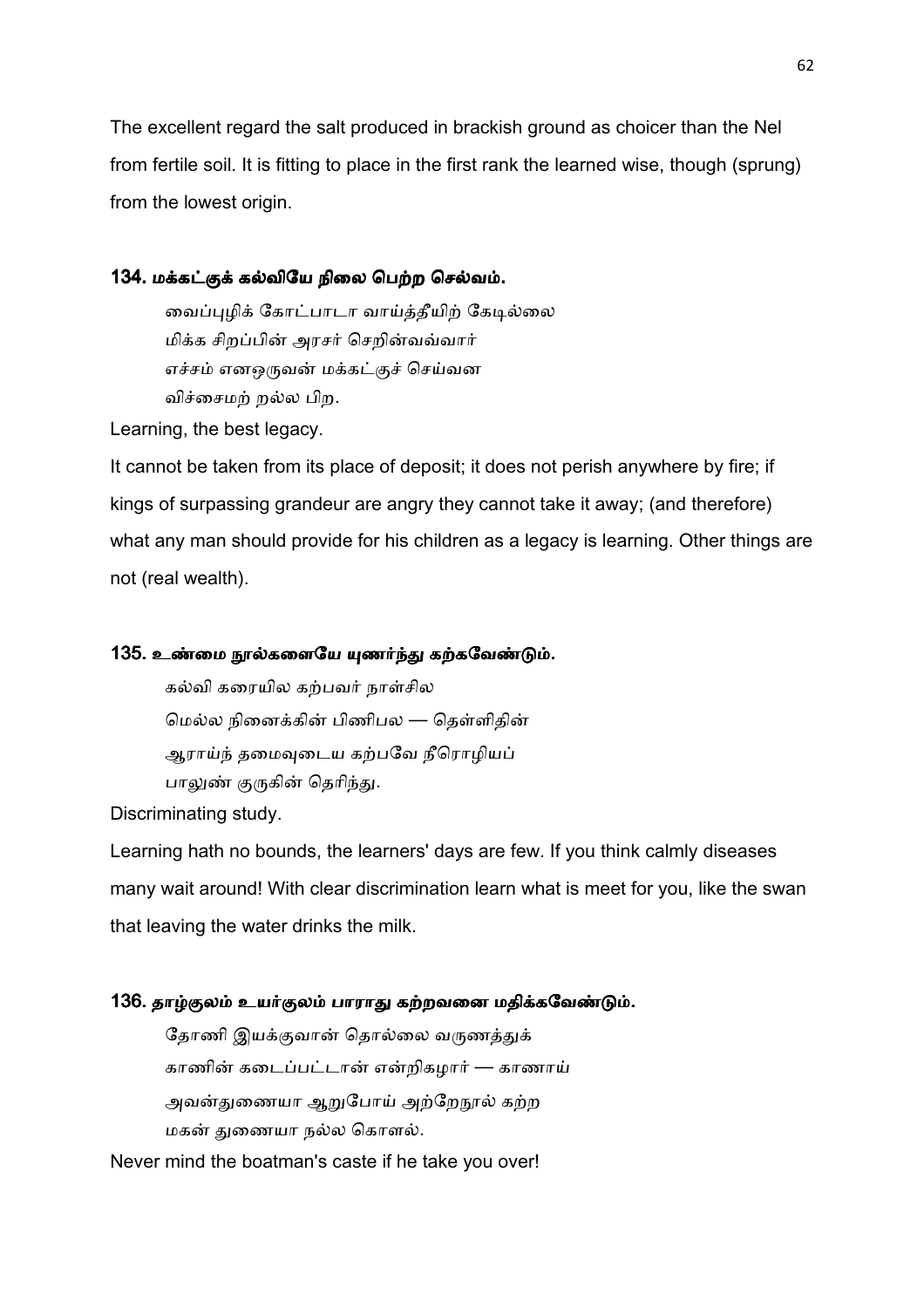As none contemn the ferryman, by old caste rule to lowest rank assigned, but cross the stream by help he lends; so take thou teachings good and wise by help of him who is the learned man.

## 137. கற்றோருடன் கூடி உரையாடி மகிழ்வதே பேரின்பம் ஆகும்.

தவலருந் தொல்கேள்வித் தன்மை யுடையார் இகலிலர் எஃகுடையார் தம்முள் குழீஇ நகலின் இனிதாயின் காண்பாம் அகல்வானக் தும்பர் உறைவார் பதி.

The supreme enjoyment of the society of learned and amiable men. We shall see whether any greater bliss is found in the city inhabited by the dwellers in the ample heaven than is felt when men of natures formed by old imperishable lore, from rivalries exempt keen as tempered steel, meet together and laugh.

# 138. கற்றவர் நட்பு வளரவளர இன்பம் தரும்.

கனைகடல் தண்சேர்ப்ப! கற்றறிந்தார் கேண்மை நுனியின் கரும்புதின்றற்றே — நுனிநீக்கித் தூரின்தின் றன்ன தகைத்தரோ பண்பிலா ஈர மிலாளர் தொடர்பு.

The friendship of the learned ever grows sweeter, that of the unlearned ever diminishes in sweetness.

Lord of the cool shore of the resounding sea intimacy with learned people is like eating sugar cane from the (tender, juicy) tip; association with graceless. sapless men is like leaving the (tender) tip and eating it from the (hard, dry) root.

## 139. கற்றவரைச் சார்ந்தாற் கல்லாரும் நல்லறிவு பெறுவர்.

கல்லாரே யாயினும் கற்றாரைச் சேர்ந்தொழுகின் நல்லறிவு நாளும் தலைப்படுவர் — தொல்சிறப்பின் ஒண்ணிறப் பாதிரிப்பூச் சேர்தலால் புத்தோடு தண்ணீர்க்குத் தான்பயந் தாங்கு.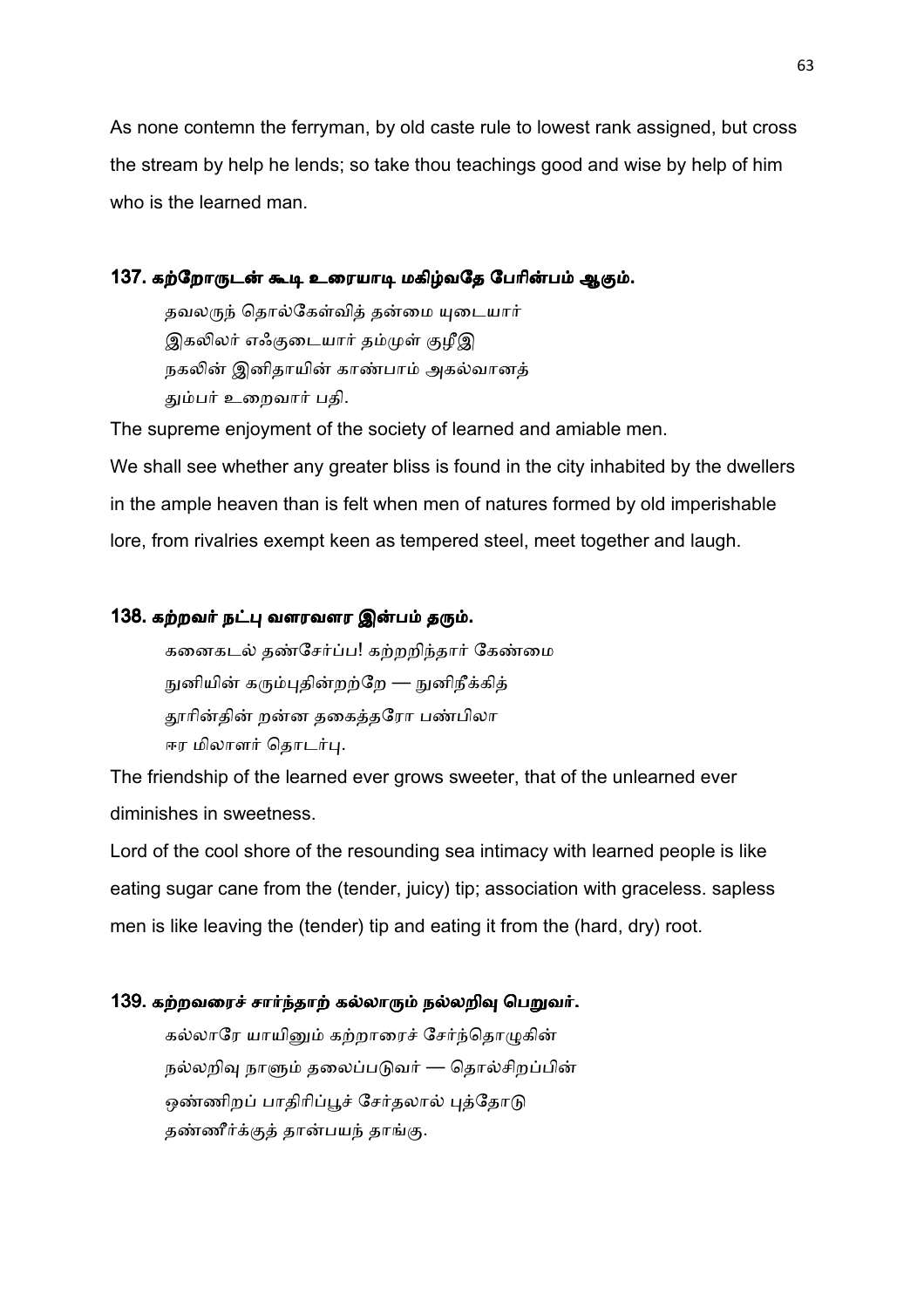The benefits of association with the learned. The pot impregnated with odour. Though themselves unlearned, if men live in association with the learned they advance daily in excellent knowledge. The new vessel, by contact with the Padriflower of old renown and lustrous hue, imparts fragrance to the cold water it contains.

## 140. அறிவு நூல் கற்றால் மயக்கம் நீக்கும்.

அலகுசால் கற்பின் அறிவநூல் கல்லா துலகநூல் ஓதுவ தெல்லாம் — கலகல கூஉம் துணையல்லால் கொண்டு தடுமாற்றம் போஒம் துணையறிவார் இல்.

Books of wisdom are the best. Others cannot remove confusion of mind. If men leaving works of wisdom, that contain well-weighed instruction, unstudied, devote themselves to the recitation of mere worldly literature, they will acquire a store of empty high-sounding words, but not that wisdom by means of which mental confusion (that treats unreal things as real) is removed.

------------

# 15. குடிப்பிறப்பு / Ch. 15. High Birth

#### 141. உயர்குடிப்பிறந்தார் வறுமையிலும் ஒழுக்கம் தவறார்.

உடுக்கை உலறி உடம்பழிந்தக் கண்ணும் குடிப்பிறப் பாளர்தம் கொள்கையிற் குன்றார் இடுக்கண் தலைவந்தக் கண்ணும் அரிமா கொடிப்புல் கறிக்குமோ மற்று.

In adversity noble men do not desert their principles.

Though their clothes may be old and their body worn with want, men of noble birth diminish nothing of their due observances. Will the lion nibble the creeping grass although sorest need should assail him?

#### 142. கீழ்மக்கள் செல்வம் வந்தாலும் பெருந்தகைமை யடையார்.

சான்றாண்மை சாயல் ஒழுக்கம் இவைமூன்றும் வான்தோய் குடிப்பிறந்தார்க் கல்லது — வான்தோயும்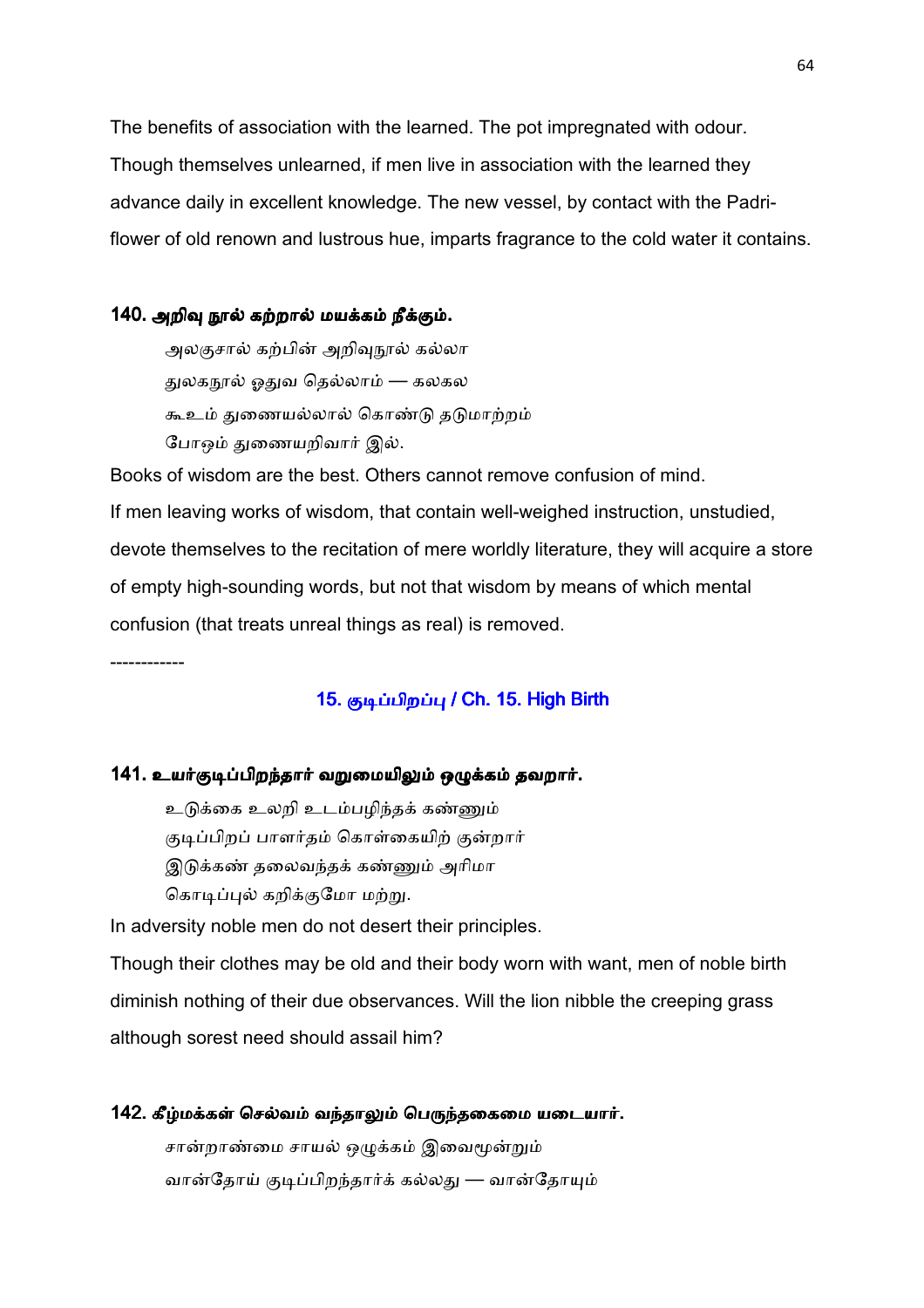மைதவழ் வெற்ப! படாஅ பெருஞ்செல்வம் எய்தியக் கண்ணும் பிறர்க்கு.

The high-born only have perfect excellence, greatness, and good manners. Lord of the hills traversed by clouds that touch the heavens! true excellence, and dignity, and good conduct, — these three things belong to men of race that touches heaven, and not to others, even though they may have acquired great wealth.

### 143. குடிப்பிறந்தவர்க்கே அடக்கம் உரியது.

இருக்கை எழலும் எகிர்செலவும் ஏனை விடுப்ப ஒழிதலோ டின்ன — குடிப்பிறந்தார் குன்றா ஒழுக்கமாக் கொண்டார் ; கயவரோ டொன்றா உணரற்பாற் றன்று.

The noble only have an instinctive sense of propriety. Rising from their seat (at the approach of worshipful persons), going forth to meet them, departing when they dismiss, and such - like things, the well born maintain as invariable decorum. The low understand not one of these things.

## 144. நற்குடிப் பிறப்பினால் நற்பண்பு சேரும்.

நல்லவை செய்யின் இயல்பாகும் தீயவை பல்லவர் தூற்றும் பழியாகும் — எல்லாம் உணருங் குடிப்பிறப்பின் மதியம் என்னோ புணரும் ஒருவர்க் கெனின்.

Noble birth makes duty easy.

If men (of noble birth) do good things it is natural to them. As to evil things (to commit these is impossible to them); for this would be guilt which many would bruit abroad. What greater good then can accrue to men than high-birth, if it be their lot, to which the perception of all (these things) belongs!

## 145. தீச்செயல்கள் செய்வதற்கு அஞ்சுவர் நற்குடியிற் பிறந்தோர்.

கல்லாமை அச்சம் கயவர் தொழில்அச்சம் சொல்லாமை யுள்ளும்ஓர் சோர்வச்சம் — எல்லாம்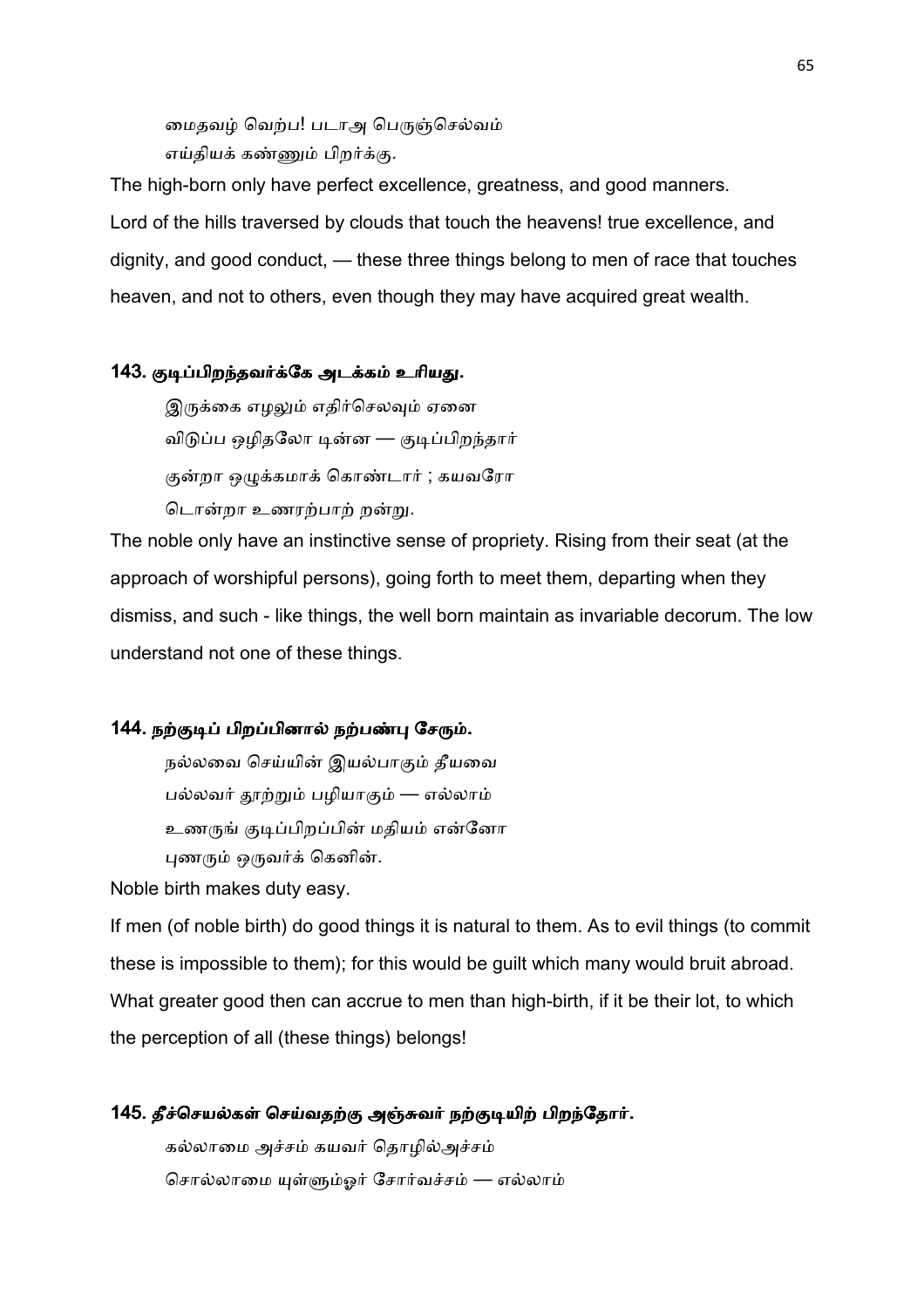இரப்பார்க்கொன் றீயாமை அச்சம் மரத்தார்இம் மாணாக் குடிப்பிறந் தார்.

These four pious fears exist only among the really worthy.

Dread of unlearned ignorance; dread of the work that base men do; dread of forgetful slip in words which one must not utter; dread of not giving to those that ask: those who are born of a race not so distinguished by conscientious fears are as trees.

## 146. இனியசொல் , ஈகை முதலிய நற்குணங்கள் குடிப்பிறந்தோர் இடத்திருக்கும்.

இனநன்மை இன்சொலொன் ரீதல்மற் றேனை மன நன்மை எனறிவை யெல்லாம் — கனமணி மூத்தோ டிமைக்கும் முழங்குவரித் தண்சேர்ப்ப இற்பிறந்தார் கண்ணே யுள.

The fine qualities of the high-born.

Lord of the roaring salt-sea's cool shore, where gleam rare gems with pearls!Association with the good, pleasant speech, a liberal hand, and purity of mind, —all these are only found among the nobly born.

# 147. குடிப்பிறந்தவர் துன்பம் வந்தாலும் நற்செயலே புரிவர்

செய்கை யழிந்து சிதல்மண்டிற் றாயினும் பெய்யா ஒருசிறை பேரில் உடைத்தாகும்; எவ்வம் உழந்தக் கடைத்தும் குடிப்பிறந்தார் செய்வர் செயற்பா லவை.

High-born men do their duty always.

Though its frame-work has perished, and thronging white ants infest it, in a spacious mansion some room will still afford shelter from the rain. Thus, although want annoys them, the nobly born even yet will do what should be done.

## 148. குடிப்பிறந்தார் வறுமையிலும் பிறர்க்குதவி புரிவார்.

ஒருபுடை பாம்பு கொளினும் ஒருபுடை அங்கண்மா ஞாலம் விளக்<u>குற</u>ாஉம் — திங்கள்போல் செல்லாமை செவ்வன்நேர் நிற்பினும் ஒப்புரவிற்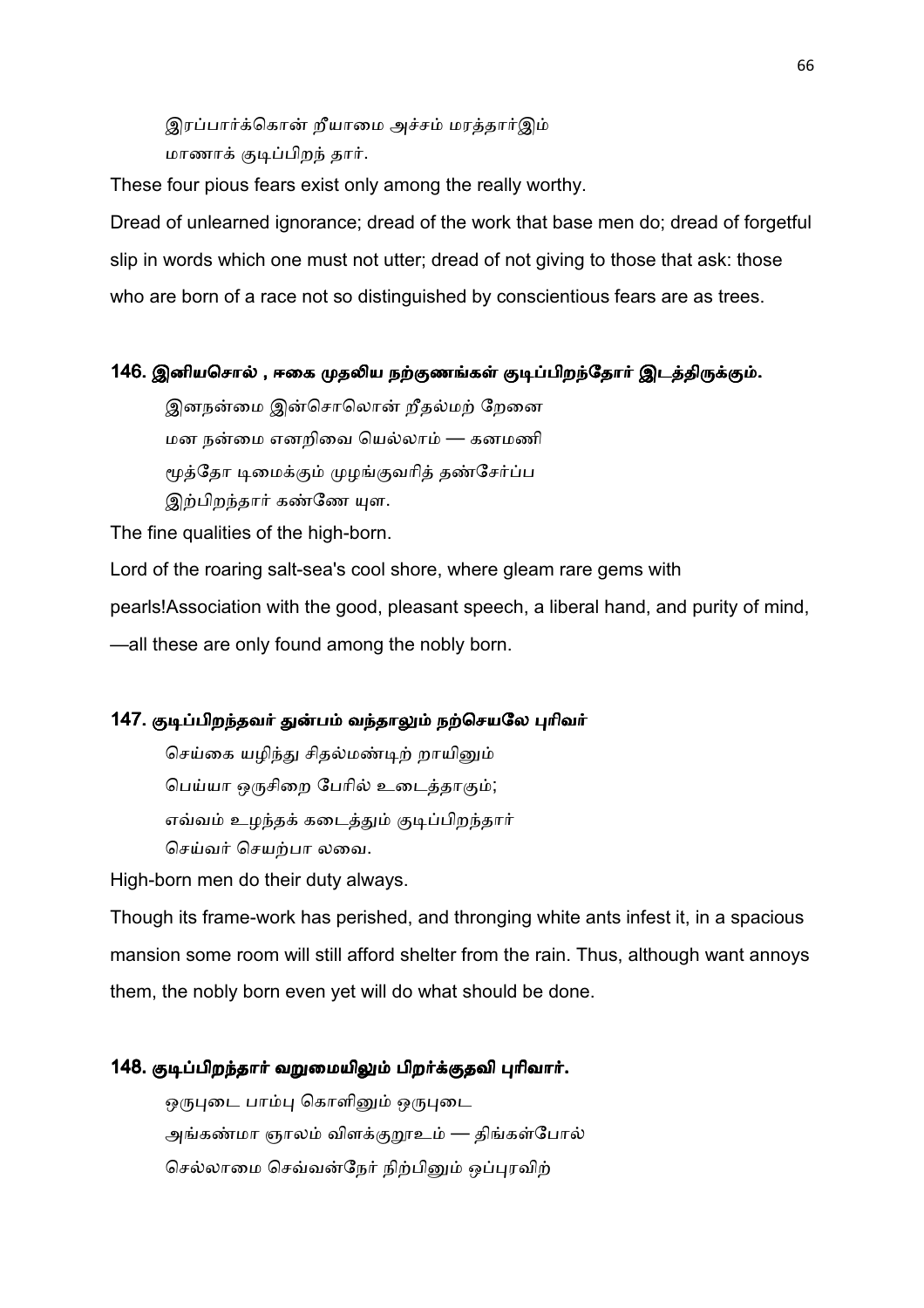#### கொல்கார் குடிப்பிறந் தார்.

The moon when half in the serpent's mouth still gives light.

Like the moon which affords light to the fair and spacious earth with one side, while the dragon holds the other, the nobly born do not become remiss in works of seemly benevolence, though poverty (inability) stand fronting them.

#### 149. கீழ்மக்கள் செல்வத்திலும் உதவி செய்யார்.

செல்லா இடத்தும் குடிப்பிறந்தார் செய்வன செல்லிடத்தும் செய்யார் சிறியவர் — புல்வாய் பருமம் பொறுப்பினும் பாய்பரி மாபோல் பொருமுரண் ஆற்றுதல் இன்று.

The deer becomes not a charger.

Men of mean descent, even when all goes well with them, will not perform the good deeds that the well-born will do, even when things do not go well with them.

Though the antelope should bear a pillion, it rushes not to war like the prancing charger.

#### 150. தம்மையடைந்தவரைத் தாங்குவர் குடிப்பிறந்தோர்.

எற்றொன்றும் இல்லா விடத்தும் குடிப்பிறந்தார் அற்றுத்தற் சேர்ந்தார்க் கசைவிடத்து ஊற்றாவர் அற்றக் கடைத்தும் அகல்யா றகழ்ந்தக்கால் தெற்றெனத் தெண்ணீர் படும்.

The noble even in poverty afford aid do those who seek it.

The nobly born, even when destitute, are props in time of feebleness to the needy ones that draw nigh to them. So, when the wide river is dry, if you dig in its bed, forth with clear waters gush out.

-------------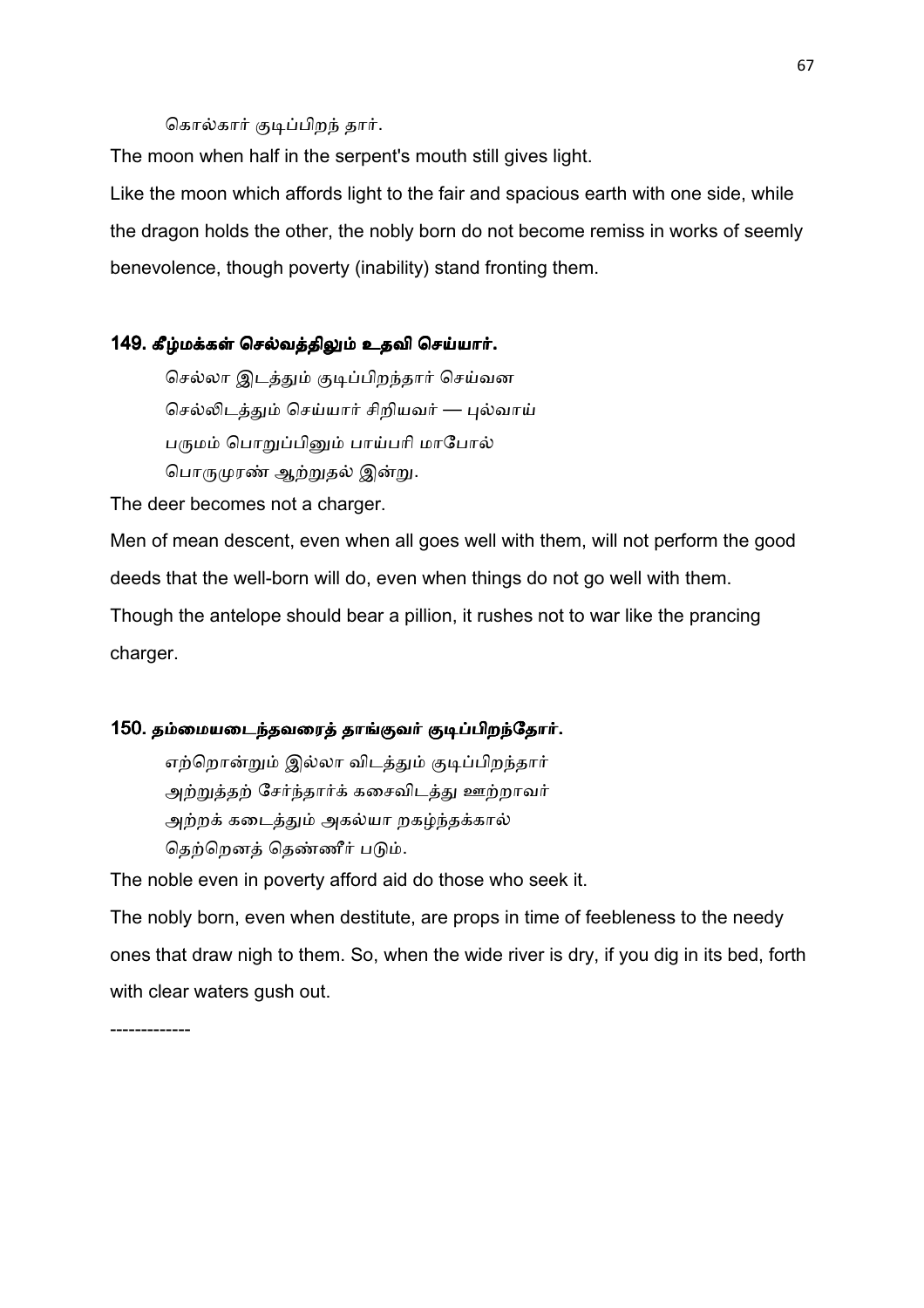#### 16. மேன்மக்கள் /Ch. 16. Great Men

#### 151. சிறு குற்றமும் மேன்மக்களிடம் சேராது.

அங்கண் விசும்பின் அசல்நிலாப் பாரிக்குந் திங்களும் சான்றோரும் ஒப்பர்மன் — திங்கள் மறுவாற்றும் சான்றோர் அஃ தாற்றார் தெருமந்து தேய்வர் ஒருமா சுறின்.

The good cannot endure a stain.

The moon that diffuses light through heaven's fair realms, and truly worthy men are alike: yet that endures a spot, while the truly worthy endure it. not; — perplexed and sad they pine away if but one stain appear.

#### 152. அருமையான செயல்களையே மேன்மக்கள் செய்வர்.

இசையும் எனினும் இசையா தெனினும் வசைதீர எண்ணுவர் சான்றோர் — விசையின் நரிமா வுளங்கிழித்த அம்பினில் தீதோ அரிமாப் பிழைப்பெய்த கோல்.

Aim high! Better miss a lion, than hit a jackal

Whether success attend, or do not attend the work, the excellent will even ponder blameless ends.—Is the shaft that missed the lion worse than the arrow sent forth, that with its impulse pierced the jackal's heart?

#### 153. மேலோர் வறுமையிலும் செய்யத்தக்கவற்றையே செய்வார்.

நரம்பெழுந்து நல்கூர்ந்தா ராயினும் சான்றோர் குரம்பெழுந்து குற்றங்கொண் டேறார் — உரம்கவறா உள்ளமெனும் நாரினாற் கட்டி உளவரையால் செய்வர் செயற்பா லவை.

The excellent are not led by want to commit evil.

The excellent though emaciated and poor, do not transgress the limits of virtue and commit evil. With wisdom for the pillar, with perseverance as the band, they bind (the mind); and as long as they live they do what it behoves them to do.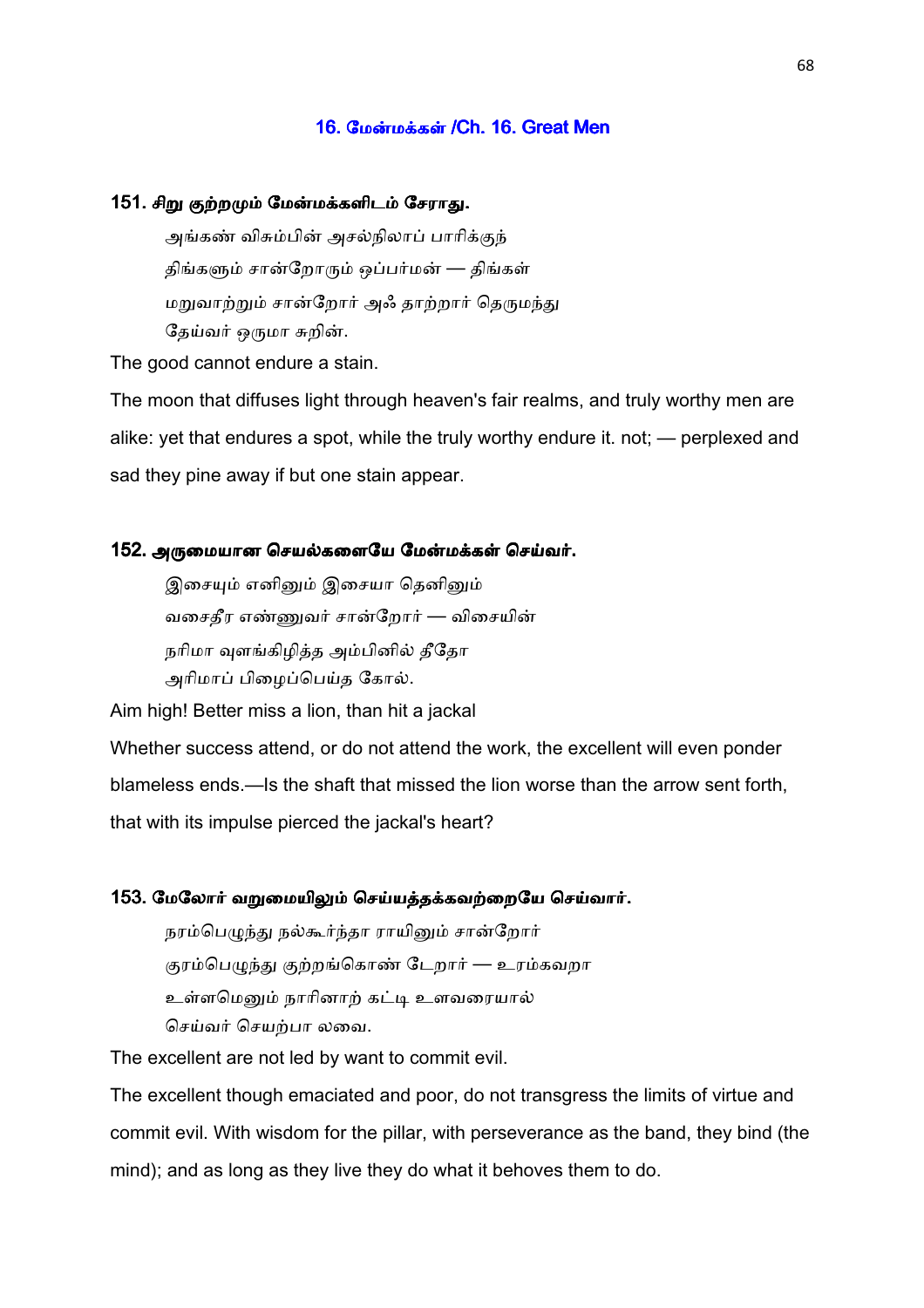#### 154. மேலோரை ஒரு நாட் கண்டாலும் பழமை நண்பராவர்.

செல்வுழிக் கண்ஒருநாள் காணினும் சான்றவர் தொல்வழிக் கேண்மையின் தோன்றப் புரிந்தியாப்பர் நல்வரை நாட! சிலநாள் அடிப்படின் கல்வரையும் உண்டாம் நெறி.

The good never forget even a casual acquaintance.

Lord of the land of goodly hills ! —If trodden for a few days a path is formed over even the craggy hill; so excellent persons, though they have seen (worthy) men only for one day, as they were travelling, will bind them to their soul, exhibiting all the marks of an ancient friendship.

#### 155. கல்லார் உரையையும் நல்லோர் கேட்பார்.

புல்லா எழுத்தின் பொருளில் வறுங்கோட்டி கல்லா ஒருவன் உரைப்பவும், கண்ணோடி நல்லார் வருந்தியுங் கேட்பரே; மற்றவன் பல்லாருள் நாணல் பரிந்து.

The good listen with patient courtesy to the orations of the ignorant.

Even when one speaks who has an ungrammatical knowledge of the letter, but not of the meaning who is of a low (empty) school, and is unlearned the good with kindly compassion will listen, though it is pain to them, being grieved that he should be put to shame in the presence of many.

### 156. வைதாலும் சான்றோர் வடுவுரை கூறார்.

கடித்துக் கரும்பினைக் கண்தகர <u>நூ</u>றி இடித்துநீர் கொள்ளினும் இன்சுவைத்தே ஆகும் வடுப்பட வைதுஇறந்தக் கண்ணும் குடிப்பிறந்தார் கூறார் தம் வாயிற் சிதைந்து.

Sugar-cane, crush it as you will, is ever sweet.

Although you bite the sugar-cane, crush it till its joints are broken, grind it, and express its juice, it still will be sweet. The highly born, even when men have passed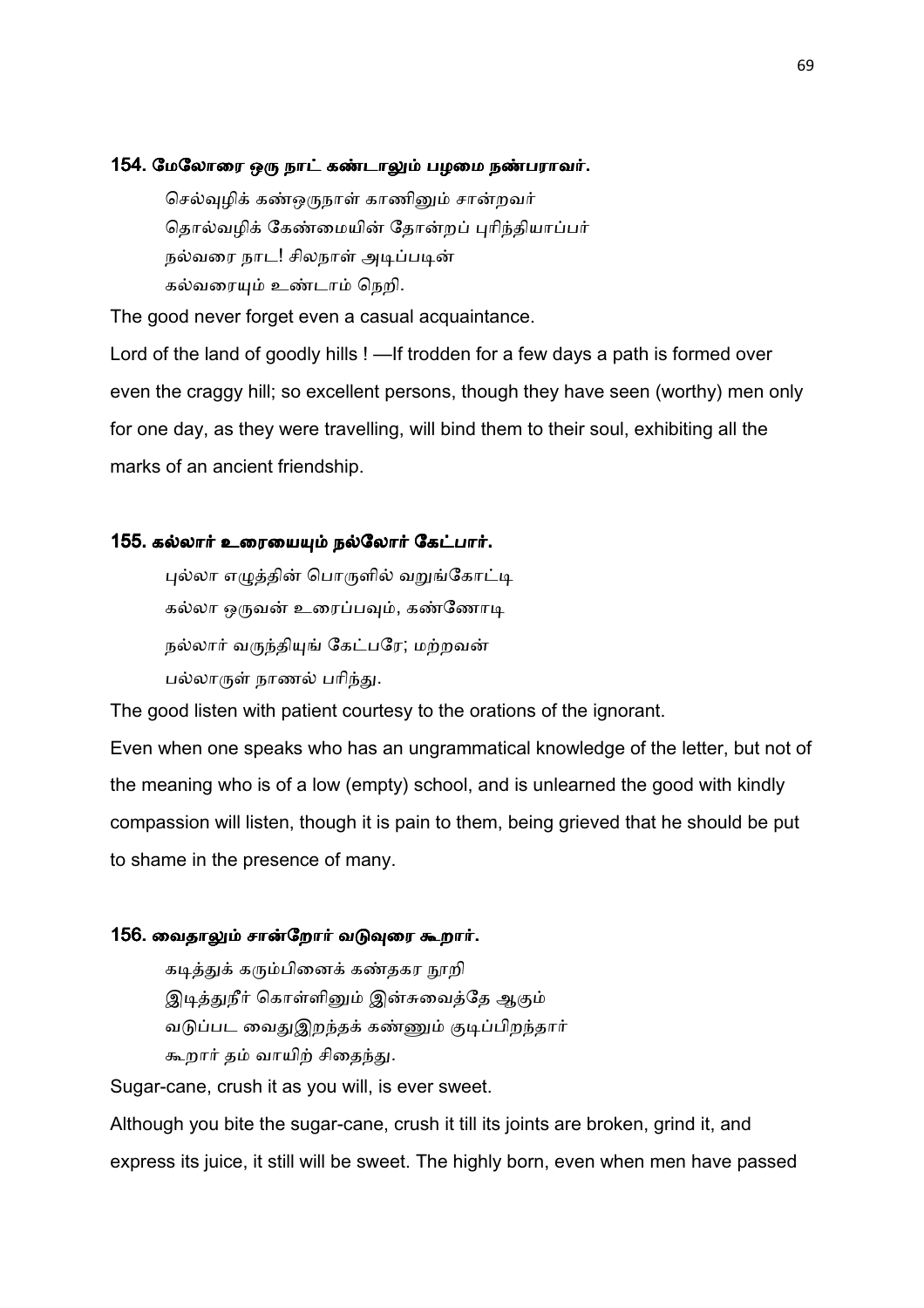by abusing them so as to wound, never lose their self-respect so as to utter from their mouth (words of abuse).

## 157. மேலோர் பொய் முதலிய பாவங்களில் எதுவும் செய்யார்.

கள்ளார்கள் உண்ணார் கடிவ கடிந்தொரீஇ எள்ளிப் பிறரை இகழ்ந்துரையார் — தள்ளியும் வாயின்பொய் கூறார் வடுவறு காட்சியார் சாயின் பரிவ திலர்.

The wise free from gross evils.

They defraud not, drink not palm-wine, shun what is forbidden, never despise and speak contemptuously of their neighbours, nor even forgetfully do they utter anything untrue with their mouth : these men of faultless vision grieve not though they fall into distress.

# 158. பிறர்மறை கேளாமை, பிறர்மனை விழையாமை , புறங்கூறாமை இம்மூன்றும் சிறந்த நல்லொழுக்கங்கள்.

பிறர்மறை யின்கண் செவிடாய்த் தீய ஏதிலார் இல்கண் குருடனாய்த் திறன்அறிந்து புறங்கூற்றின் மூகையாய் நிற்பானேல் யாதும் அறங்கூற வேண்டா அவற்கு.

When a man should be deaf, blind, and dumb.

Deaf to others' secrets, blind to his neighbour's wife, dumb to evil backbiting—if, knowing what is befitting, a man thus abides, it is not necessary to teach him any virtuous precepts.

# 159. மேன் மக்களிடத்திற் பல நாட் சென்றாலும் முதனாட் கண்டதுபோலவே மதிப்பார்.

பன்னாளும் சென்றக்கால் பண்பிலார் தம் உழை என்னானும் வேண்டுப என்றிகழ்ப — என்னானும் வேண்டினும் நன்றுமற் றென்று விமுமியோர் காண்டொறும் செய்வர் சிறப்பு.

Seek the good they are always kind.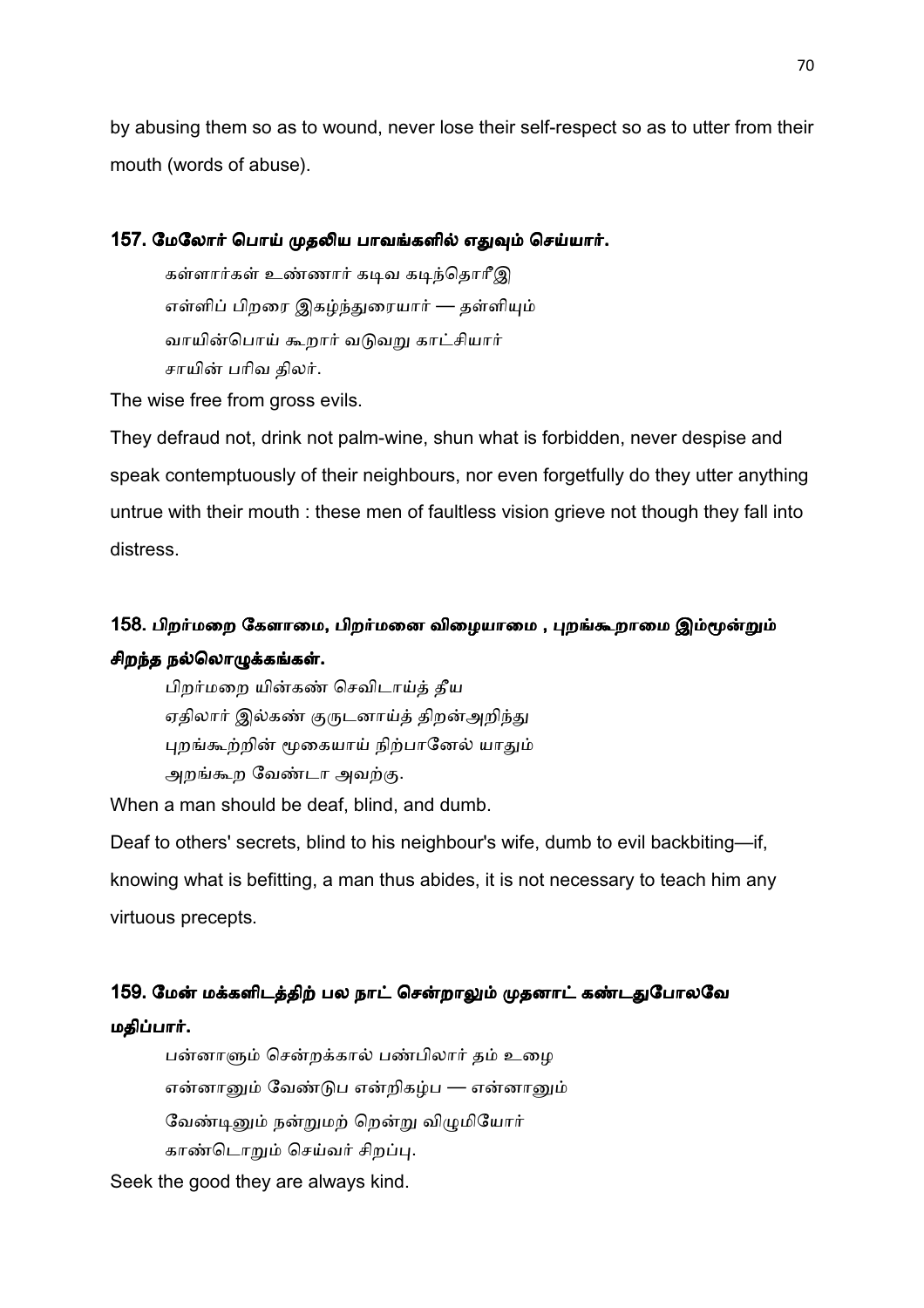They who are destitute of kindly courtesy, even after the lapse of many days, will contemn (those that visit them), saying, 'they will ask something of us'. The excellent will treat them with distinction whenever they see them, saying, 'if they ask something of us, it is well'.

#### 160. மேன்மக்களைச் சார்ந்தவர் மேன்மை அடைவார்.

உடையார் இவர்என் றொருதலையாப் பற்றிக் கடையாயர் பின்சென்று வாழ்வர் — உடைய பிலம்தலைப் பட்டது போலாகே, நல்ல குலம்தலைப் பட்ட இடத்து.

The treasure cave.

The lowest sort of men say, there are men of property,'— cling to them steadily, follow them, and so flourish. Is it not as when a mine of treasure has been found, when men of good lineage have become our friends.

--------------

# 17. பெரியாரைப் பிழையாமை / Ch. 17. Avoidance of Offence to the Great

## 161. பெரியவர் வெறுத்தால் பின் திருப்ப (பேர்க்க) முடியாது.

பொறுப்பரென் றெண்ணிப் புரைதீர்ந்தார் மாட்டும் வெறுப்பன செய்யாமை வேண்டும் — வெறுத்தபின் ஆர்க்கும் அருவி அணிமலை நல்நாட! பேர்க்குதல் யார்க்கும் அரிது.

It is difficult to regain the forfeited favour of good men.

Lord of the pleasant land whose hills resounding water-falls adorn ! — You may not even to faultless men do things that enkindle wrath; for when their wrath is once kindled, it is hard for any one to change their mood.

# 162. அறிவில்லாதவர் பெரியவரை அடுத்திருந்தாலும் பயன்பெறார். பொன்னே கொடுத்தும் புணர்தற் கரியாரைக்

கொன்னே தலைக்கூடப் பெற்றிருந்தும் — அன்னோ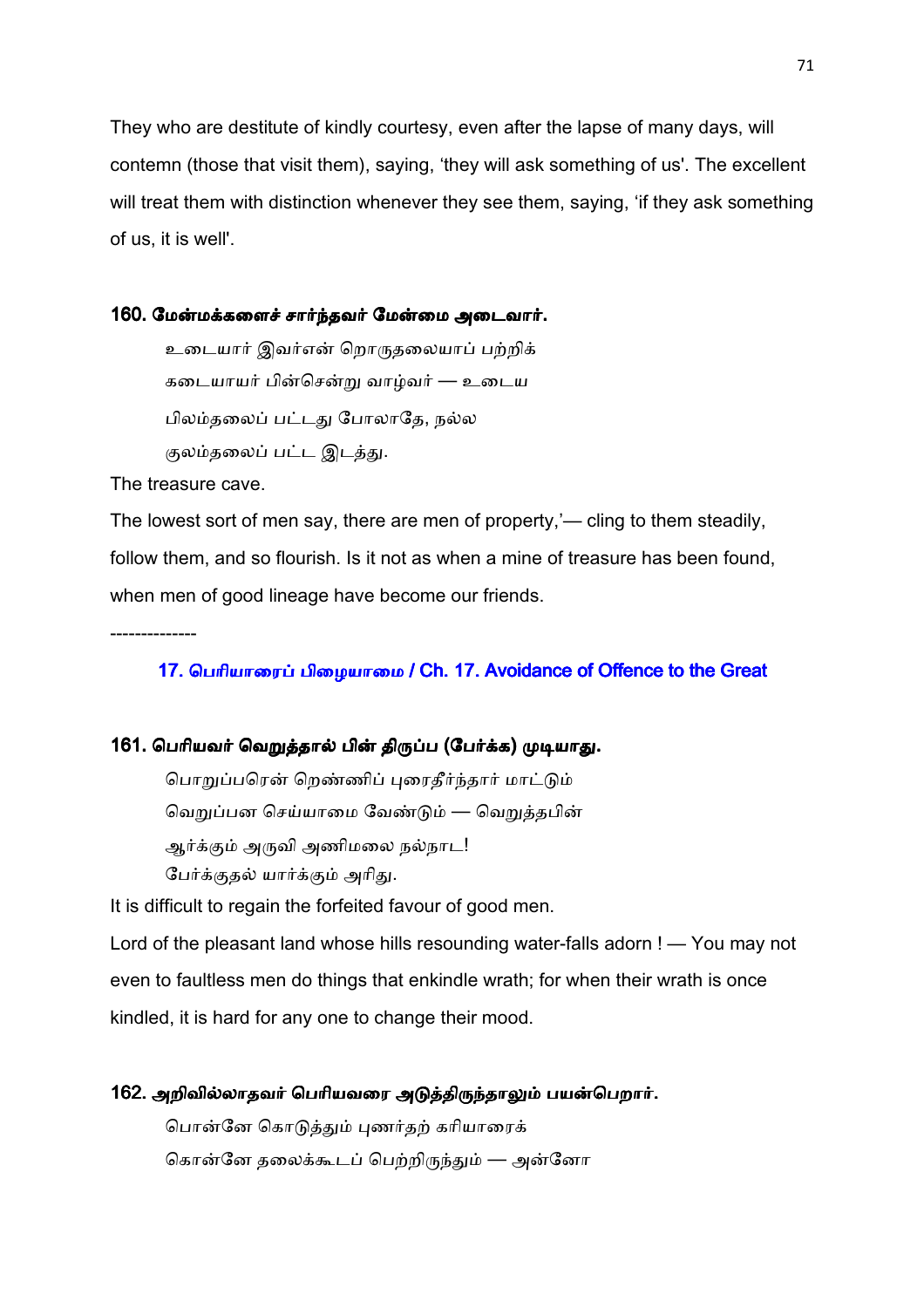பயனில் பொழுதாக் கழிப்பரே நல்ல நயமில் அறிவி னவர்.

Waste of golden opportunities.

Although those whose (pretended) wisdom is without moral excellence have gained access to men to whom approach is difficult even by gifts of gold alas! they pass away (the precious moments) as mere waste time.

### 163. பெரியவர் மதிப்பதுவே மதிப்பாகும்.

அவமதிப்பும் ஆன்ற மதிப்பும் இரண்டும் மிகைமக்க ளான்மதிக்கற் பால — நயமுணராக் கையறியா மாக்கள் இழிப்பும் எடுத்தேத்தும் வையார் வடித்த நூலார்.

Praise and dispraise of noble persons only of importance.

Both disesteem and thorough esteem are in the class of things that depend on the estimation of the great. Those who have a discriminating knowledge of true science, lay no stress on either the abuse or the fulsome praise of man who comprehend not moral principles, and know not the rules of propriety.

## 164. பெரியவர் சினந்தாற் பிழைப்பது அரிது.

விரிநில நாகம் விடருள தேனும் உருமின் கடுஞ்சினம் சேணின்றும் உட்கும் அருமை உடைய அரண்சேர்ந்தும் உய்யார் பெருமை உடையார் செறின்.

None safe from the wrath of the great.

The serpent rich of hue, though it dwell in the mountain-cleft, from far is frighted by the thunderbolt's fierce wrath; so men escape not though hid in strongholds hard to reach, when those great in virtue are wroth.

# 165. தம்மைத் தாமே மதித்துக்கொள்வது மதிப்பாகாது

எம்மை அறிந்திலின் எம்போல்வர் இல்லென்று தம்மைத்தாம் கொள்வது கோளன்று — தம்மை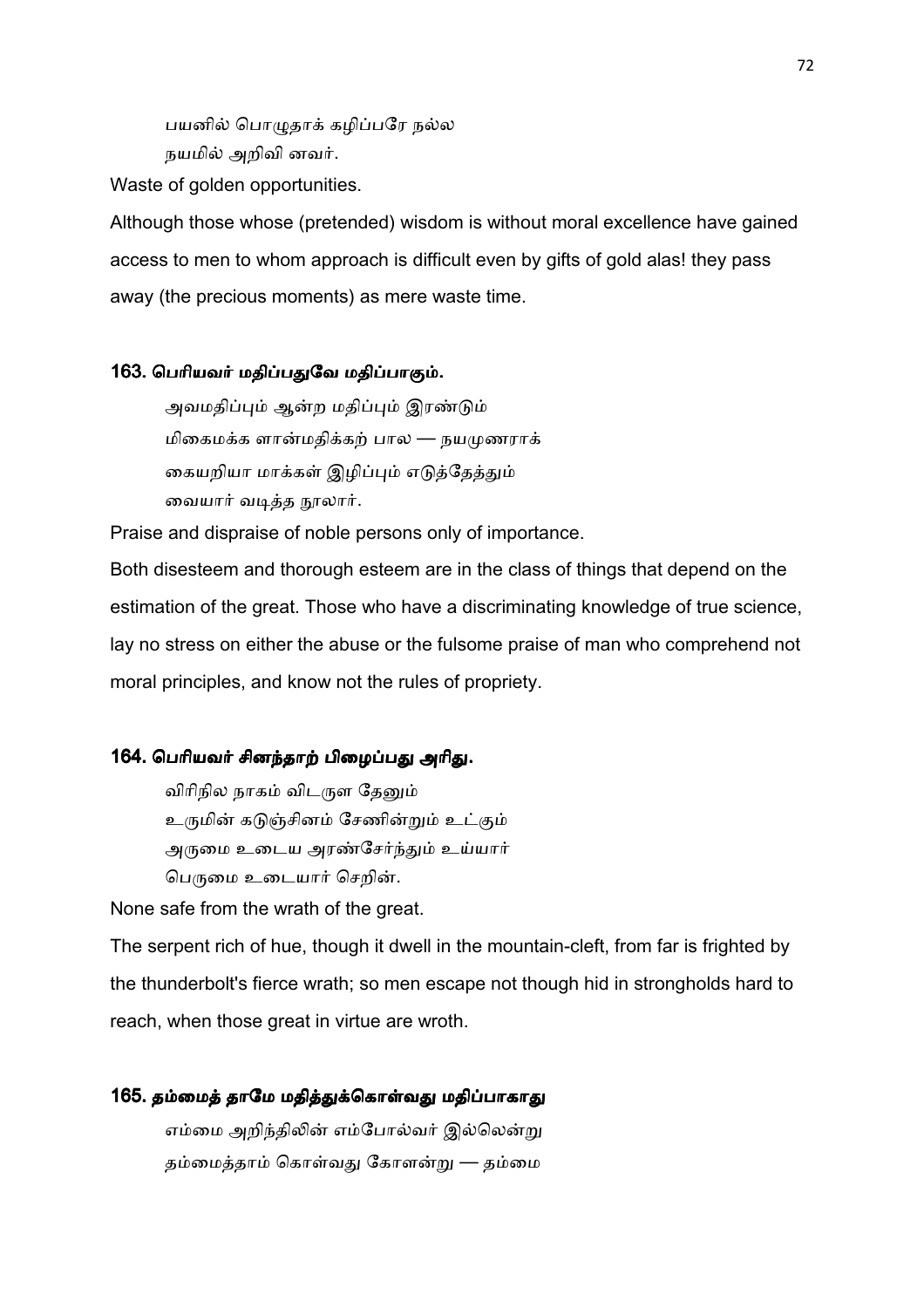அரியரா நோக்கி அரன்அறியுஞ் சான்றோர் பெரியாாக் கொள்வகு கோள்.

Self-praise is no commendation.

'You know not all our worth, for equals have we none:' when self thus estimates itself, this is not 'esteem' ! When perfect men, proficients in virtue, regard any as dear, and esteem them as great, this is 'esteem' !

## 166. பெரியவர் கேண்மை நாளுக்கு நாள் பெருகும்.

நளிகடல் தண்சேர்ப்ப! நாள்நிழல் போல விளியும் சிறியவர் கேண்மை — விளிவின்றி அல்கு நிழல்போல் அகன்றகன் றோடுமே தொல்புக ழாளர் தொடர்பு.

Morning and evening shadows.

Lord of the great sea'scool margin !—Friendships formed with mean men dwindling die like shadows of the morn; friendship of men of old renown as shadows of the after-day will lengthen out and grow.

#### 167. மன்னர் செல்வமும் மங்கையர் இன்பமும் அடுத்தவர் அடைவார்.

மன்னர் திருவும் மகளிர் எழில்நலமும் துன்னியார் துய்ப்பர் தகல்வேண்டா — துன்னிக் குழைகொண்டு தாழ்ந்த குளிர்மர மெல்லாம் உழைதங்கட் சென்றார்க் கொருங்கு.

To those who cultivate them fruits accrue.

Those who press their suit, fitness a part, enjoy the wealth of kings, and the charms of maidens fair; so all the cool (shady) trees that droop earthward with thick foliage, give room to those that thronging seek their shelter.

#### 168. யாரிடத்தும் நட்புக் கொள்ளாமை நன்று.

தெரியத் தெரியுந் தெரிவிலார் கண்ணும் பிரியப் பெரும்படர்நோய் செய்யும் — பெரிய உலவா இருங்கழிச் சேர்ப்ப!யார் மாட்டுங்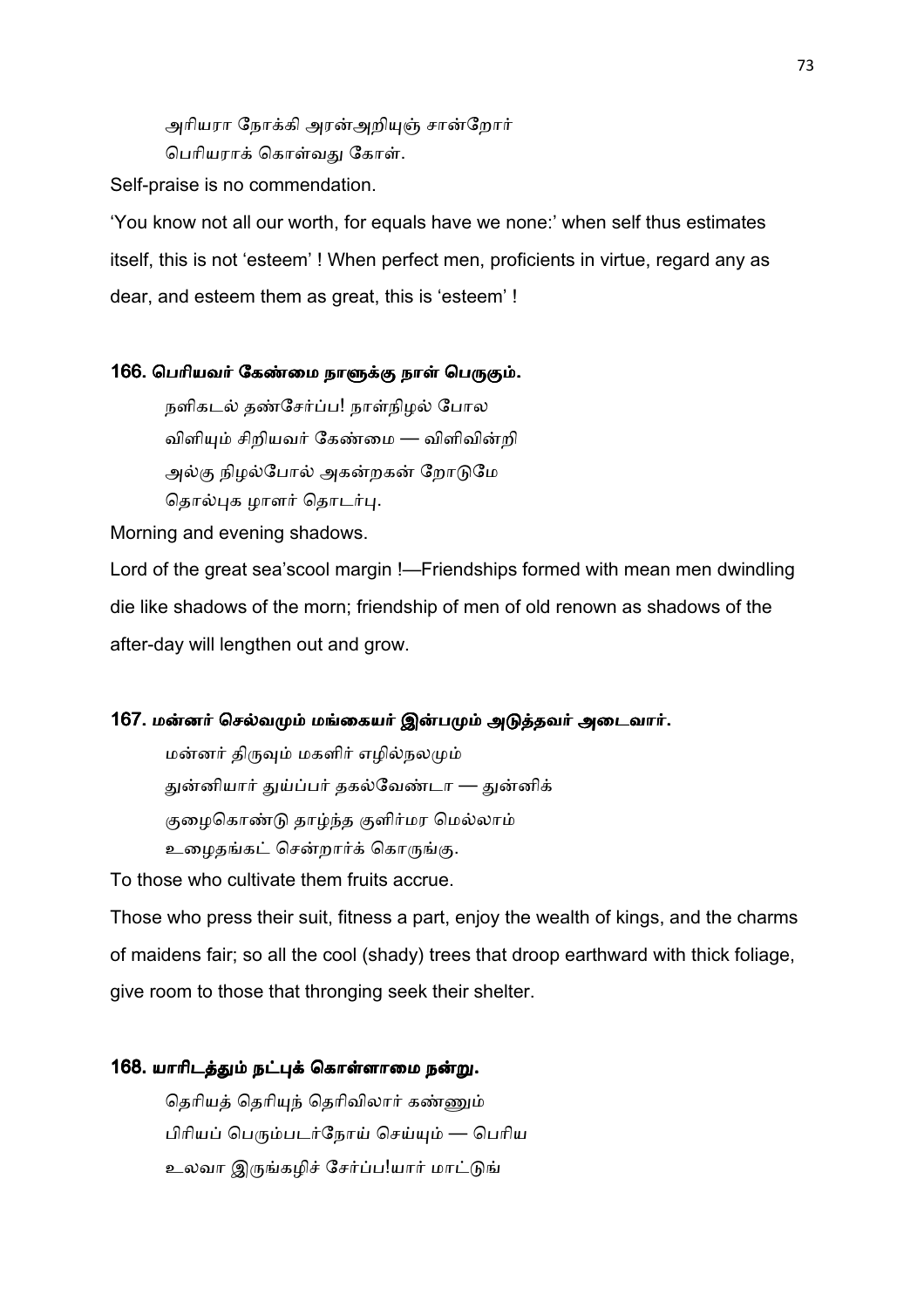கலவாமை கோடி உறும்.

Friendship brings pangs of severance.

Severance from even those who have no under standing [lit. no understanding that understands (so as) to understand] causes great and spreading sorrow. — Lord of the shore of the great, unfailing, swelling bay !—To be intimate with none is ten million times the best.

#### 169. நற்செயல் புரிந்த நானே பயன்பட்ட நான்.

கல்லாது போகிய நாளும் பெரியவர்கட் செல்லாது வைகிய வைகலும் — ஒல்வ கொடாஅ தொழிந்த பகலும் உரைப்பிற் படாஅவாம் பண்புடையார் கண்.

No day unimproved.

Days gone by without learning, those passed without any intercourse with the great, those spent without giving what is fitting;— in the case of the excellent, if you tell them over, none such occur.

## 170. பெரியோர்க்கும் பணிவு, அறிஞர்க்கு அடக்கம், செல்வர்க்குக் கொடை சிறப்பைத் தரும்.

பெரியார் பெருமை சிறுதகைமை ஒன்றிற் குரியார் உரிமை அடக்கம் — தெரியுங்கால் செல்வ முடையாரும் செல்வரே தற்சேர்ந்தார் அல்லல் களைப வெனின்.

Humility. Self-restraint. Charity.

----------------

The greatness of the great is [the quality of littleness (in their own sight), i. e.] humility; the (real) acquisition of those who have acquired (any). one (science) is modest self-restraint. If you rightly understand things, those possessors of wealth only are really wealthy who relieve the wants of those that approach them (as suppliants).

74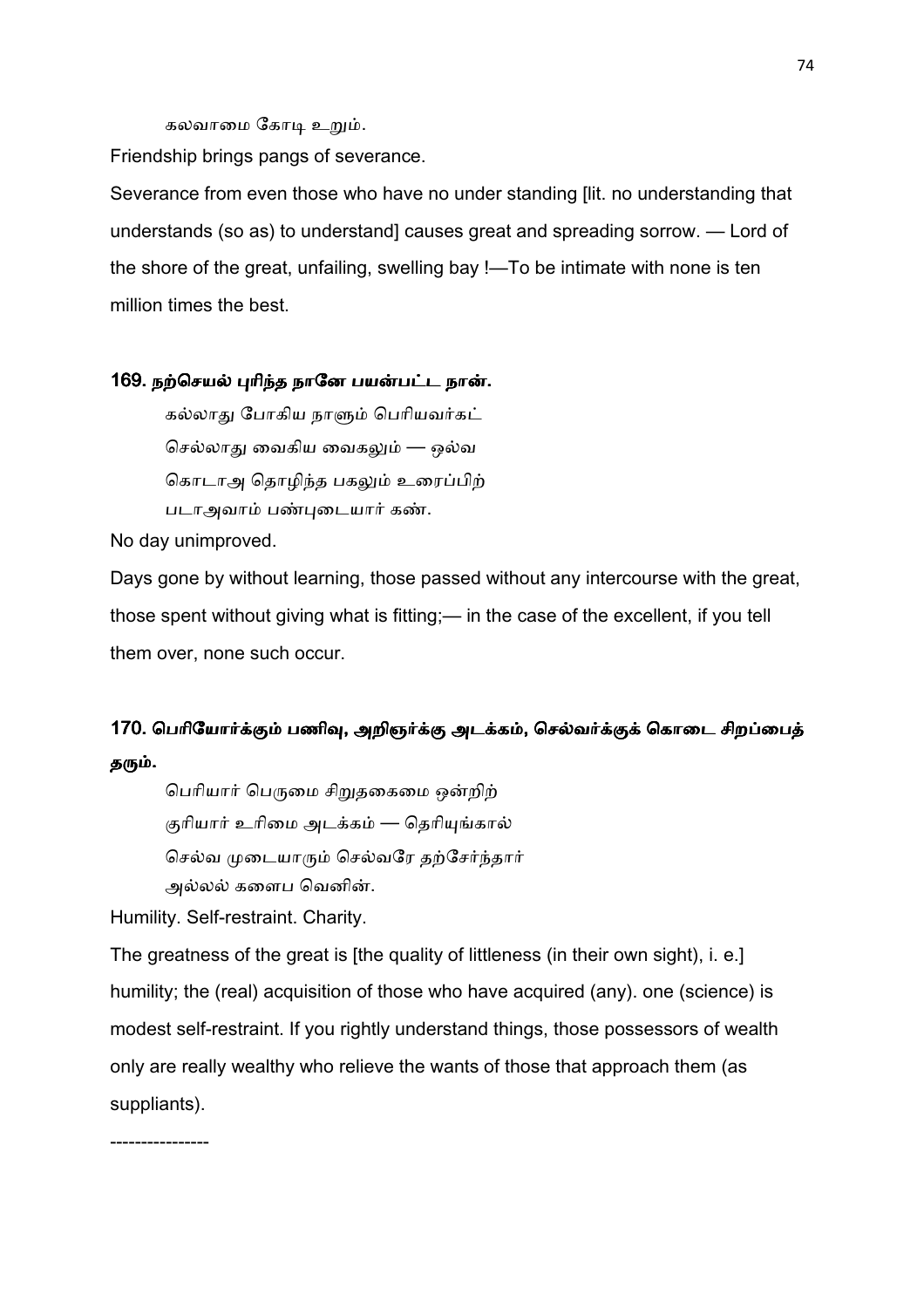## 18. நல்லினஞ்சேர்தல் /Ch. 18. Association with the Good

#### 171. நல்லோரைச் சார்ந்தால் தீயகுணம் நீங்கும்.

அறியாப் பருவத் தடங்காரோ டொன்றி நெறியல்ல செய்தொழுகி யவ்வும் - நெறியறிந்த நற்சார்வு சாரக் கெடுமே வெயில்முறுகப் புற்பனிப் பற்றுவிட் டாங்கு.

Good companionship cures the follies of youth.

In youth unwise, though men consort with haughty ones and walk in lawless ways; yet, when they join with those that know the righteous path, their faults shall melt away as dew from off the grass when sunbeams scorch.

## 172. பெரியார் வாய்ச்சொற்கேட்டு அறநெறியறிந்து வாழ்க.

அறிமின் அறநெறி அஞ்சுமின் கூற்றம் பொறுமின் பிறர்கடுஞ்சொல் போற்றுமின் வஞ்சம் வெறுமின் வினைதீயார் கேண்மையெஞ் ஞான்றும் பெறுமின் பெரியார்வாய்ச் சொல்.

Six precepts.

Know virtue's path ! Dread death! Beat others' words severe! Beware ye practise no deceit! Friendship detest with men of evil deeds! Daily get gain of words that fall from greatmen's lips!

#### 173. பிறவித் துன்பத்தை வெறுத்த பெரியவர் உறவுகொள்க.

அடைந்தார்ப் பிரிவும் அரும்பிணியும் கேடும் உடங்குடம்பு கொண்டார்க் குறலால் — தொடங்கிப் பிறப்பின்னா கென்றுணரும் பேரறிவி னாரை உறப்புணர்க அம்மாஎன் நெஞ்சு .

Life has many evils. Attach yourself to the wise.

Severance of close-joined friends and sore disease and death, all these combined hap to those that have assumed a human body: so the truly wise have felt that birth, from the very first, is bitterness. Ah! soul, cleave close to these!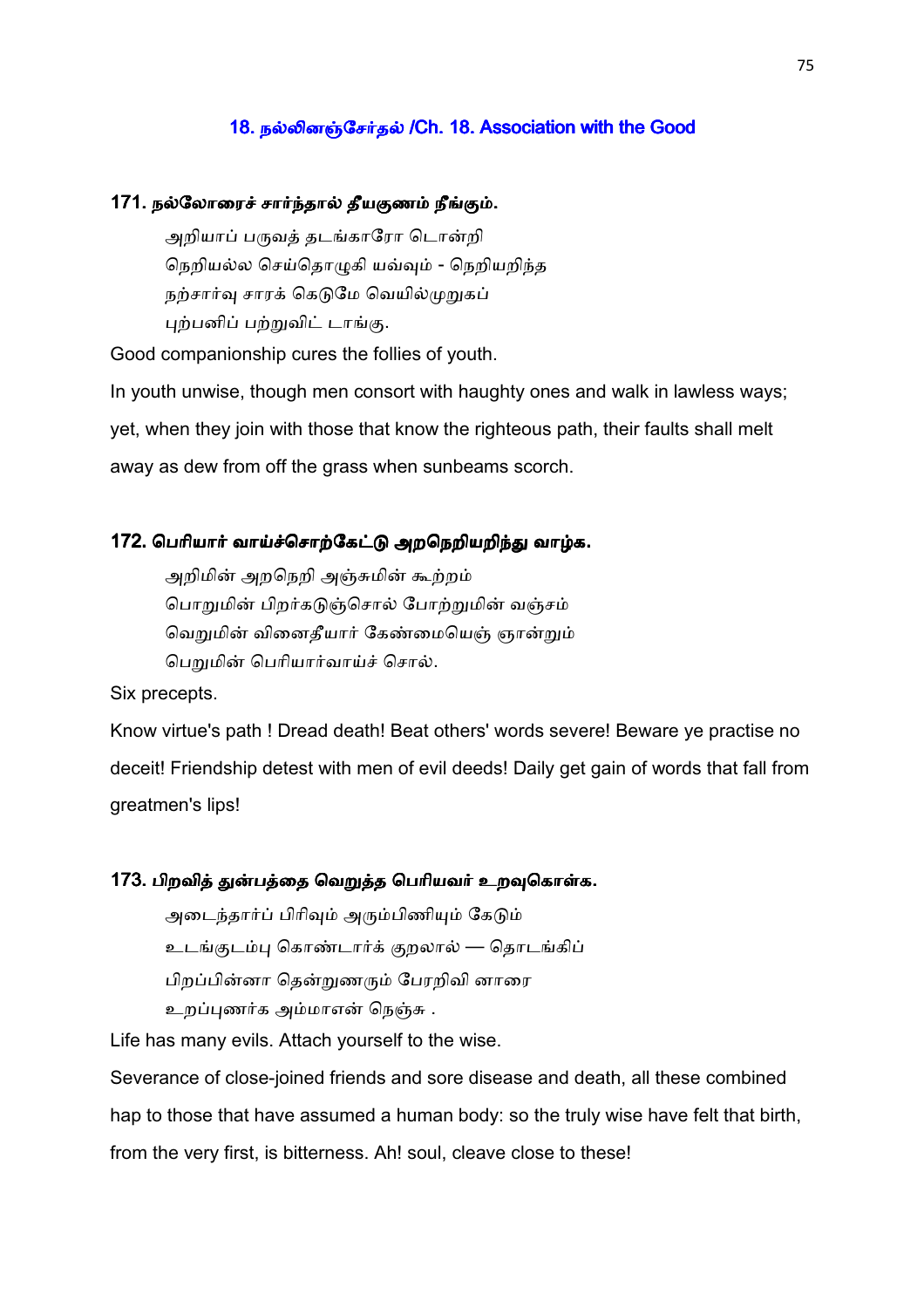## 174. நல்லோர் நட்பு இருந்தால் பிறப்பில் வெறுப்புக் கொள்ளார்.

இறப்ப நினையங்கால் இன்னா தெனினும் பிறப்பினை யாரும் முனியார் — பிறப்பினும் பண்பாற்று நெஞ்சத் தவர்களோ டெஞ்ஞான்றும் நண்பாற்றி நட்கப் பெறின்.

Friendship makes life endurable.

Though when you ponder it, it is surpassing: bitterness, none hate (this mortal) birth, if in (this mortal) birth they ever perform friendly acts to men whose hearts are set on noble excellence, and gain their friendship.

#### 175. மாட்சியுடையாரைச் சேர்ந்தோர் மலைபோல் நிற்பர்.

ஊரங் கணநீர் உரவுநீர் சேர்ந்தக்கால் பேரும் பிறிதாகித் தீர்த்தமாம் — ஓருங் குலமாட்சி யில்லாரும் குன்றுபோல் நிற்பர் நலமாட்சி நல்லாரைச் சார்ந்து.

The water from the sewer becomes a sacred stream.

When water from the town-sewers has joined the great river its very name is changed, and it becomes a 'sacred stream'. Ponder well! Even those who have no greatness of clan, if they ally themselves with good men of goodly fame, shall stand firm as a hill.

#### 176. பெரியவரைச் சேர்ந்தோர் பெருமை யடைவார்.

ஒண்கதிர் வாள்மதியம் சேர்தலால் ஓங்கிய அங்கண் விசும்பின் முயலும் தொழப்படூஉம் குன்றிய சீர்மையராயினும் சீர்பெறுவர் குன்றன்னார் கேண்மை கொளின்.

The hare in the moon is worshipped.

Because it is in the bright-beamed moon the very hare in heaven's lofty fair expanse is worshipped. Though scant their worthiness, men obtain worth who share friendship with those firm as a hill.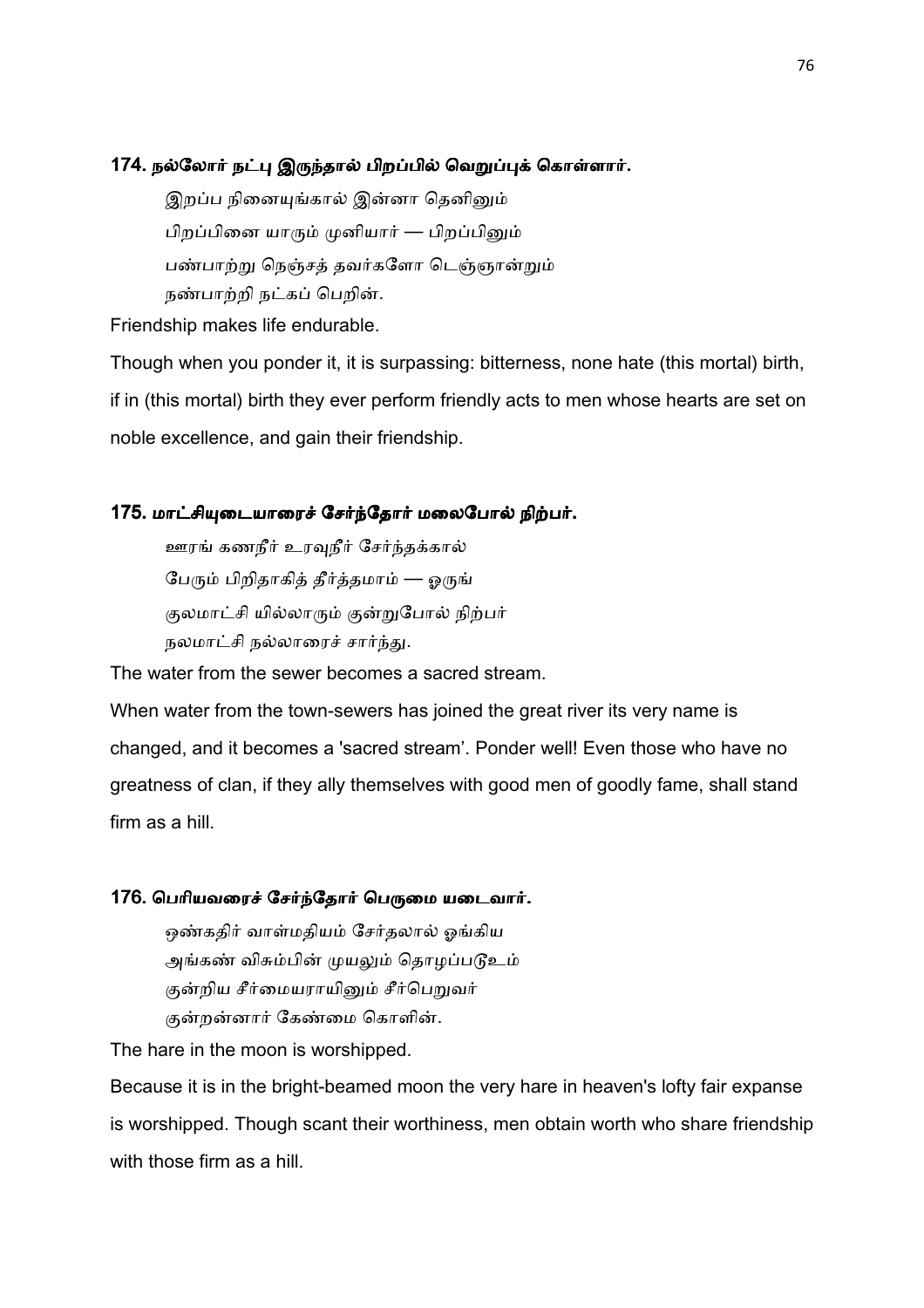## 177. பெருமையுடையவரைச் சார்ந்தாற் சிறுமை நீங்கும்.

பாலோ டளாயநீர் பாலாகும் அல்லது நீராய் நிறந்தெரிந்து தோன்றாதாம் — தேரின் சிறியார் சிறுமையும் தோன்றாதாம் நல்ல பெரியார் பெருமையைச் சார்ந்து.

Water with milk seems milk.

Commingled with milk water becomes milk; at least, it shows no more as water by its hue. Look close, the mean men's meanness shows not if they join themselves to greatness of the good and great.

## 178. ஆற்றலுடையவரைச் சார்ந்தோர் யாவர்க்கும் அஞ்சார்.

கொல்லை யிரும்புனத்துக் குற்றி யடைந்தபுல் ஒல்காவே யாகும் உழவர் உழுபடைக்கு மெல்லியரே யாயினும் நற்சார்வு சார்ந்தார்மேல் செல்லாவாம் செற்றார் சினம்.

The society of the good a protection.

Grass close around the stump in the field adjoining the house will not be destroyed by the ploughshare of the farmer ; [thus] though men are weak, if they get under safe protection, the wrath of their foes will not reach them.

## 179. தீயவர் இனம் சேர்ந்தால் நற்பண்பு நீங்கும்.

நிலநலத்தால் நந்திய நெல்லேபோல் தத்தம் குலநலத்தால் ஆகுவர் சான்றோர் — கலநலத்தைத் தீவளி சென்று சிதைத்தாங்குச் சான்றாண்மை தீயினம் சேரக் கெடும்.

Good tribal associations maintain excellence, and evil ones wreck it.

As Nel that flourishes through the goodness of the soil, good men become illustrious

by the excellence of their respective clanships.

Goodness perishes when it comes near evil associates, as the tornado advances and destroys the excellence of the ship.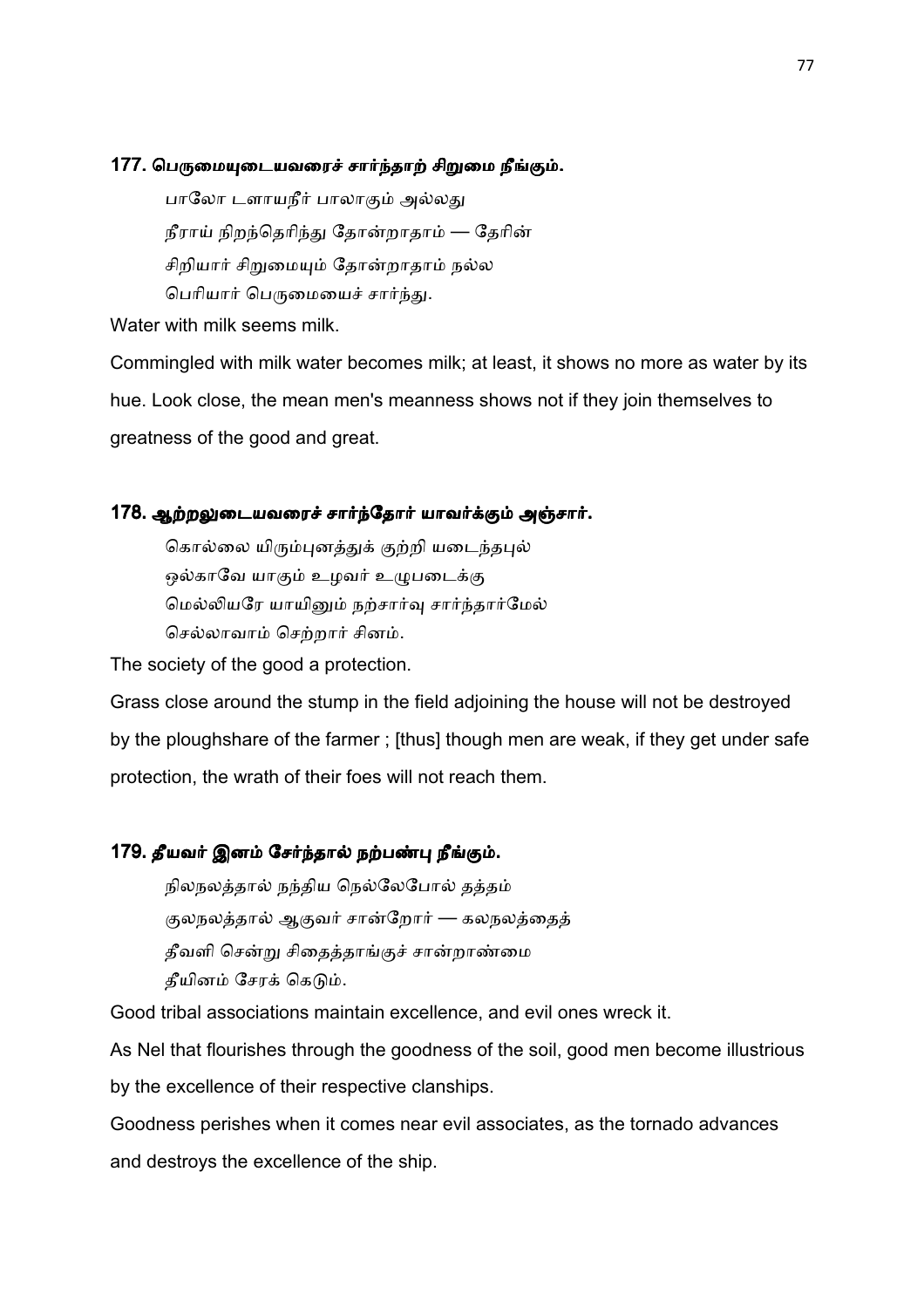#### 180. தீயவரோடு சேர்ந்தவரும் கெடுவார்.

மனத்தான் மறுவில ரேனுந்தாஞ் சேர்ந்த இனத்தால் இகழப் படுவர் — புனத்து வெறிகமழ் சந்தனமும் வேங்கையும் வேமே எறிபுனந் தீப்பட்டக் கால்.

Evil association brings ruin.

Though themselves pure in mind, even good men incur contempt because of their associations. So in the woodland glade when a conflagration takes place (not the worthless brushWood only, but) the fragrant Sandal and Vengai too are consumed. --------------

## 19. பெருமை / Ch. 19. (Moral) Greatness

#### 181. பேராசை நீக்கியவரே பெருமை யுடையவர்.

ஈத லிசையா திளமைசேண் நீங்குதலால் காத லவருங் கருத்தல்லர் — காதலித் தாதும்நாம் என்னும் அவாவினைக் கைவிட்டுப் போவதே போலும் பொருள்.

Renunciation of desire is 'greatness.'

To give is no longer ours; and youth is gone far off ; our once beloved ones think of us no more! To depart, having abandoned 'desire' that bids us love and hope for future joys, appears the thing that's meet.

#### 182. வாழ்வு நிலையெனக் கருதி அறிவில்லார் மயங்குவார்.

இற்சார்வின் ஏமாந்தேம் ஈங்கமைந்தேம் என்றெண்ணிப் பொச்சாந் தொழுகுவர் பேதையார் — அச்சார்வு நின்றன போன்று நிலையா எனவுணர்ந்தார் என்றும் பரிவ திலர்.

Fools make their home in a changing world.

Fools thinking 'we have found joy in the refuge of home,' and 'we are here in perfect repose, forgetful (of the instability of all things), go on their way.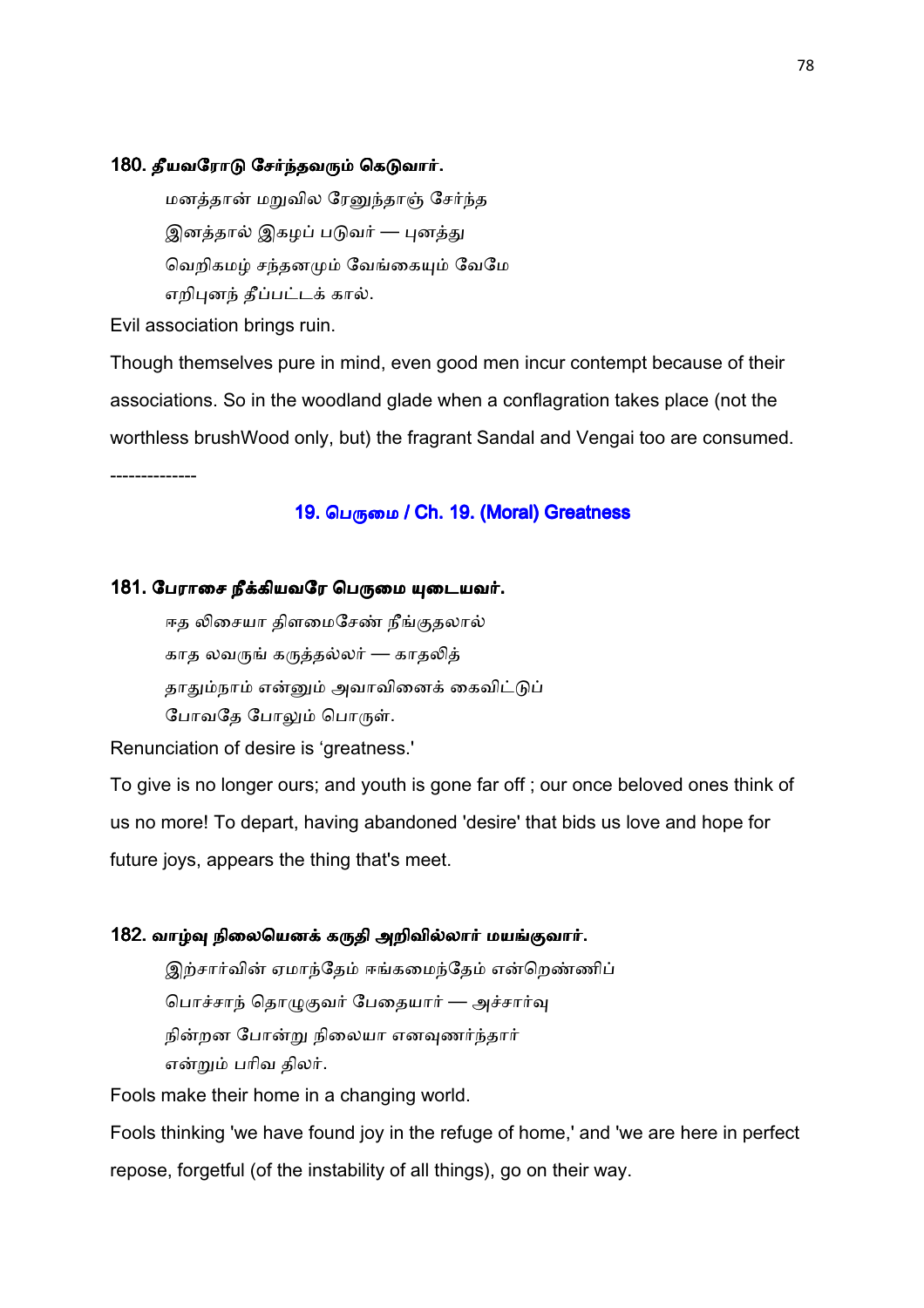Those who have felt that 'refuge' is unstable, while it seems to stand fast, never fix their fond desire (on it).

## 183. அறிஞர் அறம்புரிந்து வாழ்வார்

மறுமைக்கு வித்து மயலின்றிச் செய்து சிறுமைப் படாதேநீர் வாழ்மின் — அறிஞராய் நின்றுழி நின்றே நிறம்வேறாங் காரணம் இன்றிப் பலவும் உள்.

Seek the unchanging. All things here change.

See that ye sow seed that in other world may germinate; free your lives from earth's bewilder-ment and meanness ; stand in your lot as wise men; the changing hue of things shall without cause fade, and many things be new.

#### 184. பெரியோர்போலச் சிறியோர் அறம் செய்யார்.

உறைப்பருங் காலத்தும் ஊற்றுநீர்க் கேணி இறைத்துணினும் ஊராற்றும் என்பர் கொடைக்கடனுஞ் சாஅயக் கண்ணும் பெரியார்போன் மற்றையார் ஆஅயக் கண்ணும் அரிது.

Good men are unfailing fountains of beneficence.

The well of springing water serves the town that draws and drinks, even in time when rains are scant; so great men in adverse hour dispense due gifts that others give not even in their best estate.

#### 185. செல்வம் கெடினும் பெரியோர் அறஞ்செய்தே வாழ்வார்.

உறுபுனல் தந்துல கூட்டி அறுமிடத்தும் கல்லூற் றுழியூறும் ஆறேபோற் - செல்வம் பலர்க்காற்றிக் கெட்டுலந்தக் கண்ணுஞ் சிலர்க்காற்றிச் செய்வர் செயற்பா லவை.

Great men do not neglect dutiesbecause of poverty.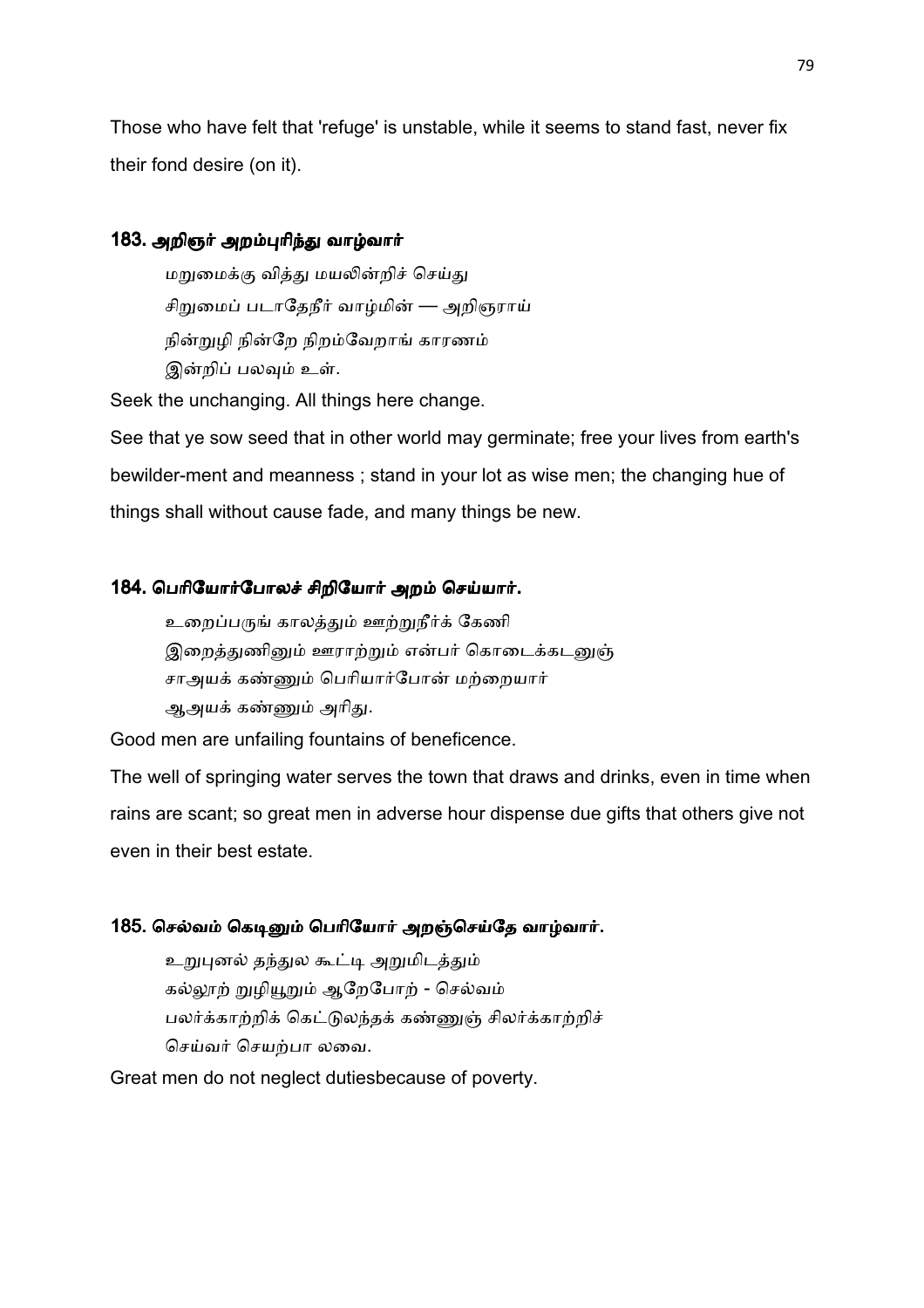The river pours forth a mighty stream and feeds the world; and when it is dried up, if men dig in its bed, streams gush out! So good men when rich, give to many; and, when ruined, give still at least to some, and do what should be done.

## 186. சிறியோர் செய்யுந் தீமைகள் தெரியாமல் மறையும்.

பெருவரை நாட பெரியார்கண் தீமை கருநரைமேற் சூடேபோல் தோன்றும் — கருநரையைக் கொன்றன்ன இன்னா செயினும் சிறியார்மேல் ஒன்றானும் தோன்றா கெடும்.

Faults are conspicuous in great persons.

Lord of the lofty hills! Any evil in men of moral greatness shows like a brand on a mighty bull; but although mean men do painful deeds, like the slaughter of that same mighty bull, none of these attracts attention.

## 187. பெரியோர் பகையினும் சிறியோர் நட்பே தீமை விளைக்கும்.

இசைந்த சிறுமை இயல்பிலா தார்கட் பசைந்த துணையும் பரிவாம் — அசைந்த நகையேயும் வேண்டாத நல்லறிவினார்கட் பகையேயும் பாடு பெறும்.

Enmity of the wise better than friendship of the mean.

In proportion to the degree of one's intimacy with men essentially mean and without good qualities sorrow accrues; but even the hostility of those who do not desire forbidden things even in jest will confer dignity.

## 188. பொய்யருக்குப் பொய்யாகவும் மெய்யருக்கு மெய்யாகவும் நடப்பது நன்று.

மெல்லிய நல்லாருள் மென்மை அதுவிறந்து ஒன்னாருட் கூற்றுக்கும் உட்குடைமை எல்லாஞ் சலவருட் சாலச் சலமே நலவருள் நன்மை வரம்பாய் விடல்.

Be all things to all men.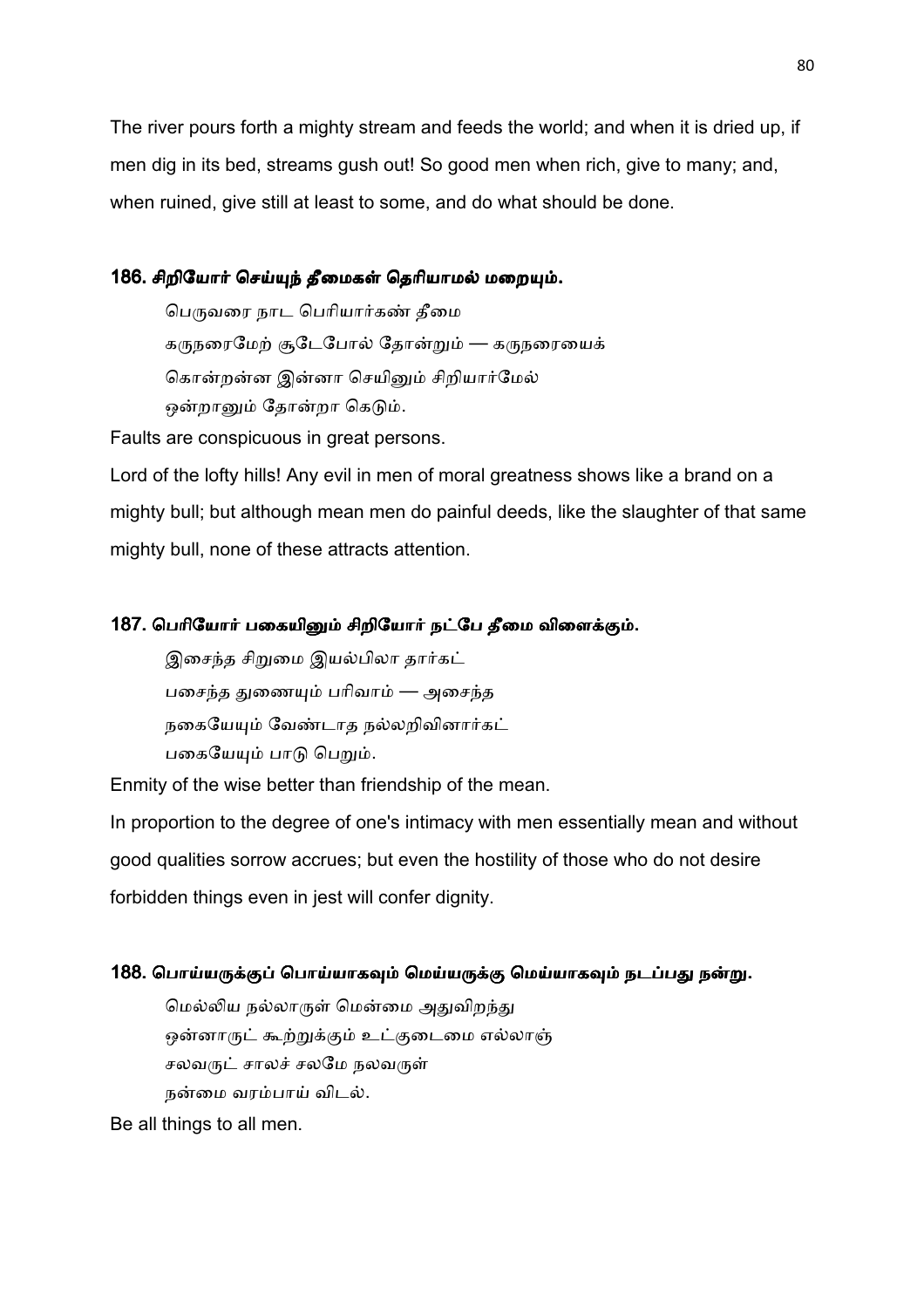With gentle fair ones use gentleness surpassing theirs; with foes display a wrath that death's self might dread; with persistent men show a persistency to match ; amongst men of good do good; let the law of life be thus laid down.

## 189. பெரியோர் புறங்கூற்றைக் கேட்பினும் மனம் வேறுபடார்.

கடுக்கி ஒருவன் கடுங்குறளை பேசி மயக்கி விடினும் மனப்பிரிப்பொன் றின்றித் துளக்க மிலாதவர் தூய மனத்தார் விளக்கினுள் ஒண்சுடரே போன்று.

The great men is unmoved amid insults.

These are the pure in heart who, though any vex, and with use of slanderous words would fain perplex them, with calm unruffled mind abide unwavering, like the bright flame within the lamp.

## 190. வந்தவர்க்கு உணவு கொடுத்துப் பின் உண்டு மகிழ்வார் பெரியோர்.

முற்றுற்றுந் துற்றினை நாளும் அறஞ்செய்து பிற்றுற்றுத் துற்றுவர் சான்றவர் — அத்துற்று முக்குற்றம் நீக்கி முடியும் அளவெல்லாம் துக்கத்துள் நீக்கி விடும்.

Feeding the hungry.

The excellent will daily give to the needy in charity their first-served food; they themselves will eat what is served after: such good conduct removes the three faults, and from sorrow sets men free, through all the days, till comes the end.

---------------

## 20. தாளாண்மை / Ch. 20. Persevering Energy

## 191. முயற்சியுடையவர் முதன்மையாக வாழ்வார்.

கோளாற்றக் கொள்ளாக் குளத்தின்கீழ்ப் பைங்கூழ்போல் கேள்ஈவ துண்டு கிளைகளோ துஞ்சுப வாளாடு கூத்தியர் கண்போல் தடுமாறும் தாளாளர்க் குண்டோ தவறு.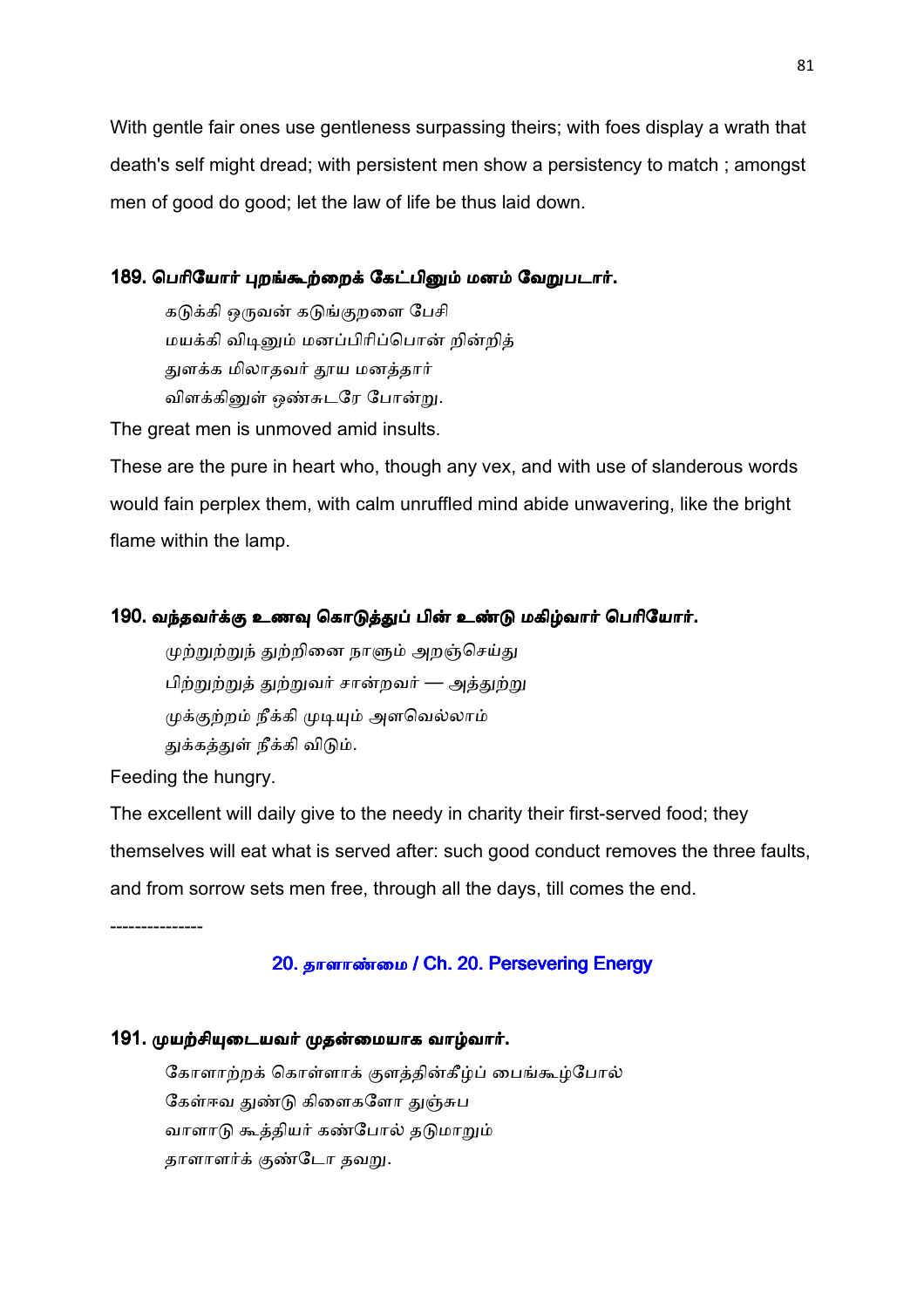Active independence.

As for kindred that feed upon what relatives give them they will die off like green grain below a tank, which does not hold a sufficient supply (of water). Is failure possible to men of energy that are quick in movement as the eyes of those who perform the sword-dance ?

#### 192. தாழ்விலா முயற்சி தலைவனாகச் செய்யும்.

ஆடுகோ டாகி அதரிடை நின்றதூஉம் காழ் கொண்ட கண்ணே களிறணைக்குங் கந்தாகும்; வாழ்தலும் அன்ன தகைத்தே ஒருவன்றான் தாழவின்றித் தன்னைச் செயின்.

By energy a man makes himself.

What once stood by the wayside, a twig that bent to every touch, when its core is developed within, may become a stake to which they tie an elephant. Life too is thus, if man himself, unfailing make himself !

#### 193. முயற்சியுடைவனுக்குச் சிறுதொழிலும் பெருந்தொழிலாம்.

உறுபுலி ஊனிரை இன்றி ஒருநாள் சிறுதேரை பற்றியும் தின்னும் — அறிவினால் கால்தொழில் என்று கருதற்க கையினால் மேல்தொழிலும் ஆங்கே மிகும்.

Stoop to conquer.

The huge tiger, when lacking flesh for food one day, may even seize a little frog and eat it. Think not 'By (all my) knowledge I only gain menial tasks;" to the skillful hand nobler employments shall even there abound.

## 194. சோர்வு இன்றித் தொழில் புரிவதுதான் ஆண்மை.

இசையா தெனினும் இயற்றியோர் ஆற்றால் அசையாது நிற்பதாம் ஆண்மை — இசையுங்கால் கண்டல் திரையலைக்கும் கானலம் தண்சேர்ப்ப பெண்டிரும் வாழாரோ மற்று.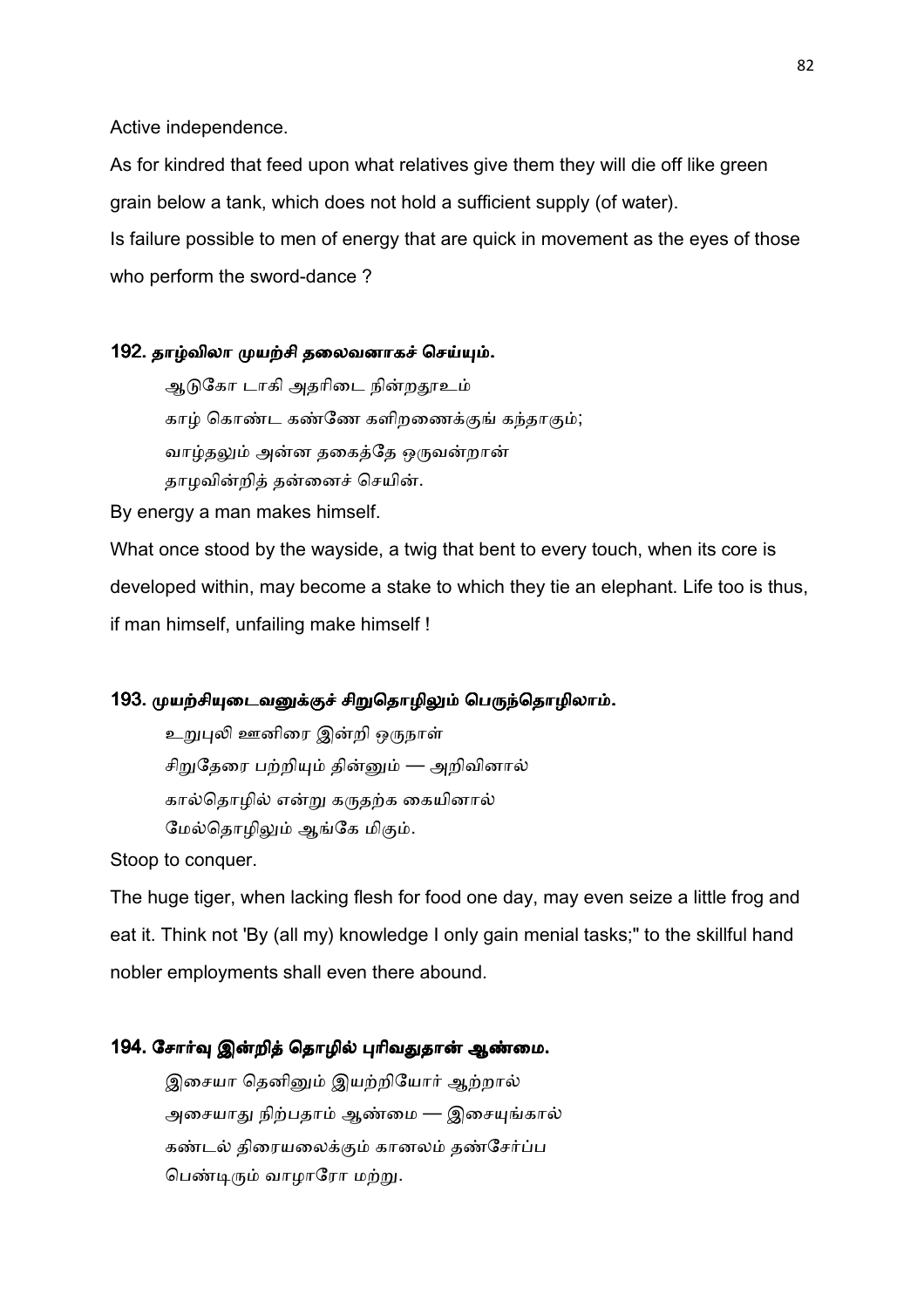Manliness is perseverance in spite of failure.

Manliness is working on, in no wise faltering, remaining stedfast though the matter succeed not. When all is successful,— Lord of the cool lovely shore, in whose groves the waves agitate the scented thorn, — will not even women live and flourish?

## 195. கல்வி, செல்வம், தவம், முயற்சி இவையிருந்தால் உயர்குலம் ஆகும்.

நல்ல குலமென்றும் தீய குலமென்றும் சொல்லள வல்லால் பொருளில்லை — தொல்சிறப்பின் ஒண்பொருள் ஒன்றோ தவம்கல்வி ஆள்வினை என்றிவற்றான் ஆகுங் குலம்.

What is good or bad caste ?

When men speak of 'good caste' and 'bad caste' it is a mere form of speech, and has no real meaning. Not even by possessions, made splendid by ancient glories, but by self-denial, learning, and energy is Caste determined.

#### 196. முயற்சியை முடிவிற்காட்டுவோரே முதன்மையுடையவர்.

ஆற்றுந் துணையும் அறிவினை உள்ளடக்கி ஊக்கம் உரையார் உணர்வுடையார் — ஊக்கம் உறுப்பினால் ஆராயும் ஒண்மை யுடையார் குறிப்பின்கீழ்ப் பட்ட துலகு.

Reserve as to your own plans, and skill in detecting those of others.

Till the time for action comes men of understanding keep close within themselves their wisdom and speak not of their designs (ஊக்கம் = What they are labouring to effect).

The world is subject to the nod of the brilliant (diplomatists) who search out (and know) men's designs from outward indications (lit. from) their members, i.e. from eye, gesture, tone, expression etc.).

#### 197. தந்தை தளர்ந்தால் மைந்தன் தாங்கவேண்டும்.

சிதலை தினப்பட்ட ஆல மரத்தை மதலையாய் மற்றதன் வீரூன்றி யாங்குக்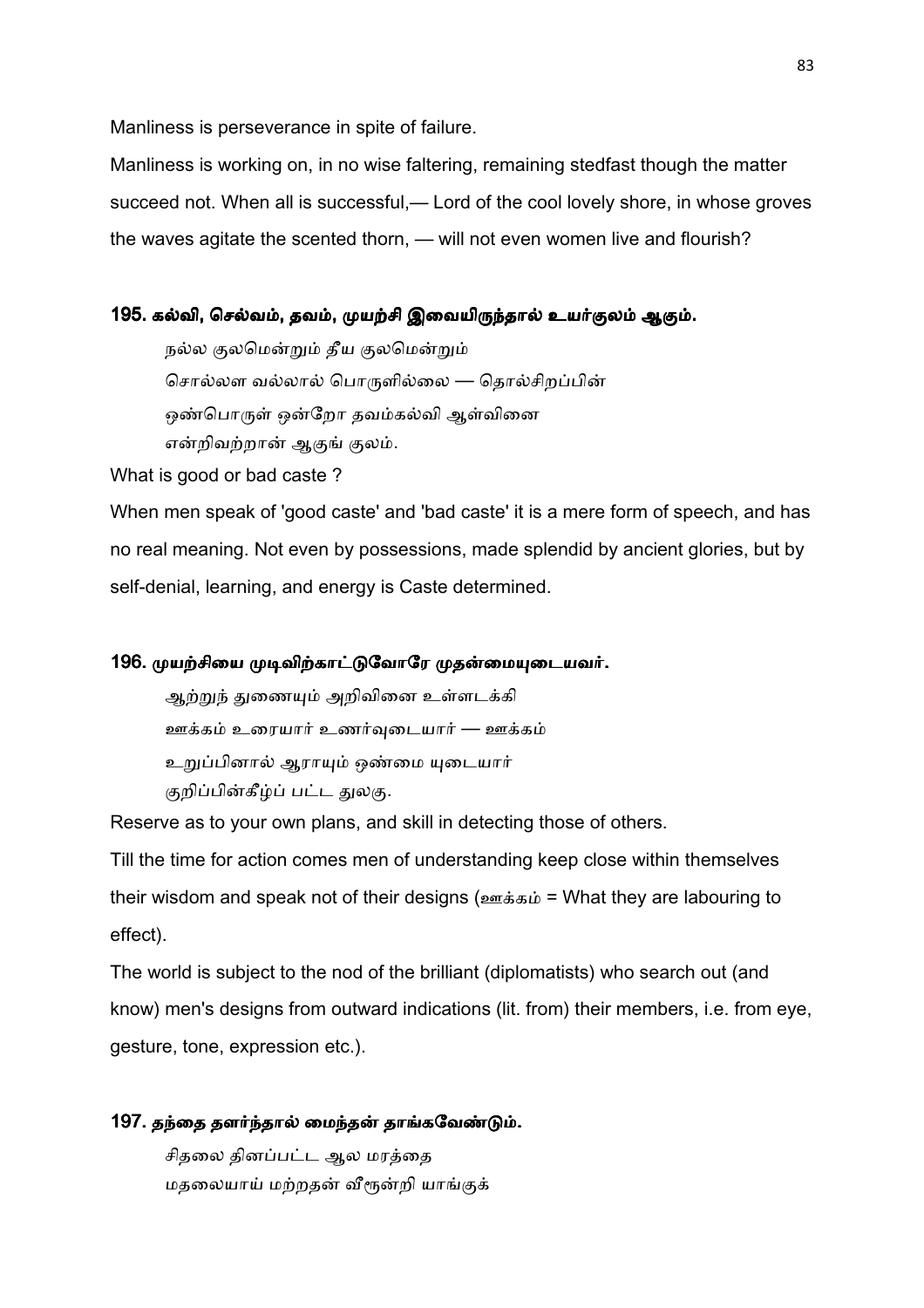குதலைமை தந்தைகண் தோன்றில்தான் பெற்ற புதல்வன் மறைப்பக் கெடும்.

The worthy son conceals his sire's defects, and sustains his weakness. If the banyan's trunk be eaten by the gnawing ant, its 'branch root' bears it up, like a buttress; even so, when decay appears in the sire, the son he has begotten shall hide it, and weakness is no more.

#### 198. அழிக்கத்தக்க செயலைப் பண்புடையோர் செய்யார்.

ஈனமாய் இல்லிருந் தின்றி விளியினும் மானந் தலைவருவ செய்பவோ — யானை வரிமுகம் புண்படுக்கும் வள்ளுகிர் நோன்றாள் அரிமா மதுகை யவர்.

Poverty but not dishonour.

The lion's pointed claw and mighty foot will wound the spotted face of an elephant; those who have power like his , — though bereft of all, they die in want within their home, — will they do deeds that bring disgrace?

#### 199. பேராண்மை இன்றெனிற் பிறப்பாற் பயனில்லை.

தீங்கரும் பீன்ற திரள்கால் உளையலரி

தேங்கமழ் நாற்றம் இழந்தார்அங்கு — ஓங்கும்

உயர்குடி யுட்பிறப்பி னென்னாம் பெயர்பொறிக்கும்

பேராண்மை யில்லாக் கடை.

High birth useless without lofty energies.

Like the flowers on a rounded stalk, with hair like filaments that sweet cane bare, when the sweet fragrance they breathed is lost, what gain accrues from birth in a lofty noble house when energy that makes the name noteworthy, is wanting?

#### 200. உழைப்பாற் கிடைத்த உணவே உயர்ந்தது.

பெருமுக் தரையர் பெரிதுவந் தீயுங் கருனைச்சோ றார்வர் கயவர் — கருனையைப் பேரும் அறியார் நனிவிரும்பு தாளாண்மை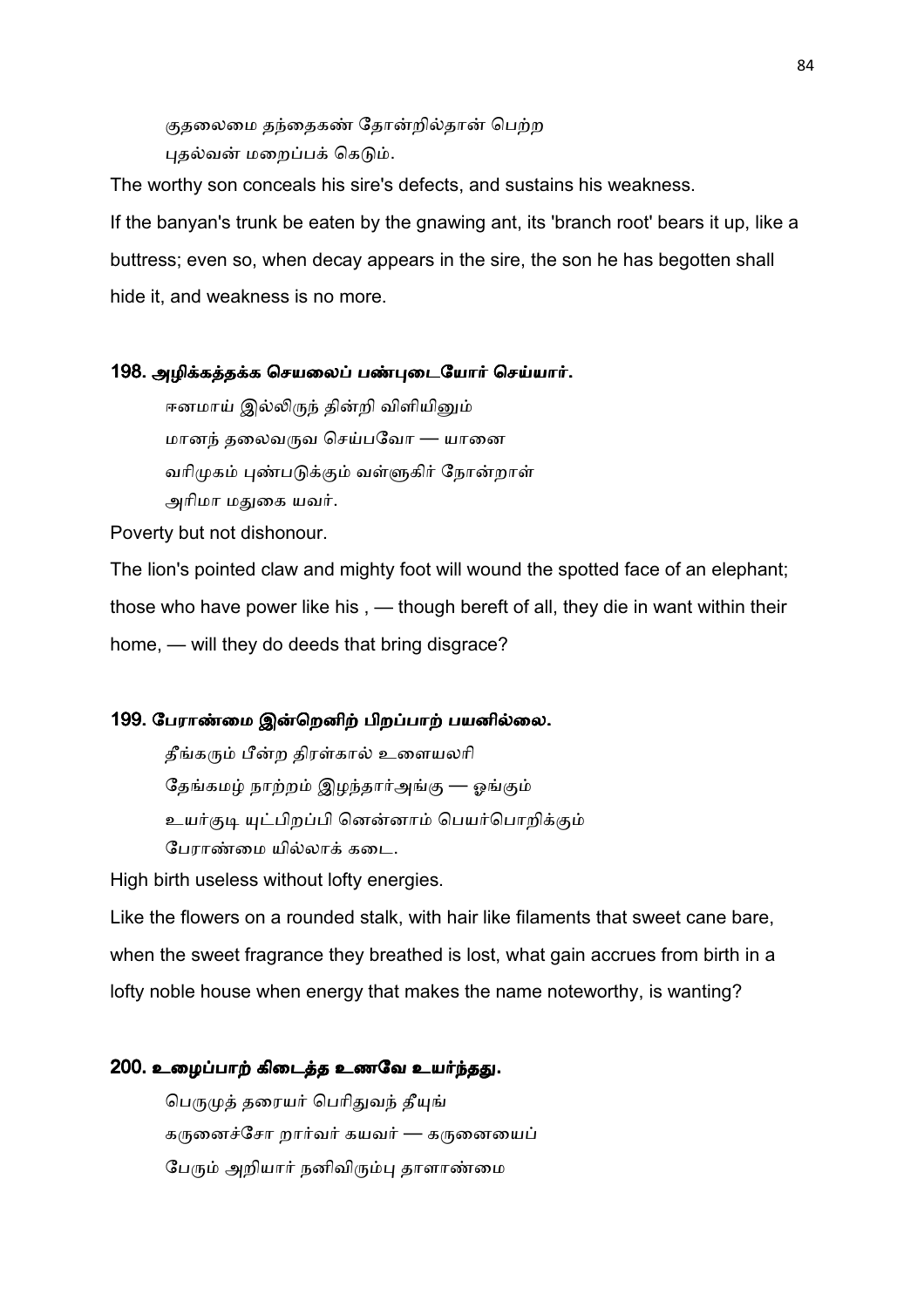#### நீரும் அமிழ்தாய் விடும்.

The scant fare of the laborious is the diet of the gods.

The base feed full of rice and savoury food, that men, great lords of the triple lands, with generous gladness give; but water won with willing strenuous toil by those who know, not savoury food by name even, will turn to nectar.

-------------

#### 21. சுற்றந்தழால் / Ch. 21. The Support of Kindred

#### 201. சுற்றத்தாரைக் கண்டால் துன்பம் நீங்கும்.

வயாவும் வருத்தமும் ஈன்றக்கால் நோவும் கவாஅன் மகற்கண்டு தாய்மறந் தாஅங்கு அசாஅத்தான் உற்ற வருத்தம் உசாஅத்தன் கேளிரைக் காணக் கெடும்.

Comfort from sympathy of kinsmen.

As a mother when she sees her son upon her lap forgets the languors, the pains, and the throes of birth; so trouble arising from weakness will die when a man sees his sympathizing kinsmen around him.

#### 202. பல்லார் பயன்பெற நல்லாண்மகன் வாழ்வான்.

அழல்மண்டு போழ்தின் அடைந்தவர்கட் கெல்லாம் நிழல்மரம்போல் நேரொப்பத் தாங்கிப் — பழுமரம்போல் பல்லார் பயன்துய்ப்பத் தான்வருந்தி வாழ்வதே நல்லாண் மகற்குக் கடன்.

Good friends like trees that afford both shade and fruit.

To yield ready protection alike to all, as a tree affords shade to those that seek its shelter when the heat grows fierce; and to live toiling so that many may enjoy the gain, resembling thus a fruit producing tree, is the duty of the manly man.

#### 203. தற்சேர்ந்தவரைத் தாங்குவர் பெரியோர்.

அடுக்கல் மலைநாட தற்சேர்ந் தவரை எடுக்கலாம் என்றார் பெரியோர் — அடுத்தடுத்து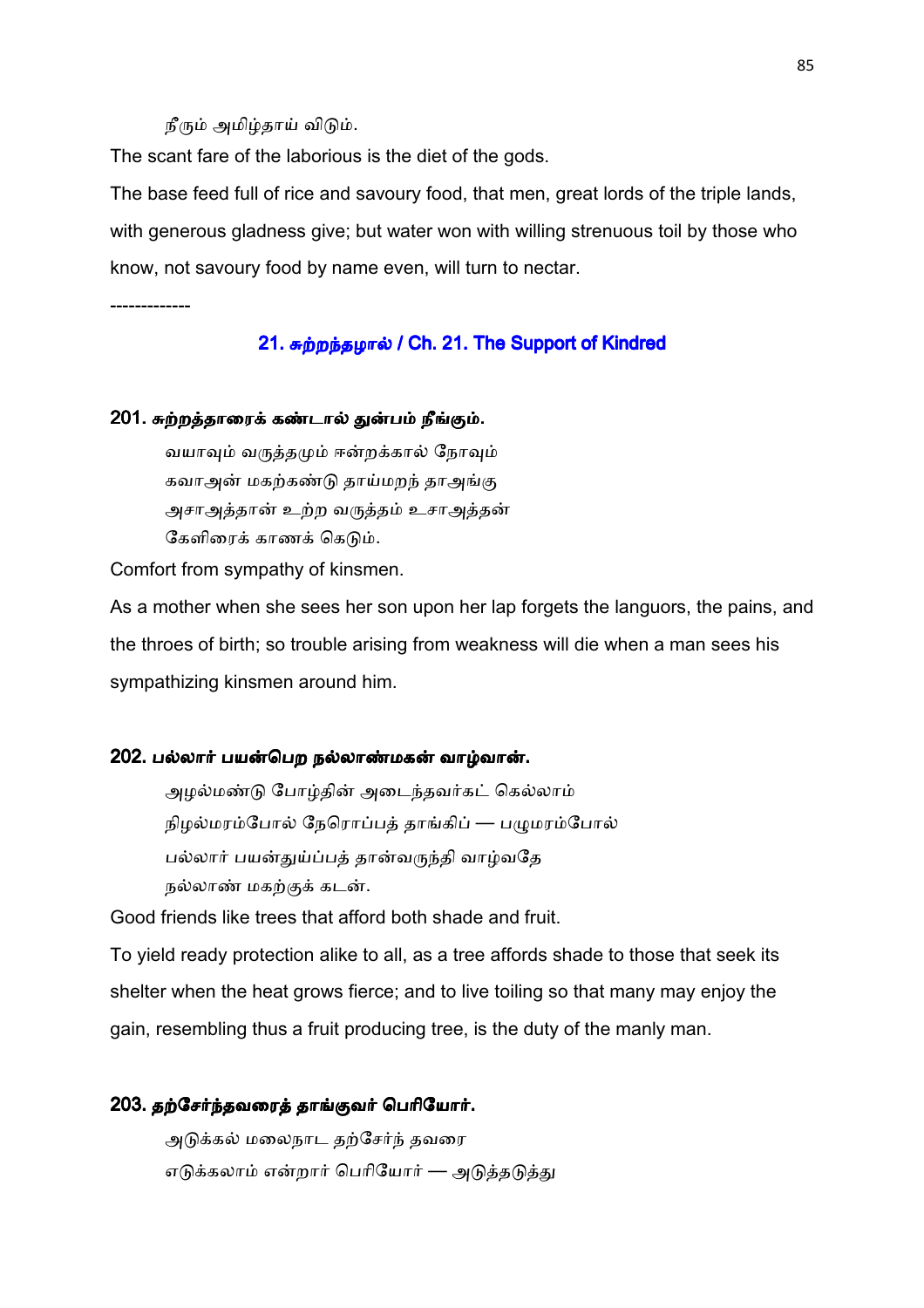வன்காய் பலபல காய்ப்பினும் இல்லையே தன்காய் பொறுக்கலாக் கொம்பு.

The magnanimous never refuse to support their kindred. The bough sustains all its fruits.

Lord of the land where mountains piled on mountains rise! the great demur not to support their kith and kin ;—there is no bough but will support the fruit it bears, though clustered thick great fruits and many cling thereon.

## 204. சிற்றினத்தார் கேண்மை சிலநாள் நிற்கும்.

உலகறியத் தீரக் கலப்பினும் நில்லா சிலபகலாஞ் சிற்றினத்தார் கேண்மை — நிலைதிரியா நிற்கும் பெரியோர் நெறியடைய நின்றனைத்தால் ஒற்க மிலாளர் தொடர்பு.

The friendship of the great alone is lasting.

Though mingled in a complete intimacy so that all the world knows of it, the friendship of the little will last but little time. Connection with the firm unyielding men endures till the great one's path, who never swerve, is reached.

## 205. பலர்துயர் தீர்ப்பவர் தலைவர் ஆவார்.

இன்னர் இனையர் எமர்பிறர் என்னுஞ்சொல் என்னும் இலராம் இயல்பினால் — துன்னித் தொலைமக்கள் துன்பந் தீர்ப் பாரேயார் மாட்டும் தலைமக்க ளாகற்பா லார்.

Universal benevolence.

'Such are they and so many;' 'these are ours; those strange :' those worthy to be classed as chief of men say nothing like this ; so to speak is not their nature ; for they relieve the distress of ALL that troubled come to them!

## 206. ஆருயிர் நண்பர்தரும் கூழும் அமுதமாம்.

பொற்கலத்துப் பெய்த புலியுகிர் வான்புமுக்கல் அக்காரம் பாலோ டமரார்கைத் துண்டலின்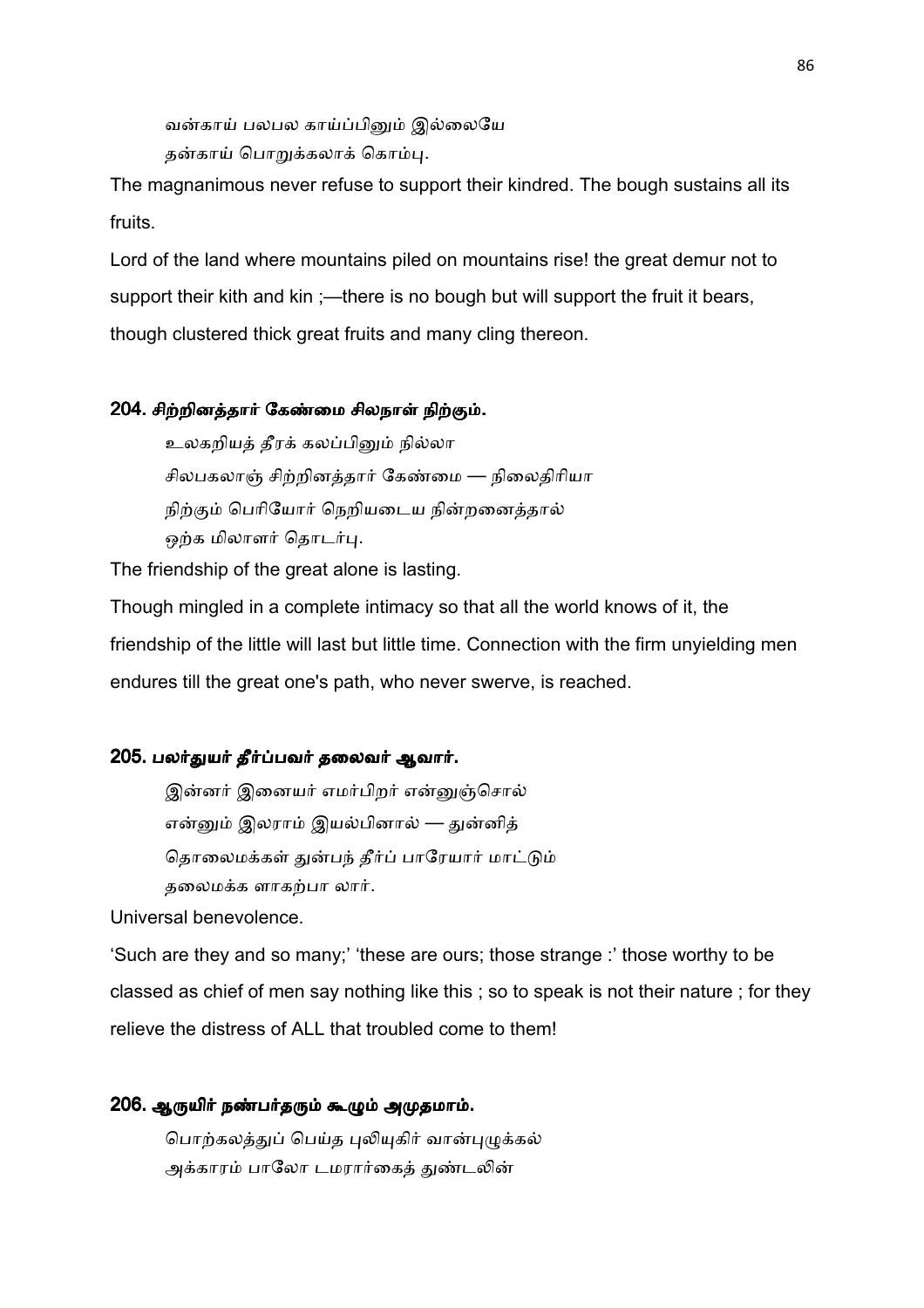உப்பிலிப் புற்கை உயிர்போற் கிளைஞர்மாட்டு எக்காலத் தானும் இனிது.

Hard fare with kindred, better than a feast without love.

More sweet than rice, though white as tiger's claw with milk and sugar served on plate of gold, by loveless hands, is any tasteless mess, in any dish, when shared with kindred dear as life.

#### 207. பகைவர் மனையிற் பாற்சோறும் வேம்பாம்.

நாள்வாய்ப் பெறினுந்தந் நள்ளாதோர் இல்லத்து வேளாண்மை வெங்கருனை வேம்பாகும் — கேளாய் அபராணப் போழ்தின் அடகிடுவ ரேனுந் தமராயார் மாட்டே இனிது.

Any food with foes bitter, with friends sweet.

Most bitter (Margosa) is the bounteous meal of dainty food at early dawn in house of those who love us not. Hear thou! though not till evening given, the mess of herbs when eaten with our own is sweet.

#### 208. உற்றவிடத் துதவுவோர் நட்டவ ரென்பார்.

முட்டிகை போல முனியாது வைகலும் கொட்டியுண் பாருங் குறடுபோற் கைவிடுவர் சுட்டுக்கோல் போல எரியும் புகுவரே நட்டா ரெனப்படு வார்.

Interested and disinterested friends.

Even those who, like the artificer's small hammer (with slight strokes fashioning the jewel), gently ( $(\mu \circ \mathfrak{g})$ , day by day, moulding their patron to their will, eat his food, will drop him (when poverty assails him), as the pincers do the gold put into the crucible. Those worthy to be called friends are like the artificer's rod which enters the fire with it.

#### 209. இடர் மகிழ் வாருங்கே எய்துவர் நண்பர்.

நறுமலர்த் தண்கோதாய்! நட்டார்க்கு நட்டார்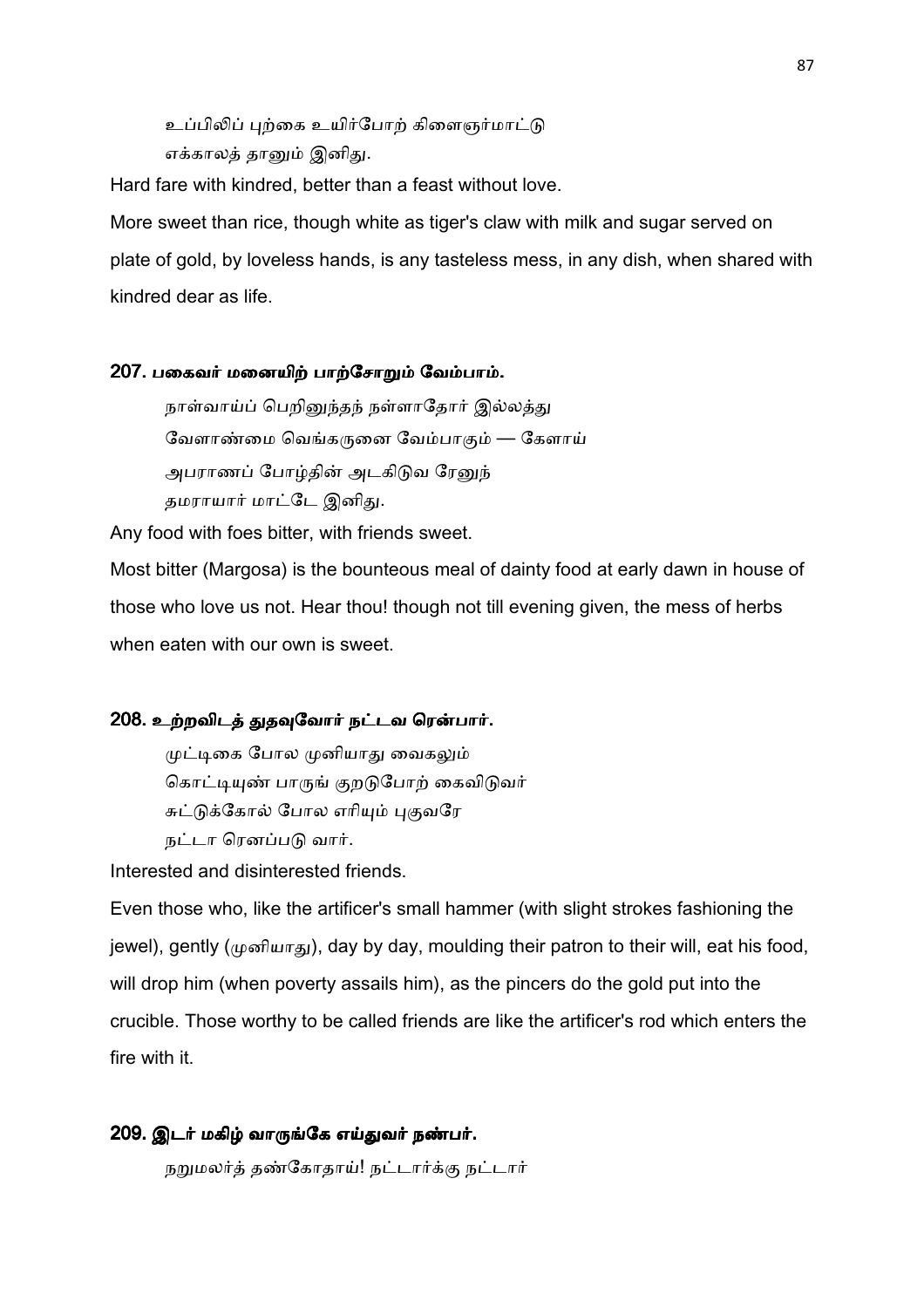மறுமையுஞ் செய்வதொன் றுண்டோ — இறுமளவும்

இன்புறவ இன்புற் றெழீஇ அவரோடு

துன்புறுவ துன்புறாக் கால்.

Sympathy in sorrow and in joy.

O maid adorned with fresh garlands of fragrant flowers! is there one thing that even in other world, friends may perform for friends, if till they die, their joys they share, but shun to share their griefs ?

#### 210. விருப்பமில்லார் மனைப் பொரிக்கறியுணவும் வேம்பாகும்.

விருப்பிலா ரில்லத்து வேறிருந் துண்ணும் வெருக்குக்கண் வெங்கருனை வேம்பாம் — விருப்புடைத் தன்போல்வா ரில்லுள தயங்குநீர்த் தண்புற்கை என்போ டியைந்த அமிழ்து.

Better fast with friends than feast with foes.

The savoury fried curry, (in colour) like a cat's eye, which one eats seated a part in the house of those who are without affection, will be bitter as margosa; but cold gruel (weak and insipid), like clear water, in the house of affectionate equals, is ambrosia that cleaves to the bones.

--------------

## 22. நட்பாராய்தல்/Ch. 22. Scrutiny in Forming Friendships

## 211. நாளுக்கு நாள் உயரும் நல்லோர் நட்பு.

கருத்துணர்ந்து கற்றறிந்தார் கேண்மையெஞ் ஞான்றும் குருத்திற் கரும்புதின் றற்றே — குருத்திற்கு எதிர்செலத்தின் றன்ன தகைத்தரோ என்றும் மதுர மிலாளர் தொடர்பு.

Satisfying friendships.

Intimacy with those who understand the real intention (of one's words), and who have acquired wisdom by learning, will at all times be like eating sweet cane from the tender shoots; but attachment to those who have no sweetness of disposition is like eating it in a direction opposite to the tender shoot (it grows harder and less sweet).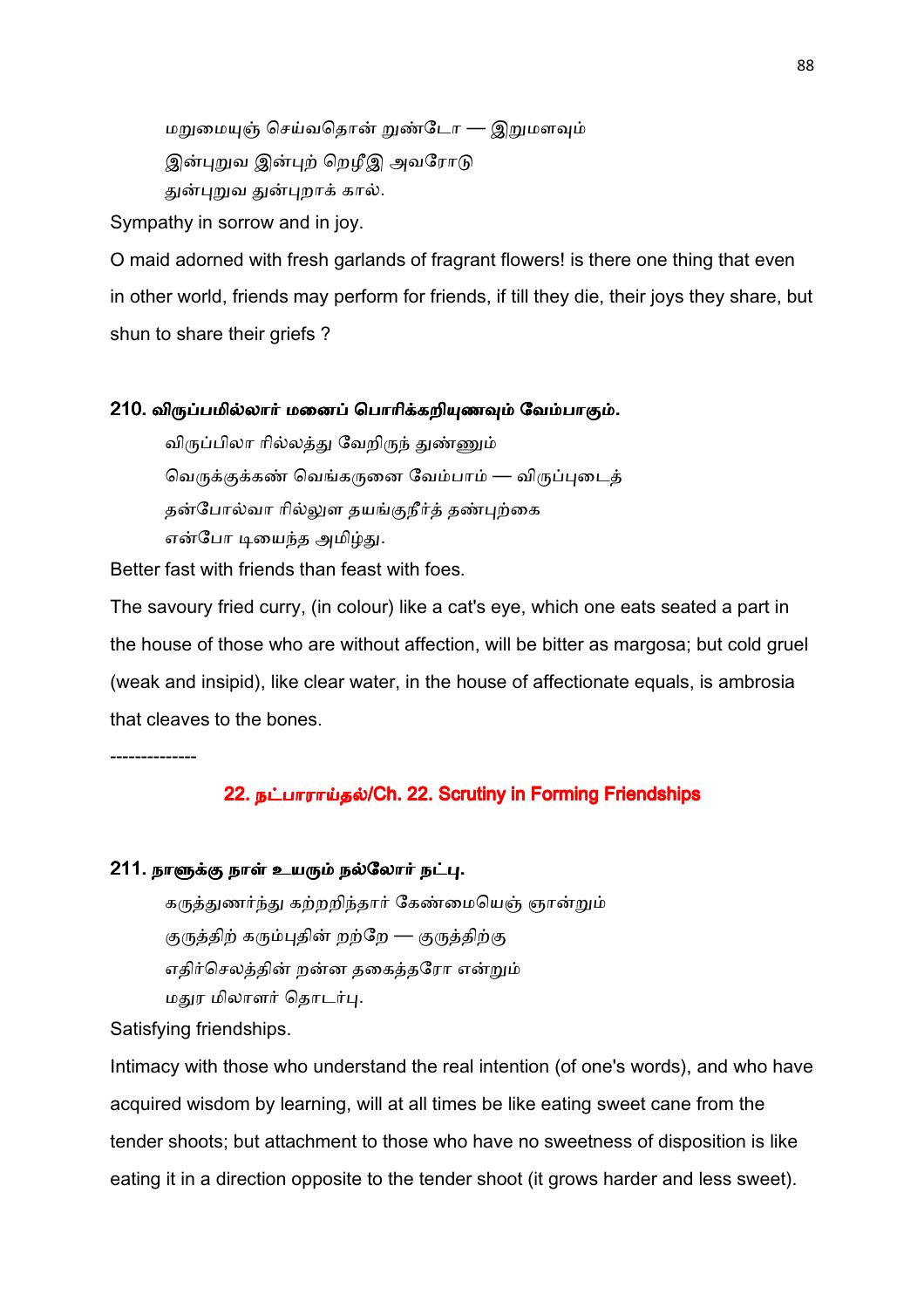#### 212. குடிப் பிறப்பறிந்தே நட்புக் கொள்க.

இற்பிறப் பெண்ணி இடைதிரியார் என்பதோர் நற்புடை கொண்டமை யல்லது — பொற்கேழ் புனலொமுகப் புள்ளிரியும் பூங்குன்ற நாட! மனமறியப் பட்டதொன் றன்று.

Examine the lineage of a candidate for your friendship.

Lord of the land of flowery hills, where wild-fowl golden in hue fly, scared by the rush of the waterfall.

Regarding the mobility of their birth—these will not swerve:—To say thus is a good ground of confidence—(a good position to take up); but to say 'their minds are known,' is not any (i. e. real ground).

#### 213. நாய் போன்றவரே நட்பிற் சிறந்தவர்.

யானை அனையவர் நண்பொரீஇ நாயனையார் கேண்மை கெழீஇக் கொளல்வேண்டும் — யானை அறிந்தறிந்தும் பாகனையே கொல்லும் எறிந்தவேல் மெய்யதா வால்குழைக்கும் நாய்.

The elephant and the dog, types of false and true friends.

Forsaking friendship with those who resemble the elephant, embrace and hold fast intimacy with those who are like the dog; for the elephant will slay even its keeper though it has long known him ; but the dog will wag its tail when it has in its body the javelin (hurled at it by its angry master).

#### 214. உள்ளங் கலந்தவர் உரிமை நண்புடையவர்.

பலநாளும் பக்கத்தா ராயினும் நெஞ்சிற் சிலநாளும் ஒட்டாரோ டொட்டார் — பலநாளும் நீத்தா ரெனக்கை விடலுண்டோ தந்நெஞ்சத்து யாத்தாரோ டியாத்த தொடர்பு.

Friends are not to be forsaken because long severed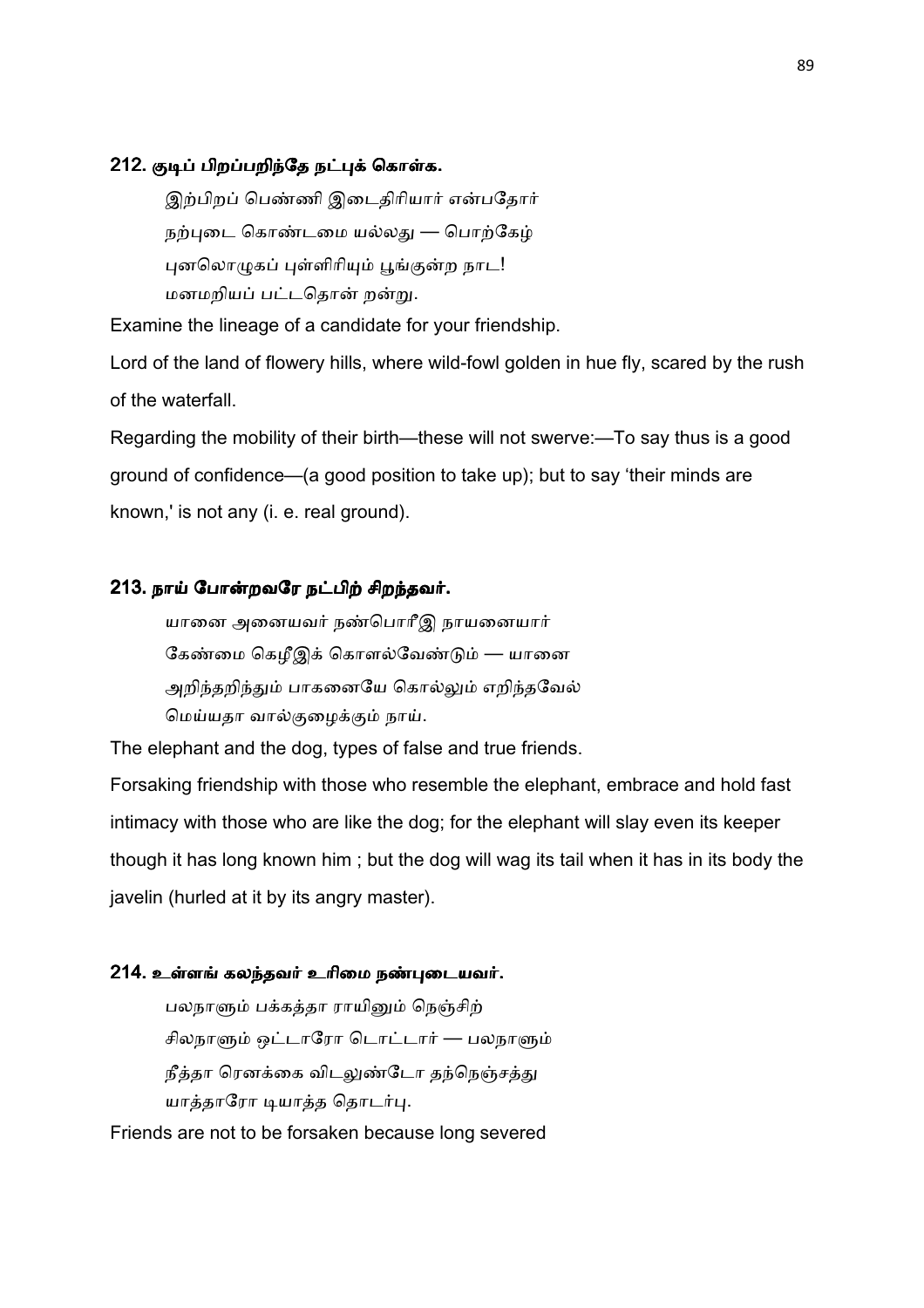Though men dwell side by side for many days when their souls cleave not (are not congenial) for even a few days they retain not their friendship. But is it possible to let go attachment's well-knit ties, though those to whom one's soul is knit dwell many days afar?

## 215. சுருங்கா திருக்கும் சிறந்தவர் நட்பு.

கோட்டுப்பூப் போல் மலர்ந்துபின் கூம்பாது வேட்டதே வேட்டதாம் நட்பாட்சி — தோட்ட கயப்பூப்போல் முன்மலர்ந்து பின்கூம்பு வாரை நயப்பாரும் நட்பாரும் இல்.

Tree-flowers and water-flowers.

The use and wont of friendship is that, what once it has loved it loves always,— like the flower on the tree-branch which having once unfolded afterwards closes not; but who will esteem, or make friends of those who are like flowers on the surface of the excavated tank, which unfold and afterwards close themselves?

#### 216. கமுகு தென்னை பனை போன்றது கடையிடை முதல் நட்பு.

கடையாயார் நட்பிற் கமுகனையர் ஏனை இடையாயார் தெங்கின் அனையர் — தலையாயார் எண்ணரும் பெண்ணைபோன் றிட்டஞான் றிட்டதே தொன்மை உடையார் தொடர்பு.

Three grades of friends.

The lowest sort of men in friendship are like the Arecanut tree. The middle sort are like the cocoa-nut tree. Attachments to the chief of men — who are old friends —is like the Palmyra tree of rare worth : what was given that first day was given once for all.

#### 217. அன்பிலார் தந்த அமுதும் எட்டிக்காய்.

கழுநீருட் காரட கேனும் ஒருவன் விழுமிதாக் கொள்ளின் அமிழ்தம் — விழுமிய குய்த்துவையார் வெண்சோறே யாயினும் மேவாதார்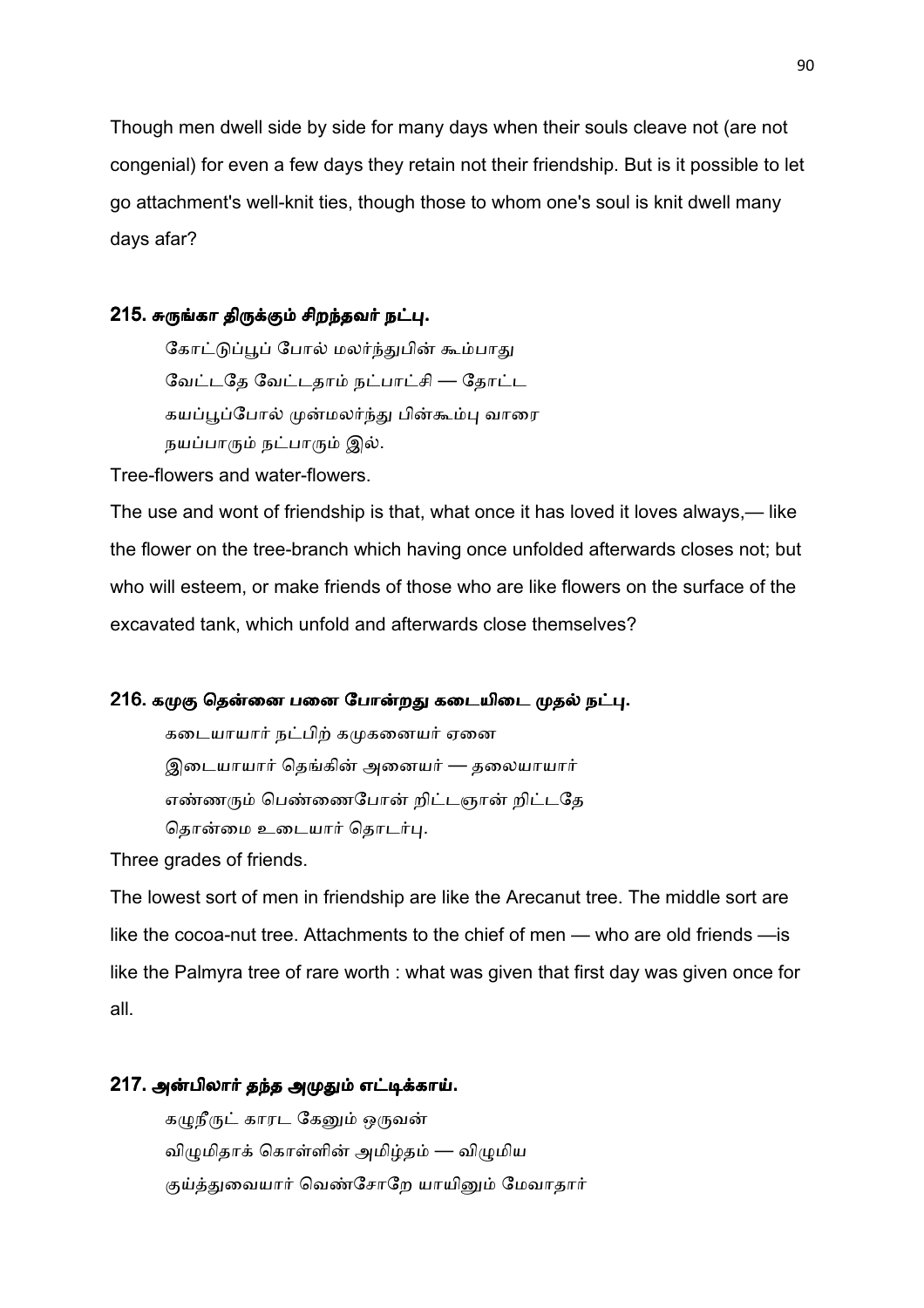கைத்துண்டல் காஞ்சிரங் காய்.

A dinner of herbs with affection is ambrosia. The greatest delicacies without it, nux vomica.

If one receive you courteously, though what he gives is but rank herbs dressed in water in which rice had been washed, it is ambrosia. To eat from the hands of those who love us not, though it be white rice with rich spicy condiments, is nux vomica.

#### 218. வாய்க்கால் போன்றவர் நட்பை மருவுக.

நாய்க்காற் சிறுவிரல்போல் நன்கணிய ராயினும் ஈக்கால் துணையும் உதவாதார் நட்பென்னாம் ? சேய்த்தானும் சென்று கொளல்வேண்டும் செய்விளைக்கும் வாய்க்காலனையார் தொடர்பு.

Friendship of those who though near aid not.

Of what value is the friendship of those who being very near like the little claw on a dog's leg, afford not help as much as a fly's foot? Though you go far to seek it, lay hold of the friendship of those who are like the water channel that causes the crops in the field to flourish.

#### 219. தெளிவிலார் நட்புக்கொள்வது தீதே.

தெளிவிலார் நட்பிற் பகைநன்று சாதல் விளியா அருநோயின் நன்றால் — அளிய இகழ்தலின் கோறல் இனிதேமற் றில்ல புகழ்தலின் வைதலே நன்று.

Four bad things.

Better hate than friendship of the ignorant. Better death than disease which comes on yielding to no remedy. Sweeter is killing thin contempt that breaks the spirit. Better abuse than undeserved praise.

# 220. தக்கவர் நட்பினை ஆய்ந்து சார்ந்திரு.

மரீஇப் பலரோடு பன்னாள் முயங்கிப் பொரீஇப் பொருட்டக்கார்க் கோடலே வேண்டும் ;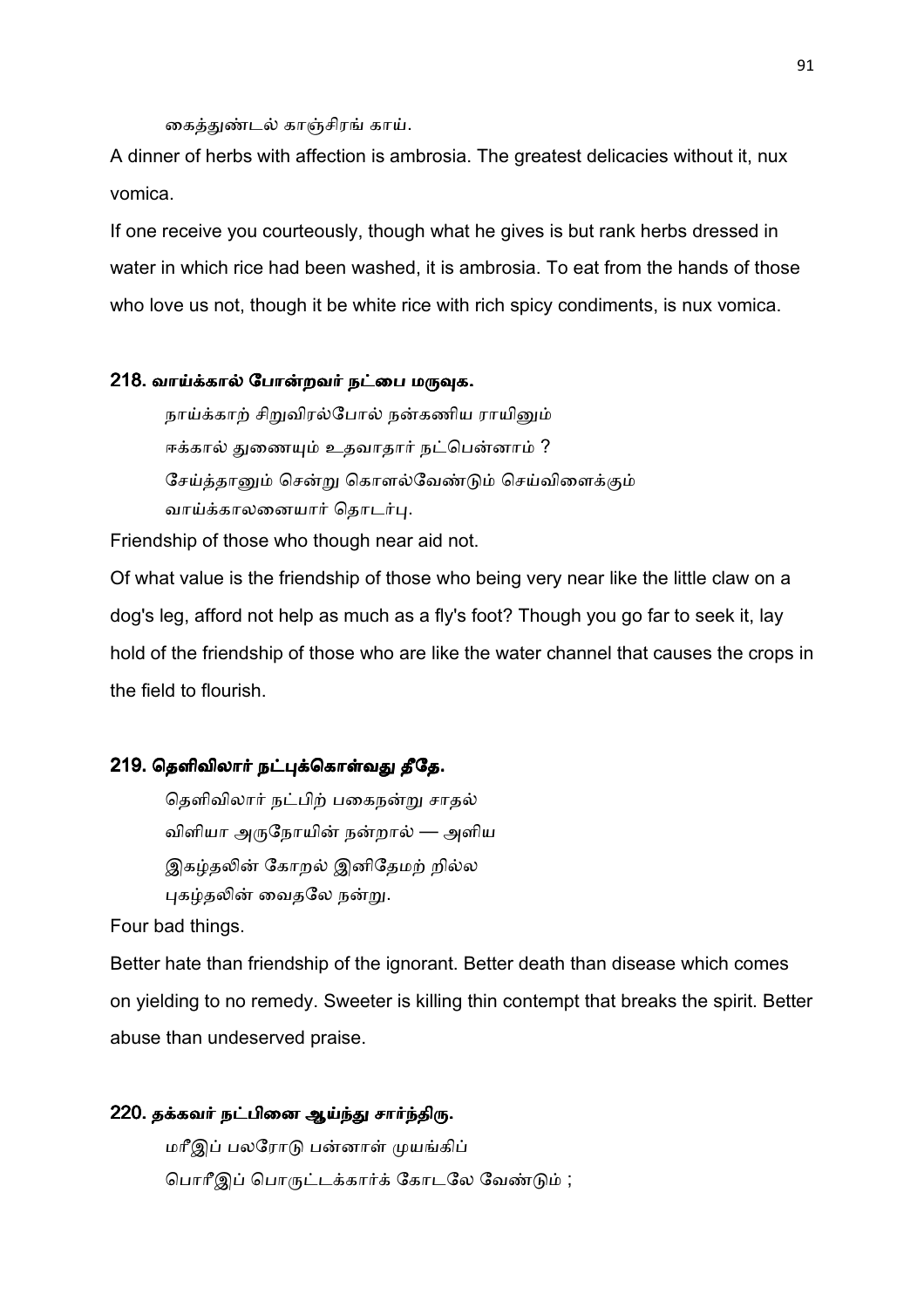பரீஇ உயிர்செகுக்கும் பாம்பொடும் இன்னா மரீஇஇப் பின்னைப் பிரிவ.

Never forsake a friend !

-----------

When men have formed an intimacy ( $\omega$ if') separation afterwards even from a snake which slays with its tooth (பரீஇ), causes affliction (இன்னா) therefore associate intimately with many, and for many days take them to your bosom, conform to their tastes and habits (பொரீஇ), and hold fast the really worthy ones.

23. நட்பிற் பிழை பொறுத்தல் / Ch. 23. Bearing and Forbearing in Friendship

#### 221. நட்பினர் பிழையை நல்லோர் பொறுப்பர்.

நல்லார் எனத்தாம் நனிவிரும்பிக் கொண்டாரை அல்லார் எனினும் அடக்கிக் கொளல்வேண்டும்; நெல்லுக் குமியுண்டு நீர்க்கு நுரையுண்டு புல்லிதழ் பூவிற்கு முண்டு.

Bear with infirmities. None are perfect.

When those to whom with strong desire we clung as good, prove otherwise, keep the sad secret bid, - cling to them still! The growing grain has husks; the water has its foam: flowers too have scentless outer sheath of leaves.

#### 222. வெறுப்பன செய்யினும் பொறுப்பர் பெரியோர்.

செறுத்தோ றுடைப்பினுஞ் செம்புனலோ டூடார் மறுத்துஞ் சிறைசெய்வர் நீர்நசைஇ வாழ்நர் வெறுப்ப வெறுப்பச் செயினும் பொறுப்பரே தாம்வேண்டிக் கொண்டார் தொடர்பு.

Bear with your friends' faults, as the cultivator bears with the stream that often bursts its enclosure.

If though they dam it up, the fresh flood should burst its bonds, men do not feel aggrieved; but straightway imprison it again, for by the precious stream they live: so though their friends again and again do very disagreeable things, men bear with those whose friendship is dear.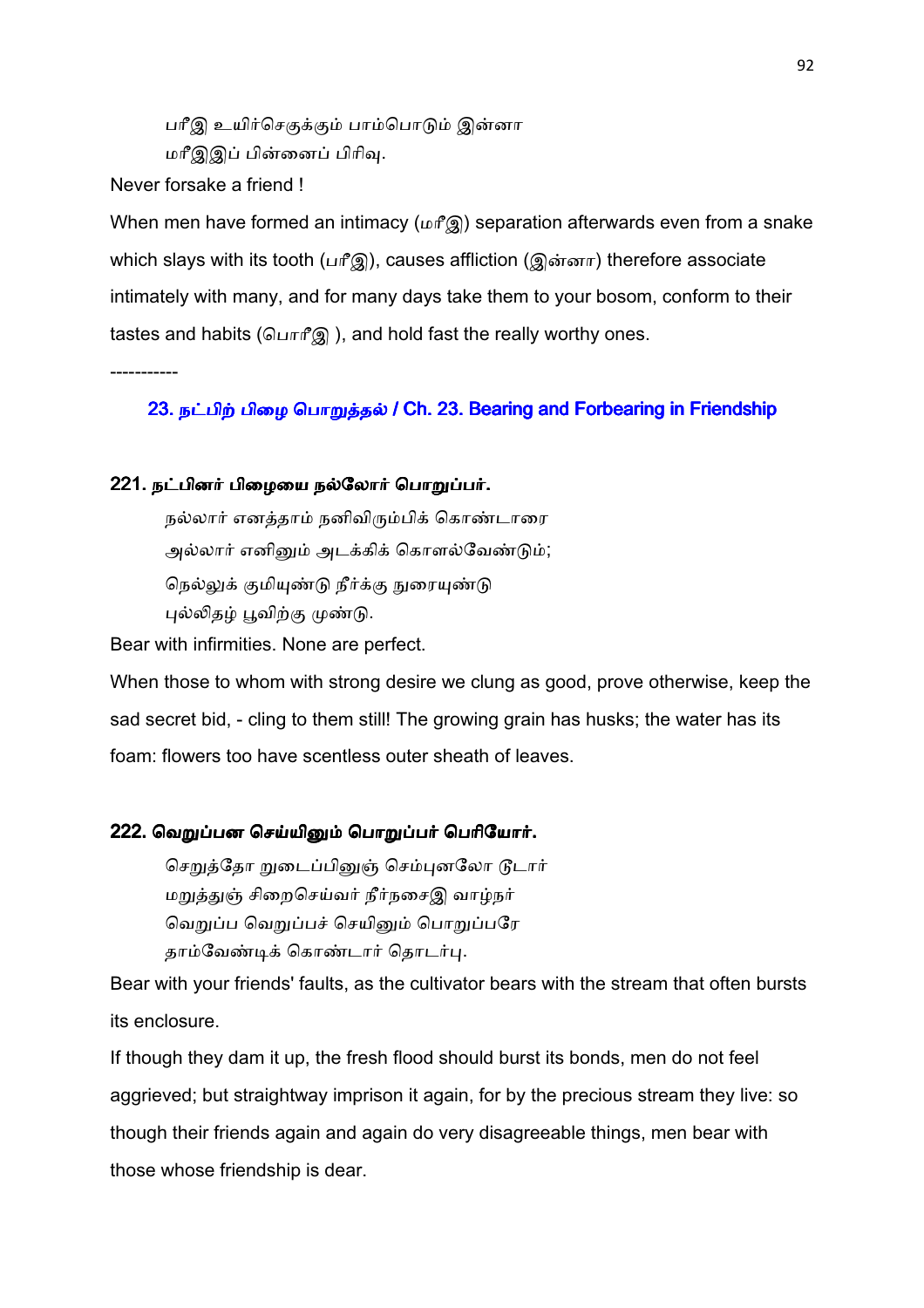#### 223. ஒருவர் பொறுமையே இருவர் நட்பு ஆகும்.

இறப்பவே தீய செயினுந்தம் நட்டார் பொறுத்தல் தகுவதொன் றன்றோ — நிறக்கோங்கு உருவவண் டார்க்கும் உயர்வரை நாட! ஒருவர் பொறையிருவர் நட்பு.

Bear all things!

Lord of the lofty hilly land, where the bees hum through all the flowery Gongu-glade !

— Though friends should work us surpassing ills, the only thing that is meet is

forbearance: patience of one is friendship of the twain.

## 224. நட்பினர் பிரிவே உட்சுடும் தீயாம்.

மடிதிரை தந்திட்ட வான்கதிர் முத்தம் கடுவிசை நாவாய் கரையலைக்குஞ் சேர்ப்ப! விடுதற் கரியார் இயல்பிலரேல் நெஞ்சம் சுடுதற்கு மூட்டிய தீ.

To be wroth with those we love, is like fire in the breast!

Lord of the shore where pearls of purest lustre are thrown up by circling waves, and where swift darting boats are borne through the surf !—when friends who we may not leave have alien hearts, it is as a scorching fire enkindled in the soul.

## 225. நன்மை நட்பினரைப் பொன்னெனப் போற்றுக.

இன்னா செயினும் விடற்பால ரல்லாரைப் பொன்னாகப் போற்றிக் கொளல்வேண்டும் — பொன்னொடு நல்லிற் சிதைத்ததீ நாடொறும் நாடித்தம் இல்லத்தில் ஆக்குத லால்.

Forsake not friends though they wrong you.

Though those, from whom you may not part, do grievous things, O maid who art as Lakshmi! you must still cherish your chosen friends—fire destroys men's wealth and happy homes, yet is it sought there and kindled every day.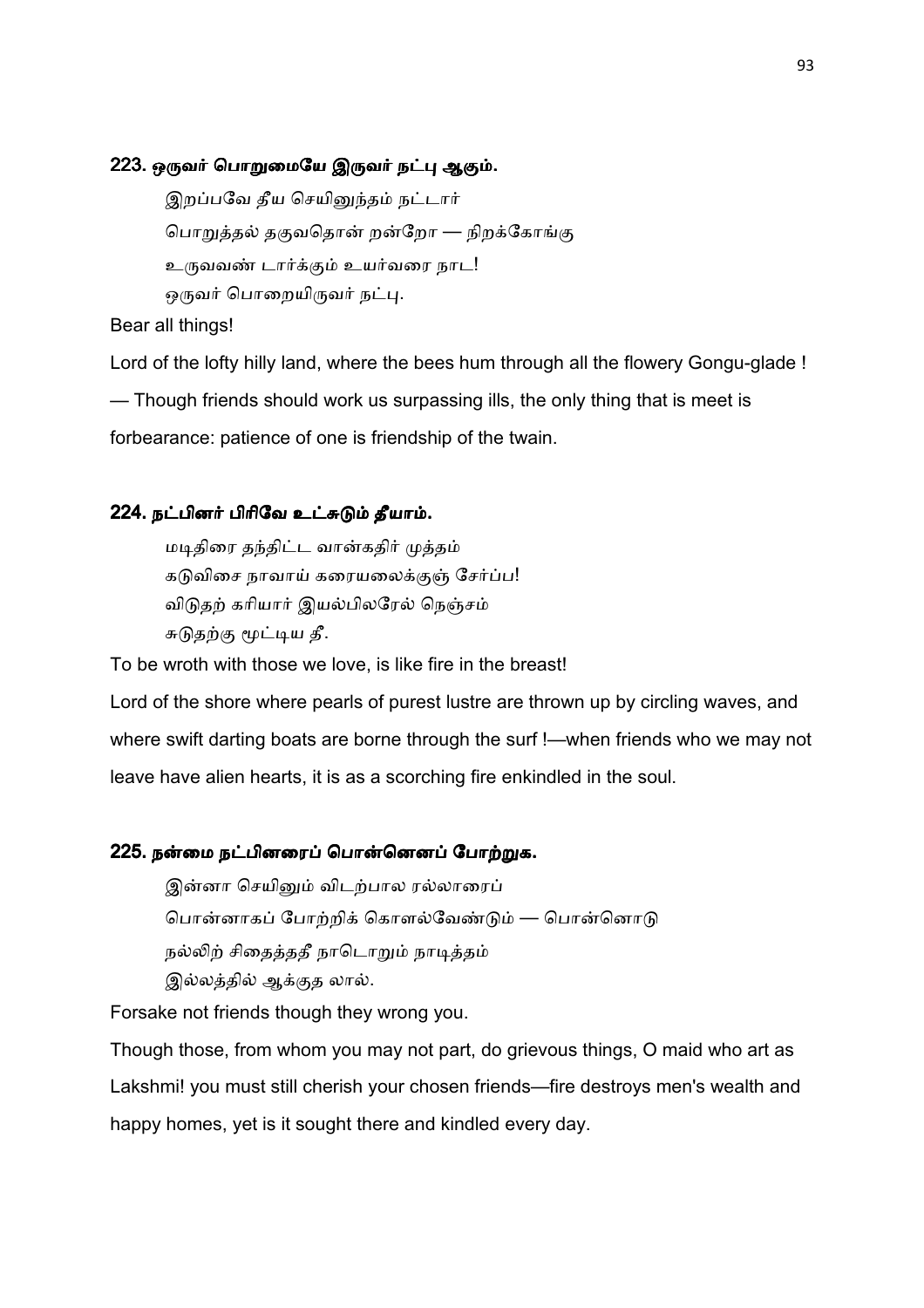#### 226. துன்பஞ் செய்யினும் நண்பரைத் தழுவுக.

இன்னா செயினும் விடுதற் கரியாரைத் துன்னாத் துறத்தல் தகுவதோ — துன்னருஞ்சீர் விண்குத்து நீள்வரை வெற்ப! களைபவோ கண்குத்திற் றென்றுதங் கை.

Friends are not to be forsaken on account of their faults.

When those from whom it is hard to part do evil things should men at once renounce them?—Lord of the lengthening hills that pierce the sky, whence rarest giftsdescend !—Do men cut off their hand because it pricked their eye?

#### 227. நட்டபின் தீமை நாடுதல் நன்றல.

இலங்குநீர்த் தண்சேர்ப்ப! இன்னா செயினும் கலந்து பழிகாணார் சான்றோர் — கலந்தபின் தீமை யெடுத்துரைக்குந் திண்ணறிவில்லாதார் தாமும் அவரிற் கடை.

Those who forsake friends that have committed a fault are worse than they. Lord of the cool shore of the shining sea! The perfect ones when they have contracted an intimacy with any, see no faults in them, even if they do things that cause pain. Those who, being without stable wisdom, take up and tell out men's evil deeds after contracting an intimacy with them, are themselves worse than they.

#### 228. நண்பர்கள் செயல்எல்லாம் ஆய்ந்தால் நன்மையாம்.

ஏதிலார் செய்த திறப்பவே தீதெனினும் நோதக்க தென்னுண்டாம் நோக்குங்கால் — காதல் கமுமியார் செய்த கறங்கருவி நாட! விழுமிதாம் நெஞ்சத்துள் நின்று.

Faults in strangers and in friends

Lord of the land of resounding waterfalls ! Though what those alien to us have done may be surpassingly evil, what is there to be pained at, when you regard it? Things done by affectionate friends, will be excellent when so regarded by the mind.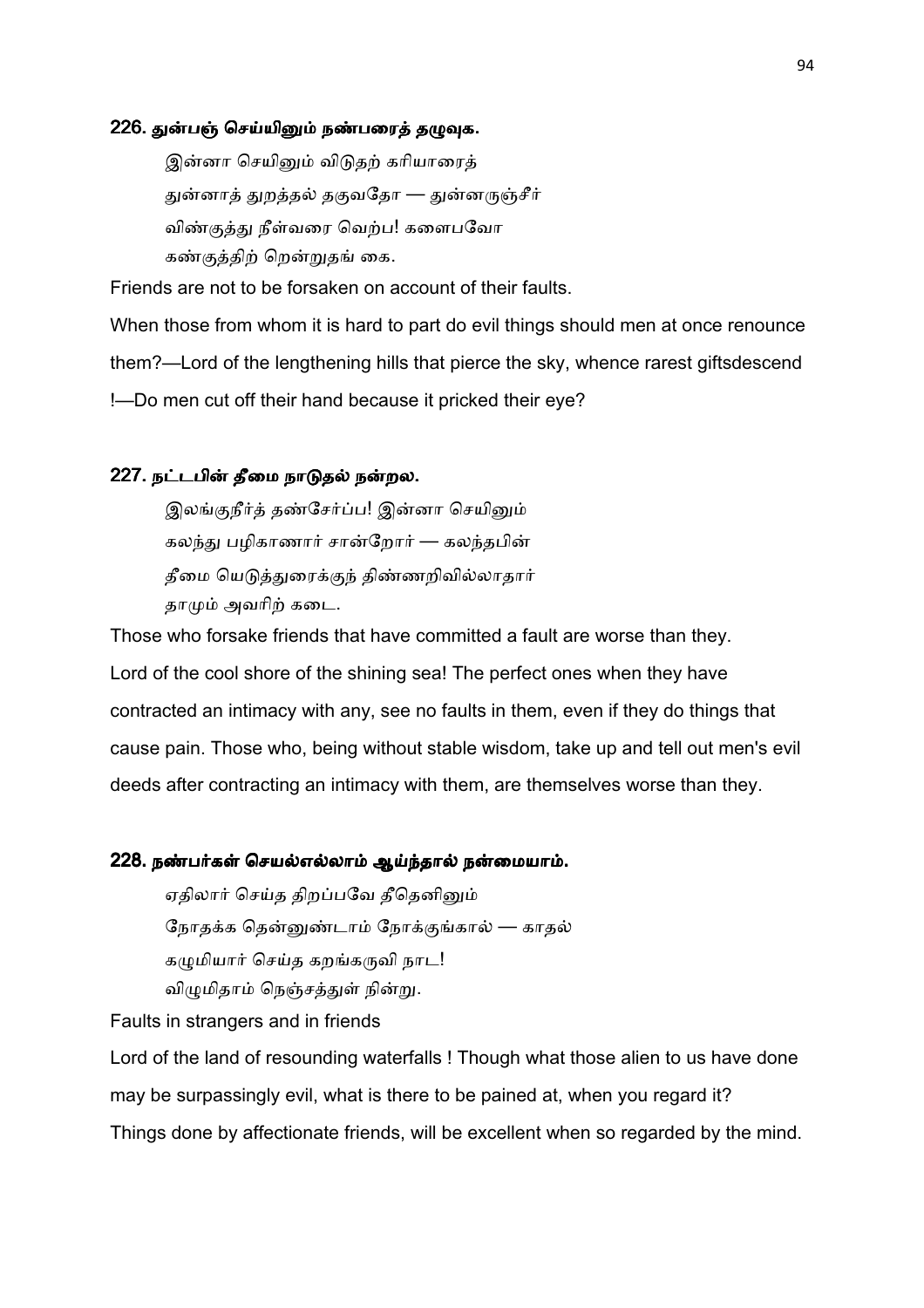#### 229. வேற்றுமை நண்பையும் தூற்றாது அடக்குக.

தமரென்று தாங்கொள்ளப் பட்டவர் தம்மைத் தமரன்மை தாமறிந்தா ராயின் அவரைத் தமரினும் நன்கு மதித்துத் தமரன்மை தம்முள் அடக்கிக் கொளல்.

If friends prove unfaithful, love them the more, and keep the secret of their unfaithfulness in your own bosom.

If we perceive those we have accepted as our own to be not really ours, we must pay even more respect to them than to our own, and keep concealed in our own mind the fact that they are not really ours.

## 230. நட்பிடைக் குற்றம் நாடுதல் தீது.

குற்றமும் ஏனைக் குணமும் ஒருவனை நட்டபின் நாடித் திரிவேனேல் — நட்டான் மறைகாவா விட்டவன் செல்வுமிச் செல்க அறைகடல்சூழ் வையம் நக.

He who pries into his friends faults shares the punishment of the revealer of secrets. If, after I have taken a man for my friend, I go about prying into his faults and virtues (other qualities), may I departwhither that man goes who has not kept his friend's secret, while the earth, begirt by the resounding sea, laughs.

--------------

## 24. கூடா நட்பு / Ch. 24. Unreal Friendship

#### 231. கருமம் முற்றுந்துணை கயவர்நட்பு நிற்கும்.

செறிப்பில் பழங்கூரை சேறணை யாக இறைத்துநீர் ஏற்றுங் கிடப்பர் —கறைக்குன்றம் பொங்கருவி தாழும் புனல்வரை நன்னாட! தங்கரும் முற்றுந் துணை.

Unreal friends cling to you till they have gained their desire.

Lord of the pleasant well-watered mountain land, where boiling waterfalls pour down from the dark hills! (Poor men) linger beneath the old roof that affords no shelter,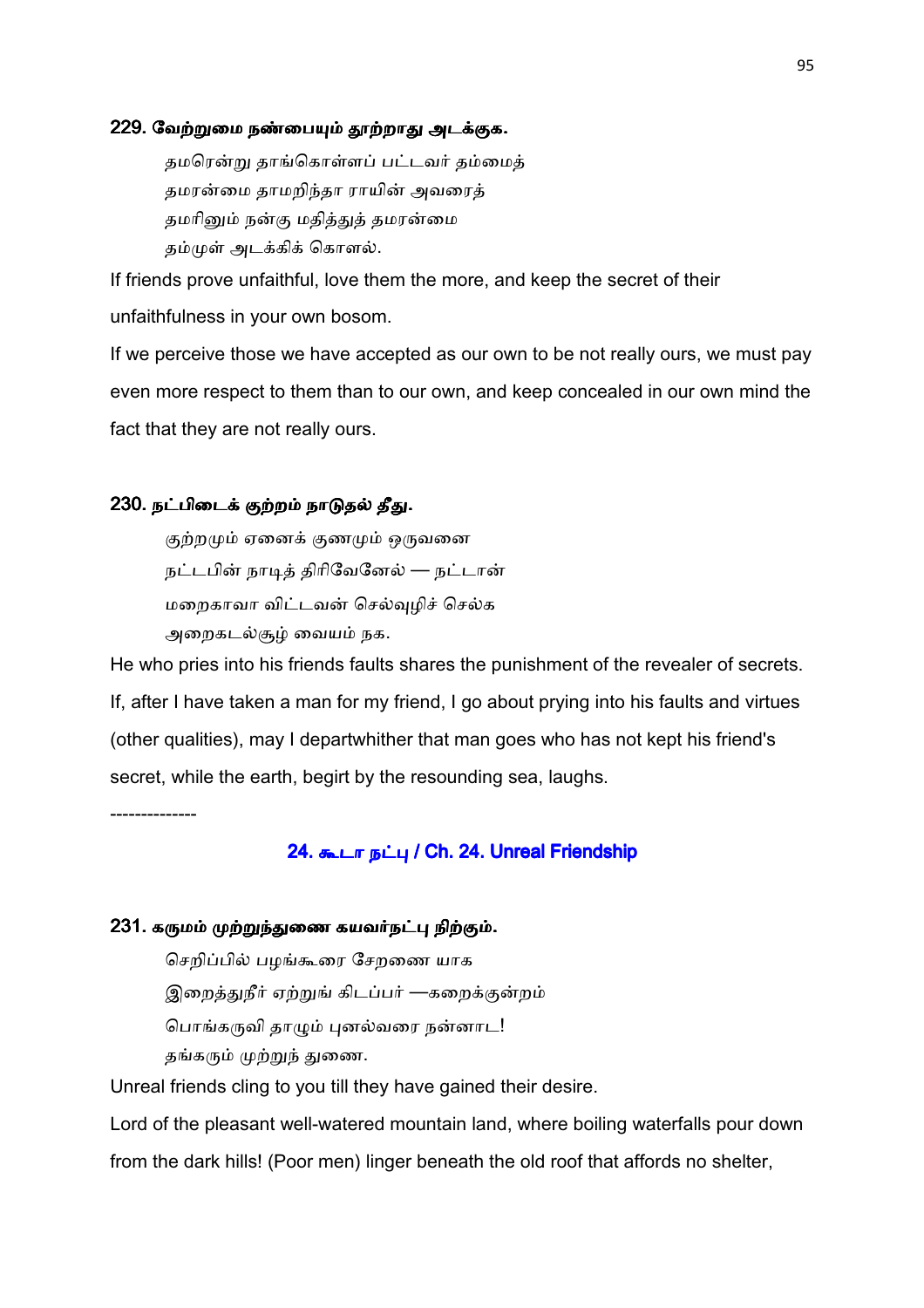baling out the water, and making mud embankments, and enduring the down-pour; (even so unreal friends stick by you) till their purpose has been attained.

## 232. மாரி பெய்யாமைஆம் சீரிலார் நட்பு.

சீரியார் கேண்மை சிறந்த சிறப்பிற்றாய் மாரிபோல் மாண்ட பயத்ததாம் — மாரி வறந்தக்கால் போலுமே வாலருவி நாட! சிறந்தக்காற் சீரிலார் நட்பு.

The friendship of the excellent like rain ; of others like drought.

Lord of the land of pure (white, forming) waterfalls! The friendship of the virtuous is of exceeding excellence, and yields glorious results — like (seasonable) rain; but the friendship of the vicious, even in the time of its exuberance, is as when the rain fails in the time of drought.

## 233. உணர்விலா நட்பு நிரயத்தை ஒத்ததே.

நுண்ணுணர்வி னாரொடு கூடி நுகர்வுடைமை விண்ணுலகே யொக்கும் விமைவிற்றாம் — நுண்ணூல் உணர்வில ராகிய ஊதிய மில்லார்ப் புணர்தல் நிரயத்துள் ஒன்று.

Bliss enjoyed with the wise is heaven; association with the ignorant and worthless is hell.

Enjoyment of the society of men of refinement resembles the heavenly world in the pleasure it affords. Closest contact with those destitute of fine perception of the value of learned pursuits —men who gain no wisdom from you, nor you from them—is one of the hells.

#### 234. கூடாநட்புப் பெருகிப் பின் குறையும்.

பெருகுவது போலத் தோன்றிவைத் தீப்போல் ஒருபொழுதுஞ் செல்லாதே நந்தும் — அருகெல்லாஞ் சந்தன நீள்சோலைச் சாரல் மலைநாட! பந்தமிலாளர் தொடர்பு.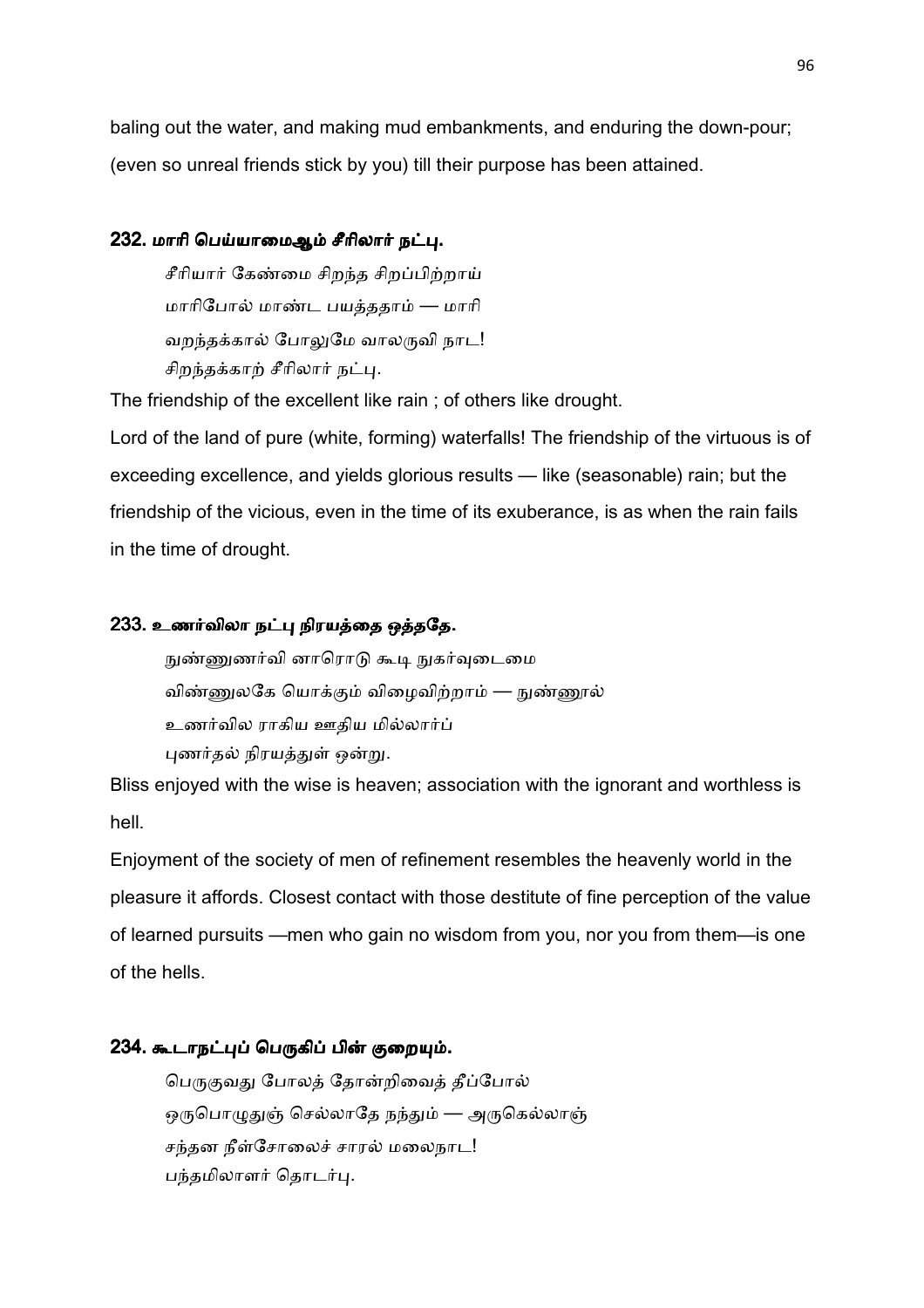Intimacy with those who have no sympathy is like fire in the stubble. Lord of the land where wide groves of Sandal cover the hilly slopes! Friendship with those who feel not its real obligation, like fire in the straw (suddenly) appears, seeming as though it would increase, but never advancing dies out.

## 235. கூடா நட்புத் துன்பமே கொடுக்கும்.

செய்யாத செய்தும்நாம் என்றாலும் செய்தவனைச் செய்யாது தாழ்த்துக்கொண் டோட்டலும் — மெய்யாக இன்புறூஉம் பெற்றி இகழ்ந்தார்க்கும் அந்நிலையே துன்புறூஉம் பெற்றி தரும்.

Boastings and delays.

The promising to do what cannot be done, and the putting off and leaving undone through delay things that could be done, will forthwith bring experience of sorrow even to those who have condemned truthfully the pleasant experiences of life (ascetics and saints).

## 236. சிறியவரை அறியலாம் செயல்வேறுபாட்டினால்.

ஒருநீர்ப் பிறந்தோருங்கு நீண்டக் கடைத்தும் விரிநீர்க் குவளையை ஆம்பலொக் கல்லா ; பெருநீரார் கேண்மை கொளினுநீ ரல்லார் கருமங்கள் வேறு படும்.

The water-lily does not become a lotus by being in the same tank with it: so evil persons will act in conformity with their natures.

The Ambal (water-lily) does not equalthe expanding Kuvalai though born and growing together with it in the same pool : though they attain to intimacy with those of generous instincts, the deeds of men in whom these instincts are lacking will be diverse.

## 237. ஒற்றுமையில்லார் நட்பு இன்னாது.

முற்றற் சிறுமந்தி முற்பட்ட தந்தையை நெற்றுக்கண் டன்ன விரலால் ஞெமிர்த்திட்டுக்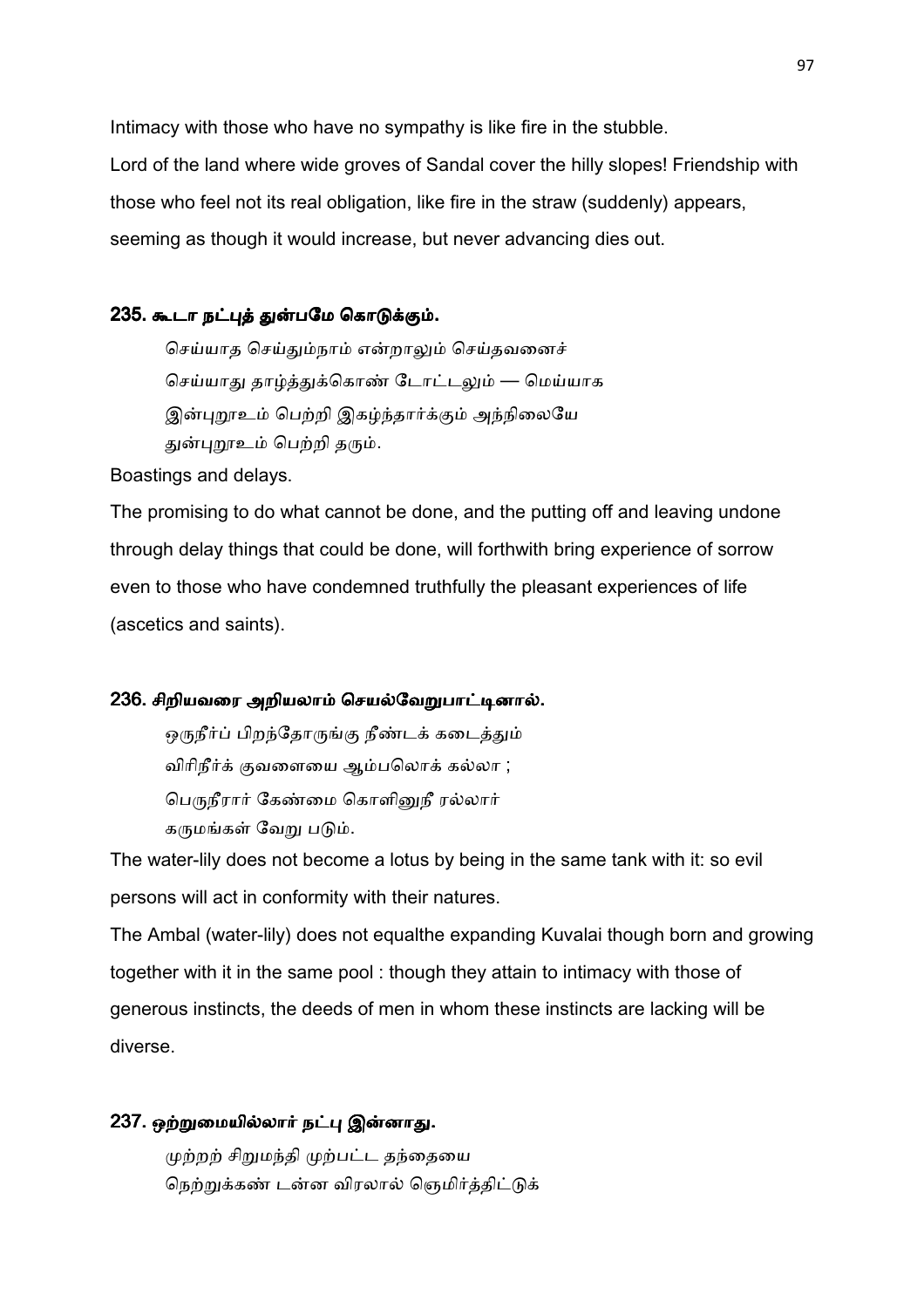குற்றிப் பறிக்கும் மலைநாட! இன்னாதே ஒற்றுமை கொள்ளாதார் நட்பு.

Friendship with the uncongenial is bad.

Lord of the hilly land where the immature little monkey, with its finger like a bean-pod, will flip its father when it meets him, and poke him and snatch fruit from him! Afflictive indeed is friendship with the uncongenial.

## 238. உற்றவிடத் துதவுவதே உயர்ந்த நட்பாகும்.

முட்டுற்ற போழ்தின் முடுகிஎன் ஆருயிரை நட்டான் ஒருவன்கை நீட்டேனேல் — நட்டான் கடிமனை கட்டழித்தான் செல்வுழிச் செல்க நெடுமொழி வையம் நக.

The curse of him who does not offer his life for his friend.

If I hasten not to put forth my hand and offer my precious life to my friend when in distress, may I depart whither he goes who has violated the sanctity of his friend's wedded wife, while the far-famed world laughs!

#### 239. புல்லறிவுடையார் நட்புப் பொருந்தாது.

ஆன்படு நெய்பெய் கலனுள் அதுகளைந்து வேம்படு நெய்பெய் தனைத்தரோ ; —தேம்படு நல்வரை நாட! நயமுணர்வார் நண்பொரீஇப் புல்லறிவி னாரொடு நட்பு.

Bitter for sweet.

Lord of the land of goodly hills where honey flows! To forsake the friendship of those who know the right, and cultivate that of shallow pretenders to knowledge, is like emptying out cow's ghee from a vessel and pouring into it margosa oil.

#### 240. தீயினத்தாரைச் சேர்வது தீமையாம்.

உருவிற் கமைந்தான்கண் ஊராண்மை இன்மை பருகற் கமைந்தபால் நீரளா யற்றே; தெரிவுடையார் தீயினத்தா ராகுதல் நாகம்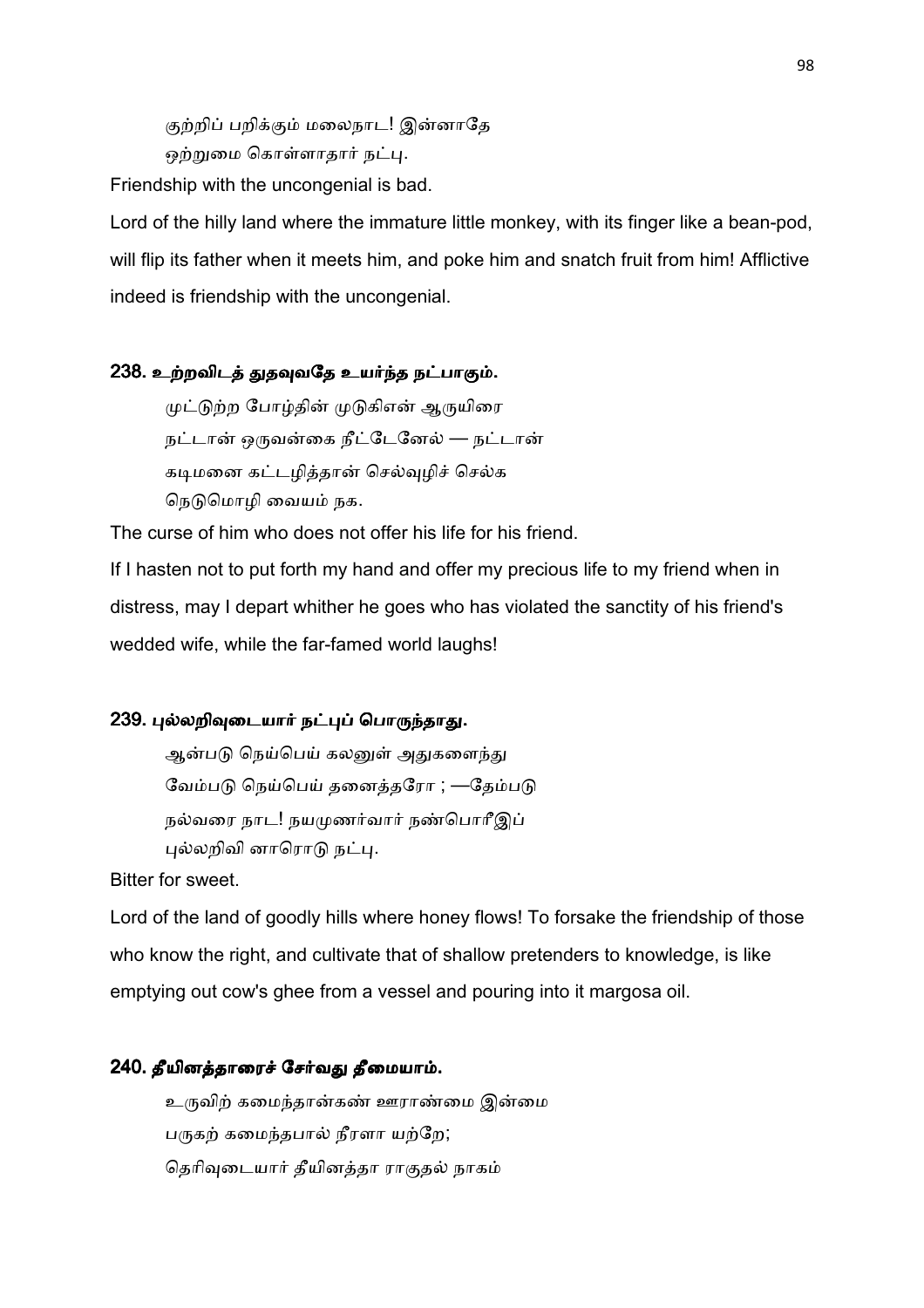விரிபெடையோ டாடிவிட் டற்று.

A specious outward appearance without a liberal spirit

The absence of generosity in those whose exterior is pleasing, is like the mingling of water with the milk provided for food: when men of understanding take to bad company it is like the disporting of a Cobra with a female viper.

-------------

25. அறிவுடைமை / Ch. 25. The Possession of Practical Wisdom

#### 241. தளர்ந்தாற் பகைவரைத் தாங்குவர் மேலோர்.

பகைவர் பணிவிடம் நோக்கித் தகவுடையார் தாமேயும் நாணித் தலைச்செல்லார் காணாய்; இளம்பிறை யாயக்கால் திங்களைச் சேரா(து) அணங்கருந் துப்பின் அரா.

Generosity to fallen foes.

Worthy men, when they behold where foes are foiled, themselves too feel sore abashed, and do not hasten on to crush them. Behold, the strong invulnerable dragon draws not near the moon (to swallow it) when it is in its tender crescent days!

#### 242. அடக்கமே மக்கட்கு அணிகலம் ஆவது.

நளிகடல் தண்சேர்ப்ப! நல்கூர்ந்த மக்கட் கணிகல மாவ தடக்கம் — பணிவில்சீர் மாத்திரை யின்றி நடக்குமேல் வாழுமூர் கோத்திரங் கூறப் படும்.

Self-restraint, an ornament.

Lord of the cool shore of the spreading sea ! To men in poverty a modest selfrestraint is the chiefest ornament. If a man live in unbending pride, and in a manner unbefitting his position, his fellow-townsmen will revile his race.

#### 243. மறுமையின்பமும் தரும் நல்லொழுக்கம்.

எந்நிலத்து வித்திடினும் காஞ்சிரங்காழ் தெங்காகா(து) எந்நாட் டவரும் சுவர்க்கம் புகுதலால்,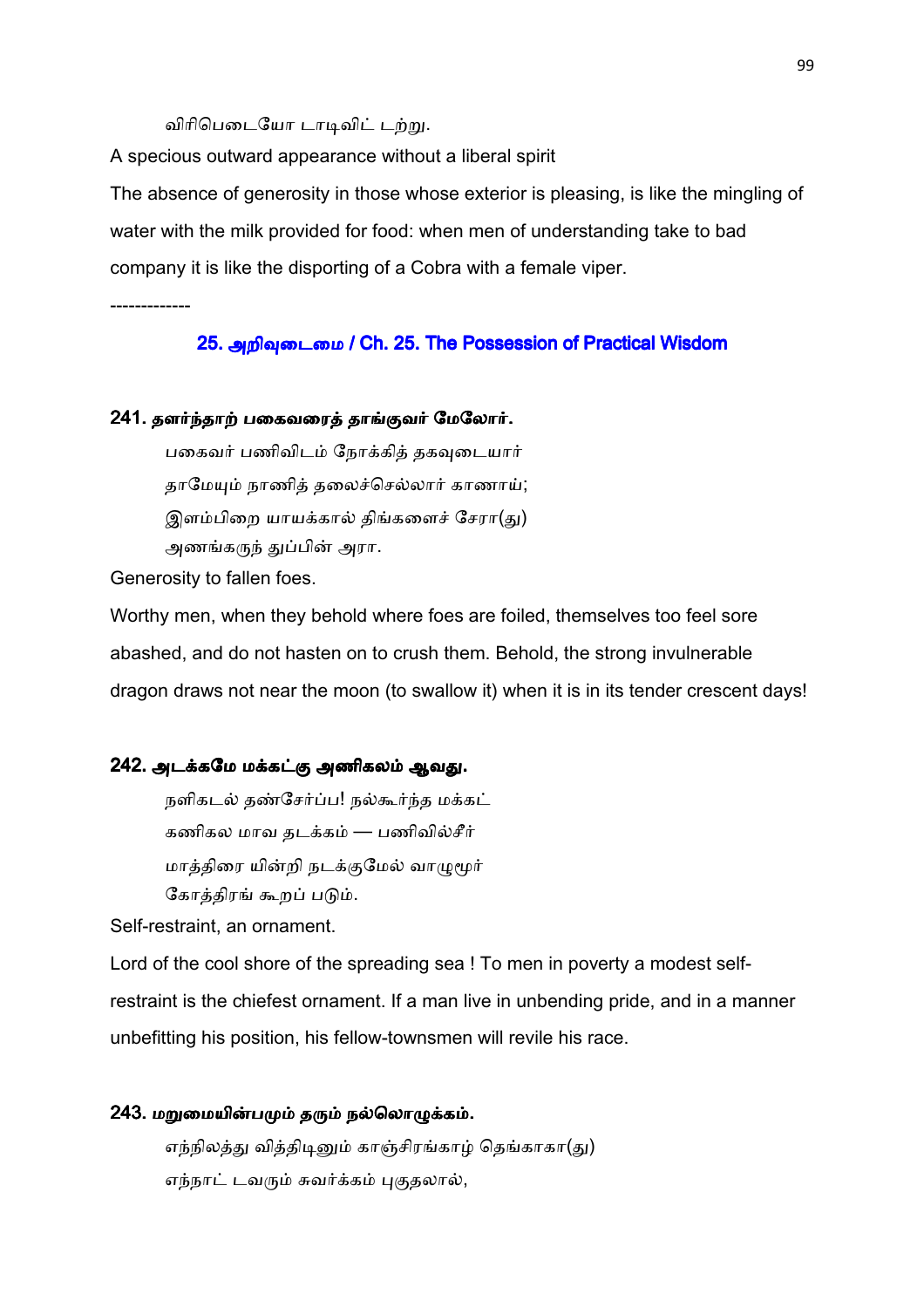தன்னாற்றான் ஆகும் மறுமை வடதிசையும் கொன்னாளர் சாலப் பலர்.

Character, not birthplace.

Whatever soil you sow it in, the Strychnos nut grows not into a cocoa-palm. Some of the Southern land have entered Paradise! It is man's way of life that decides his future state. Full many from the Northern land are denizens of hell.

#### 244. இனத்தால் மேலோர் மனம் மாறுபடாது.

வேம்பின் இலையுட் கனியினும் வாழைகன் தீஞ்சுவை யாதுந் திரியாதாம்; ஆங்கே இனந்தீ தெனினும் இயல்புடையார் கேண்மை மனந்தீதாம் பக்கம் அரிது.

Good men not affected by corrupt influences.

Though ripened amid margosa leaves the fruit of the plantain loses no atom of its sweet flavour. Even so the friendship of men of noble mood, although their race be evil, can hardly work ill to the mind.

#### 245. இயற்கை யறிவுடையவர் என்றும் மாறுபடார்.

கடல்சார்ந்தும் இன்னீர் பிறக்கும், மலைசார்ந்தும் உப்பீண் டுவரி பிறத்தலால் ; தத்தம் இனத்தனைய ரல்லர் எறிகடல்தண்சேர்ப்ப! மனத்தனையர் மக்களென் பார்.

Not environment, but mind makes the man.

Though close by the sea, sweet waters oft-times spring up there; on the hill-side the waters often gush out all brine! Thus men are not as their race. — Lord of the dashing sea's cool shore! Men are as their minds.

#### 246. கூடுதல் பிரிதல் சான்றோர் குறித்திடார்.

பராஅரைப் புன்னை படுகடல் தண் சேர்ப்ப! ஒராஅலும் ஒட்டலுஞ் செய்பவோ? நல்ல மரூஉச்செய் தியார்மாட்டுத் தங்கு மனத்தார்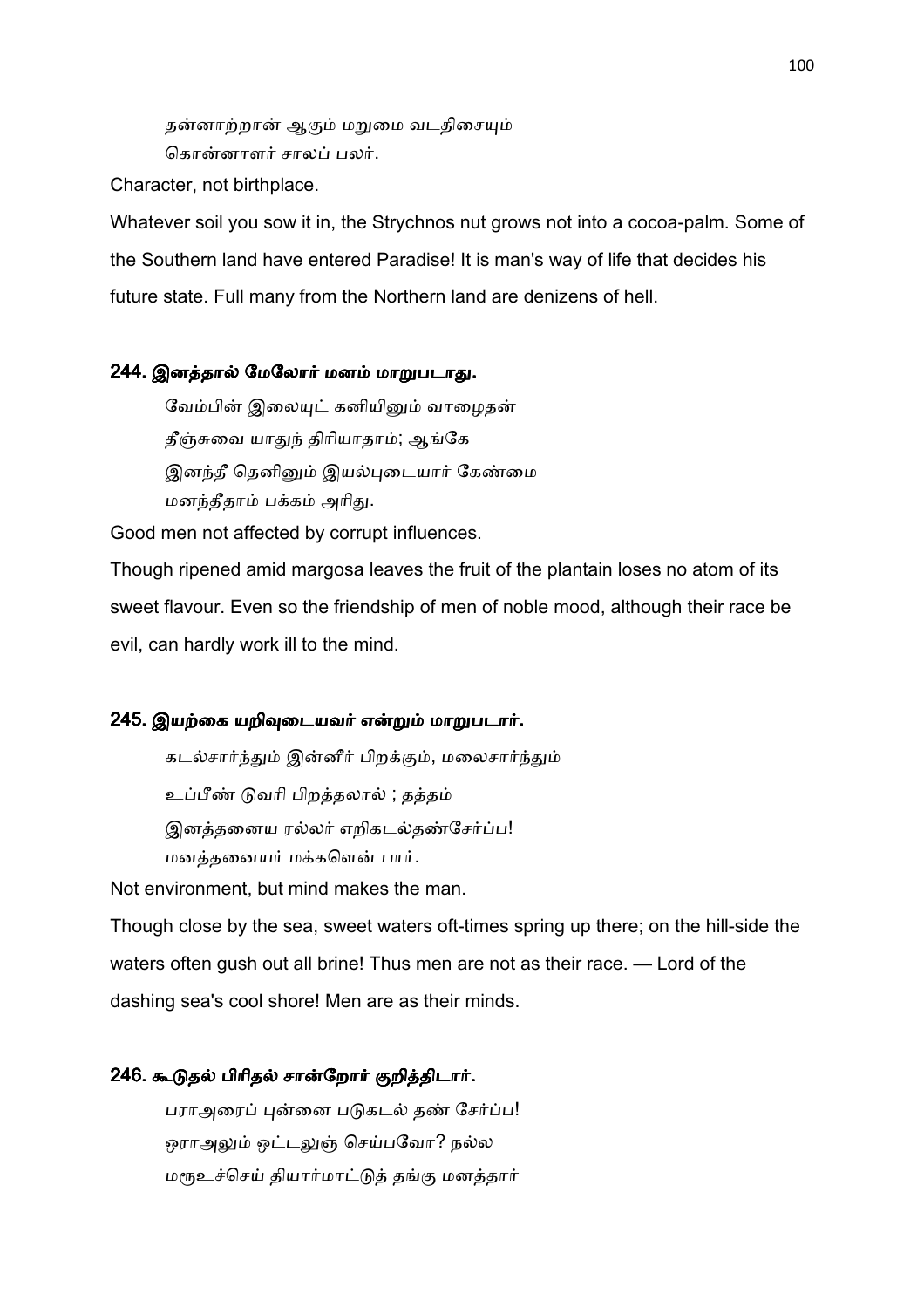விராஅஅயச் செய்யாமை நன்று.

Against caprice.

Lord of the cool sea-shore, where flourishes the thick-stemmed laurel ! Men whose minds are good (constant), and who adhere to whomsoever they have formed an intimacy with, will not sometimes avoid men, and at other times be intimate. It is good not to have fits of alternating warmth and indifference.

## 247. அறிஞரைச் சார்ந்தால் இன்பம் அணுகும்

உணர உணரும் உணர்வுடை யாரைப் புணரிற் புணருமாம். இன்பம் ;—புணரின் தெரியத் தெரியுந் தெரிவிலா தாரைப் பிரியப் பிரியுமாம் நோய்.

Good and bad associations.

Join the men who throughly feel true wisdom's inner sense, and forthwith joy joins you. Join yourself to men devoid of the accurate preception of knowledge, and then parting from them is parting from pain.

#### 248. தானே தன்னைத் தலைவன் ஆக்கலாம்.

நன்னிலைக்கண் தன்னை நிறுப்பானும், தன்னை நிலைகலக்கிக் கீழிடு வானும், —நிலையினும் மேன்மேல் உயர்த்து நிறுப்பானும், தன்னைத் தலையாகச் செய்வானும் தான்.

Men makes, unmakes, and ennobles himself.

He that establishes a man in good, and he that disturbs that good position and casts him down, and he that more and more exalts a man and establishes him, and he that makes a man head (among men) is (the MAN) HIMSELF.

# 249. காரியம் முடிக்கக் கல்லார் பின்னும் கற்றவர் செல்வார்.

கரும வரிசையாற் கல்லாதார் பின்னும் பெருமை யுடையாருஞ் சேறல் — அருமரபின்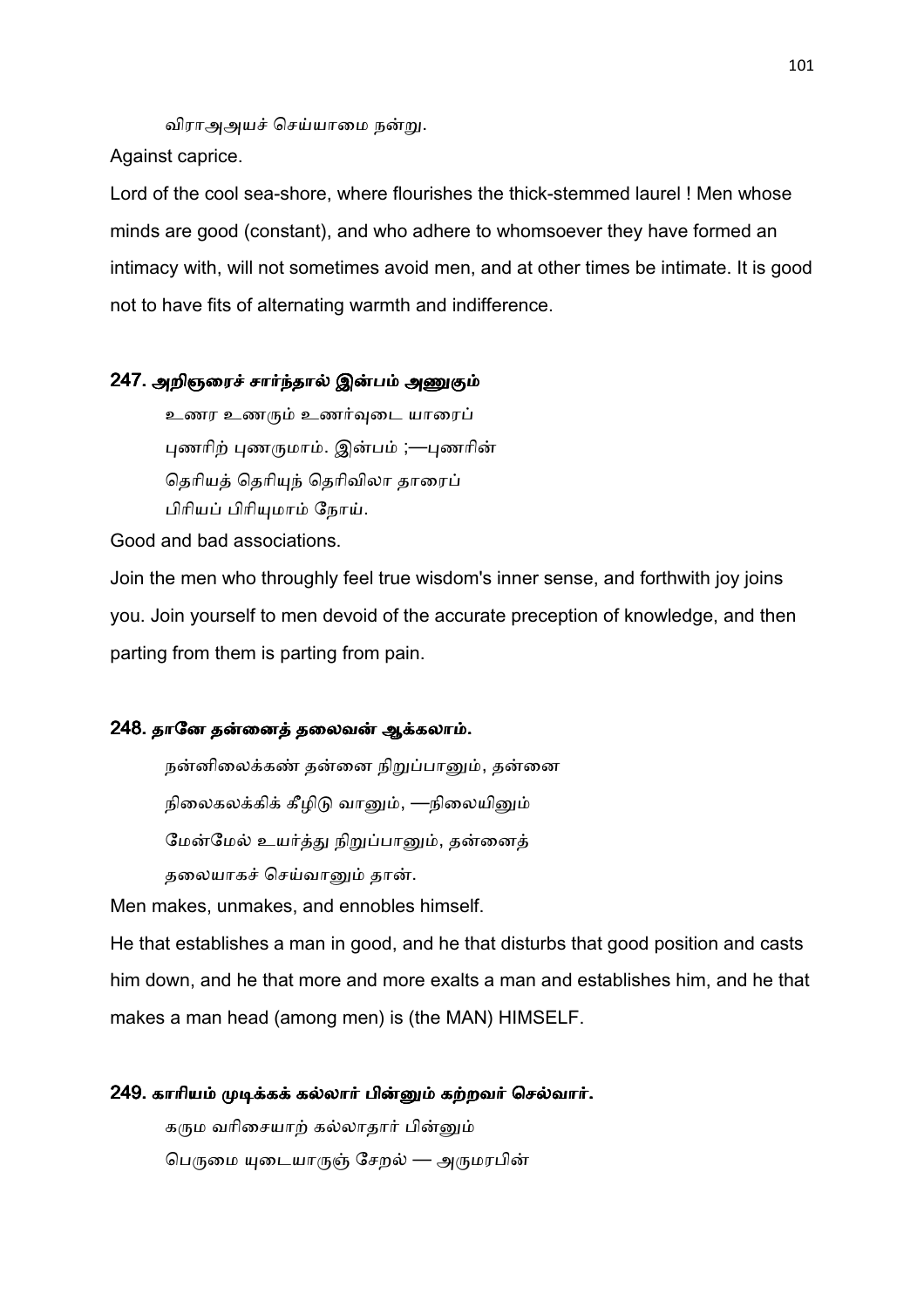ஓதம் அரற்றும் ஒலிகடல் தண்சேர்ப்ப! பேதைமை யன்ற தறிவு.

It is prudent sometimes to sacrifice pride.

Lord of the cool shore of the sounding sea, where from old time the billows roar!— In the course of their affairs when even great men follow after the unlearned, this is not folly but wisdom.

#### 250. கருமம் போகம் தருமம் மூன்றும் தக்கோர் அடைவர்.

கருமமும் உட்படப் போகமும் துவ்வத் தருமமும் தக்கார்க்கே செய்யா — ஒருநிலையே முட்டின்றி மூன்று முடியுமேல் அஃதென்ப பட்டினம் பெற்ற கலம்.

A perfect life-voyage.

If a man has wrought all fitting works, enjoyed all seemly pleasures, done deeds of charity to worthy men: if he shall have accomplished all these three unchecked, in this one state, of him men will say: 'that is a ship that has gained the haren'

-------------

## 26. அறிவின்மை / Ch. 26. The Lack of Practical Wisdom

## 251. அறிவே பெருஞ்செல்வம் ; அறிவின்மை வறுமையாம்.

நுண்ணுணர் வின்மை வறுமை, அஃதுடைமை பண்ணப் பணைத்த பெருஞ்செல்வம் ;—எண்ணுங்கால் பெண்அவாய் ஆண்இழந்த பேடி அணியாளோ, கண்அவாத் தக்க கலம்.

Lack of accurate perception is poverty. Mere externals are nothing.

The want of refined knowledge is poverty, its possession is very great and abundant wealth. When one considers, will not a sexless creature, more woman than man, adorn herself with the jewels that her eye desires ?

## 252. செல்வமும் அறிவும் ஓரிடம் சேரா.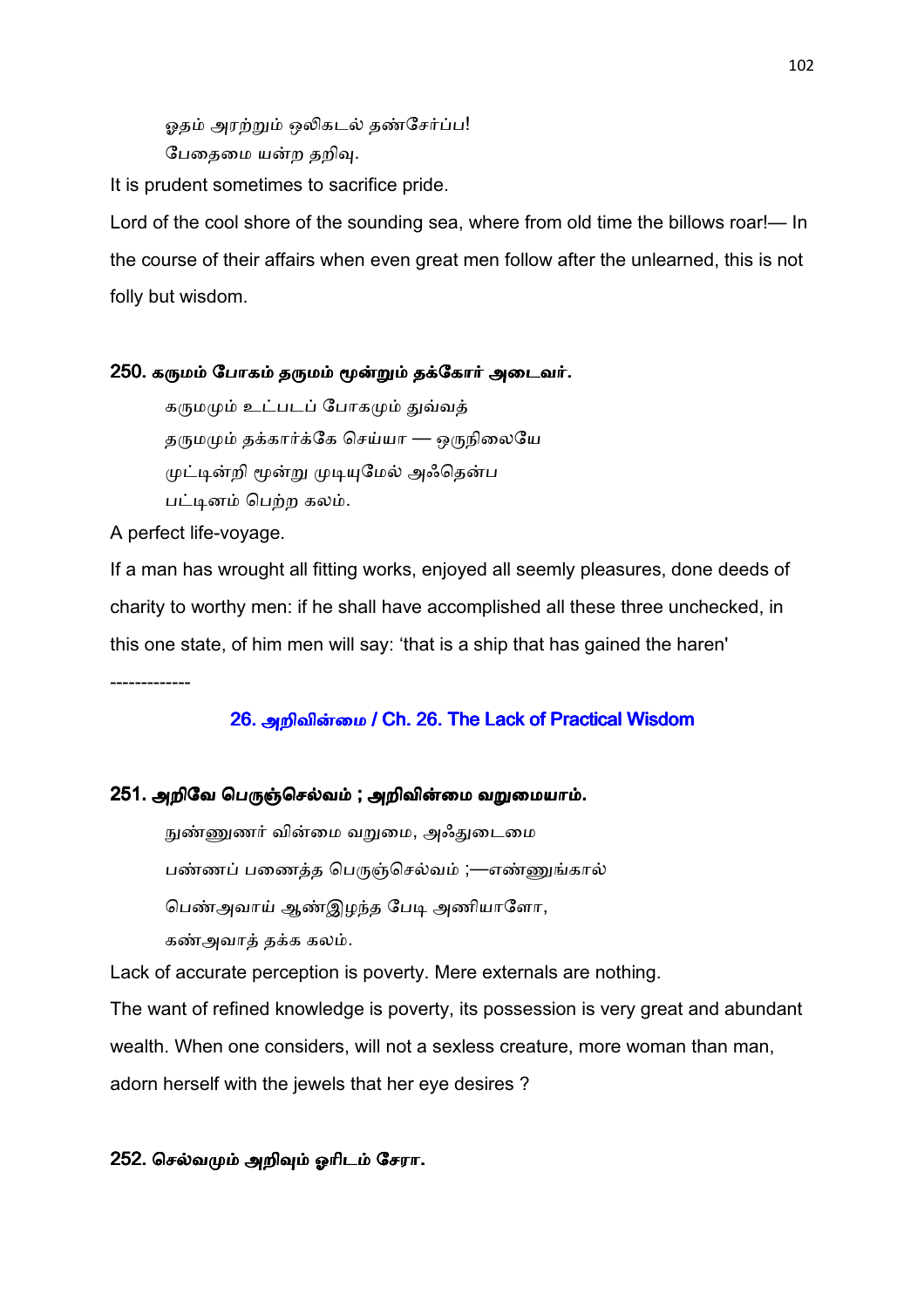பல்லான்ற கேள்விப் பயனுணர்வார் பாடழிந்து அல்லல் உழப்ப தறிதிரேல் — தொல்சிறப்பின் நாவின் கிழத்தி உறைதலாற் சேராளே, பூவின் கிழத்தி புலந்து.

Why the goddess Fortuna avoids the learned.

Men of vast and varied lore are seen in low estate, and suffer want. Would you know the reason? The anciently renowned 'Lady of the tongue' abides with them). 'The Lady of the flowers' is jealous, and draws not near !

#### 253. இளமையிற் கல்லான் இழிவுபின் எய்துவான்.

கல்லென்று தந்தை கழற அதனையோர் சொல்லென்று கொள்ளா திகழ்ந்தவன் , —மெல்ல எழுத்தோலை பல்லார்முன் நீட்ட விளியா வழுக்கோலைக் கொண்டு விடும்.

Folly of refusing to learn in youth.

He who, when his father urgently bade him learn, did not take it as a serious matter, but contemned it; when, before many men, some one gently presents a written palmleaf, will in anger fetch a stick to beat him as guilty of an insult.

#### 254. கல்லாதவனை நாய் என்றே கருதுவர்.

கல்லாது நீண்ட ஒருவன் உலகத்து நல்லறி வாள ரிடைப்புக்கு — மெல்ல இருப்பினும் நாய்இருந் தற்றே, இராஅ(து) உரைப்பினும் நாய்குரைத் தற்று.

An ignorant man is a mere cur!

When a man who has grown up without learning enters the society of the wise, if he sit still, it is as if a dog sat there; and if he rise to speak, it is as though a dog barked.

#### 255. புல்லர் அவையிற் கல்லார் புகுவர்.

புல்லாப்புன் கோட்டிப் புலவ ரிடைப்புக்குக் கல்லாத சொல்லும் கடையெல்லாம் ;—கற்ற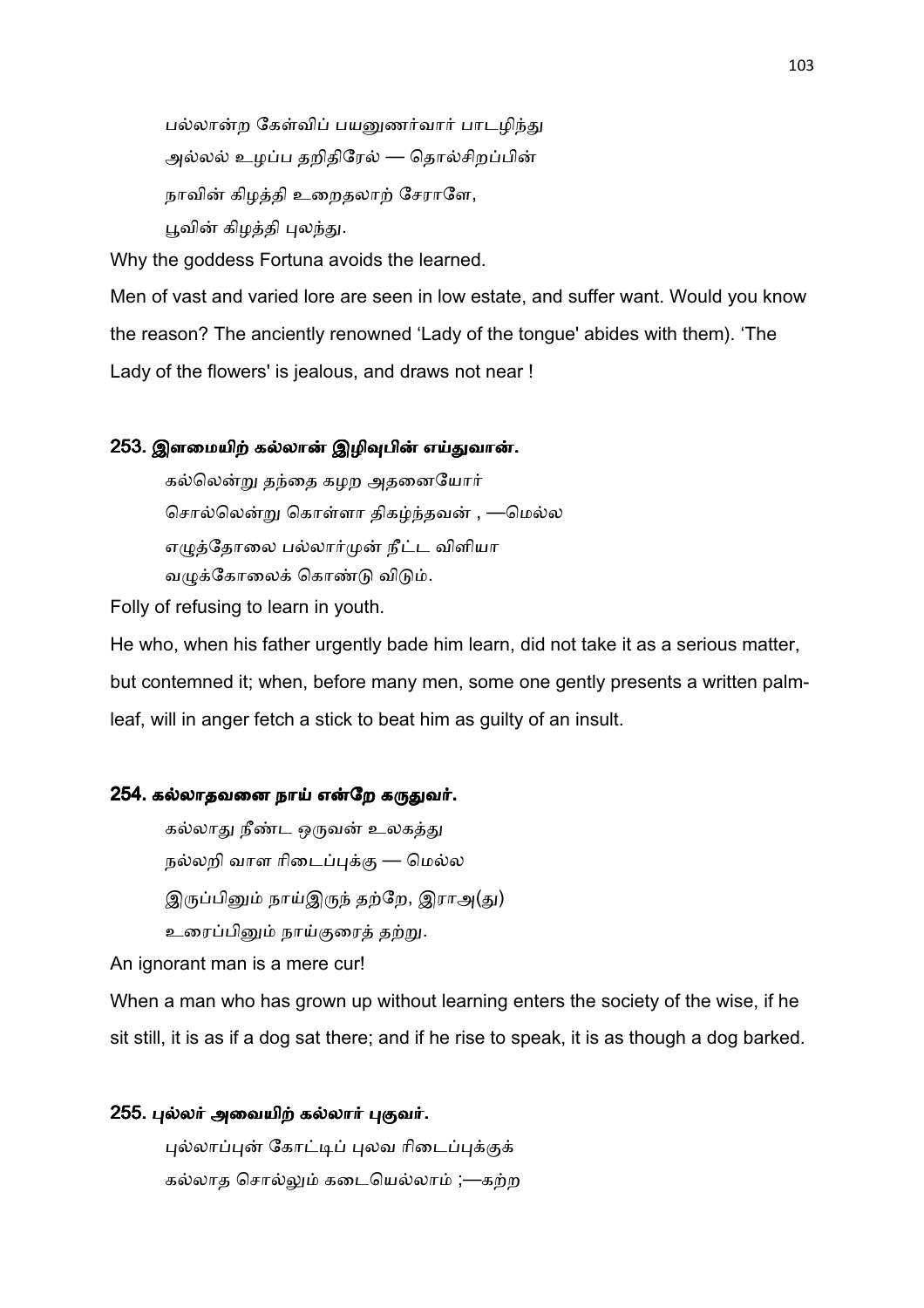கடாஅயினும் சான்றவர் சொல்லார் பொருள்மேற் படாஅ விடுபாக் கறிந்து.

Cast not pearls before swine.

All the baser sort consorting with scholars of a heterodox and low school, will utter illiterate rubbish; but men replete with learning, though urgently asked, utter not the results of their learning, knowing that (the asker) would fail to apply their minds to the import of what was said.

#### 256. கல்லார் விரிவுரை யெல்லாம் பகர்வர்.

கற்றறிந்த நாவினார் சொல்லார்தம் சோர்வஞ்சி; மற்றைய ராவார் பகர்வர் ; பனையின்மேல் வற்றிய ஒலை கலகலக்கும்; எஞ்ஞான்றும் பச்சோலைக் கில்லை ஒலி.

Modest silence.

Men of learned tongues are silent, fearing some slip; others (ignorant men) will speak out; on the Palmyra tree the dried-up leaves make a loud rustling noise ; but evermore the green leaf gives forth no sound !

## 257. அறிவிலார் செவியில் அறவுரை ஏறாது.

பன்றிக்கூழ்ப் பத்தரில் தேமா வடித்தற்றால் நன்றறியா மாந்தர்க் கறத்தா றுரைக்குங்கால் ; குன்றின்மேற் கொட்டுந் தறிபோல் தலைதகர்ந்து சென்றிசையா வாகும் செவிக்கு.

Good instruction thrown away on thankless people.

When you expound the way of virtue to ungrateful people, —which is like mashing up sweet mangoes for a pig in a food — trough , — those virtuous teachings lose all their force —have their point (தலை) broken (தகர்) by the obtuseness of the disciple— and do not enter into, or suit his ear, — like a stake which one would drive in on the side of a hill.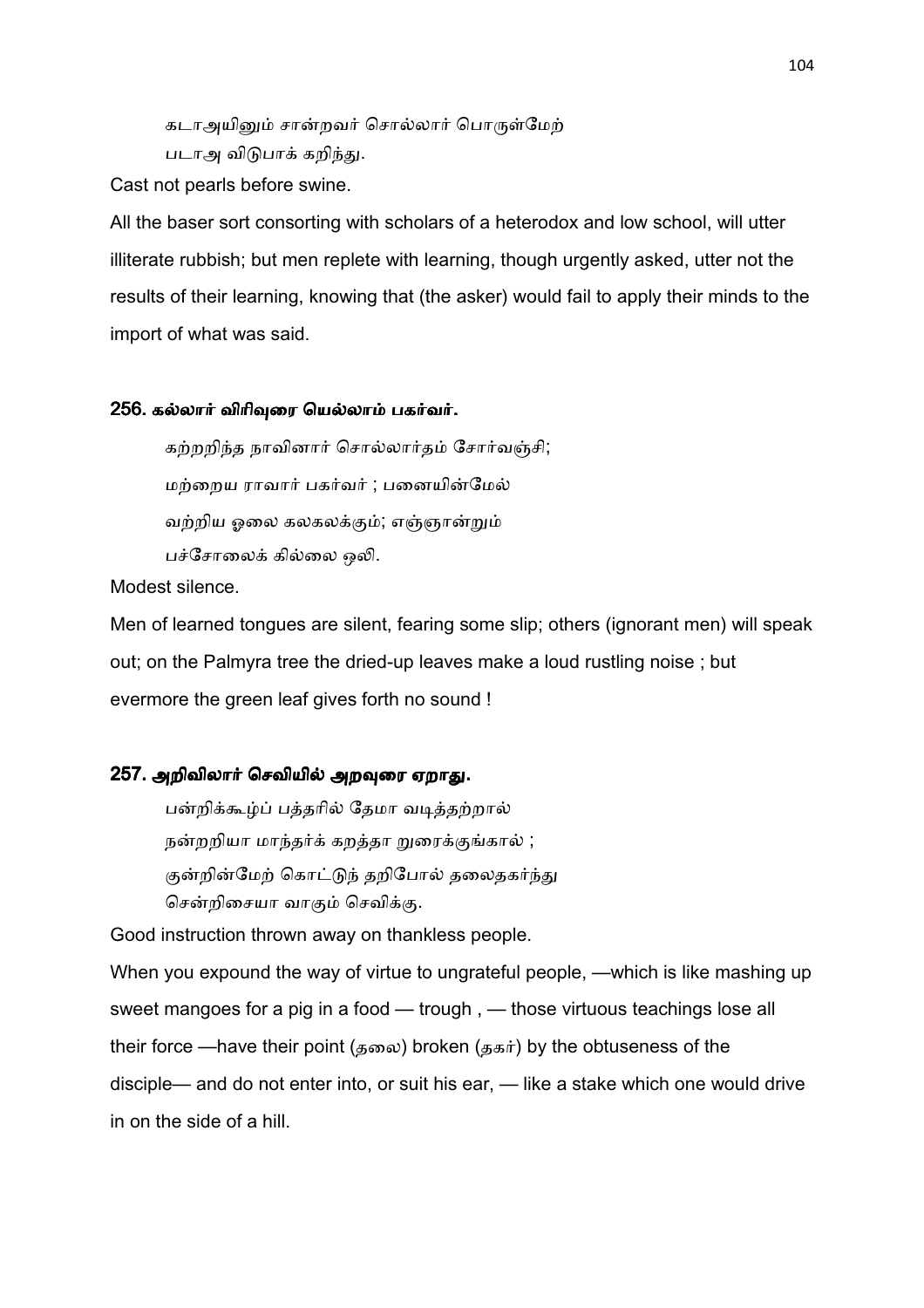#### 258. நோலா உடம்பில் அறிவு நுழையாது.

பாலாற் கழீஇப் பலநாள் உணக்கினும் வாலிதாம் பக்கம் இருந்தைக் கிருந்தன்று; கோலாற் கடாஅய்க் குறினும் புகலொல்லா நோலா உடம்பிற் கறிவு.

Learning requires discipline.

Though you wash it with milk for many days and dry it, charcoal on no hypothesis becomes white ! So into the undisciplined body wisdom enters not, though you teach it, driving it in with a stick.

#### 259. இழிசெயல் நடுவர் நல்லறிவு இல்லார்.

பொழிந்தினிது நாறினும் பூமிசைதல் செல்லா திழிந்தவை காமுறூஉம் ஈப்போல் — இழிந்தவை தாங்கலந்த நெஞ்சினார்க் கென்னாகும்? தக்கார்வாய்த் தேன்கலந்த தேற்றச்சொல் தேர்வு.

The fly desires not the fragrant honey. The base esteem not sweet and powerful words.

To those whose minds are full of foul things, — like the fly which goes not to feed on the flower that pours forth sweetness and breathes perfume, but fixes its eager desire on ordure,—What clear comprehension can there be of the lucid words full of honied sweetness that issue from the mouths of the worthy?

#### 260. கீழ்மகன் துண்ணிய கேள்வியை விரும்பான்.

கற்றார் உரைக்குங் கசடறு நுண்கேள்வி பற்றாது தன்நெஞ் சுதைத்தலால், —மற்றுமோர் தன்போல் ஒருவன் முகநோக்கித் தானுமோர் புன்கோட்டி கொள்ளுமாம் கீழ்.

The base man rejects the words of the learned, and seeks the assembly of congenial fools.

The base man does not apprehend the faultless words of accurate instruction which the learned utter. These pain his mind. He therefore looks in the face of some other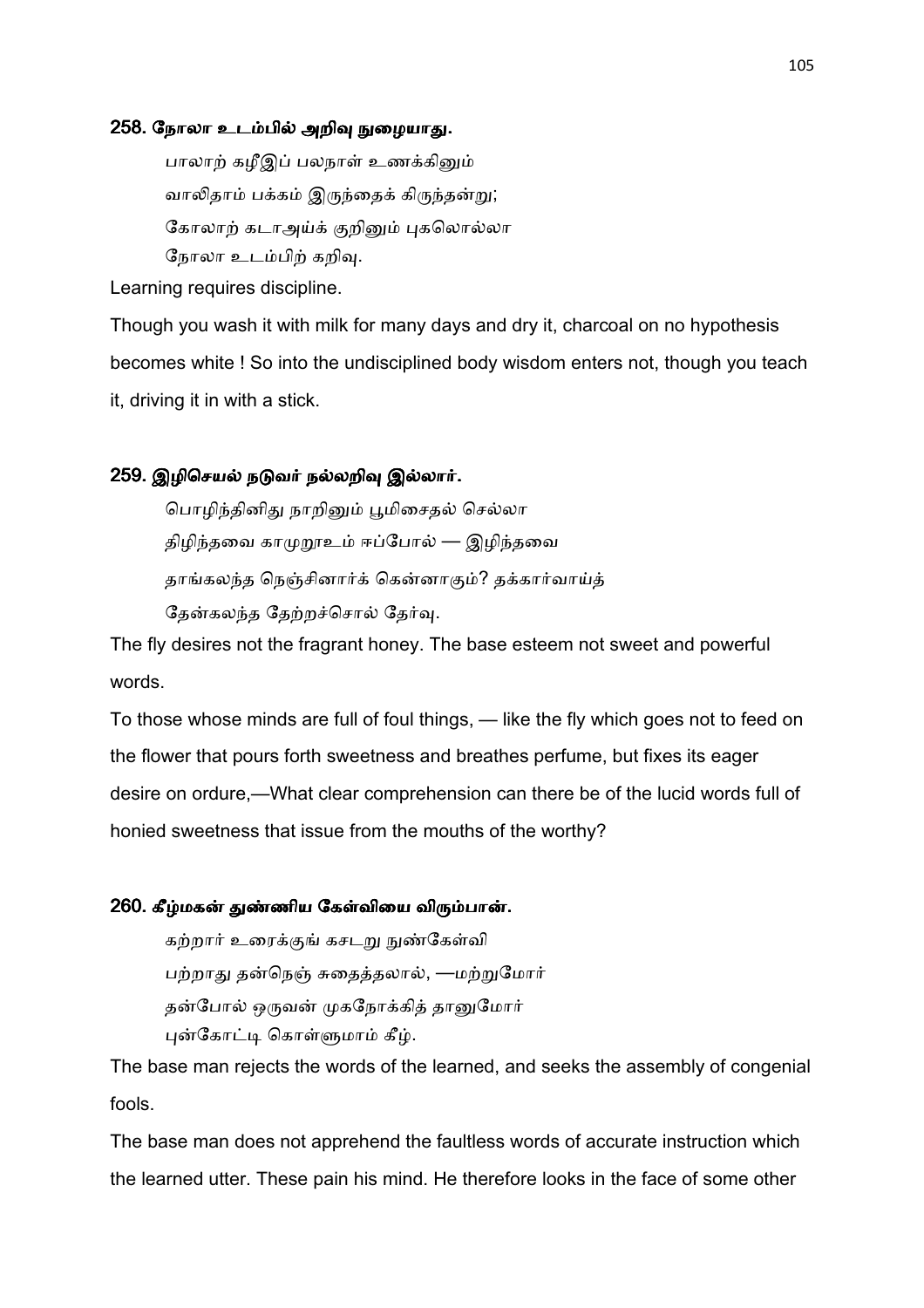one like himself (for encouragement), and convenes a wretched assembly of his own: i.e. He finds one like-minded, and the two set up a sect.

-------------

## 27. நன்றியில் செல்வம் / Ch. 27. Wealth that profits not

## 261. நன்றியில் செல்வரை நாடார் அறிஞர்.

அருகல தாகிப் பலபழுத்தக் கண்ணும் பொரிதாள் விளவினை வாவல் குறுகா; பெரிதணிய ராயினும் வீடிலார் செல்வம் கருதும் கடப்பாட்ட தன்று.

Useless neighbours : so near and yet so far.

The bat approaches not the Heronia, with its dry stem, though it be night at hand and bear abundant fruit; so although mean people are very close at hand, their wealth is not a thing that can be counted upon.

#### 262. செல்வம் இருப்பினும் கீழோரைச் சேரார்.

அள்ளிக்கொள் வன்ன குறுமுகிழ வாயினும் கள்ளிமேற் கைந்நீட்டார் சூடும்பூ அன்மையால் செல்வம் பெரிதுடையராயினும் கீழ்களை நள்ளார் அறிவுடை யார்.

None pluck the Kalli flowers. The wise approach not the base.

Men reach not out their band to the Kalli (Cactus), though it bears delicate round buds by the handful, because these are not flowers they can weave into a garland to crown themselves withal; so wise people from no friendships with the base however great their wealth may be.

#### 263. ஈயாச் செல்வரிடம் எவரும் சேரார்.

மல்கு திரைய கடற்கோட் டிருப்பினும் வல்லாற் றுவரில் கிணற்றின்கட் சென்றுண்பர் : செல்வம் பெரிதுடைய ராயினும், சேட்டுசன்றும் நல்குவார் கட்டே நசை.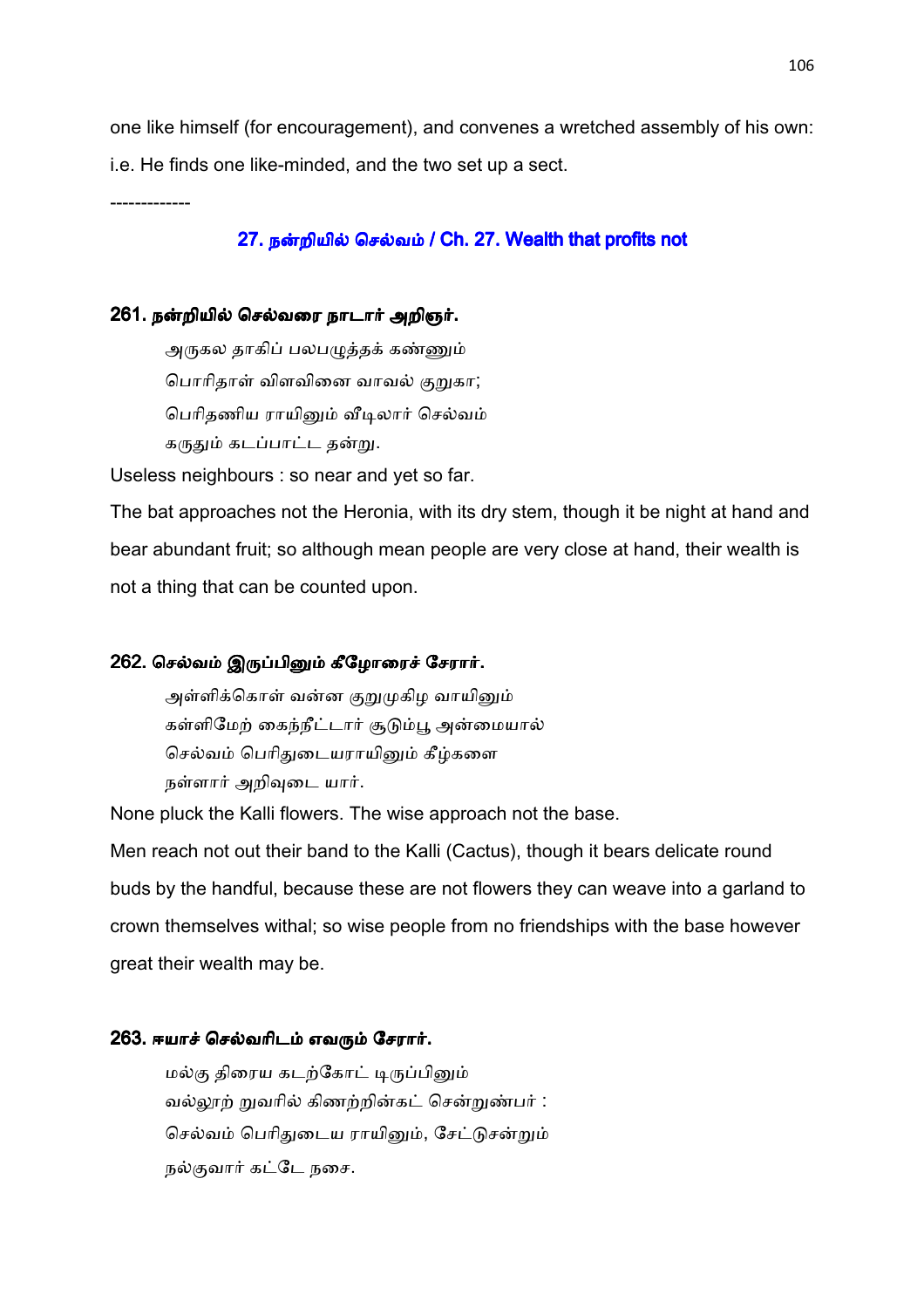Though living on the sea-shore, men go to the fresh spring to drink.

Though men live on the curved shore of the sea with its multitudinous waves, they go and drink at the well, with its perennial fountain of fresh water from the rock; so even if those (who are neighbours) are very wealthy, the desire (of the poor) is towards the liberal, though these may be far to seek.

#### 264. அறிவிலார் செல்வராய் யாண்டும் வாழ்கின்றார்.

புணர்கடல்சூம் வையத்துப் புண்ணியமோ வேறே; உணர்வ துடையார் இருப்ப — உணர்விலா வட்டும் வமுதுணையும் போல்வாரும் வாழ்வரே, பட்டும் துகிலும் உடுத்து.

The senseless dressed in silks ! Virtue quite another matter.

In the world surrounded by the (all-)embracing sea, merit is quite an indifferent matter! Understanding ones are (poor); and even those of no understanding—who are like mere palm tree tufts and brinjals—live prosperously, clad in silks and rich garments.

#### 265. கல்லார் செல்வத்திற்குக் காரணம் வினையே :

நல்லார் நயவரிருப்ப நயமிலாக் கல்லார்க்கொன் றாகிய காரணம்,— தொல்லை வினைப்பய னல்லது வேல்நெடுங் கண்ணாய்! நினைப்ப வருவதொன் றில்.

Men fortunate who seem not to deserve it.

While pleasant folk and just abide (in poverty), you ponder why men unjust and ignorant have any joy. It is fruit of 'ancient deeds', thou whose long eyes are darts : to thoughtful mind no other cause occurs.

266. பண்பிலார் செல்வம் பயனில்லாதது. நாறாத் தகடேபோல் நன்மலர்மேற் பொற்பாவாய்! நீறாய் நிலத்து விளியரோ ;—வேறாய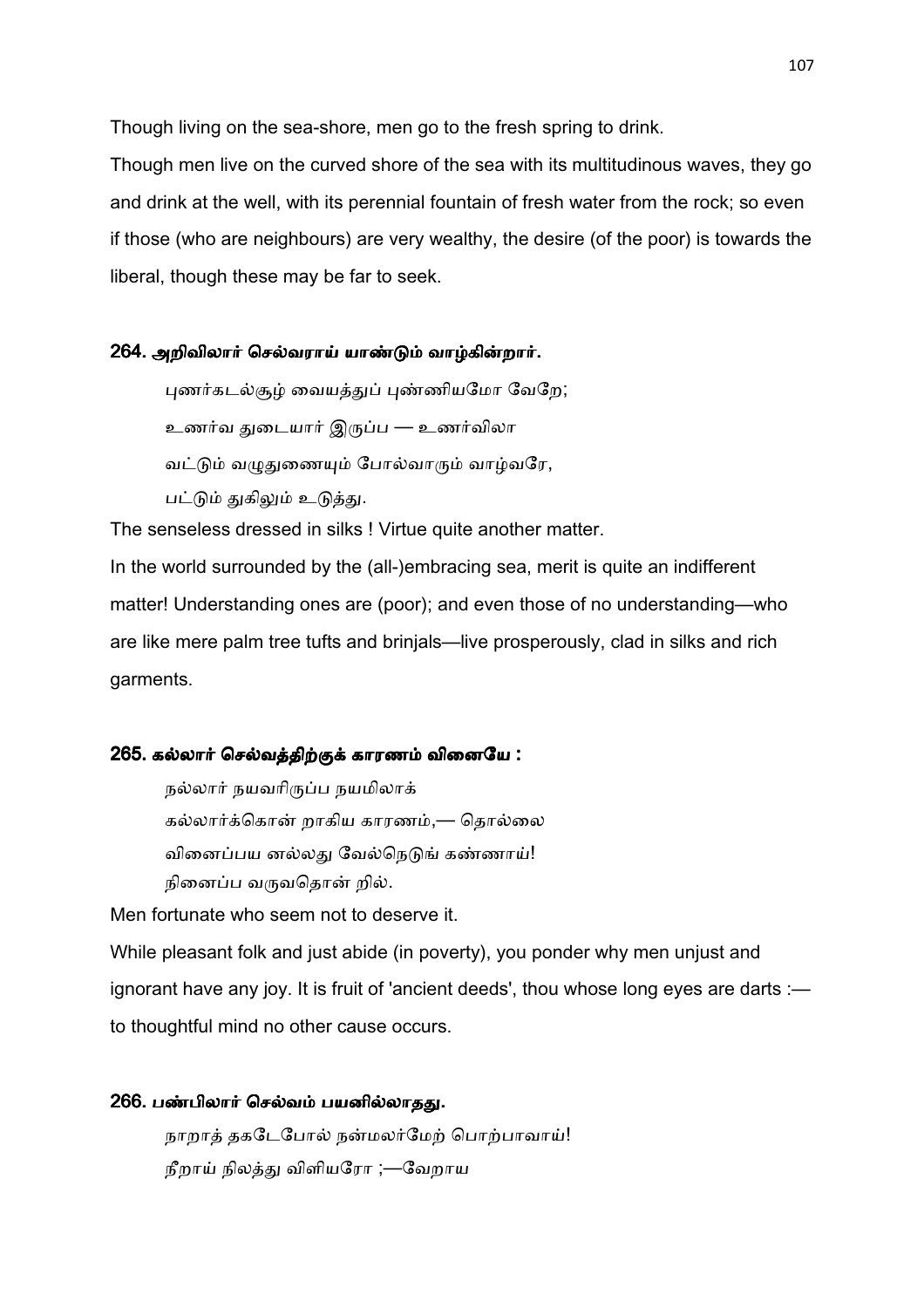புன்மக்கள் பக்கம் புகுவாய்நீ பொன்போலும் நன்மக்கள் பக்கம் துறந்து.

Fortune cursed.

O golden dame, that sittest like a scentless leaf on a beauteous flower! Die, and fall in ashes to the ground: thou enterest homes of worthless men of perverse mind, forsaking good men pure as gold.

## 267. அறிஞர் வறுமையும் அறிவிலார் செல்வமும் அடைவது வியப்பே.

நயவார்கண் நல்குரவு நாணின்று கொல்லோ ; பயவார்கட் செல்வம் பரம்பப் பயின்கொல் ; வியவாய்காண் வேற்கண்ணாய் இவ்விரண்டும் ஆங்கே நயவாது நிற்கும் நிலை.

Poverty with the good, and prosperity with the mean.

Has poverty, that bides with men of righteous souls, no shame? Does wealth to ungenerous men stick like glue?O thou of dart-like eye, with wonder see that thus, no just discernment made, these two abide !

## 268. புல்லியோர் செல்வம் பொருத்தம் இல்லாதது.

வலவைக ளல்லாதார் காலாறு சென்று கலவைகள் உண்டு கழிப்பர் — வலவைகள் காலாறும் செல்லார் கருனையால் துய்ப்பவே மேலாறு பாய விருந்து.

The self-dying and the self-indulgent.

Men who are not void of shame will travel forth on foot, and feed on scraps, —so pass their days ; the shameless ones make no journeys on foot, but feed on dainties at home, perspiring over the feast.

#### 269. அறிவில்லார் செல்வம் தருபயன் ஒன்றில்லை.

பொன்னிறச் செந்நெற் பொதியொடு பீள்வாட, மின்னொளிர் வானம் கடலுள்ளும் கான்றுகுக்கும்; வெண்மை யுடையார் விழுச்செல்வ மெய்தியக்கால்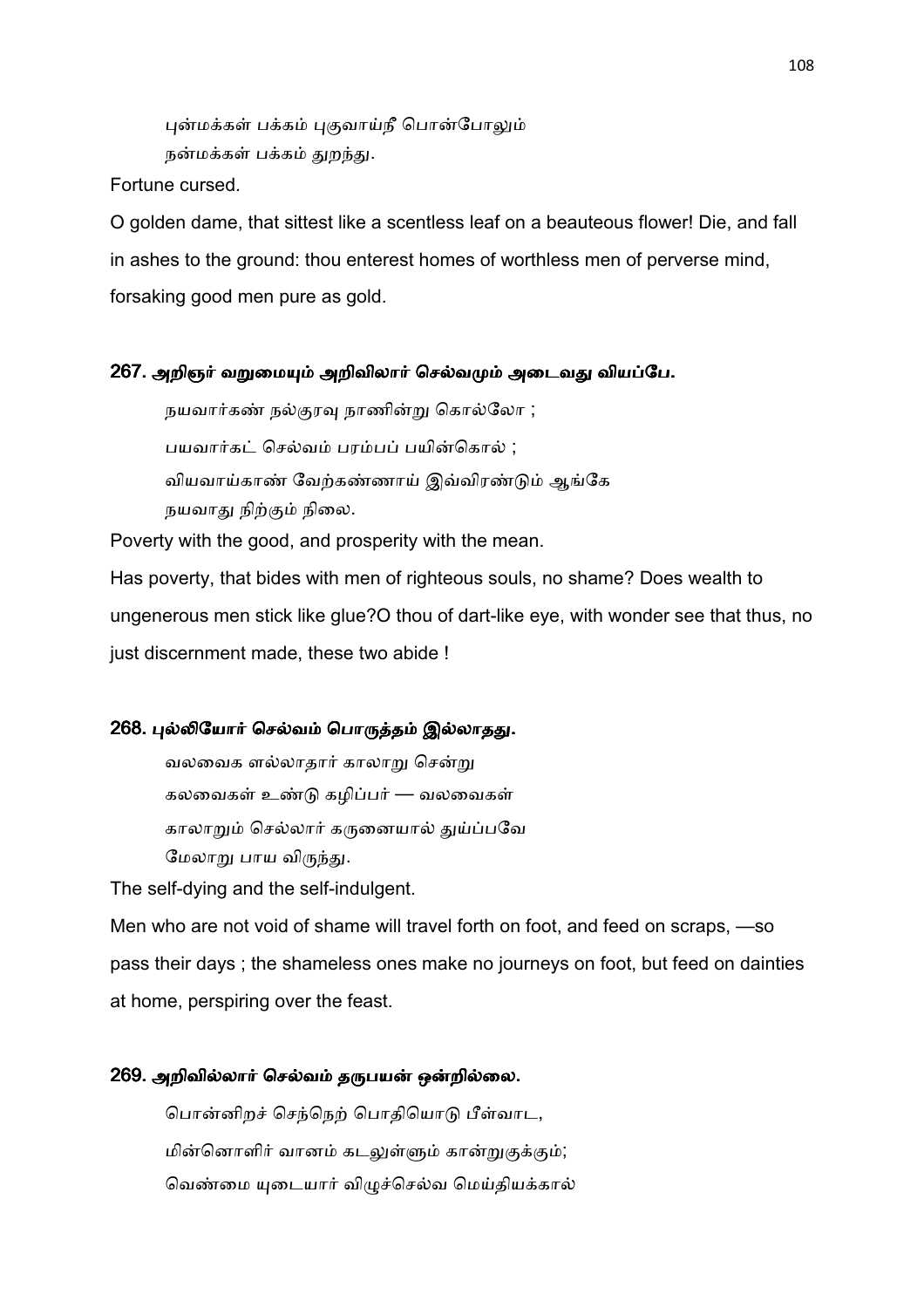வண்மையு மன்ன தகைத்து.

Misplaced liberality; rain on the sea.

While the red paddy's golden germ is parched within the ear and dies, the cloud gleaming with lightnings pours forth its treasures on the sea. When silly men gain ample wealth, even so are their liberal gifts bestowed !

#### 270. ஈயார் என்னிற் செல்வரும் வறிஞரே.

ஓதியும் ஓதார் உணர்விலார் ஓதாதும் ஓதி யனையார் உணர்வுடையார் : — தூய்தாக நல்கூர்ந்தும் செல்வர் இரவா தார்,செல்வரும் நல்கூர்ந்தார் ஈயா ரெனின்.

The unintelligent never learn; the intelligent perceive without learning. Men void of understanding, though they learn, learn not! Men of understanding, though unlearned, are as men learned! They are rich, though utter paupers, who never beg; the rich are paupers if they bestow nothing !

-------------

# 28. ஈயாமை /Ch. 28. Absence of Charity; or, the Miser

#### 271. பகுத்துண்ணாதவர் புகார் மேலுலகம்.

நட்டார்க்கும் நள்ளா தவர்க்கும் உளவரையால் அட்டது பாத்துண்டல் அட்டுண்டல்;—அட்ட தடைத்திருந் துண்டொழுகும் ஆவதில் மாக்கட்கு அடைக்குமாம் ஆண்டைக் கதவு.

Share your food with friends and foes. To the selfish heaven's gate is closed. To eat your own meal, after sharing what you have cooked, to the extent of your ability, both with those who are friends and those who are not friends, is 'cooking and eating' (= is real house keeping). To the good-for-nothing human beings whose habit of life it is to shut themselves up and eat alone what they have cooked, the door of yonder world will be shut.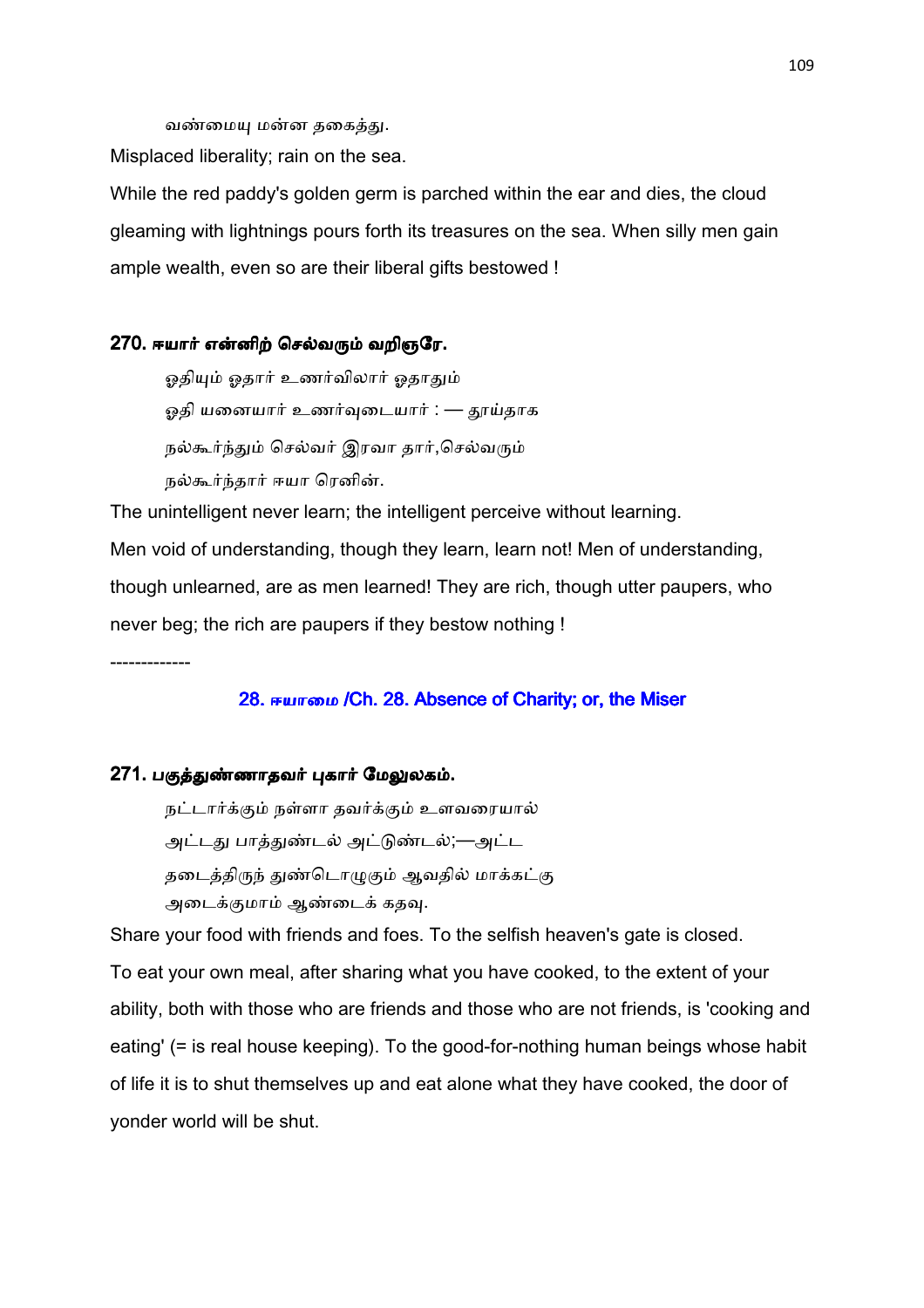#### 272. இயன்ற அறஞ்செய்தால் பிறவிப்பயன் எய்தலாம்.

எத்துணை யானும் இயைந்த அளவினால் சிற்றறஞ் செய்தார் தலைப்படுவர்; —மற்றைப் பெருஞ்செல்வம் எய்தியக்கால் பின்அறிதும் என்பார் அழிந்தார் பழிகடலத் துள்.

Give what you can, when you can.

Whatever the measure be, those who do even lesser acts of charity to the measure of their power shall attain to excellence. But those who, when they have obtained great wealth. say 'we will be wise (and give) by and by,' are lost in a sea of guilt.

## 273. ஈயாத ஒருவனை எல்லாரும் இகழ்வர்.

துயத்துக் கழியான் துறவோர்க்கொன் றீகலான் வைத்துக் கழியும் மடவோனை — வைத்த பொருளும் அவனை நகுமே ; உலகத் தருளும் அவனை நகும்.

The miser contemptible.

The senseless man who spends not time in enjoyment (of his wealth), and who gives nothing to pions devotees, but hoards and dies, —him his hoarded wealth derides; him all that is gracious in the world derides.

#### 274. ஈயார் செல்வம் பின் ஏதிலார் அடைவர்.

கொடுத்தலும் துய்த்தலும் தேற்றா இடுக்குடை உள்ளத்தான் பெற்ற பெருஞ்செல்வம் இல்லத் துருவடைக் கன்னியரைப் போலப் பருவத்தால் ஏதிலான் துய்க்கப் படும்.

The miser loses what he hoards.

The great wealth obtained by the man of straitened soul, who knows not how either to give or to enjoy, shall be enjoyed by a stranger, in due season—like lovely virgins remaining unmarried in the dwelling.

# 275. பிறர்க்யோதவர் பெருஞ்செல்வத்தினும் சான்றோர் வறுமை தனிச்சிறப்புடையது.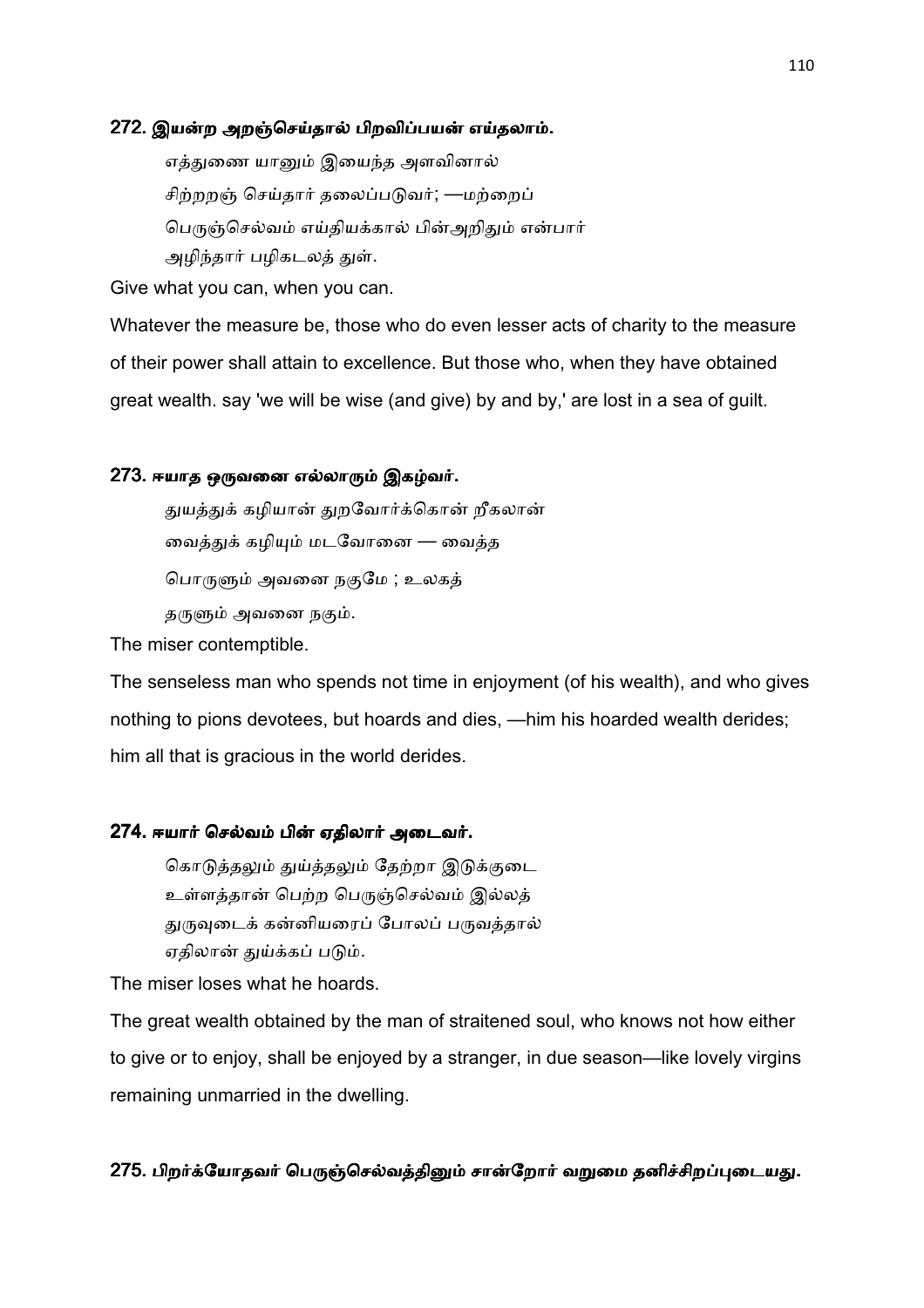எறிநீர்ப் பெருங்கடல் எய்தி யிருந்தும் அறுநீர்ச் சிறுகிணற் றூறல்பார்த் துண்பர்; மறுமை யறியாதா ராக்கத்தின் சான்றோர் கழிநல் குரவே தலை.

Poverty better than the wealth of those who live for this world alone.

Though they have got the mighty sea with its dashing waves (to drink from), men wait for the stream slowly issuing from the little well, often dry, and drink there; so the exceeding poverty of the virtuous is preferable to the wealth of those who know not of the world to come.

# 276. யாதவன் பொருள் யார்க்கும் உரியதாம்.

எனதென தென்றிருக்கும் ஏழை பொருளை எனதென தென்றிருப்பன் யானும்;—தனதாயின் தானும் அதனை வழங்கான் பயன்துவ்வான் ; யானும் அதனை அது.

Whose is the miser's wealth?

As to the property which the wretched churl claims saying 'It is mine, it is mine ,' I too chime in with "It is mine, it is mine;' for if it is his, he himself spends it not, nor enjoys the benefit of it; and I, too, neither spend nor enjoy it!

#### 277. வறுமையுடையவர் செல்வர்போல் வருந்தார்.

வழங்காத செல்வரின் நல்கூர்ந்தார் உய்ந்தார் ; இழந்தார் எனப்படுதல் உய்ந்தார் — உழந்ததனைக் காப்புரிந்தார் கல்லுதலும் உய்ந்தார்தம் கைந்நோவு யாப்புய்ந்தார் உய்ந்த பல .

Poor men better off than churls.

The poor have escaped much from which rich men that dispense not suffer. They have escaped the reputation of having lost (their substance). They have escaped the toil of saving it. They have escaped (the labour of) digging (to hide it). They have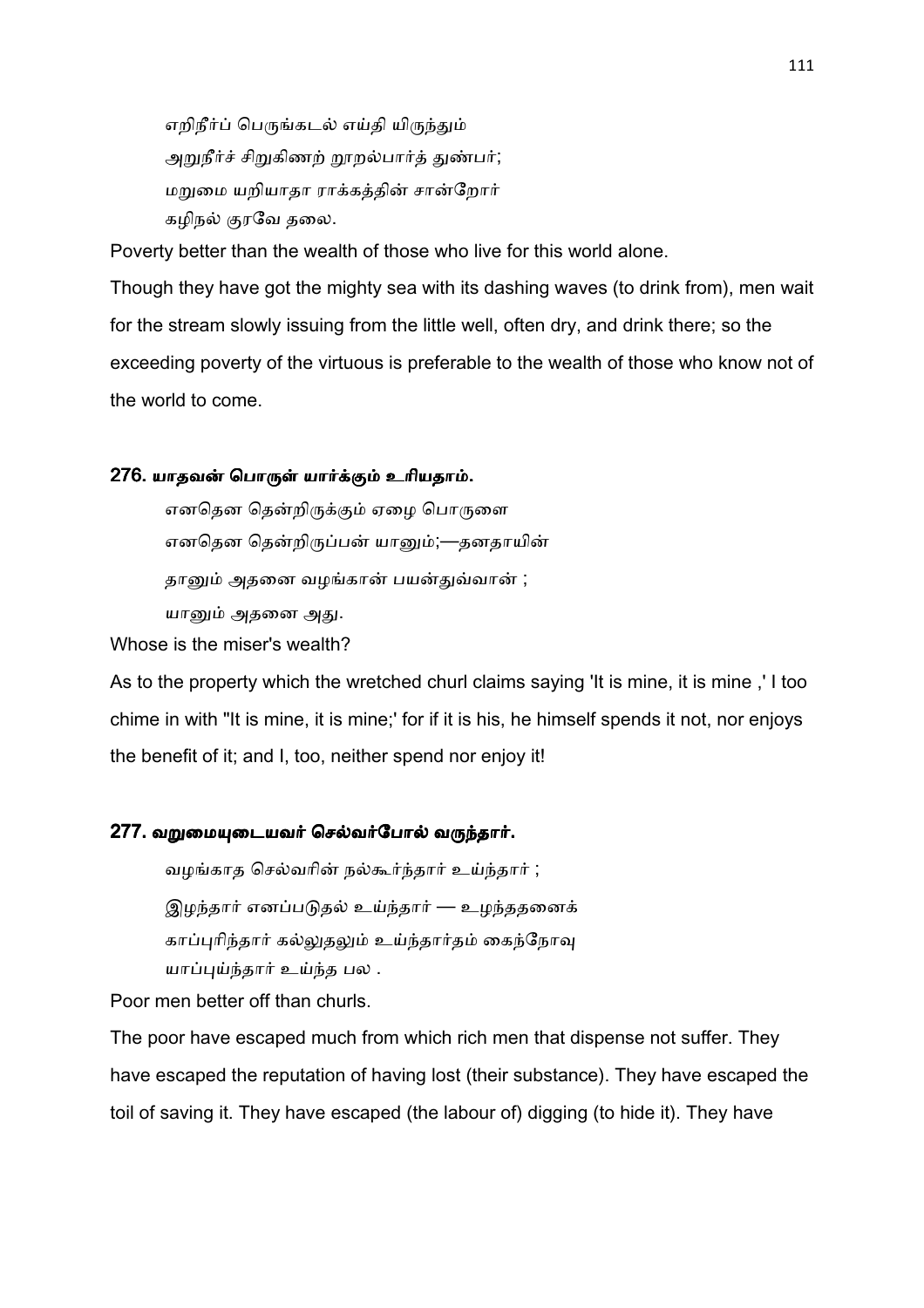escaped the ache of hands securing it from powerful plunderers. Many are the (sorrows) they have escaped.

## 278. உரிய பொருளை உடன்பகுத்து உண்ணுக.

தனதாகத் தான்கொடான்; தாயத் தவரும் தமதாய போழ்தே கொடாஅர் : — தனதாக முன்னே கொடுப்பின் அவர்கடியார். கான்கடியான் பின்னை அவர்கொடுக்கும் போழ்து.

Nothing but his own churlishness hinders the churl from being liberal.

While it was his he gave not; and his heirs, how it is theirs, give not. Before, while it was his, if he had given, they would not have reproved (him); and afterwards, if they had given, he would not have reproved them! Men's own avarice is the sole reason for the lack of charity.

# 279. வருத்தினாற் கொடுப்பர் தம்பொருளைக் கீழ்மக்கன்.

இரவலர் கன்றாக ஈவார்ஆவாக விரகின் சுரப்பதாம் வண்மை ; —விரகின்றி வல்லவர் வான்ற வடியாபோல் வாய்வைத்துக் கொல்லச் சுரப்பதாம் கீழ்.

Those wanting in liberal instinct give only on compulsion.

Liberality is that which yields its gifts spontaneously (from good instinct), the askers being as the calf and the givers as the cow; meanness yields only when put into a strait and forced, as a cow with no good instinct gives a scanty supply  $(a_{14})$  when strong ones press.

## 280. ஈட்டும் பொருளால் எய்தும் பல துயர்.

ஈட்டலும் துன்பமற் றீட்டிய ஒண்பொருளைக் காத்தலும் ஆங்கே கடுந்துன்பம் ;—காத்தல் குறைபடின் துன்பம் கெடின்துன்பம் துன்பக் குறைபதி மற்றைப் பொருள்.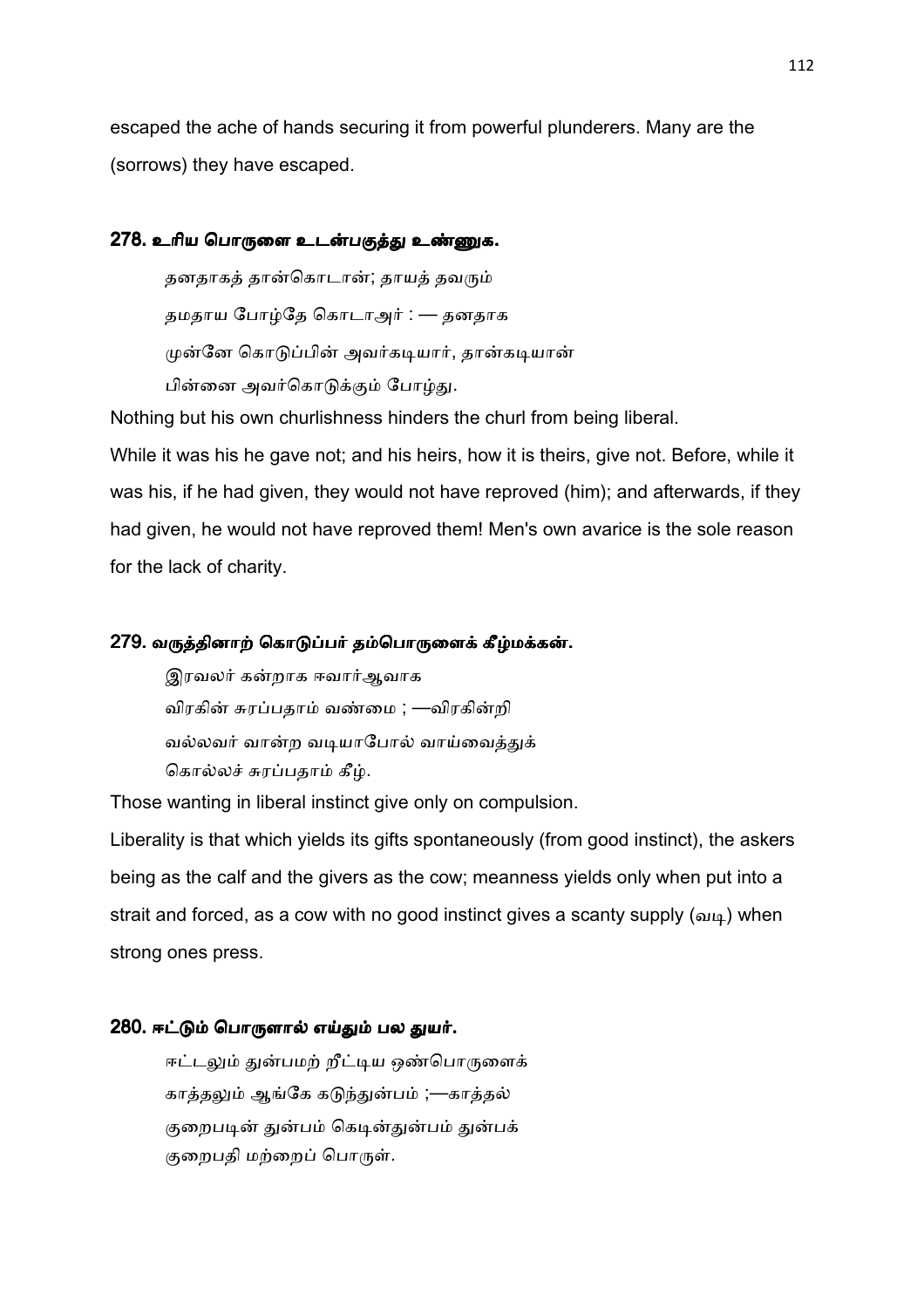Wealth is the source of many sorrows.

Gathering it together is trouble, and even so the guarding of resplendent wealth is severe trouble. If the guarded heap diminish, it is trouble. If it perish, it is trouble. Wealth is trouble's very dwelling-place!

---------------

# 29. இன்மை / Ch. 29. Poverty

#### 281. பொருளில்லாரைப் பிணம்போலவே மதிப்பார்.

அத்திட்ட கூறை அரைச்சுற்றி வாழினும் பத்தெட் டுடைமை பலருள்ளும் பாடெய்தும்; ஒத்த குடிப்பிறந்தக் கண்ணுமொன் றில்லாதார் செத்த பிணத்திற் கடை.

Money commands respect.

Though he wraps a cloth dyed red around his loins, a dozen coins or so, will gain (the wretch) respect among many men! The man devoid of wealth, though born of noble race, is viler (in the world's estimation) than a lifeless corpse !

#### 282. இரப்பவன் எல்லா இடமும் புகுவான்.

நீரினும் நுண்ணிது நெய்என்பர், நெய்யினும்

யாரும் அறிவர் புகை நுட்பம் ; —தேரின,

நிரப்பிடும்பை யாளன் புகுமே, புகையும்

புகற்கரிய பூழை நுழைந்து.

The insinuating mendicant.

Where water cannot enter! the more insinuating ghi glides in; and smoke as a subtler power to penetrate than even ghi. If you look into it, the man debased by poverty will enter haunts where smoke scarce finds a way.

#### 283. வறுமை யுடையவர்பால் உறவினர் வாரார்.

கல்லோங் குயர்வரைமேற் காந்தள் மலராக்கால் செல்லாவாம் செம்பொறி வண்டினம் ;—கொல்லைக்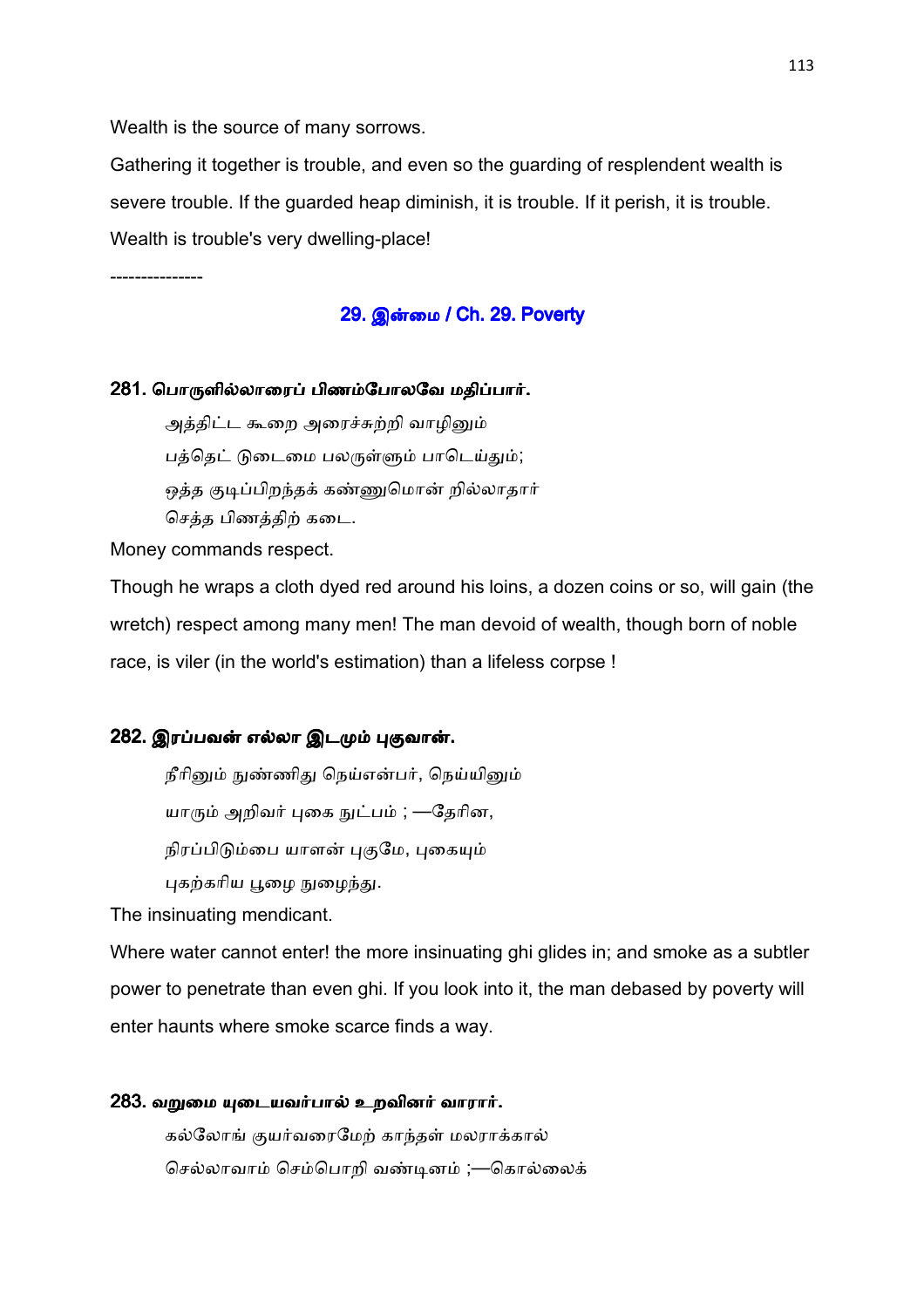கலாஅல் கிளிகடியும் கானக நாட! இலாஅஅர்க் கில்லை தமர்.

All abandon the needy.

When on the high hill's crags the Kanthal blooms no more, the crimson-spotted beetle tribe seek not its boughs;—Lord of the hills wherefrom they scare parrots with stones! — the needy have no kin.

# 284. செல்வர் இடத்தில் எல்லாரும் சேர்வார்.

உண்டாய போழ்தின் உடைந்துழிக் காகம்போல் தொண்டா யிரவர் தொகுப்வே ; —வண்டாய்த் திரிதருங் காலத்துத் தீதிலிரோ என்பார் ஒருவரும் இவ்வுலகத் தில்.

Time-serving friends.

When wealth is there, obsequious myriads will assemble, like crows around the fallen corpse. When wealth, as the beetle wheels its flight, is gone, no one in all the world will ask, 'Is it well with you?'

## 285. ஆண்மை குலம் கல்வி அழியும் வறுமையால்.

பிறந்த குலம்மாயும்; பேராண்மை மாயும்;

சிறந்ததங் கல்வியும் மாயும்; —கறங்கருவி

கல்மேற் கரூஉம் கணமலை நன்னாட!

இன்மை தழுவப்பட்டார்க்கு.

Nothing benefits the poor man.

Lord of the pleasant land of clustering hills whose crags are washed by sounding waterfalls !—Their race is nought, their manly prowess is nought, their rare learning is nought, when men are held in poverty's embrace.

# 286. வறியவன் வாழ்வினாற் பிறர்பயன் அடையார்.

உள்கூர் பசியால் உழைநசைஇச் சென்றார்கட் குள்ளூ ரிருந்துமொன் றாற்றாதான், —உள்ளூர் இருந்துயிர் கொன்னே கழியாது தான்போய்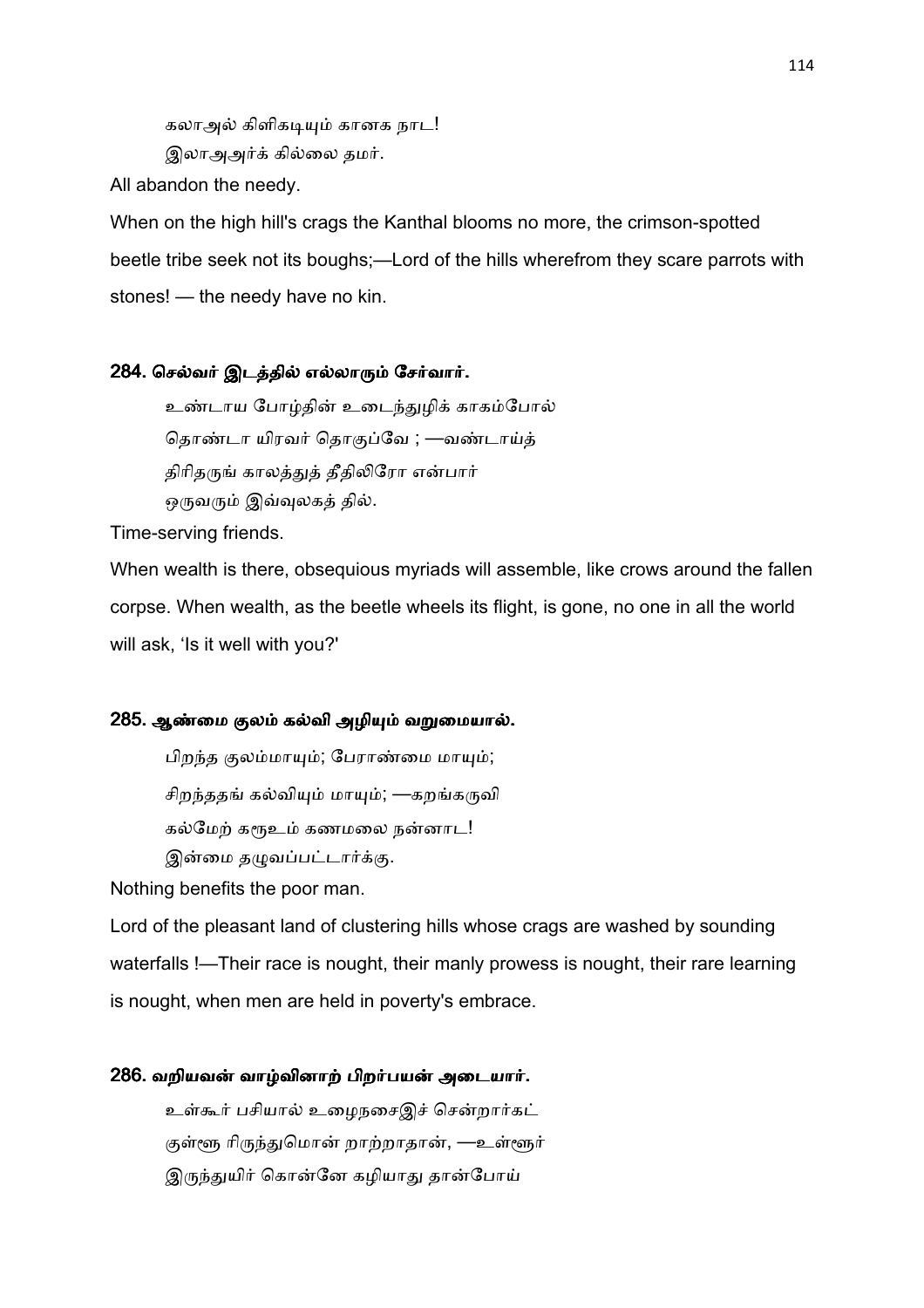#### விருந்தினனாதலே நன்று.

Let the churl become a guest of others!

Although he dwells within the village, and sees the poor draw nigh with hungry soul desiring aid, he yields them none : why then in the village does he vainly pass his days? It were better he went to be a guest himself !

# 287. வறுமை வந்தால் அறிவும் நீங்கும்.

நீர்மையே யன்றி நிரம்ப எழுந்ததங் கூர்மையு மெல்லாம் ஒருங்கிழப்பர் ;—கூர்மையின் முல்லை அலைக்கும் எயிற்றாய் ; நிரப்பென்னும் அல்லல் அடையப்பட்டார்.

Poverty ruins all.

O thou whose teeth vie in sharpness with jasmine buds! — When sharp distress of poverty assails, men lose all their attributes of goodness at once, with the mind's acuteness gained from amplest stores of wisdom.

## 288. பிறர்க்கு உதவாதவன் இரப்பதே நன்று.

இட்டாற்றுப் பட்டொன் றிரந்தவர்க் காற்றாது முட்டாற்றுப் பட்டும் முயன்றுள்ளூர் வாழ்தலின் நெட்டாற்றுச் சென்று நிரைமனையிற் கைந்நீட்டுங் கொட்டாற்று வாழ்க்கையே நன்று.

The struggle with want.

Better indeed is the life that pertains to the ruinous course ( $\delta \xi L = \xi_0 m$ ), that going far away ( $G_{\text{B}}$  $\text{L}_{\text{m}}$ ), stretches out (supplicating) hand at every door, than to dwell at home (உள்ளூர்) toiling, subjectto (ஆற்றுப்பட்டு) obstacles (முத்து). not giving aught to those that ask, because of straitened circumstances.

#### 289. உப்பிலாக் கீரையும் உண்பார் வறியவர்.

கடகம் செறிந்ததங்கைகளால் வாங்கி அடகு பறித்துக்கொண் டட்டுக் —குடைகலனா உப்பிலி வெந்தைதின்றுள்ளற்று வாழ்பவே,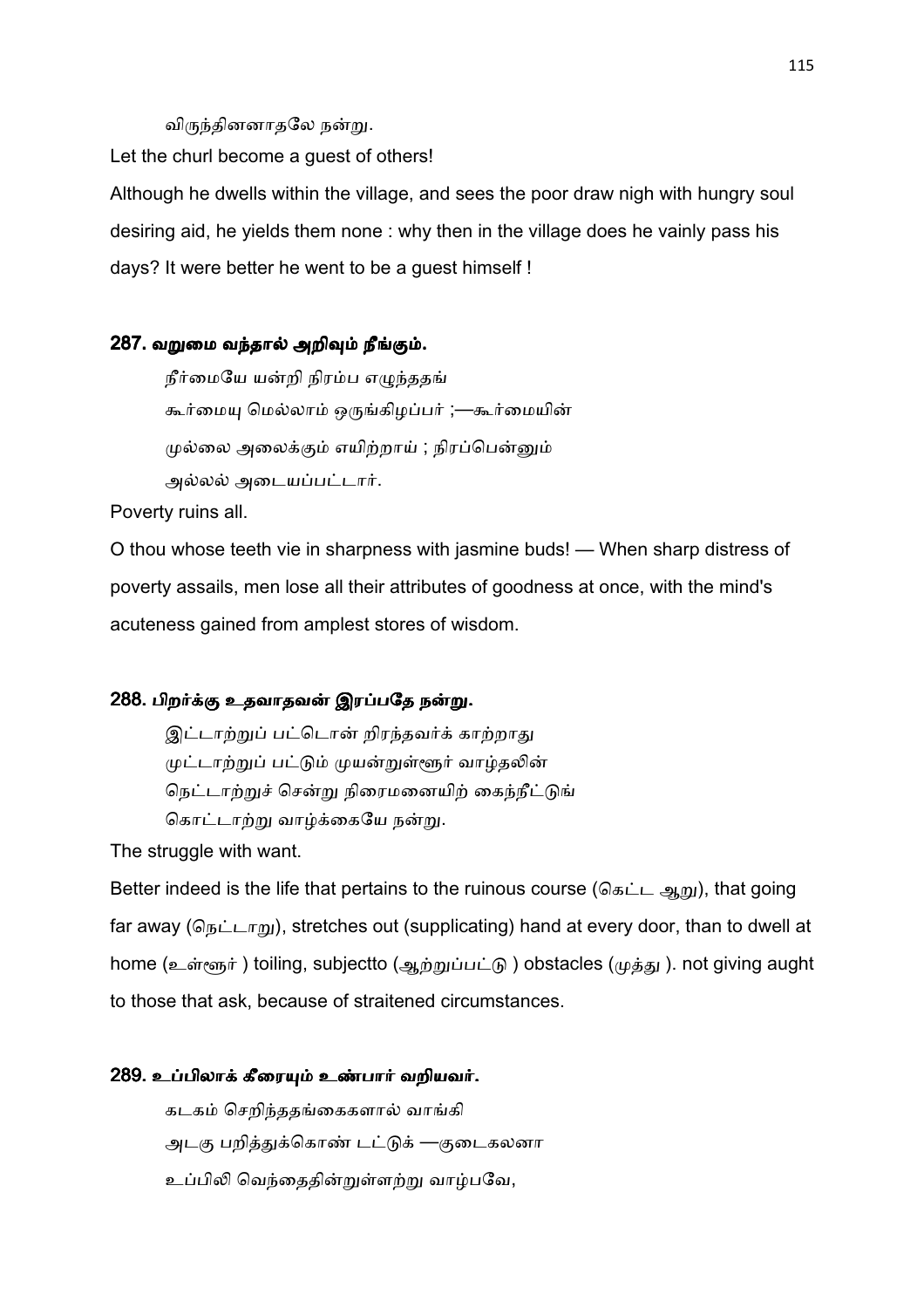துப்புரவு சென்றுலந்தக் கால்.

Reverses.

The hands once loaded with golden bracelets now cull the forest-herb and cook the meal; and then eat the mess unseasoned, from the palm-leaf for a dish! Thus sad at heart they live, when fortune is gone and ruin come.

# 290. செல்வவாழ்வு இல்லையேற் சுற்றமும் இல்லை.

ஆர்த்த பொறிய அணிகிளர் வண்டினம் பூத்தொழி கொம்பின்மேற் செல்லாவாம்; —நீர்த்தருவி தாழா உயர்சிறப்பின் தண்குன்ற நன்னாட! வாழாதார்க் கில்லை தமர்.

Interested friends.

The humming spotted beetle tribes all bright in hue gather not on the branch that has ceased to blow. Lord of the good cool hilly land, of high renown, whence bounteous streams flow down unceasingly—the unprosperous have no kin!

--------------

# 30. மானம் Ch. 30. Honour (Self-respect.)

# 291. மானம் உடையான் மனம் கனல்போன்றது.

திருமதுகை யாகத் திறனிலார் செய்யும் பெருமிதங் கண்டக் கடைத்தும் — எரிமண்டிக் கானந் தலைப்பட்ட தீப்போற் கனலுமே, மான முடையார் மனம்.

Honourable minds are wroth with wealthy arrogance.

The mind of those possessed of honourable feeling will kindle into flame, like the fire that has caught the forest when the conflagration rages, whenever they behold the haughty acts of those who are destitute of virtuous habits, and to whom their wealth is their only strength.

## 292. உரையான் தன்குறை மானம் உடையவன்.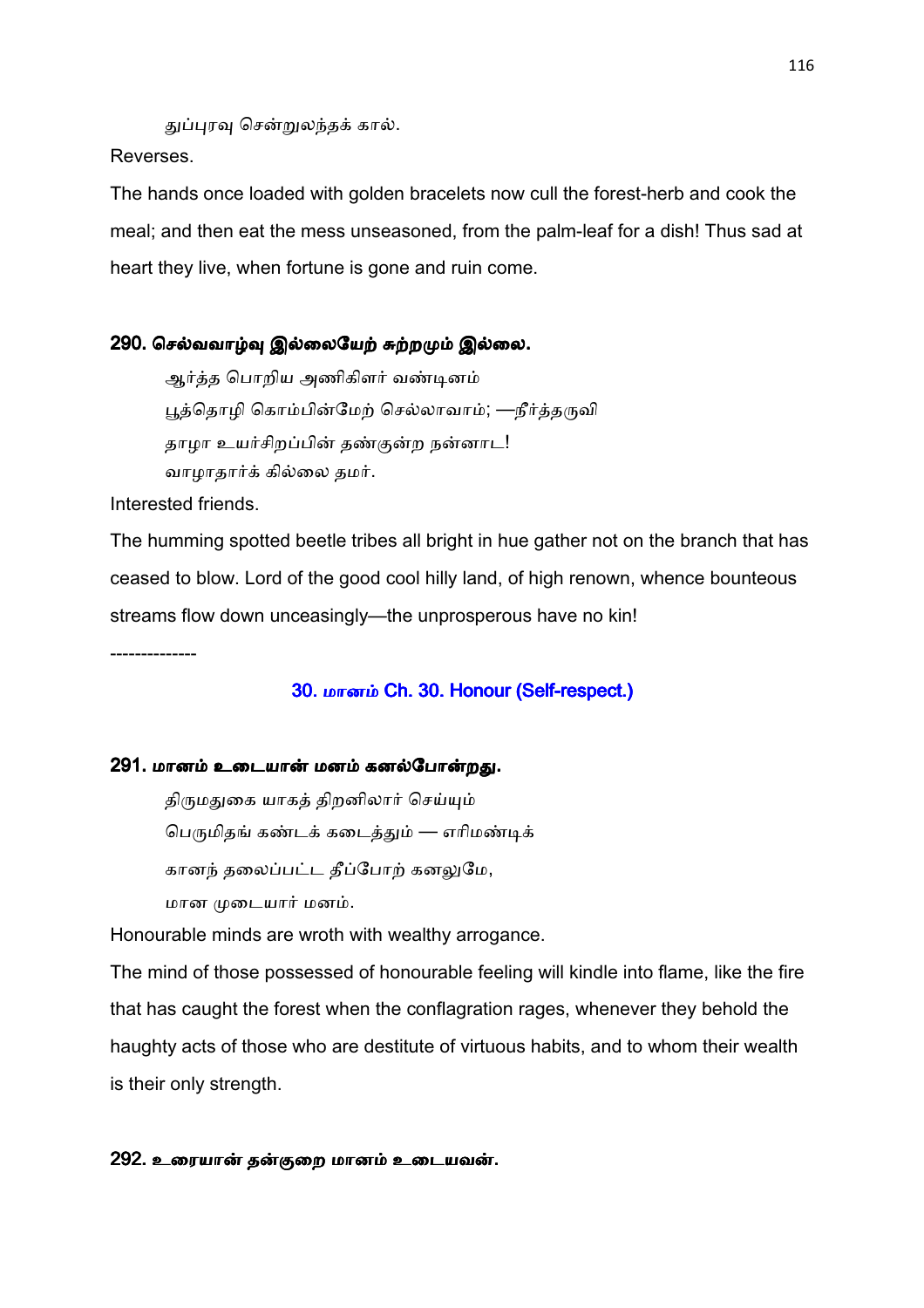என்பாய் உகினும் இயல்பிலார் பின் சென்று தம்பா டுரைப்பரோ தம்முடையார்; —தம்பா(டு) உரையாமை முன்னுணரும் ஒண்மை யுடையார்க்(கு) உரையாரோ தாமுற்றநோய்.

High-minded men complain not to the unsympathizing.

Will (honourable men who are) 'masters of themselves' follow graceless men to tell of their sufferings, tbough fallen away to mere skeletons ? Do they not (rather) tell the pain they have felt to those enlightened souls that understand their sufferings before they speak ?

#### 293. மானம் உள்ளவன் செல்வரை மதியான்.

யாமாயின் எம்இல்லம் காட்டுதும் தாமாயின் காணவே கற்பழியும் என்பார்போல் — நாணிப் புறங்கடை வைத்தீவர் சோறும் அதனால் மறந்திடுக செல்வர் தொடர்பு.

Dependence on the wealthy destroys self-respect.

As for ourselves we would introduce them (these friends) to our household : but as regards them, they are ashamed (of us), as though they said, as soon as they (the ladies) saw them (the friends,) it would be the destruction of their womanly reserve; and so they seat us at the backdoor and give us rice! Therefore let us dismiss all thought of rich men's friendship.

# 294. இம்மையும் மறுமையும் இன்பம்தரும் மானம்.

இம்மையும் நன்றாம் இயல்நெறியுங் கைவிடா தும்மையும் நல்ல பயத்தலால், —செம்மையின் நானம் கமழும் கதுப்பினாய்! நன்றேகாண், மான முடையார் மதிப்பு.

The law of honour is that maintained by honourable men.

O thou whose locks diffuse the odour of pleasant musk! Behold, especially good is (it to cultivate) that which is esteemed by men of honourable mind; for in this world it is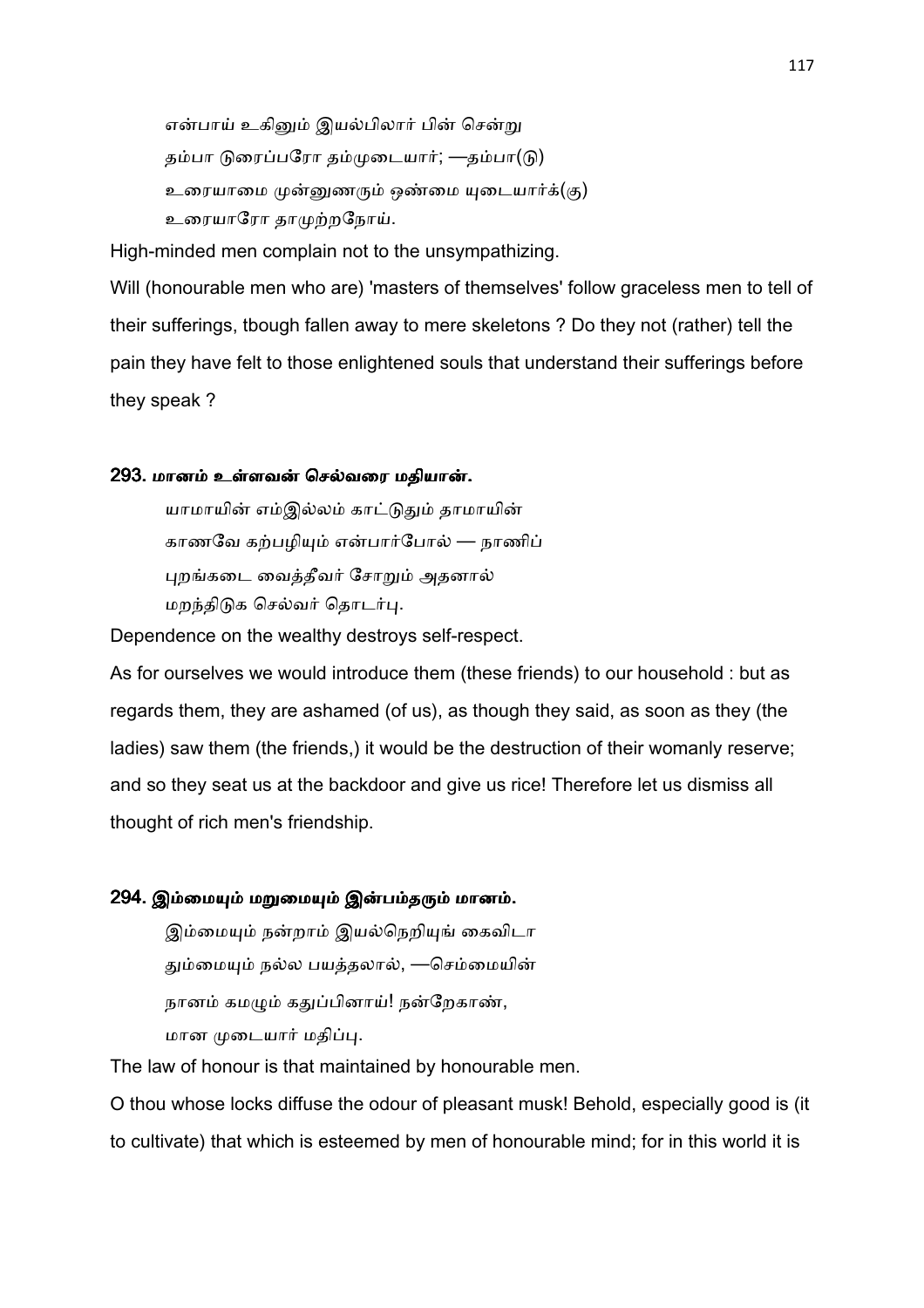(obviously) good : and, since it leads to perseverance in the way of virtue, it will yield good things in yonder world also.

# 295. அறிஞர் பழிபாவங்கட்கு அஞ்சுவார்.

பாவமும் ஏனைப் பழியும் படவருவ சாயினும் சான்றாவா செய்கலார் ; சாதல் ஒருநாள் ஒருபொழுதைத் துன்பம் அவைபோல் அருகவை யாற்றுகல் இன்று.

Dishonour worse than death.

The men 'fulfilled of excellence,' though death were the alternative, do not deeds that entail sin and guilt. Death is an affliction for one day, and for a little while. There is nothing that works irreparable ill like those (deeds).

# 296. இரவாதவரே பெருஞ் செல்வர் என்பவர்.

மல்லன்மா ஞாலத்து வாழ்பவருள்ளெல்லாம் செல்வ ரெனினும் கொடாதவர் நல்கூர்ந்தார்; நல்கூர்ந்தக் கண்ணும் பெருமுத் தரையரே, செல்வரைச் சென்றிரவு தார்.

The wealthy and the poor.

Poor are the men that give not, even though deemed wealthiest of all that flourish on the teeming apple earth! They who even when they are poor seek not as suppliants wealthy men are 'Lords of the three mighty lands.'

# 297. தூயமனத்தவர் சொற்பழிக்கு அஞ்சுவர்.

கடையெலாம் காய்பசி அஞ்சுமற் றேனை இடையெலாம் இன்னாமை அஞ்சும் — புடைபரந்த விற்புருவ வேல்நெடுங் கண்ணாய்! தலையெல்லாம் சொற்பழி அஞ்சி விடும்.

The honourable dread most the loss of reputation.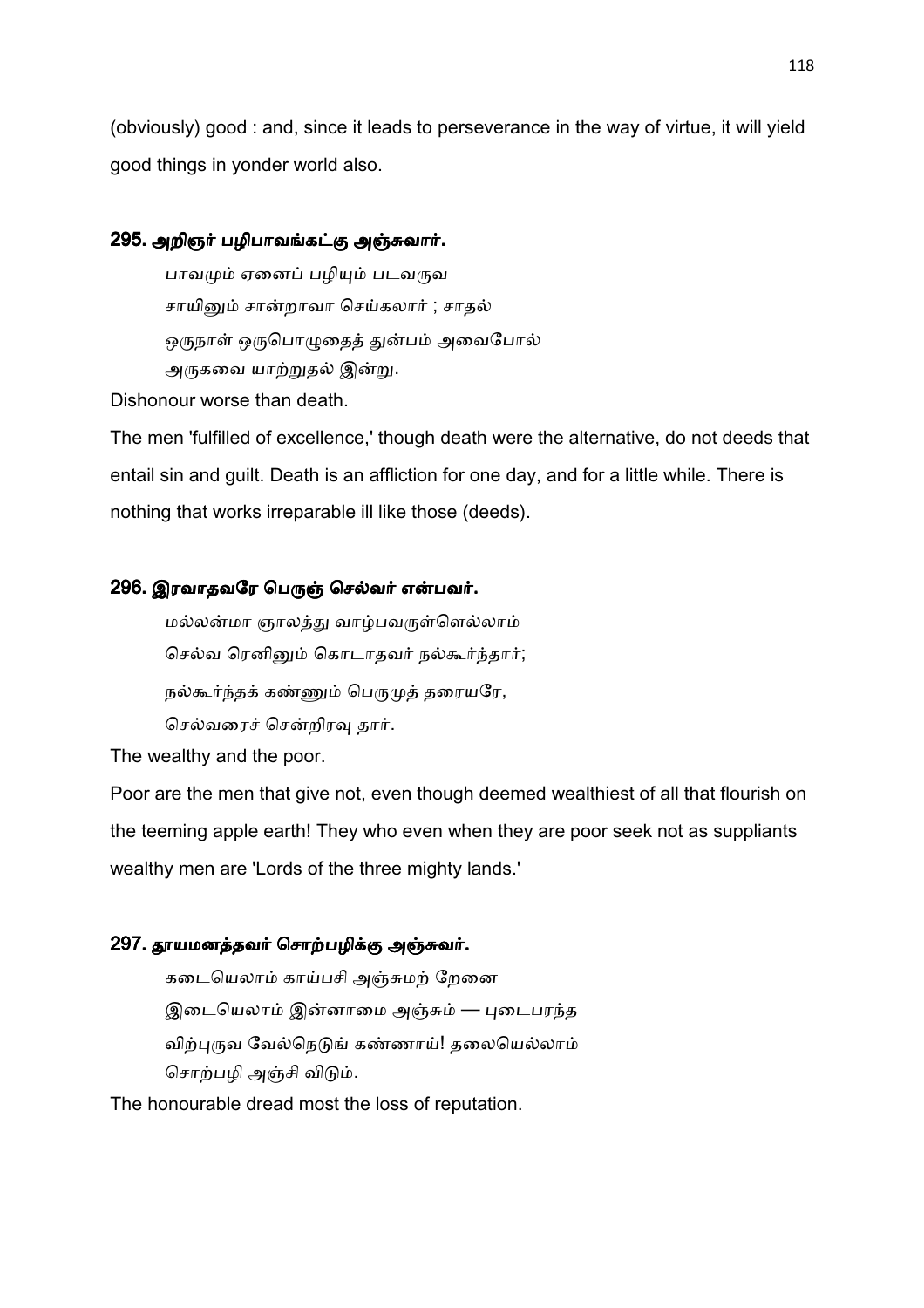Thou who hast long dart-like eyes with eye-brows extending far, like a bow! the lowest class of men dread burning hunger; the other (or middle class) dread what is unpleasant; all the chief of men fear words that impute crime.

## 298. செல்வர் சிறுநோக்கம் நல்லோரை வருத்தும்.

நல்லா பெரிதளியர் நல்கூர்ந்தார் என்றெள்ளிச் செல்வர் சிறுநோக்கு நோக்குங்கால் — கொல்லன் உலையூதுந் தீயேபோல் உள்கனலும் கொல்லோ தலையாய சான்றோர் மனம்.

The rich man's contemptuous pity.

When the very worthy and thoroughly learned see the rich men's glance of disparagement, as they say contemptuously, 'These are good people —persons in greatly reduced circumstances—poor folks,' does not their mind kindle into flame within them, like the fire by the breath of the bellows on the blacksmith's forge?

# 299. தமது குலமேன்மையும் சாற்றார் மாணிகன்.

நாச்சியார்க் கியாமை நாண்அன்று; நாள்நாளும் அச்சத்தால் நாணுதல் நாண்அன்றாம்; —எச்சத்தில் மெல்லிய ராகித்தம் மேலாயார் செய்தது சொல்லா திருப்பது நாண்.

What is dishonouring.

It is no shame (disgrace) not to (be able to give to those who desire it of us. The shrinking on account of fear (felt) day by day is not shame (modesty). But to become reduced in other ways, and not to [dare to] tell what injuries those who love us not have inflicted on us is shame (disgrace, or self-respect).

## 300. மானங் கெடவரினும் வானுலகும் வேண்டார்.

கடமா தொலைச்சிய கானுறை வேங்கை இடம் வீழ்ந்த துண்ணா திறக்கும்;—இடமுடைய வானகம் கையுறினும் வேண்டார் விமுமியோர்,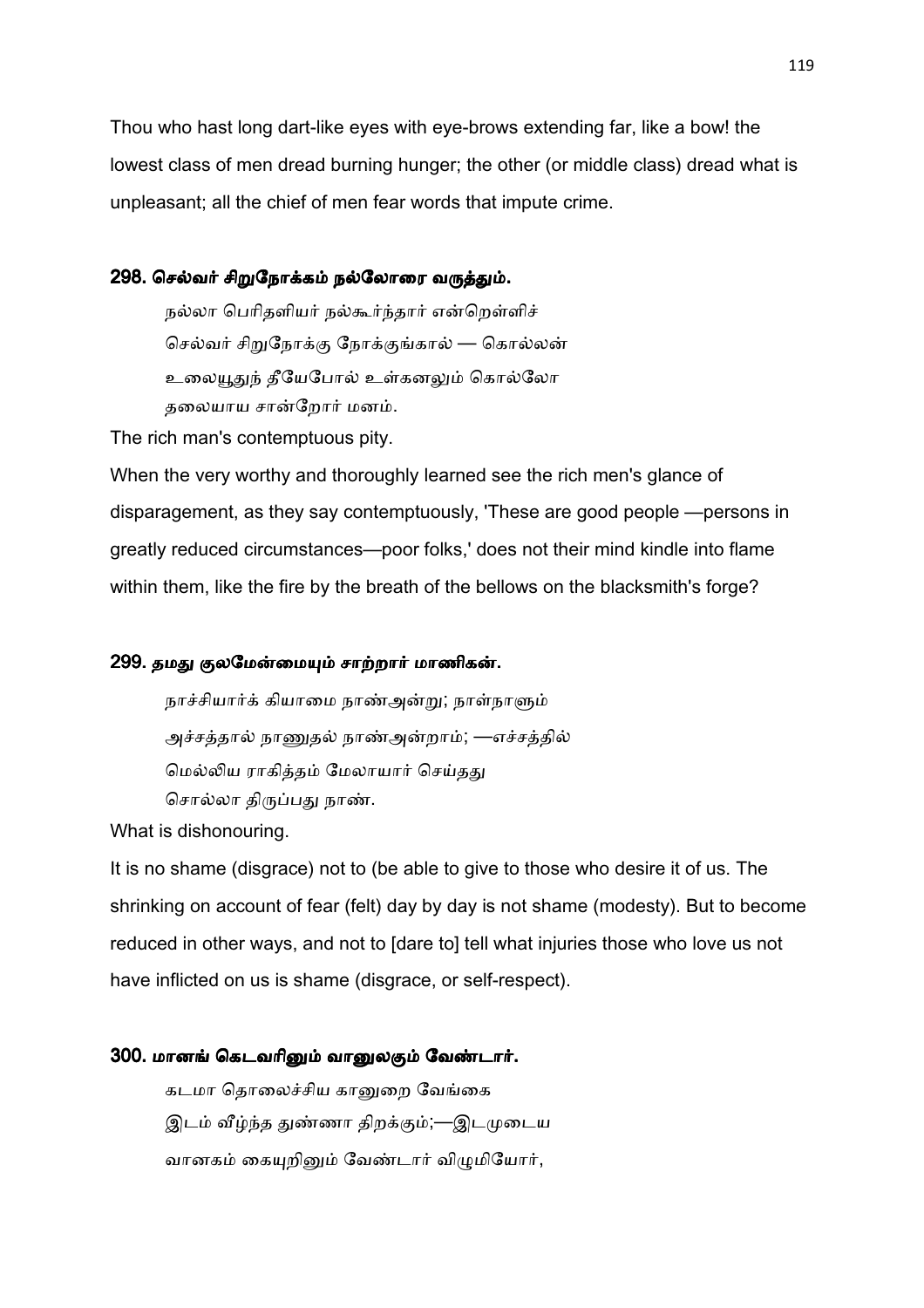மானம் அழுங்க வரின்.

Heaven itself must not be sought at the expense of honour

The jungle-haunting tiger that slays the wild cow, refuses to eat and passes by what has fallen (of itself) in its path (i. e. carrion); so the excellent, though the wide realms of heaven were within their reach, would not desire them, if to be obtained (only) by the loss of honour.

--------------

#### 31. இரவச்சம் /Ch. 31. The Dread of Mendicancy.

#### 301. தெளிந்த அறிவினர் மயங்கினோர் பின்செல்வார்.

நம்மாலே யாவர்இந் நல்கூர்ந்தார் எஞ்ஞான்றுந் தம்மால்ஆம் ஆக்கம் இலர்என்று — தம்மை மருண்ட மனத்தார்பின் செல்பவோ தாமும் தெருண்ட அறிவி னவர்.

Ignorant condescending patrons.

Will men themselves possessed of clear discerning knowledge follow after those who have yielded themselves up to mental bewilderment, and who (erroneously) say (of suppliants), 'These poor folks depend entirely on us, evermore are they without resources in themselves ?'

# 302. இழிசெயல் வாழ்வினும் இறப்பது நன்று.

இழித்தக்க செய்தொருவன் ஆர உணலின் பழித்தக்க செய்யான் பசித்தல் தவறோ விழித்திமைக்கு மாத்திரை யன்றோ? ஒருவன் அழித்துப் பிறக்கும் பிறப்பு.

Honest hunger and dishonest fulness of food.

Is not a man's dying and birth again measured by the twinkling of an eye? Is it then a fault if a man rather choose to suffer hunger, doing no blameworthy actions, than to feed full, doing things that entail disgrace ?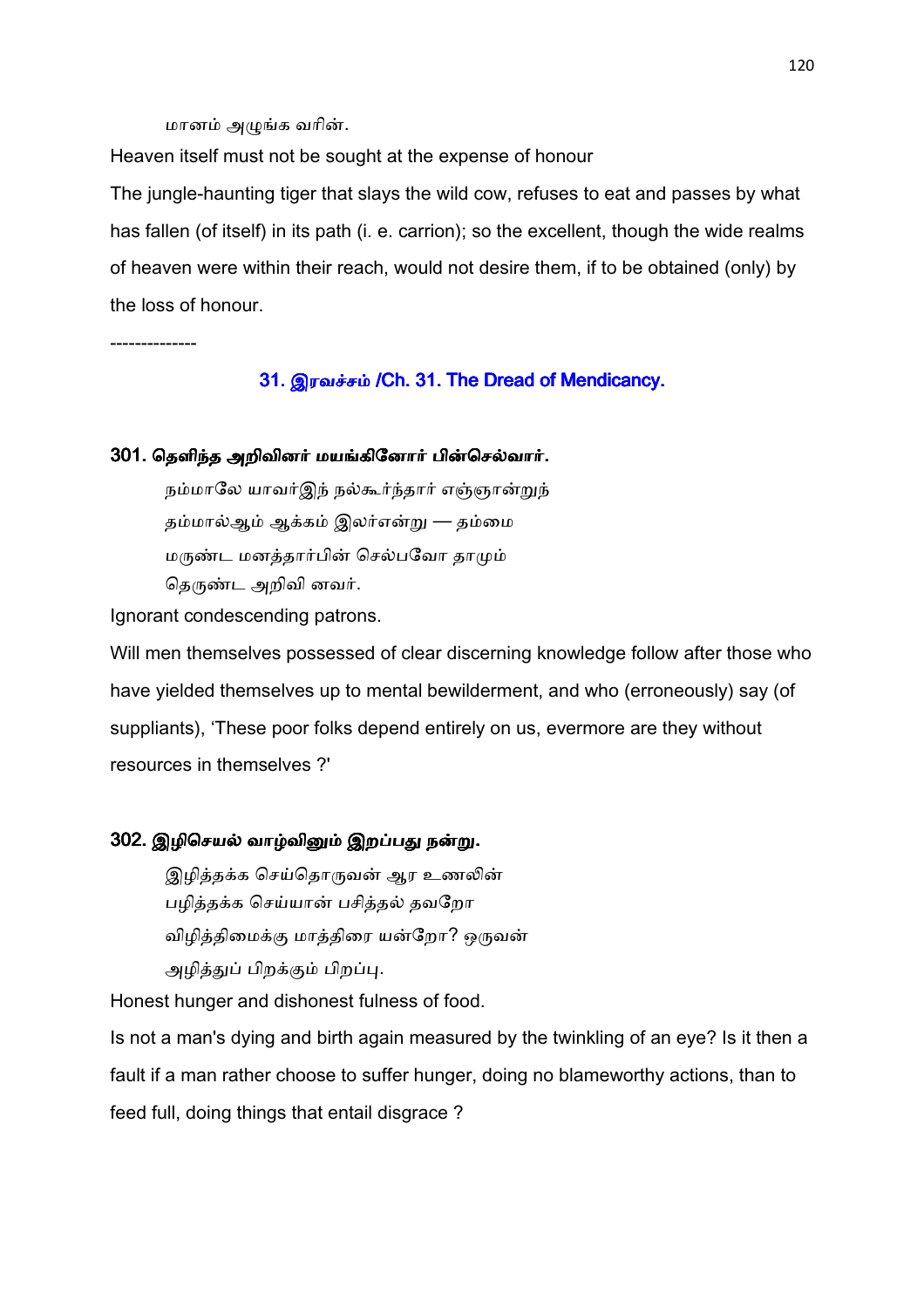#### 303. அன்பின் இடத்தே மேன்மக்கள் அணுகுவர்.

இல்லாமை கந்தா இரவு துணிந்தொருவர் செல்லாரு மல்லர் சிறுநெறி ;—புல்லா அகம்புகுமின் உண்ணுமின் என்பவர்மாட் டல்லால் முகம்புகுதல் ஆற்றுமோ மேல்?

Ask only of the courteous.

There will never be wanting those who, with their destitution as their support (making it their excuse), will venture upon mendicancy, and tread the way of humiliation; but will the noble-minded man enter (as a suppliant) the presence of any save of those who will embrace him and say, 'Enter my dwelling, eat of my food ?'

#### 304. செல்வர்பின் சென்று நில்லார் நல்லோர்.

திருத்தன்னை நீப்பினும் தெய்வம் செறினும் உருத்த மனத்தோ டுயர்வுள்ளி னல்லால், அருத்தம் செறிக்கும் அறிவிலார் பின்சென் றெருத்திறைஞ்சி நில்லாதாம் மேல்.

No reverses bend the noble spirit.

Though fortune forsake him, and fate frown, the man of lofty soul, dwelling with steadfast mind on things above, disdains to stand with bending neck in the train of the foolish who hoard their wealth.

## 305. கரவா நண்பரையும் இரவார் மேலோர்.

கரவாத திண்ணன்பின் கண்ணன்னார் கண்ணும். இரவாது வாழ்வதாம் வாழ்க்கை ;—இரவினை உள்ளுங்கால் உள்ளம் உருகுமால், என்கொலோ கொள்ளுங்கால் கொள்வார் குறிப்பு.

Mendicancy is always painful.

To live asking naught even from those dear as an eye, whose love is sure, and who never refuse, is happy life. Since the mind dissolves in shame at the very thought of beggary,— when men receive alms, what are the receivers' thoughts, I pray ?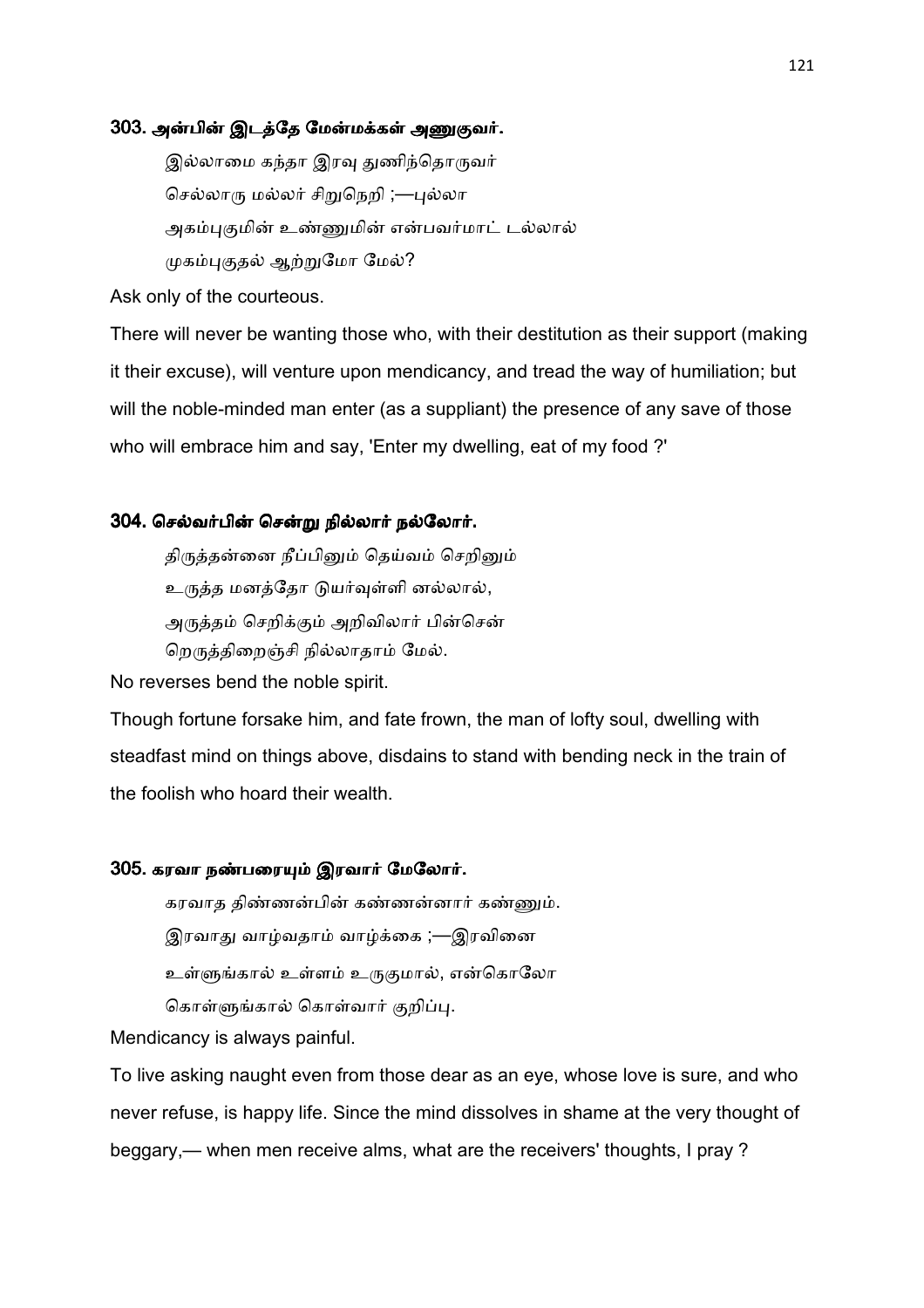### 306. அயலாரை இரப்பதால் பயன் யாதும் மில்லை.

இன்னா இயைக இனிய ஒழிகென்று தன்னையே தான்இரப்பத் தீர்வதற்கு — என்னைகொல் சாதல் கவற்றும் மனத்தினால் கண்பாழ்பட் டேதி லவரை இரவு.

Contentment better than mendicancy.

When a man himself, begs of himself, saying, 'Let troubles come, let joys depart!' the sting of poverty is extracted; why then, for this purpose, should any one, his mind agitated with desire, and his eye wasted with weeping, beg of strangers ?

# 307. இரப்பாரை இகழாது இருப்பவன் சிறந்தோன்.

என்றும் புதியார் பிறப்பினும் இவ்வுலகத் தென்றும் அவனே பிறக்கலான் — குன்றின் பரப்பெலாம் பொன்னொழுகும் பாய்அருவி நாட! இரப்பாரை எள்ளா மகன்.

Beggars are universally despised.

Lord of the land where gold is borne down by rushing waterfalls from every hilly slope! — Though in this world new (kinds of) men are continually born, that very man is never born that does not scorn mendicants.

### 308. ஈஎன விரப்பது மிகவும் இழிவாம்.

புறத்துத்தான் இன்மை நலிய அகத்துத்தன் நன்ஞானம் நீக்கி நிறீஇ ஒருவனை ஈயாய் எனக்கென் றிரப்பானேல் அந்நிலையே மாயானோ மாற்றி விடின்.

Mendicancy is unmitigated misery.

Want wastes his outward frame; he lays aside wisdom, his inward being's good; and so resolving, begs of some stranger, saying, 'Give to me.'— If then the boon be refused, must he not that very instant die?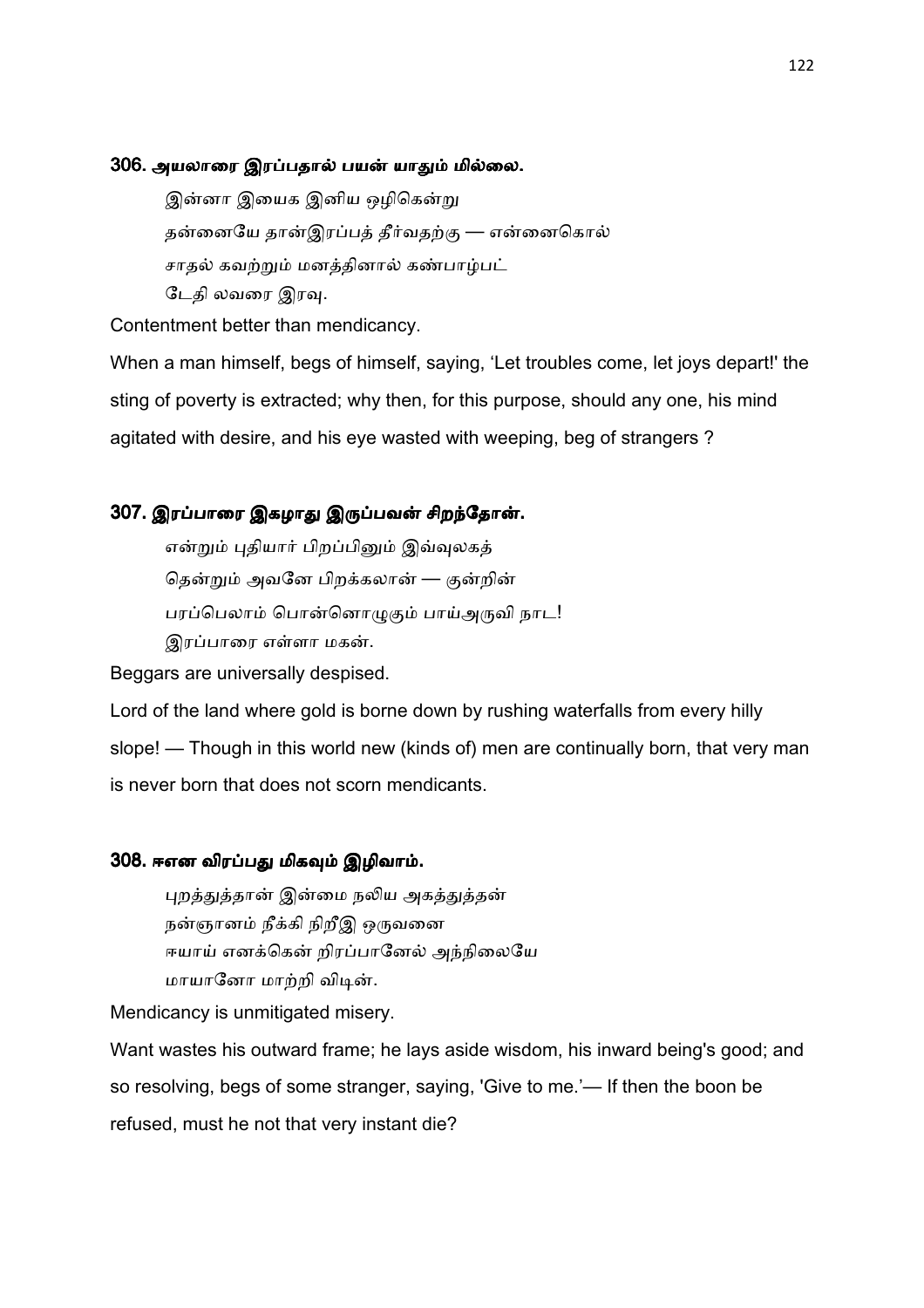#### 309. வறிஞர் செல்வரைச் சார்ந்து வாழ்க.

ஒருவ ரொருவரைச் சார்ந்தொழுகல் ஆற்றி வழிபடுதல் வல்லுத லல்லால், —பரிசழிந்து செய்யீரோ என்னானும் என்னுஞ்சொற் கின்னாதே பையத்தான் செல்லும் நெறி?

A hermitage preferable to mendicancy.

Men form close intimacies with others and live as their dependants, and this is permissible ; but is it more painful quietly to go one's way (to the hermitage) than, lost to all sense of personal dignity, to say, 'Will ye not do aught for me?'

## 310. பழமைபற்றிக் கிழமை பாராட்டுக.

பழமைகந் தாகப் பசைந்த வழியே கிழமைதான் யாதானுஞ் செய்க ;—கிழமை பொறாஅர் அவரென்னின பொத்தித்தம் நெஞ்சத்து தறாஅச் சுடுவதோர் தீ.

Relieve the wants of old friendsthough they shrink from it.

Relying on old friendship, in an affectionate manner, render such assistance as your intimacy Warrants. If he will not endure (the assistance), will it not be a fire heaped up and burning in his bosom?

----------------

# 32. அவையறிதல் / Ch. 32. The Knowledge of the Assembly

## 311. சிற்றறிவினர் அவை சேரார் அறிஞர்.

மெய்ஞ்ஞானக் கோட்டி உறழ்வழி விட்டாங்கோர் அஞ்ஞானந் தந்திட் டதுவாங் கறத்துழாய்க் கைஞ்ஞானங் கொண்டொழுகுங் காரறி வாளர்முன் சொன்ஞானம் சோர விடல்.

Cast not pearls before swine.

Decline entirely to utter words of wisdom before heretics (காரறிவாளர் = men of darkened knowledge — men who professing to be wise, have their understanding darkened), who having forsaken the way pertaining to the assemblies of true wisdom,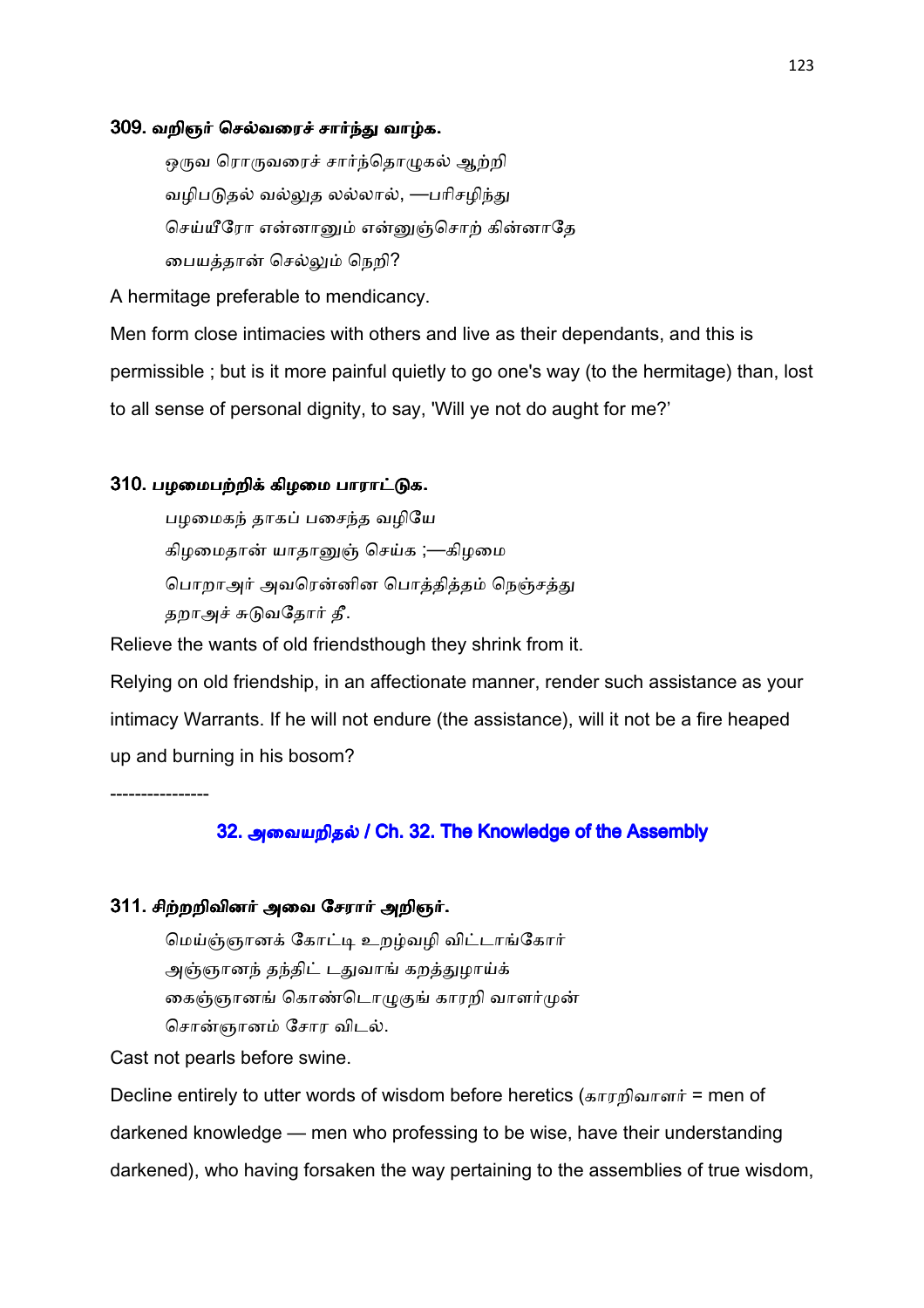have there laid down propositions of unwisdom, and propagating them diligently, live in accordance with their own shallow wisdom!

# 312. போலிப் புலவர்பாற் யோகார் புலவர்.

நாப்பாடம் சொல்லி நயமுணர்வார் போற்செறிக்கும் தீப்புலவற் சேரார் செறிவுடையார் ;— தீப்புலவன் கோட்டியுட் குன்றக் குடிப்பழிக்கும் அல்லாக்கால் கோட்டைக் கொள்ளா எமும்.

Avoid the angry violent disputant.

Well-disciplined men come not near the heretic (=man of evil learning, the teacher of an evil system), who stores up (in his memory certain formulas, comp. 304), as though he understood their worth, and repeats them by rote (lit. as a tongue-lesson). The heretic, if worsted in the assembly, will abuse the family (of his opponents); or he will spring up and challenge them to fight.

# 313. கற்றது அறியாமற் கழறுவர் பேதையர்.

சொற்றாற்றுக் கொண்டு சுனைத்தெழுதல் காமுறுவர் கற்றாற்றல் வன்மையுந் தாந்தேறார் , —கற்ற செலவரைக்கும் ஆற்றியார், தோற்ப தறியார், பலவுரைக்கும் மாந்தர் பலர்.

Vain babblers.

Many are the men that utter many things,—who long to raise up (in debate), from mere love of talking and an itching tongue; who do not themselves apprehend the power and might of learning; who know not the way to utter with penetrating force whatthey have learnt; and who know not what defeat means.

# 314. பேதை புல்லறிவைப் பேசி வெளிப்படுத்தும்.

கற்றதூஉ மின்றிக் கணக்காயர் பாடத்தால் பெற்றதாம் பேதையோர் சூத்திரம் — மற்றதனை நல்லா ரிடைப்புக்கு நாணாது சொல்லித்தான் புல்லறிவு காட்டி விடும்.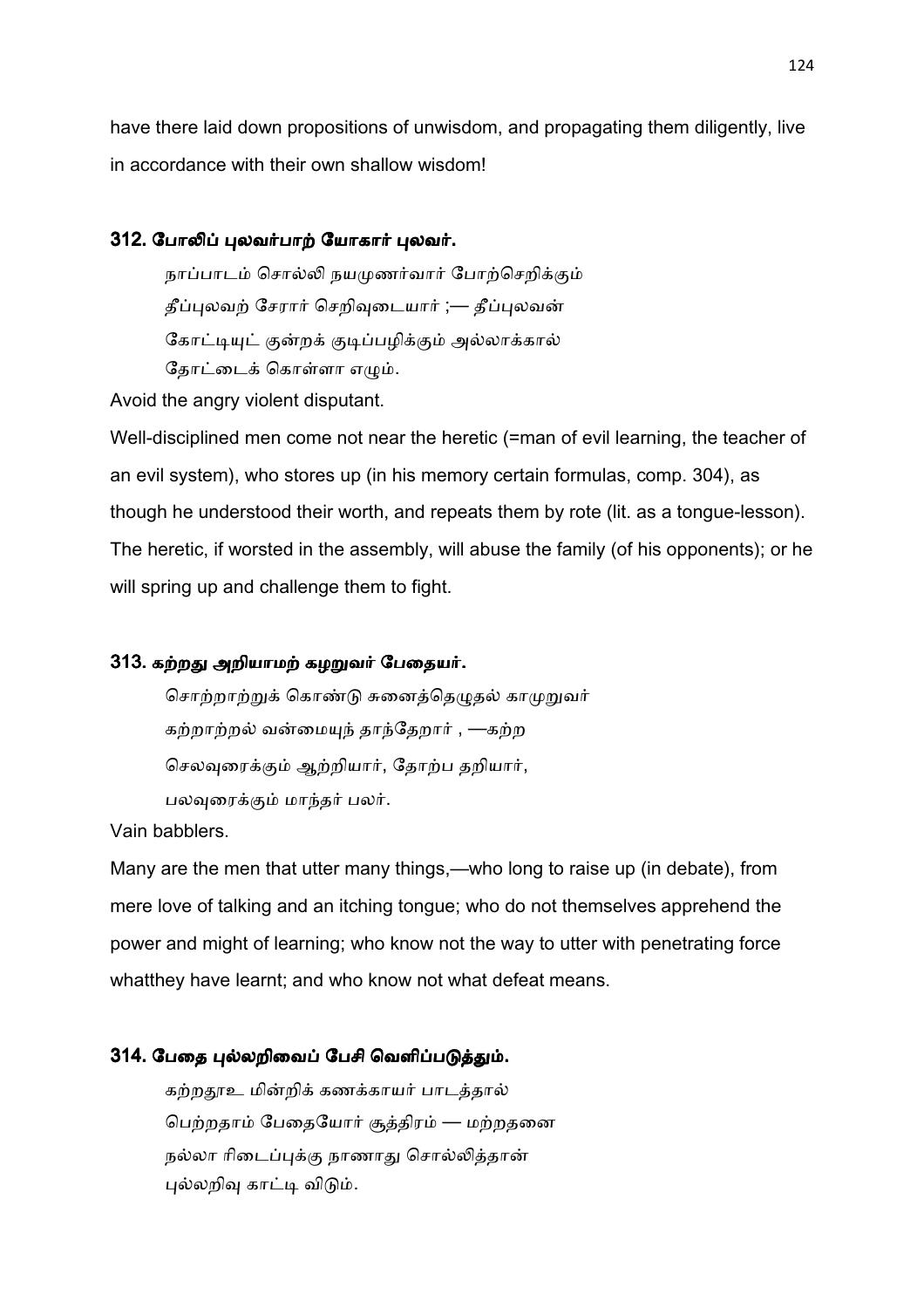The neophyte.

Without any learning of his own, the fool has obtained one formula from overhearing the lessons of a tutor (who was teaching others ), yet unabashed he enters the circle of the good, speaks it out, and makes exhibition of his mean understanding.

# 315. சொற்போர் புரிவதை நற்புலவர் விழையார்.

வென்றிப் பொருட்டால் விலங்கொத்து மெய்கொள்ளார் கன்றிக் கறுத்தெழுந்து காய்வாரோ —டொன்றி உரைவித் தகமெமுவார் காண்பவே, கையுள் சுரைவித்துப் போலுந்தம் பல்.

Convincing arguments.

They who arise to utter words of wisdom, having associated themselves with the assembly of those who rage and burn and fume with anger, like beasts, for the mere sake of victory, not understanding the truth, shall see their own teeth like pumpkin seeds in their hands!

# 316. மூடர் மொழியையும் சான்றோர் கேட்பர்.

பாடமே ஓதிப் பயன்தெரிதல் தேற்றாத மூடர் முனிதக்க சொல்லுங்கால் — கேடருஞ்சீர்ச் சான்றோர் சமழ்த்தனர் நிற்பவே மற்றவரை ஈன்றாட் சிறப்பப் பரிந்து.

Fools disgrace themselves in the assembly of the learned.

When foolish men chant their lesson, not knowing the fruit that lesson yields, but uttering words that gender wrath, the learned ones, whose fame dies not, will stand by ashamed, sorely pitying the mother that bare them.

# 317. நூற்பொருள் காண்பது யார்க்கும் அருமையாம்.

பெறுவது கொள்பவர் தோள்போல் நெறிப்பட்டுக் கற்பவர்க் கெல்லாம் எளியநூல்— மற்றம் முறிபுரை மேனியருள்ளம்போன் றியார்க்கும் அறிதற் கரிய பொருள்.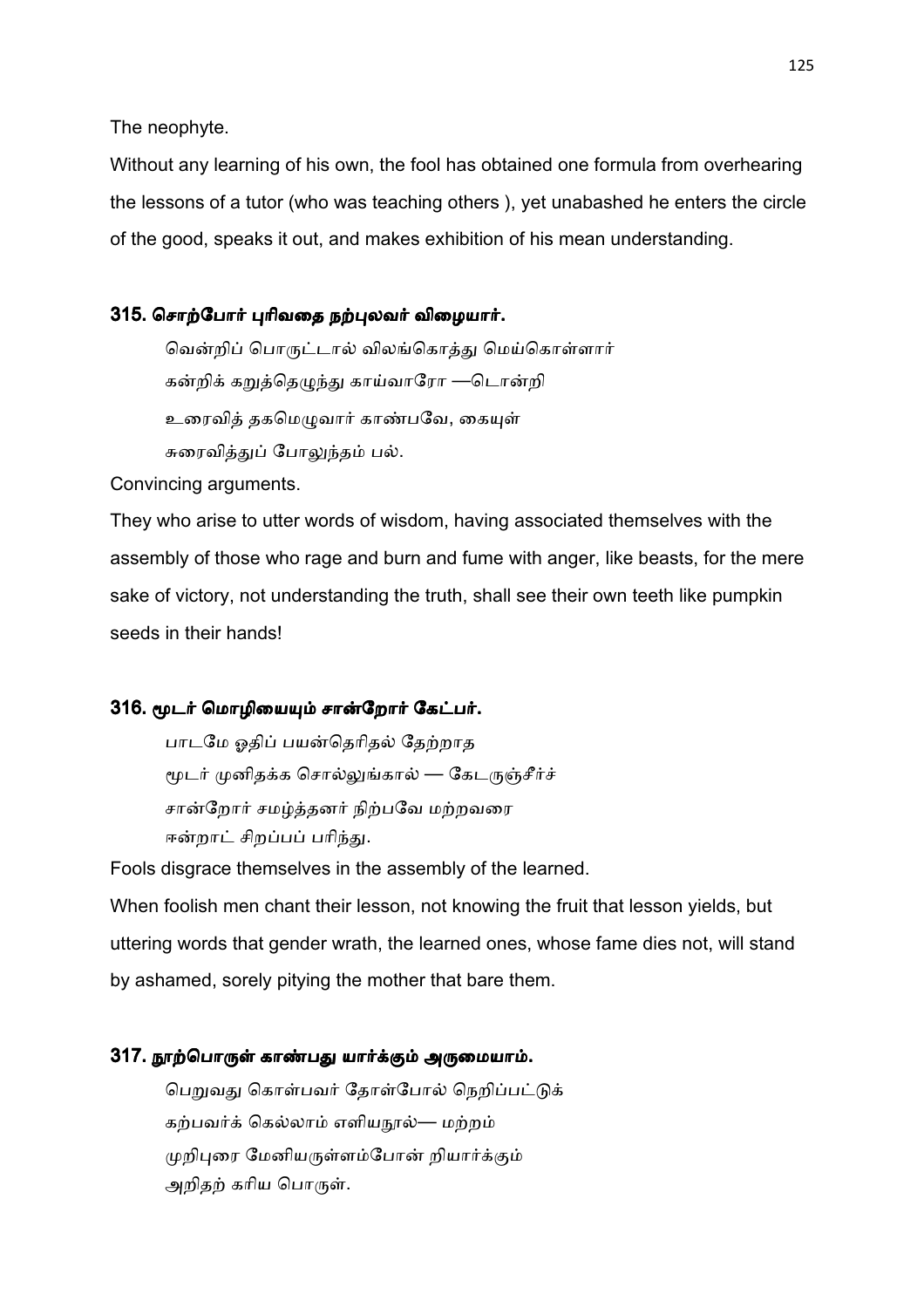The letter easy, the meaning hard.

Like the charms of those who sell their love for what they gain, the sacred texts are easy to those who rightly learn then; but like the minds of these whose forms are soft as tender shoots, the meaning is hard to all.

# 318. புத்தகம் தொகுத்தோர் எல்லாரும் புலவர் அல்லர்.

புத்தகமே சாலத் தொகுத்தும் பொருள்தெரியார் உய்த்தக மெல்லாம் நிறைப்பினும் — மற்றவற்றைப் போற்றும் புலவரும் வேறே பொருள்தெரிந்து தேற்றும் புலவரும் வேறு.

Book collectors and scholars.

Although men gather together books in abundance, and, not understanding their contents, fill the whole house with them; the sages who merely take care of books are of one sort, and the sages who understand their contents, and make them clear to others, are of another sort.

# 319. பொருள் விளக்குவதே நூலிற்கு உரையாம்.

பொழிப்பகலம் நுட்பநூல் எச்சமிந் நான்கிற் கொழித்தகலங் காட்டாதார் சொற்கள் — பழிப்பில் நிரையாமா சேர்க்கும் நெடுங்குன்ற நாட! உரையாமோ நூலிற்கு நன்கு.

A perfect commentary.

Lord of the land of long chains of hills where the wild cattle assemble in herds! Is that a good commentary to a faultless composition, which consists of the words of those who do not sift it thoroughly, in the four divisions of summary, amplification, minute exposition, and supplementary information, and thus exhibit the full import?

#### 320. நற்குடிப்பிறப்பிலார் நல்லறிவு அடையார்.

இற்பிறப் பில்லார் எனைத்துநூல் கற்பினும் சொற்பிறரைக் காக்குங் கருவியரோ — இற்பிறந்த நல்லறிவாளர் நவின்றநூல் தேற்றாதார்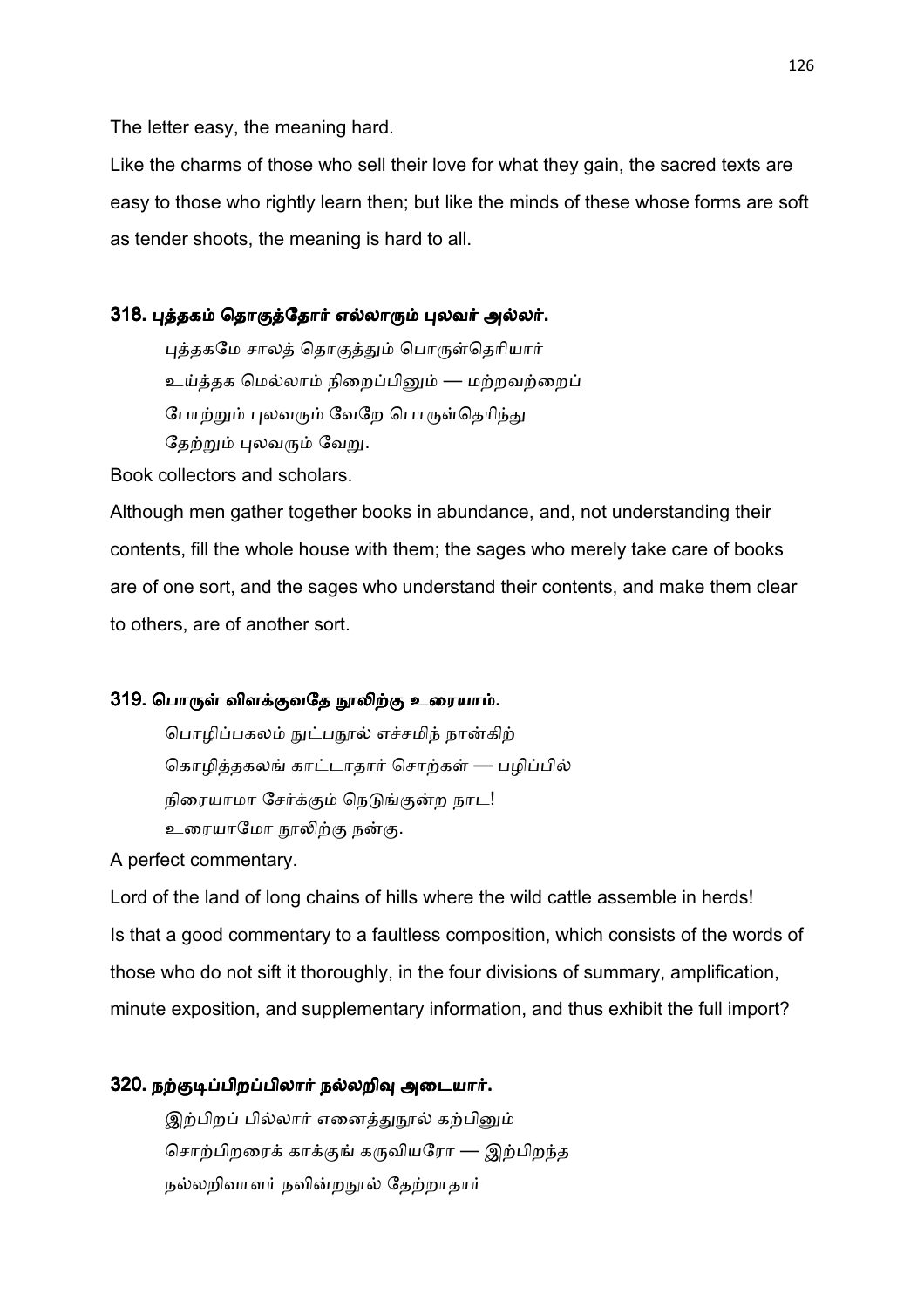புல்லறிவு தாமறிவ தில்.

Critics.

Will those who are not of high family, however they may study learned works, be fit instruments to guard others from faults of speech? And men of good family who are well learned will not (seem to) be aware of the deficiencies of those who do not comprehend the works they talk of.

-------------

# 33 . புல்லறிவாண்மை / Ch. 33. Insufficient Knowledge

# 321. புல்லறிவுடையார் புலவர் உரை கொள்ளார்.

அருளின் அறமுரைக்கும் அன்புடையார் வாய்ச்சொல் பொருளாகக் கொள்வர் புலவர் — பொருளல்ல ஏழை அதனை இகழ்ந்துரைக்கும் பாற்கூழை மூழை சுவையுணரா தாங்கு.

Only the wise value the wise.

Men of sense receive as a reality the words from the mouth of the loving ones who graciously teach virtue. The (ignorant)wretch, himself unreal, speaks (of virtue) with contempt. Just so the ladle distinguishes not the flavour of the rice boiled in milk.

# 322. அறநெறி கீழ்மக்கள் செவியில் ஏறாது.

அவ்வியம் இல்லார் அறத்தா றுரைக்குங்கால் செவ்விய ரல்லார் செவிகொடுத்துங் கேட்கலார் கவ்வித்தோல் தின்னும் குணுங்கர்நாய் பாற்சோற்றின் செவ்வி கொளல்தேற்றா தாங்கு.

Foolish people hearing hear not.

When men of ungrudging soul declare the way of virtue, those who are not rightly disposed, although they give ear, hear not. Even so the currier's dog seizes on and devours leather, not appreciating the flavour of milk and rice.

# 323. நன்றியில்லாதார் பொன்றுவது நலமே.

இமைக்கும் அளவில்தம் இன்னுயிர்போம் மார்க்கம்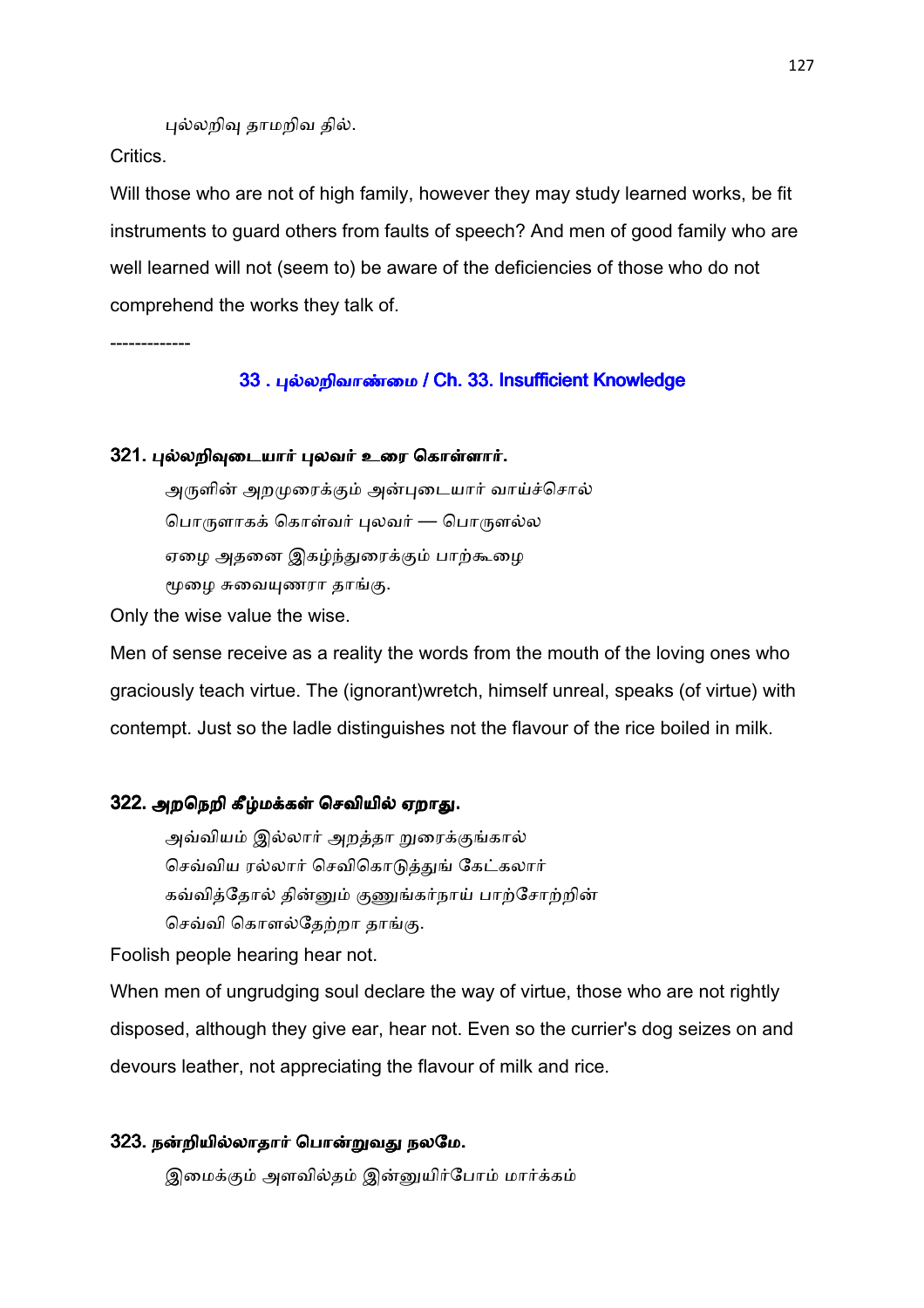எனைத்தானும் தாம்கண்டிருந்தும் — தினைத்துணையும் நன்றி புரிகல்லா நாணில் மடமாக்கள் பொன்றிலென் பொன்னாக்கா லென்.

Useless in life and unmourned in death.

What matters it whether they live or die—the shameless stupid people who do no good, not even as much as a grain of millet, though they see by every species of example the way in which their life so sweet to them, passes away in the twinkling of an eye?

## 324. பல்லோர் பகைகொளல் புல்லறிவாகும்.

உளநாள் சிலவால் உயிர்க்கேமம் இன்றால் பலர்மன்னுந் தூற்றும் பழியால் — பலருள்ளும் கண்டாரோ டெல்லாம் நகாஅ தெவனொருவன் தண்டித் தனிப்பகை கோள்.

Misanthropy.

Since being's days are few, and life no safeguardowns, and guilt by many blamed is rife, mid many men, why, laughing not with all they see, should any sulk apart, and nurse a sullen hate ?

# 325. அவையில் எவரையும் வைவது கொடியது.

எய்தி யிருந்த அவை முன்னர்ச் சென்றெள்ளி வைதா னொருவன் ஒருவனை — வையம் வயப்பட்டான் வாளா இருப்பானேல் வைதான் வியத்தக்கான் வாழு மெனின்.

The evil tongue.

A man has gone before the assembly that had gathered together, and contemning another has reviled him. Now if the reviled one remain silent, the reviler is to be wondered at if he survive; (for abuse is his very life, and the patience of the reviled one has closed his mouth.)

## 326. அறச்செயல் புரியான் சிறப்பினை அடையான்.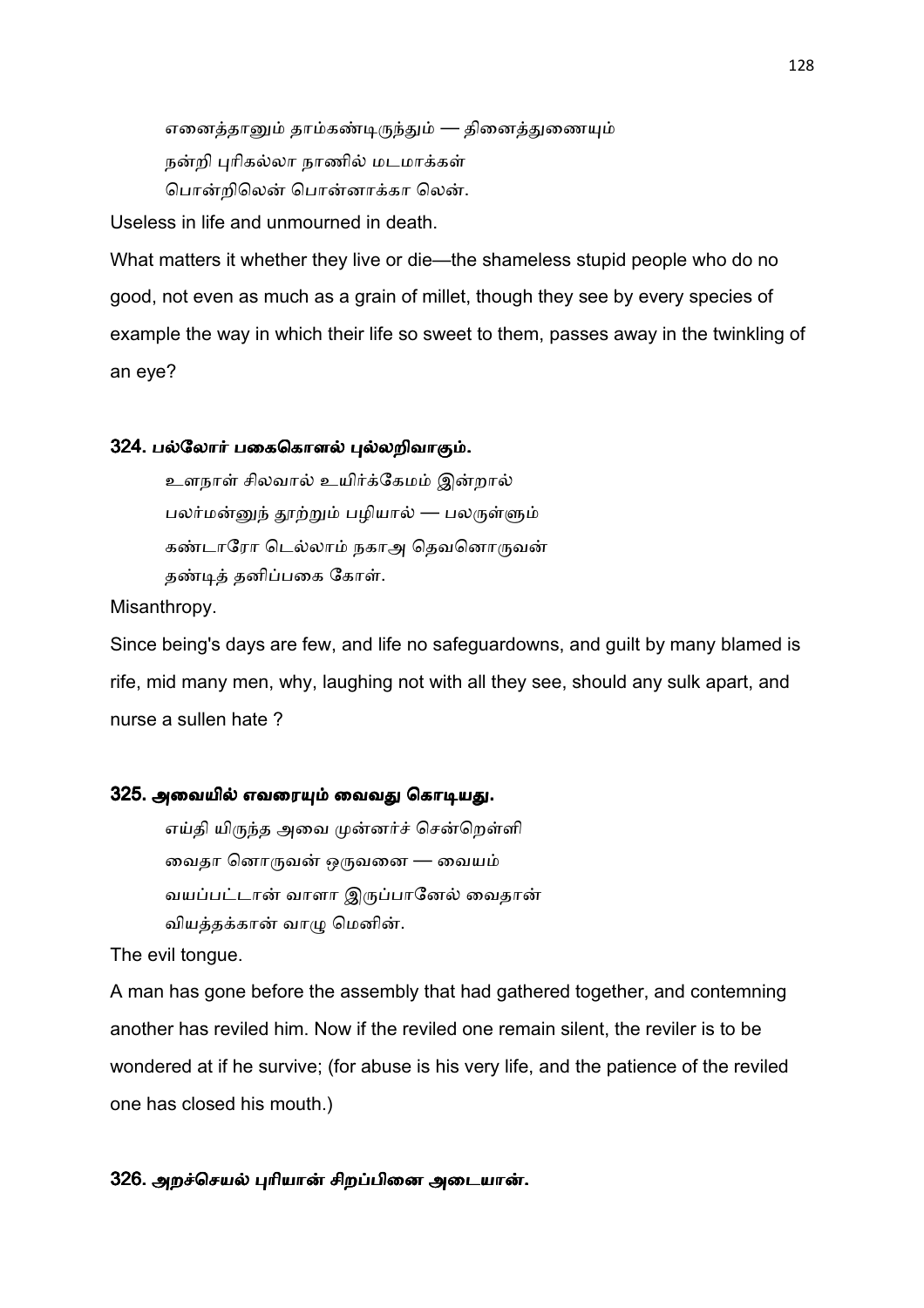மூப்புமேல் வாராமை முன்னே அறவினையை <u>ஊ</u>க்கி அதன்கண் முயலாதான் — நூக்கிப் புறத்திரு போகென்னும் இன்னாச்சொல் இல்லுள் தொழுத்தையாற் கூறப் படும்.

Dishonoured old age.

He who before old age comes, has not undertaken and zealously carried out works of virtue, will be pushed about in the house addressed in harsh language, and bidden to get on one side or to go out, by even the maid-servants.

# 327. புல்லறிவு வீணிற் பொழுதுபோக்குவதே.

தாமேயும் இன்புறார் தக்கார்க்கும் நன்றாற்றார் ஏமஞ்சார் நன்னெறியுஞ் சேர்கலார் — தாமயங்கி ஆக்கத்துள் தூங்கி அவத்தமே வாழ்நாளைப் போக்குவார் புல்லறிவி னார்.

Wasted lives.

Men of scanty wisdom are those who do not themselves enjoy any sweets of life, bestow no benefactions on worthy persons, draw not nigh the good path that safeguards (the soul), but infatuated and absorbed in the acquisition of wealth, pass away their days of life in vain.

## 328. பேதையார் அறச்செயல் பின்செய நினைப்பார்.

சிறுகாலை யேதமக்குச் செல்வுழி வல்சி இறுகிறுகத் தோட்கோப்புக் கொள்ளார் — இறுகிறுகிப் பின்னறிவாம் என்றிருக்கும் பேதையார் கைகாட்டும் பொன்னும் புளிவிளங்கா யாம்.

The miser's death-bed.

In the very earliest time (in early youth) they take not food for the journey which they must make (into another world), tying tightly the wallet on their shoulders ; but tying tightly (their treasure bags), they say, 'In after days we will learn wisdom;' the gold these idiots will indict with their hands (as legacies, when they are speechless, and in the grasp of death) will be as sour vilam fruit.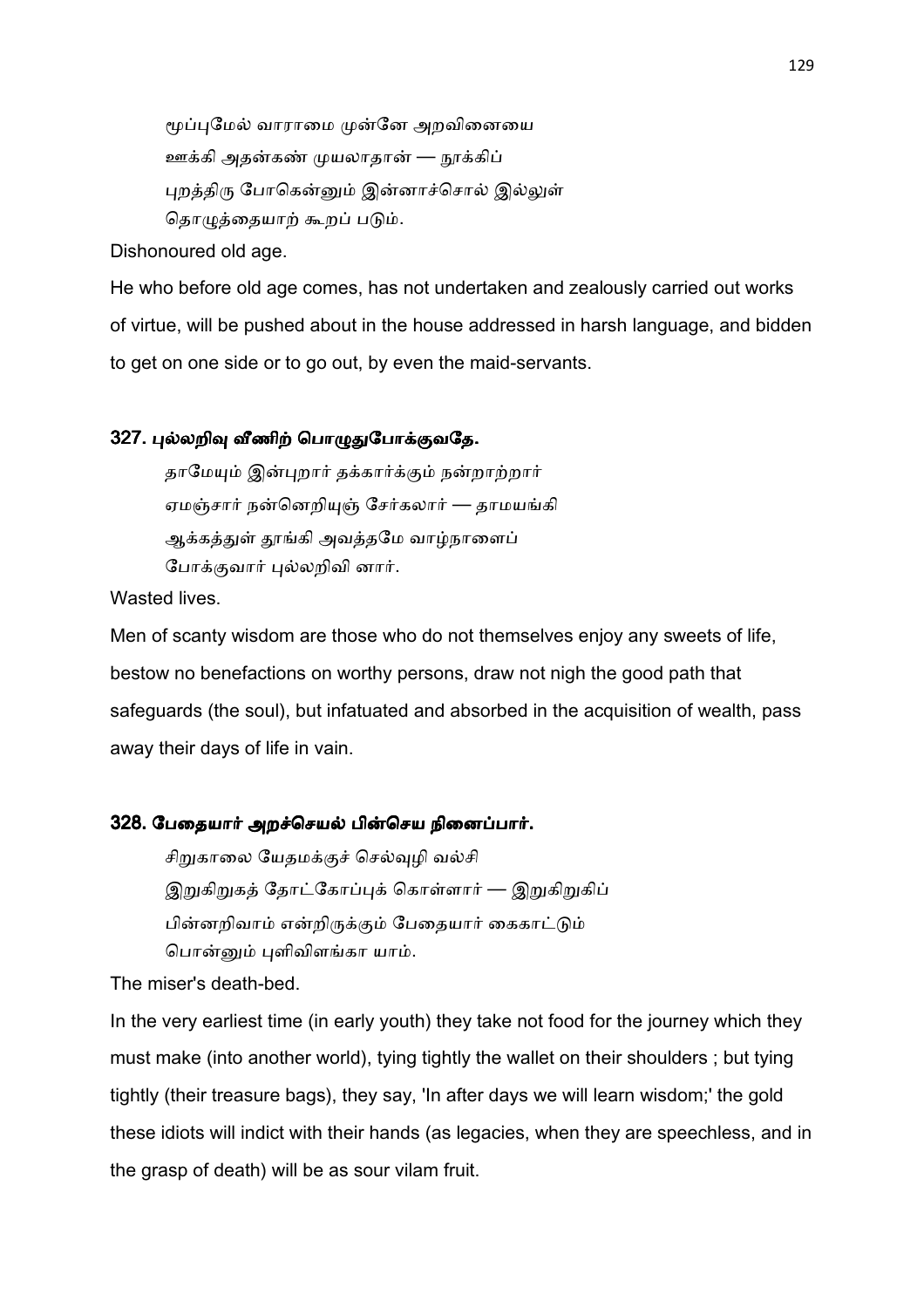#### 329. சிறந்த வாழ்வில் அறம்புரிவது மேல்.

வெறுமை யிடத்தும் விழுப்பிணிப் போழ்தும் மறுமை மனத்தாரே யாகி — மறுமையை ஐந்தை யனைத்தானும் ஆற்றிய காலத்துச் சிந்தியார் சிற்றறிவி னார்.

Saints when they suffer, sinners when they prosper.

When poor, or when disease's deadly grasp they feel, to other world alone their minds are given ; but when wealth grows, no thought, small as a grain of mustard seed, give they to other world —these souls unwise!

### 330. நிலையிலா வாழ்வினை நினைந்து அறம்புரிக.

என்னேமற் றவ்வுடம்பு பெற்றும் அறம்நினையார் கொன்னே கழிப்பர்தம் வாழ்நாளை — அன்னோ அளவிறந்த காதல்தம் ஆருயி ரன்னார்க் கொளஇழைக்குங் கூற்றமுங் கண்டு.

Friends hurried away; the unwise heed it not.

Though they have gained a human frame, of virtue think they not! In vain they spent their days. Alas! and yet they see death eagerly hasting to snatch away those infinitely dear, like to their very souls! Why is this so?

-------------

# 34 . பேதைமை / Ch. 34. Utter Folly

## 331. இறப்பை எண்ணாது களித்திருத்தல் பேதைமை.

கொலைஞர் உலையேற்றித் தீமடுப்ப ஆமை நிலையறியா தந்நீர் படிந்தாடி யற்றே கொலைவல் பெருங்கூற்றம் கோள்பார்ப்ப ஈண்டை வலையகத்துச் செம்மாப்பார் மாண்பு.

Men disport themselves in the very meshes of death's net.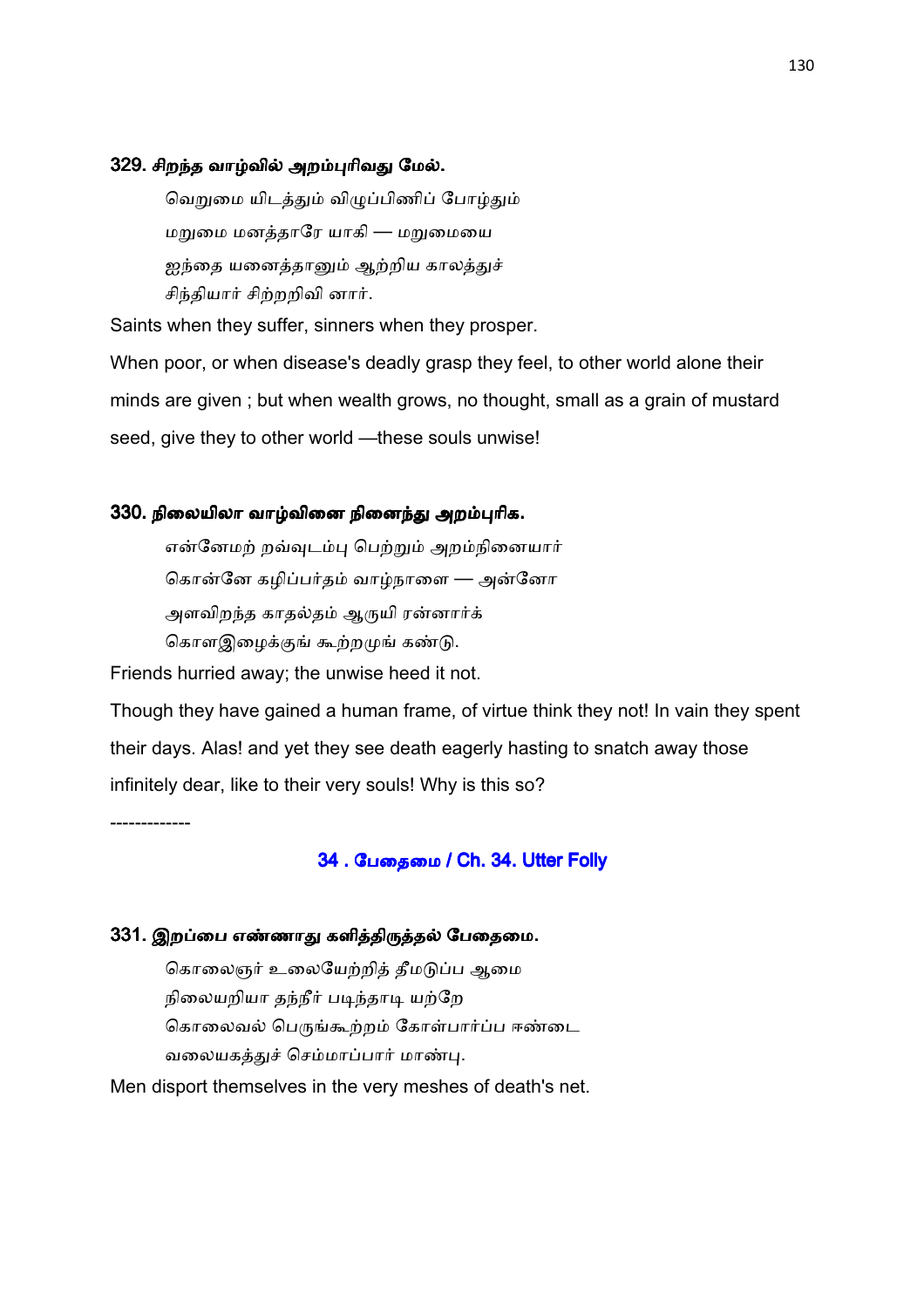While the turtle's murderers have put it into the pot, and kindled fire beneath, it sports unconscious of its fate: such is their worth who joy entangled in life's not, while death, the mighty murderer, waits to seize them.

# 332. நாளும் அறவினை செய்வது நன்று.

பெருங்கடலாடிய சென்றார் ஒருங்குடன் ஓசை அவிந்தபின் ஆடுதும் என்றற்றால் இற்செய் குறைவினை நீக்கி அறவினை மற்றறிவாம் என்றிருப்பார் மாண்பு.

Postponing virtuous action to a time that never arrives.

They went to bathe in the great sea, but cried 'we will wait till all its roar is hushed, then bathe!' Such is their worth who say, 'we will get rid of all our household toils and cares and then we will practise virtue and be wise.'

# 333. முத்திக்கு உரிய அறத்தை முன்புரிக.

குலம்தவம் கல்வி குடிமைமூப் பைந்தும் விலங்காமல் எய்தியக் கண்ணும் — நலஞ்சான்ற மையறு தொல்சீர் உலகம் அறியாமை நெய்யிலாப் பாற்சோற்றின் நேர்.

A high tone of manners and morals.

Though a man be of good caste, have performed deeds of ascetic virtue, acquired learning, is of good family and attained a ripe old age, so that in these five points he is faultless; yet his ignorance of what is thoroughly good, without stain, sanctioned by ancient precedent, and of good renown in the world's ways, will render all his advantages like thin, watery milk with boiled rice.

## 334. கடையாய மாக்களிற் கல்லே பயன்தரும்.

கல்நனி நல்ல கடையாய மாக்களின் சொல்நனி தாமுணரா வாயினும் — இன்னினியே நிற்றல் இருத்தல் கிடத்தல் இயங்குதலென் முற்றவர்க்குத் தாம்உதவ லான்.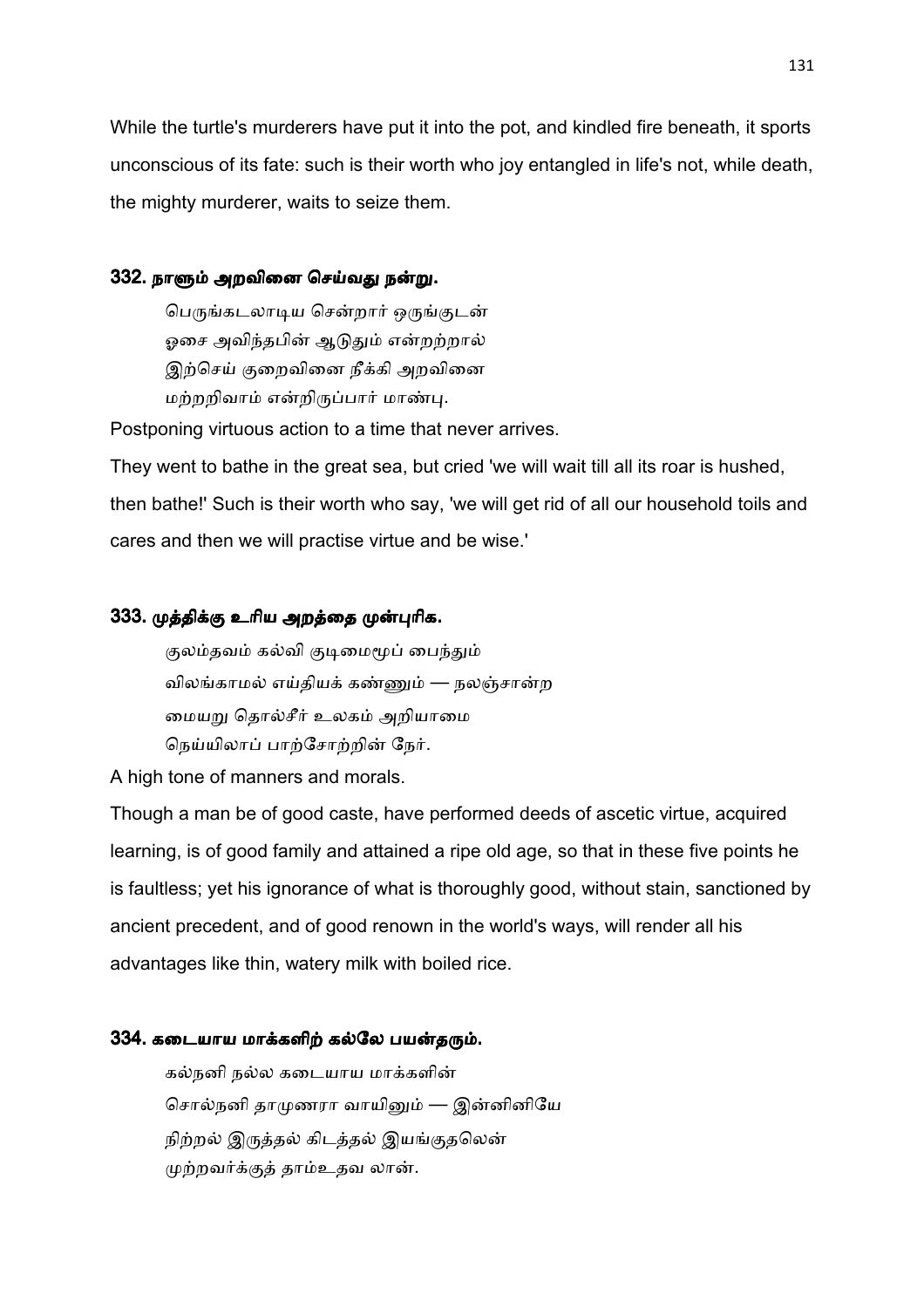Stones and senseless men.

Stones are much better than low men ; since, though those (too) are utterly without apprehension of your words, yet they (stones) are of assistance to those that employ them, inasmuch as they at once stand (where they are fixed), remain (where they are put), lie (where they are laid), and remove (when they are moved).

# 335. பேதையர் நாக்குத் தீயசொற் பேசும்.

பெறுவதொன் றின்றியும் பெற்றானே போலக் கறுவுகொண் டேலாதார் மாட்டும் — கறுவினால் கோத்தின்னா கூறி உரையாக்காற் பேதைக்கு நாத்தின்னும் நல்ல சுனைத்து.

A fool angry without cause, longs to abuse.

If the fool, though nothing is to be gained (by such conduct), acting as though he had gained something, waxing wroth against those who disdain (or are unable) to contend with him, cannot say and utter forth in his wrath a string of evil words a grievous itching will gnaw his tongue.

## 336. மேதையர் திருத்தினும் பேதையர் திருந்தார்.

தங்கண் மரபில்லார் பின்சென்று தாமவரை எங்கண் வணக்குது மென்பவர் — புன்கேண்மை நற்றளிர்ப் புன்னை மலருங் கடற்சேர்ப்ப கற்கிள்ளிக் கையிழந் தற்று.

It is a hard thankless task to bend the worthless to our will.

Lord of the sea-shore where the laurel with its bright foliage flowers! The poor (pretence of) intimacy enjoyed by those who follow after (wealthy but) utterly uncongenial men, and say 'we will bend them to our will,' is like loosing one's hand while digging into a rock.

# 337. செல்வரைச் சூழ்ந்தே திரிவர் பேதையர்.

ஆகா தெனினும் அகத்துநெய் உண்டாகின்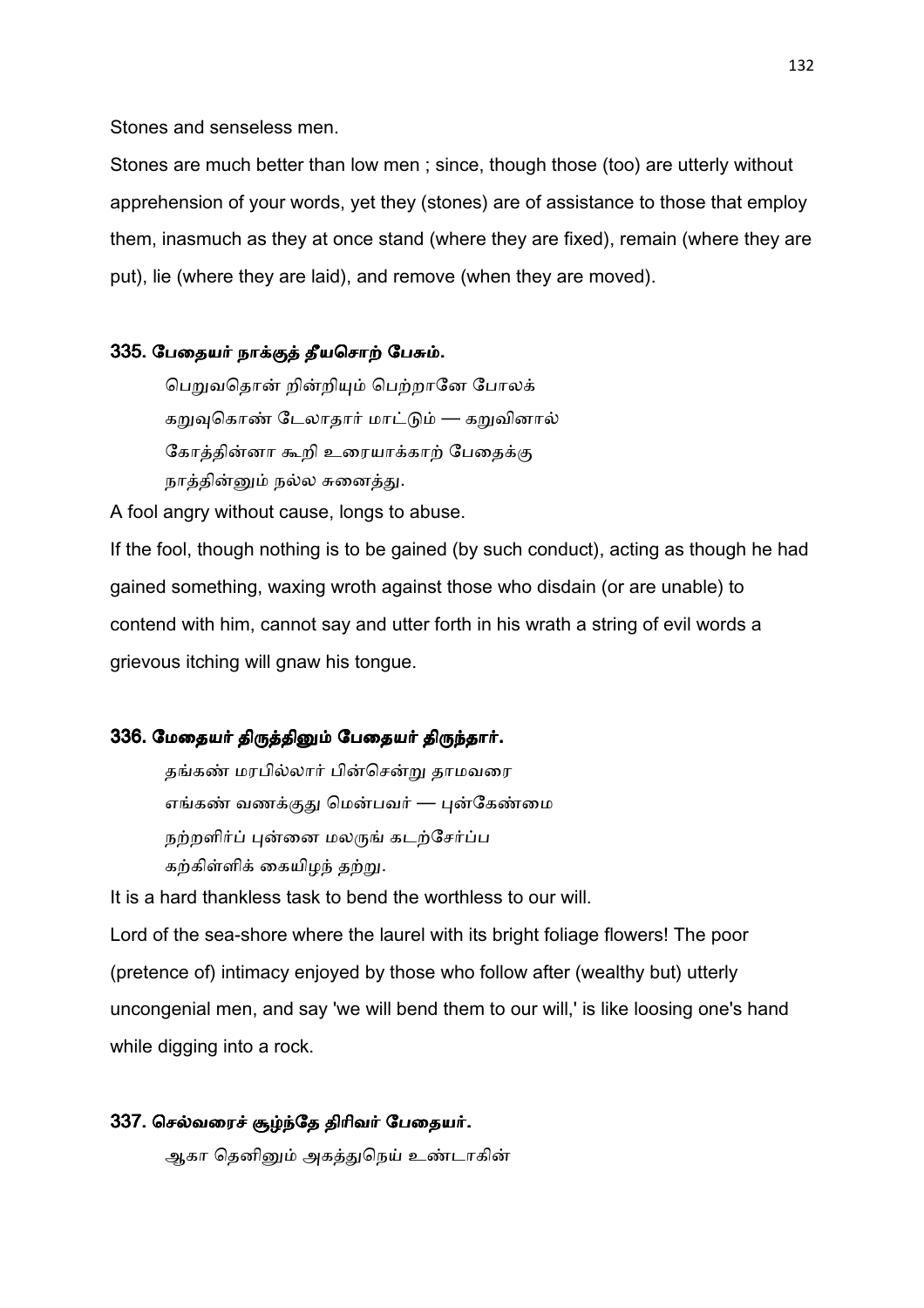போகா தெறும்பு புறஞ்சுற்றும் — யாதுங் கொடா அரெனினும் உடையாரைப் பற்றி விடாஅர் உலகக் தவர்.

Ants around the neck of the closed oil-jar.

If there be ghi in the pot, though they cannot get at it, the ants will swarm without ceasing around the outside ; and so the people of the world will cling to and not leave the possessors of wealth, though these give them nothing.

#### 338. நலம் செய்யா வாழ்க்கையும் நாடுவர் அறிவிலார்.

நல்லவை நாடொறும் எய்தார் அறஞ்செய்யார் இல்லாதார்க் கியாதொன்றும் ஈகலார் — எல்லாம் இனியார்தோள் சேரார் இசைபட வாழார் முனியார்கொல் தாம்வாழும் நாள்.

Fools make all life sad for themselves.

No good each day they gain; nor deed of virtue do; nothing to needy men impart; nor know they joy of loved ones' sweet embrace ; devoid of fame they live: do such not loathe the days they live?

## 339. விரும்பினோர் கேண்மை விரும்புவர் அறிஞர்.

விழைந்தொருவர் தம்மை வியப்ப ஒருவர் விழைந்திலேம் என்றிருக்கும் கேண்மை — தழங்குகுரல் பாய்திரைசூழ் வையம் பயப்பினும் இன்னாதே ஆய்நலம் இல்லாதார் மாட்டு.

Friendship without reciprocity.

Friendship with those who are destitute of exquisite goodness, and who, though you cultivate them with affectionate deference, (morosely) say we entertain affection for none,'—though it should yield as its fruit the earth, which the sea with its noisy chime of leaping billows girds around,—would be only affliction.

#### 340. தம்புகழ் தாமே கூறின் இழிவாம்.

கற்றனவும் கண்ணகன்ற சாயலும் இற்பிறப்பும்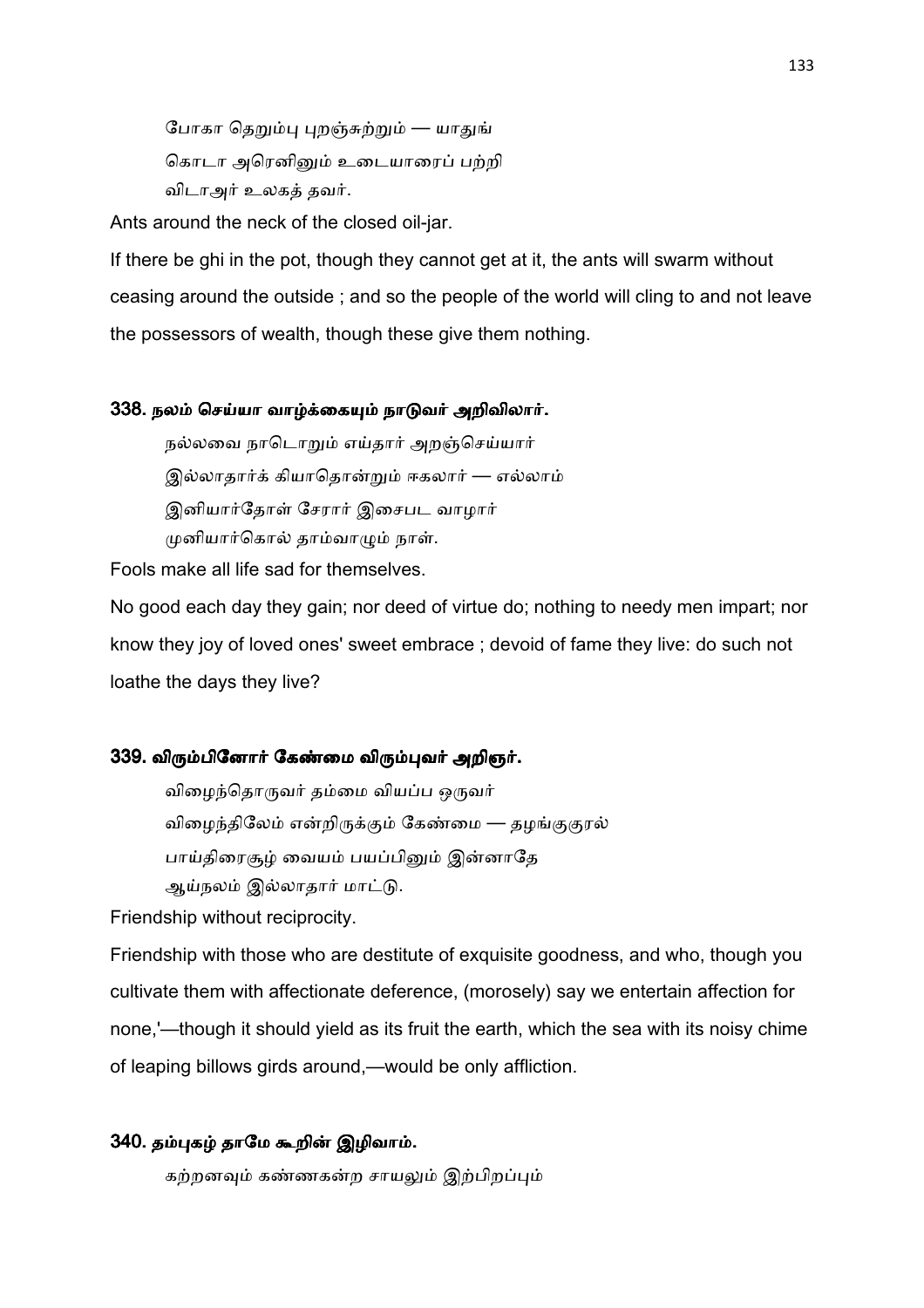பக்கத்தார் பாராட்டப் பாடெய்தும்; —தானுரைப்பின் மைத்துனர் பல்கி மருந்தின் தணியாத பித்தனென் றெள்ளப் படும்.

Self-laudation.

The learning a man has acquired, his world - renowned excellence, and his nobility of birth, will gain for him respect when the bystanders celebrate them; but if he himself proclaim them, the young kinsmen crowding around will deride him as one afflicted with a mania not to be mitigated by any medicine.

-----------

#### 35. கீழ்மை / Ch. 35. Lowness

## 341. அறிஞர் அறவுரை கேளார் கீழோர்.

கப்பி கடவதாக் காலைத்தன் வாய்ப்பெயினும் குப்பை கிளைப்போவாக் கோழிபோல் — மிக்க கனம்பொகிந்த நூல்விரித்துக் காட்டினும் கீழ்தன் மனம்புரிந்த வாறே மிகும்.

Teaching wasted.

The fowl, though each morning duly you scatter broken grain into its very mouth, will ceaselessly scratch in the refuse-heap; so, though you expound and show the base man works of learning, full of weighty wisdom, he will but the more resolutely go on in the way in which his mind finds delight.

# 342. மேலோர் இடத்திற் கீழோர் அணுகார்.

காழாய கொண்டு கசடற்றார் தஞ்சாரல் தாழாது போவாம் எனஉரைப்பின்—கீழ்தான் உறங்குவாம் என்றெழுந்து போமாம்அஃ தன்றி மறங்குமாம் மற்றொன் றுரைத்து.

The base will not seek the company of the wise and good.

If you say to the base man, 'Let us without delay go to seek refuge with faultless sages possessors of mature wisdom,' he will probably get up and make off,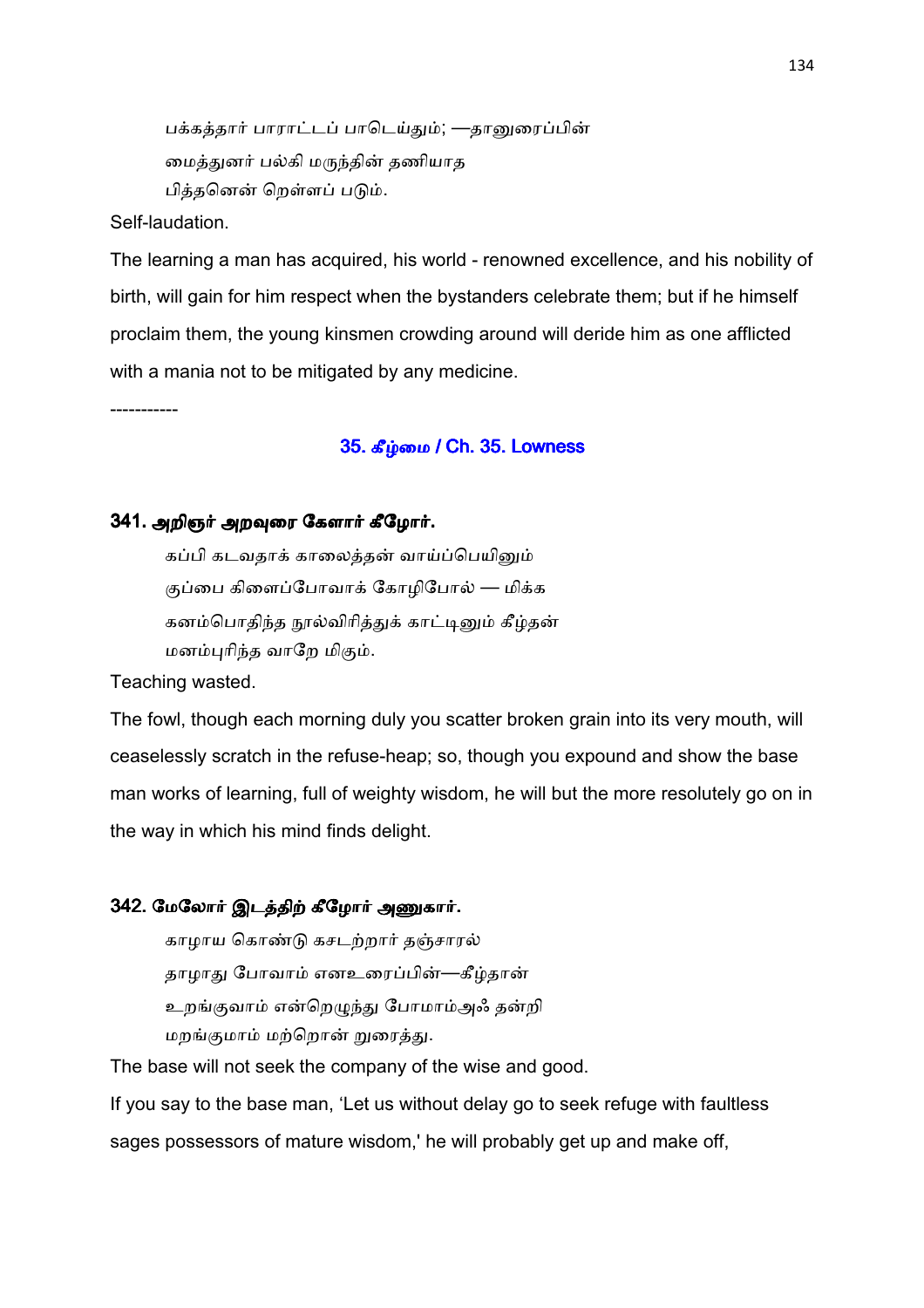exclaiming, 'Let us go and slumber,!' or he will perhaps demur, and change the subject.

# 343. கீழ்மக்கள் செல்வத்தினும் மேன்மைப்பண்பு அறியார்.

பெருநடை தாம்பெறினும் பெற்றி பிழையா தொருடைய ராகுவர் சான்றோர் — பெருநடை பெற்றக் கடைத்தும் பிறங்கருவி நன்னாட! வற்றாம் ஒருநடை கீழ்.

Promotion does not spoil the good nor improve the bad Lord of the goodly land of swelling torrents! If thoroughly worthy men gain some added dignity, their nature knows no deviation, but they go on in the same even path of virtue ; and although the base obtain promotion, his conduct too changes not, (promotion betters him not.)

# 344. தினைத்தனை நன்றியும் நினைப்பர் சான்றோர்.

தினையனைத்தே யாயினும் செய்தநன் றுண்டால் பனையனைத்தா உள்ளுவர் சான்றோர் — பனையனைத் $(s<sub>1</sub>)$ என்றுஞ் செயினும் இலங்கருவி நன்னாட! நன்றில நன்றறியார் மாட்டு.

Small benefits seem great to the wise ; and vice versa.

Lord of the goodly land of glistening torrents ! The excellent will deem any favour done them, though small as a grain of millet, to be large as a palm tree. You may constantly confer favours huge as a palm tree, but they are not benefits, when conferred on those who are not grateful.

# 345. பெருமைச் செயல்கள் புரியார் கீழோர்.

பொற்கலத் தூட்டிப் புறந்தரினும் நாய்பிறர் எச்சிற் கிமையாது பார்த்திருக்கும் — அச்சீர் பெருமை யுடைத்தாக் கொளினும்கீழ் செய்யுள் கருமங்கள் வேறு படும்.

The dog prefers to feed on refuse. Nature will out!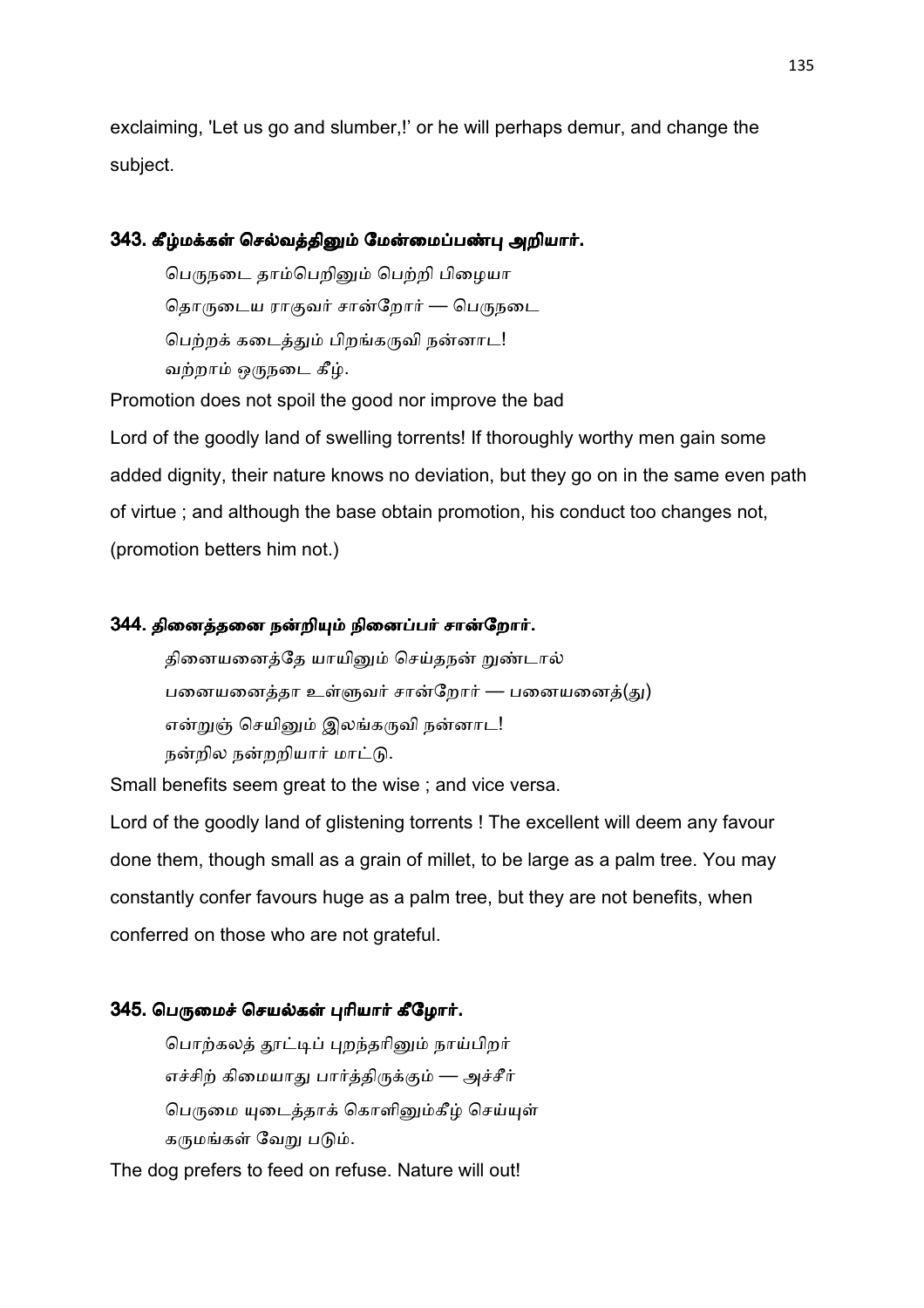The dog, though you tend it with care, feeding it from a golden vessel, will watch, eye fixed for others' leavings ; even so, although you receive the base as if they were possessed of greatness, the deeds they do will be otherwise (= their real character will be seen by their conduct).

## 346. கீழ்மகன் தன்னை மேல்என எண்ணுவான்.

சக்கரச் செல்வம் பெறினும் விழுமியோர் எக்காலுஞ் சொல்லார் மிகுதிச்சொல் — எக்காலும் முந்திரிமேற் காணி மிகுவதேல் கீழ்தன்னை இந்திரனா எண்ணி விடும்.

The base intoxicated by some trivial gain.

Though they obtain imperial wealth, the excellent never utter a vaunting word ; but if at any time the base see some small fraction added to his scanty store, he will deem himself great as Indra.

# 347. செய்யுந் தொழிலாற் சிறியவரை அறியலாம்.

மைதீர் பசும்பொன்மேல் மாண்ட மணியழுத்திச் செய்த தெனினும் செருப்புத்தன் காற்கேயாம் எய்திய செல்வத்த ராயினும் கீழ்களைச் செய்தொழிலாற் காணப் படும்

The slipper.

Though made of faultless yellow gold, enwrought with choicest pearls, the slipper serves but for one's foot; though the base be deemed prosperous through the wealth they have gained, their baseness will be seen by their actions.

# 348. துன்பம் விளைக்கும் கீழ்மக்கள் தொழில்கள்.

கடுக்கெனச் சொல்வற்றாம் கண்ணோட்ட மின்றாம் இடுக்கண் பிறர்மாட் டுவக்கும் — அடுத்தடுத்து வேக முடைத்தாம் விறன்மலை நன்னாட! ஏகுமாம் எள்ளுமாம் கீழ்.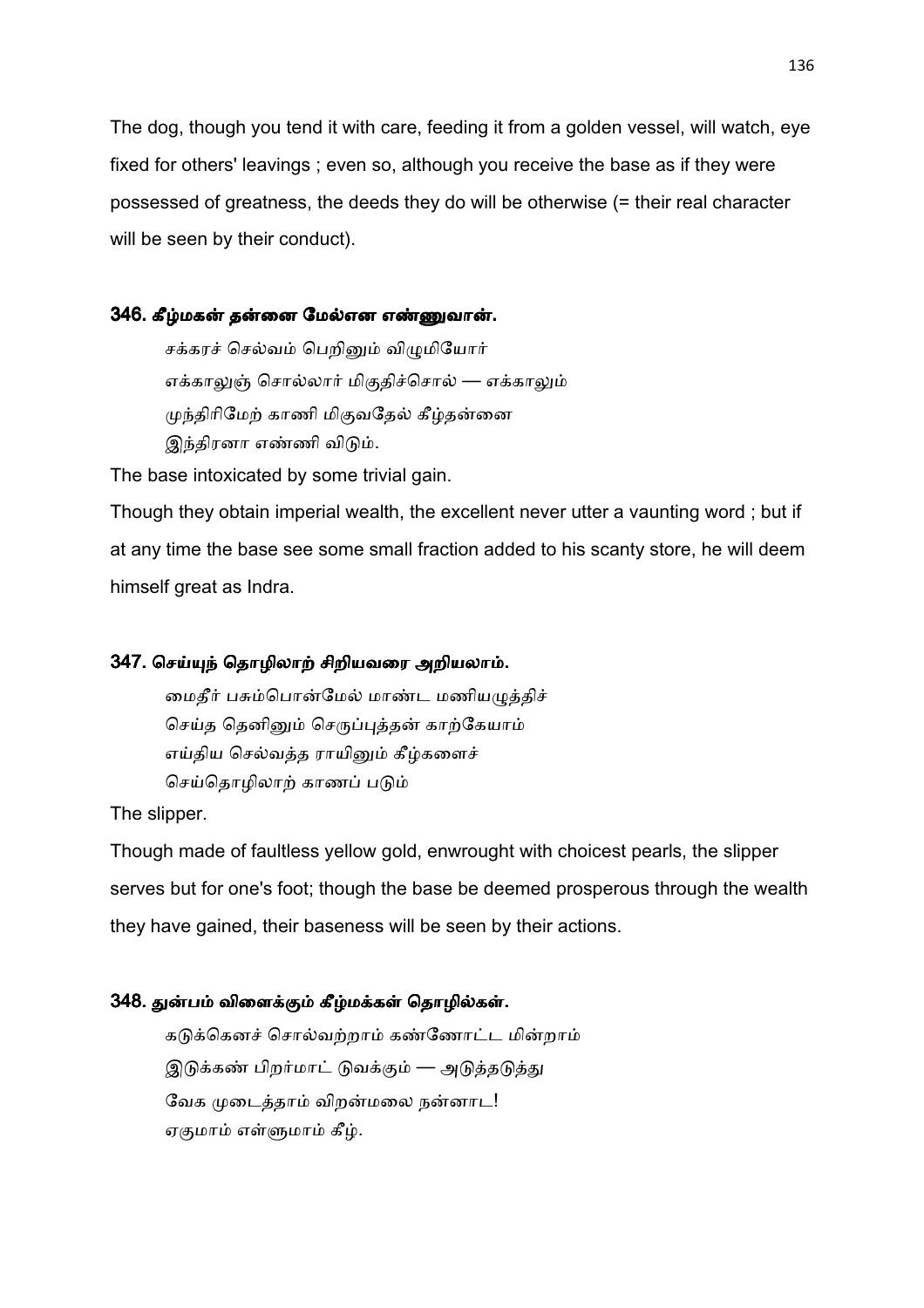The base man's habit of life. Victorious lord of the good mountain land! The base is mighty in bitter words, is destitute of kindliness, rejoices in others' sorrows, is ever and anon full of sudden wrath, will run up and down and pour contempt on all he meets.

# 349. பன்னாட் பின்செலின் கீழ்மக்கள் பழிப்பார்.

பழைய ரிவரென்று பன்னாட்பின் நிற்பின் உழைஇனிய ராகுவர் சான்றோர்—விழையாதே கள்ளுயிர்க்கும் நெய்தற் கனைகடல் தண்சேர்ப்ப! எள்ளுவர் கீழா யவர்.

No intimacy possible with the base.

Lord of the resounding sea's cool shore, where the Neythal breathes honied fragrance round! The worthy, if men for many days stand waiting in their train will say 'these are old acquaintance,' and will make the place pleasant to them; the base in such circumstances feel no affection, but simply despise them.

# 350. செல்வத்திலும் கீழ்மக்கன் செய்யார் நல்வினை.

கொய்புல் கொடுத்துக் குறைத்தென்றுந் தீற்றினும் வையம்பூண் கல்லா சிறுகுண்டை — ஐயகேள்! எய்திய செல்வத்த ராயினும் கீழ்களைச் செய்தொழிலாற் காணப் படும்.

Prosperity does not elevate the base.

Hear, O Sir! The little bullock-calves will not learn to bear the yoke and draw the chariot, though you give them cut grass, clip them, and constantly rub them down; so, though they have gained wealth, the base will be seen (to be so) by the deeds they do.

-----------------

# 36. கயமை /Ch. 36. Baseness

# 351. தீய தொழிலையே செய்வர் கயவர்.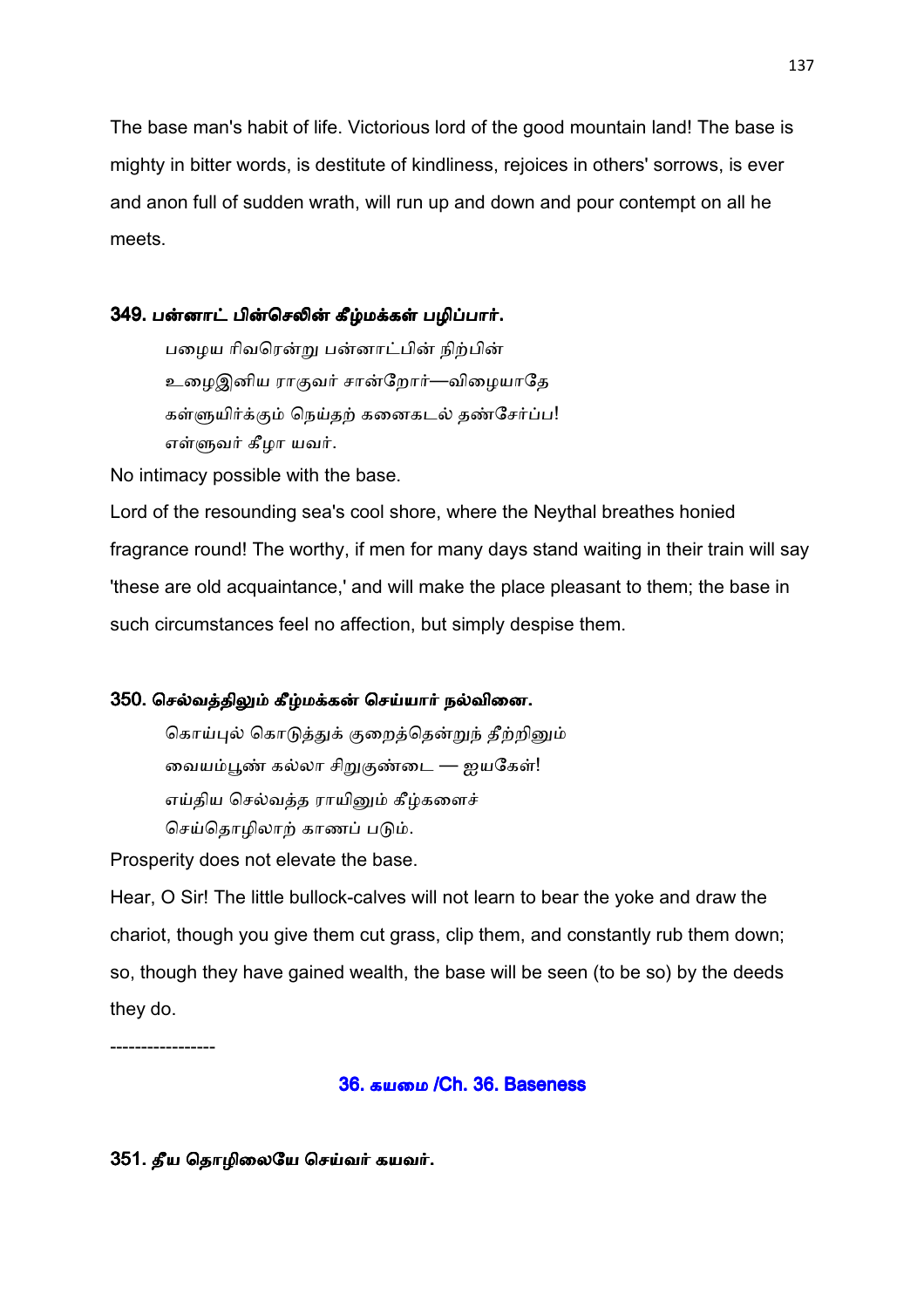ஆர்த்த அறிவினர் ஆண்டிளைய ராயினும் காத்தோம்பித் தம்மை அடக்குப — மூத்தொறூஉம் தீத்தொழிலே கன்றித் திரிதந் தெருவைபோல் போத்தறார் புல்லறிவி னார்.

Age does not improve the essentially base.

The thoroughly wise, though young in years, will guard themselves in stern selfrepression. The low unwise as age comes on become mature in evil works, and are like reeds wind-shaken, hollow still!

## 352. கயவர் நூல்கற்பினும் நுண்ணறிவு நண்ணார்.

செழும்பெரும் பொய்கையுள் வாழினும் என்றும் வழும்பறுக்க கில்லாவாம் தேரை — வழும்பில்சீர் <u>ந</u>ூல்கற்றக் கண்ணும் நுணுக்கமொன் றில்லாதார் தேர்கிற்கும் பெற்றி அரிது.

Fine perception unattainable by the obtuse.

Though frogs flourish long in a rich large lake, they never rid themselves of their slime; so it is hard for those void of fine perception, even when they have learned pure and excellent text-books, to acquire the gift of clear understanding.

#### 353. முன்நின்று எவர்குற்றமும் மொழிவார் கயவர்.

கணமலை நன்னாட! கண் இன் றொருவர் குணனேயுங் கூறற் கரிதால் — குணனழுங்கக் குற்றம் உழைநின்று கூறுஞ் சிறியவர்கட் கெற்றால் இயன்றதோ நா.

Detraction easy only to the base.

Lord of the goodly land of mountain chains ! It is hard to stand before a man, and publish even his praise. How then can mean men's tongues depreciate a man's good qualities and proclaim his faults while standing before him?.

## 354. கயவர் தம் மதிப்பைக் காட்டியே நடப்பார்.

கோடேந் தகலல்குற் பெண்டர்தம் பெண்ணிர்மை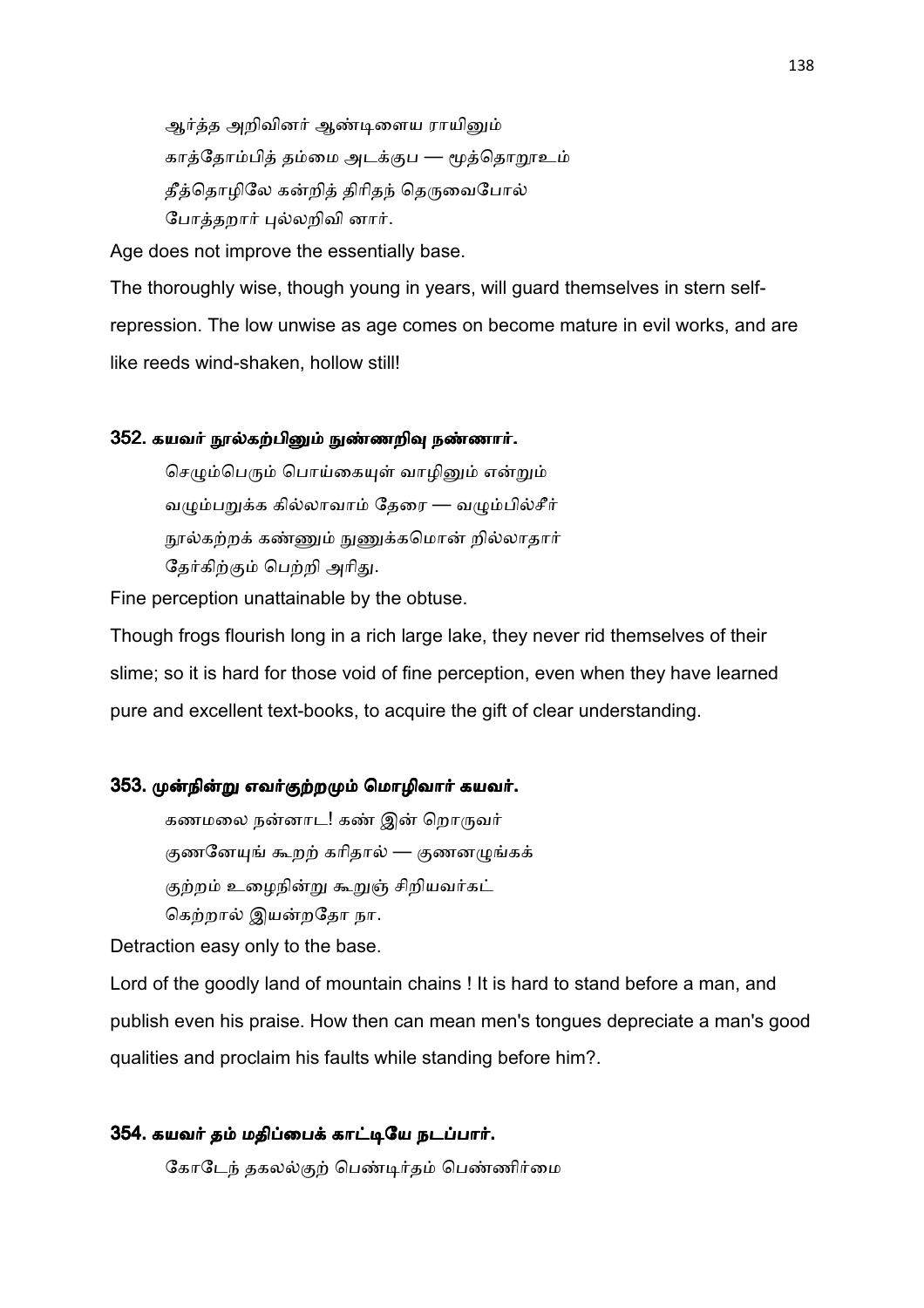சேடியர் போலச் செயல்தேற்றார் — கூடிப் புதுப்பெருக்கம் போலத்தம் பெண்ணீர்மை காட்டி மதித்திறப்பர் மற்றை யவர்.

Base men vaunt themselves like wantons.

Chaste women trick not out their charms of womanhood, as is as the wont of the wanton. Like fountains ever fresh those others make display of every charm, and vaunt their beauty as they pass.

## 355. கயவர் வருத்தினோர்க்குப் பயன் தருவர்.

தளிர்மேலே நிற்பினும் தட்டாமற் செல்லா உளி நீரார் மாதோ கயவர் — அளிநீரார்க் கென்னானுஞ் செய்யார் எனைத்தானுஞ் செய்பவே இன்னாங்கு செய்வார்ப் பெறின்.

You must extort from the base what you want.

The base are like the chisel, that, though it is over the bud (to be sculptured), moves not without some one to strike it. On those who are courteous these confer no boon whatever. They will do everything for those who use violent means.

## 356. தனைப்பிறர் வைத்ததை நினைப்பான் கயவன்.

மலைநலம் உள்ளும் குறவன் ; பயந்த விளைநிலம் உள்ளும் உழவன் ; சிறந்தொருவர் செய்தநன் றுள்ளுவர் சான்றோர் ; கயம்தன்னை வைததை உள்ளி விடும்.

Each thinks upon his own favourite place. The good remember only benefits conferred on them ; the bad only injuries.

The hill-man thinks upon the beauty of his hills; the farmer thinks upon his fields that have yielded him rich crops; the good think on the boons bestowed by worthy men; the base man's thoughts are fixed on abuse he has received.

#### 357. எத்துணை நன்றியும் எண்ணான் கீழ்மகன்.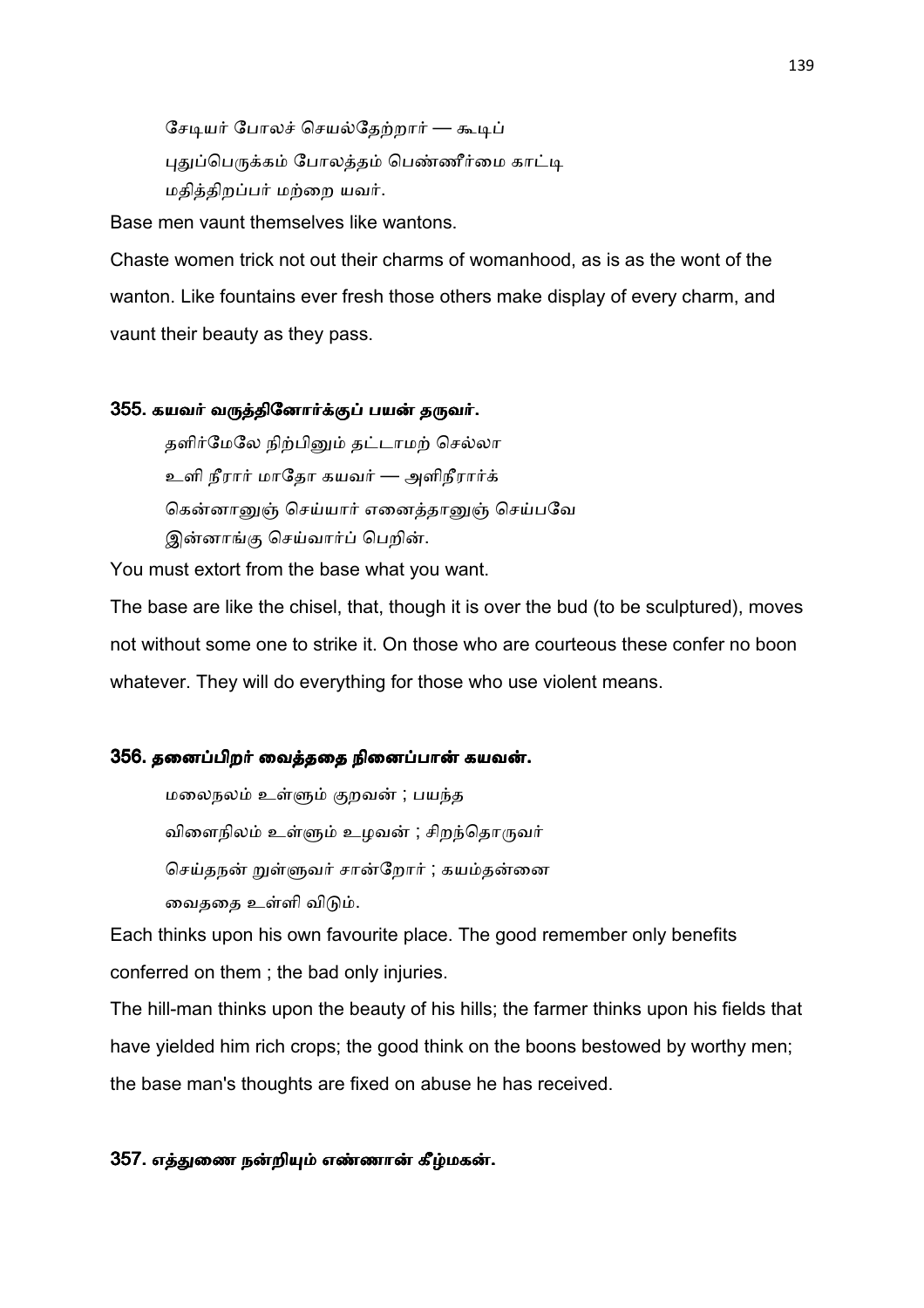ஒருநன்றி செய்தவர்க் கொன்றி யெழுந்த பிழைநூறும் சான்றோர் பொறுப்பர் — கயவர்க் கெமுநூறு நன்றிசெய் தொன்றுதீ தாயின் எழுநூறும் தீதாய் விடும்.

The good are grateful; the base ungrateful and malignant.

The good attach themselves to those that have done them one act of kindness, and forgive a hundred wrongs that arise. The base receive seven hundred benefits, but one wrong will turn them all to evil.

# 358. நல்லோர் தளர்வினும் நற்செயல் புரிவார்.

ஏட்டைப் பருவத்தும் இற்பிறந்தார் செய்வன மோட்டிடத்தும் செய்யார் முழுமக்கள் — கோட்டை வயிரம் செறிப்பினும் வாட்கண்ணாய்! பன்றி செயிர்வேழ மாகுதல் இன்று.

Base men illiberal even in prosperity.

Worthless persons even in high estate do not the deeds that men of noble birth perform even in their poverty. Okeen-eyed maid! Men may enring and arm the boar's tusks, but it will not even so become a warlike elephant.

#### 359. கயவர் மரையிலைபோற் பயனின்றி மாய்வர்.

இன்றாதும் இந்நிலையே ஆதும் இனிச்சிறிது நின்றதும் என்று நினைத்திருந்து — ஒன்றி உரையின் மகிழ்ந்து தம் உள்ளம்வேறாகி மரையிலையின் மாய்ந்தார் பலர்.

Vain dreams. We fade as a leaf.

'To-day, at once, a little hence, we shall gain our end!' So many speak and think, and joyously tell it out among their friends ; but soon their eager minds are changed; and they have perished like a lotus leaf.

#### 360. கல்நெஞ்சர் செல்வக்காலத்திலும் கயவர்.

நீருட் பிறந்து நிறம்பசிய தாயினும்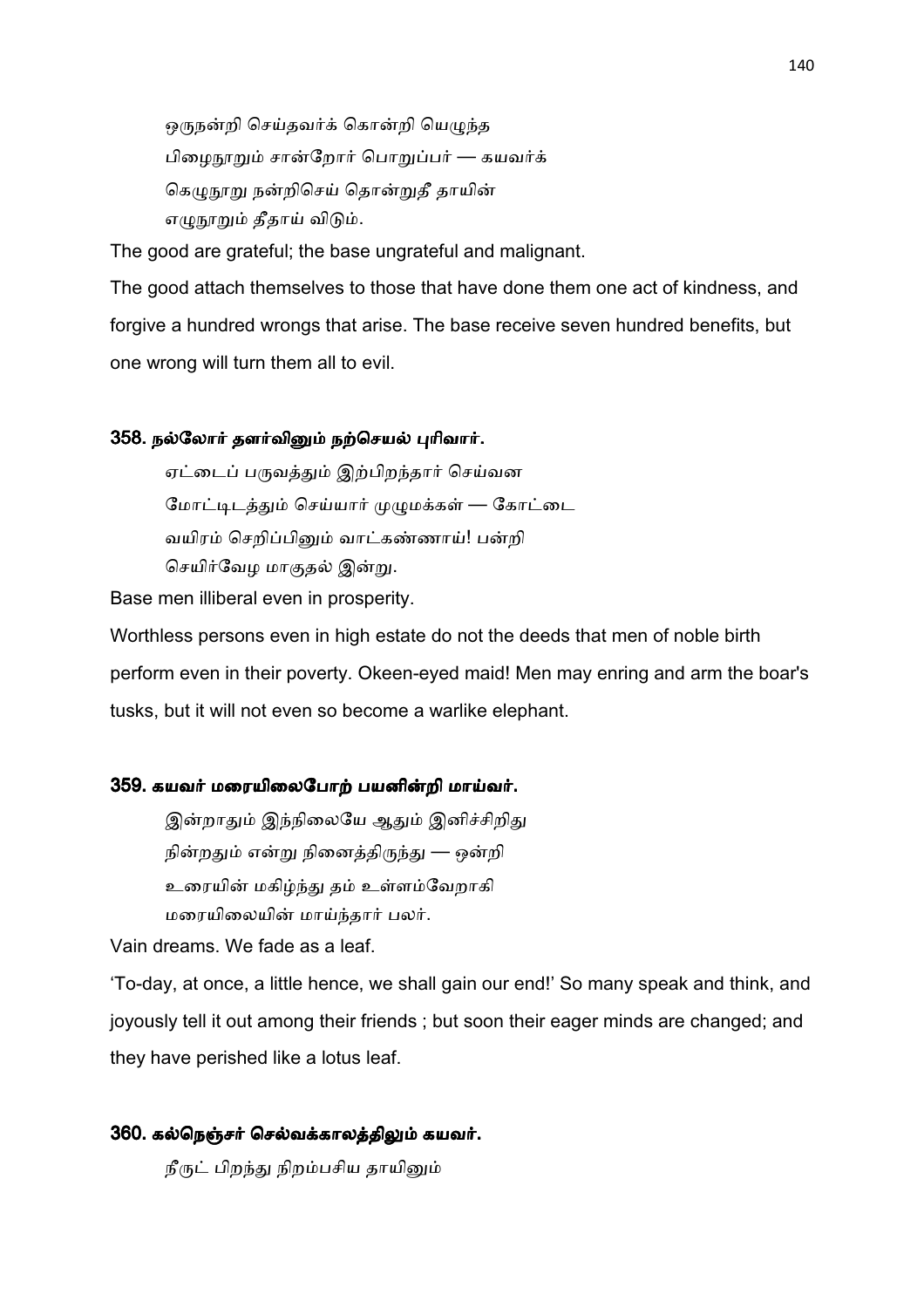ஈரம் கிடையாகத் தில்லாகும் — ஓரும் நிறைப்பெருஞ் செல்வத்து நின்றக் கடைத்தும் அறைப்பெருங்கல் அன்னார் உடைத்து.

Wealth without heart.

Though born in the water, and its hue appear green, the Netti's pith knows no moisture; so in the world are men of amplest wealth whose hearts are hard as stones upon the rocky mountain fell.

-------------

## 37. பன்னெறி / Ch. 37. Miscellaneous Topics.

# 361. கற்புடைய பெண் இல்லா வீடு காடாம்.

மழைதிளைக்கும் மாடமாய் மாண்பமைந்த காப்பாய் இழைவிளக்கு நின்றிமைப்பின் என்னாம் — விழைதக்க மாண்ட மனையாளை யில்லாதான் இல்லகம் காண்டற் கரியதோர் காடு.

The wife.

The mansion meets the clouds. A stately band of warders keep watch around. Gems glisten therein like lamps. What then? Where the owner has not a wife of dainty excellence: the house within is a waste, hard to explore.

#### 362. மங்கையர் கற்பின் நிற்பது மாண்பு

வழுக்கெனைத்தும் இல்லாத வாள்வாய்க் கிடந்தும் இழுக்கினைத் தாம்பெறுவ ராயின் — இழுக்கெனைத்துஞ் செய்குறாப் பாணி சிறிதேஅச் சின்மொழியார் கையுறாப் பாணி பெரிது.

Outward guards avail nothing.

Though compassed round with a faultless guard of swords, ifonce they gain freedom, in little time they are stained with every fault; and long is the time those soft-voiced once spurn every law of right

# 363. கற்பிலா மகளிர் கணவற்குக் கூற்றம்.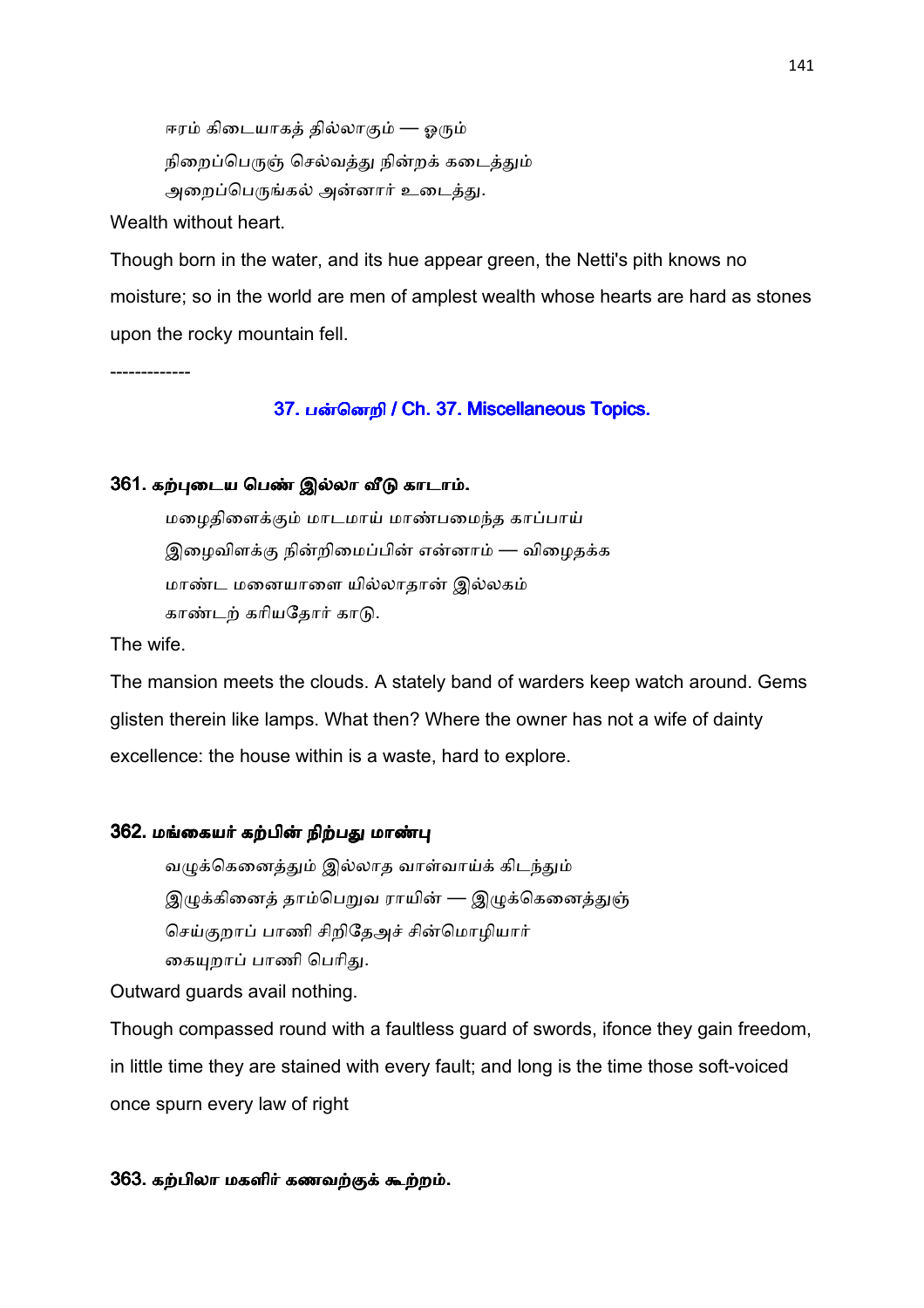எறியென் றெதிர்நிற்பாள் கூற்றம் ; சிறுகாலை அட்டில் புகாதாள் அரும்பிணி;— அட்டதனை உண்டி உதவாதாள் இல்வாழ்பேய் : இம்மூவர் கொண்டானைக் கொல்லும் படை.

The evil qualities of a bad wife and their effects.

Death is the wife that stands and dares her spouse to strike! Disease is she who enters not the kitchen betimes! Demon domestic is she who cooks and gives no alms! These three are swords to slay their lords !

# 364. பெண்டிரைத் துறவா திருப்பது பேதைமை.

கடியெனக் கேட்டுங் கடியான் வெடிபட ஆர்ப்பது கேட்டும் அதுதெளியான் — பேர்த்தும்ஓர் இற்கொண் டினிதிரூஉம் ஏமுறுதல் என்பவே கற்கொண் டெறியுந் தவறு.

The second marriage.

He hears (that marriage is another name for) dread, and yet he dreads it not! He hears the fearful funeral drum, but it gives him no sense ! Again to take a wife and to dwell bewildered amidst domestic enjoyments is a fault that merits stoning; sosay (the wise).

## 365. தவம் செய்வது தலைமை வாழ்வு.

தலையே தவம்முயன்று வாழ்தல் ; ஒருவர்க் கிடையே இனியார்கண் தங்கல் ; —கடையே புணராதென் றெண்ணிப் பொருள்நசையால் தம்மை உணரார்பின் சென்று நிலை.

Different modes of life.

The best thing is a life spent in penitential practices. The middle course is to live with dear ones around. The worst of all is, with the thought that we have not enough, through desire of wealth subserviently to follow those who understand us not.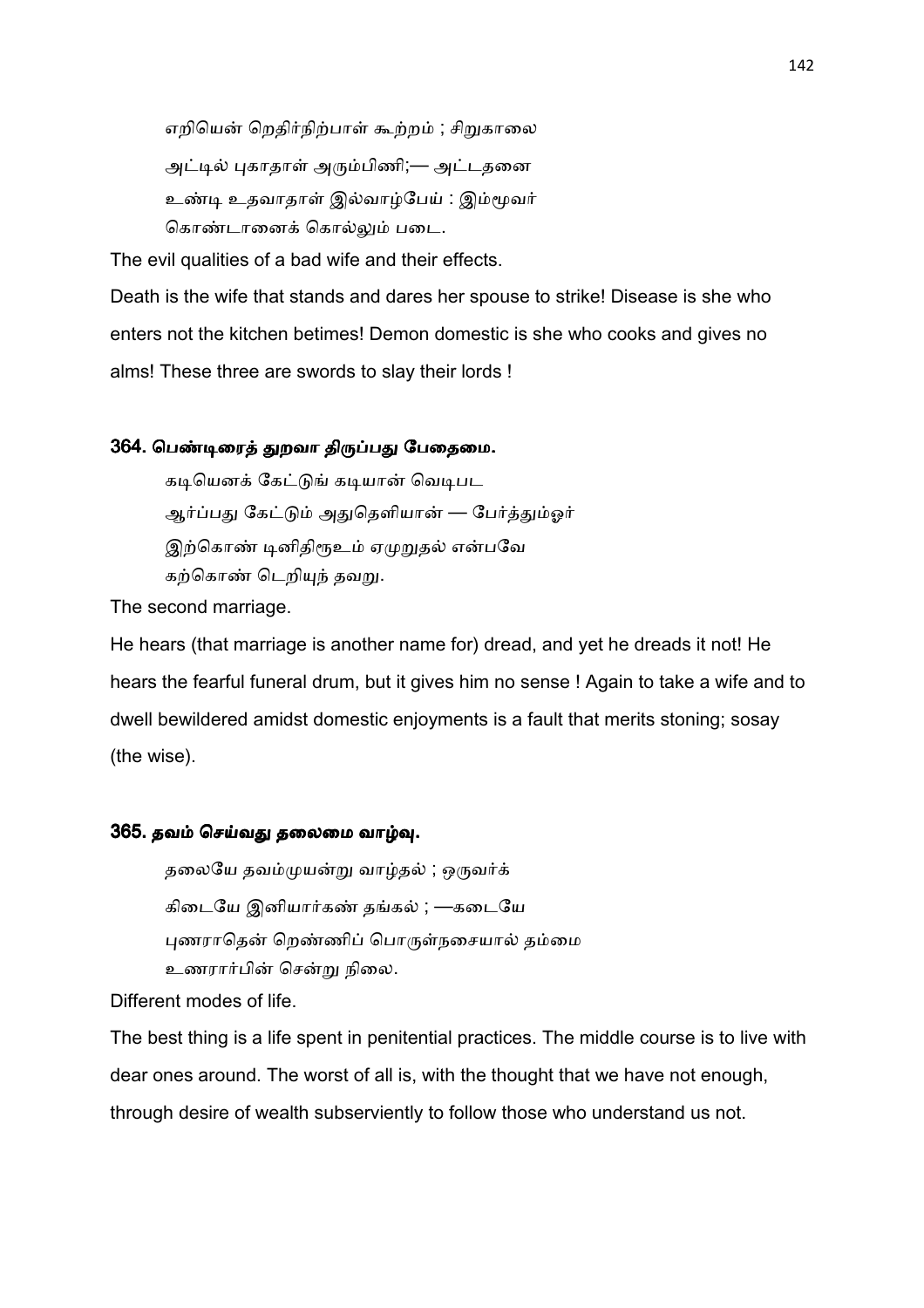#### 366. உயர்ந்தோர் பலநூல் உணர்ந்துநாள் கழிப்பர்.

கல்லாக் கழிப்பர் தலையாயார்; நல்லவை துவ்வாக் கழிப்பர் இடைகள் ; கடைகள் இனிதுண்ணேம் ஆரப் பெறேம்யாம என்னும் முனிவினாற் கண்பா டிலர்.

Three kinds of men; those that learn, those that enjoy, and those that complain. The men of noblest mood pass their time in learning. The middle sort pass their time in the enjoyment of good things. The last and lowest cry : 'Our food is not sweet,' 'We've not got our fill,' and in angry mood lie sleepless.

## 367. தந்தை யறிவே மைந்தன் அறிவாம்.

செந்நெல்லா லாய செழுமுளை மற்றும்அச் செந்நெல்லே யாகி விளைதலால் — அந்நெல் வயல்நிறையக் காய்க்கும் வளவய லார! மகனறிவு தந்தை யறிவு.

Like father, like son! The red grain's swelling germ in after time grows up and yields that same red grain.— O fertile crofted village lord, whose fields are filled with ripening crops of that same grain !—Wisdom of son is wisdom of the sire.

### 368. கீழ்மேல்ஆக மேல்கீழ்ஆக வாழ்வர் உலகில்.

உடைப்பெருஞ் செல்வரும் சான்றோரும் கெட்டுப் புடைப்பெண்டிர் மக்களும் கீழும் பெருகிக் கடைக்கால் தலைக்கண்ண தாகிக் குடைக்கால்போற் கீழ்மேலாய் நிற்கும் உலகு.

# Bad times.

The wealthy men of great possessions and the perfect have perished, while wantons' sons and base men multiply. The lowest takes chief place, and, like the umbrella's handle, this world is upside down!

#### 369. அன்பர் குறைநீக்காத வாழ்வு நன்றன்று.

இனியார்தம் நெஞ்சத்து நோய்உரைப்ப அந்நோய்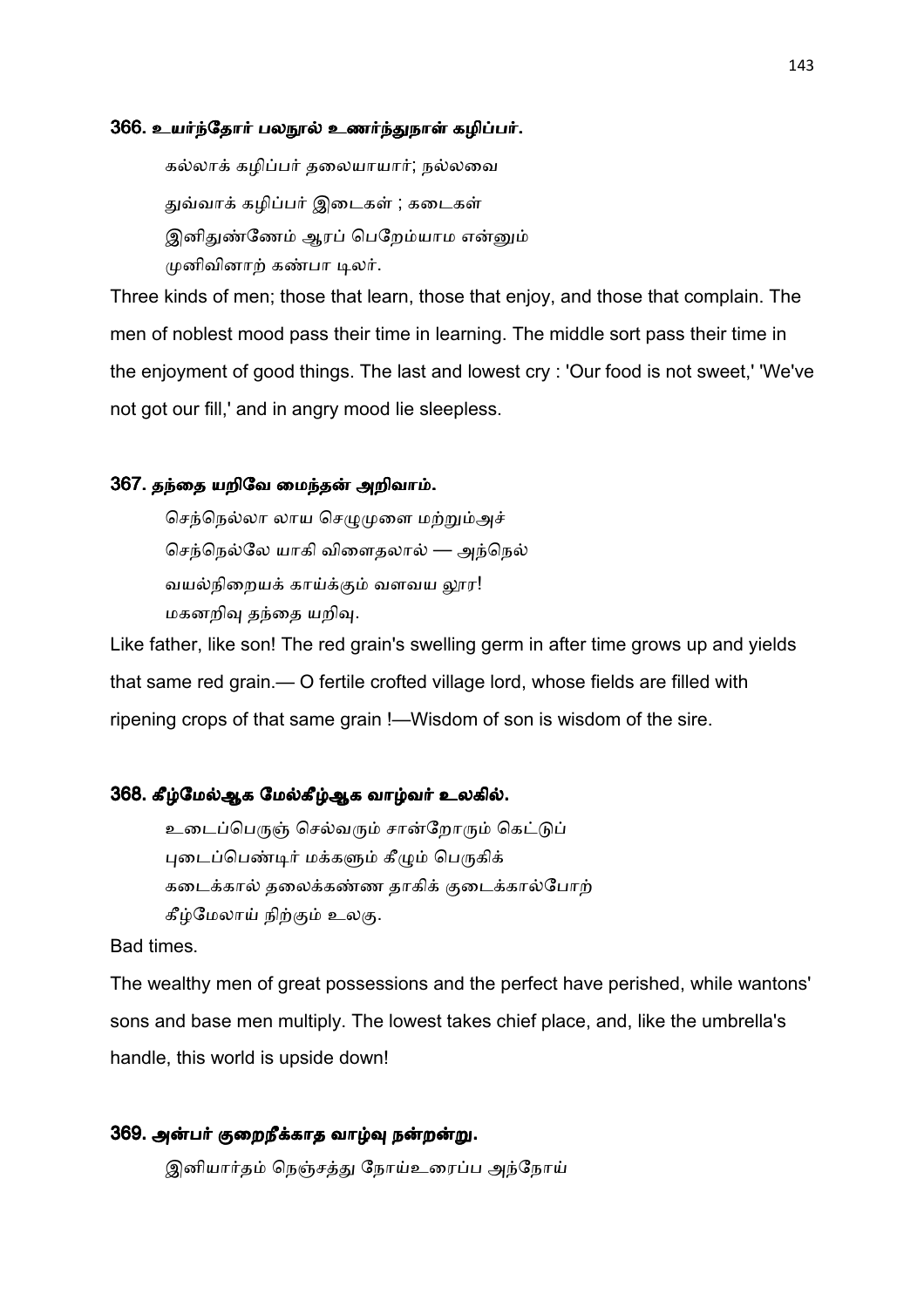தணியாத உள்ளம் உடையார் — மணிவரன்றி

விழும் அருவி விறன்மலை நன்னாட!

வாழ்வின் வரைபாய்தல் நன்று.

Misery of unfeeling selfishness.

Lord of the good land of mighty hills whence streams descend sweeping along pearls!

Better men should jump down a precipice than live with a mind not disposed to assuage the pain of the dear ones who tell them of their heart's pain.

# 370. வெள்ளம் போன்றது வேசையர் நட்பு.

புதுப்புனலும் பூங்குழையார் நட்பும் இரண்டும் விதுப்பற நாடின்வேறல்ல — புதுப்புனலும் மாரி அறவே அறுமே, அவரன்பும் வாரி அறவே அறும்.

The wantons' love.

'The mountain freshed, and the love of those adorned With pendant jewels rare examined calmly prove To differ nought: that fails when rains that feed it fail; And love of these fails too, when income fails !' ------------

38. பொதுமகளிர் / Ch. 38. Wantons

## 371. விளக்கின் ஒளிபோன்றது வேசையர் நட்பு.

விளக்கொளியும் வேசையர் நட்பும் இரண்டும் துளக்கற நாடின் வேறல்ல — விளக்கொளியும் நெய்யற்ற கண்ணே அறுமே, அவரன்பும் கையற்ற கண்ணே அறும்.

The wantons' mercenary character.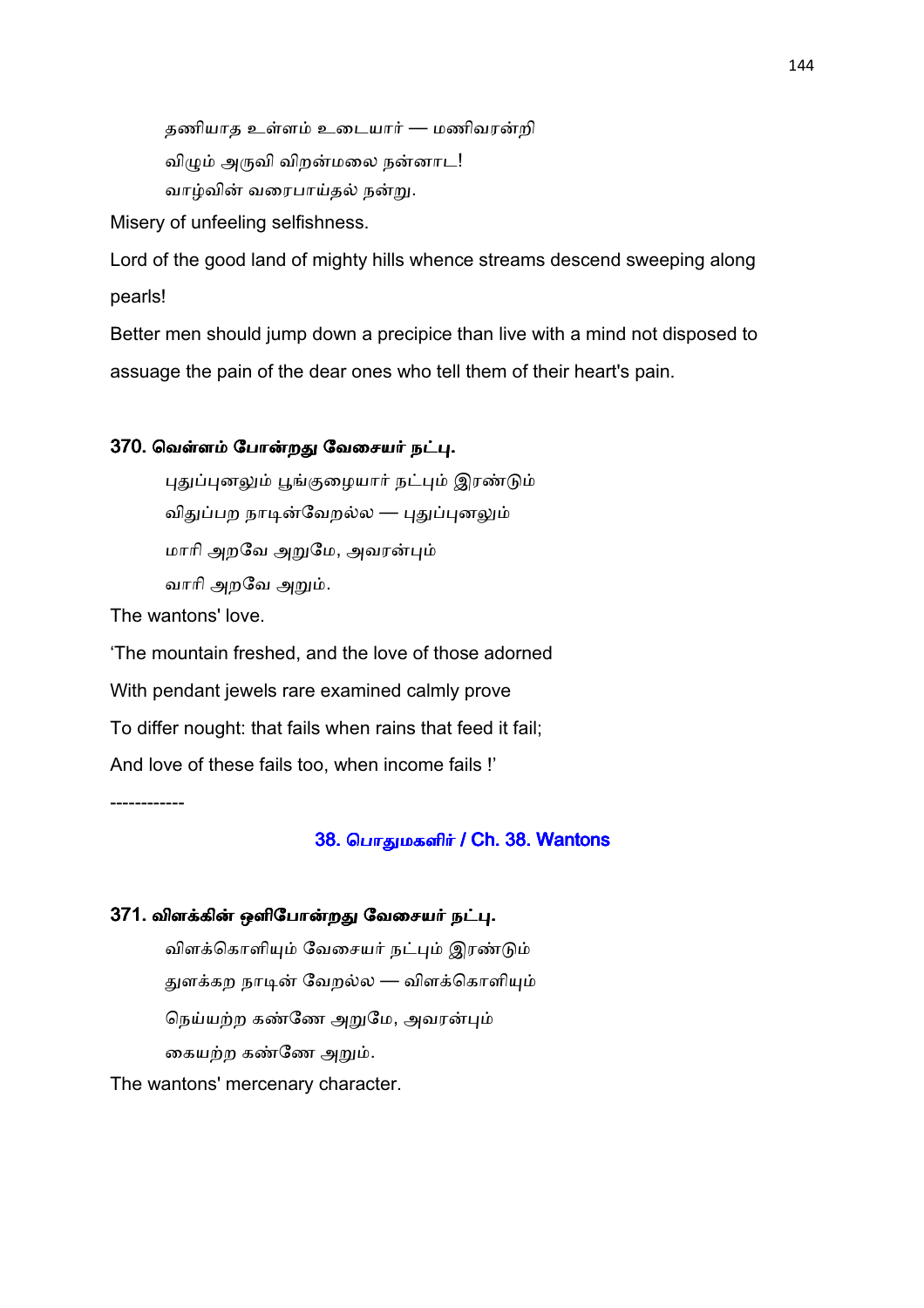The lamp's light and harlot's love examined well are seen to differ not a whit; the lamp's light goes out when the feeding oil is consumed ! and the harlot's love is spent when the lavish hand has spent its wealth.

## 372. பொதுப்பெண்டிர் அன்பு பொய்யன்பு ஆகும்.

அங்கோட் டகலல்குல் ஆயிழையாள் நம்மோடு செங்கோடு பாய்துமே என்றாள்மன் — செங்கோட்டின் மேற்காண மின்மையான் மேவா தொழிந்தாளே காற்கால்நோய் காட்டிக் கலுழ்ந்து.

The wanton's self-interested professions.

She (of enticing beauty), adorned with choice jewels, said forsooth, 'I will leap with you down the steep precipice;' but on the very brow of the precipice, because I had no money, she, weeping and pointing to her aching feet, withdrew and left me alone!

## 373. பொருளிலாதவரைப் போக்குவர் பரத்தையர்.

அங்கண் விசும்பின் அமரர் தொழப்படும் செங்கண்மா லாயினும் ஆகமன் — தம்கைக் கொடுப்பதொன் றில்லாரைக் கொய்தளி ரன்னார் விடுப்பர்தம் கையால் தொழுது.

Courtezans forsake those who have no wealth.

Though he be Mal, the fiery-eyed, whom in the heaven's fair homes immortals worship, if in hand he bring no gift the women tender as the buds men cull, will straight dismiss him, bowing low with folded hands.

## 374. புலையனும் பொருள்தரின் விலைமகள் பணர்வன்.

ஆணமில் நெஞ்சத் தணிநீலக் கண்ணார்க்குக் காண மிலாதார் கடுவனையர் — காணவே செக்கூர்ந்து கொண்டாரும் செய்த பொருளுடையார் அக்காரம் அன்னார் அவர்க்கு.

Money makes a man the wanton's darling.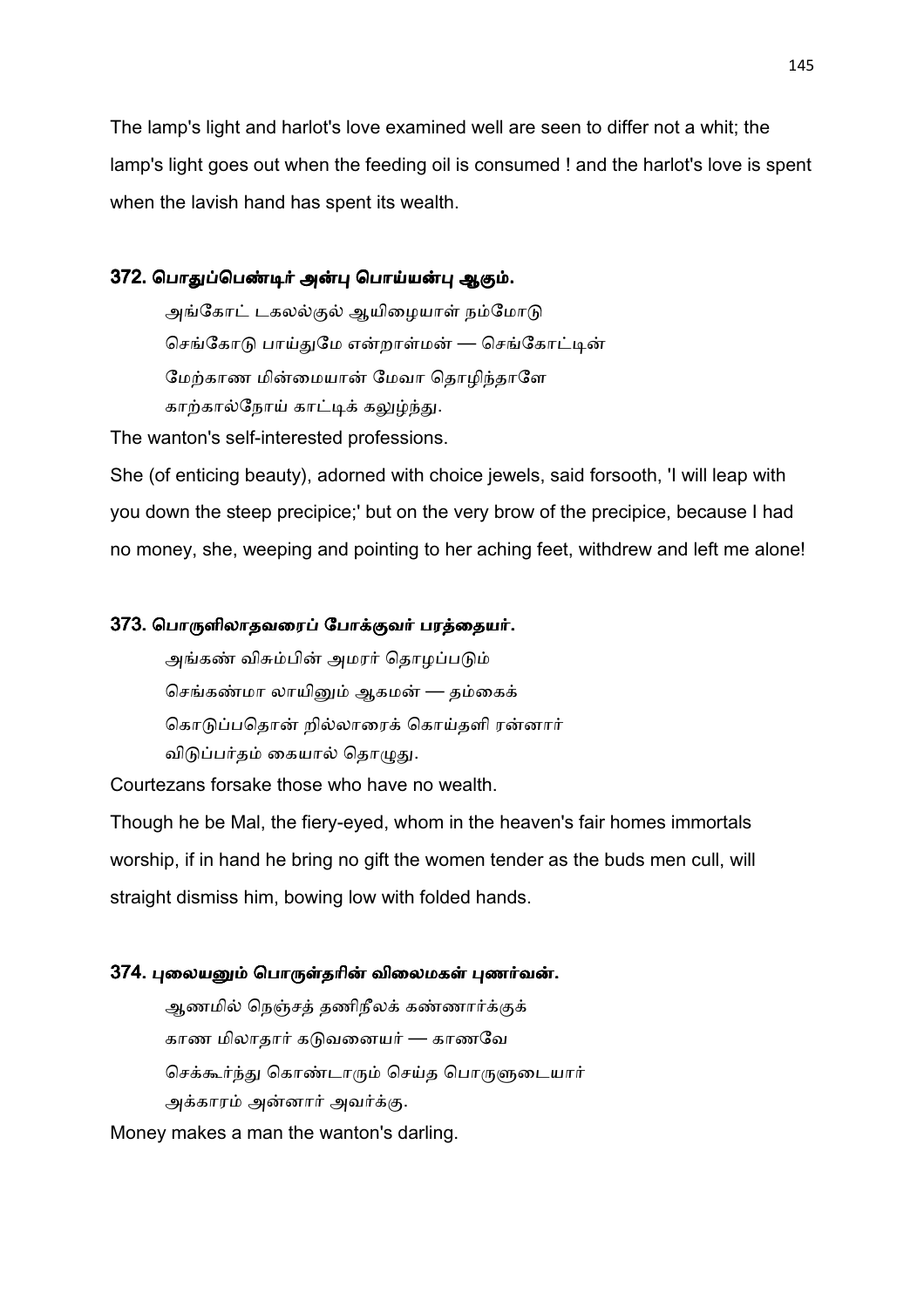To the damsels of loveless hearts, whose eyes are as beauteous as blue water-lilies, those who have no wealth are as poison! Even those who have turned the (oil) press, in sight of all men, if they have wealth, are as sugar to them.

## 375. வெள்ளறிவு உடையவர் விரும்புவர் வேசையை.

பாம்பிற் கொருதலை காட்டி ஒருதலை தேம்படு தெண்கயத்து மீன் காட்டும் — ஆங்கு மலங்கன்ன செய்கை மகளிர்தோள் சேர்வார் விலங்கன்ன வெள்ளறிவி னார்.

Wantons and their paramours.

The silly ones, who are as beasts, seek the embraces of women who are like the eel, which shows one head to the snake, and another head to the fish, in the sweet clear lake : (are of a double and deceitful nature).

## 376. பரத்தை சொல் நம்பினோர் பழிக்கப்படுவார்.

பொத்தநூற் கல்லும் புணர்பிரியா அன்றிலும்போல் நித்தலும் நம்மைப் பிரியலம் என்றுரைத்த பொற்றொடியும் பேர்த்தகர்க்கோ டாயினாள் நன்னெஞ்சே நிற்றியோ போதியோ நீ.

Feigned love becomes open hostility.

'We will never part, like the precious stone strung on its thread, or the Andril,' said the damsel with golden bracelets: she has now become the horn of a fighting ram (she angrily repels me). Dear heart! dost linger still, or wilt thou go?

## 377. நகைக்கப்படுவார் வேசையை நம்பினோர்.

ஆமாபோல் நக்கி அவர்கைப் பொருள்கொண்டு சேமாபோல் குப்புறூஉம் சில்லைக்கண் அன்பினை ஏமாந் தெமதென்றிருந்தார் பெறுபவே தாமாம் பலரால் நகை.

Ridiculous infatuation of the wanton's dupe.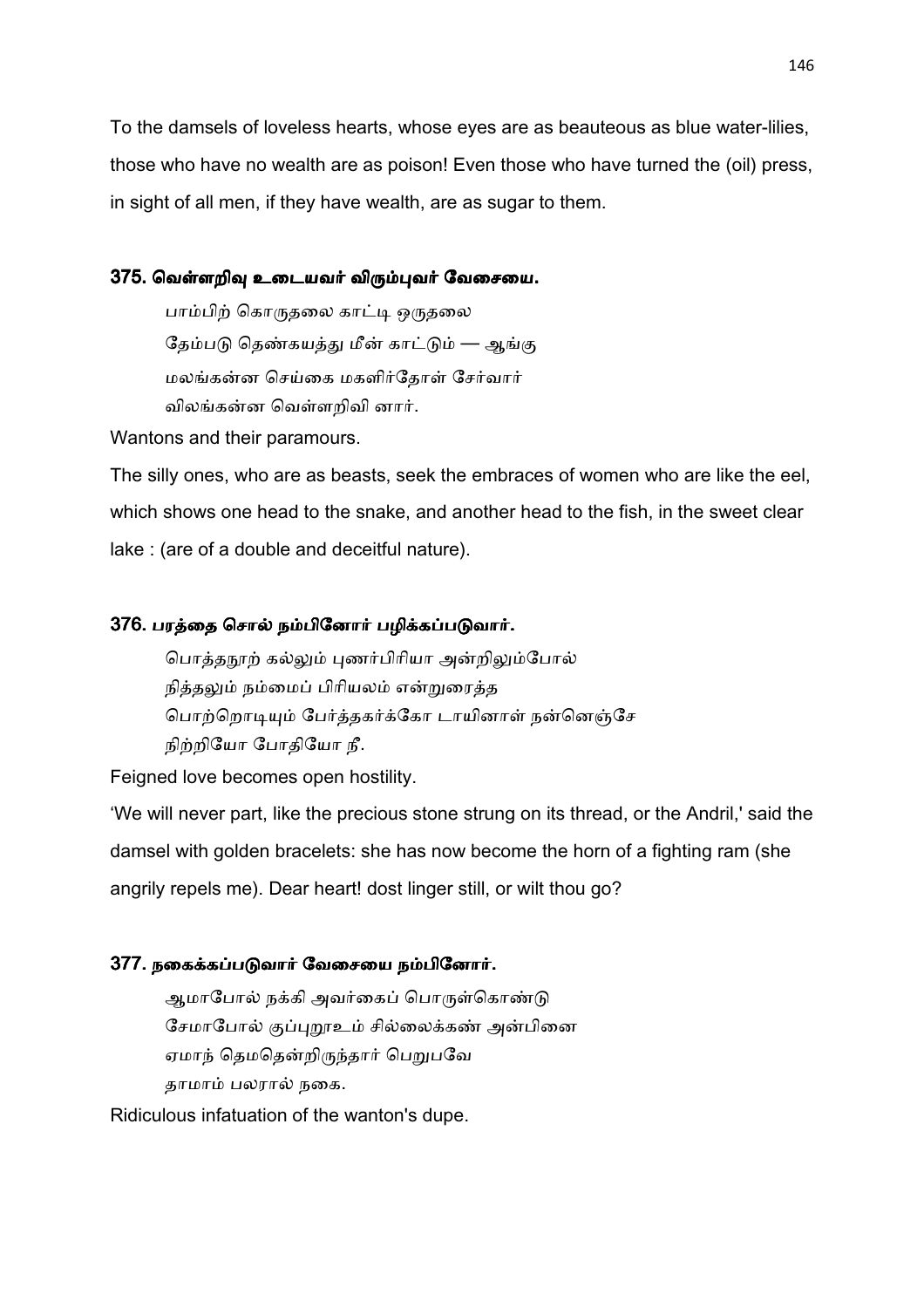Those who fondly reckon upon the devoted love of the worthless wanton, that, like the wild ox, licks the hand and despoils men of their wealth, and then, like the buffalo, bounds away, shall suffer the deserved ridicule of many.

#### 378. நன்னெறி வாழ்க்கையர் விலைமகளை நாடார்.

ஏமாந்த போழ்தின் இனியார்போன் றின்னாராய்க் தாமார்ந்த போதே தகர்க்கோடாம் — மான்நோக்கின் தந்நெறிப் பெண்டிர் தடமுலை சேராரே செந்நெறிச் சேர்த்துமென் பார்.

Bought embraces.

Those whose avowed purpose it is to walk in the way of rectitude seek not the embrace of the fascinating, fawn-eyed damsels, who walk in a way of their own' who are pleasant when gratified with gifts, and when they are filled( =when no more gifts are to be expected) are like the horn of the fighting ram.

### 379. பொருட்பெண்டிர் எவர்க்கும் உரிமையர் அல்லர்.

ஊறுசெய் நெஞ்சம்தம் உள்ளடக்கி ஒண்ணுதலார் தேற மொழிந்த மொழிகேட்டுத் — தேறி எமரென்று கொள்வாருங் கொள்பவே யார்க்கும் தமரல்லர் தம்உடம்பி னார்.

Let him be deceived that will.

Let those accept (wantons' false love), who take them as their own believing the words uttered to inspire belief, by the bright-browed ones, who keep concealed within the cruelty that lurks in their heart. Those whose bodies are their sole wealth belong to none, (i. e. they have no souls to give!).

## 380. பாவம் நிறைந்தவர் பரத்தையர் வசத்தர்.

உள்ளம் ஒருவன் உமையதா ஒண்ணுகலார் கள்ளத்தால் செய்யுங் கருத்தெல்லாம் — தெள்ளி அறிந்த விடத்தும் அறியாராம் பாவம் செறிந்த உடம்பி னவர்.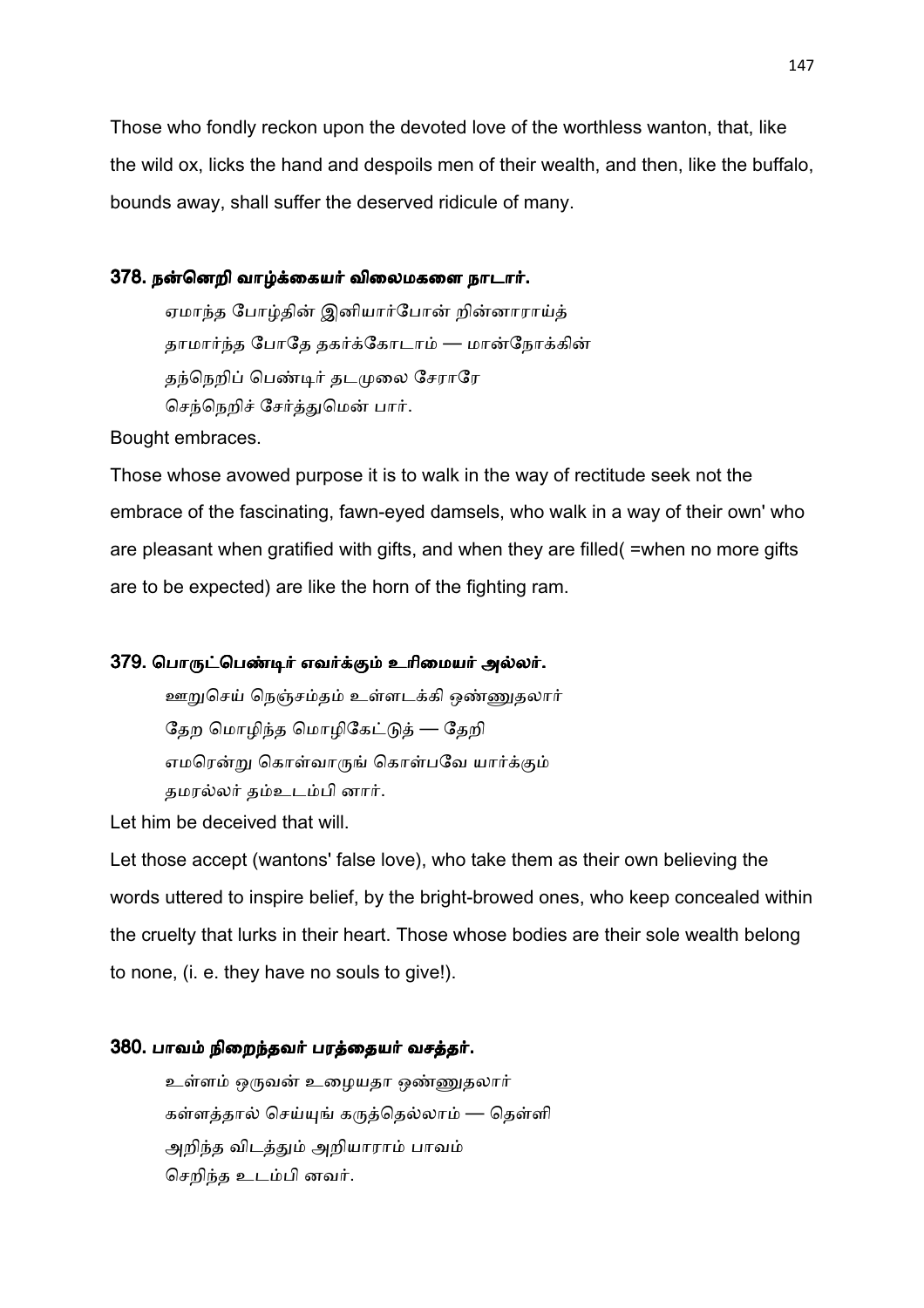Lust blinds men.

Though the dupes clearly discern and know the guileful intentions entertained by the bright browed ones, even where their minds are (apparently) set upon some persons, they whose bodies are full of sin do not recognise it!

---------

#### 39 . கற்புடை மகளிர் / Ch. 39. Chaste Matronhood

#### 381. அயலவர் மயல்கொன அணியார் மகளிர்.

அரும்பெறற் கற்பின் அயிராணி யன்ன பெரும் பெயர்ப் பெண்டி ரெனினும் — விரும்பி பெறுநசையாற் பின்நிற்பாரின்மையே பேணும் நறுநுதலாள் நன்மைத் துணை.

Freedom from temptation.

Though women live famed as Ayirani for rarest gift of chastity, absence of men that stand enamoured of their charms is a help in way of good to those of fragrant brow who guard themselves.

#### 382. வறுமையினும் விருந்தோம்புவார் மங்கையர்.

குடநீர்அட் டுண்ணும் இடுக்கட் பொழுதும் கடல்நீர் அறவுண்ணும் கேளிர் வரினும் கடன்நீர்மை கையாறாக் கொள்ளும் மடமொழி மாதர் மனைமாட்சி யாள்.

A true wife, in time of poverty, if friends come in enough to drink up the sea, performs her duties with kindness of speech.

When in the straitened time they cook and eat with but one pot of water on the hearth,— if relatives arrive enough to drain the sea, the soft-voiced dame, the glory of her home, well fulfils each seemly duty.

# 383. கற்புடைமங்கைவாழ் இற்சிறப்புக் காண்க.

நாலாறும் ஆறாய் நனிசிறிதாய் எப்புறனும் மேலாறு மேல்உறை சோரினும் — மேலாய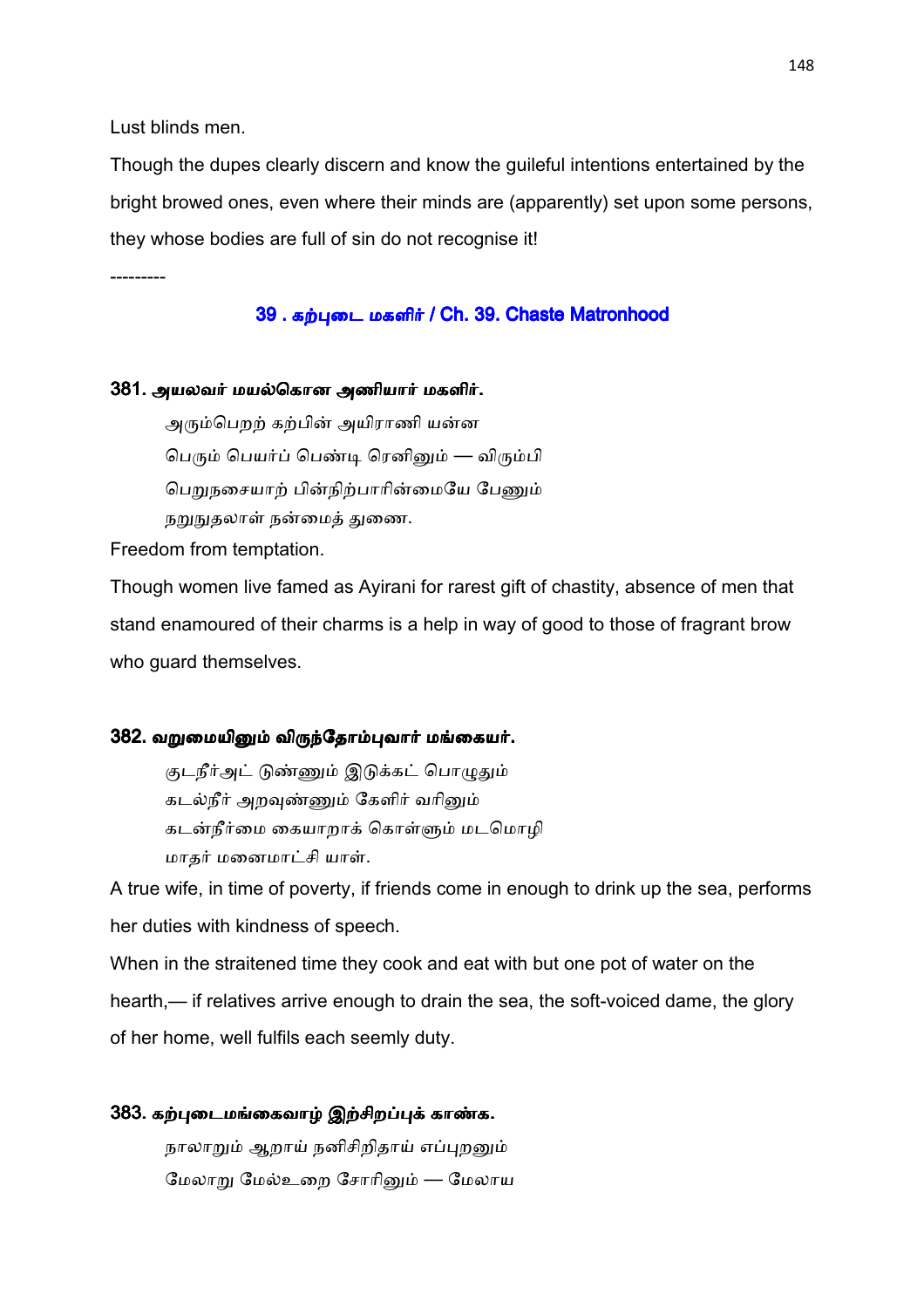வல்லாளாய் வாழும்ஊர் தற்புகழும் மாண்கற்பின் இல்லாள் அமர்ந்ததே இல்.

The real home!

On every side the narrow dwelling lies open, on every part the rain drips down; yet, if the dame has noble gifts, praised by townsfolk for her modest worth, such a housewife's blest abode is indeed a home!

## 384. கணவனை மகிழ்விப்பவள் கற்புடைப் பெண்.

கட்கினியாள் காதலன் காதல் வகைபுனைவாள்

உட்குடையாள் ஊர்நாண் இயல்பினாள் — உட்கி

இடன்அறிந் தூடி இனிதின் உணரும்

மடமொழி மாதராள் பெண்.

The wife : 'placens uxor.'

She is sweet to the eye, and adorned in the way that a lover loves; she enforces awe: her virtue shames the village folk; she is submissive; but in fitting place is stern, yet sweetly relents :—such a soft-voiced dame is a wife.

### 385. நாணுடையவரே பேணுவார் கற்பினை.

எஞ்ஞான்றும் எம்கணவர் எம்தோள்மேற் சேர்ந்தெழினும் அஞ்ஞான்று கண்டேம்போல் நாணுதுமால் — எஞ்ஞான்றும் என்னை கெழீஇயினர் கொல்லோ பொருள்நசையால் பன்மார்பு சேர்ந்தொழுகு வார்.

The modest woman cannot understand shamelessness.

'Whenever our spouse takes us in his embrace, we feel a timid shame as if we saw him then for the first time and they (wantons) daily, through desire of gain, submit to the embraces of many! How can this be?'

## 386. நாண்முதல் நாற்குணம் நல்லார்க்கு அணிகலன்.

உள்ளக் துணர்வுடையான் ஒதிய நூலற்றால் வள்ளன்மை பூண்டான்கண் ஒண்பொருள் — தெள்ளிய ஆண்மகன் கையில் அயில்வா ளனைத்தரோ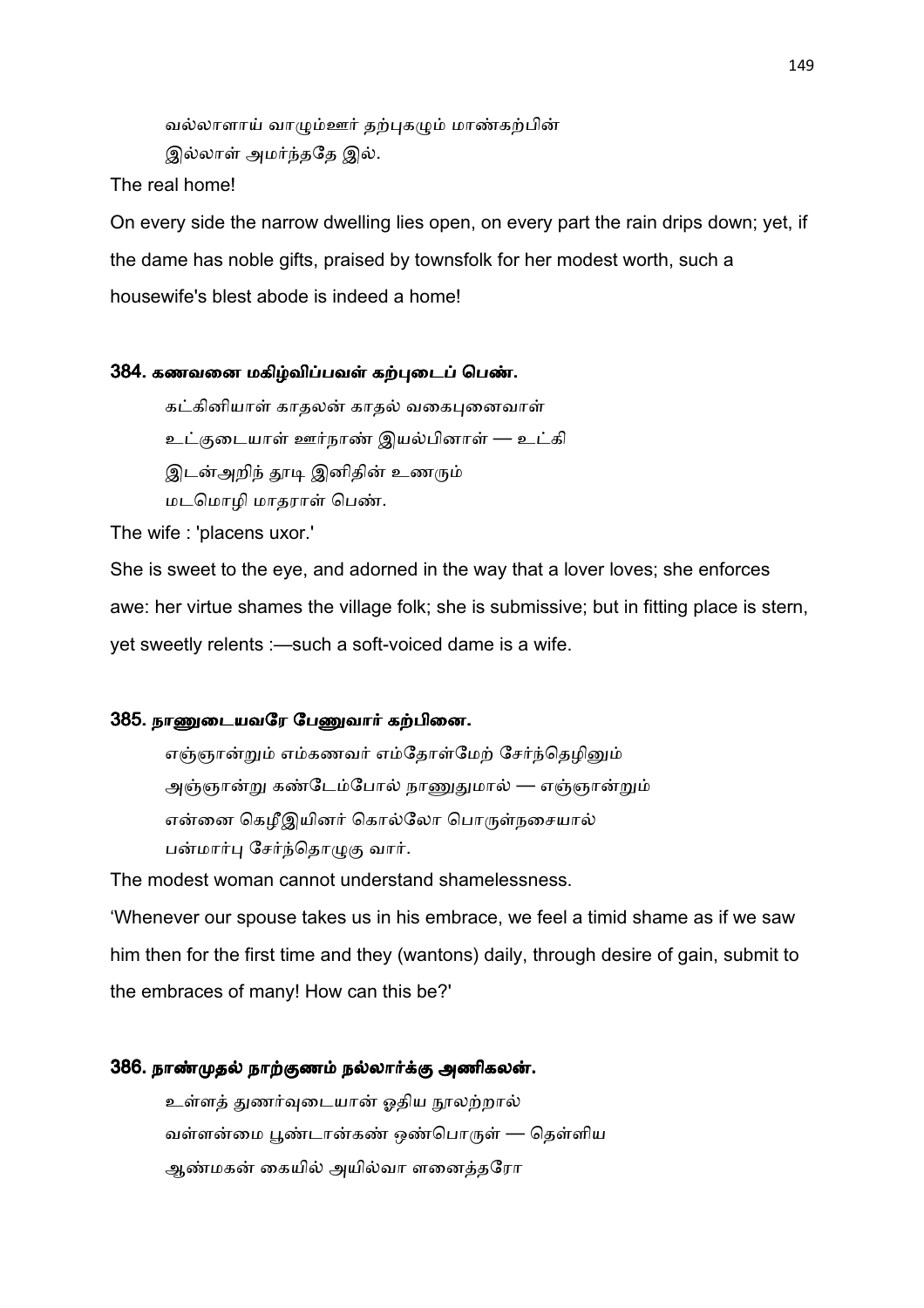நாணுடையாள் பெற்ற நலம்.

A modest wife like a javelin in the hand of a hero

As the scroll that he reads, whose inmost heart well understands it, is goodly wealth with him who is graced by a generous spirit. As a keen weapon in the hand of a clear-souled hero, is the loveliness that a modest woman owns.

#### 387. காதலன் புறத்தொழுக்கம் காணின் வெறுப்பான் காதலி.

கருங்கொள்ளும் செங்கொள்ளும் தூணிப் பதக்கென் றொருங்கொப்பக் கொண்டானாம் ஊரன் - ஒருங்கொவ்வா நன்னுதலார்த் தோய்ந்த வரைமார்பன் நீராடா தென்னையும் தோய வரும்.

The injured wife to her confidante:

'The lord of the town has bought, it seems, black gram and red gram, a tuni and a pathakku, as if they were all the same! He, whose chest is broad as a mountain, having associated with the beautiful browed ones , — inferior to me! — unpurified, seeks my society too!'

#### 388. துணைவனைத் திருத்த முயல்வாள் துணைவி.

கொடியவை கூறாதி பாண!நீ கூறின் அடிபைய இட்டொதுங்கிச் சென்று — துடியின் இடக்கண் அனையம்யாம் ஊரற் கதனால் வலக்கண் அனையார்க் குரை.

The neglected wife

'O minstrel, utter not cruel words, or if thou utter them, softly draw back thy step, and go to utter them to those who are like the lute's right side; for we, to the lord of the town, are as its left.'

#### 389. கொழுநன் வழுவினும் அன்பிற் குறையான் காதலி.

சாய்ப்பறிக்க நீர்திகமுந் தண்வய லாரன்மீ தீப்பறக்க நொந்தேனும் யானேமன் — தீப்பறக்கத் தாக்கி முலை பொருத தண்சாந் தணியகலம்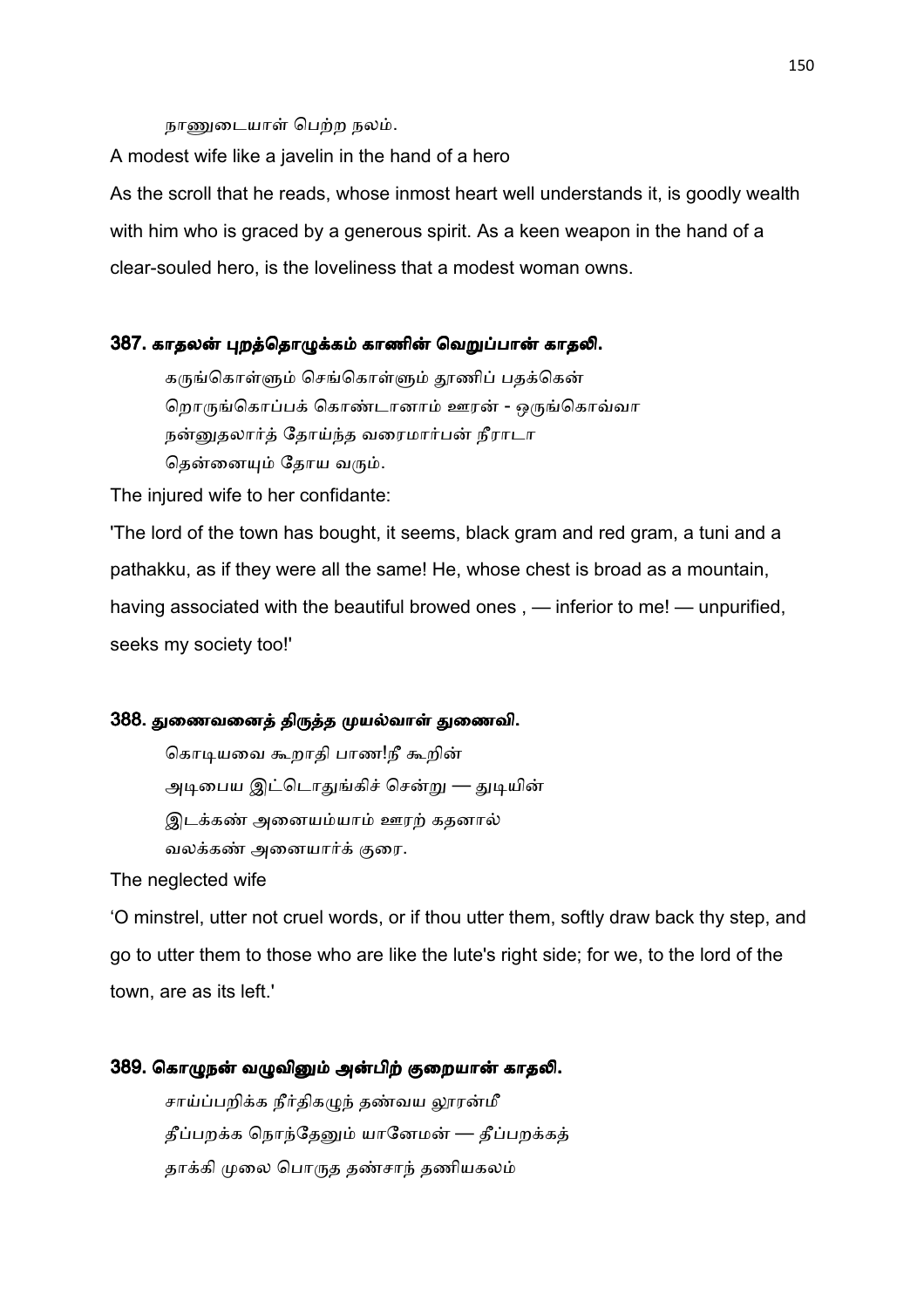நோக்கியிருந்தேனும் யான்.

Meek complainings (to her maid).

'I am she, forsooth, that felt a pang when a fly alighted on the lord of the town, surrounded by cool rice-fields over which the waters gleam, where they pluck the rich grass! And I am she who have lived to look upon his breast adorned with cool sandal-wood paste, which has been warmly embraced by others.

#### 390. தலைவன் குறையைக் கருதாள் தலைவி.

அரும்பவிழ் தாரினான் எம்அருளும் என்று பெரும்பொய் உரையாதி பாண — கரும்பின் கடைக்கண் அனையம்நாம் ஊரற் கதனால் இடைக்கண் அனையார்க் குரை.

The pining wife

'Minstrel , utter not a gross falsehood, saying that he who wears a garland of opening buds will favour us!'

'To the lord of the town we are as the (tasteless) tip of the sugar-cane ; therefore, tell (such a tale) to them who are like its middle (sweet, juicy) joints.'

## பொருட்பால் முற்றும் / End of Part II

--------------

பகுதி 3 . காமத்துப்பால் / PART III. ON LOVE (OR PLEASURE) 40. காம நுதலியல் / Ch. 40. The Characteristics of Love

### 391. கூடலும் ஊடலும் இன்பத்தைக் கூட்டும்

முயங்காக்கால் பாயும் பசலைமற் றூடி உயங்காக்கால் உப்பின்றாம் காமம் — வயங்கோதம் நில்லாத் திரையலைக்கும் நீள்கமித் தண்சேர்ப்ப! புல்லாப் புலப்பதோர் ஆறு.

'The way of true love never did run smooth.'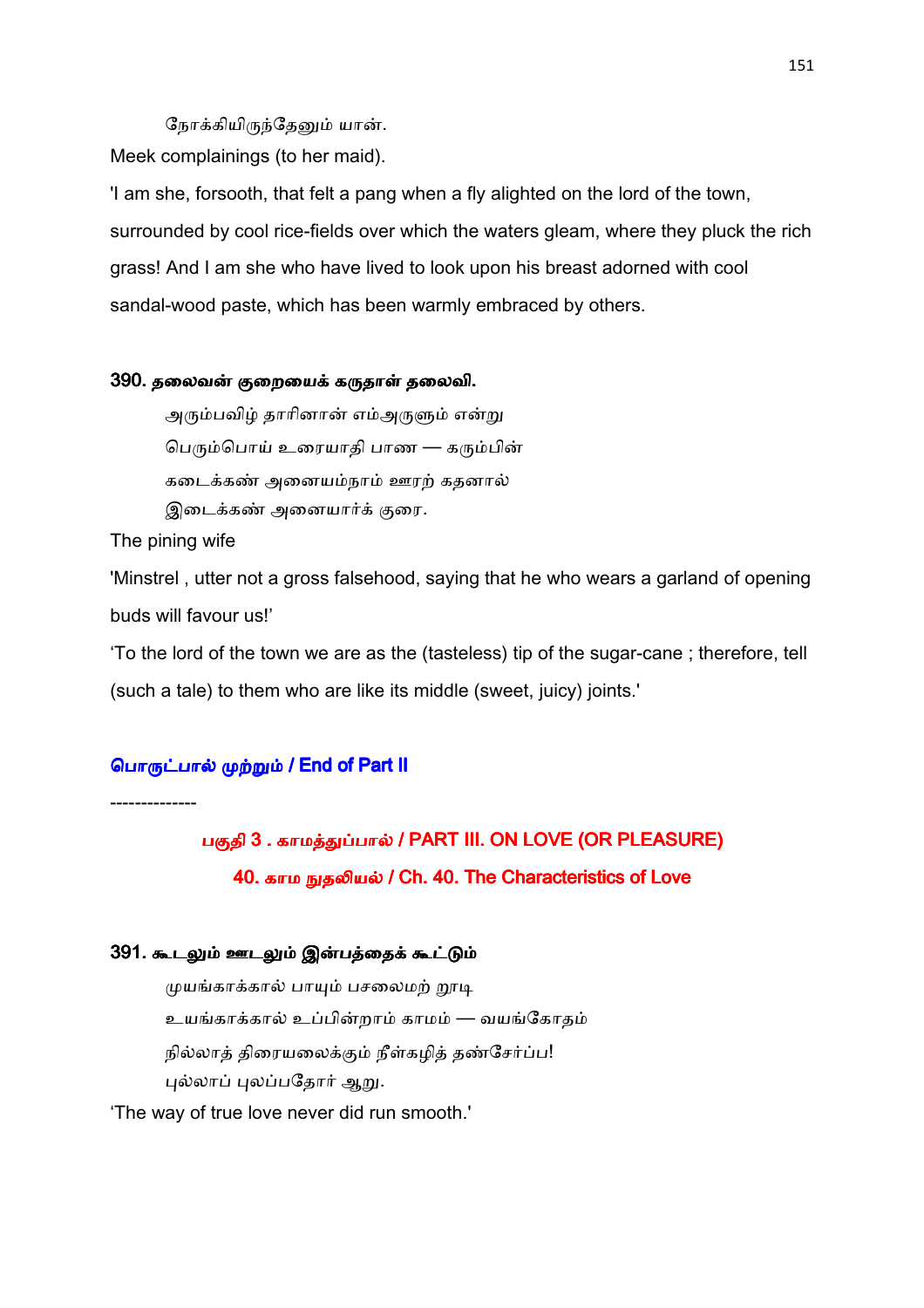'Lord of the cool shore of the deep bay, where the gleaming ocean's restless billows beat!

'If there be no fond embrace, a sickly hue will spread itself (over her face); and, if there be no lovers' quarrels, love will lack its zest.

'To embrace and disagree is the one way (of love).'

## 392. காதலர்ப் பிரிவு கடுந்துயர் விளைக்கும்

தம்அமர் காதலர் தார்சூழ் அணியகலம் விம்ம முயங்குந் துணையில்லார்க் -– கிம்மெனப் பெய்ய எழிலி முழங்கும் திசையெல்லாம் நெய்தல் அறைந்தன்ன நீர்த்து.

The Lonely one

'To those who were wont to strain in close embrace their own beloved whose broad breast was girt with garlands, when the rains patter down, it is as though one beat the funeral drum through all the regions where the muttering of the thunder is heard from out the clouds; since they are deprived of their loved one's society.'

### 393. பிரிந்தோர்க்கு மாலை மையலைப் பெருக்கும்

கம்மஞ்செய் மாக்கள் கருவி ஒடுக்கிய மம்மர்கொள் மாலை மலராய்ந்து பூத்தொடுப்பாள் கைம்மாலை இட்டுக் கலுழ்ந்தாள் துணையில்லார்க் கிம்மாலை என்செய்வதென்று.

The forsaken one at eventide

At wildering eventide, when workmen all put by their tools, she culled choice flowers, and wove a gay garland ; — then let it fall from her hands, and wailed, 'What can this wreath avail to me who weep alone?'

### 394. கணவன் வருநாட்குறித்து வருந்துவள் காதலி

செல்சுடர் நோக்கிச் சிதரரிக்கண் கொண்டநீர் மெல்விரல் ஊழ்தெரியா விம்மித்தன் — மெல்விரலின் நாள்வைத்து நங்குற்றம் எண்ணுங்கொல் அந்தோதன்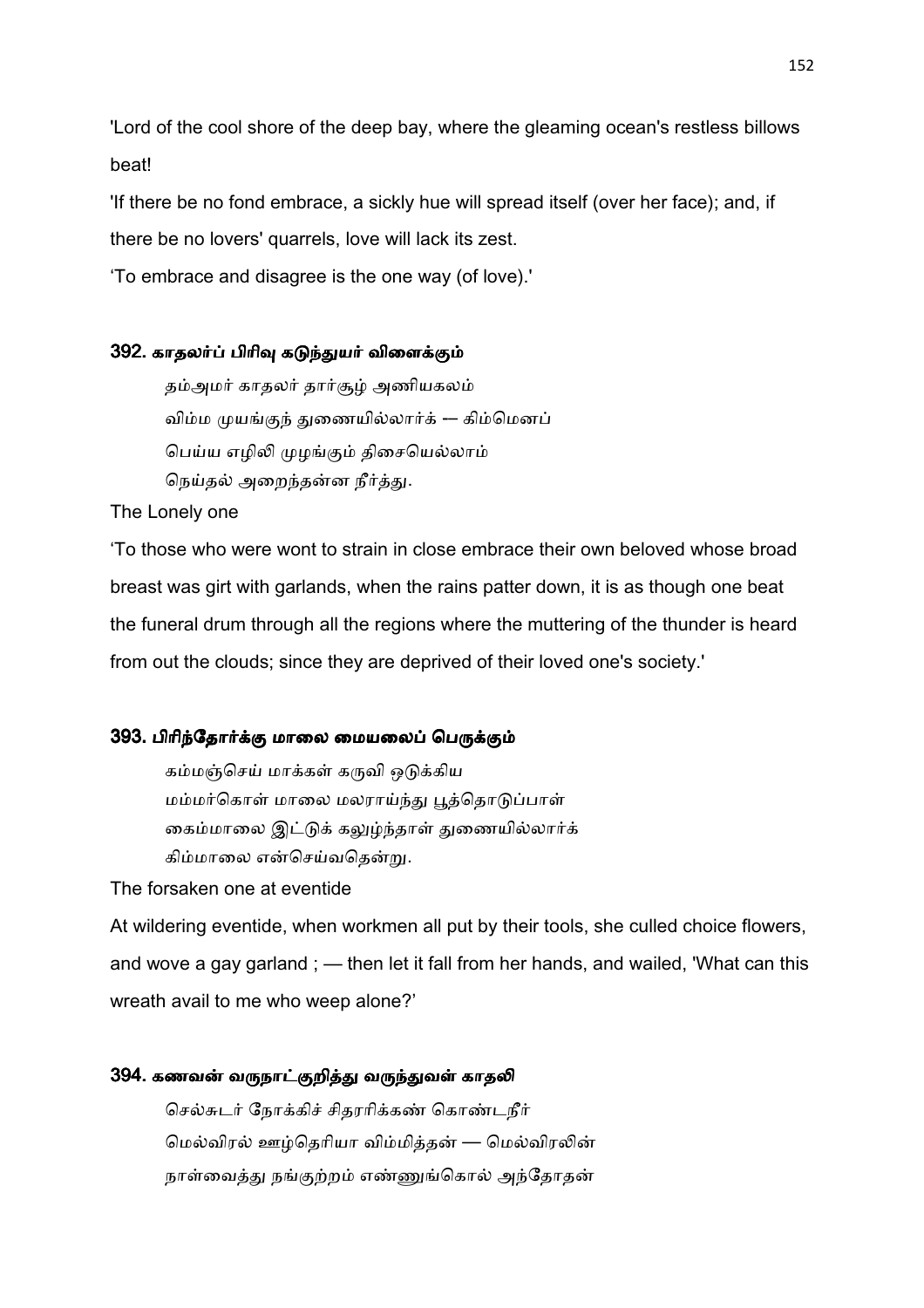#### தோள்வைத் தணைமேற் கிடந்து.

The lover says to his friend ( $\mu$ ாகன்) in regard to his forsaken bride : 'Regarding the setting sun, and wiping away one by one with her soft finger the tears that well up in her eyes, suffused with red, sobbing she lies resting her arms on the couch, setting off the days on those same tender fingers : alas; are they my faults she is counting up?'

#### 395. தலைவி நலம் பாராட்டுவன் தலைவன்

கண்கயல் என்னுங் கருத்தினால் காதலி பின்சென்ற தம்ம சிறுசிரல் — பின்சென்றும் ஊக்கி எழுந்து எறிகல்லா ஒண்புருவம் கோட்டிய வில்வாக் கறிந்து.

The lover in a figure praises the lustre of his beloved's eye, and the beauty of her arched brow; and indicates also his own timid reverence

'The little kingfisher seeing the eyes of my beloved (as she was disporting in the tank) and taking them for carp, followed her; but though it followed, and poised itself aloft, it darted not down, recognising her gleaming brow bent above them as a bow!

## 396. உடன்போக்கு காதலர்க்கு இன்பத்தை யூட்டும்

அரக்காம்பல் நாறும்வாய் அம்மருங்கிற் கன்னோ பரற்கானம் ஆற்றின கொல்லோ — அரக்கார்ந்த பஞ்சிகொண் டூட்டினும் பையெனப் பையெனவென் றஞ்சிப்பின் வாங்கும் அடி.

The mother bewails the hardships of the rough desert path over which her tender daughter will follow her beloved.

'When I applied the (softest) cotton soaked in the red dye to the foot of her whose waist is lovely, and whose mouth breathes the fragrance of the red water-lily, did she not cry "gently, gently," and shrinking draw it back? And oh! has it endured the stony, desert path? '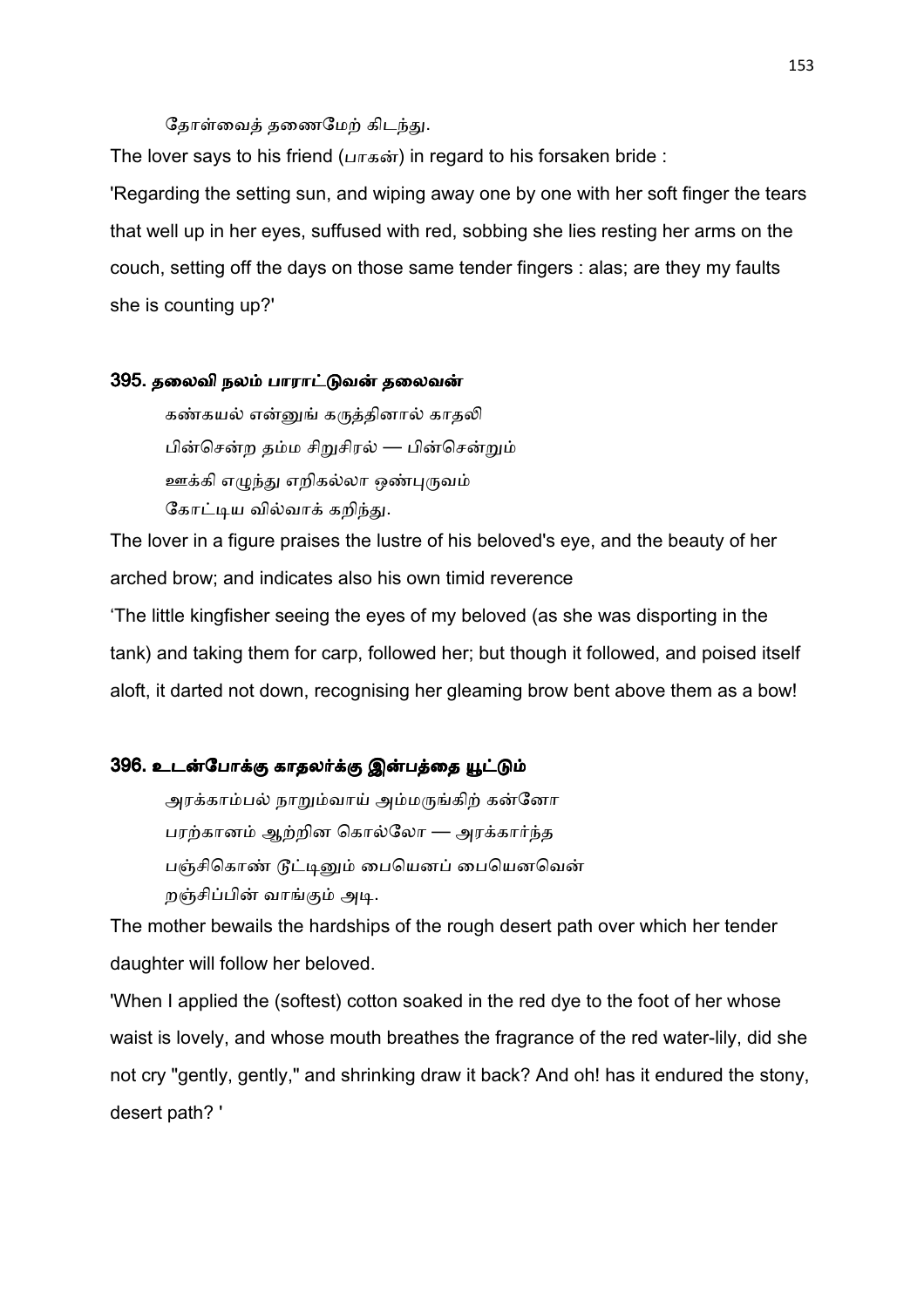#### 397. மணந்தார் பிரிந்தால் மாலை வருத்தும்

ஓலைக் கணக்கர் ஒலியடங்கு புன்செக்கர் மாலைப் பொமுதில் மணந்தார் பிரிவுள்ளி மாலை பரிந்திட் டழுதாள் வனமுலைமேற கோலஞ்செய் சாந்தந் திமிர்ந்து.

Grief of the deserted wife

When those who con the palm leaf scrolls had ceased, in eve's din twilight hour, she thought of her absent spouse! and weeping plucked the flowers from out her wreath, and brushed the odorous sandal from her lovely breast!

## 398. அன்பு பெரிதும் ஆற்றல் உடையது.

கடக்கருங் கானத்துக் காளைபின் நாளை நடக்கவும் வல்லையோ என்றி— சுடர்த்தொடீஇ பெற்றான் ஒருவன பெருங்குதிரை அந்நிலையே கற்றான் அஃதூரும் ஆறு.

The confidante demands of the bride if she can endure to walk after her beloved through the desert, she replies :

'Thou hast said, O maiden with burnished brace - lets ! have you strength to walk on the morrow after your beloved? When one (a warrior) has obtained a splendid horse, that very instant he has learned how to ride it! (his enthusiasm teaches him).

## 399. தாய் அன்பிற் காதலன் அன்பே சிறந்தது.

முலைக்கண்ணும் முத்தும் முழுமெய்யும் புல்லும் இலக்கணம் யாதும் அறியேன் — கலைக்கணம் வேங்கை வெரூஉம் நெறிசெலிய போலும்என் பூம்பாவை செய்த குறி .

The mother now aware of her daughter's flight, says:

'My breast, my necklace of pearls, and my whole body she embraced ! I knew not what it portended. It was the sign, it seems, made by my lovely one that she was about to set out on the path where the herds of antelopes flee in fright from the tiger.'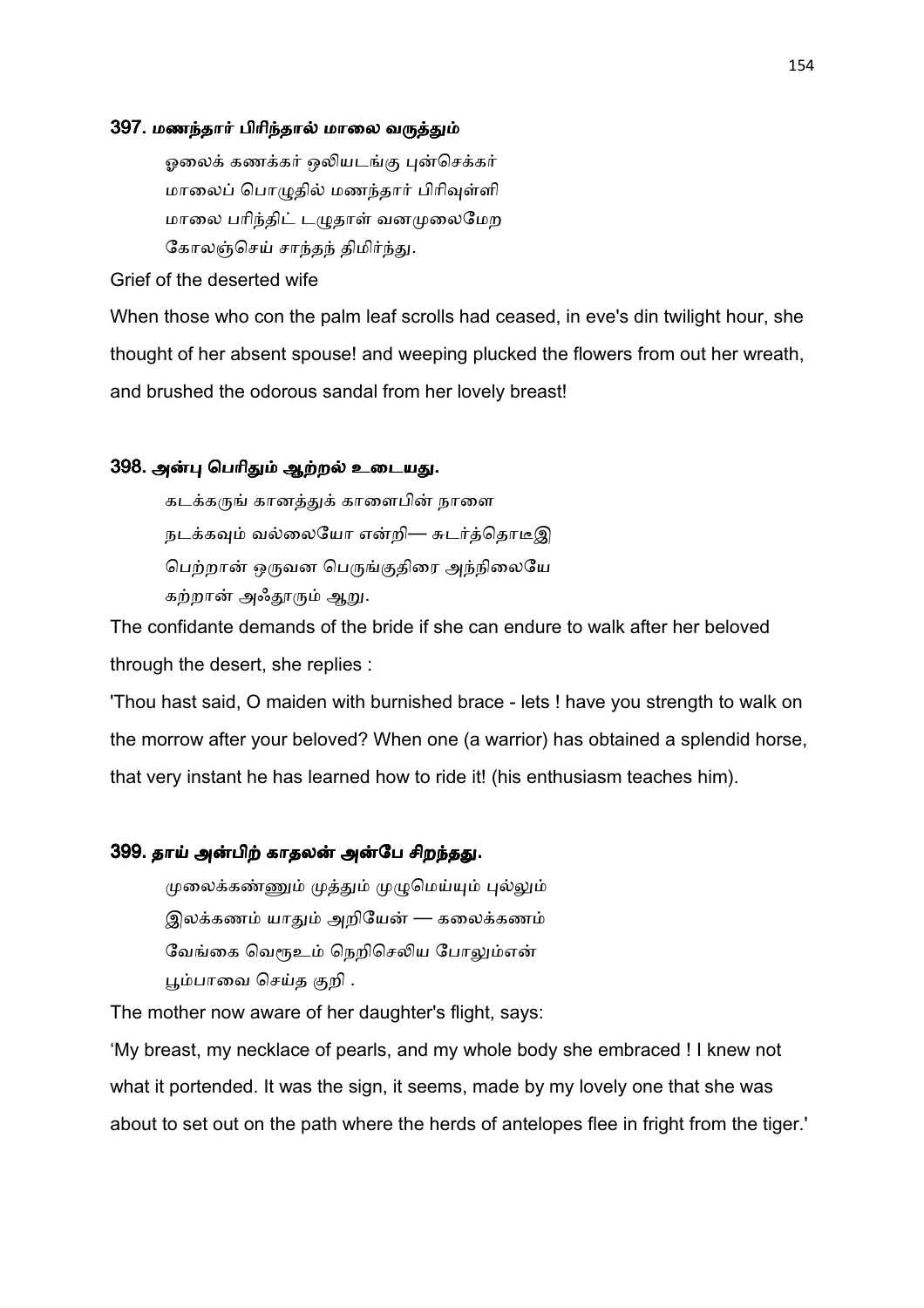#### 400. பிரிவாற்றாமை பிணியேயாகும்

கண்மூன் றுடையானும் காக்கையும் பையரவும் என்ஈன்ற யாயும் பிழைத்ததென் — பொன்ஈன்ற கோங்கரும் பன்ன முலையாய்! பொருள்வயிற் பாங்கனார் சென்ற நெறி.

The lady complains of her lover's long absence

The triple-eyed (Civan), the crow, the hooded snake; the mother that bare me: what have these done amiss ? Maiden whose bosom bears the Gongu buds, all gold! The way my lover went for wealth is my pain.'

#### காமத்துப்பால் முற்றும். End of Part III

-----------------

## F. W. ELLIS'S TRANSLATION OF SOME QUATRAINS

[Number Denotes the Number of the Quatrain]

### NALADIYAR

2. When by blameless means thou hast acquired great wealth, then, sharing it with others, eat fine rice imported on oxen; for fortune never standeth in the centre with any one, but shifteth like the wheel of a chariot.

3. He who hath gone forth as the leader of armies' mounted on the neck of an elephant and over shadowed by ensigns of dignity, when the power of his former deeds are turned against him, will fall and his wedded wife be taken by strangers.

4. Know that those things are uncertain which thou regardest as certain and perform quickly every act of charity within thy power; for the days of thy life are gone! are gone l and even now death swiftly approacheth! approacheth!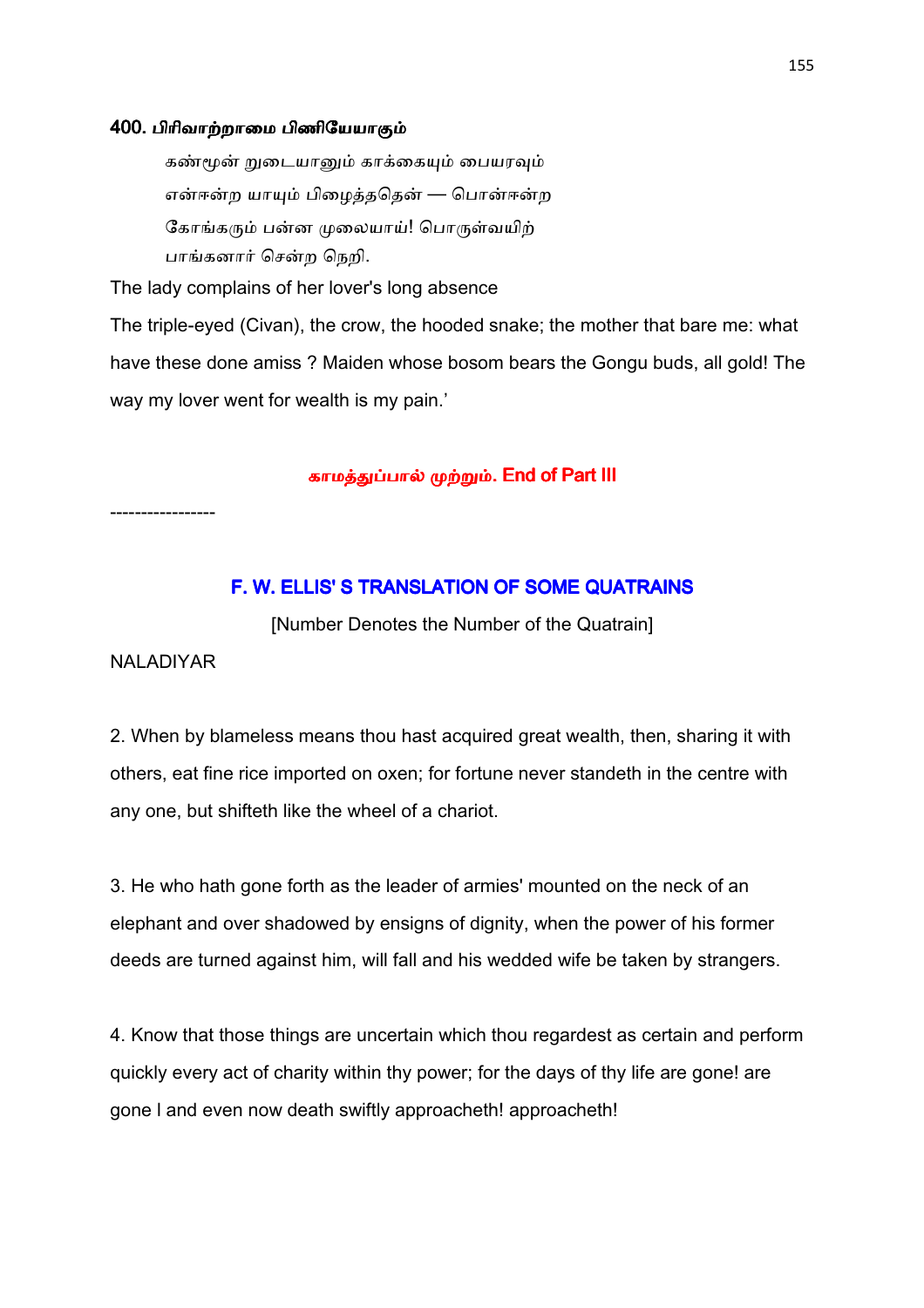7. Death devours your days using the sun, whence they originate, as the measure by which he meteth; be compassionate, therefore, and practice virtue assiduously, foramong all born there is none that bath not died.

8. Those of little understanding, not considering, their natural tendency, say "we are wealthy'' ; the greatest wealth, may be utterly destroyed and vanish like a flash of lightning darting in the night from a black cloud.

10. Those who avariciously hoard what they have acquired, vexing their own bodies by stinting themselves in food and raiment, and not perform ing acts of imperishable charity, perish, O King of the mountains touching the sky! Witness the bees when deprived of the honey they have collected.

32. Say not foolishly, O my soul! "while here let us pursue our own interests and let us die without caring for virtue" ; for, although thou mayest live long and prosper, say what wilt thou do when the days of thy life are passed?

33. When the senseless man receives the fruit of his deeds, he sighs bitterly and grieves within himself;. the wise, reflecting that it is the destined consequence of their sins, hasten to pass the appointed limit of their affliction and escape from it.

34. Having obtained a human form so difficult to obtain, act so as from it to acquire great merit; for in the next birth, charity will profit thee as the juice of the sugarcane, while thy body will resemble the refuse of the cane from which the juice has been pressed.

35. They who have pressed the cane and extracted the juice will not be grieved when they see the smoke arising from the refuse while burning, nor will they who have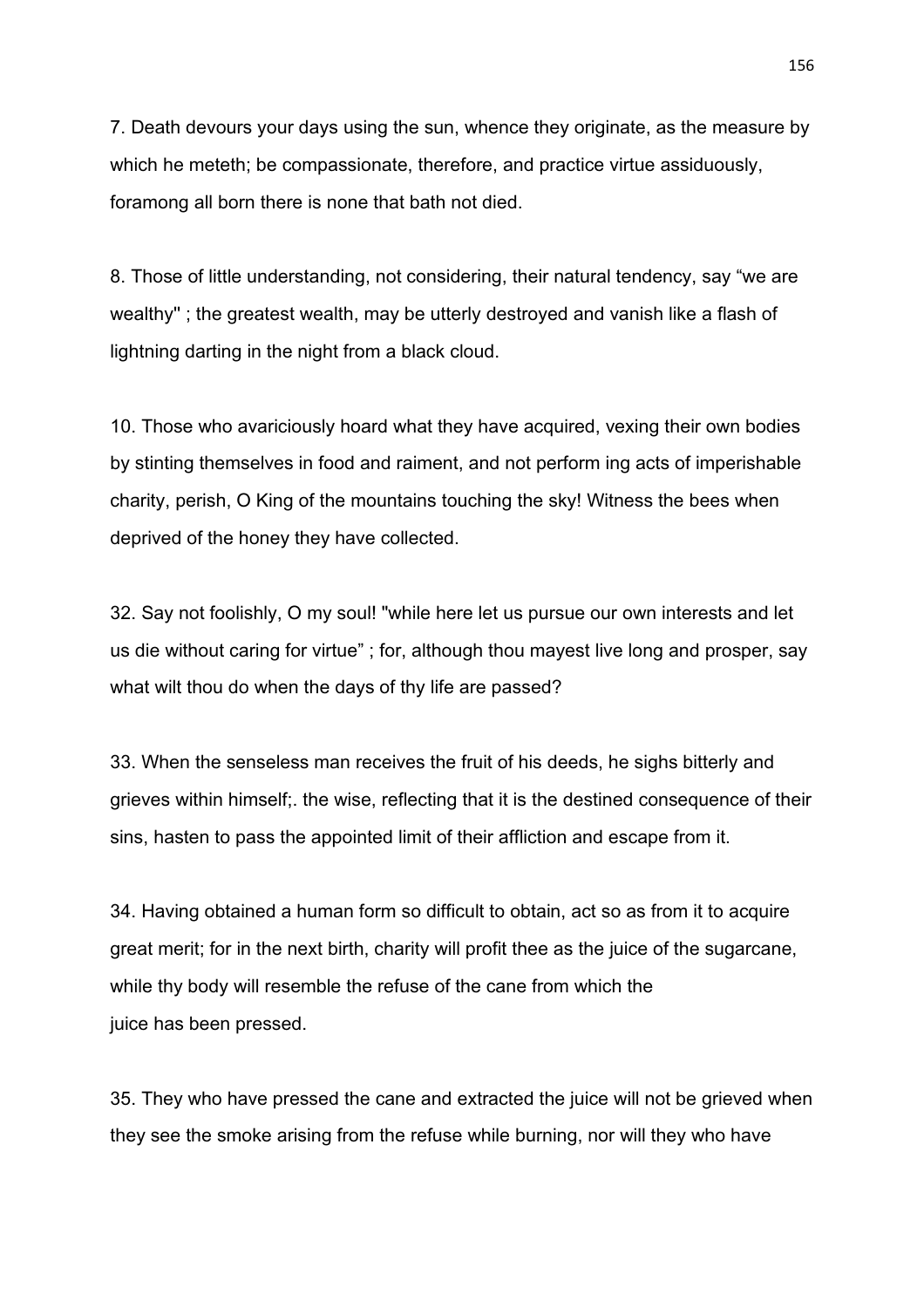acquired the merit accruing from the mortification of the body mourn when death approacheth.

36. Think not whether it will be this day, or that day, or what day, but, considering that death even now stands behind thee, eschew evil and pursue good in the way prescribed by the eminent ones.

38. The seed of the Al (Banyan tree) though exceedingly small grows large and affords abundant shade; so, however small may be the benefit of a virtuous act, it facilitates, when conferred on the worthy, the attainment of heaven.

59. He who has power to observe the rule he has professed and to keep himself undisturbed by the operation of the organs of sense, namely, the body, mouth, eyes, nose, and ears, shall assuredly obtain eternal beatitude.

74. Knowing what ought to be known and submitting thereto; fearing what ought to be feared; performing every duty so as to satisfy the world; and living in the enjoyment of pleasure according to their means; they who are thus disposed never experience the evils of life.

79. Flee from pleasure when thou canst enjoy it, if disgrace attend it; O Lord of the high country abundant in waters! though pleasure only be constantly regarded it is preferable to enjoy it in a harmless way.

80. Although thyself be ruined, think not of prejudicing others, however, they may deserve it; eat not with those with whom thou shouldest not eat (enemies, irreclaimable sinners, and the rest) even though thou lose the flesh of thy body by hunger; speak not falsehood, intermixed with truth, although the whole world canopied by the heavens be thy reward.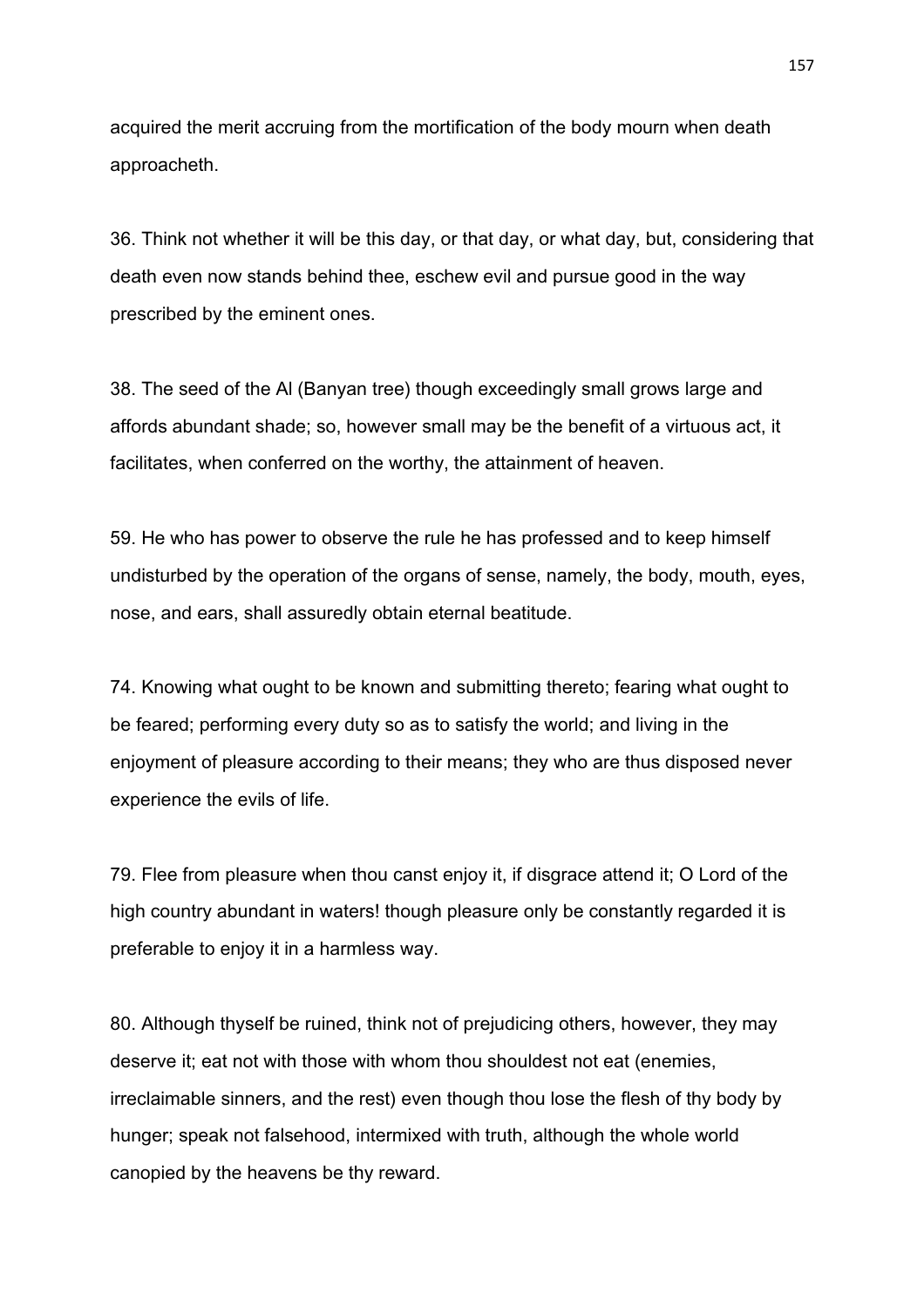101. As a young calf when let loose among a number of cows, naturally seeketh out and attacheth itself to its own mother, in like manner doth the act of a former state of existence seek out and attach itself to him who hath performed it.

104. To avoid those things which are to happen, or to detain those which are to depart is alike impossible even to Saints; even as there is none who can give rain out of season, or prevent its falling in season.

107. Behold all those whose bosoms are goaded by distress and who wander forlorn through the long streets, and know, O Lord of the cool shore of the billowy ocean, where the playful swans tear in pieces the water-flowers, that this proceeds from the acts of former births.

108. When those, who not only are not ignorant but have learned that which they ought to know, do that which is blameable ; this, O king of the cool shore of the broad ocean, where the water-lily flings its odours to the winds, proceeds from the acts they have formerly done.

110. The effect of the acts of former births doth not fall below, nor exceed its due proportion, nor doth it fail to come in its turn, neither doth it assist out of season, but where it ought to be, there it is ; of what utility, therefore, is sorrow when it afflicteth thee?

116. Although deeply instructed in the knowledge of truth, those who have not accustomed themselves to restraint can never be restrained, O large-eyed beauty! thus, though the wild pumpkin be dressed with salt, clarified butter, milk, curd and various condiments, its natural bitterness will never be removed.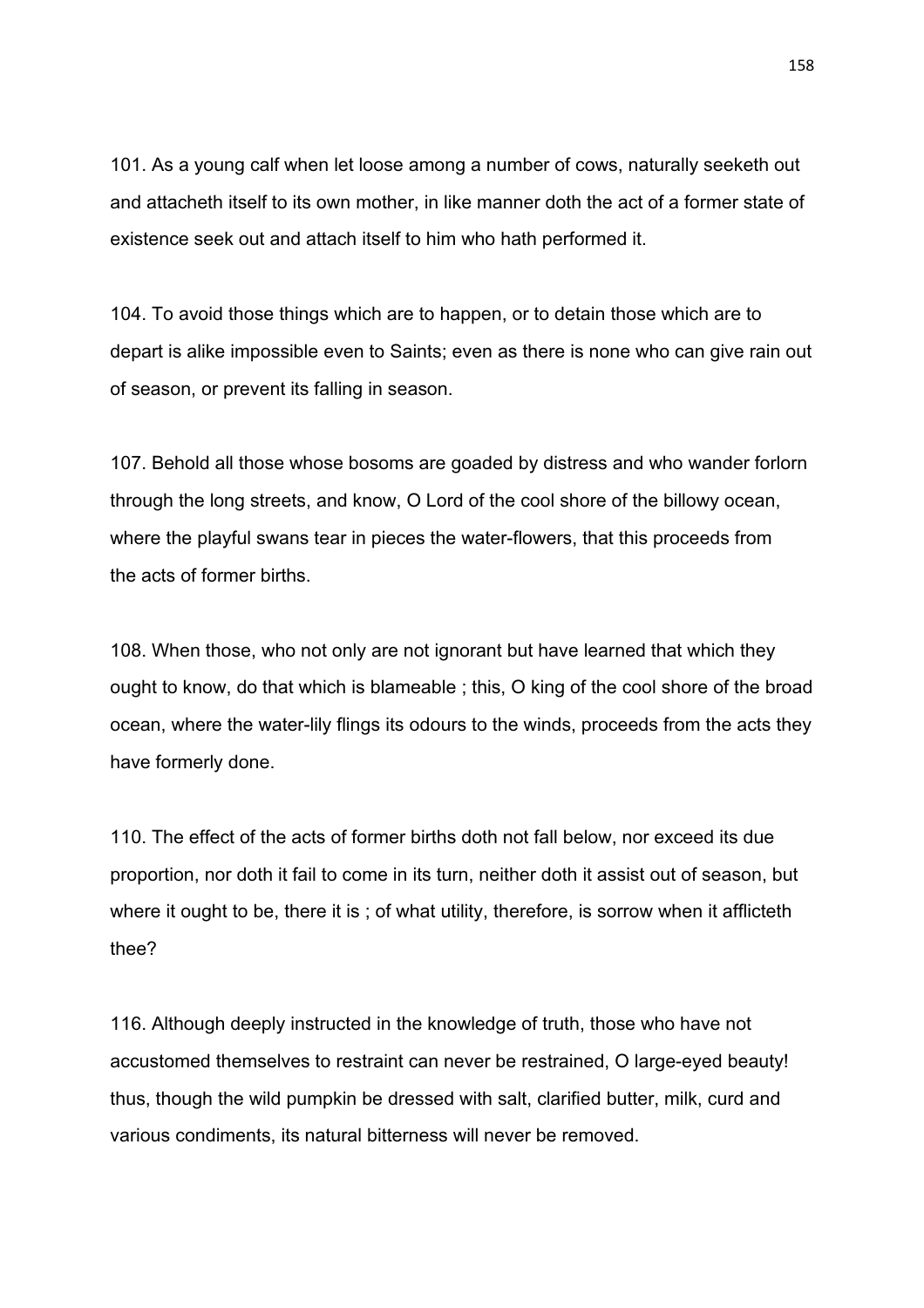158. If one be deaf to the secrets of others, blind to the wife of his neighbour, though well acquainted with her excellencies, and dumb in calumniating others, in him it is not necessary to inculcate virtue.

183. Laying up seed for heaven, without delusion of mind and void of all distress enjoy life like the wise, maintaining your proper station, but remembering always that there are various things that change their nature without efficient cause.

201. As a mother forgets the pains and trouble she suffered during pregnancy and child-birth, when she sees her infant on her lap; so the distress a man suffers from poverty and other misfourtune disappears on the sight of his relations enquiring for him.

205. Those who, making no distinctions between dispositions or conditions, relations or strangers, actuated by their natural feelings alone, seek all who are in poverty or affliction and relieve their distress, will be regarded by every one as preeminently worthy.

206. Than to eat on a golden dish rice, white as the claws of a tiger, mixed with sugar and milk, from the hands of an enemy, it is sweeter to take a mess of grass-reeds, without salt and in any kind of dish, in the house of a relation dear as life.

208. Even those who hare been pleasantly entertained by another, as frequently as a hammer strikes the anvil, will forsake him as the tongs do the iron on entering the fire! but those who are truly worthy of being called friends, will adhere to him in distress, as the rod by which it is turned adhereth to the metal in the forge.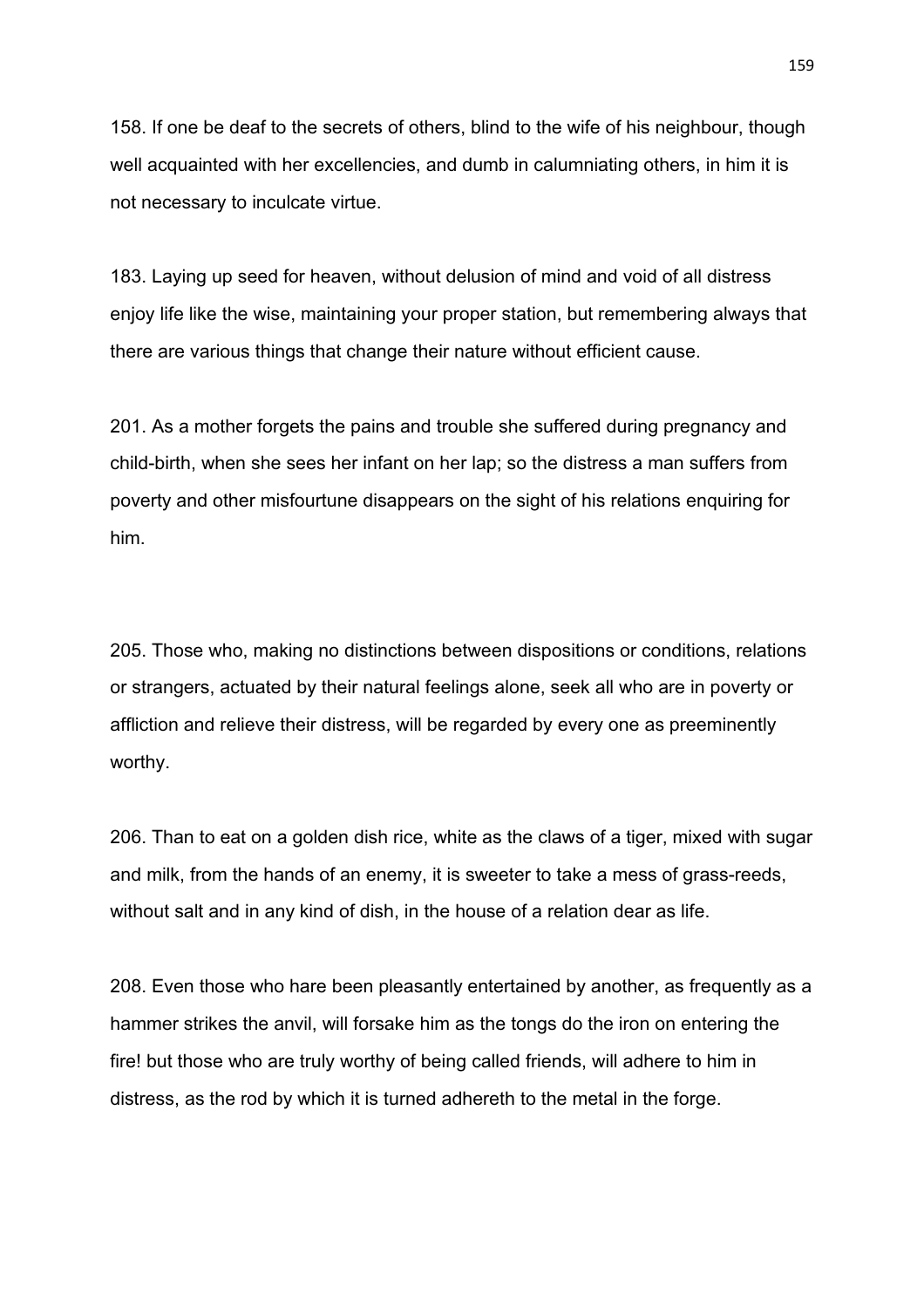209. O thou who are adorned by a cool and fragrant garland! when relations have partaken of the prosperity of their relations, if they partake not, also of their adversity until death, is there anything they can do for them in the other world ?

211. Friendship with the wise, whose intelligence divines one's thoughts, is like eating a sugarcane from the top (as its sweetness increases more and more); connection with persons without sweetness of disposition is like eating it from the opposite end (the flavour decreasing by degrees).

213. Avoiding the friendship of those who resemble elephants, seek the friendship of those who resemble dogs; for an elephant will kill his driver, whom he hath known for a long time, but a dog will wag his tail while the spear thrown at him is still in his body.

214. Men cleave not to those, to whom their hearts cleave not within a short space, though familiar with them for a long time: but will the friendship interwoven with the idea of those intertwined with their hearts, be abandoned, though they are for a long time absent?

215. The preservation of friendship is when affection continues affection, like the flower of the branch, which being blown, closeth not again! those who resemble the flowers of the pool, which having blown, again close their petals, know neither affection, nor friendship.

221. When those we greatly love and esteem as virtuous, prove otherwise, this ought to be carefully concealed; for rice in the grain hath a husk water foam, and flowers some unfragrant leaves.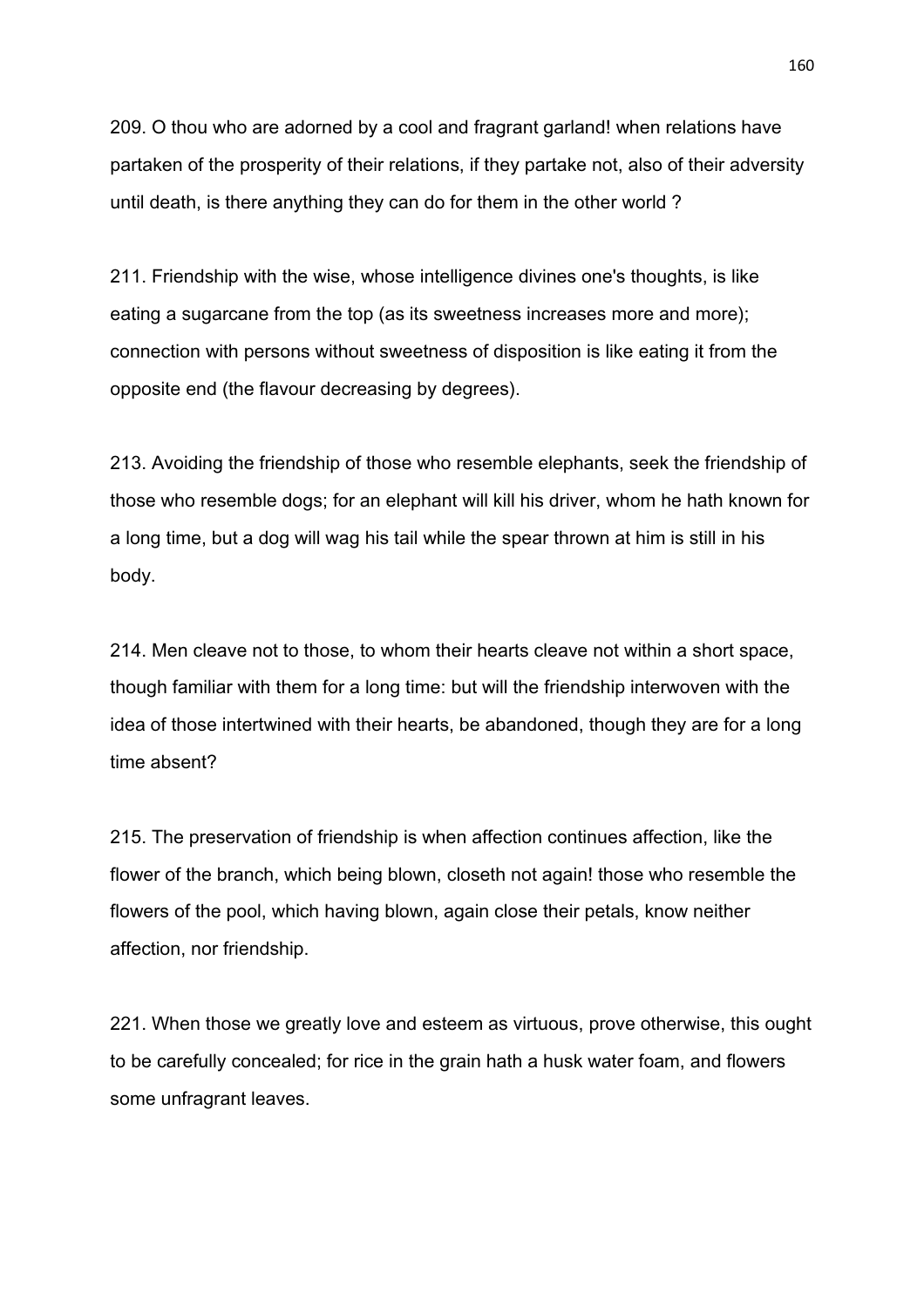224. O Lord of the wave-resounding shore, where bright-rayed pearls are thrown up by the rolling billows and where float swift-sailing ships! if friends, from whom it is difficult to separate, possess not virtuous dispositions, they are a fire kindled to burn our hearts.

225. Is it right utterly to abandon friends, whom it is so difficult to forsake, though guilty of evil deeds. O Lord of the renowned mountains, which covered by the long stems of bamboos pierce the sky? Will men cut off their hand because it has struck their eye?

230. If, after contracting a firm friendship with any one I set myself to note his good and bad qualities, may I be cast into the hell, where the traitor, who discovereth the secrets of his friends is punished, and may I be scoffed at by the whole world!

232. The friendship of eminent men is eminently illustrious, and as productive of benefit as timely rain; but the friendship of the mean even in the time of their prosperity, resembleth, O Lord of the country of clear waters! the failure of rain in due season.

233. The enjoyment of the friendship of men of acute understandings is desirable as the joys of Heaven; but connection with unprofitable men, uninstructed in science and literature, is a very hell.

234. Our intimacy with those, to whom we are not bound by the chain of friendship, O prince of the hills, the sides of which are covered by groves of tall sandal trees! though it seemeth day by day to increase, may be dissolved as instantaneously as the fire catcheth the straw.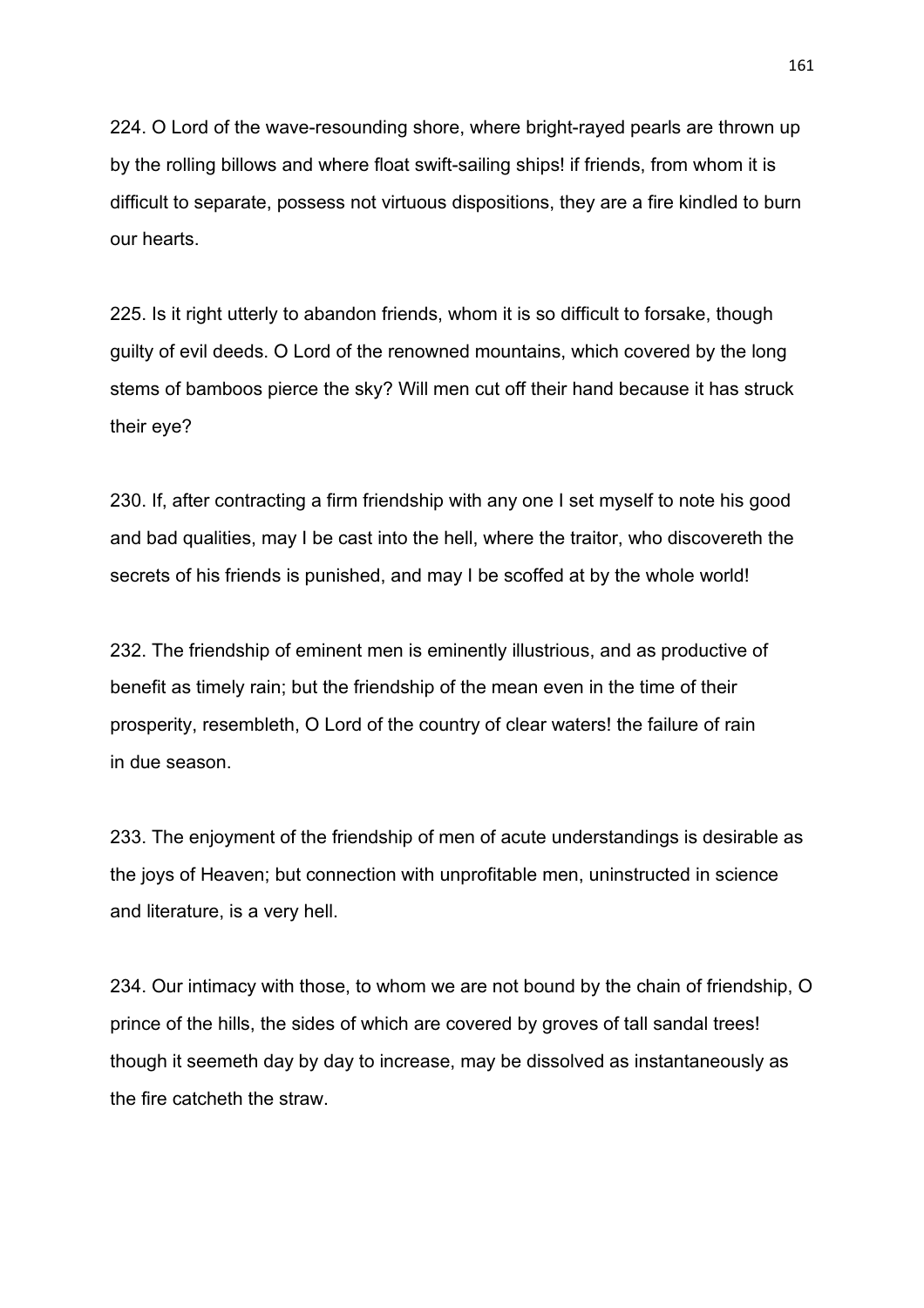238. If I stretch not forth my hand and deliver my whole soul without hesitation to my friend, when he is in distress, may I be cast into the hell, where the wretch is punished who hath violated the chaste wife of his friend, and may I be scoffed at throughout the far-famed earth.

244. Although the fruit of the plantain be ripened in the bitter leaves of the Vembu, it will not lose its natural sweetness; thus although they who are naturally good associate with the bad, their friendship for them will not corrupt their minds.

245. Sweet water may be produced even on the side of the sea-shore and salt water on the side of a mountain. O Lord of the cool shore washed by the waves of the Ocean ! it is truly said that sensible men will not imitate those with whom they consort, but will preserve their own minds.

246. O Lord of the cool shore of the Ocean, where the thick-boughed Punnei flourisheth! Will those, who are virtuous and impartial towards all, first contract and then dissolve friendship? than this it is better that friendship should never be contracted.

247. To be united in friendship with the prudent, who think of that of which they ought to think, is productive of the highest felicity, and affliction is avoided by separating from fools who know not what belongeth to friendship.

256. Those whose tongues are adorned by learning and knowledge (the wise) fear the disgrace of evil speaking; the unwise indulge therein: thus on the palm-tree the dry leaves maintain a perpetual rustling, while the green leaves make no noise.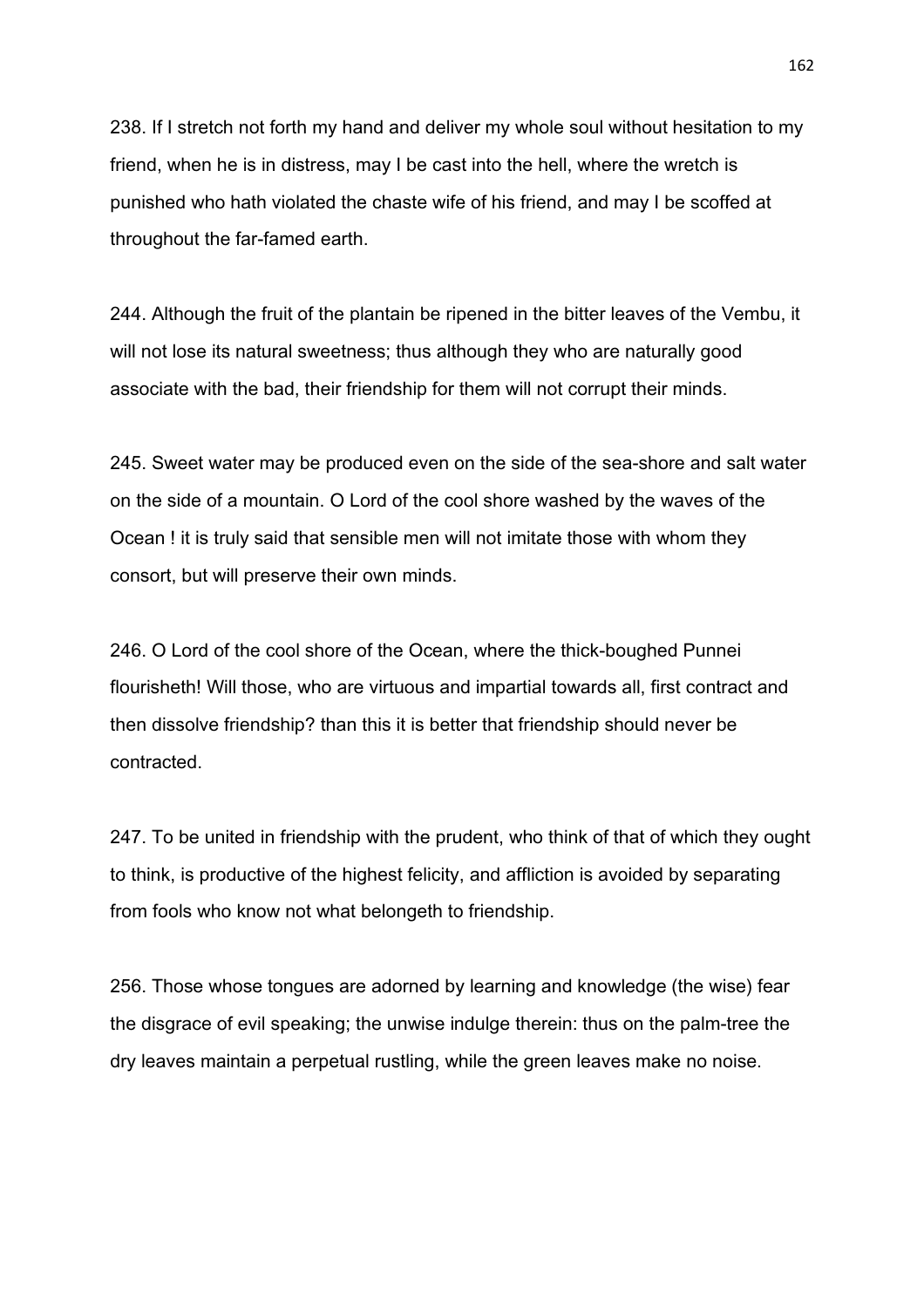321. The moral precepts benevolently delivered by the kind-hearted, the wise receive to their benefit, but the ignorant, devoid of all good qualities, treat them with scorn; thus the ladle tasteth not the sweetness of the milk porridge it contains.

335. If a fool, when angry with others without any cause for anger, like one who supposes he hath made an acquisition, without having in reality obtained anything, bewildered by passion, cannot crowd together abusive words, his tongue tingles all over.

344. If the virtuous have received a favour as small as a grain of millet they will consider it as large as a palm-tree; but if a favour as large as a palm, O king of the Country washed by the sparkling waves! be conferred on the ungrateful, it will produce no benefit.

346. The worthy, although they have attained to wealth and dominion, indulge not in haughty language, but if the mean have acquired the wealth of one Cani (1/80th part) added to one Mundire (1/320th) they will regard themselves as Indren, the king of heaven.

353. O Lord of the country covered by mountains ! although it may be difficult to extol the good qualities of persons before their faces, of what are the tongues of those wretches made, who standing in their presence, declare their faults for the purpose of destroying their reputation ?

356. The mountaineer thinks of his mountains, the husband-man of the cultivable land, the produce of which he gathers; the wise think of the special benefits they have received from others, and the fool keeps himself only in his own mind.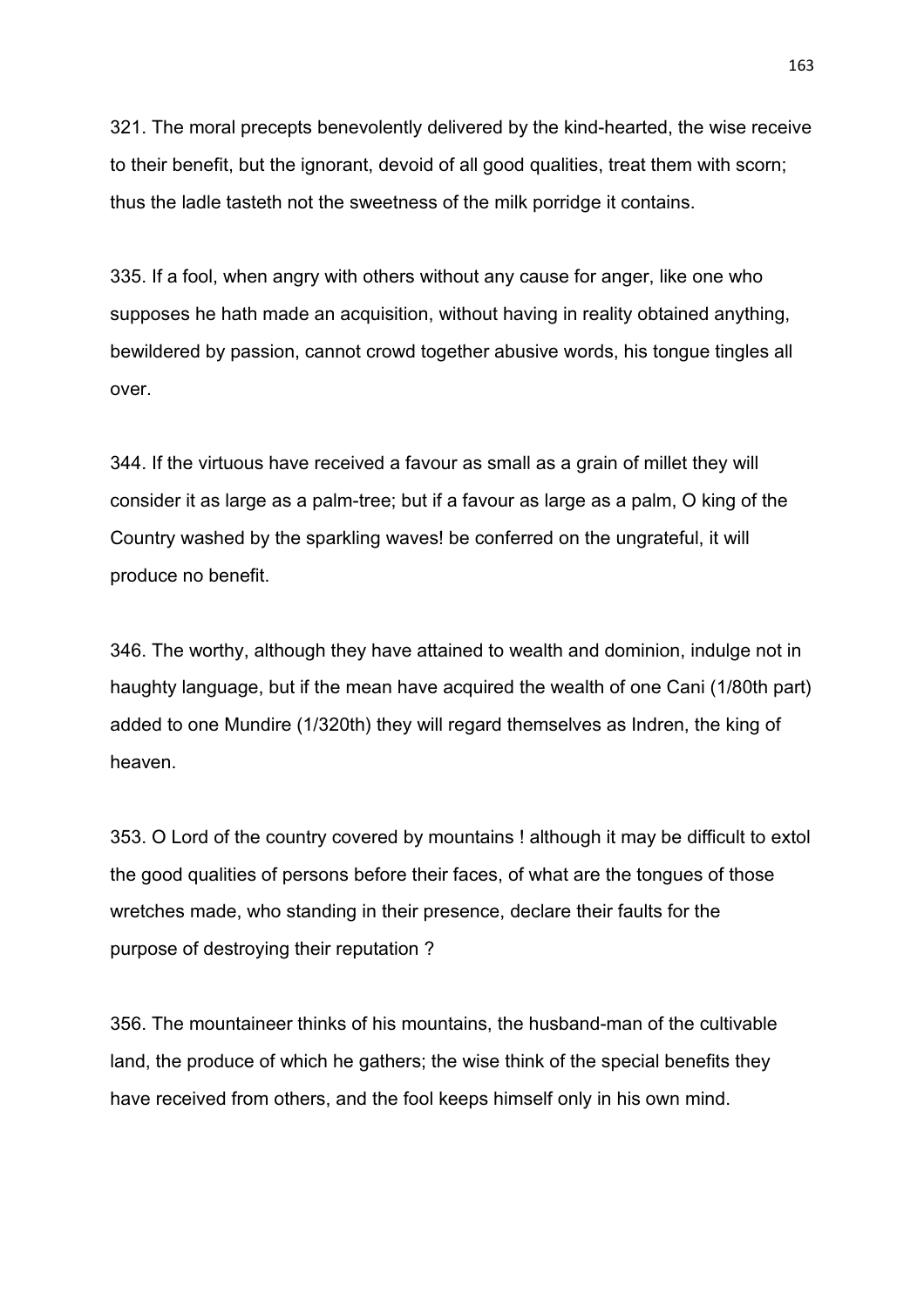357. For one good turn they have received from another the wise will endure a hundred evils afterwards inflicted; but if they have received a hundred good turns and have suffered only one evil turn, fools will consider the hundred good turns as evils.

362. Though women of light conversation (!) be as strictly guarded as the blade of a sword is care fully preserved (!); yet, if by any relaxation of vigilance, an opportunity be offered to them, little of this time will be occupied by deeds which are not evil, and much of it by them.

363. The woman, who hold in opposition threateneth blows, is as death; She, who resorteth not to her kitchen betimes in the morning, is an incurable disease; And she, who, having prepared food, grudgeth it to those who eat it, is a devil to domestic happiness;

Women of these three descriptions are a destroying weapon to their husbands.

370. When rightly perpended the water of the freshes and the love of women adorned with ear-rings differ not; for the water of the freshes will be dried up when the rain ceaseth, and so will their love when the income faileth.

371. When rightly perpended the light of a lamp and the love of courtezans differ not; for the former is extinguished when the oil is dried up, and the latter estranged when the empty hand no longer contains money.

373. Let them have been even as liberal as Shenganmal (sic) the goddess of prosperity, who is worshipped by the gods in the beauteous Heavens, courtezans whose hands are tinted like opening buds, will forsake those who have no wealth to bestow upon them, reverentially saluting them with folded hands.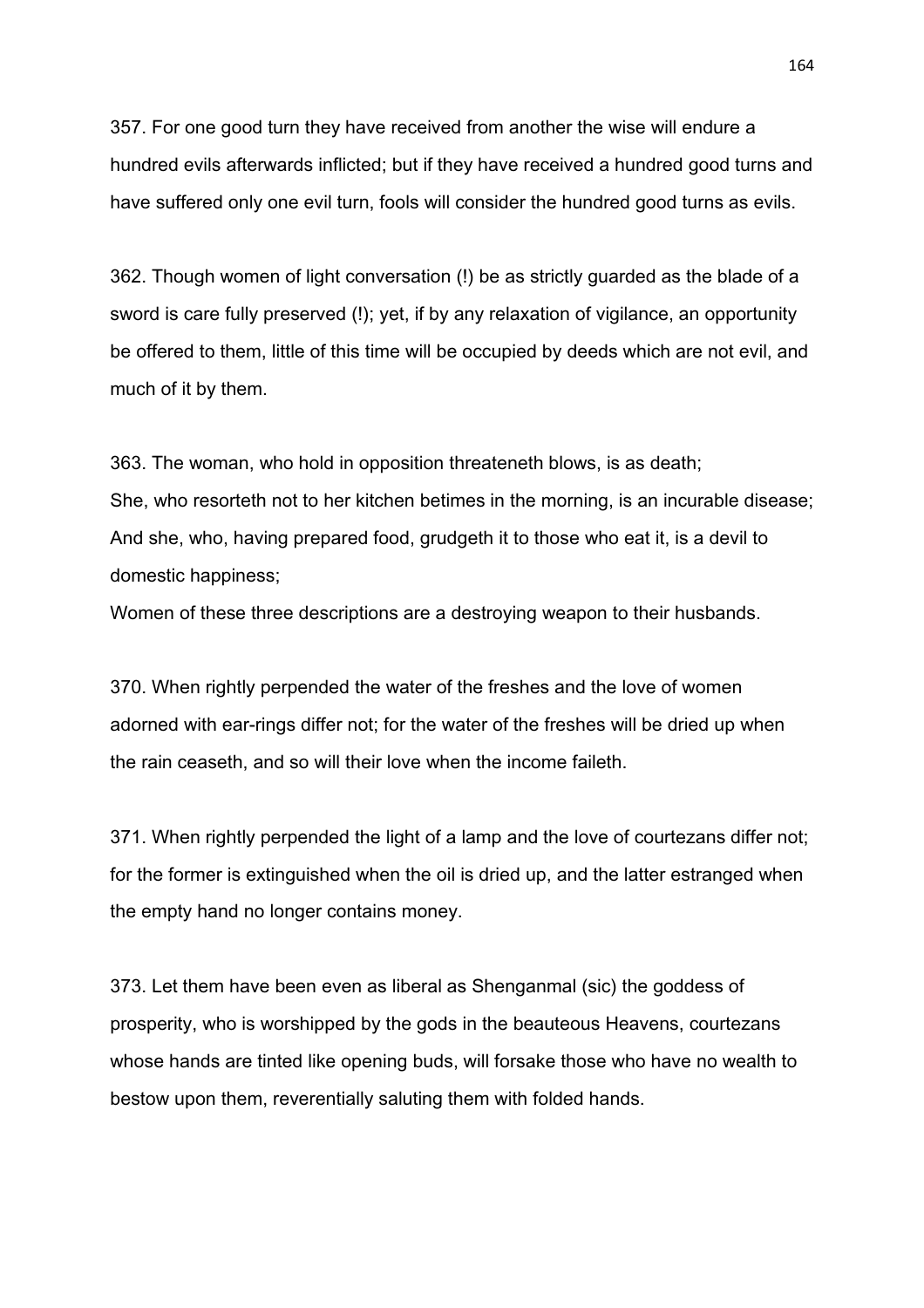381. Although women are high in reputation and equal to the goddess Ayrani in conjugal fidelity, they must cautiously avoid those who are enamoured of them and follow them in hopes of gratifying their passions ! for such caution is the safe-guard of the virtue of matrons with perfumed foreheads.

382. If in time of distress, when the meal of the whole family is cooked by the water of a small pot, a host of relations sufficient to consume the water of the sea should come at once, the softly speaking woman, who shews herself as bounteous as the ocean, is the glory of her house.

383. Though her house be open on the four quarters, though it be exceedingly small, and though the rain pour in on every side, a chaste and virtuous woman will be renowned in the place in which she resideth and her habitation respected.

384. She who is pleasing to the eye, who in all things gratifieth her husband according to his desire and at all times standeth in awe of him, whose modesty is so conspicuous as shame her sex, who reverenceth her husband, and in all her lovequarrels with him acteth with such prudence that reconciliation affordeth him increased delight; this mildly speaking matron is truly a woman.

385. Whenever our husbands embrace our shoulders, we feel ashamed, as if we saw them for the first time; what pleasure then can those women enjoy, who, from the desire of money, endure daily the embraces of many men ?

386. Riches in the possession of a generous man resemble in their effects the learning acquired by a man of great natural ability ; the chastity of a modest woman is like a sharp sabre in the hands of a courageous man.

---------------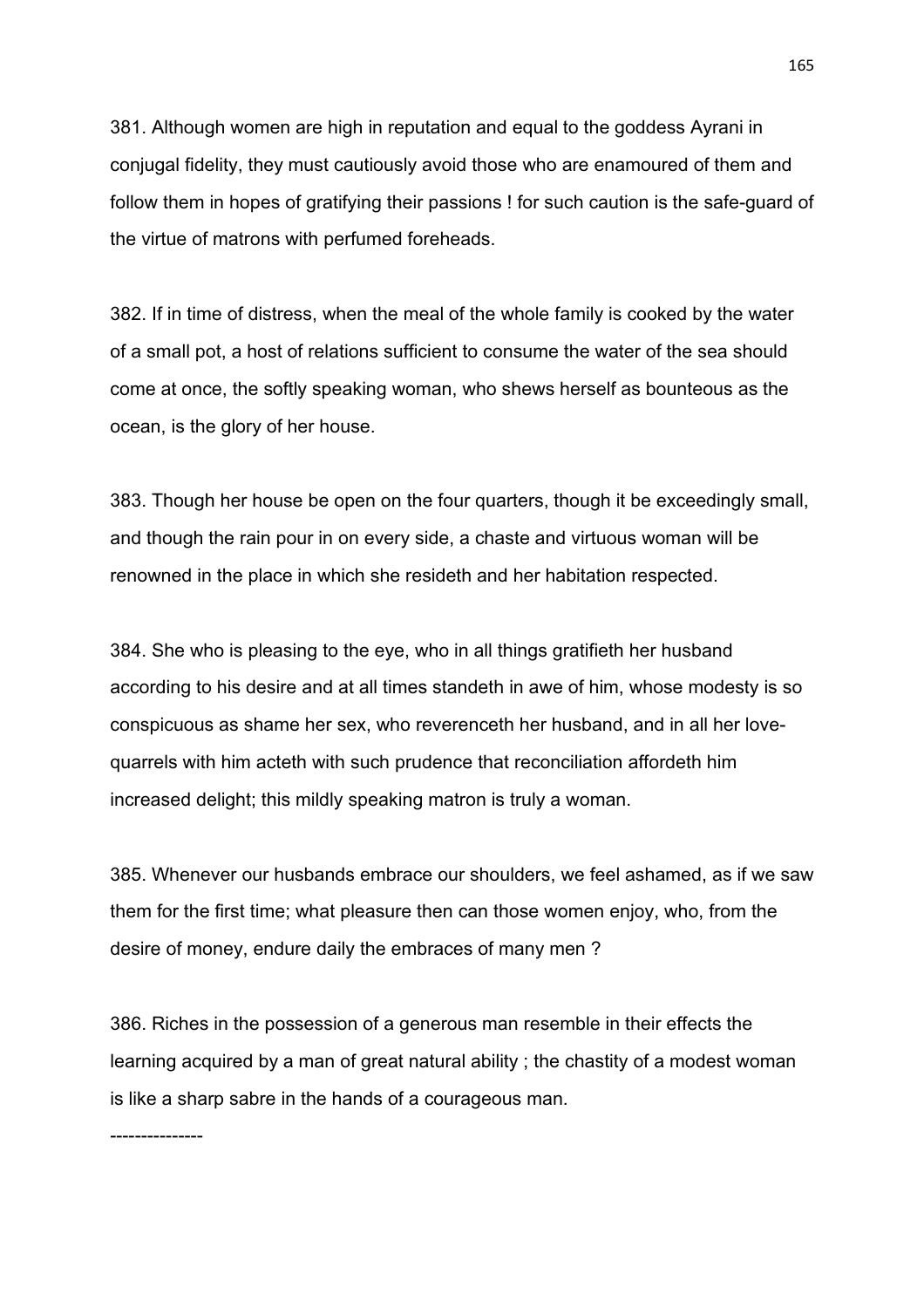#### பாட்டு முதற்குறிப்பு அகரவரிசை

## ெச4? - எ1 ெச4? - எ1

அகத்தாரே வாழ்வார் என் 31 கூட ஆள்பார்த் துழலும் 20 அேகேபா அைக123 ஆ!\* 2ைண5196 அங்கண் விசும்பின் -அக 151 ஆன்படு நெய்பெய் 239 அங்கண் விசும்பின் -அம் 373 இசைந்த சிறுமை 187 அங்கோட் டகலல்குல் 372 இசையா ஒருபொருள்111 அச்சம் பெரிதால் 81 குரை இசையா தெனினும் 194 அடுக்கல் மலைநாட 203 குரையும் எனினும் 152 அடைந்தார்ப் பிரிவும் 173 இடம்பட மெய்ஞ்ஞானம் 116 அம்பல் அயல் எடுப்ப87 இட்டாற்றுப் பட்டொன் 288 அ8 அழ 89 இைம
 அளவித 323 அரக்காம்பல் நாறும்வாய் 396 இம்மி அரிசித்94 அ1கல தாகி0 261 இைம பய
மா132 அரும்பவிழ் தாரினான் 390 கையில் இம்மையும் நன்றாம் 294 அரும்பெறல் யாக்கையைப்34 இரவலர் கன்றாக 279 அரும்பெறற் கற்பின் 381 இருக்கை எழலும் 143 அருளின் அறமுறைக்கும்321 இரும்பார்க்குங் காலராய் 122 அலகுசால் கற்பின் 140 இலங்குநீர்த் தண்சேர்ப்ப 227 அவமதிப்பும் ஆன்ற 163 கால இல்லம் இளமை 53 அLவிய இலா# 322 இலா இட2 91

அழல்மண்டு போழ்தின் 202 கால இல்லாமை கந்தா 303 அறம்புகழ் கேண்மை82 இழைத்தநாள் எல்லை6 அறிமின் அறநெறி 172 இளையான் அடக்கம் 65

அத்திட்ட கூறை 281 இடும்பைகூர் நெஞ்சத்தார் 107

அள்ளிக்கொள் வன்ன 262 கை இழித்தக்க செய்தொருவன்302 அறியாப் பருவக் 171 மான மறையில் இறப்பச் சிறிகென்னா 99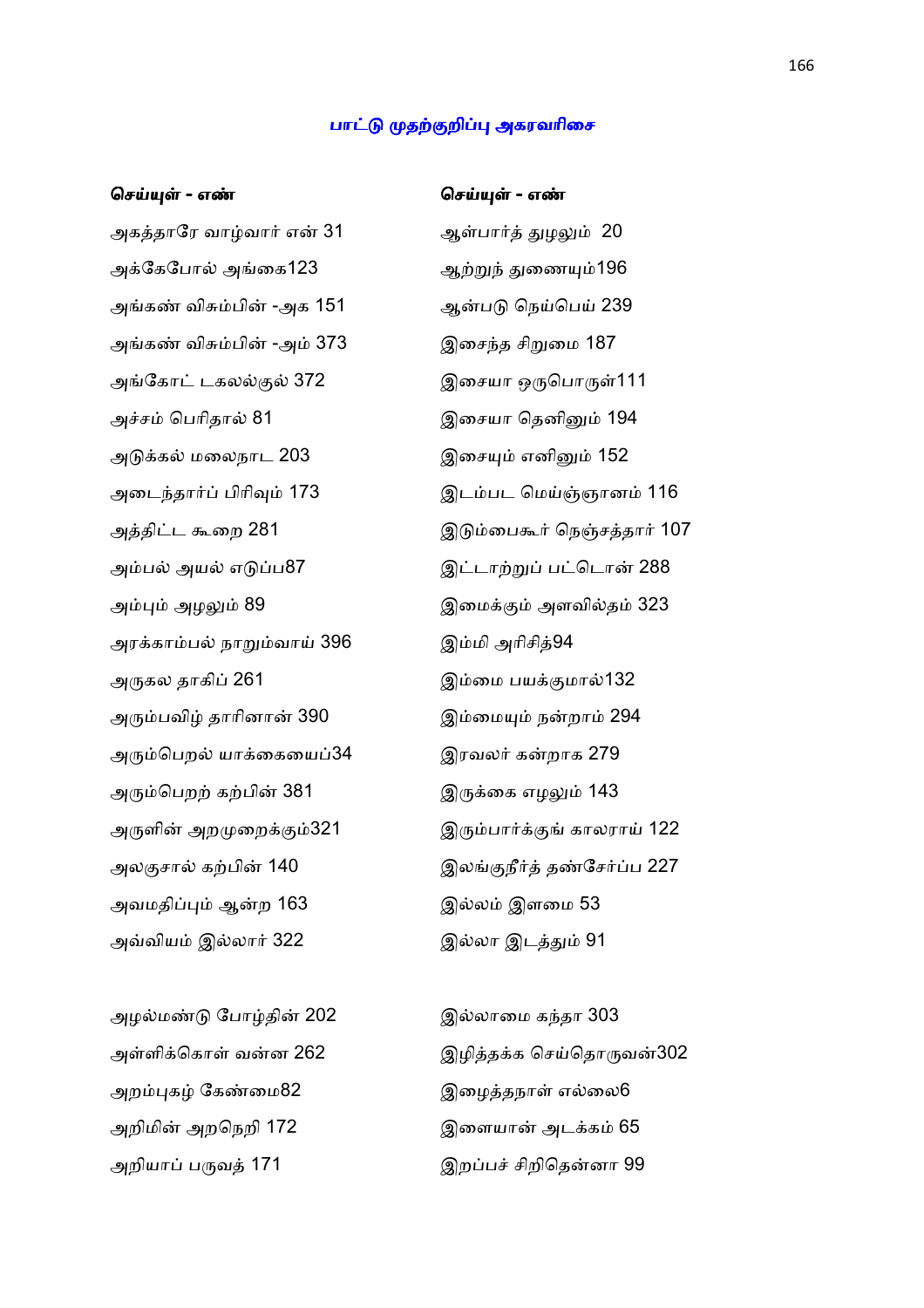அறியாரும் அல்லர் 108 இறப்ப நினையுங்கால் 174 அறிவ தறிந்தடங்கி 74 கால இறப்பவே தீய223 ஆகா ெதனிC337 இ!பிற0பிலா# 320 ஆேகாடாகி192 இ!பிற0 ெபணி 212 ஆர்த்த அறிவினர்351 காரண இன்பம் பயந்தாங்79 ஆவேறுரு வின்118 மான முன்னர் இனையர்205 இன்னா இயைக 306 எய்தியிருந்த 325 இன்னா செயினும் - இனி76 எறிநீர்ப் பெருங்கடல் 275 இன்னா செயினும் - விடு226 எற்றொன்றும் இல்லா 150

ஈண்டுநீர் வையத்துள்109 எனதென தென்றிருக்கும் 276 ஈத லிசையா181 மால் மான் என்பாய் உகினும் 292 ஈனமாய் இல்லிருந்198 என்றும் புதியார் 307 உடாஅதும் உண்ணாதும்10 என்னானும் ஒன்றுதம்5 உடுக்கை உலறி 141 மார்க்கிய வான்னேமற் றிவ்வுடம்பு330 உடைப்பெருஞ் செல்வரும் 368 ஏட்டைப் பருவத்தும் 358 உடையார் இவர்என் 160 எதிலார் செய்த 228 உணர உணரும் 247 ஏமாந்த போழ்தின் 378 உண்டாய போழ்தின் 284 எற்றகை மாற்றாமை 98 உண்ணான் ஒளிநிறான் 9 ஒண்கதிர் வாள்மதியம்176 உபகாரம் செய்ததனை 69 ஒருநன்றி செய்தவர்க் 357

அ:ைவ உ71 இ!சா#வி ஏமா\*ேதா 182 ஆணமில் நெஞ்சத்374 இனநன்மை இன்சொலொன் 146 ஆமாேபா நகி377 இனியா#த ெந9ச2369 ஆர்த்த பொறிய290 மான முறை இன்றாதும் இந்நிலையே359 ஆவாநாம் ஆக்கம்32 இன்றுகொல் அன்றுகொல்36 இன்னா செயினும் - விட225 வார் வெறியன் றெதிர்நிற்பாள் 363

ஈட்டலும் துன்பமற் 280 எனக்குத்தா யாகியாள் 15 உயிர்போயார் வெண்டலை 50 ஒருநீர்ப் பிறந்தோருங்கு 236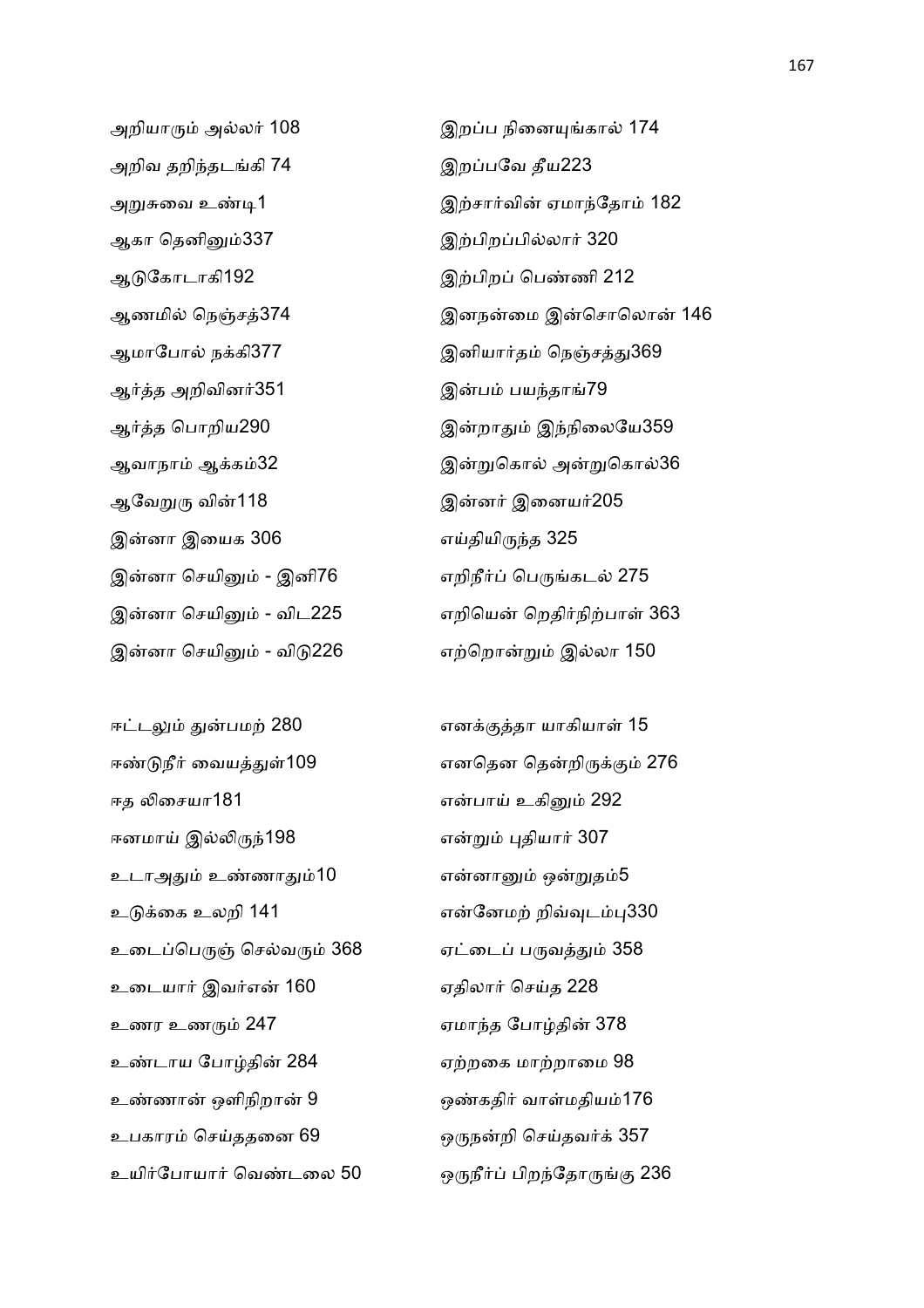உருவிற் கமைந்தான்கண் 240 ஒருபுடை பாம்பு 148 உருவும் இளமையும் 102 மாவை ஒருவ ரொருவரைச் 309 உலகறியத் தீரக் 204 மாவை உலகிய ஒள்வாள்தன் 129 உளநாள் சிலவால் 324 ஆதியும் ஓதார் 270 உ\$<# பசியா 286 ஓைல கணக# 397 உள்ளத்தான் நள்ளா 128 கடை கடகம் செறிந்ததங் 289 உள்ளத் துணர்வுடையான் 386 கடக்கருங் கானத்துக் 398

உறக்கும் துணையதோர் 38 கடல்சார்ந்தும் இன்னீர் 245 உற!பால நீக 104 க72 க1பிைன 156 உறுபுலி ஊனிரை 193 கால கடிப்பிடு கண்முரசம் 100 உறுபுனல் தந்துல 185 காரணை கடியெனக் கேட்டுங் 364 உைற0ப1 கால2 184 ககி ஒ1வ 189 ஊரங் கணநீர் 175 கையாயார் நட்பிற் 216 ஊருள் எழுந்த 90 கைடையெலாம் காய்பசி 297 ஊறி உவ#தக 47 க;கினியா\$ காதல 384 ஊறுசெய் நெஞ்சம்தம் 379 கணமலை நன்னாட 353 எத்துணை யானும் 272 கண்கயல் என்னுங் 395 எந்நிலத்து வித்திடினும் 243 கண்மூன் றுடையானும் 400 எைம அறி\*தி4# 165 க0பி கடவதா 341 கரவாத திணபி 305 ெகா)8 ெகா2 350 கருமமும் உட்படாப் 250 மான கொன்னே கழிந்தன் 55

உள்ளம் ஒருவன் 380 கடை கடமா தொலைச்சிய 300 ஊக்கித்தாம் கொண்ட 57 கூடுக்கெனச் சொல்வற்றாம் 348 எஞ்ஞான்றும் எம்கணவர் 385 கணம் கொண்டு சுற்றத்தார் 25 கம்மஞ்செய் மாக்கள் 393 காடுத்தலும் துய்த்தலும் 274 க1ெகா\$E ெச 387 ெகாைலஞ# உைலேய!றி 331 கருத்துணர்ந்து கற்றறிந்தார் 211 கொல்லை யிரும்புனத்துக் 178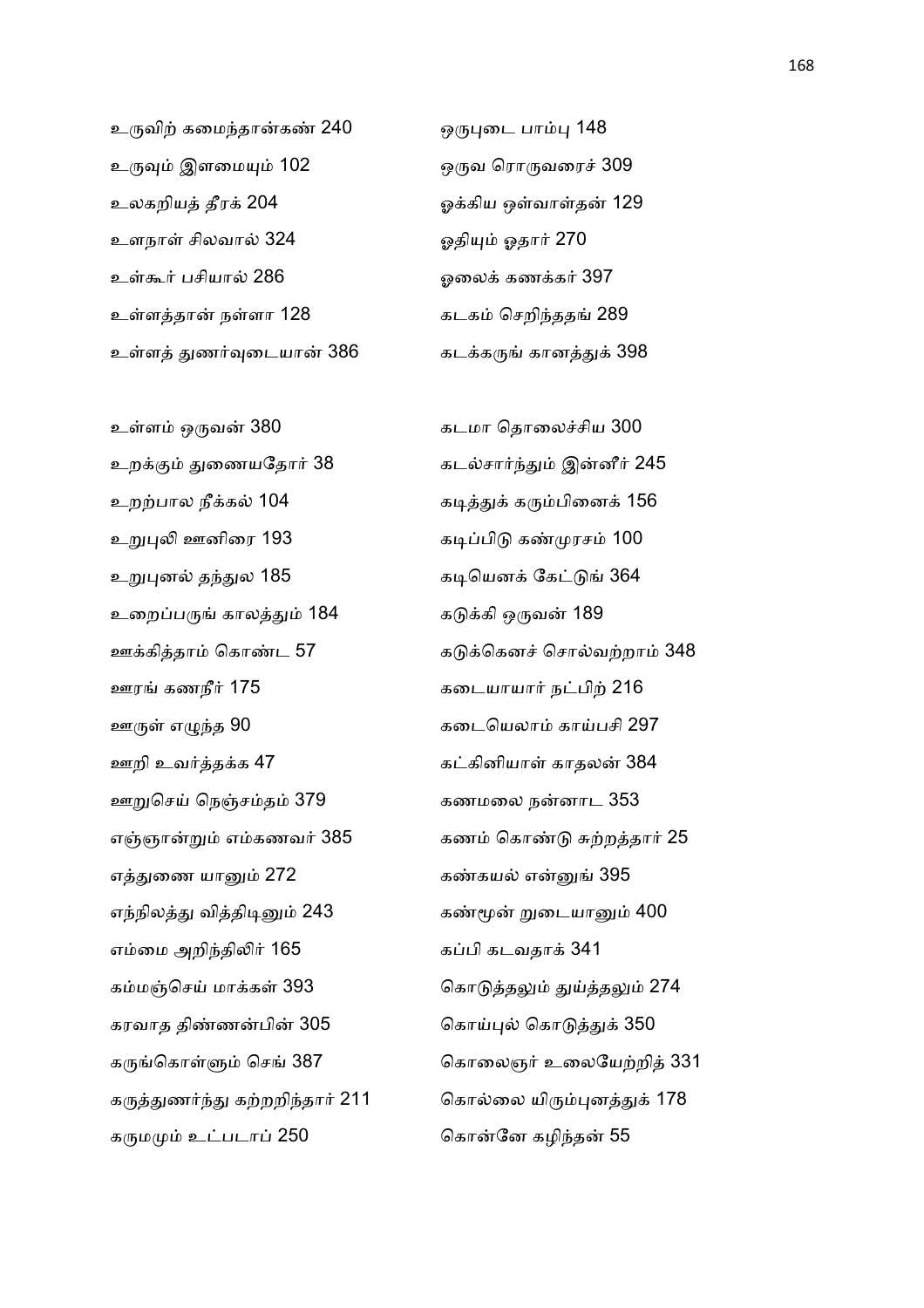கரும வரிசையாற் 249 மான முகாடேந் தகவல்குற் 354 கரும்பாட்டிக் கட்டி 35 காட்டுப்பூப்போல 215 கல்எறிந் தன்ன 66 முடி கொதை யருவிக் 71 கலா கழி0ப# 366 சகர ெசவ 346 கலா2 நீட 254 சா)0பறிக நீ#திகI\* 389 கல்லாது போகிய 169 கான் சான்றாண்மை சாயல் 142 கல்லாரே யாயினும் 139 சிதலை தினப்பட்ட 197 கல்லென்று தந்தை 253 சிறுகா பெருகா 110 கல்லோங் குயர்வரைமேற் 283 சிறுகாலை யேதமக்குச் 328 கல்வி கரையில 135 காரண சரியார் கேண்மை 232 கழிந்தார் இடுதலை 49 மான மிசந்நெல்லா லாய 367 கழிநீ1; கார; 217 ெசைமெயா றிறி 85 களர்நிலத் துப்பிறந்த 133 கார் மிசய்கை யழிந்து 147 கள்ளார்கள் உண்ணார் 157 கால செய்யாத செய்தும்நாம் 235 க!ற6உ மிறி 314 ெச:ட# ேநாகி 394 கற்றறிந்த நாவினார் 256 கால செல்லா இடத்தும் 149 கற்றனவும் கண்ணகன்ற 340 கல்வர்யாம் என்றுதாம் 8 க!றா# உைர
 260 ெச+ழி கஒ1நா\$154

காணின் குடிப்பழியாம் 84 செறிப்பில் பழங்கூரை 231 காதலார் சொல்லுங் 73 கார் மிசறுத்தோ றுடைப் 222 காலா ேபா3தி 113 ெசேற எறிப 24 காவா தொருவன்தன் 63 கால் தொல்தளர்ந்து கோல் 13 9சி யழ
 131 தகா1 தகவ# 112 குடநீர்அட் டுண்ணும் 382 கை தக்கோலம் தின்று 43

கல்நனி நல்ல 334 ் பார்க்கி கோளாற்றக் கொள்ளாக் 191 கலாைம அச 145 சாேறா# எனமதி2 126

கனைகடல் தண்சேர்ப்ப 138 கேழும்பெரும் பொய்கை 352 காழாய ெகா 342 ெசா!றா! ெகா 313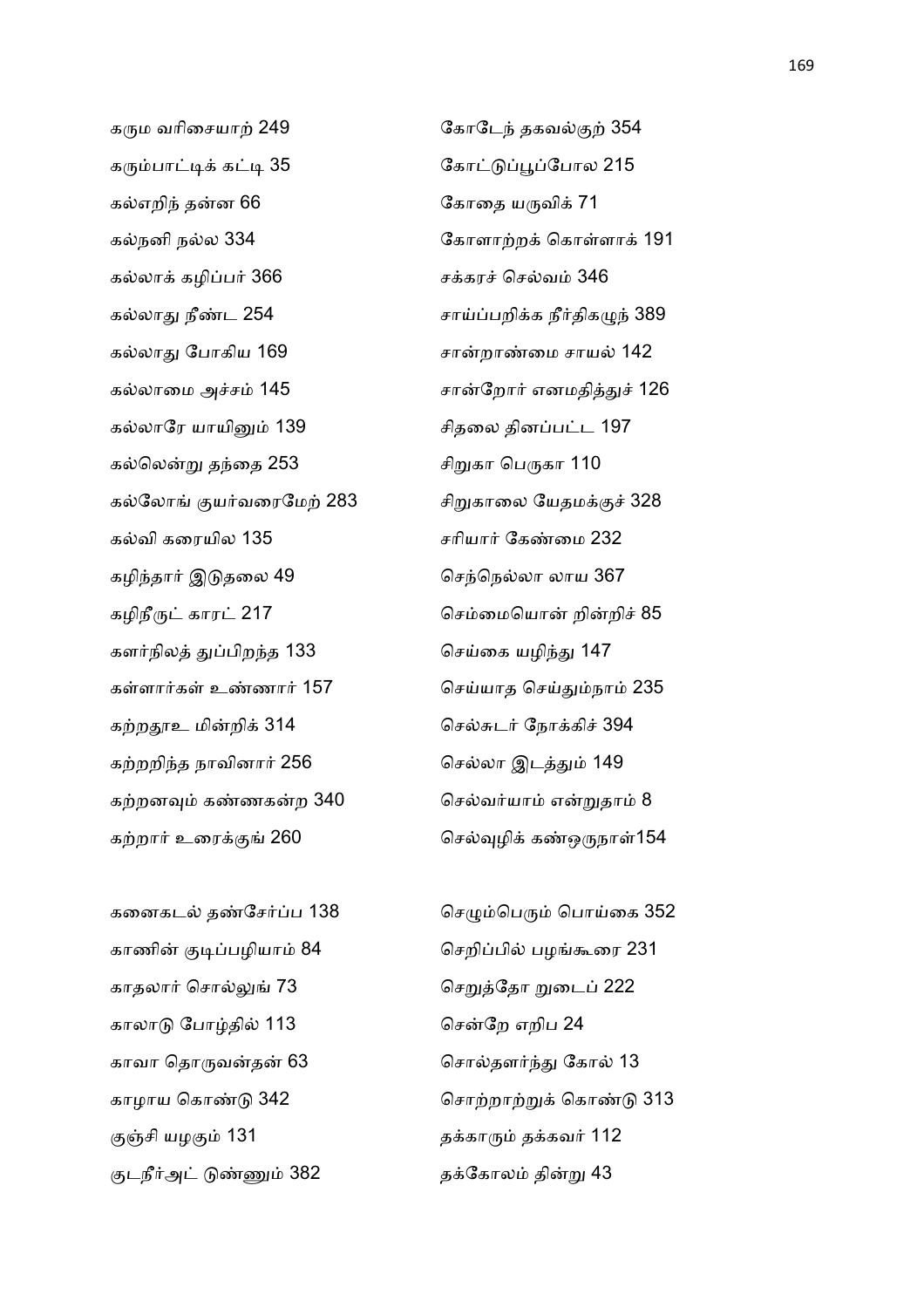குடரும் கொழுவும் 46 காப்பில்லார் 336 குலம்தவம் கல்வி 333 கால தண்டாச் சிறப்பின் தம் 62 கூர்த்துநாய் கௌவிக் 70 கூட தம்அமர் காதலர் 392 கேளாதே வந்து 30 கூட மை தம்மை இகழ்ந்தமை 58 கொடியவை கூறாதி 388 கும்மை இகம்வாரைத் 117 தலையே தவம் முயன்று 365 கூட நல்லார் நயவ 265 தனதாகத் தான்கொடான் 278 நறுமலர் தண்கோதாய்த் 209 தாம் செய்வினையல்லால் 120 நாப்பாடம் சொல்லி 312

திருத்தன்னை நீப்பினும் 304 நாலாறும் ஆறாய் 383 திருமதுகை யாகத் 291 மார்மா நாள்வாய்ப் பெறினுந்தந் 207 தினைத்துணைய ராகித்தம் 105 நாறாத் தகடேபோல் 266 தினையனைத்தே யாயினும் 344 நிலநலத்தால் நந்திய 179 துகள்தீர் பெருஞ்செல்வம் 2 நின்றன நின்றன 4 துக்கத்துள் தூங்கி 121 நீரினும் நுண்ணிது 282 துய்த்துக் கழியான் 273 நீருட் பிறந்து 360 துன்பமே மீதூரக 60 நீர்மையே யன்றி 287 தெண்ணீர்க் குவளை 44 நுண்ணுணர் வின்மை 251 தெரியத் தெரியுந் 168 முதல் முத்திருந்தாலம் ஓடினும் 68 ேதாணி இய
வா 136 ேநரலா# நீரல 72

குற்றமும் ஏனைக் 230 கால மிரன்று தாங்கொள்ளப் 229 தவலருந் தொல்கேள்வித் 137 குறிகடல் தண்சேர்ப்ப - நல் 242 தளிர்மேலே நிற்பினும் 355 கூர் நளிகடல் தண்சேர்ப்ப - நாள் 166 தாமேயும் இன்புறார் 327 கான்னிலைக்கண் தன்னை 248

தாழா தளரா 14 நா)கா! சிவிரேபா 218 தான்கெடினும் தக்கார்கே 80 நார்த்தொடுத் தீர்க்கிலென் 26 தீங்கரும் பீன்ற 199 நிலையாமை நோய்மூப்புச் 52 2ப பலநா\$ 54 =Fண#வி னாெரா 233 தெளிவிலார் நட்பிற் 219 மான மறை நெருப்பழல் சேர்ந்தக்கால் 124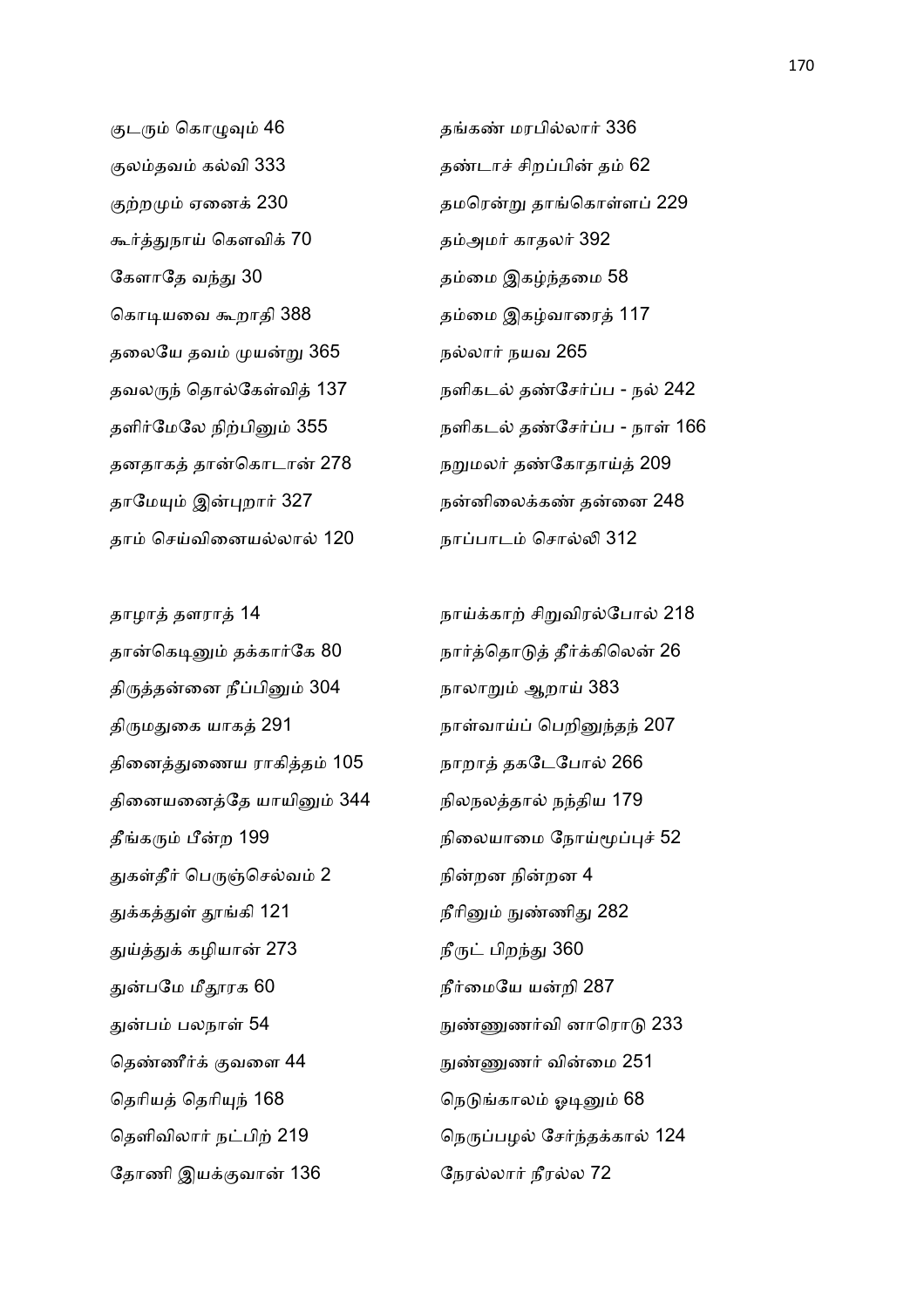தோற்போர்வை மேலும் 42 கேர்த்து நிகரல்லார் 64 தோற்றம்சால் ஞாயிறு 7 பகைவர் பணிவிடம் 241 நசியா# கியாைம 299 பமைழ ெமா
ளி 27 நடுக்குற்றுத் தற்சேர்ந்தார் 93 பண்டம் அறியார் 48 நடுவூருள் வேதிகை 96 பரவா வெளிப்படா 88

நட்பநார் அற்றன 12 பை பருவம் எனைத்துள் 18 நம்மாலே யாவர்இந் 301 பலநாளும் பக்கத்தா 214 நயவா#க ந
ர+ 267 பலா# அறிய0 86 நரம்பெழுந்து நல்கூர்ந்தா 153 பல்லாவுள் உய்த்து 101 நல 
லெம 195 பழைமக\* தாக0 310 நல்லர் பெரிதளியர் 298 பையை பழைய ரிவரென்று 349 நல்லவை செய்யின் 144 பணிபடு சோலைப் 17 நல்லவை நாடொறும் 338 பன்றிக்கூழ்ப் பத்தரில் 257 பாடமே ஓதிப் 316 மலைமிசைத் தோன்றும் 21 பாபி! ெகா1தைல 375 ம
 திைரய 263 பாலாற் கழீஇப் 258 மல்லன்மா ஞாலத்து 296 பாவ ஏைன0 295 மைம
 வி2 183 பிற\*த 
லமா5 285 மைம5 இைம5 95 பிறர்மறை யின்கண 158 மற்ற மற்றறிவாம் நல்வினை 19 புக்க விடத்தச்சம் 83 மனத்தான் மறுவில் 180

புணர்கடல்சூழ் வையத்துப் 264 மனைப்பாசம் கைவிடாய் 130 புதுப்புனலும் பூங்குழையார் 370 மன்றம் கறங்க 23

ந;டா#
 ந\$ளா 271 பராஅைர0 8ைன 246 நரைவரும் என்றெண்ணி 11 பல்லான்ற கேள்விப் - பாட 252 நல்ஆவின் கன்றாயின் 115 பல்லான்ற கேள்விப் - வீய 106 நல்லார் எனத்தாம் 221 பன்னாளும் சென்றக்கால் 159 பாலோ டளாயநீர் 177 மழைதிளைக்கும் மாடமாய் 361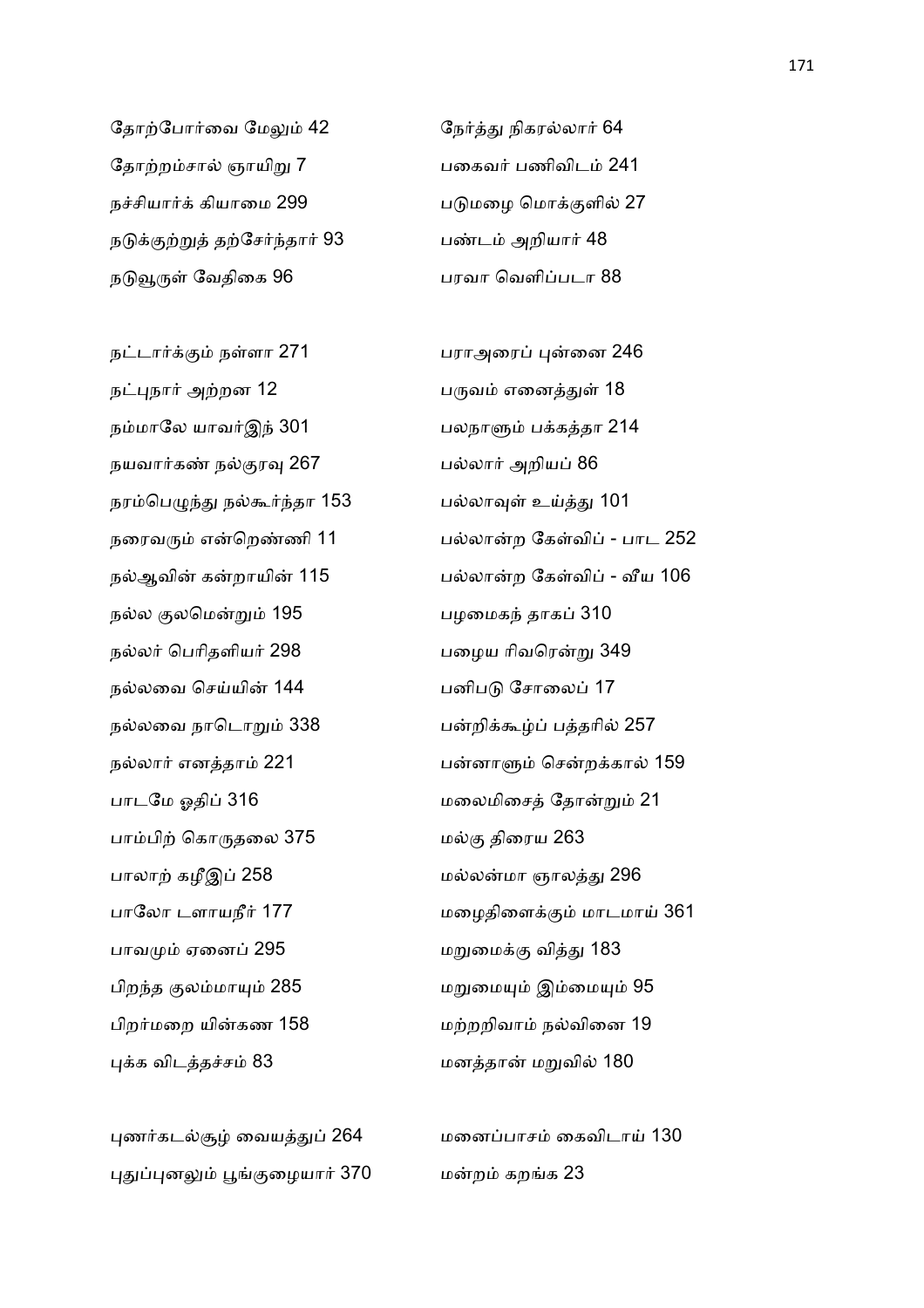புத்தகமே சாலத் 318 மன்னர் திருவும் 167 புல்நுனிமேல் நீர்போல் 29 மாக்கேழ் மடநல்லாய் 41 8லா எIதி 155 மாட 
ணேதா 56 புல்லாப்புன் கோட்டிப் 255 மாற்றாராய் நின்றுதம் 67 புறத்துத்தான் இன்மை 308 மான அருங்கலம் 40 ெபய!பா மைழெப)யா 97 ;7ைக ேபால 208 ெபாியவ# ேகைம 125 ;!ற ேபா3தி 238 பெரியார் பெருநட்புக் 77 முயங்காக்கால் பாயும் 391 ெபாியா# ெப1ைம 170 ைலகF 2 399 ெப1
வ2 ேபால 234 ைல ைகவ 45 பெருங்கடலாடிய 332 . முற்றற் சிறுமந்தி 237 பெருநடை தாம்பெறினும் 343 முற்றுற்றுந் துற்றினை 190 பெருமுத் தரையர் 200 மான முன்னரே சாநாள் 92 ெப1வைர நாட 186 H08ேம வாராைம 326 ெபவ2 ெகா\$பவ# 317 ெம)9ஞான ேகா;7 311 பெறுவதொன் றின்றியும் 335 மெய்வாய்கண் மூக்குச் 59

ெபாதV! க 376 ெம4ய நலா1\$ 188 பொழிந்தினிது நாறினும் 259 மைதீர் பசும்பொன்மேல் 347 பொழிப்பகலம் நுட்ப நூல் 319 பாஅர் உலகத்தோர் 119

பொறுப்பரென் றெண்ணிப் 161 யாஅர் ஒருவர் 127 பொற்கலத் தூட்டிப் 345 மாமாயின் எம்இல்லம் 293 பொன்னிறச் செந்நெற் 269 பானை அனையவர் 213 ெபாேன ெகா2 162 யாைன ெய1த 3 மக்களா லாய 37 பாலை வடுவிலா வையத்து 114 மடிதிரை தந்திட்ட 224 வயாவும் வருத்தமும் 201 மதித்திறப் பாரும் 61 வலை வலவைக ளல்லாதார் 268 மரீஇப் பலரோடு 220 பார் மாவாத செல்வரின் 277

பொற்கலத்துப் பெய்த 206 மாக்கையை யாப்புடைத்தாப் 28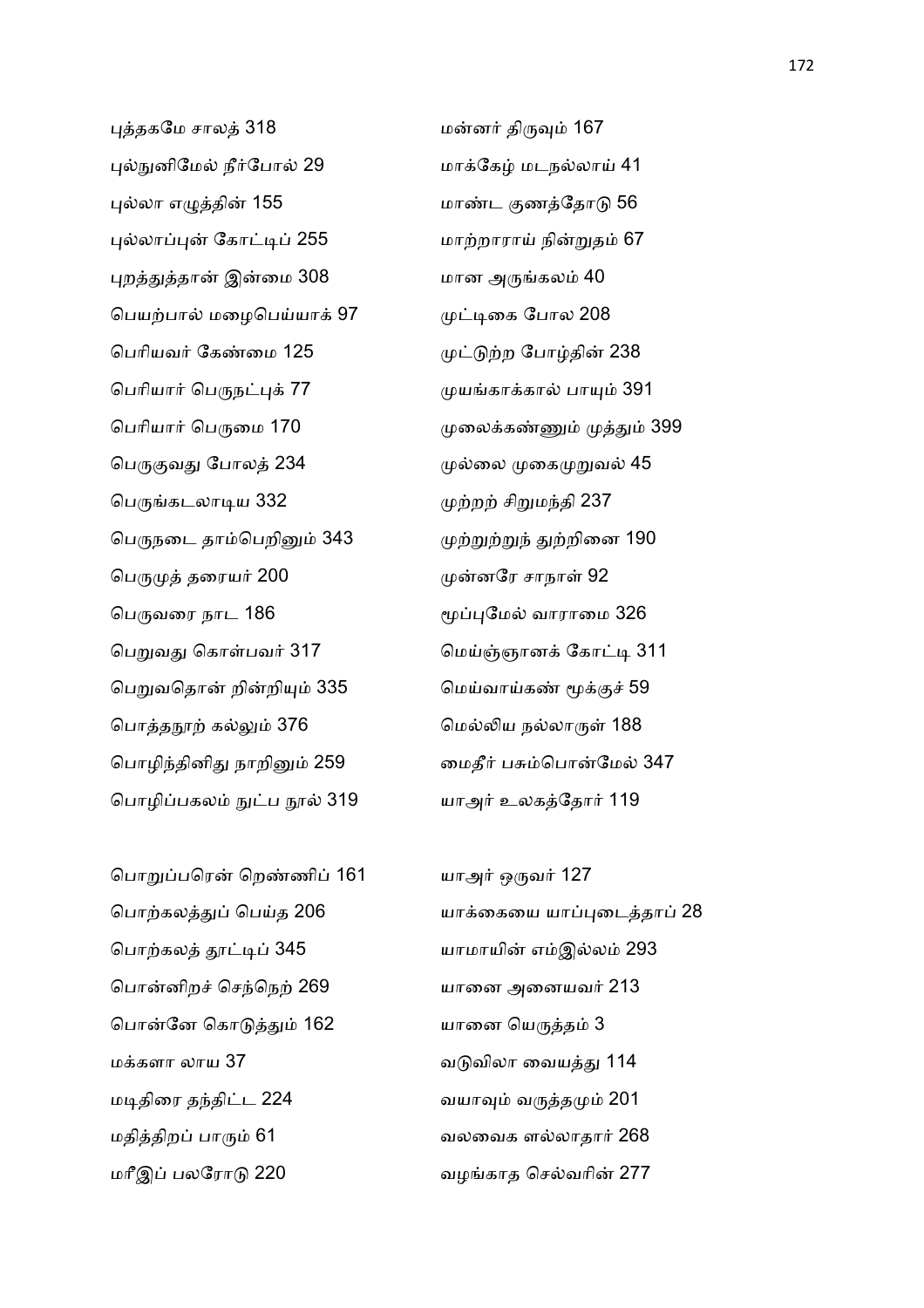| மலைநலம் உள்ளும் 356       | வழுக்கெனைத்தும் இல்லாத 362 |
|---------------------------|----------------------------|
| வளம்பட வேண்டாதார் 103     | வினைப்பயன் வந்தக்கால் 33   |
| வற்றிமற் றாற்றப் 78       | வெறிஅயர் வெங்களத்து 16     |
| வாழ்நாட் கலகா 22          | வெறுமை யிடத்தும் 329       |
| வான்ஒடு வில்லின் 0        | வென்றிப் பொருட்டால் 315    |
| விரிநிற நாகம் 164         | வேம்பின் இலையுட் 244       |
| விருப்பிலா ரில்லத்து 210  | வேற்றுமை யின்றிக் 75       |
| விழைந்தொருவர் தம்மை 339   | வைகலும் வைகல் 39           |
| விளக்குப் புகஇருள் 51     | வைப்புழிக் கோட்பாடா 134    |
| விளக்கொளியும் வேசையர் 371 |                            |

# பாட்டு முதற்குறிப்பு அகரவரிசை முற்றும்.

#### **GLOSSARY**

…………………

அஆ - alas!

அஃகு - diminish.

அகடு - centre.

அகத்தார் - those within.

அகத்து – inwardly.

அகலம் - chest, breast of a man.

அகழ் - dig.

அக்காரம் - sugar.

அக்கு - armlets of conch-shell.

அங்கணம் - a gutter, drain.

அசா - feebleness.

அைச - be unsteady, waver.

அச்சம் - dread; guilty fear.

அச்சு -  $axle$ .

அஞ்சுதல் - fearing, dreading; shrinking from.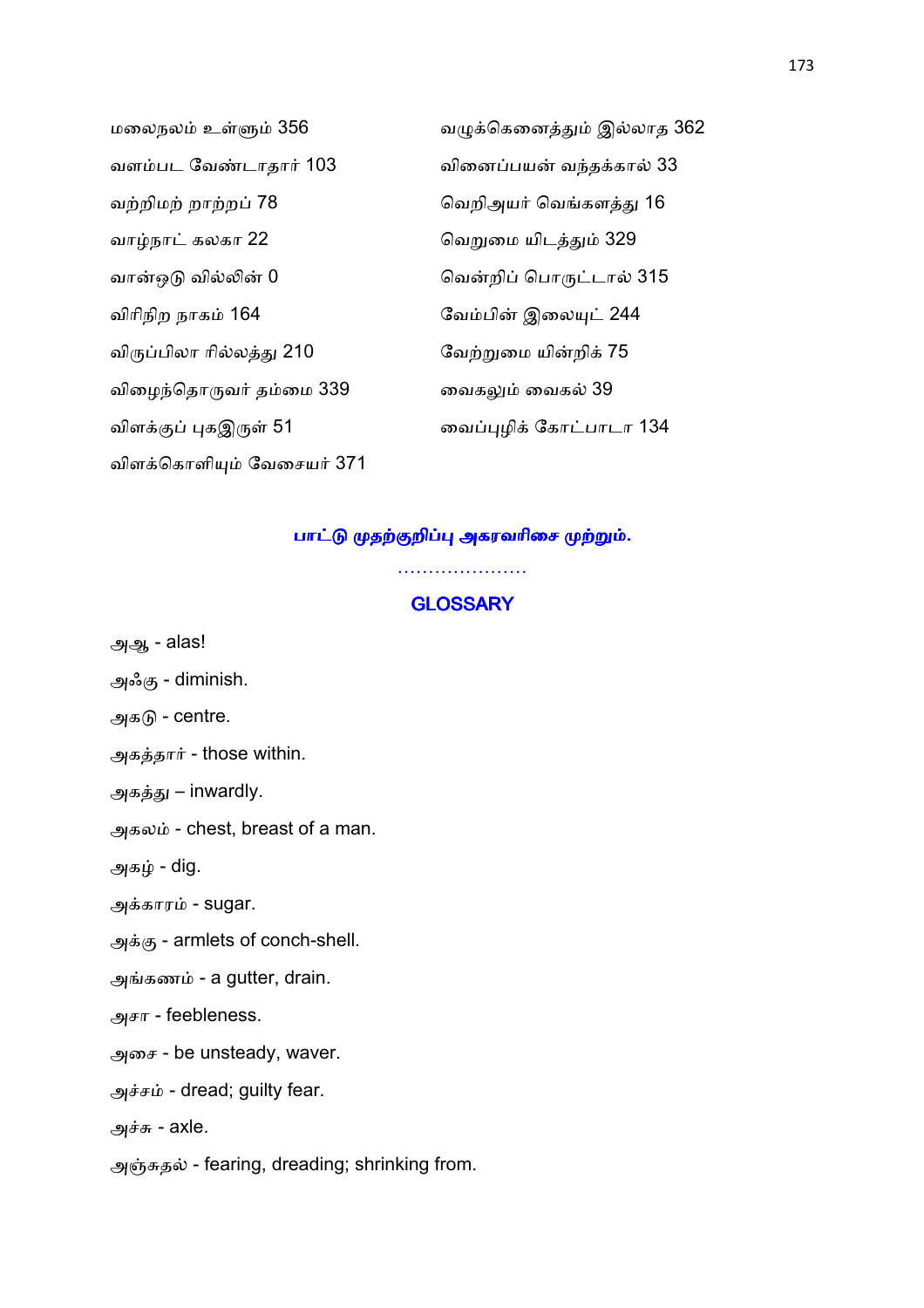அஞ்ஞானம் - unwisdom, folly.

அடக்கம் - self-restraint; modesty.

அடக்கு - restrain; hide, bury.

அடகு - greens, vegetables.

அடங்கு - lean self-restraint ; subside, sink down ; cease.

அடம்பம்பூ - a kind of creeper.

அடு - cook; kill.

அடுத்தடுத்து - with increasing vehemence.

அடுப்பு - hearth.

அைட -draw near; take shelter; attain unto; be closed.

அட்டில் - cook-house.

அணங்கு - affliction.

அணி - beautiful, nearness.

அணியகலம் - beautiful chest.

அணியர் - those who are near.

அைண - a dam; a pillow, mattress ; tie.

அண் - (as a formative) place.

அணா - lift up the head to look.

அதர் - path, public road.

அத்து - a red dye.

அந்தோ - alas!

அபகாரம் - injury.

அபராணம் - afternoon.

அமரர் - immortals, gods.

அமர் - fondly love.

அமிழ்து - ambrosia.

அமைந்த - thorough, full; fitness, things agreeable to; possessing in full measure.

அமைவு - fitness.

 $-$  beautiful.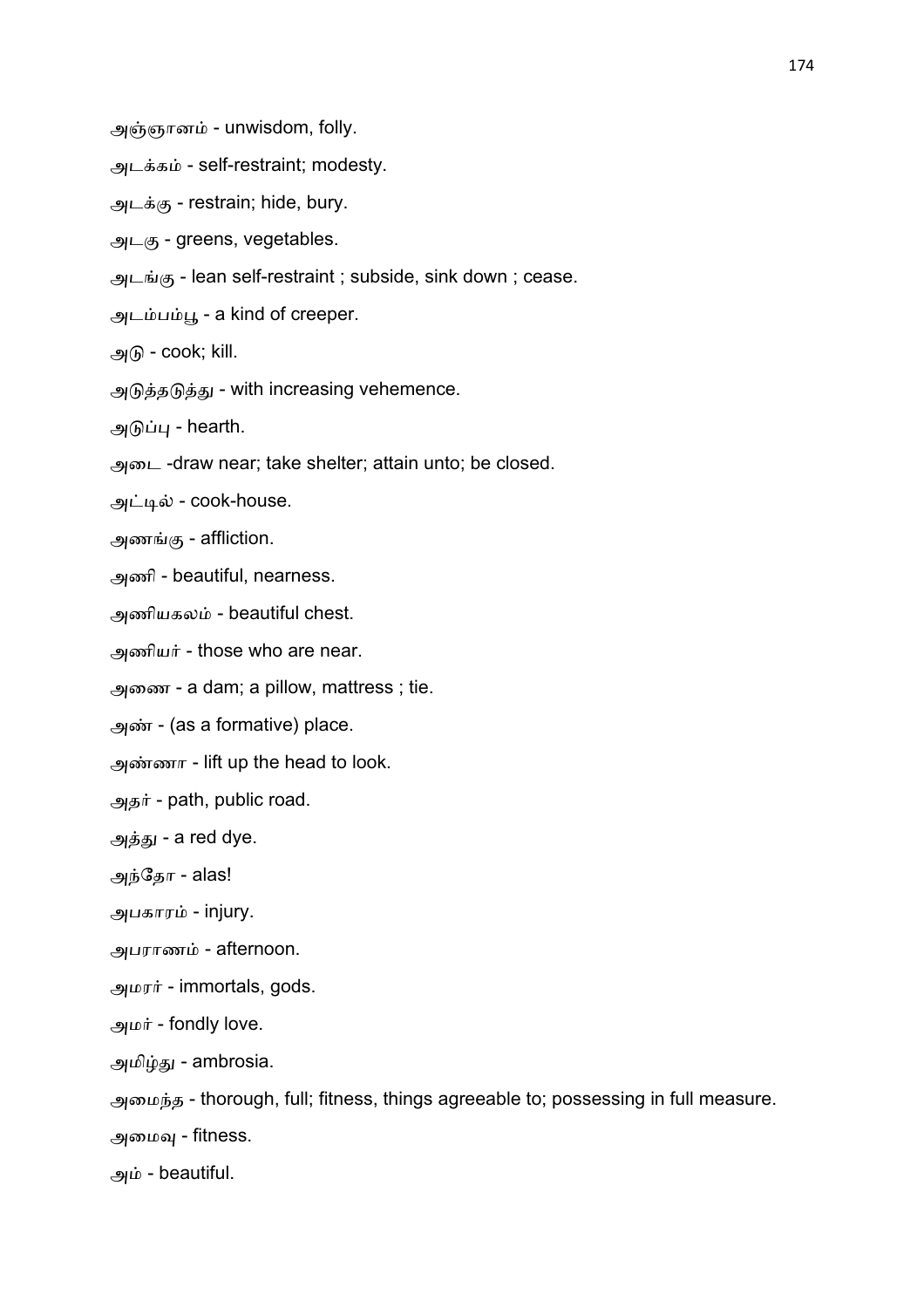அம்பல் - scandal, evil report.

அம்பு -  $arrow$ .

அம்ம - an expletive; probably a voc. of அம்மை.

அம்மருங்கு - beautiful hip.

அமைன - mother.

அமா - a stronger form of அம: a particle indicating surprise or emotion : 'Ah, do so!'

அயர் - perform.

அயலார் - neighbours.

அயிராணி, (ஐயிராணி) - wife of Indra.

அயில் - keenness; keen-edged.

அரக்கு - red; gum-lac.

அரண் - stronghold.

அரற்று - cry; reiterate foolishly ; reverberate.

அரா - serpents.

அரி $(\omega \pi)$  - lion.

அாிசி - rice unboiled.

அரிது - hard, rarely or never.

அருகலது - being without diminution.

அருகு - neighborhood; draw near.

அருங்கலம் - precious ornaments.

அருத்தம் - wealth.

அருமை - impossible; impregnable.

அரும் - hard to obtain, bear up against etc.

அரும்பு - a flower-bud.

அருவி - a water-fall.

அருளு - regard with favour.

அருள் - grace, favour, benevolence.

அேரா- a mere expletive.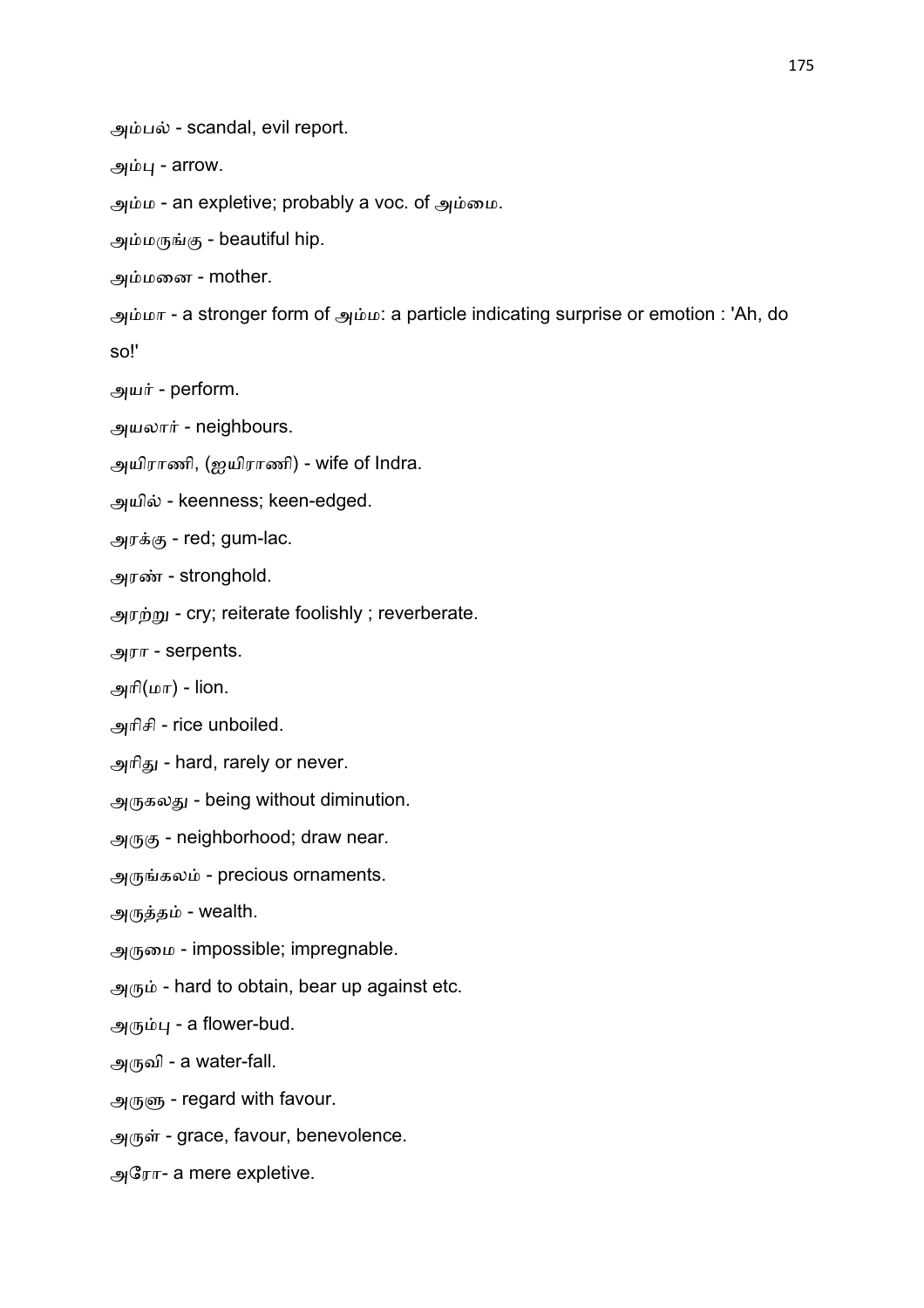அலகு - computation.

அலகுசாற்கற்பு -infinite learning.

அலாி - flower.

அலவன் -  $crab$ .

அலறு - lament aloud.

அலி - hermaphrodite.

அைல - wave; cause to wave, agitate.

அல், அன்மை - not being.

அல்கு- grow less.

அல்லல் - suffering, privation; want; poverty.

அவா - intense desire.

அவாத்தக்க - such as eyes covet.

அவாவு - desire, covet.

அவி - soften, abate, become extinguished.

அவிர் - glisten.

அவிழ் - loosen; expand.

அைவ- assembly.

அவ்வியம் - envy.

அழல் - fire, heat.

அழி - perish, go to ruin; destroy; waste away; loose; fall into despair.

 $\mathcal{A}(\mu)$  - weep aloud.

அழுகு - rot away.

அழுங்கு - sink down; be injured, be sullied; be destroyed.

அழுத்து - set in; inlay (jewels in gold).

அளவு - a measure.

அளாவு - mingle.

அளி- tenderness, kindness, gentle-minded.

அன்ளு - take by handfuls.

அறத்தாறு - the path of virtue.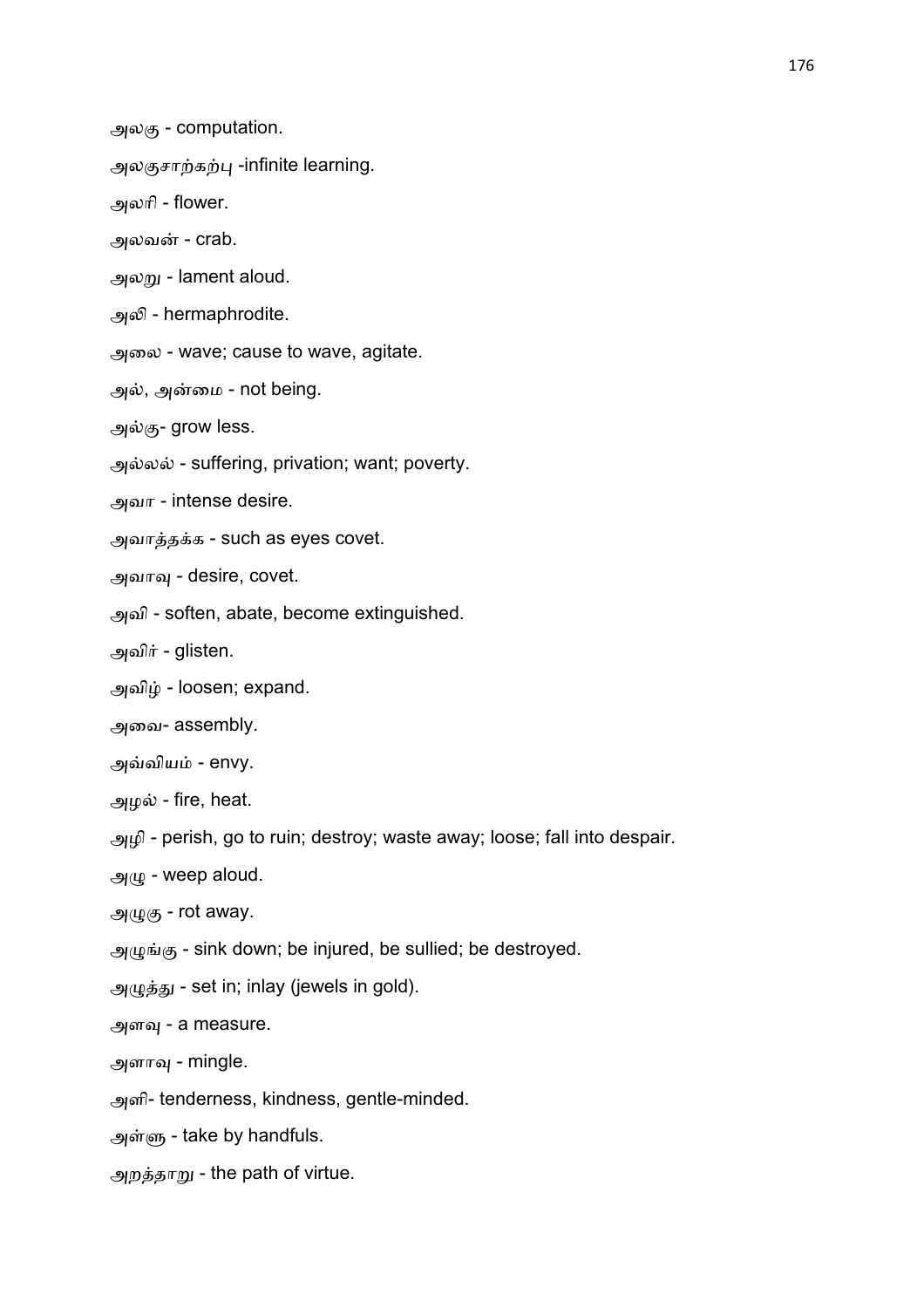அறத்துப்பால் -the part which treats of virtue.

அறம், அறன் - virtue; charity; justice.

அறி - know.

அறு - sever, cut off ; fail.

அைற - sound; strike.

அற்புத்தளை (அன்புத்தளை) - bond of love.

அற்றம் (=வறுமை) - destitution, poverty.

அனைத்து - so much as, such like.

அனையம் - we are as.

அனையவும்- all.

அன்றில் - a fabulous bird which is said never to survive its mate

அன்று - it is not.

அன்னம் - a kind of swan.

அன்னோ - an interjection: alas!

ஆ, ஆன் - cow.

ஆஅயக்கால் - when it is.

ஆகா - will not become, will not befit.

ஆகுவர் - they will flourish.

ஆக்கம் - increase; wealth.

ஆக்கு - make, cause; kindle.

ஆங்கு -there; then; just so; so; as.

 $\mathcal{A}_{\mathcal{A}}$  - swing, oscillate; play, dance; move briskly; bathe.

ஆட்சி - the use, mastery, practice; exercise of anything.

ஆட்டு - grind in a mill.

ஆணம் -  $love$ .

ஆண் - male ; masculine character.

ஆண்டைக் கதவு- the gate of paradise.

ஆதுநாம் - we shall prosper.

ஆைம - turtle, tortoise.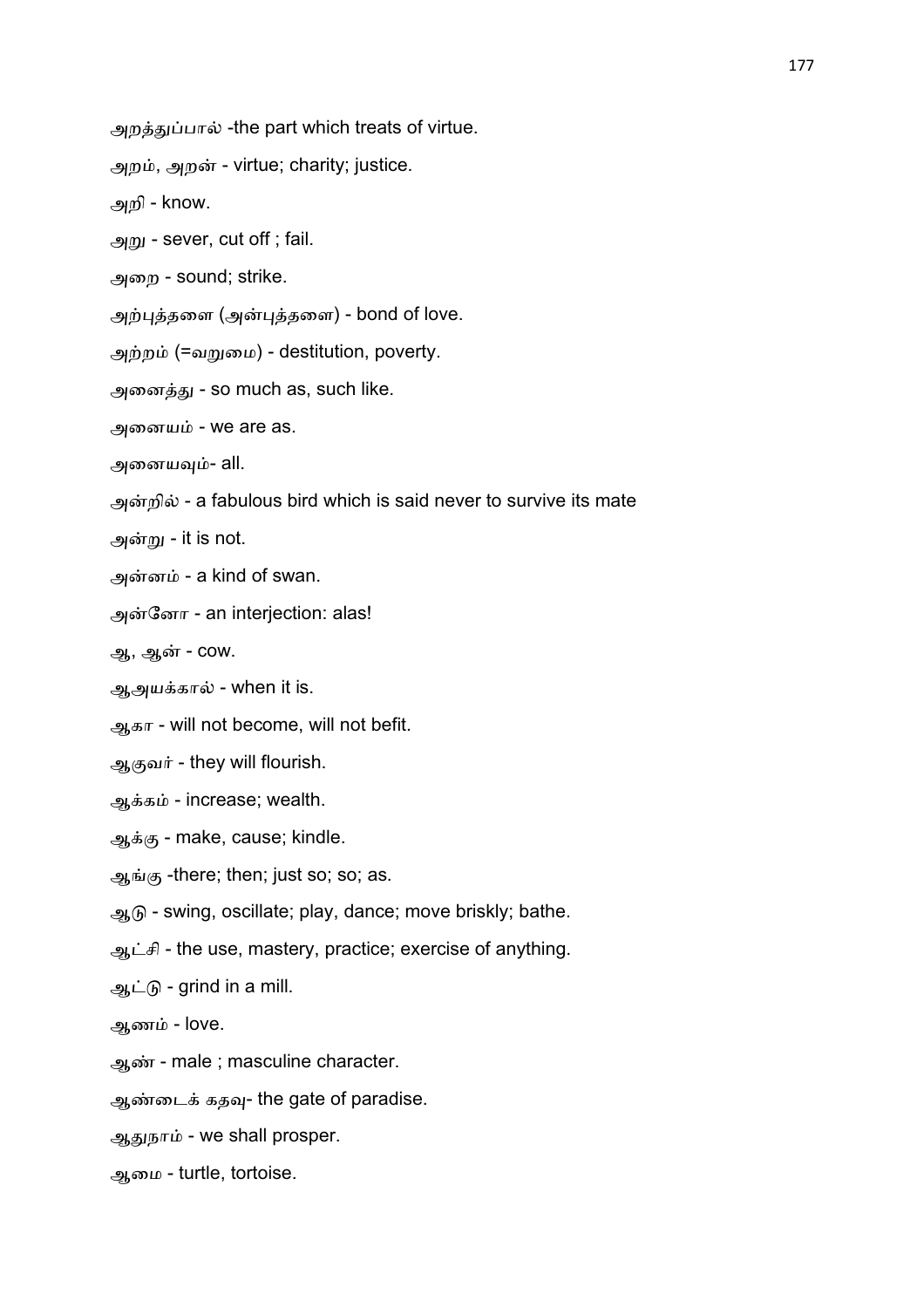ஆம்பல் - the red and white water-lily.

ஆயிரவர் - thousands of persons.

ஆயிழை - an exquisite jewel.

ஆயின் - if it be [Neg. இல்லாயின்].

ஆய் - a mother; investigate; seek out; cull; care for.

ஆர - fully; our fill.

ஆர்- become full; feed full; sound; resound; hum; bind; ripe.

ஆலம், ஆல் - a banyan tree, Ficus Indica.

ஆவது -it will serve; resulting benefit.

ஆவாம் -(we) shall prosper.

ஆம் - deep; sink.

ஆளன் - he who possesses or exercises.

ஆல் - a person; a slave; rule; use.

ஆறு - a river ; a direction ; grow cool ; become mitigated or healed.

ஆற்ற - much.

ஆற்றல் - power (of action and endurance).

ஆற்றாதார் - the poor and helpless; those who are unable to do anything in return.

ஆற்றாமை - weakness; an in tolerable injury

ஆற - widely diffused.

இஃது - this.

இக - leave behind; pass over, transcend.

இகல் - jealous rivalry.

இகழ் - despise.

இைச - fame; agree; fall to the lot of; be possible, succeed; be innate; sound out.

இடம், இடன் - place; left side; where and when.

இடபட - extensively.

 $\mathcal{D}$ டர் - affliction: pinch of poverty.

 $\mathcal{R}_{4}$  - thunder, send forth bolts; crush, pound in a mortar.

 $@G -$  give, put.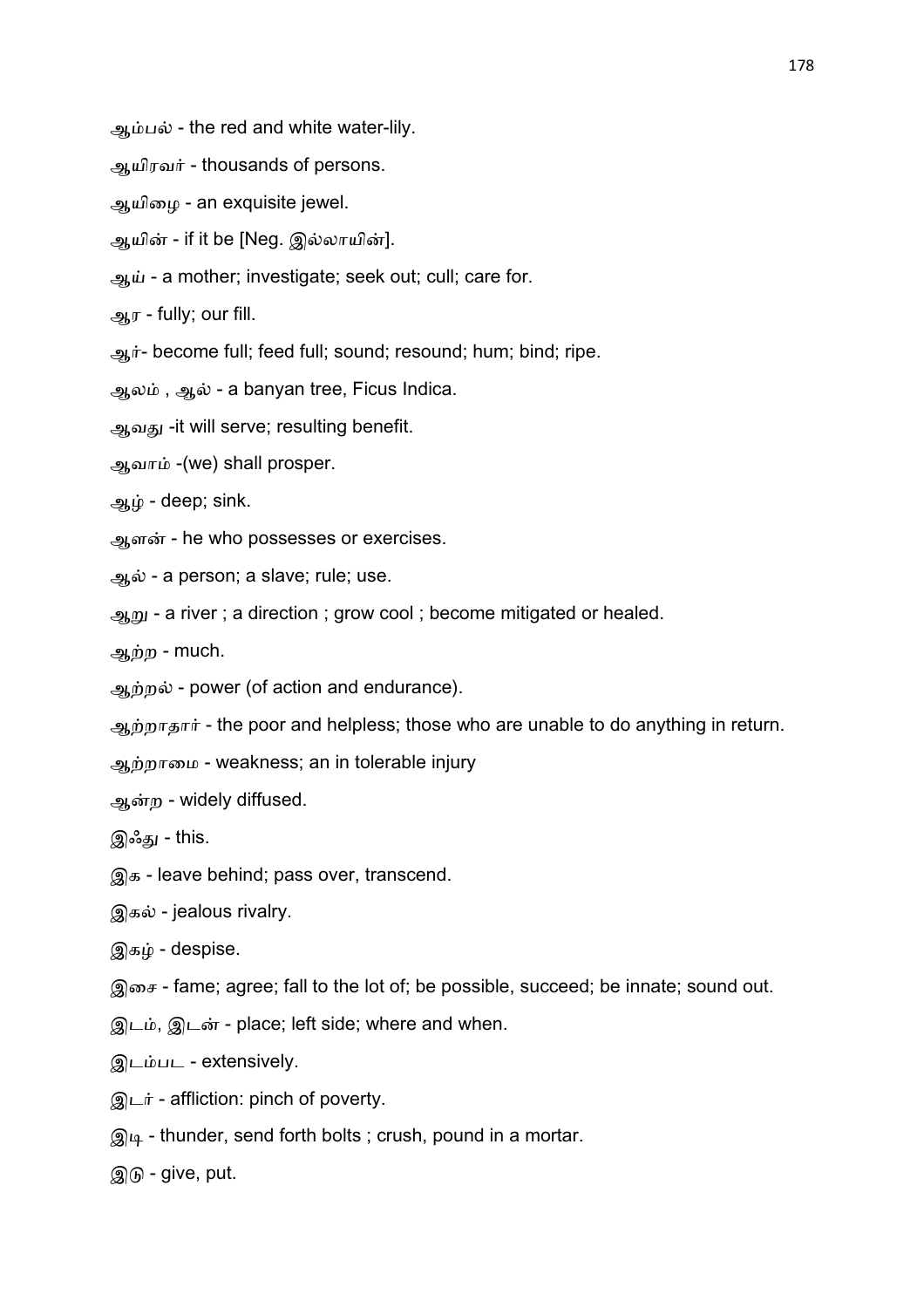- இடுக்கண் want, straitened circumstances.
- இைப- want, poverty; annoyance.
- இருமை the two states: this. world and the next.
- இடை (நடு) middle (course; sort of people).
- இைடதிாி change; deteriorate
- இடைதெரிந்து knowing (it) through and through.
- இைடமிைட commingle.
- இடையிடையே everywhere between
- இட்டாறு straitened circumstances.
- இைம wink, close the eyes; shine, twinkle as jewels.
- இமி a very small fraction: 1/1,075,200; an atom.
- இமியாிசி a small seed of a wild grass.
- இம்மென 'with pattering sound' =so as to say.
- இம்மை state in this world.
- இயக்கு, இயங்கு move (tr. &. int.)
- $\mathcal{R}$  use be possible; be composed of.
- இயல் nature.
- இயல்பு nature; goodness.
- இயை (= இசை) be practicable ; combine ; adhere to.
- $\mathcal{R}_{\text{m}}$  come to an end, die; be broken.
- $\mathcal{D}$ ர beg, ask.
- இரட்டி- twice as much.
- இரவலர் mendicants.
- இரவு mendicity.
- இாி be driven away, take to flight.
- இரிந்தைக்க (=ஒழிக) "be it put away!
- $\mathcal{A}_{\mathcal{I}}(\mathcal{F})$  two; great; sit; remain, be; an auxiliary.
- இருந்தை charcoal.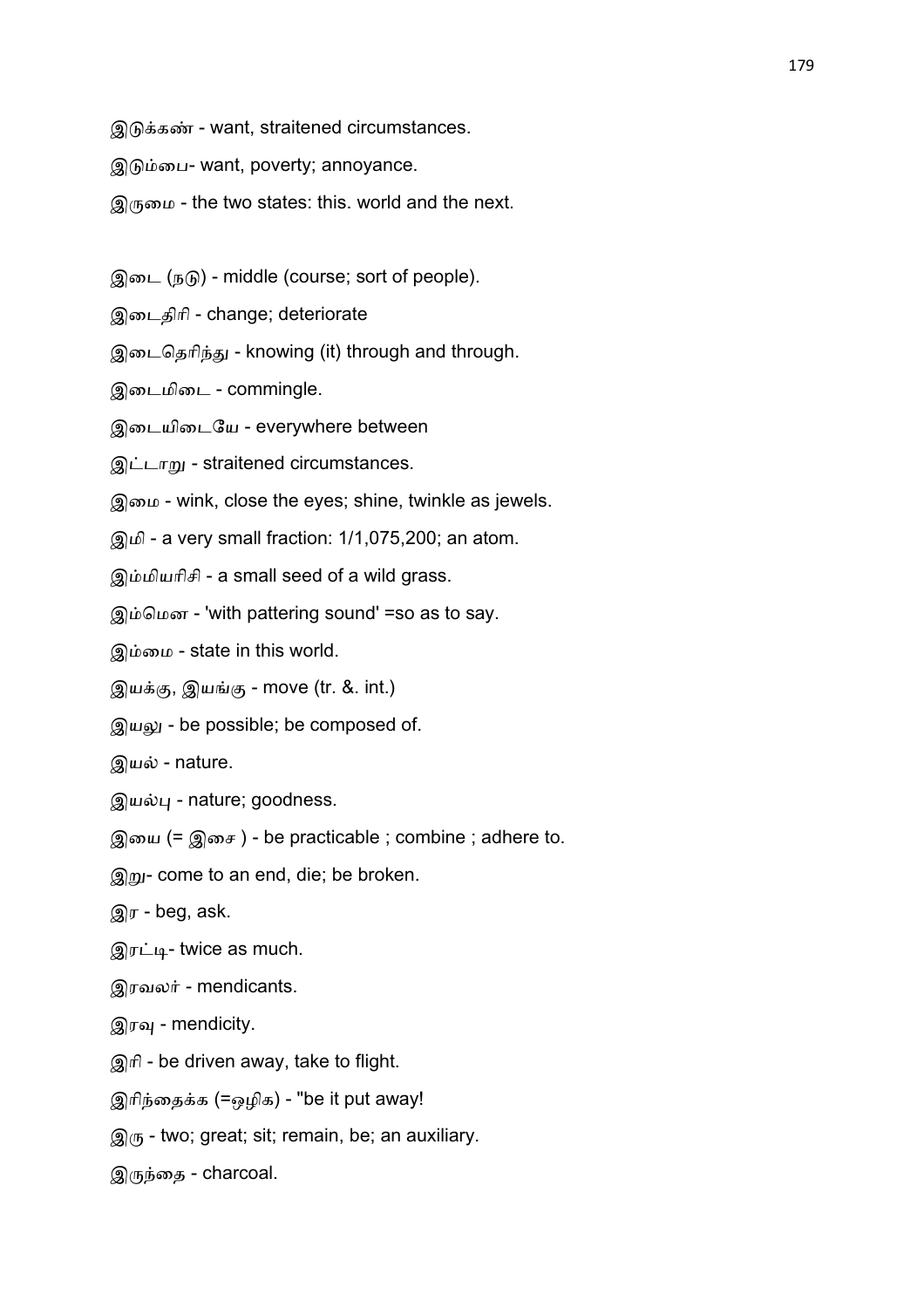இருமை - the two states; this world and the next.

இைர -food, fodder, provender of animals, prey.

இலக்கணம் - sign.

இலங்கு - glisten, shimmer.

இலர், இலார் - those without.

இல் - house; wife ; family ; domestic enjoyment; root, used absolutely in predication.[

Opp. உண்டு  $].$ 

இழ - lose ; sacrifice.

இழி - suffer degradation ; degrade.

இழுக்கு - a fault, failure [Opp. ஒழுக்கு]; slip.

இைழ - (meto.) jewel; jewelled lady; determine; plan; hasten on.

இளம், இளை- tender, young.

இளபிைற - the young (crescent) moon.

இளி - disgrace [Opp. ஒளி].

இளையம்- 'we are young.'

இளையான் - a youth.

- இற pass on, by, away ; die [Opp. பிற]; surpass.
- $\mathcal{R}_{m}$  come to an end, die; be broken.

இைற - draw near and pour out.

இறைஞ்சு - bow before.

 $\mathcal{D}_{\text{min}}$ - of this kind; thus.

- இற்றுழி (இற்றவுழி) when it is broken.
- இனம் race, kind, family, genus.
- இனிய sweet, pleasant.
- இனையர் such, of such account; so many.
- இன்பம், இன்பு pleasure.
- இன்மை (இல் +மை) absence of; poverty, destitution.

இறி - destitute.

இன்று - is not; today.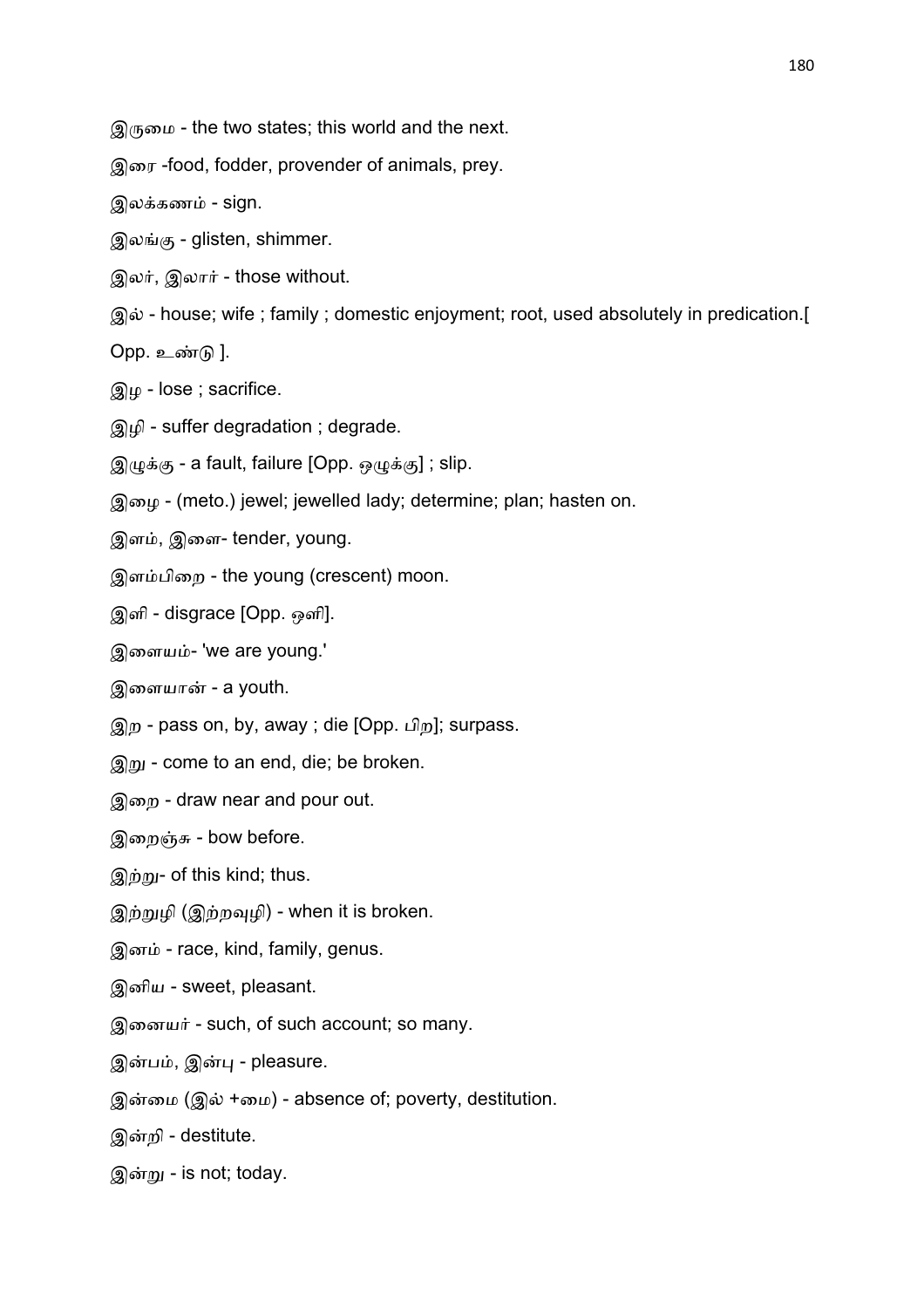இன்ன(ர்) - such like (person).

- இனா bitter; evil.
- இன்னாங்கு trouble.
- இனாைம- affliction.
- இனினிேய this very instant.
- இேன even now.
- ஈ a fly; give.
- ஈங்கு here.
- ஈட்டு collect, store up, hoard.
- ஈண்டு here, in this world; grow; accumulate; abound.
- ஈதல் a bestowing in charity.
- ஈரம் moisture; by meto, coolness, pleasantness; favour; affection.
- ஈர் two; drag
- ஈனம் (= இன்மை) absence of, lack of.
- ஈன் bear, produce.
- உகிர்- nail (of finger or toe), claw, talon; finger, toe.
- $2\epsilon$  fall down, be shed, pour down.
- $\epsilon$   $\epsilon$   $\pi(\omega)$  kindly sympathizing enquiry.
- உஞற்று use effort.
- உடங்கு together with, altogether.
- உடம்பு body.
- உடன் a particle expressing co-existence; used as a post position.
- $p_{\text{m}}$  -put on, wear.
- உடுக்கை garment.
- உைட possessions, wealth ; break, burst, become broken, perish.
- உட்கு dread; reverence.
- உணக்கு make dry.
- உணர் understand, feel the truth, appreciate.
- உண், உண்ணு eat; drink; suck, imbibe; enjoy.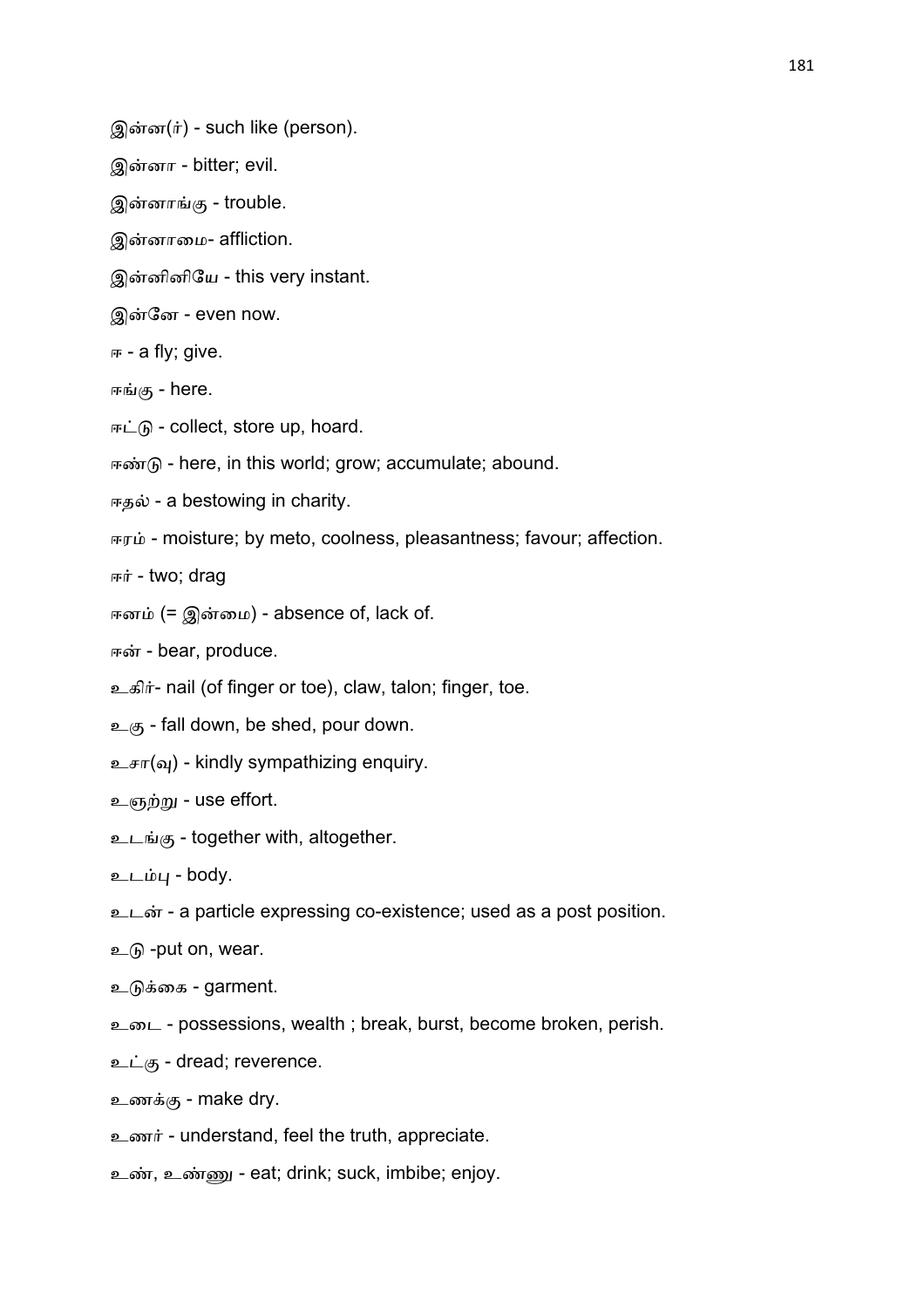உண்டி - food.

உண்டு (உளது) - it is.

உதவு - serve a purpose; help; be of use.

உதிர் - fall off; fall to the ground.

உபகாரம் - benefit.

உபாயம் - stratagem, prudence.

உப்பிலி - insipid.

உப்பு - salt.

உமி - husk.

உம்பர் -the upper celestial world.

உம்மை -the other, some other world or states.

உயங்கு - afflict; suffer.

உயர்த்து - exalt.

உயல், உய்தல் - escaping.

- உயிர் life; being; sigh, breathe, waft.
- உய் escape; cause to go together; collect; direct, carry forth.

உரம், உரன் - strength.

உரவு நீர் - the rushing torrent.

## உராய் - rub against

உரிமை - possession.

 $p_{(n)}$  - form; beauty; much, great, vigorous.

 $\mathfrak{p}_{\mathcal{A}}(\mathfrak{p}_{\mathcal{A}})$  - a thunderbolt.

உருவு - form.

உைர - an explanation, commentary ; speak, say, tell; explain.

[Syn. சொல், கூறு, அறை].

உல - dry up; fail ; perish.

உலகம் - world.

உலறு - be worn out.

உலை - a forge; boiler; cooking pot.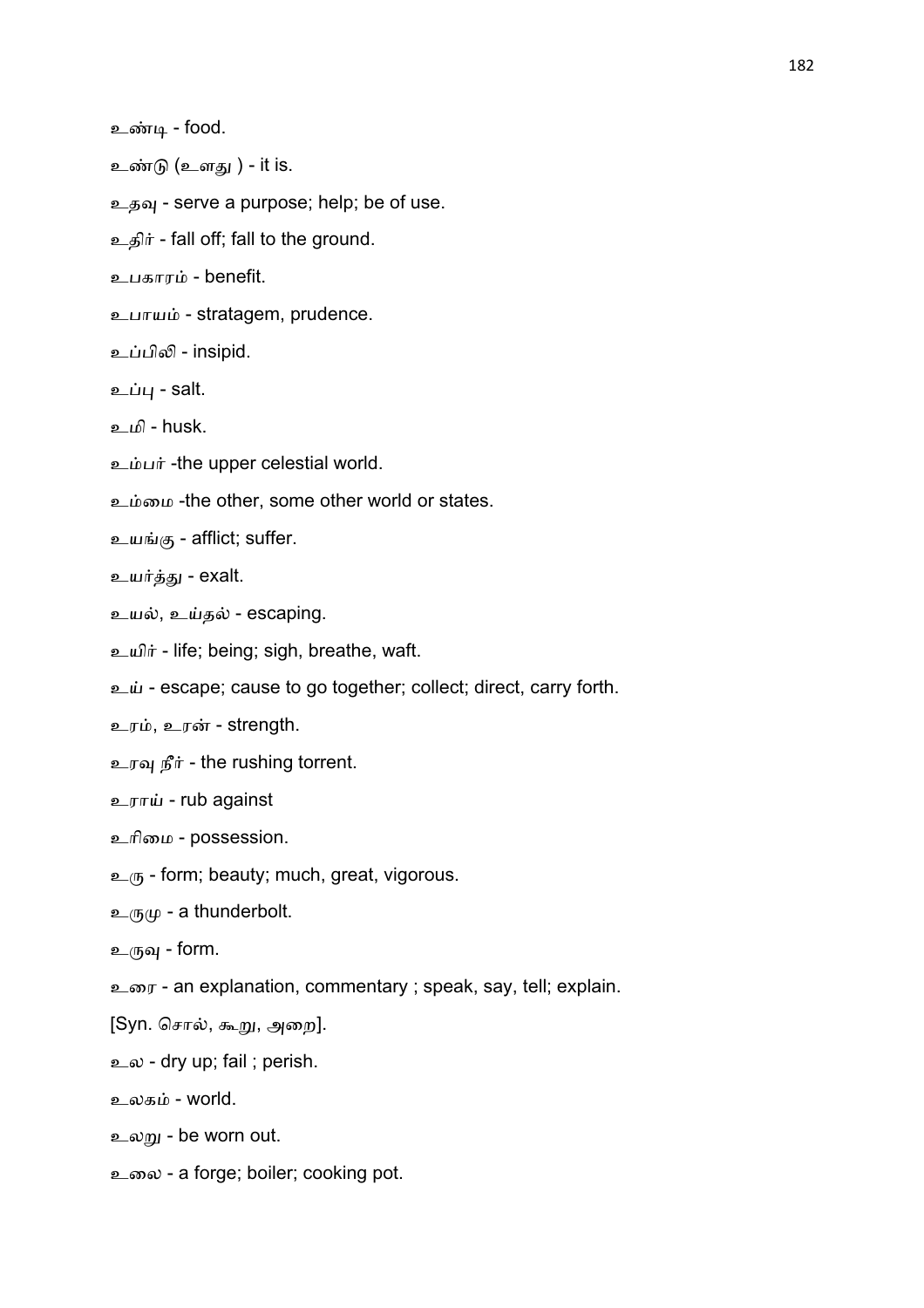உவ - be glad.

- உவாி the salt sea ; brackish water.
- உவர் brackishness, saltness; disgust; loathe.
- உழ suffer.
- உழல் wander about.
- உழவர், உழவன் cultivator.
- உழவு -ploughing, cultivation.
- $p(\mu \rho)$  plough.
- உைழ place, refuge.
- உள, உள்ள they are, that are, that which are.
- உளம், உள்ளம் mind, thought; breast.
- உளர் persons existing.
- உளி a chisel.
- உளை tufted flowers.
- உள் place; inside, mind; exist.
- உள்ளு think.
- உற firmly, fastly.
- உறங்கு sleep
- உறல் the befalling.
- உறழ் suit, fit, appertain to.
- உறின் if it be befalling.
- உறு become; befall; befit, hap. [Opp. அறு, இறு]; real; mighty.
- உதி stability, strength, certainty.
- உறுத்து cause to hap.
- உறுப்பு member.
- உறுவர் ascetics.
- உைற rain; burn; be pungent or rank; cause smart; reek of.
- உறைப்பு pungency, a copious penetrating rain.
- உற்றவர் -those who in sorrow seek their aid.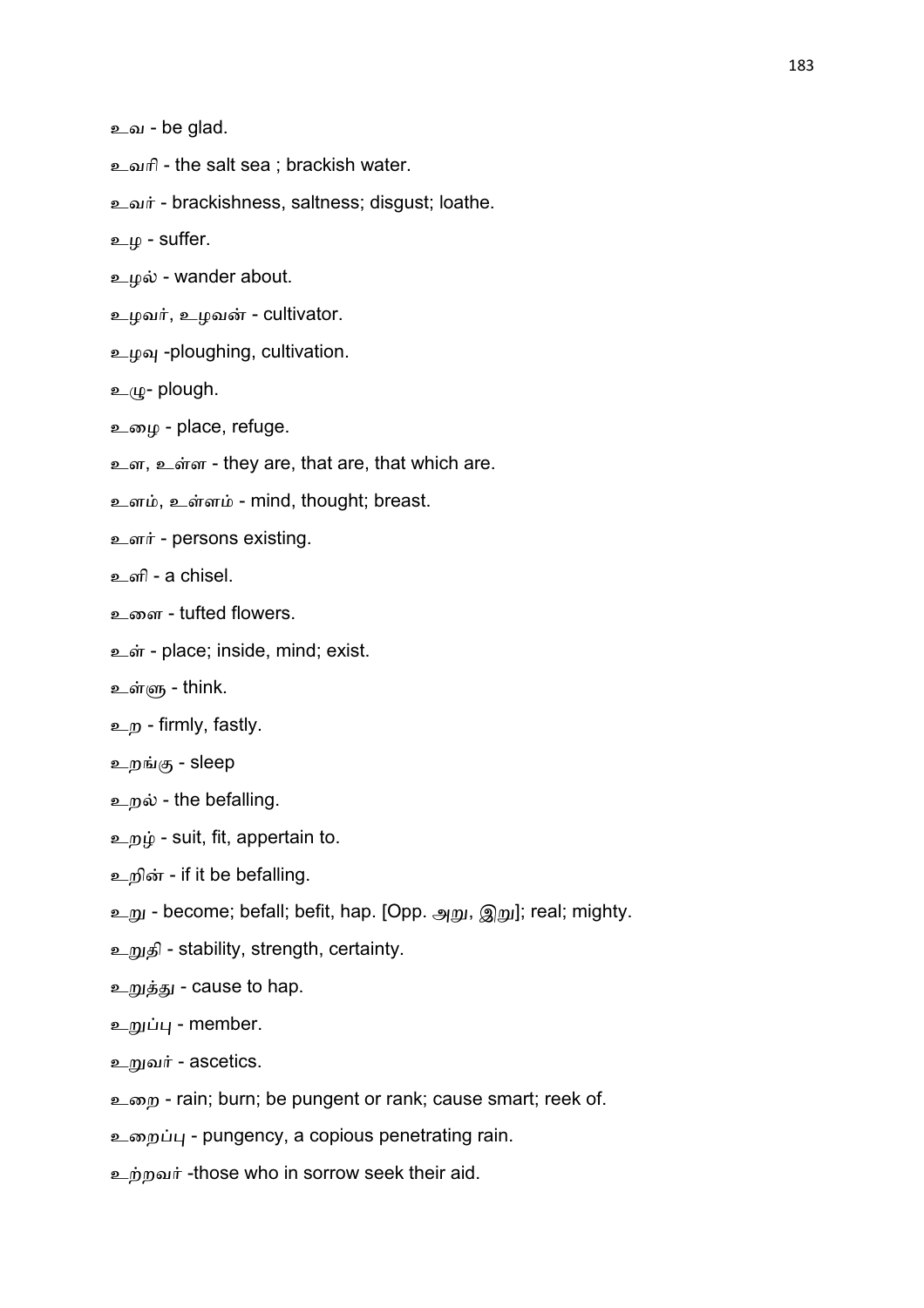ஊக்கம் - strength, power; aim, plan; effort.

ஊக்கல் - acting vigorously.

 $\mathfrak{p}_{\mathfrak{m}}(\mathfrak{h})$  - sulk, get impatient or angry with.

ஊட்டு- feed, supply with food; dye.

ஊதியம்- profit, utility.

ஊரன்- $head$ -man.

ஊராண்மை - magnanimity, munificence.

ஊர் -town: cause to go, drive, ride on, crawl; circulate as sap.

ஊழி - an aeon, age; eternity.

ஊழ்- what is in regular sequence, one after the other.

 $\sqrt{2m}$  - affliction; ooze out, flow.

ஊற்று - spring of water; support.

ஊன் - flesh.

ஊன்று- support on.

எஃ
- keenness; steel ; javelin.

எக்காலும் - always, ever.

எச்சம் - What is left over or behind; what supplies a deficiency, complement.

எச்சில் - refuse of food, leavings; anything unclean.

எஞ்சு -survive, escape; remain over.

எஞ்ஞான்றும் - always.

 $\sigma$  - acquire, gain a name, raise, lift up; support.

எதிர் - what is opposite to.

எம் -  $our.$ 

எம்மை - us: what world or state or birth.

எயிறு - tooth.

எய் - send forth, emit; obtain; possess; assemble.

எாி - fire; consume.

 $\sigma$ <sub>( $\eta$ </sub> $\dot{\sigma}$ <sub>5</sub> $\dot{\sigma}$ ) - the nape of the neck.

எருத்து - bend the neck as suppliants.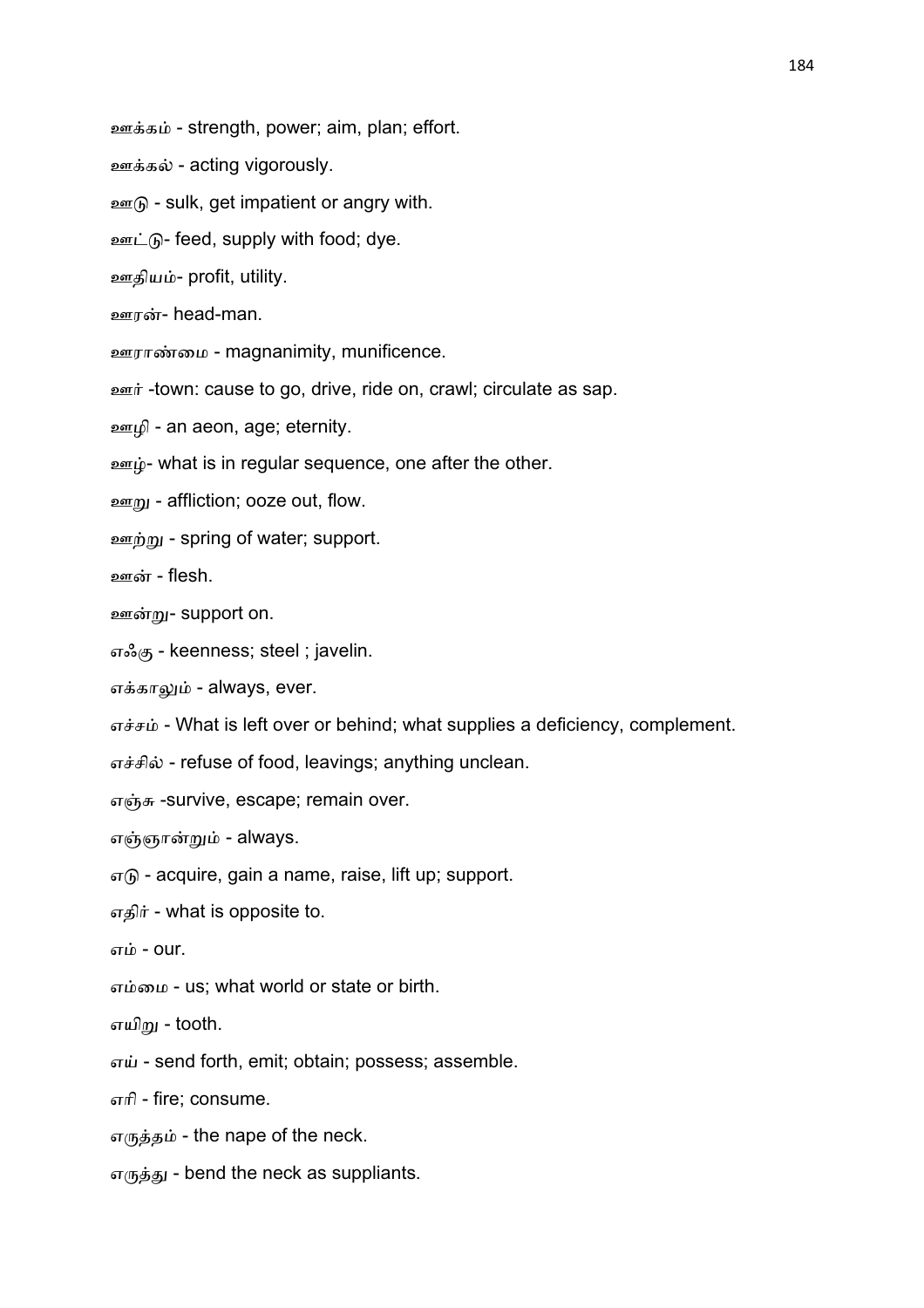எருவை - a kind of reed.

எல் - night.

எல்லை - bound, limit.

எவ்வம் - pain, affliction.

எழிலி - a cloud.

எழில்- beauty, youthful grace, youth.

 $\sigma(\mu)$  - seven; rise up, rise and wander forth; stand out.

எழுத்து - a writing.

எளிய - easy.

எள்ளு- despise, think lightly of.

எறி - strike; hurl, throw up.

ஏற்று (என் +து) - It is of what sort?

எனின் - if.

எனைத்து - how much, how many ?

என்- me, my; interrogative pron. 'what'; say.

என்பு - bone.

என்று - what day?

என்றும் - always, continually.

என்னை - me; it is what?

ஏகு **- go.** 

ஏங்கு - pine.

ஏட்டை - poverty.

ஏதிலார் - strangers, foes, neighbours.

ஏதிலார் - strangeness; vicinity.

ஏம - safety, protection ; intense delight.

ஏமுறுதல் - sensual bewilderment.

ஏத்து - extol, praise.

ஏந்து - be raised, elevated.

ஏலாைம - impossibility, incongruity, declining a challenge.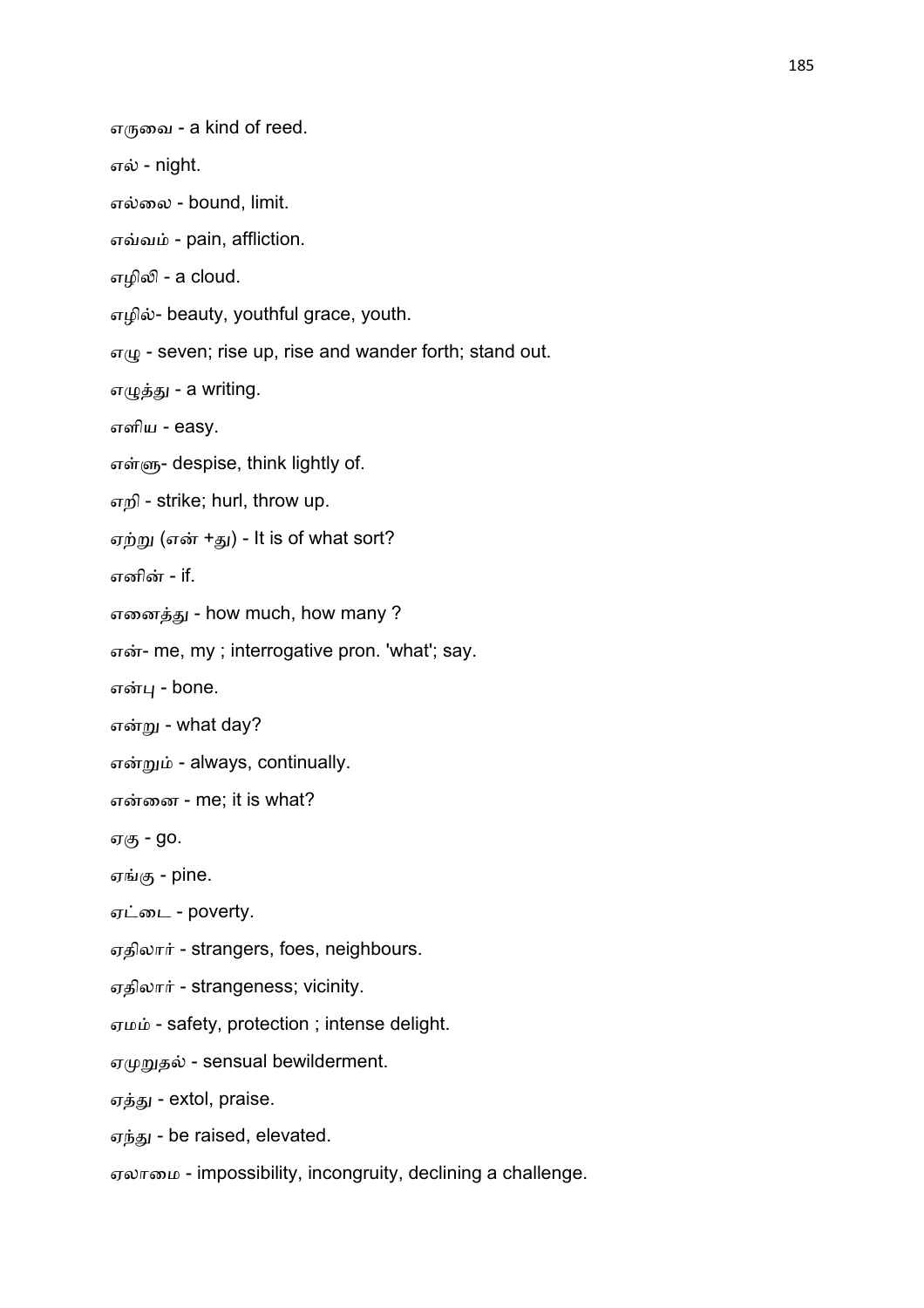ஏல் - if; be fitting ; accept; ask alms; meet in battle.

ஏைழ - an ignorant wretch.

 $\sigma$ <sub>m</sub> - rise, ascend, climb.

ஏற்று- lift up, put up into.

ஏைன - other; how many; contrary to.

ஐ, ஐந்து- five.

ஐந்தை - small mustard seed.

ஐயம் - alms.

ஐயன் - father.

ஒ- be likewise.

ஒக்கும் - it will be equal, like.

ஒட்டு - cling to, unite  $[Opp.$  ஒருவு

ஒண், ஒட், ஒள் - bright; good; beautiful ; wise.

ஒதுங்கு - retire; recede.

ஒப்பு - agree; be equal.

ஒப்புரவு - befitting conduct.

ஒரு, ஒன்று - a, one, any.

ஒருங்கு - altogether, at once, completely.

ஒருவர், ஒருவன் - (any) person.

ஒருவு - shun; transcend;

ஒலி - sound; roar, resound.

ஒல் - be possible.

ஒல்கு - be shaken, fail.

ஒல்லை - promptitude; swiftly.

ஒழி - leave ; shun; forsake ;depart; cease.

ஒழுகு - flow on; pass; act; behave.

ஒழுக்கம் - decorum, virtue.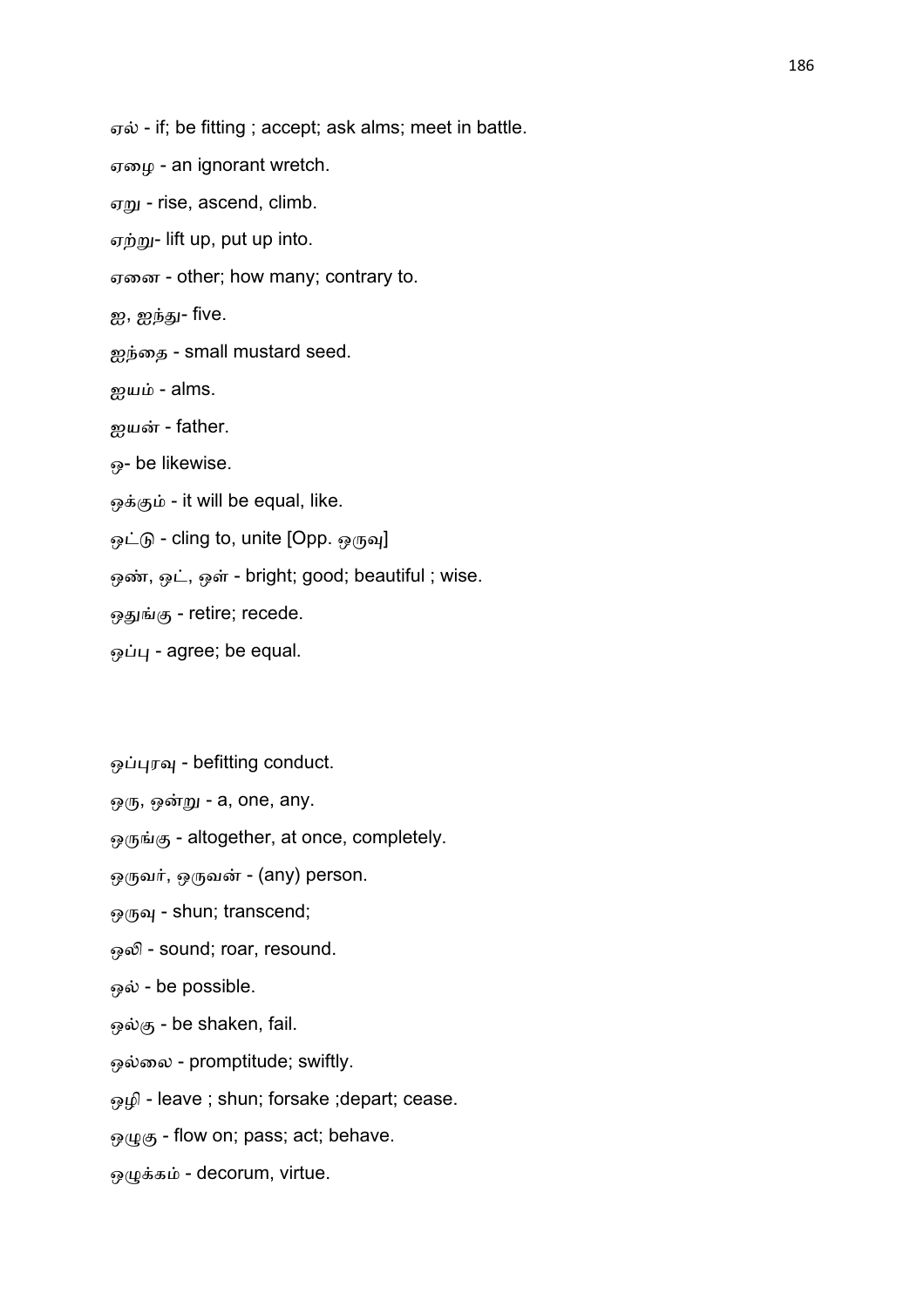ஒளி - glory ; splendour, light; hide.

ஒள் - bright; good; beautiful; wise.

ஒறு - punish.

ஒற்கம் - feebleness.

ஒன்று - any (thing); suit, fit; join.

ஒன்னார் - enemies.

ஒஓ -interrogation: Ah! Oho!

ஓங்கு - rise above.

ஓசை, ஓலம் - sound.

ஓடு - earthern pot; run on.

ஓட்டு - cause to run ; pass; spend.

ஓதம் - billow, surf wave; ocean.

ஓது - study.

ஓம்பு - cherish.

ஓர் - one; search out, ponder.

ஓவு - cease.

கசடு - bitterness, disgust.

கட - cross over, pass.

கடகம், கடையம் - a bracelet.

கடப்பாடு - obligation; order.

கடலம், கடல் - sea.

கடவது - what is due, as much as is needful.

கடன் - obligation, duty; debt.

கடி - marriage; rebuke; renounce; scare away, over power and dispel.

கடிகை - a beggar's bowl.

கடிப்பு - a drumstick.

கடு - intense; evil; poison.

கடுகு - make haste.

கடுக்கு - enrage.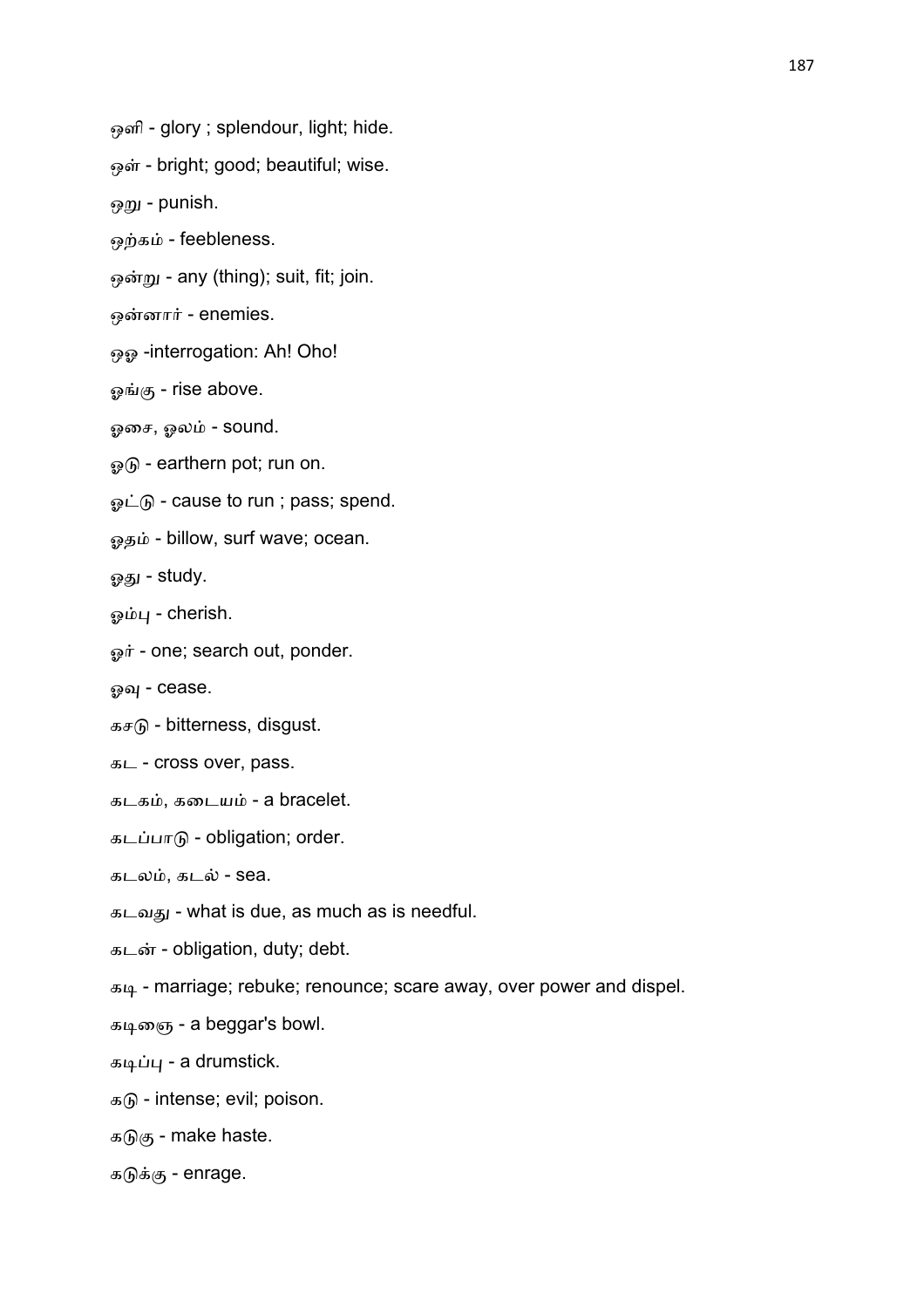கடும் - harsh: fierce; [Opp. இன்] கைட - shop or bazaar; last or lowest in state. கடைப்பிடி - keep in mind. கட்டி - inspissated juice, lump of sugar.  $\mathbf{B}$ ;  $\mathbf{G}$  - dwells on. கணக்காயர் - teachers of the Vedas. கணமைல - a knot of hills. கணம் -  $(in)$  troops. கணு - a joint or knot or eye in tree. கண் - eye. கண்ணோடு - be graciously disposed towards. கண்படு - slumber. கதம் - wrath. கதிர் - ray. கதுப்பு - a woman's hair. கப்பி - grain; coarse grits. கமழ் - be diffused as odours. கமுகு - the Betelnut palm. கம்மம் - smith's work. கயம் - a low or base man; depth. கயல் - any fish; a special fish. கர - conceal, refuse. காி - evidence, example.  $\mathfrak{g}_{\langle \mathsf{F} \rangle}$  - black; eminence. கருது - regard. கருமம், கர்மம் - affair, business, கரும்பார்க் கழனி - hell.

கருவி - instrument.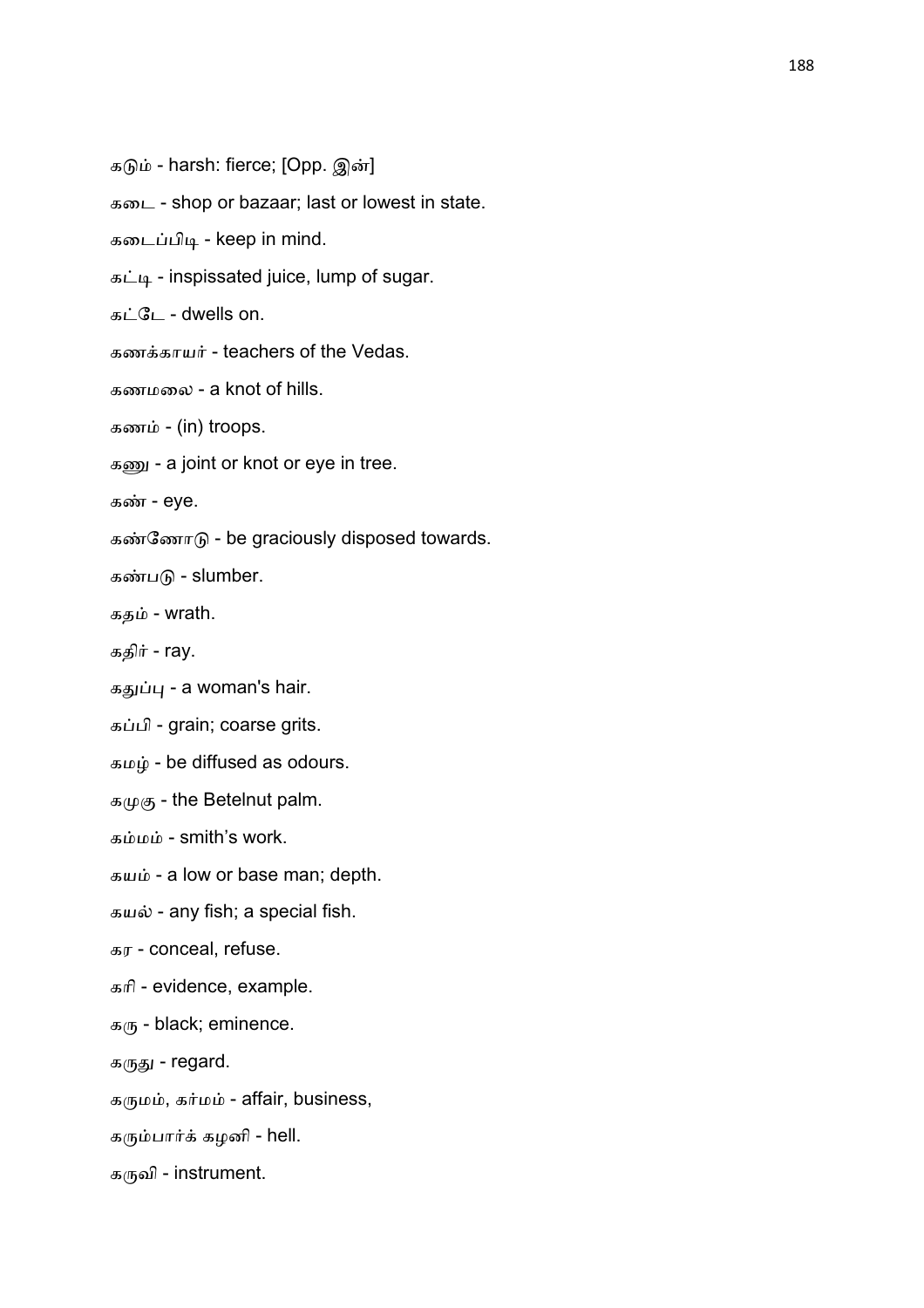கருனை - anything fried. கைர - a shore, bank. கல - mingle with, be intimate with கலங்கு - be confounded, perturbed. கலம், கலன் - a vessel, ship; கலி - cry. கலும் - wail. கைல - a stag. கல் - stone, rock; learn; excavate; bury. கவி - learning. கவறு - a forked piece of palmyra wood, a fulcrum. கவற்று - cause trouble to; distract. கவான் - lap, thigh. கவி - overarch; cover as a canopy. கவ்வு - seize with open jaws. கழல் - fall or slip out. கழ்று - urge. கழனி - a cultivated field. கழி - back-water, creek; much; pass off; spend time. கழுகு - vulture. களர் - brackish soil. களிறு - elephant. கைள - remove, cut off. கள் - toddy; honey: steal; act treacherously. கற
- sound. கறி - bite; eat. கறு - grow dark (with anger). கைற - darkness.

கற்பு - chastity; learning.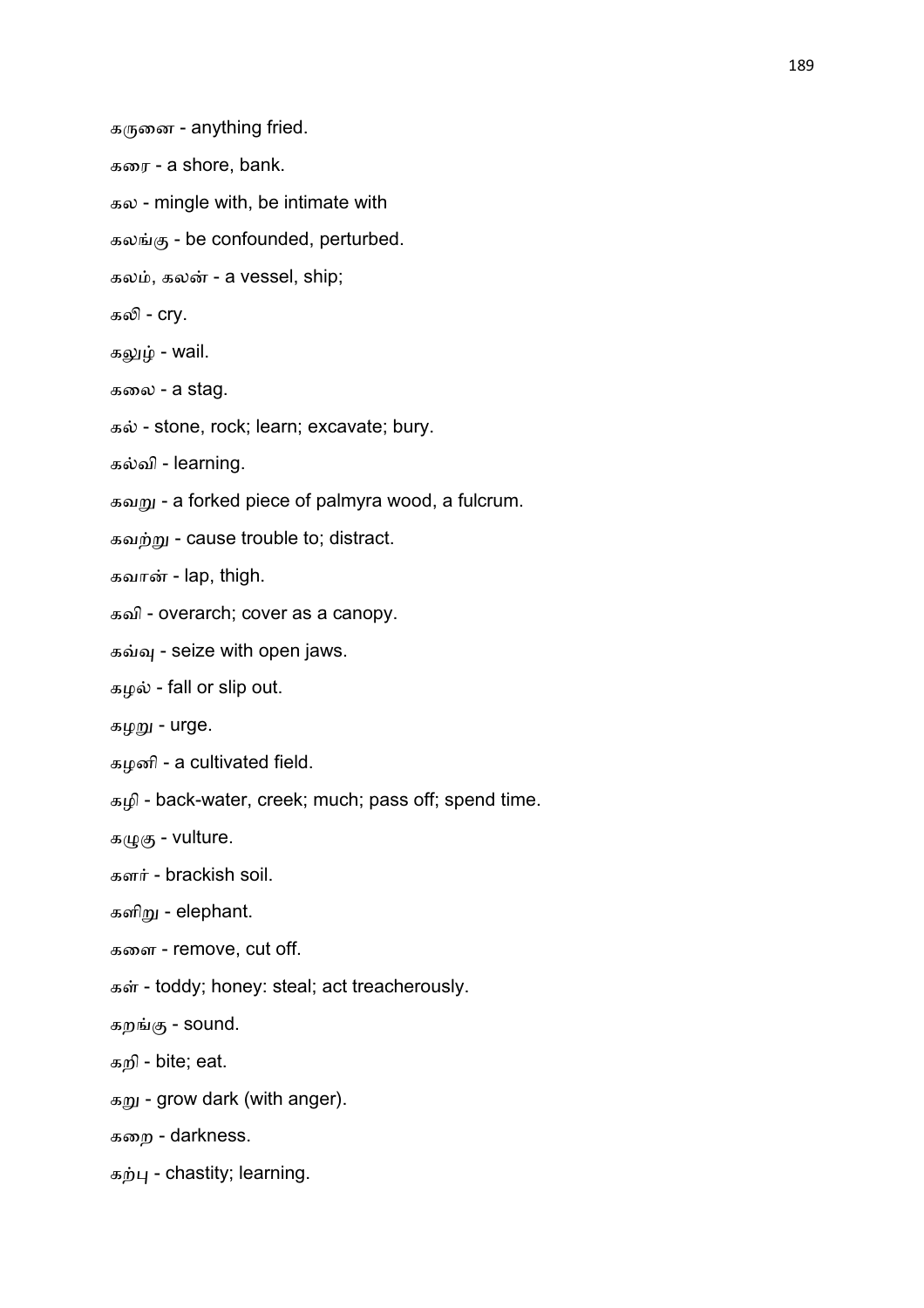கனம் - weight; value.

கனல் - fire.

கனி - ripe, sweet fruit; ripen.

கைன - sound; roar.

கன்று - calf.

கன்னி $(\mu \dot{\mathbf{r}})$  - virgin(s).

கா - guard; hoard; restrain.

காக்கை -  $C10W$ 

காடு - a jungle ; burning ground.

காட்சி - the vision and the faculty divine.

காணம் - wealth, gold, coin.

காண் -  $see.$ 

காதம் - an Indian league, about 5 English miles.

காதல் - affection; desire.

காமம் - love; desire ; lust, sexual passion.

காயம் - condiment, seasoning, hot spice.

கார் - blackness; a cloud: be acrid.

காலாடு - be active.

காலு - discharge; vomit.

காழ் - hardness; core; kernel; ripe and solid wisdom.

காைள - a young bullock; a youth; a bridegroom.

கான $(s)$ ம், கான் - a desert.

கானல் - a grove on the seashore.

கிட - lie down, remain, lie still.

கிைட - a kind of cork wood.

கிழைம - familiar friendship; propriety.

கிழி - tear; rend, pierce.

கிைள - branch; kindred grow, be amplified.

கிள்ளு, கிள் - pinch; dig out.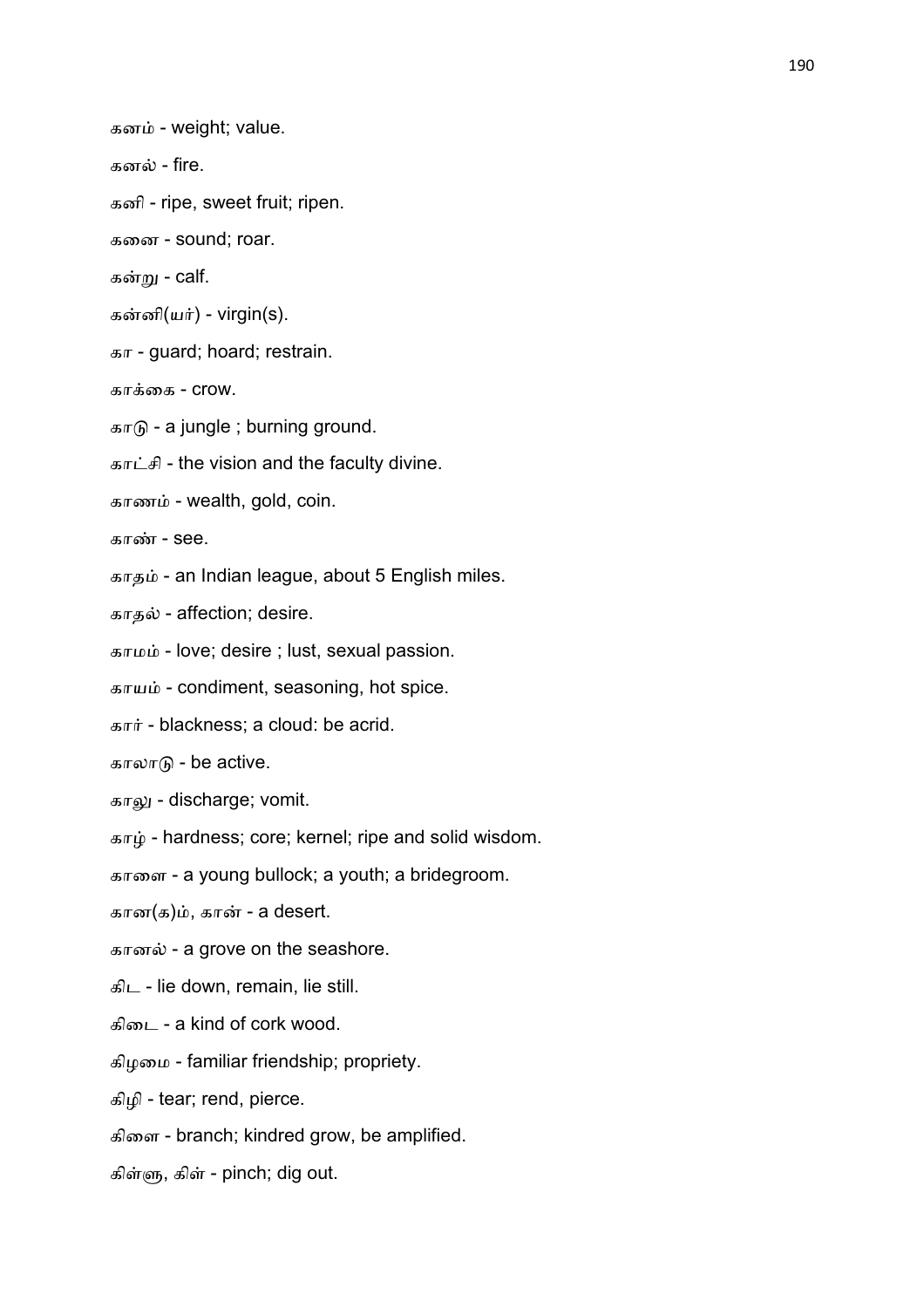$\mathcal{L}$  ie - under, sign of 7th case; by metonymy: low man.

 $7.44$  - family, noble family.

ைட - umbrella ; bend; hollow out.

குணம், குணன் - quality; excellence.

குணுங்கர் - low people.

குண்டு - depth.

ைட - bullock.

தைலைம - folly.

குத்தி, குற்றி - a log; having snatched.

குத்து - peck, pierce, prick.

 $(5.40)$  - rush away (fall head long.)

கும்பி - hell.

 $(5, \mu)$  - spice, seasoning.

குரம்பு - bank, limit.

 $(5,16)$  - a bird.

குலம் - family; race; caste.

வைள - water-lily.

குழம்பு - mud, slime.

ழவி - early youth.

 $\mathfrak{G}_{\mu}(\mu)$  - unite, associate.

ைழ - ear jewel; tender leaves; wag, bend.

குறடு - pincers, tongs.

குறு - small.

குறுகு - approach.

ைற - grow less; cut short; trim.

குன்று - diminish.

கூத்தியர் - dancing girls.

 $\frac{1}{2}$  - close as flowers.

கூர் - sharp; point.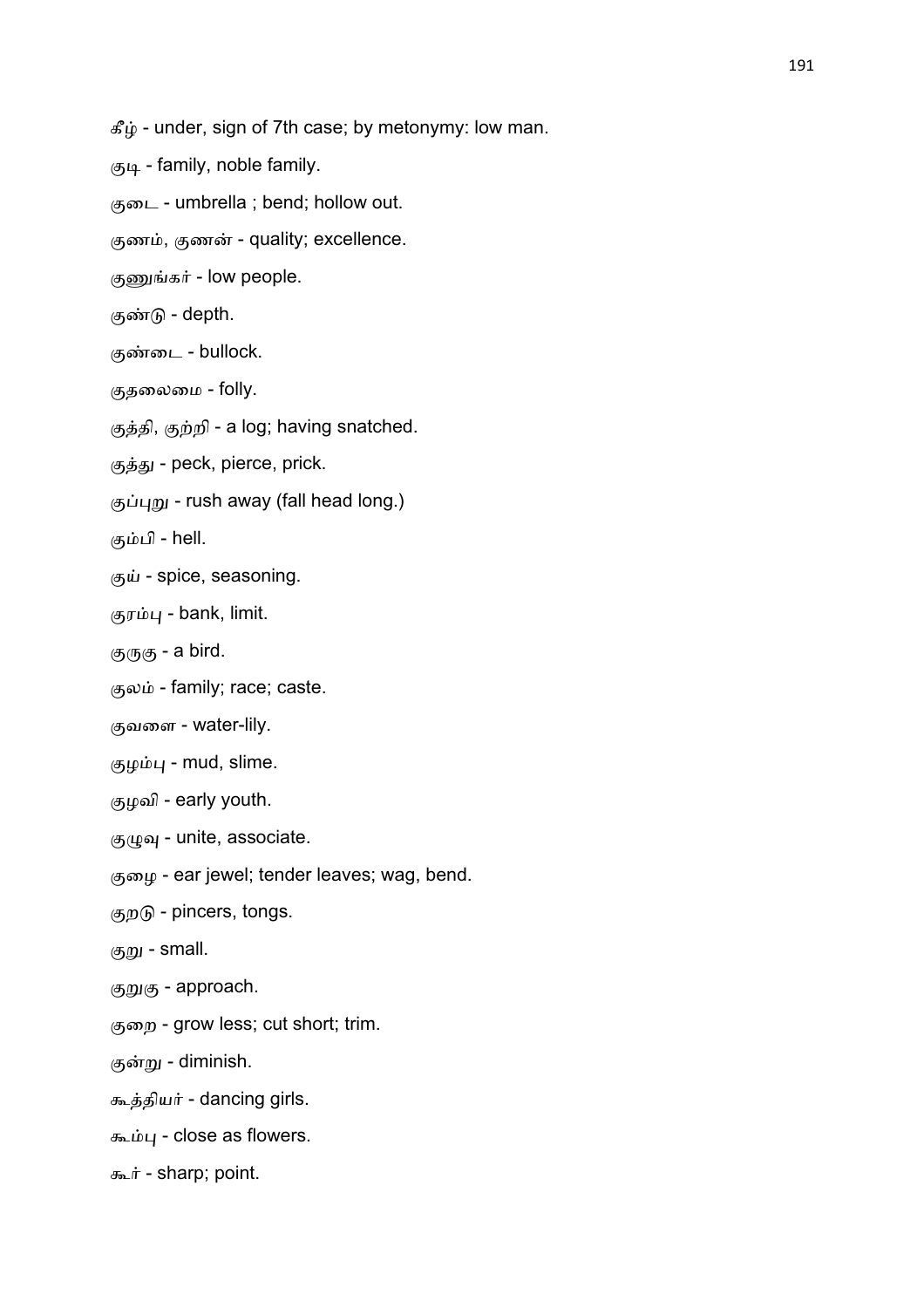கூழ் - grain, rice; food.

கூறு - say, declare, proclaim.

கூறை - garment.

கூற்று - death, Yaman.

 $G_{\mathcal{B}}$  - perish, disappear.

 $G_{\mathcal{B}\cup\mathcal{D}}$  - become familiar, accustomed to.

ேகணி - a temporary well; hole in the sand.

கேம் - hue.

கேள் - kindred.

கேள்வி - traditional lore.

கையுறு - come to hand.

கைஞ்ஞானம் - trifling, unreal wisdom.

கைத்து - what is in hand: means, property.

கைப்பு - bitterness.

கொடு - cruel, evil; give.

 $G_{\text{B}}$   $\pi$   $\hat{G}$  - strike, beat a drum, gently manipulate.

கொண்மூ - cloud.

 $\sqrt{a}$  - the bough of a tree.

கொம்மை - roundity.

கொய் - pluck.

கொல் - kill; an expletive emphasizing a statement or a question

கொல்லன் - a smith.

ெகாழி - sift, examine.

கொழுவு - fat.

கொள் - take hold of, receive; seize; marry; hold in estimation

கொள்கை - tenet, principle.

கொள்ளு - horse-gram black and red.

கொன் - hell; vain, useless.

கோ - king; string together.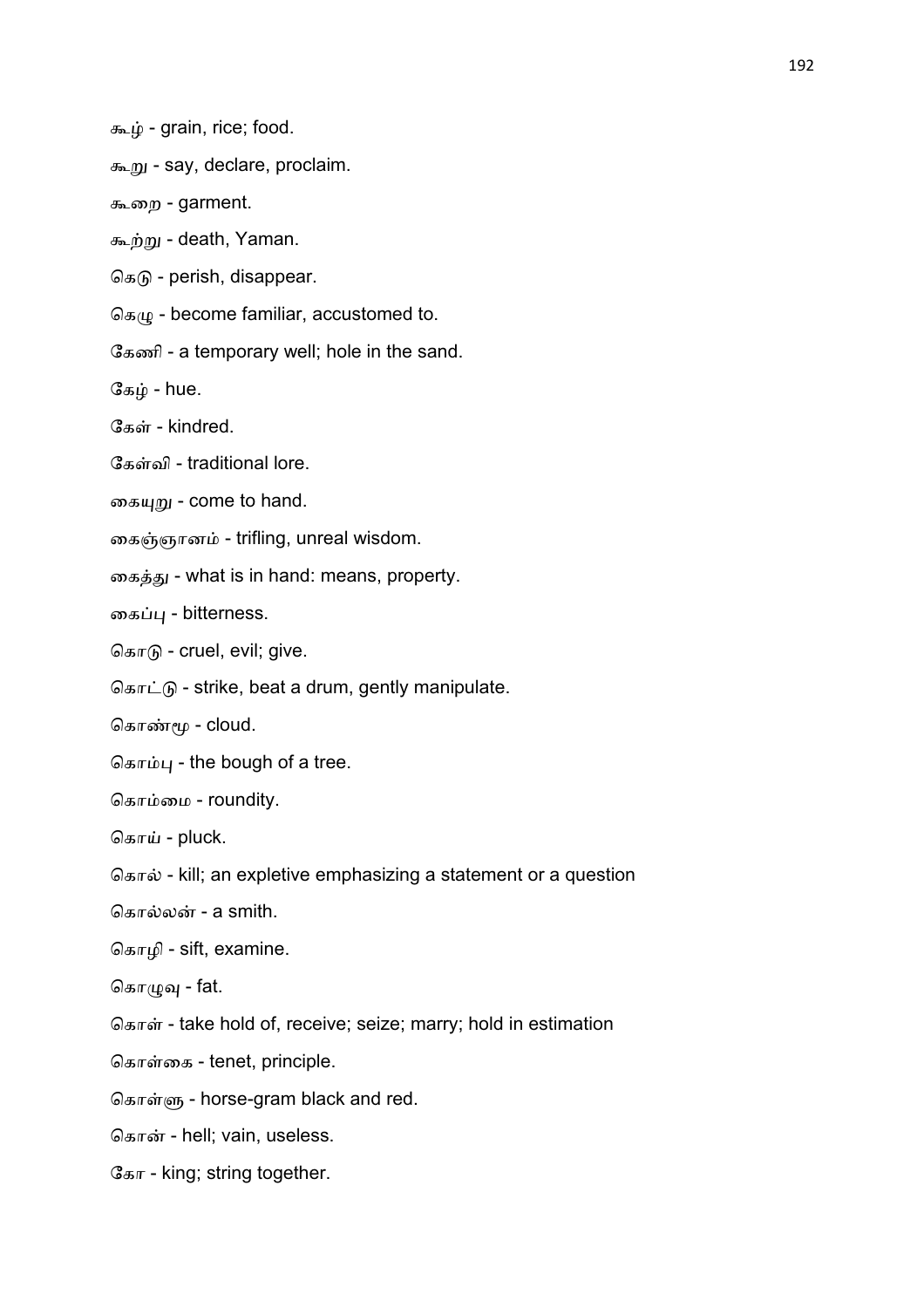கோங்கு - silk-cotton tree

 $G_{\text{diff}}$  - flexure, plait, fold; a branch; border; a curved tusk; bend, diverge from right.

கோது - adjust, trick out.

ேகாைத - a flower wealth; by meto. a damsel.

கோப்பு - provisions, food for a journey.

கோல் - a staff: arrow.

கோள் - contents; estimation; quality.

கௌவு - seize, clutch.

சந்தனம் - sandal-tree.

 $\sigma$ மழ் - suffer shame or distress.

சலம் - trickery.

 $F -$  die.

சாகாடு - cart.

சாக்காடு - death.

சாந்து - fragrant unguents.

சாயல் - reflected image, form, beauty, excellence.

சாய் - grass; lean, fall.

சாரல் - the side and slopes of a mountain range.

 $\pi r$  - join, be close to, rely on, be dependant on.

சால - much.

சால் - abound.

சாற்று - announce.

சான்றவர், சான்றோர் - the excellent.

சிைக - course at a meal.

சிதர் - diffuse, spread.

சிதல் - white ant.

சிரல் - the kingfisher.

சில்லை - an utterly worthless woman.

சிவல் - a partridge.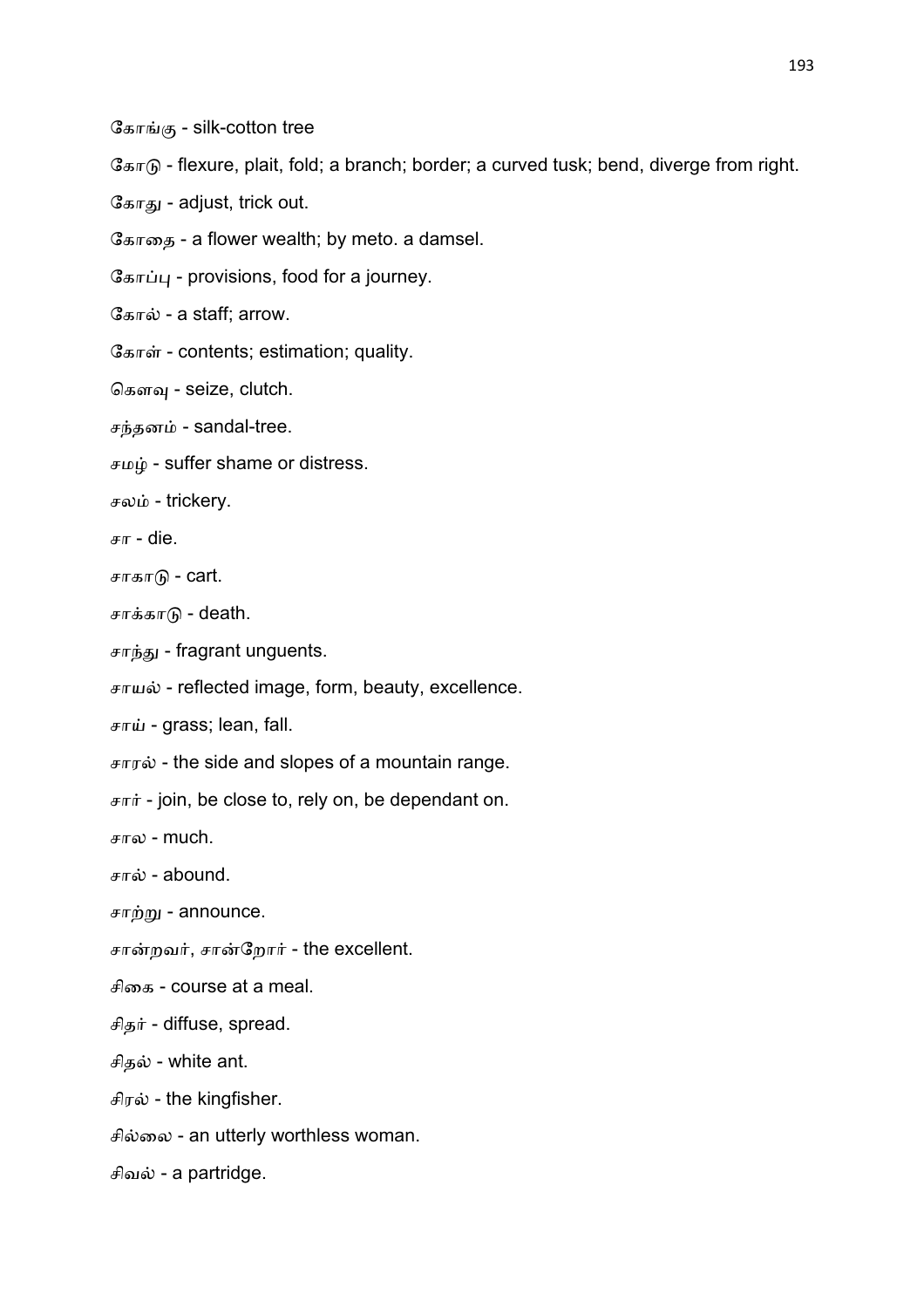சிற - abound.

சிறப்பு - politeness, courtesy; excellence, splendour; renown.

சினம் - anger.

 $\mathcal{F}$  - position dignity; excellence, virtuous conduct.

 $E_{\text{H}} = 2$  flame; sun.

 $F(\mathfrak{h})$  - burn.

சுட்டுக்கோல் - a poker.

 $\pi$ r - gush forth, yield.

 $\pi \pi \dot{\omega}$  - (a path through the) arid jungle or desert land.

 $\pi$ <sup>( $\pi$ ) $\mu$  - a beetle, bee.</sup>

சுரை - gourd.

சுற்று - circuit, limit; surround, gird.

சுனை - tingle, itch.

 $\mathcal{F}_5$  - brand, scar; wearon.

சூத்திரம் - doctrine, formula, aphorism.

சூல் - scoop out.

 $\alpha$ <sub>4</sub> $\dot{\mu}$  - surround; deliberate, debate.

 $G_{\mathcal{F}}$  - red, bright yellow, golden; by meto fiery; right, good.

செம்புனல் - the fresh, pure flood.

செம்மா - (in loco) exult.

செயிர் - wrath.

 $\sigma$  $\sigma$  $\dot{\mu}$  -do, perform; make into; acquire, merit; profit, help,give.

செலவு-advancing to meet.

செல் - go, pass away, march by; reach; approach.

செல்வம் - wealth.

 $G_{\mathcal{F}(\mu)}$ ,  $G_{\mathcal{F}(\mu)}$  - rich, fertile, luxuriant.

ெசறி - become dense ; stick close to, cling to, be attached, fasten on; hoard.

 $G_{\text{F}}$  - afflict, restrain, be wrath with.

சேக்கை - nest.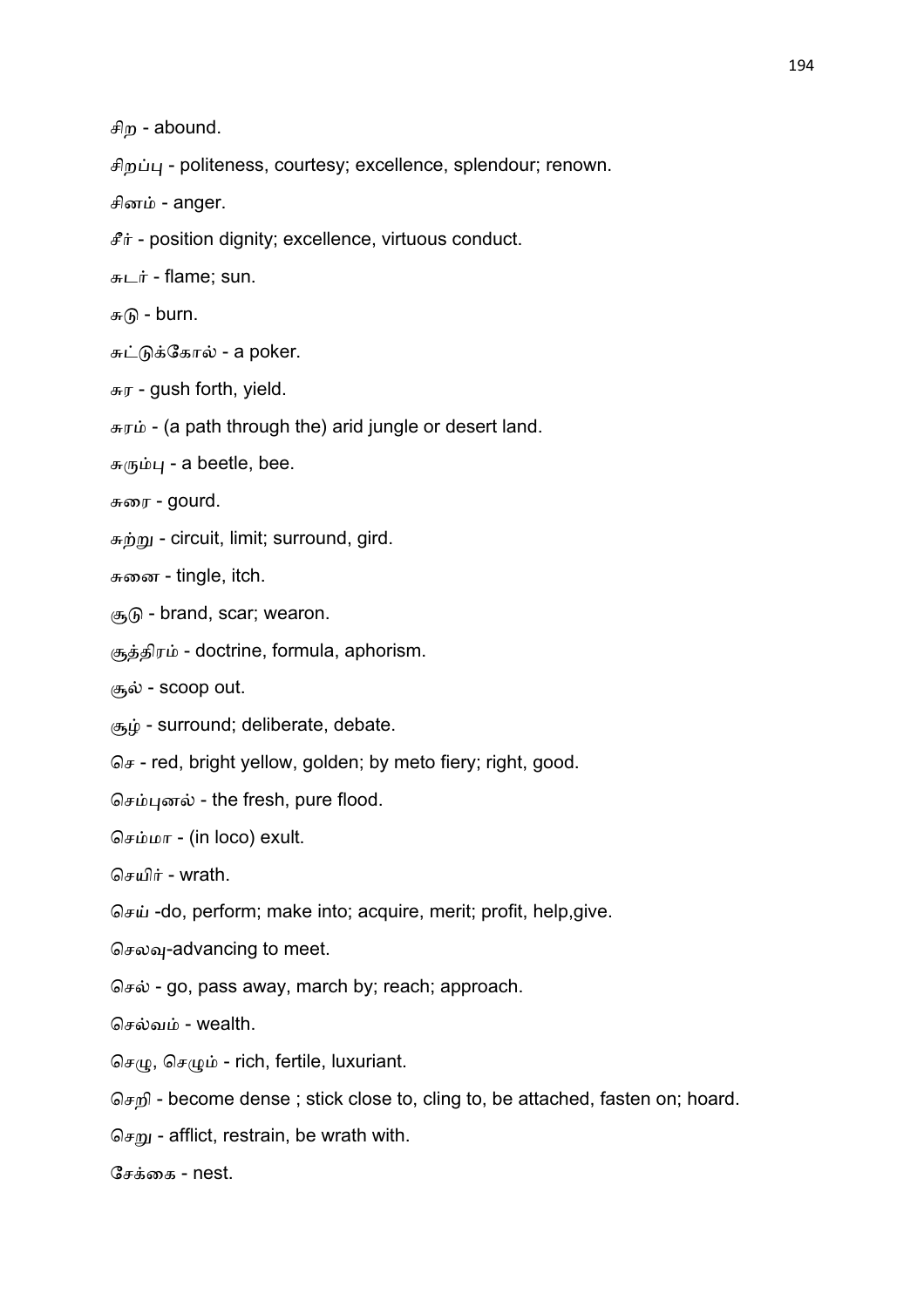சேண் - remote, far off.

சேய் - distance [Opp. அணி].

 $G_{\text{F}}$  - join, attach; acquire; fall to the lot of; come to attach; approach; gather.

சேர்ப்பன் - a chief whose capital is a sea-port.

 $G_{\text{F}}$  - sweetness; mud; wet soil.

சொல் - a word; say, speak, utter.

சோர் - flow down, slip, omit.

ஞாயிறு - the sun.

ஞாலம் - earth, world.

ஞானம் - knowledge.

தெமிர் - compress; bruise.

தகர் - be broken, shattered.

 $\mathfrak{g}_{6}$  - fit, be becoming.

தக்கார் - the worthy.

தங்கு - abide, be stable.

தடி - flesh.

தடுமாற்றம் - perplexity.

தணி - be relieved, grow cool, cause to diminish.

தண் - cool.

தண்ணம் - a funeral drum with one head.

தண்டு - staff; separate.

தமர் - kindred.

தயங்கு - shine; wave; hang.

தைல - head; place, also a postposition of the'7th Case; what is chief extreme point.

தவசி - an ascetic.

தவு - fail; perish.

தழங்கு - roar.

தழால் - the support of.

தளிர் - a tender shoot.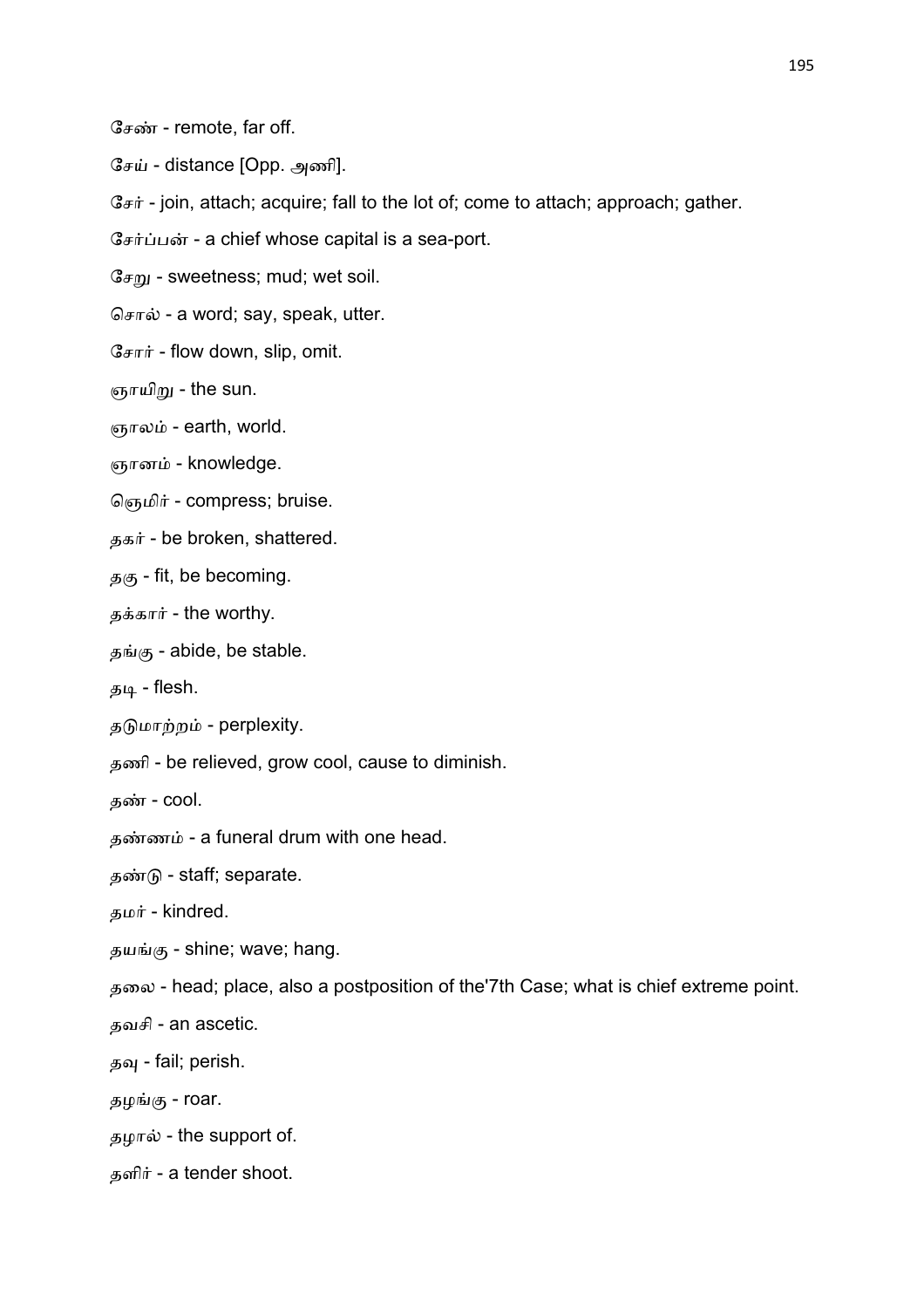தறி - a wooden post.

தா - give, produce; bring; reflexive pronoun 'self'.

தாயத்தவர் - the heirs.

தார் - garland; bear, endure.

தாள் - endurance, energy: a trunk or stem; foot.

தாற்று - sifting, merely bandying words; sift, fan.

தானை - a cloth, robe.

திகம் - shine, glitter.

திங்கள் - moon.

திண்ணறிவாளர் - people of firm, stedfast mind.

திாி - change; wander about.

 $\mathfrak{g}_{\langle \mathsf{f} \rangle}$  - wealth; Lakshmi: goddess of fortune.

திைர - wave; (meto.) sea.

திளை - gather thick round.

திறன் - goodness.

தின் - itch; eat.

தீ - fire; a spark; evil.

தீண்டு - touch.

தீம் - sweet.

 $\mathbf{\hat{s}}$   $\mathbf{\hat{r}}$  - remove: get rid of; cure.

தீர்த்தம் - a sacred stream.

 $\mathbf{\hat{s}}$ ற்று - feed with the hand.

து, துய் - eat, enjoy.

துகில் - rich attire.

2சாாி - profligate.

துஞ்சு - die.

துடி - a drum.

துடை - wipe off, do away with.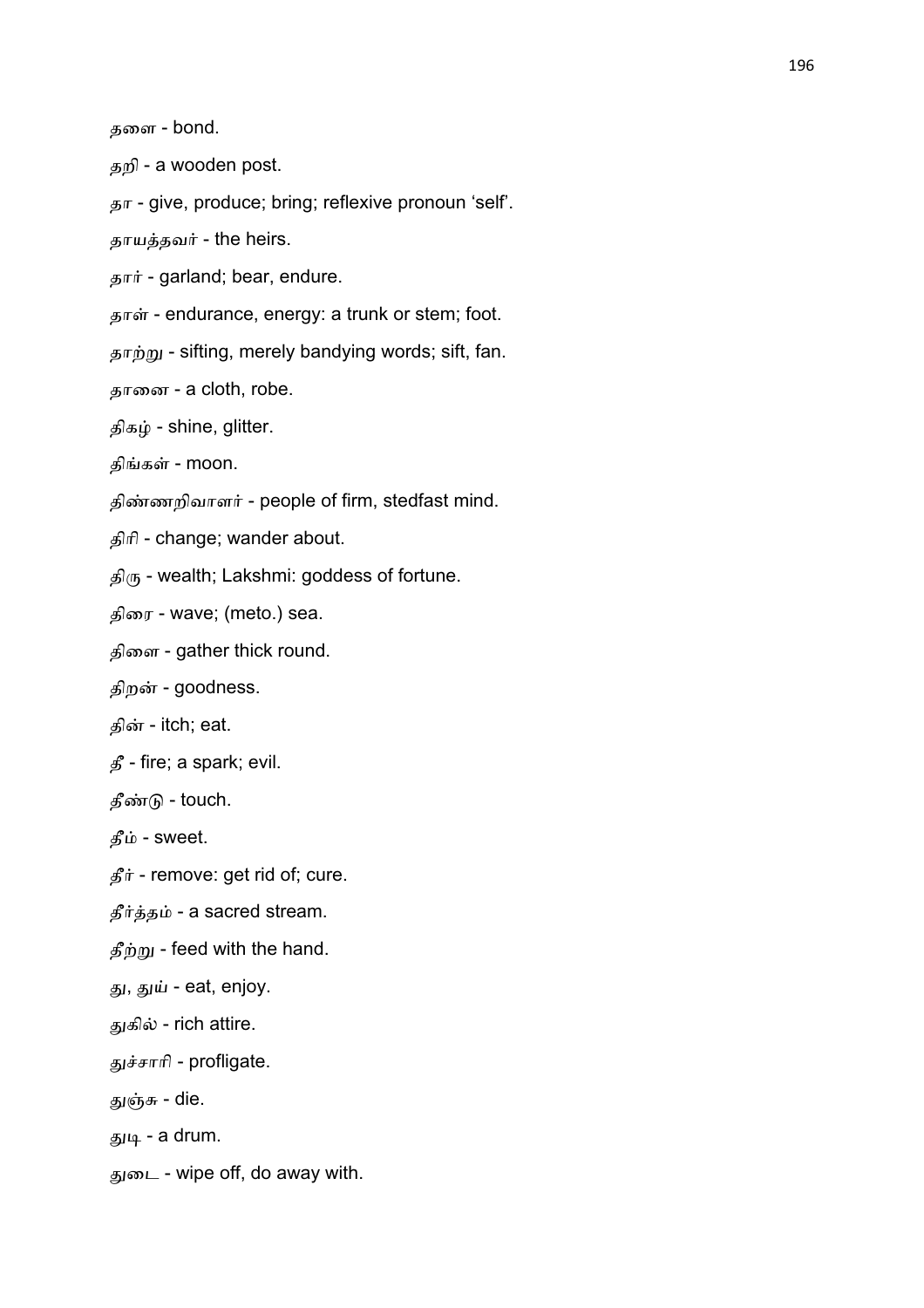துணிவு - decision, determination.

2ைண - assistance, help-meet; partner; measure; until.

2ைணைம - ability.

துத்து - food.

துப்பு - power.

துப்புரவு - enjoyment; means of enjoyment.

துவை - spiced food.

துமாய் - mixed, mingled up.

துளக்கு - agitation.

துறவோர் - ascetics.

துறை - a haven

துன்(னு) - gain; crowd.

தூங்கு - cling to, linger; hang on; slumber.

6ணி - a grain, measure.

தூர் - root

தூற்று - publish abroad.

தெரிவு - understanding.

தெருமரு - be perplexed.

தெருள் - be clear.

தெளி - understand.

தெள்ளிது - what is clear: accurate knowledge.

தெள்ளு - sift out, throw up; examine.

தெற்றென - immediately, certainly.

தேசு - lustre.

ேதமா - sweet mango.

தேம் - sweetness; honey.

தேய் - waste away ; wane, grow less; pine away.

தேரை - a frog.

 $\Im$ தர் - enquire, discriminate.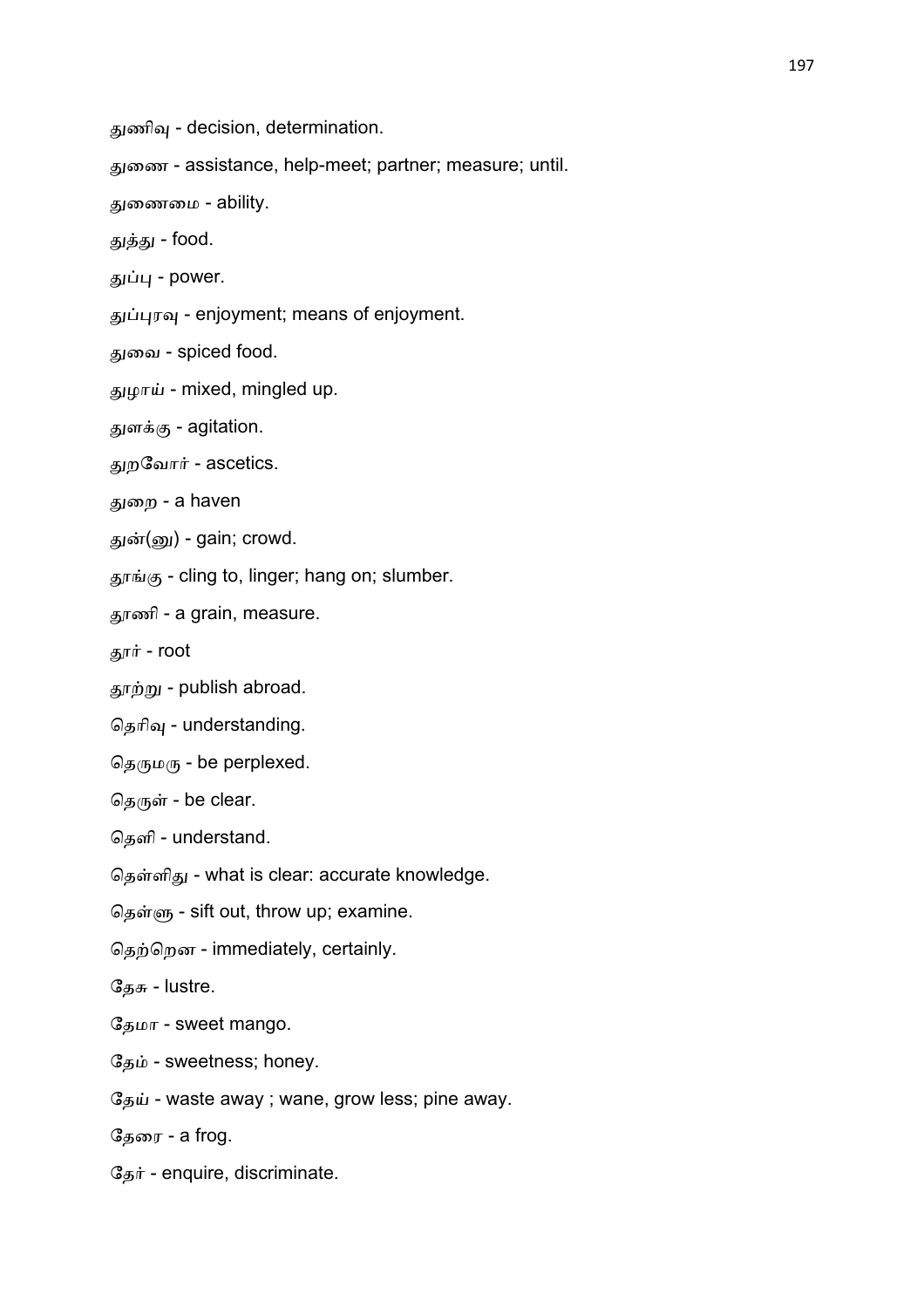$\mathbb{G}_{\underline{\sigma},m}$  - be sure, know clearly; trust.

தேற்றம் - certainty; assurance, confidence, accuracy.

ைத - penetrate.

தொகு - collect, join.

தொடர்பு - associations, intimacy

தொடி - a bracelet, bangle (meton.): 'a lady'.

தொண்டு - slavery, a slave.

தொலைச்சு - destroy.

தொல் - ancient.

ெதாைல - antiquity.

 $\Im_{\mathcal{B}} \pi(\mu)$  - leprosy; pay homage.

தொழ்த்தை - slave girl.

தொறும், தோறும்- every, whenever: a distributive suffix.

தோய் - blend with, touch; reach.

தோள் - shoulder, arm: person.

தோற்றம் - light; appearance.

 $B(45 - 5)$  shine; smile, deride.

நைக - a laugh.

நைச - desire, hope, expectation.

 $\overline{B}$  $\overline{B}$   $\overline{B}$  - desire; lust after.

நைட - walk in life; position.

 $\overline{B}$ ட்பு - friendship.

நந்து - grow; wax, die.

 $\mathbf{b}$ ம்பு - desire.

 $n<sub>5</sub>$ ш - love.

நயம் - goodness; wise decorum.

நைர - grey hair; age.

நலி - afflict.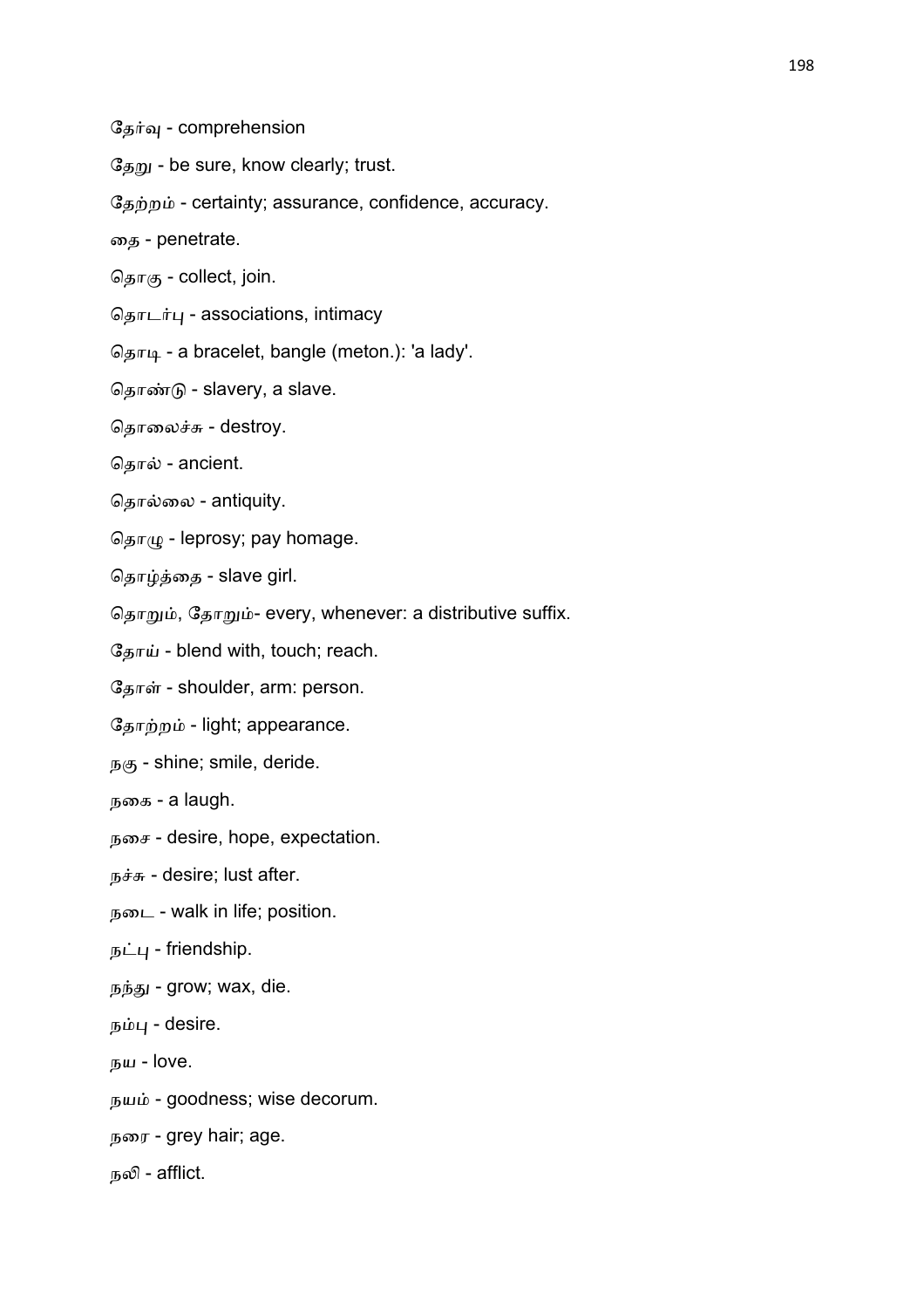நல் - good, goodly.

நவில் - teach, learn; tell.

நைவ - fault.

நளி - great.

நள், நள்ளு- approach, join, contract friendship.

நறவு - fragrance

நனி - very, much.

நறி - a benefit.

நாடன் - lord of the land.

 $b_{\text{b}}$  - a land; covet; seek out.

நாண் - modesty; shame.

நார் - cord, generally of vegetable fibre.

நாவாய் - a ship.

நாறு - yield perfume.

நாற்றம் - fragrance.

நானம் - musk.

நிகர் - one's inferior; equal.

நிச்சல், நித்தல் - ever or assuredly.

நிரப்பு- poverty, beggary.

நிரயம் - hell.

நிைர - herd, row, line.

நிலவு - abide

நிலை - state

நிறம் - colour (golden); the grow of youth.

நினை - ponder, reflect.

நின் - your

நீ - forsake; abandon.

நீசர் - base men

 $f$  $\ddot{f}$  - water; goodness; nature.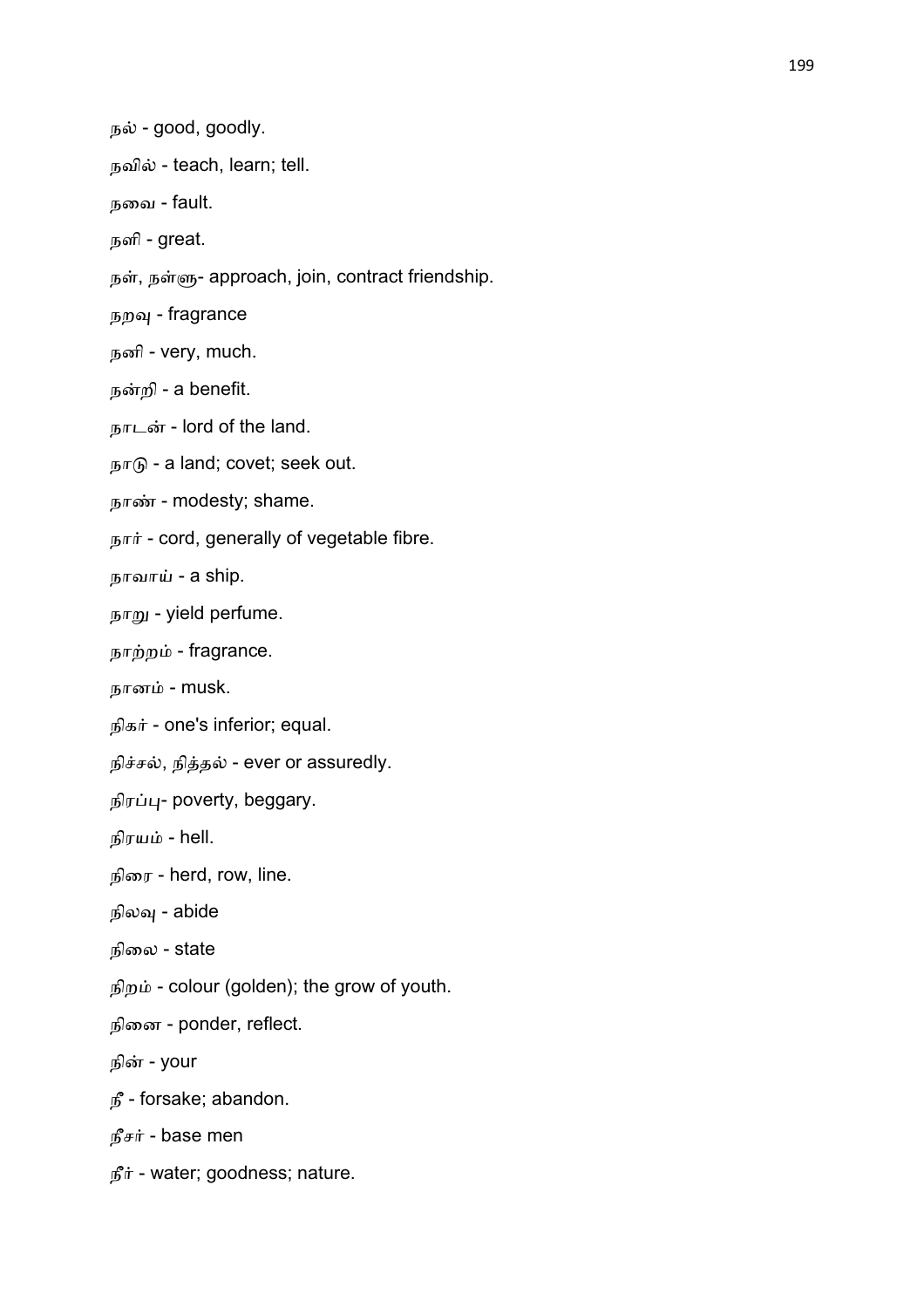நீலம் - blue (lotus) flower.

 $f_{\text{m}}$  - ashes.

- நுகர் eat; experience.
- நுண் refined; subtle.
- நுதல் forehead.
- $\mathfrak{m}_{\mathsf{F}}\mathfrak{s}_{\mathsf{G}}$  shove, push.
- $m\pi \dot{\omega}$  literature, book, a systematic treatise.

 $m_{\text{F}}$  - a hundred; crush.

நெடி - delay.

 $G_{15}$  - wide, vast.

நெய்தல் - a water-flower.

ெநறி - way; conduct.

நெற்று - dried pulse in pods.

 $\mathbb{G}_{\mathbb{D}}$   $\dot{\mathbb{F}}$  - comparison; rectitude; opposition.

தொய்யது - what is minute, transcendent.

 $G_{IbT}$  - feel pain; complain of.

நோல் - endure; do penance.

 $L(\mathfrak{G} -$  divide, share.

பகடு - bullock.

பகர் - say, speak.

பசலை - sallowness.

பசும் - green, young, fresh.

பசை - cling to.

பஞ்சி - cotton.

படர் - proceed; spread as a sore.

 $\overline{u}$  - sink down.

 $\Box$   $\Box$  - suffer, fall; be, abide, befall: pertain to; concern.

பைட - instrument.

பட்டினம்- a sea-port.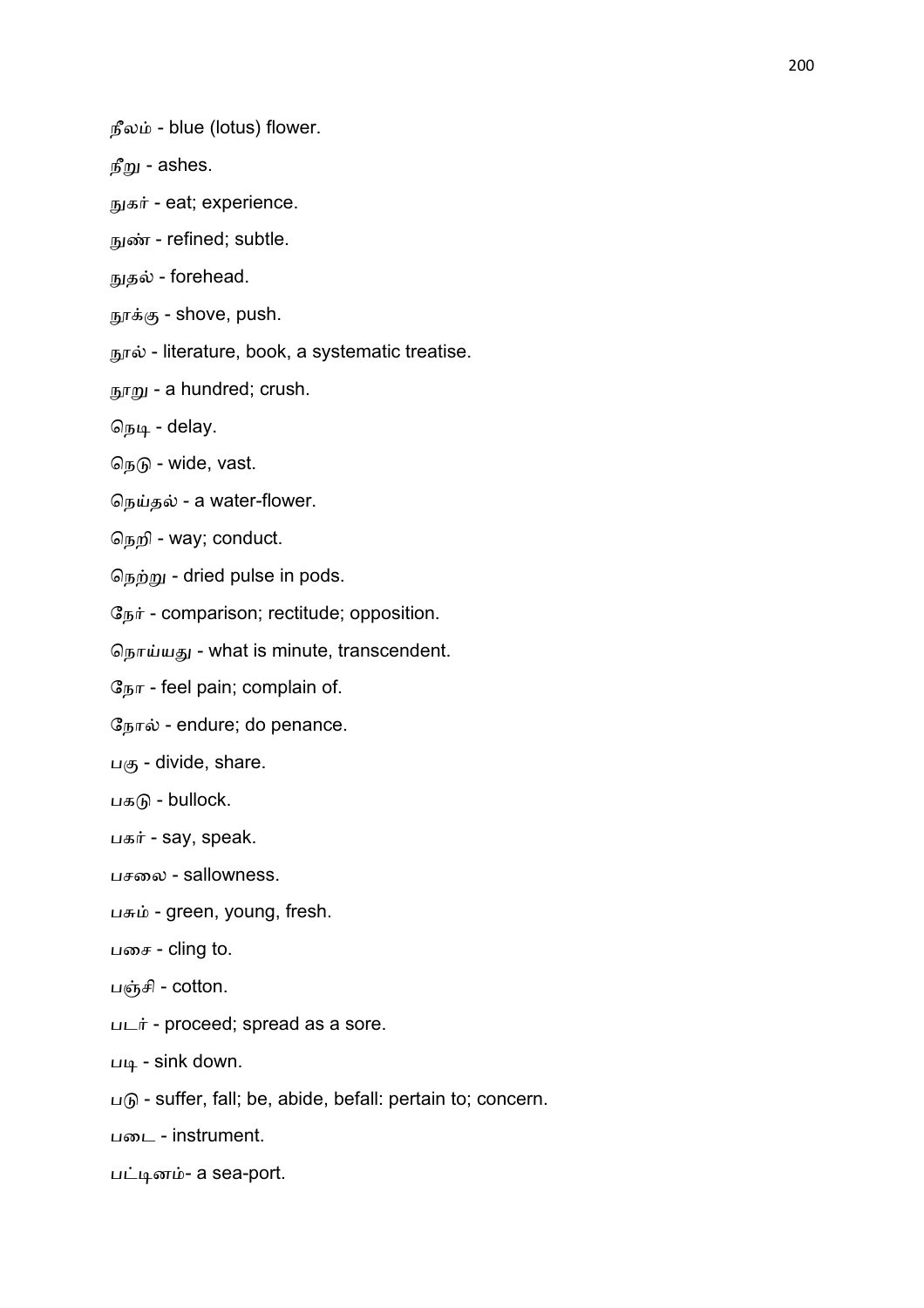பண்பு - nature: good qualities; excellence.

பணை - flourish, grow thick.

பண்டம் - any vessel, thing, baggage.

பதக்கு - a dry measure of two, மரக்கால் of half தூணி.

பதி - city.

பத்தர் - trough.

பந்தம் - real attachment.

பய - yield.

பயன் - fruit; aid; yield.

பயின் - glue.

பர - spread; extol.

பரப்பு - table-land.

பாி - a horse; grieve over; love, desire; pull to pieces.

பரிசு - dignity.

பருமம் - a saddle, pillion.

 $L(f)$ வம் - season.

பல் - tooth; many

பல்காலும் - often.

பழை - old.

பறை - a drum.

பாகன் - an elephant - keeper.

பாணன் - minstrel.

பாணி - hand.

பாதிாி - a trumpet-flower tree.

பாத்து - sharing.

பால - things that pertain to.

பாற்று - what may be classed among things that.

பாவை - A puppet: a lady.

பாழ் - desolation.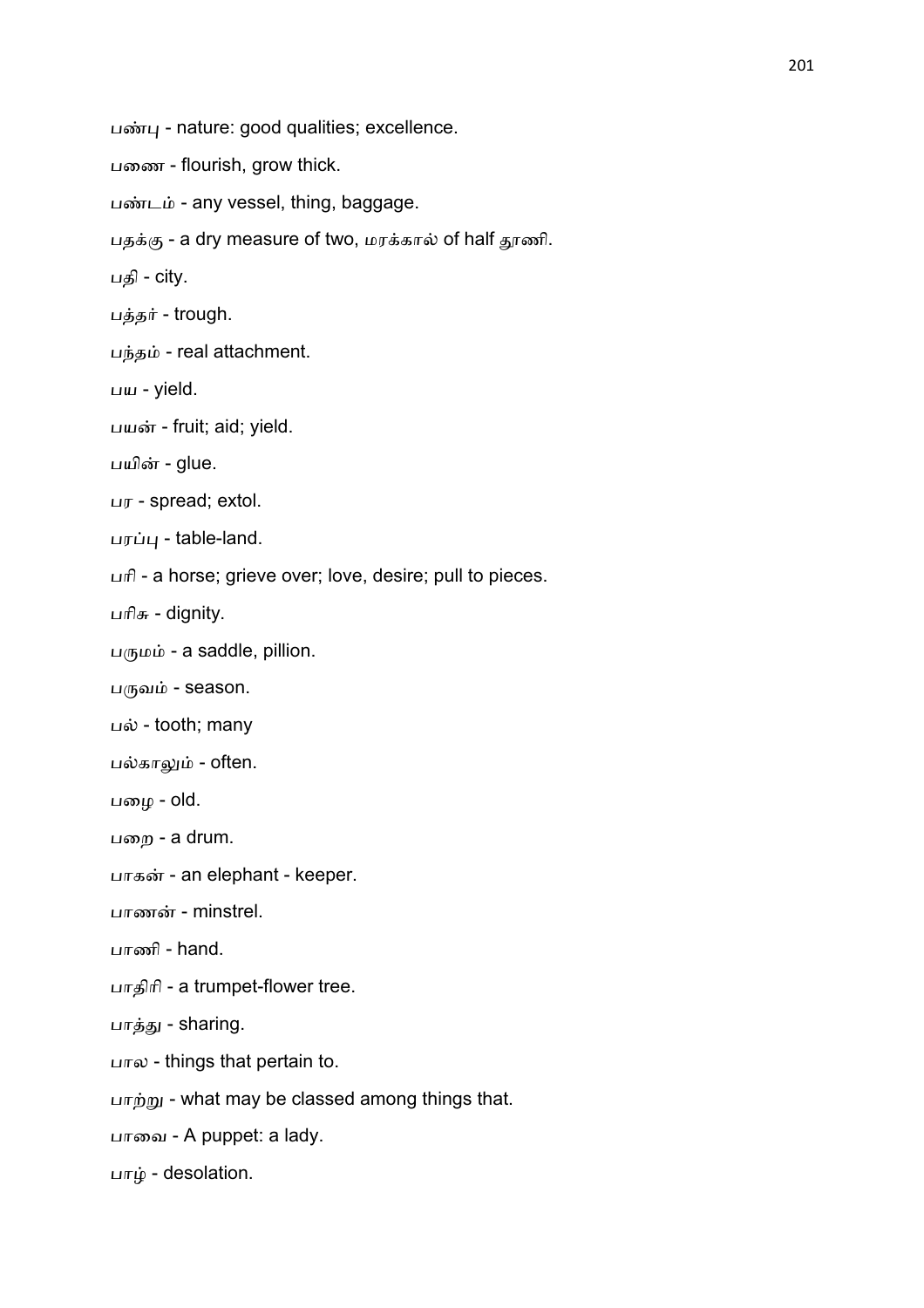பிணி - disease, a bond, infliction.

பிதற்று - blab, speak folly.

பித்தர் - fools.

பிரிப்பு - mental perturbation.

பிலம் - cave, mine.

பிமை - fault; escape; miss; commit a fault.

பிற - other; be born.

பிறங்கு - swell

பிறழ் - vary.

பிறன் - one's neighbour.

பிறிது - anything else.

பிறை - the crescent moon.

பீடு - pride.

பீள் - embryo, germ.

புகல் - declare.

புக்கில் - a permanent abode.

புடை - side; hypothesis.

புடைப்பெண்டிர் - loose women.

புணர் - join, unite.

புதவு - door.

புத்தோடு - a new pot.

புரி - desire; do, perform.

புரை - fault; resemble.

 $40 - 1$ pout.

புலம் - a sense; sensation.

புலன் - place; sense.

புலை - silly.

புல் - mean; grass.

புல்லாப்புன்கோட்டி - low heterodox school.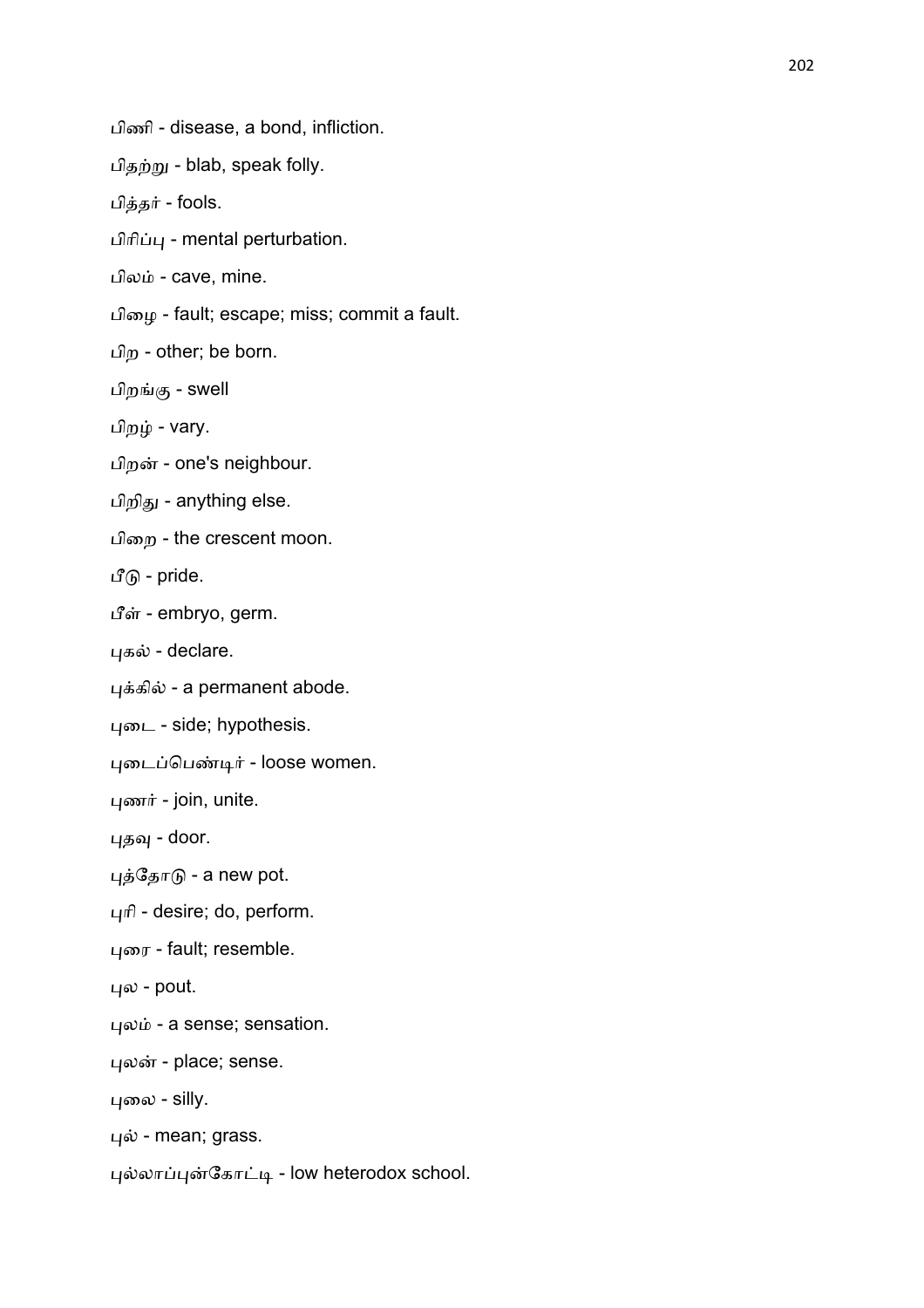புல்லு - join, agree : embrace.

புல்வாய் - a kind of deer.

புழுக்கல் - parboiled rice.

புள் - fowl, bird.

புறம் - the back, or outside. [Opp. அகம்]

புனம் - an upland plain fit for dry cultivation, and wooded.

புனல் - a stream, torrent.

புனை - adorn.

புன் - mean.

பூணு, பூண் - put on, assume the yoke or harness.

 $\mu_{\mathbf{D}}$  - wicket gate, smaller gate in a larger.

 $\mu$  - a quail.

 $GL<sub>CD</sub> - a hen$ ; any female.

பெண்ணை - palmyrah tree.

பெய் - rain, pour into; throw carelessly; serve up in.

பெய்வளை - bracelets strung on.

பெருகு - increase.

பெருமிதம் - greatness.

 $G_{L_1}$  - obtain, gain, bear (a name), fetch (a price), gain, attain to, beget.

பெற்றி - nature, acquired character.

பேடி - an hermaphrodite.

பேதை - a simpleton.

பேராண்மை - manly excellence.

பேறு - gain; birth.

ைபய - by degrees, slowly, softly.

ெபா- perforate.

பொங்கு- swell, foam, rage.

பொச்சா - forget.

பொத்து - be hidden or stored up in, envelope.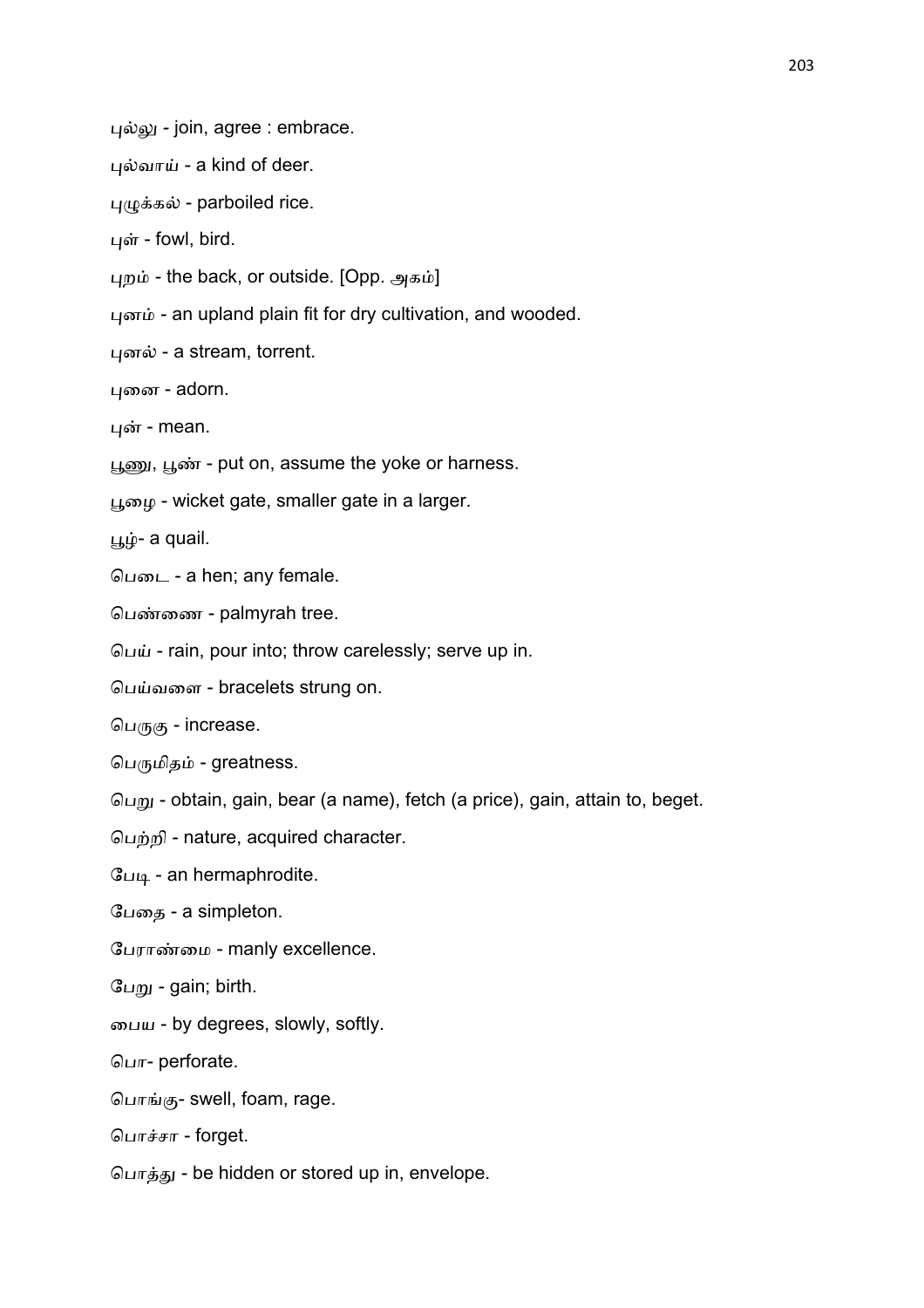பொய்கை - a tank.

 $Q_{LIT/IF}$  - fight; dash against.

பொருள் - what belongs, property; reality; meaning.

பொலி - be conspicuous; increase.

பொழிப்பு -an epitome in plain easy prose.

ெபாறி - spot; writing; destiny.

பொறை- patience.

பொற்றொடி - lady with golden bracelets.

பொன்று - die, perish.

போகம் - enjoyment.

போக்கு - hollowness.

போர் - war; envelope

போற்று - guard; cherish.

மஞ்சு - a cloud.

மட - ignorance, stupidity, folly, artless simplicity.

மடு - kindle.

மணி - a gem

மண்டிலம் - sun

மண்டு - swarm; grow vehement; wax fierce

மதைல - support.

மதி - full moon; estimate ; esteem.

மதுகை - strength.

மதுரம் - sweetness.

மம்மர் - delusion

மயல் - confusion.

மரத்தார்- person irrational as tress.

மர8 - course; what is sanctioned by custom; line.

மருங்கு - side, limit.

மருவு - embrace.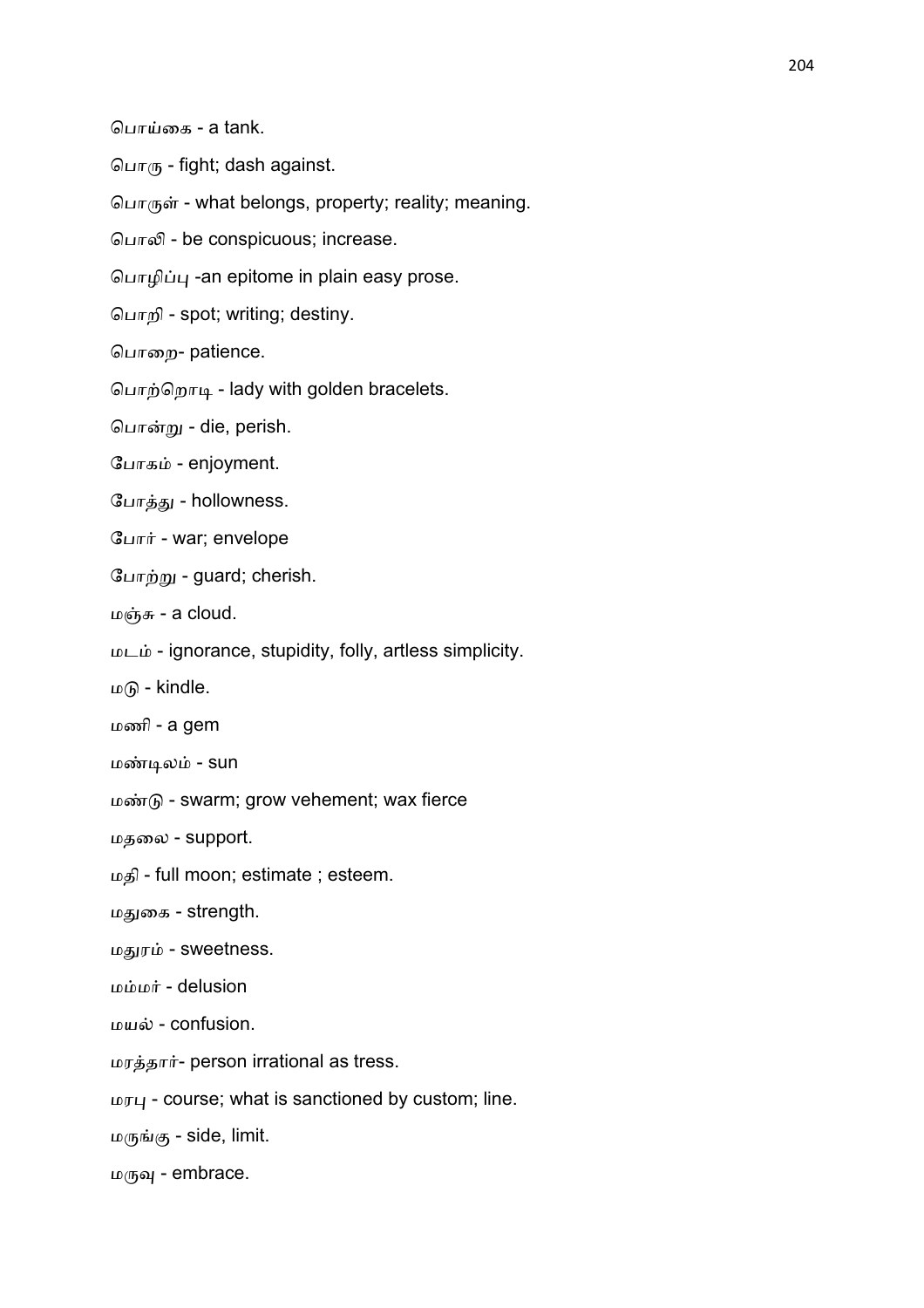மருள் - be bewildered.

- மலங்கு an eel.
- மலி be full
- மல்கு abound, swell.
- மல்லல் abundance, fertility.
- மறி the young or any quadruped.
- மறு other: a spot, stain.
- மைற a secret.
- $\omega$  *inn* $\omega$  but, besides.
- மைன a mansion, house
- மன் as a particle=indeed, forsooth
- மன்றம் a hall of assemblage.
- மன்னு abide.
- மாக்கள் base people; irrational beings
- $m_{\text{F}}$  fault, black.
- மாடம் a mansion
- மாண் glory.
- மாதர் woman; beauty.
- மாேதா an expletive: O lady!
- மாத்திரை a moment; a limit.
- மாந்தர் men, human beings.
- மாய் die, disappear, perish.
- மாாி rain
- மார்க்கம்- way.
- மால் (செங்கண்மால்) Indra, king of celestial world.
- மாறு a return, recompence.
- மாற்றார் foes.
- மாற்று deny.
- மானம் honour.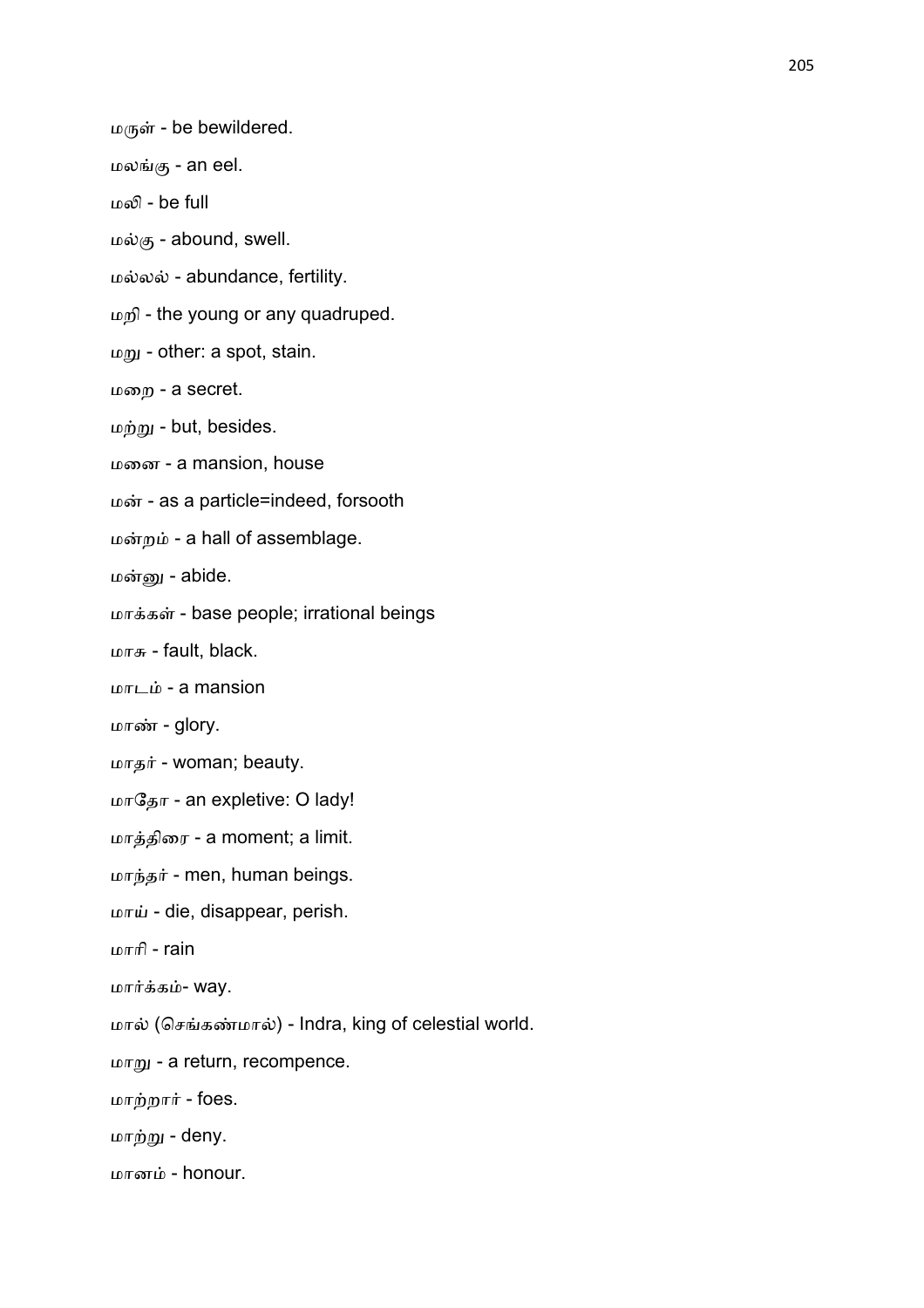மிகு - abound.

மிைச -(a case ending)=over, above on, upon; suck, feed upon.

மிடி - affliction,

மிடுக்கு - tightness.

மிடை - be closely packed, mixed up with.

மின்னு - lightning.

மீ- above.

மீக்கூற்றம் - eulogy, praise ; authority in words.

மீட்டு - in return.

மீதாடு - move over surface.

மீதாரு - throng, press on.

மீன் - a star, fish.

 $(\mu)$  $\theta$  $\sigma$  - hasten

 $(\mu \infty)$ ட் - ill odour.

முட்டிகை - a jeweller's small hammer.

முகம்புகு - come before one as a suppliant.

முத்தம், முத்து - a pearl.

முத்தரையர் -wealthy persons.

முந்திரி -a minute fraction: (1/320)

முயங்கு - embrace; cling to.

முரசம் - drum.

 $(\mu \text{F} \cdot \text{F} \cdot \text{F})$ 

முல்லை - jasmine.

முழங்கு - sound out, thunder

 $(\mu \omega)$ ை - a germ.

றி - a tender shoot.

முறுவல் - tooth.

 $\mu$ ற்று - become accomplished; become mature, maturity.

னி- detest, dislike.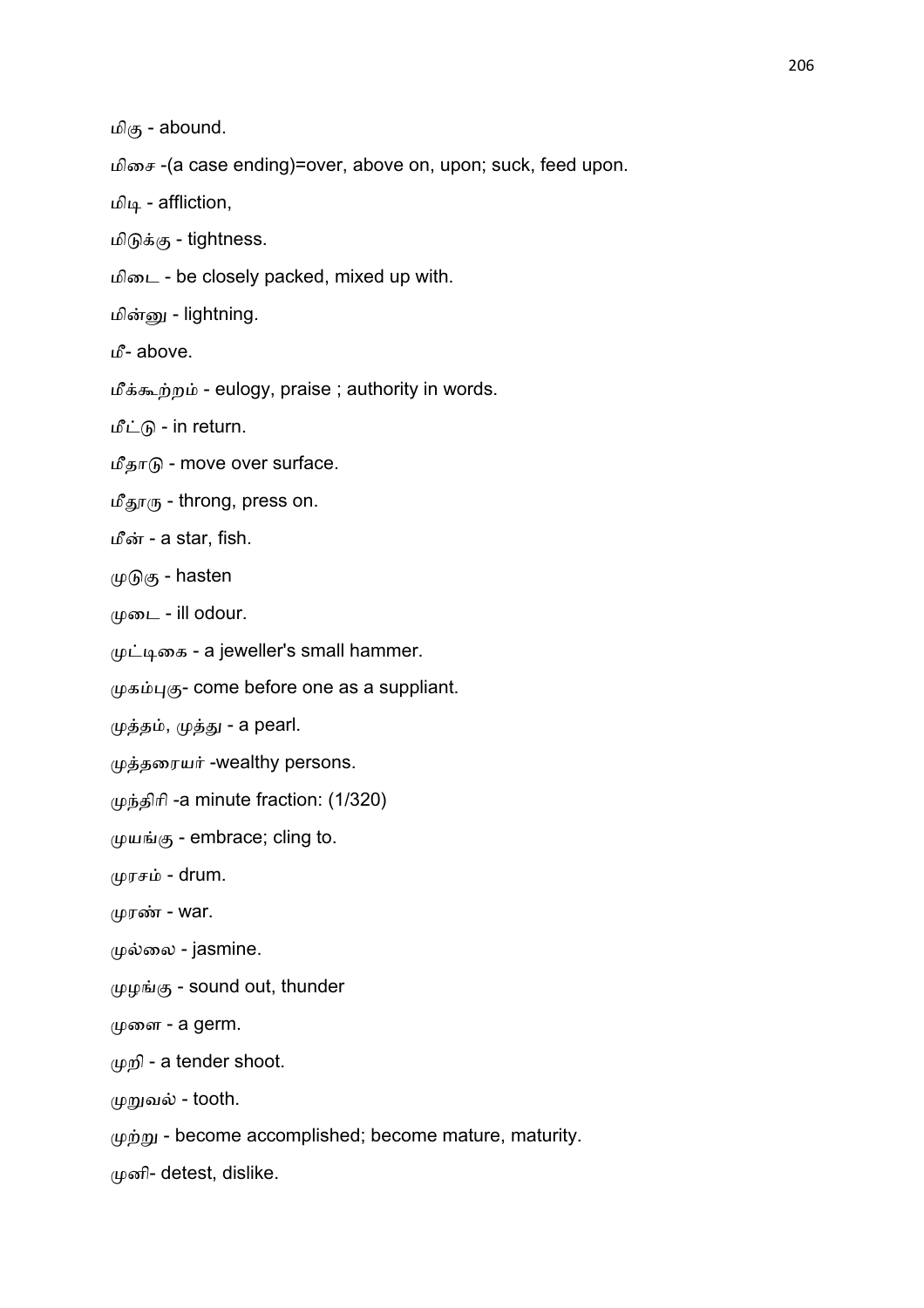$e\psi$ - grow old; three.

மூகை - one dumb.

மூழை - a ladle.

ெம) - body; truth, reality.

மெல்லியர் - poor people.

மென்மை - gentleness.

ேமைல - former.

மேவு - love heartily.

ேமனி - body.

ைம - a fault; a cloud.

மைந்து - bewilderment.

மொக்குள் - a bud; a bubble in water.

ெமாழி - a word; speak.

மோடு - greatness [Opp. ஏட்டை]

யா - tie, bind.

யாைக - the body, the frame.

யாங்கணும் - everywhere.

ш $\pi$  - а river.

வஞ்சம் - deceit.

வடு - fault: ulcer, scar.

வண்ணம் - way, manner.

வண்மை - liberality.

வம்பலன் - a neighbour.

வயங்கு - glitter, gleam.

வரன்று- sweep things along.

வருணம் - caste.

வைர - a mountain ; a bank; refuse, reject.

வலைவ - a shameless person.

வலி - strength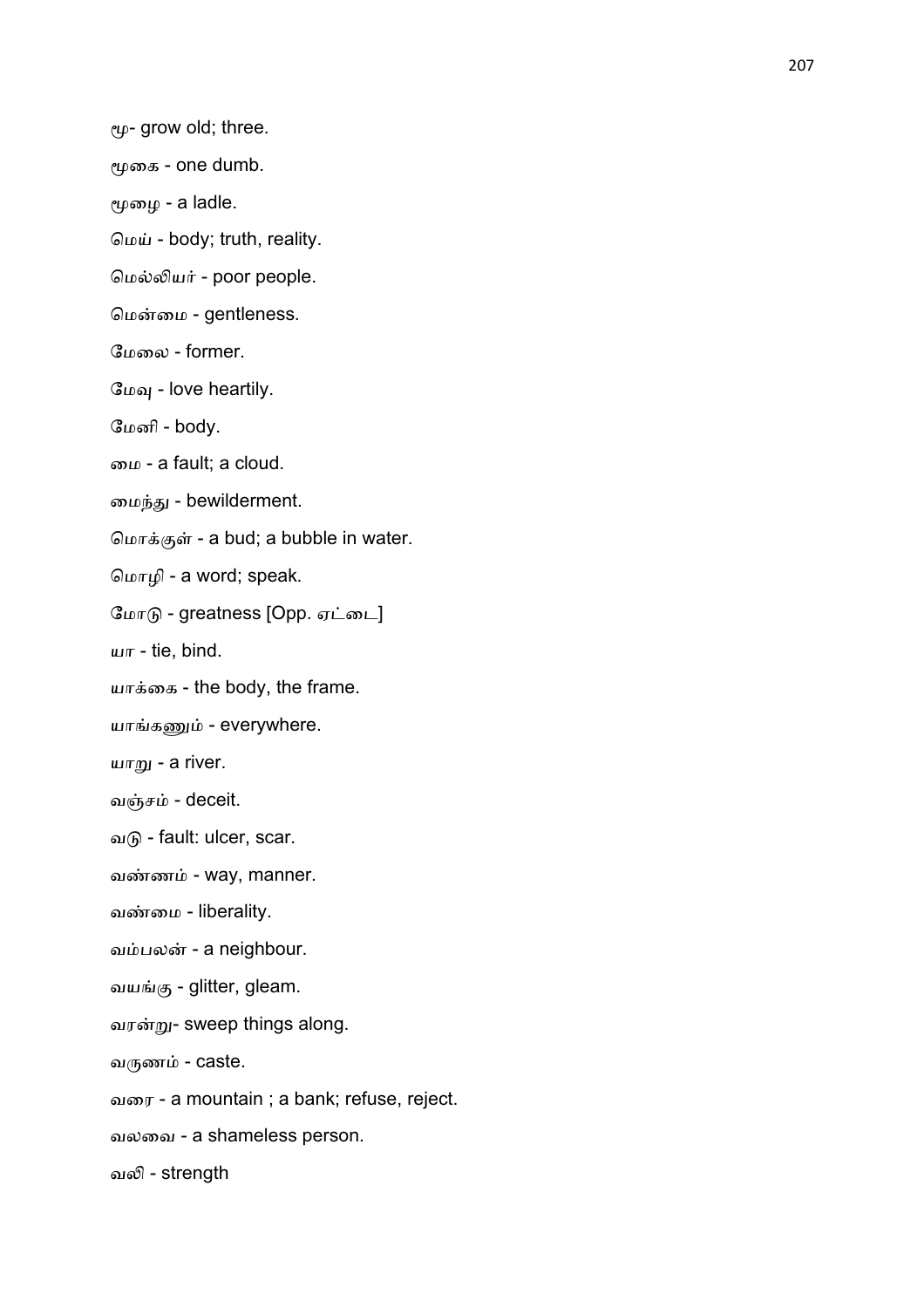வல், வற், வன் - powerful, hard, cruel.

வசி - food.

வல்லுதல் - is permissible.

வல்லே - promptly.

வவ்வு - snatch away.

 $\omega/\mu$  - a slip, mistake, fault.

வழுதுணை - brinjal.

வழும்பு - fat.

வளம் - abundance.

வளி - whirlwind, wind.

வள் - strong, sharp.

வற - grow dry, fail.

வறிஞர் - paupers.

வனப்பு - adornment, grace ; beauty.

வாக்கு - manner, appearance.

வாதி - afflict, coerce.

வாய்மை- reality, truth.

வாரி - income.

வால் - a tail; purity, whiteness.

வாளா - silently.

வாள் - light; a sword, bright keen weapon.

வானகம் - heavenly world.

விசும்பு - the sky.

விடர் - a fissure, mountain cleft.

விண்,விண்ணு - the sky.

விதுப்பு - desire; eagerness, trepidation.

வித்தகம் - learning, wisdom.

விய - wonder at,admire, praise.

விரகு- means, tact.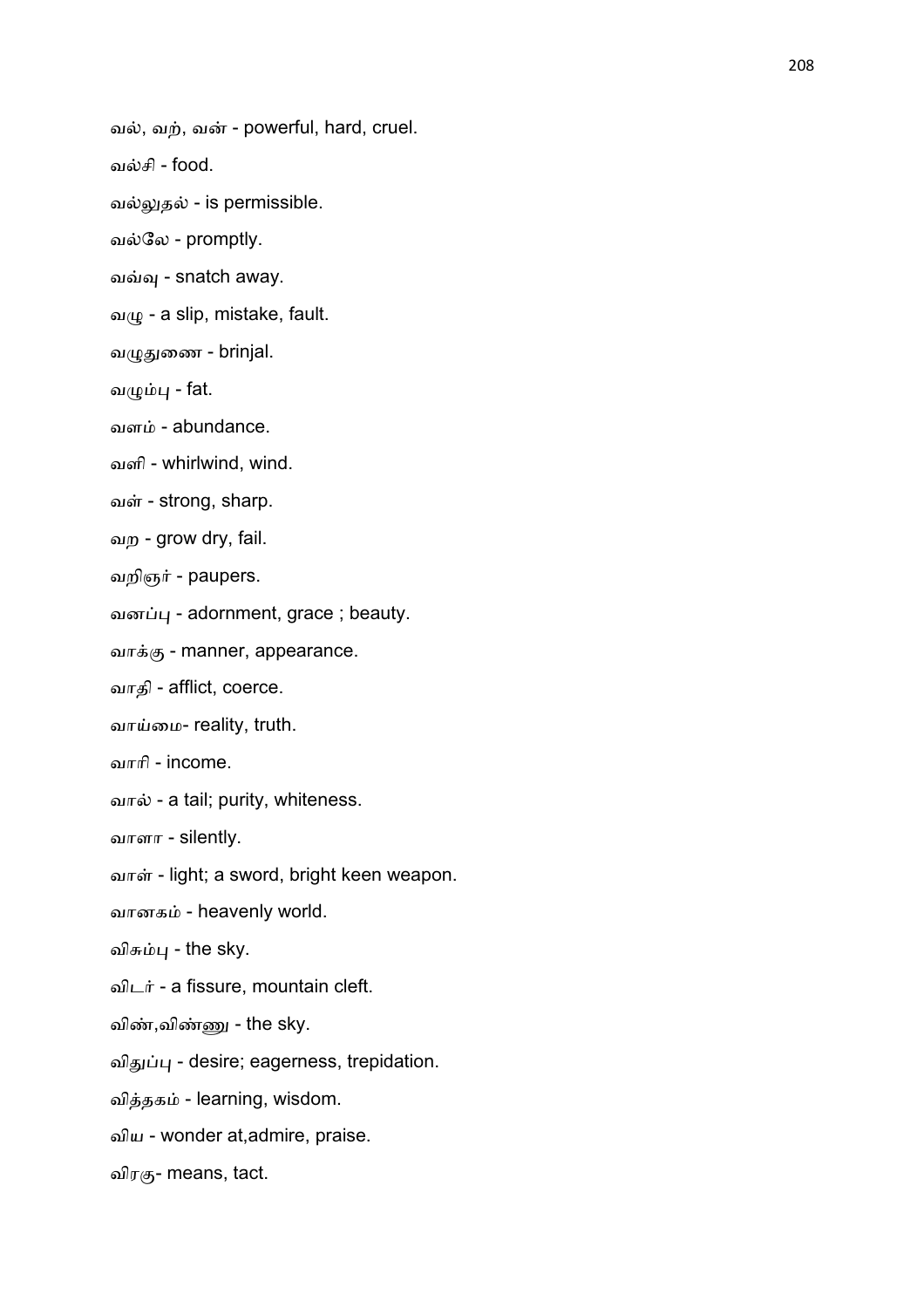வில - a boast, irrational being; stand off; fail.

விழு- excellent.

விைழ - desire eagerly.

விள்ளல் - separation.

விளி- perish, cause; summon.

விறல் - abundance; greatness.

வீ - perish.

 $\mathfrak{a}\mathfrak{F}_0$  - freedom, liberation, heaven.

வெ $\mathcal{S}_{(4)}$  - desire.

வெகுளு - be wroth.

வெந்தை - a cooked meal.

வெம் - cruel.

வெம்பு - glow with heat.

வெய்ய - fiercely, hotly.

வெருகு - a tom-cat.

வெற்பு - a hill.

வென்றி - victory.

வே, வேகு - burn.

வேகம் - wrath.

ேவைச - a wanton.

வேட்கை - desire

ேவதிைக - a raised altar

வேல் - a weapon, lance.

வேழம் - an elephant.

வேளாண்மை - liberality.

வேள் - desire, long fort.

ைவ - place, put; abuse; store up.

வைகல் - day, daily.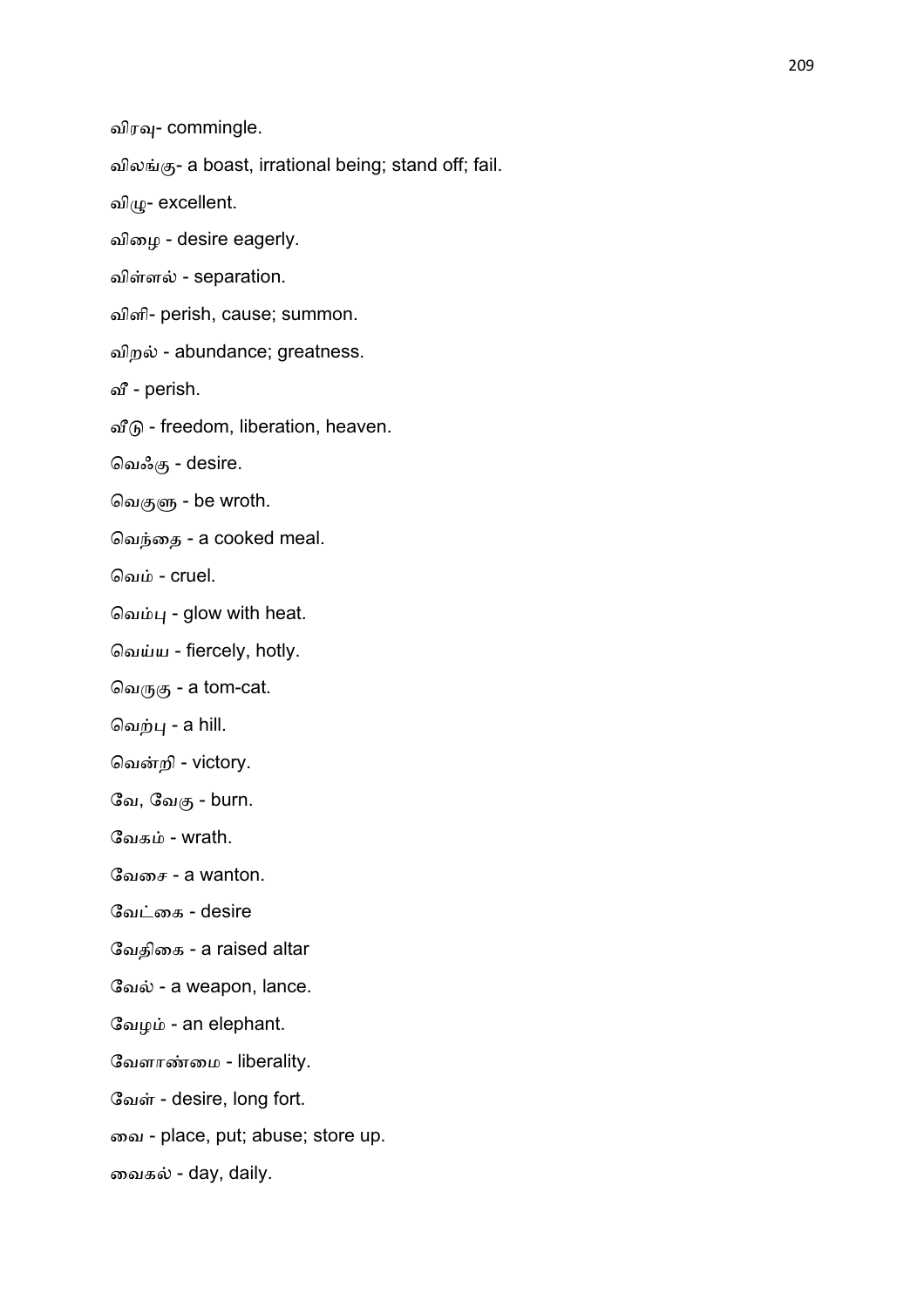வைகு - tarry the night. வையம் - the earth: a chariot.

--x-x-x-x-x-x-x-x-x-x-x-x-x-x-x-x-

## **Our Popular English Publications**

**Tirukkural** 

This book contains metrical translation by Rev. Dr. G. U. Pope, translation in prose rendered by Rev. W. H. Drew and Rev. John Lazarus and also the versions of Mr. F. W. Ellis for some selected couplets. Rs. 10.00

The Tamils Eighteen Hundred Years Ago

V. Kanagasabhai, B.A.,B.L.

This work sheds floods of light on the antiquities of the Tamil race, their Literature, Civilization, Commerce, Kingdoms, Foreign Trade etc. Rs. 8.00

The Treatment of Nature in Sangam Literature

Dr. M. Varadarajanar, M.A.M.O.L.,Ph.D.

In this treatise, the author expounds the keen vision and deep insight of the authors of the Sangam classics, in respect of the study and elegant portrayal of the floras and faunas in all their serenity and romanticism in every discernible detail. Rs. 7.00

Prof. P. Sundaram Pillai Commemoration Volume

This volume contains articles in English and Tamil on philosophy, History and Tamil Literature etc. and critical study of characterisation contributed by eminent men of letters, for his immortal drama "Manonmaniam". Rs. 8.00

Tamil India

Prof. M. S. Purnalingam Pillai, B.A.,L.T.